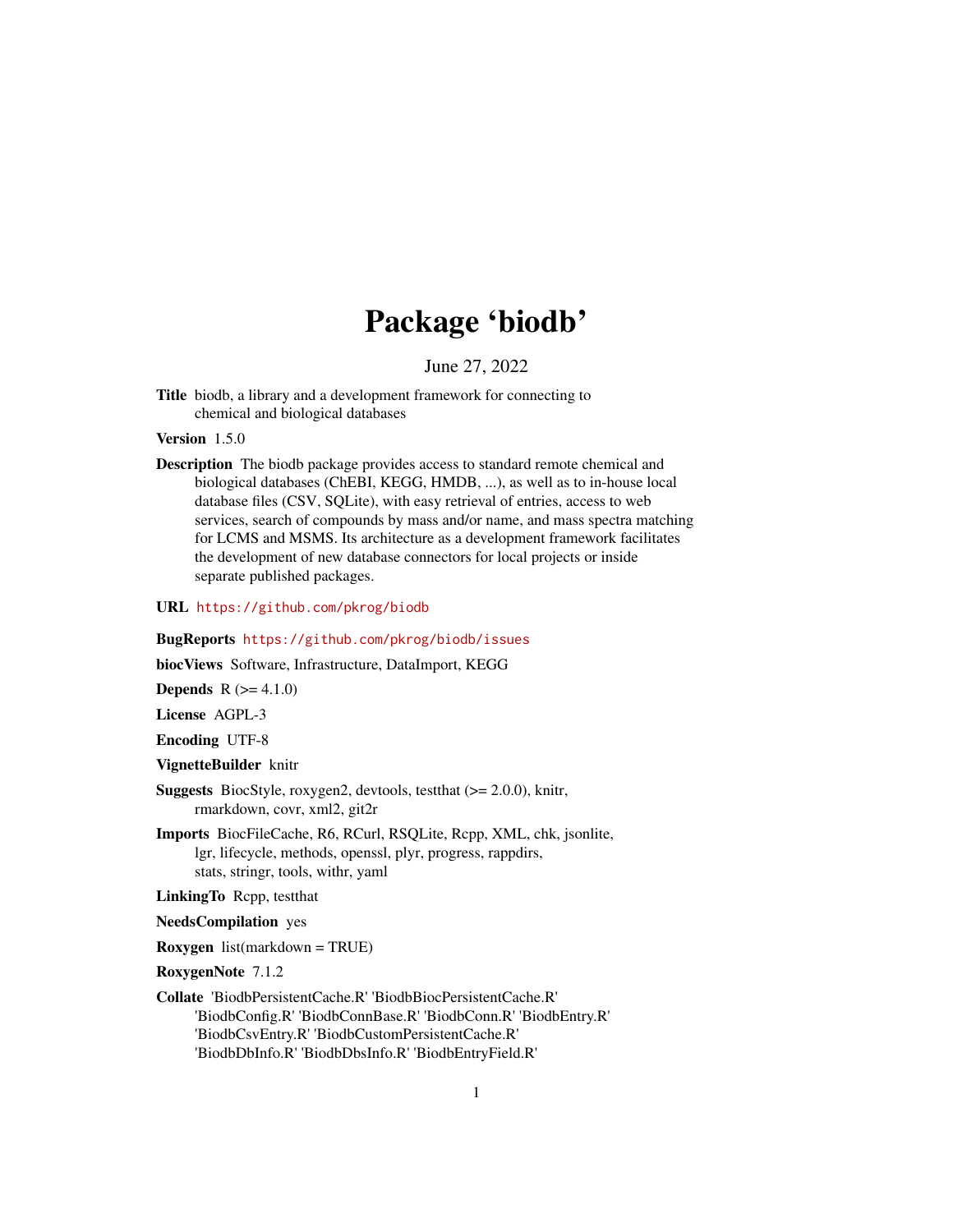'BiodbMain.R' 'BiodbEntryFields.R' 'BiodbFactory.R' 'BiodbXmlEntry.R' 'BiodbHtmlEntry.R' 'BiodbJsonEntry.R' 'BiodbListEntry.R' 'BiodbUrl.R' 'BiodbRequest.R' 'BiodbRequestScheduler.R' 'BiodbRequestSchedulerRule.R' 'BiodbTxtEntry.R' 'BiodbSdfEntry.R' 'BiodbSqlExpr.R' 'BiodbSqlBinaryOp.R' 'BiodbSqlField.R' 'BiodbSqlList.R' 'BiodbSqlLogicalOp.R' 'BiodbSqlQuery.R' 'BiodbSqlValue.R' 'BiodbTestMsgAck.R' 'CsvFileConn.R' 'CompCsvFileConn.R' 'CompCsvFileEntry.R' 'SqliteConn.R' 'CompSqliteConn.R' 'CompSqliteEntry.R' 'ExtGenerator.R' 'ExtFileGenerator.R' 'ExtConnClass.R' 'ExtCpp.R' 'ExtDefinitions.R' 'ExtDescriptionFile.R' 'ExtEntryClass.R' 'ExtGitignore.R' 'ExtLicense.R' 'ExtMakefile.R' 'ExtPackage.R' 'ExtPackageFile.R' 'ExtRbuildignore.R' 'ExtReadme.R' 'ExtTests.R' 'ExtTravisFile.R' 'ExtVignette.R' 'FileTemplate.R' 'MassCsvFileConn.R' 'MassCsvFileEntry.R' 'MassSqliteConn.R' 'MassSqliteEntry.R' 'Progress.R' 'Range.R' 'RcppExports.R' 'RequestResult.R' 'TestRefEntries.R' 'catch-routine-registration.R' 'fcts\_biodb.R' 'fcts\_deprecated.R' 'fcts\_ext.R' 'fcts\_mass.R' 'fcts\_misc.R' 'fcts\_url.R' 'generic\_tests.R' 'package.R' 'spec-dist.R' 'test\_framework.R'

git\_url https://git.bioconductor.org/packages/biodb

git branch master

git\_last\_commit daec231

git last commit date 2022-04-26

Date/Publication 2022-06-27

Author Pierrick Roger [aut, cre] (<<https://orcid.org/0000-0001-8177-4873>>), Alexis Delabrière [ctb] (<<https://orcid.org/0000-0003-3308-4549>>)

Maintainer Pierrick Roger <pierrick.roger@cea.fr>

# R topics documented: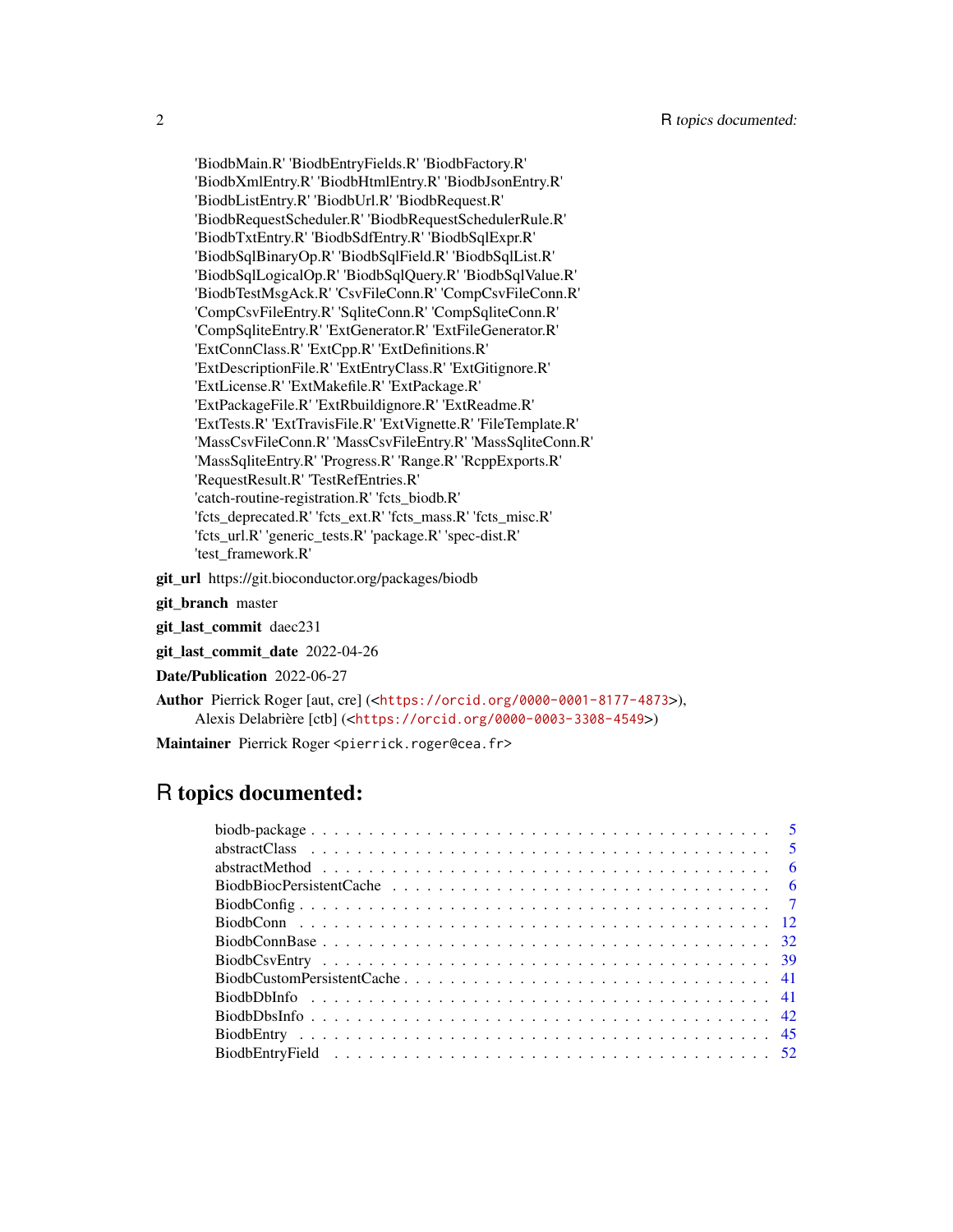|              | 61 |
|--------------|----|
|              | 64 |
|              | 69 |
|              | 70 |
|              | 71 |
|              | 72 |
|              | 80 |
|              | 88 |
|              | 91 |
|              |    |
|              |    |
|              |    |
|              |    |
|              |    |
|              |    |
|              |    |
|              |    |
|              |    |
|              |    |
|              |    |
|              |    |
|              |    |
|              |    |
|              |    |
|              |    |
|              |    |
|              |    |
|              |    |
|              |    |
|              |    |
|              |    |
|              |    |
|              |    |
|              |    |
|              |    |
|              |    |
|              |    |
|              |    |
|              |    |
|              |    |
|              |    |
| ExtGenerator |    |
| ExtGitignore |    |
| ExtLicense   |    |
|              |    |
| ExtPackage   |    |
|              |    |
|              |    |
|              |    |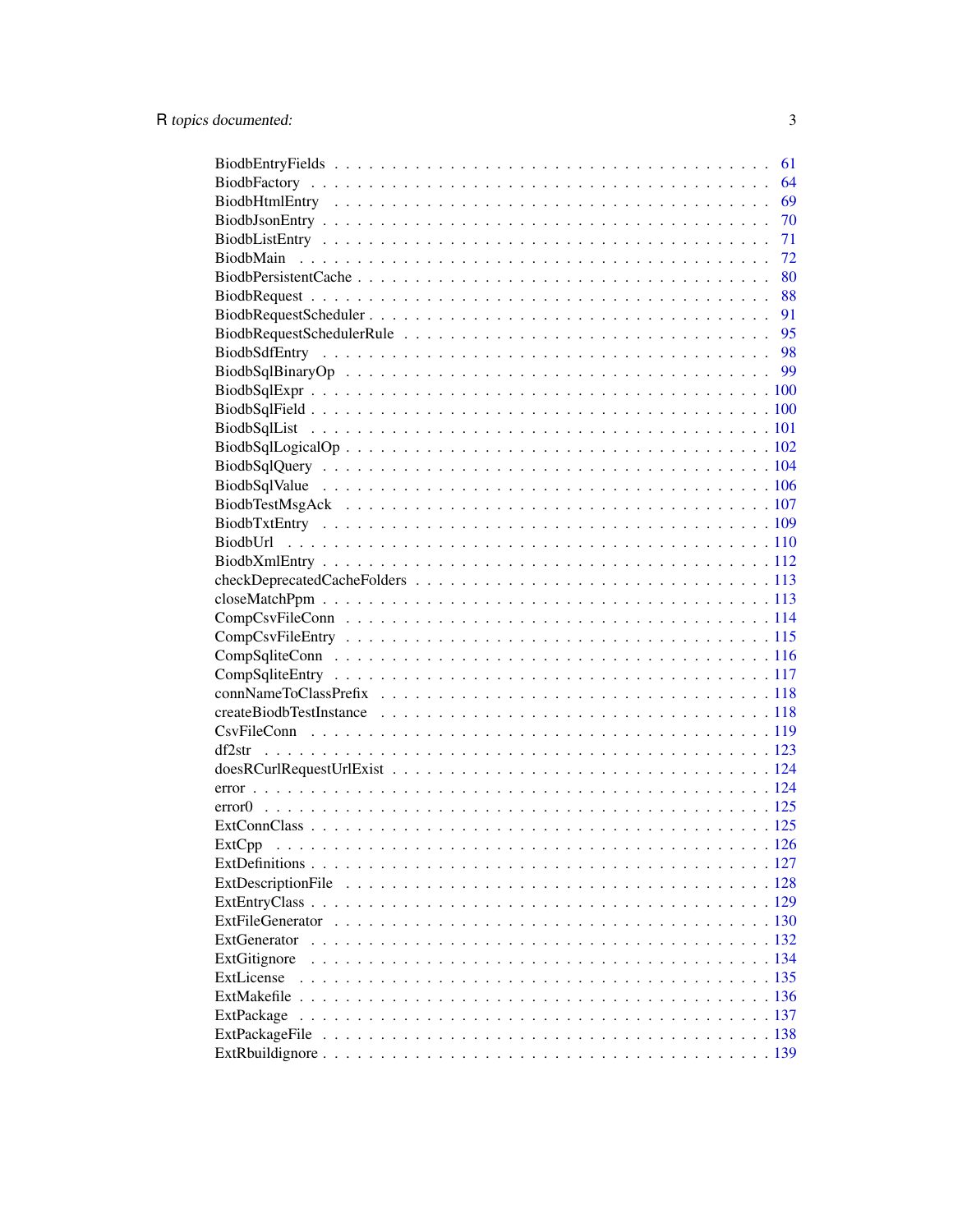| newInst             |  |
|---------------------|--|
|                     |  |
|                     |  |
|                     |  |
|                     |  |
|                     |  |
| saveContentsToFiles |  |
| SqliteConn          |  |
| testContext         |  |
|                     |  |
|                     |  |
|                     |  |
|                     |  |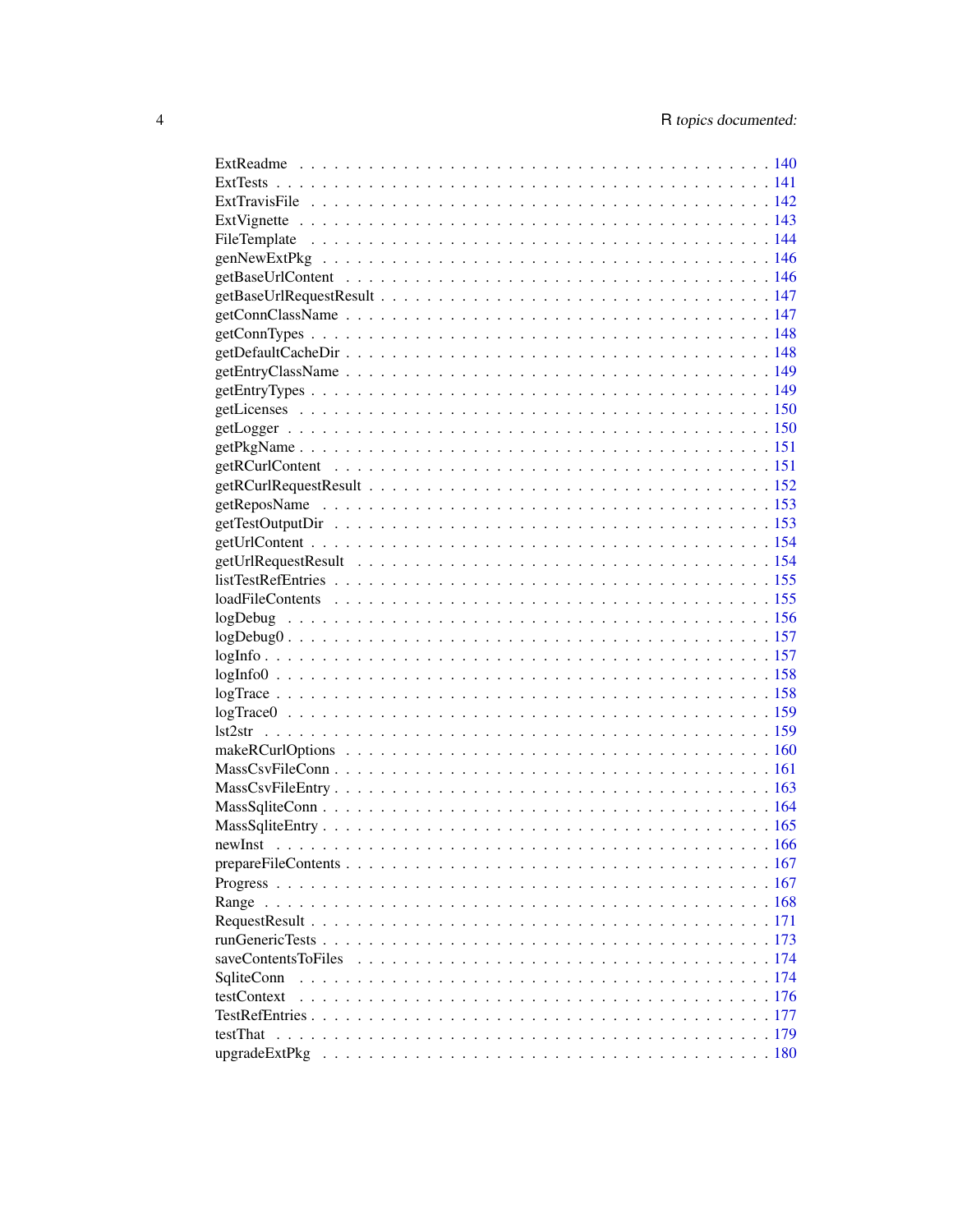# <span id="page-4-0"></span>biodb-package 5

biodb-package *biodb: biodb, a library and a development framework for connecting to chemical and biological databases*

# Description

The biodb package provides access to standard remote chemical and biological databases (ChEBI, KEGG, HMDB, ...), as well as to in-house local database files (CSV, SQLite), with easy retrieval of entries, access to web services, search of compounds by mass and/or name, and mass spectra matching for LCMS and MSMS. Its architecture as a development framework facilitates the development of new database connectors for local projects or inside separate published packages.

### Details

To get a presentation of the *biodb* package and get started with it, please see the "biodb" vignette.

```
vignette('biodb', package='biodb')
```
#### Author(s)

Maintainer: Pierrick Roger <pierrick.roger@cea.fr> [\(ORCID\)](https://orcid.org/0000-0001-8177-4873)

Other contributors:

• Alexis Delabrière <delabriere@imsb.biol.ethz.ch> [\(ORCID\)](https://orcid.org/0000-0003-3308-4549) [contributor]

# See Also

[BiodbMain,](#page-71-1) [BiodbConfig,](#page-6-1) [BiodbFactory,](#page-63-1) [BiodbPersistentCache,](#page-79-1) [BiodbDbsInfo,](#page-41-1) [BiodbEntryFields.](#page-60-1)

abstractClass *Declares a class as abstract.*

# Description

Forbids instantiation of an abstract class. This method must be called from within a constructor of an abstract class. It will throw an error if a direct call is made to this constructor.

#### Usage

```
abstractClass(cls, obj)
```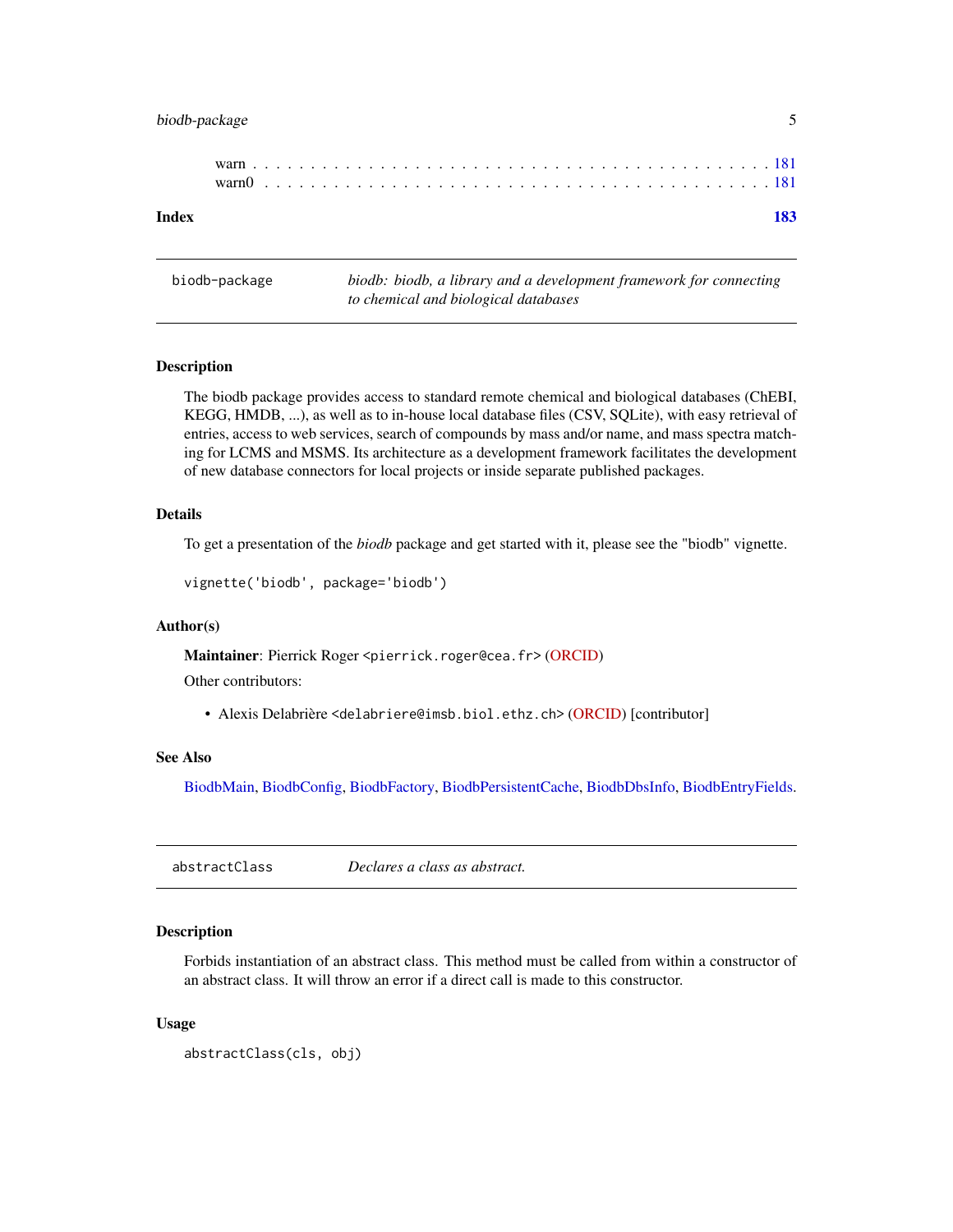# <span id="page-5-0"></span>Arguments

| cls | The name of the abstract class to check. |
|-----|------------------------------------------|
| obi | The object being instantiated.           |

# Value

Nothing.

| abstractMethod | Declares a method as abstract |
|----------------|-------------------------------|
|----------------|-------------------------------|

# Description

This method must be called from within the abstract method.

# Usage

abstractMethod(obj)

# Arguments

obj The object on which the abstract method is called.

#### Value

Nothing.

<span id="page-5-1"></span>BiodbBiocPersistentCache

*A persistent cache implementation that uses BiocCache package.*

# Description

A persistent cache implementation that uses BiocCache package.

A persistent cache implementation that uses BiocCache package.

# Super class

[biodb::BiodbPersistentCache](#page-0-0) -> BiodbBiocPersistentCache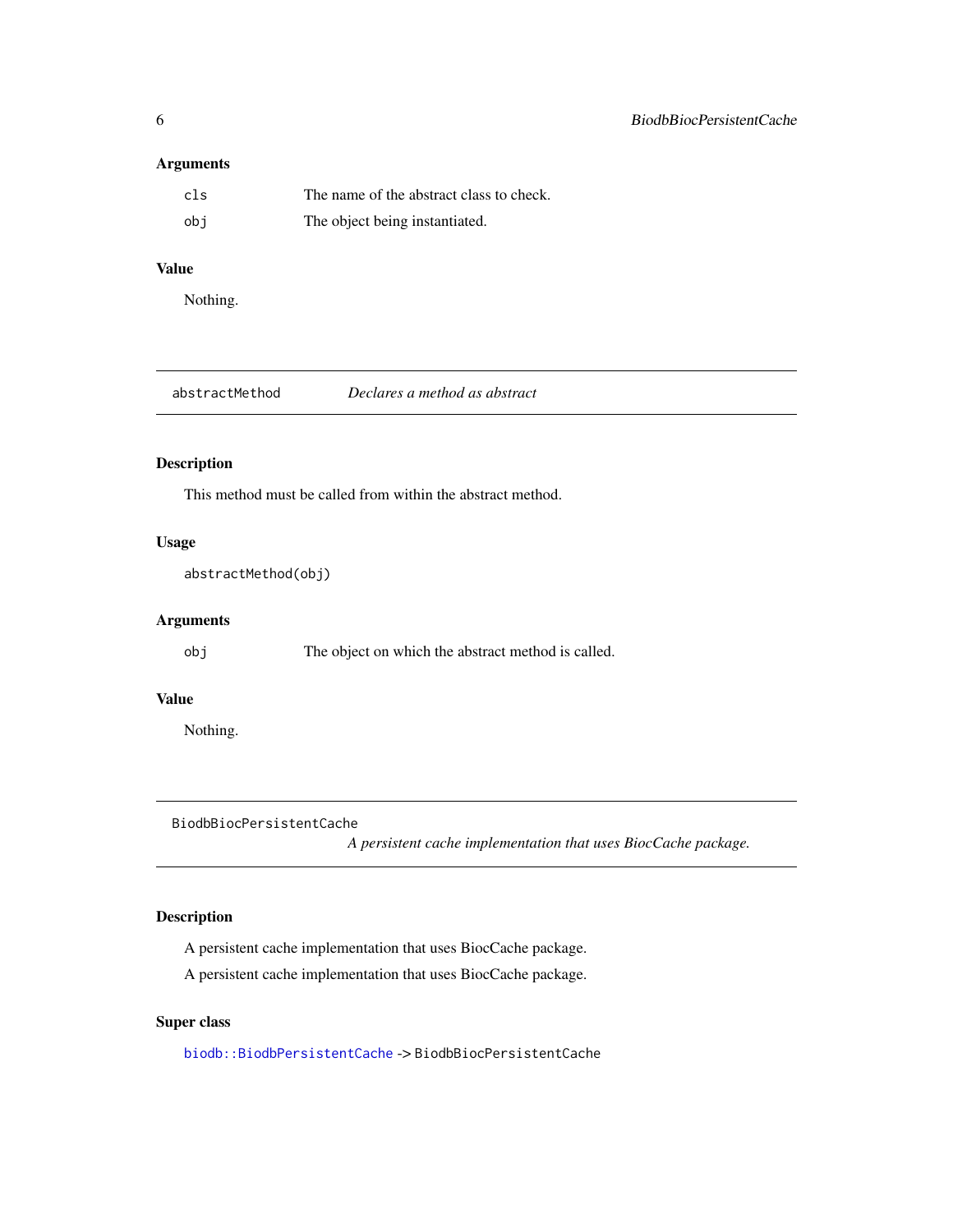# <span id="page-6-0"></span>BiodbConfig 7

### Methods

# Public methods:

- [BiodbBiocPersistentCache\\$new\(\)](#page-6-2)
- [BiodbBiocPersistentCache\\$clone\(\)](#page-6-3)

<span id="page-6-2"></span>Method new(): New instance initializer. Cache objects must not be created directly. Instead, access the cache instance through the BiodbMain instance using the getPersistentCache() method.

*Usage:*

```
BiodbBiocPersistentCache$new(...)
```
*Arguments:*

... See the constructor of ExtGenerator for the parameters.

*Returns:* Nothing.

<span id="page-6-3"></span>Method clone(): The objects of this class are cloneable with this method.

*Usage:*

```
BiodbBiocPersistentCache$clone(deep = FALSE)
```
*Arguments:*

deep Whether to make a deep clone.

### See Also

[BiodbPersistentCache](#page-79-1), [BiodbBiocPersistentCache](#page-5-1).

<span id="page-6-1"></span>

BiodbConfig *A class for storing configuration values.*

#### Description

A class for storing configuration values.

A class for storing configuration values.

#### Details

This class is responsible for storing configuration. You must go through the single instance of this class to create and set and get configuration values. To get the single instance of this class, call the getConfig() method of class BiodbMain.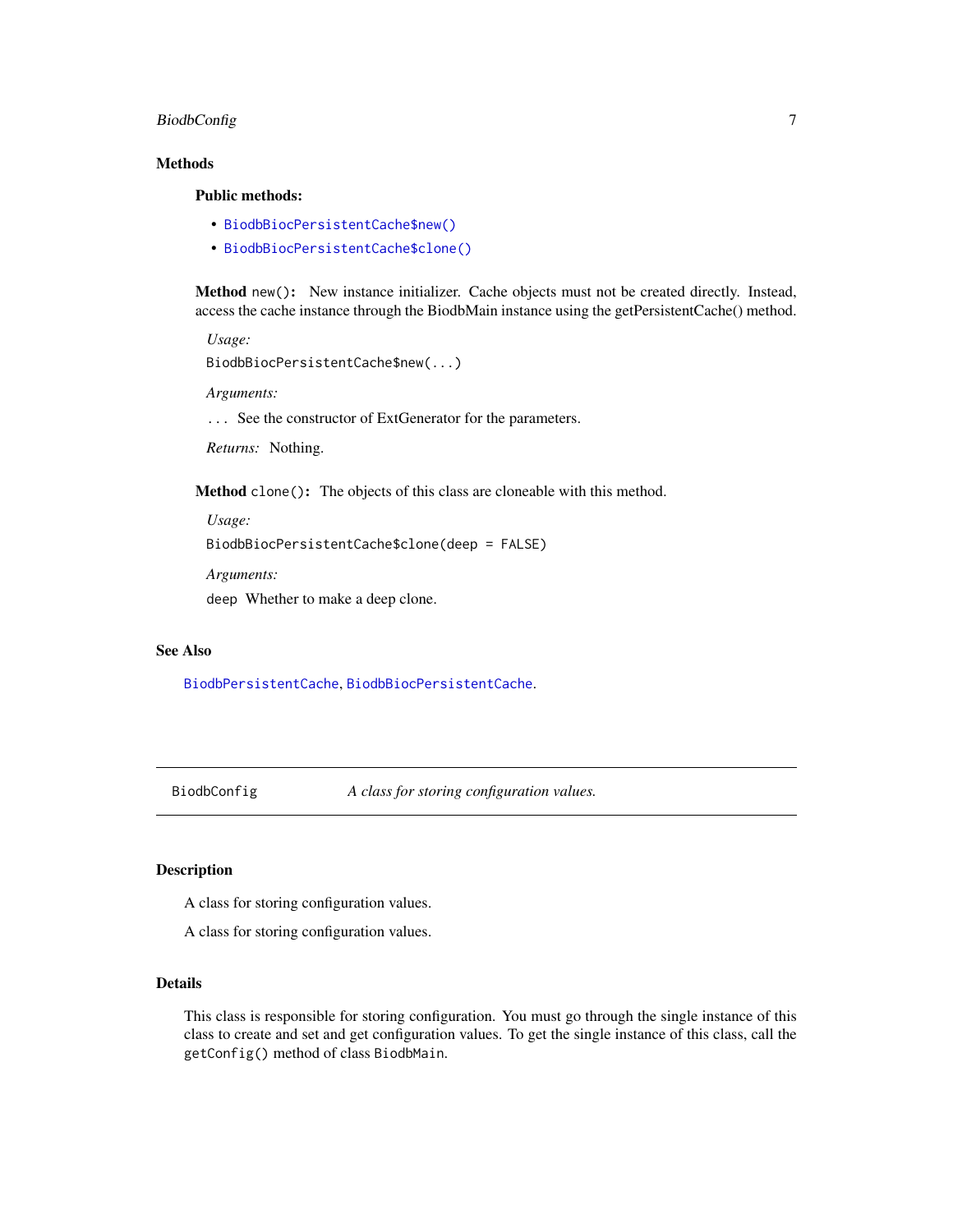# Methods

#### Public methods:

- [BiodbConfig\\$new\(\)](#page-6-2)
- [BiodbConfig\\$getKeys\(\)](#page-7-0)
- [BiodbConfig\\$getTitle\(\)](#page-7-1)
- [BiodbConfig\\$getDescription\(\)](#page-8-0)
- [BiodbConfig\\$getDefaultValue\(\)](#page-8-1)
- [BiodbConfig\\$hasKey\(\)](#page-8-2)
- [BiodbConfig\\$isDefined\(\)](#page-8-3)
- [BiodbConfig\\$isEnabled\(\)](#page-8-4)
- [BiodbConfig\\$get\(\)](#page-8-5)
- [BiodbConfig\\$set\(\)](#page-9-0)
- [BiodbConfig\\$reset\(\)](#page-9-1)
- [BiodbConfig\\$enable\(\)](#page-9-2)
- [BiodbConfig\\$disable\(\)](#page-9-3)
- [BiodbConfig\\$print\(\)](#page-9-4)
- [BiodbConfig\\$listKeys\(\)](#page-9-5)
- [BiodbConfig\\$getAssocEnvVar\(\)](#page-10-0)
- [BiodbConfig\\$define\(\)](#page-10-1)
- [BiodbConfig\\$notifyNewObservers\(\)](#page-10-2)
- [BiodbConfig\\$terminate\(\)](#page-10-3)
- [BiodbConfig\\$clone\(\)](#page-6-3)

Method new(): New instance initializer. No BiodbConfig object must not be created directly. Instead, access the config instance through the BiodbMain instance using the getConfig() method.

*Usage:*

BiodbConfig\$new(parent)

*Arguments:*

parent The BiodbMain instance.

*Returns:* Nothing.

<span id="page-7-0"></span>Method getKeys(): Get the list of available keys.

*Usage:*

BiodbConfig\$getKeys(deprecated = FALSE)

*Arguments:*

deprecated If set to TRUE returns also the deprecated keys.

*Returns:* A character vector containing the config key names.

<span id="page-7-1"></span>Method getTitle(): Get the title of a key.

*Usage:* BiodbConfig\$getTitle(key) *Arguments:*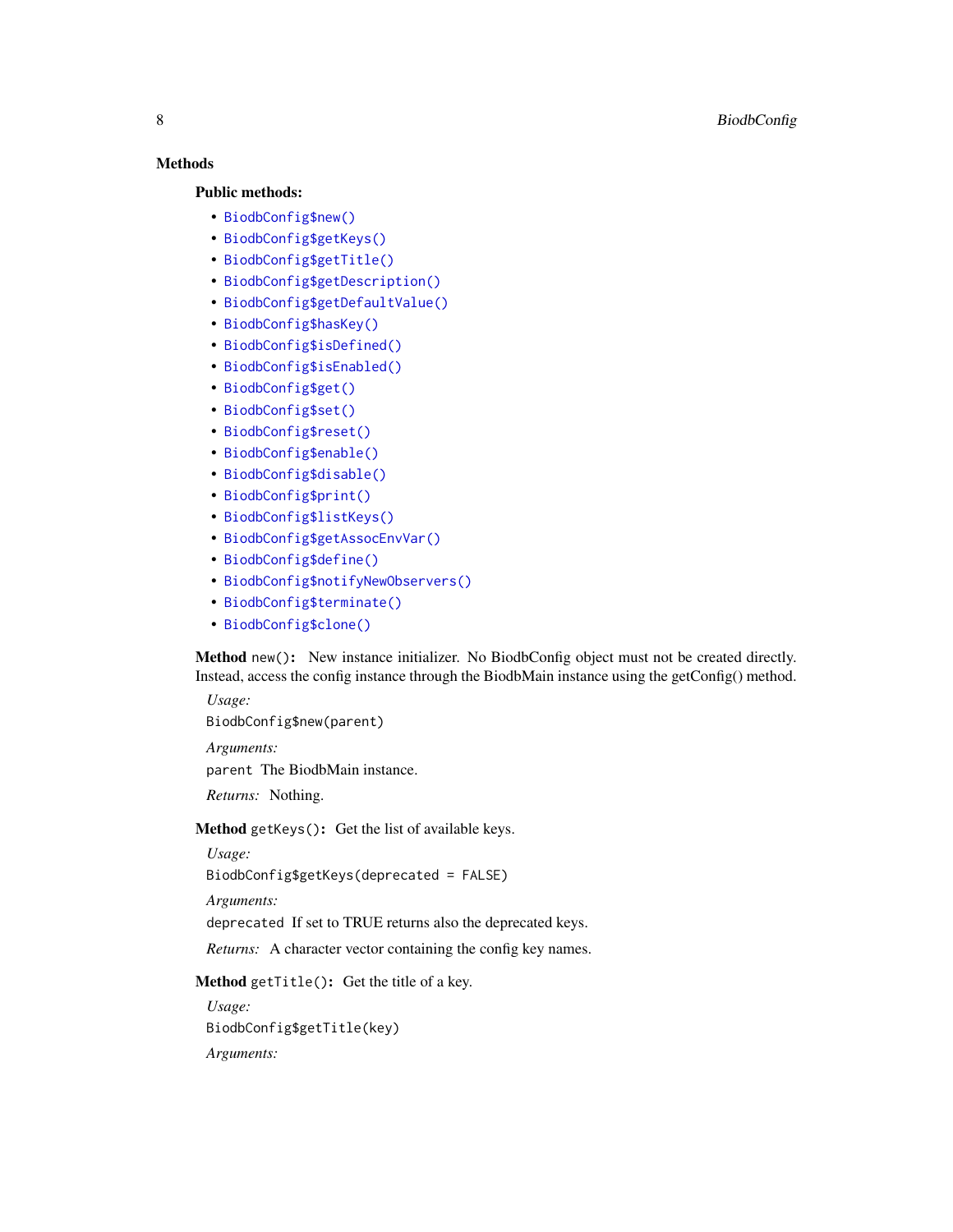#### BiodbConfig 9

key The name of a configuration key.

*Returns:* The title of the key as a character value.

<span id="page-8-0"></span>Method getDescription(): Get the description of a key.

*Usage:*

BiodbConfig\$getDescription(key)

*Arguments:*

key The name of a configuration key.

*Returns:* The description of the key as a character value.

<span id="page-8-1"></span>Method getDefaultValue(): Get the default value of a key.

*Usage:*

BiodbConfig\$getDefaultValue(key, as.chr = FALSE)

*Arguments:*

key The name of a configuration key. as.chr If set to TRUE, returns the value as character.

*Returns:* The default value for that key.

<span id="page-8-2"></span>Method hasKey(): Test if a key exists.

*Usage:*

BiodbConfig\$hasKey(key)

*Arguments:*

key The name of a configuration key.

*Returns:* TRUE if a key with this name exists, FALSE otherwise.

<span id="page-8-3"></span>Method isDefined(): Test if a key is defined (i.e.: if a value exists for this key).

*Usage:*

BiodbConfig\$isDefined(key, fail = TRUE)

*Arguments:*

key The name of a configuration key.

fail If set to TRUE and the configuration key does not exist, then an error will be raised.

*Returns:* TRUE if the key has a value, FALSE otherwise.

<span id="page-8-4"></span>Method isEnabled(): Test if a boolean key is set to TRUE. This method will raise an error if the key is not a boolean key.

*Usage:* BiodbConfig\$isEnabled(key) *Arguments:* key The name of a configuration key. *Returns:* TRUE if the boolean key has a value set to TRUE, FALSE otherwise.

<span id="page-8-5"></span>Method get(): Get the value of a key.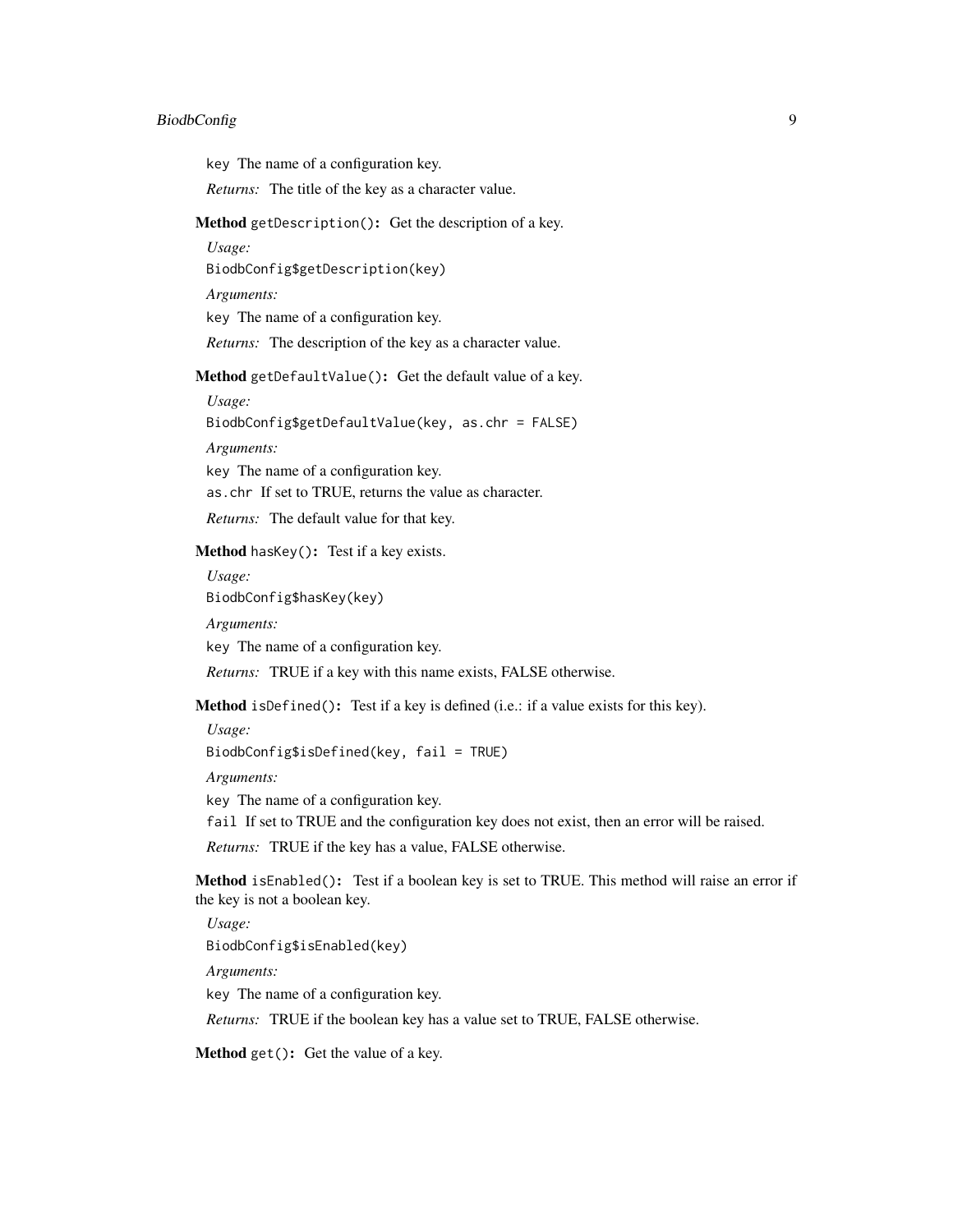<span id="page-9-1"></span><span id="page-9-0"></span>*Usage:* BiodbConfig\$get(key) *Arguments:* key The name of a configuration key. *Returns:* The value associated with the key. Method set(): Set the value of a key. *Usage:* BiodbConfig\$set(key, value) *Arguments:* key The name of a configuration key. value A value to associate with the key. *Returns:* Nothing. Method reset(): Reset the value of a key. *Usage:* BiodbConfig\$reset(key = NULL) *Arguments:* key The name of a configuration key. If NULL, all keys will be reset. *Returns:* Nothing. Method enable(): Set a boolean key to TRUE. *Usage:* BiodbConfig\$enable(key) *Arguments:* key The name of a configuration key. *Returns:* Nothing. Method disable(): Set a boolean key to FALSE. *Usage:* BiodbConfig\$disable(key) *Arguments:* key The name of a configuration key. *Returns:* Nothing. Method print(): Print list of configuration keys and their values. *Usage:* BiodbConfig\$print() *Returns:* Nothing.

<span id="page-9-5"></span><span id="page-9-4"></span><span id="page-9-3"></span><span id="page-9-2"></span>Method listKeys(): Get the full list of keys as a data frame.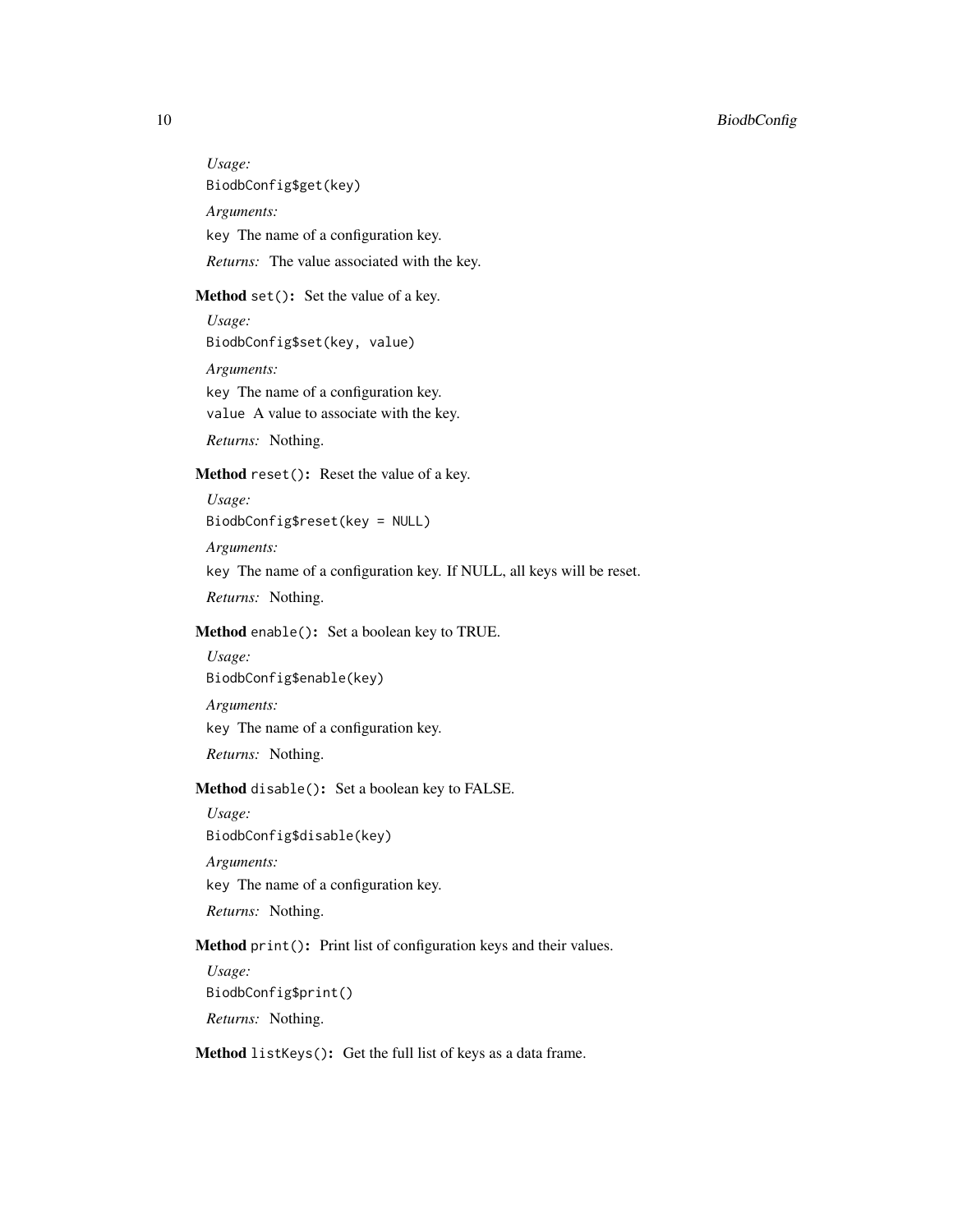#### BiodbConfig 11

*Usage:*

BiodbConfig\$listKeys()

*Returns:* A data frame containing keys, titles, types, and default values.

<span id="page-10-0"></span>Method getAssocEnvVar(): Returns the environment variable associated with this configuration key.

*Usage:*

BiodbConfig\$getAssocEnvVar(key)

*Arguments:*

key The name of a configuration key.

*Returns:* The environment variable's value.

<span id="page-10-1"></span>Method define(): Defines config properties from a structured object, normally loaded from a YAML file.

*Usage:* BiodbConfig\$define(def)

*Arguments:*

def The list of key definitions.

*Returns:* Nothing.

<span id="page-10-2"></span>Method notifyNewObservers(): Called by BiodbMain when a new observer is registered.

*Usage:*

BiodbConfig\$notifyNewObservers(obs)

*Arguments:*

obs The new observers registered by the BiodbMain instance.

*Returns:* Nothing.

<span id="page-10-3"></span>Method terminate(): Terminates the instance. This method will be called automatically by the BiodbMain instance when you call

*Usage:* BiodbConfig\$terminate()

BiodbMain :terminate().

*Returns:* Nothing.

*Arguments:*

Method clone(): The objects of this class are cloneable with this method.

*Usage:* BiodbConfig\$clone(deep = FALSE) *Arguments:* deep Whether to make a deep clone.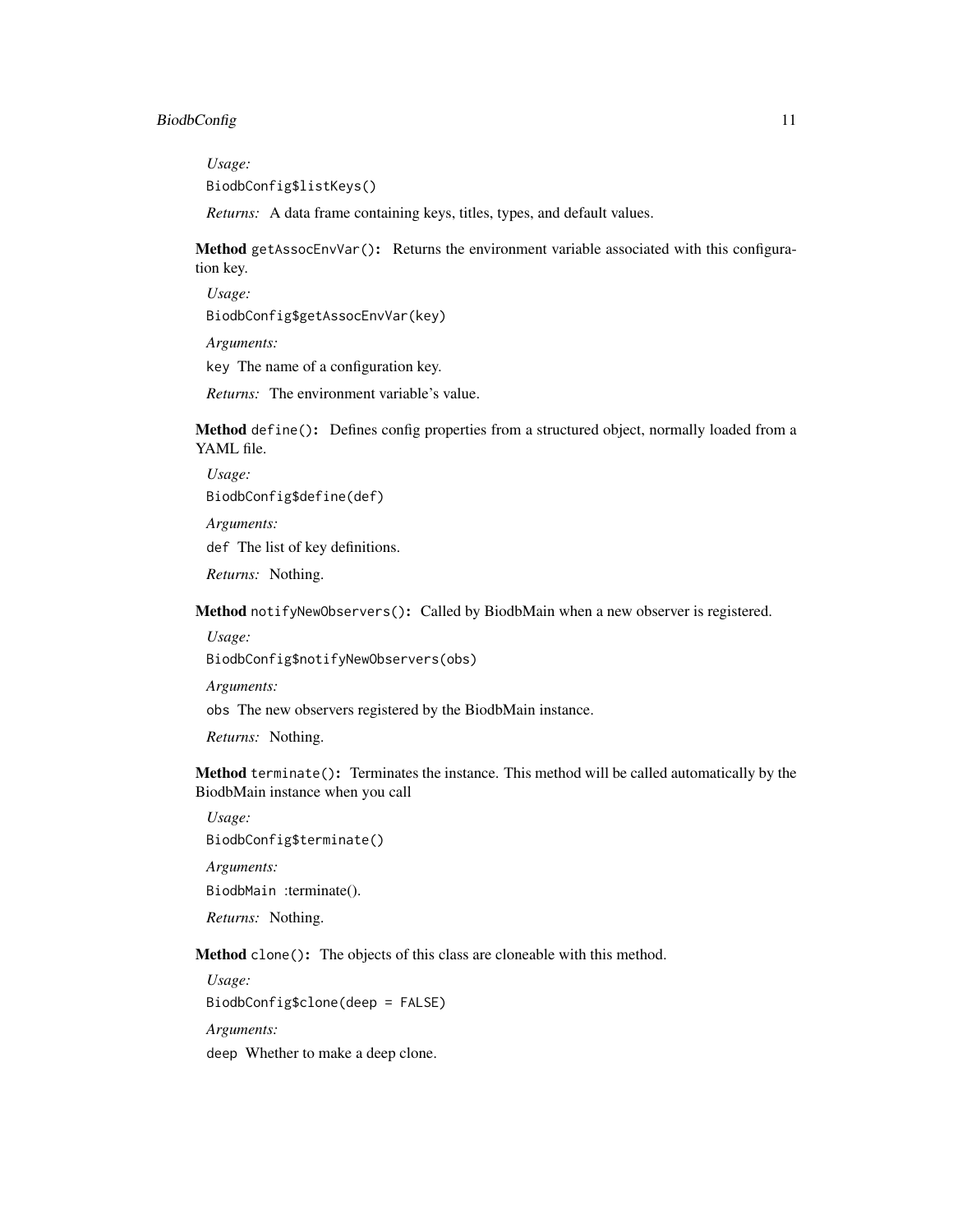# <span id="page-11-0"></span>See Also

[BiodbMain](#page-71-1).

#### Examples

```
# Create an instance with default settings:
mybiodb <- biodb::newInst()
# Get the config instance:
config <- mybiodb$getConfig()
# Print all available keys
config$getKeys()
# Get a configuration value:
value <- config$get('cache.directory')
# Set a configuration value:
config$set('dwnld.timeout', 600)
# For boolean values, you can use boolean methods:
config$get('offline')
config$enable('offline') # set to TRUE
config$disable('offline') # set to FALSE
config$isEnabled('offline')
# Terminate instance.
mybiodb$terminate()
```
BiodbConn *The mother abstract class of all database connectors.*

#### **Description**

The mother abstract class of all database connectors.

The mother abstract class of all database connectors.

# Details

This is the super class of all connector classes. All methods defined here are thus common to all connector classes. All connector classes inherit from this abstract class.

See section Fields for a list of the constructor's parameters. Concrete classes may have direct web services methods or other specific methods implemented, in which case they will be described inside the documentation of the concrete class. Please refer to the documentation of each concrete class for more information. The database direct web services methods will be named "ws.\*".

The constructor has the following arguments:

id: The identifier of the connector.

cache.id: The identifier used in the disk cache.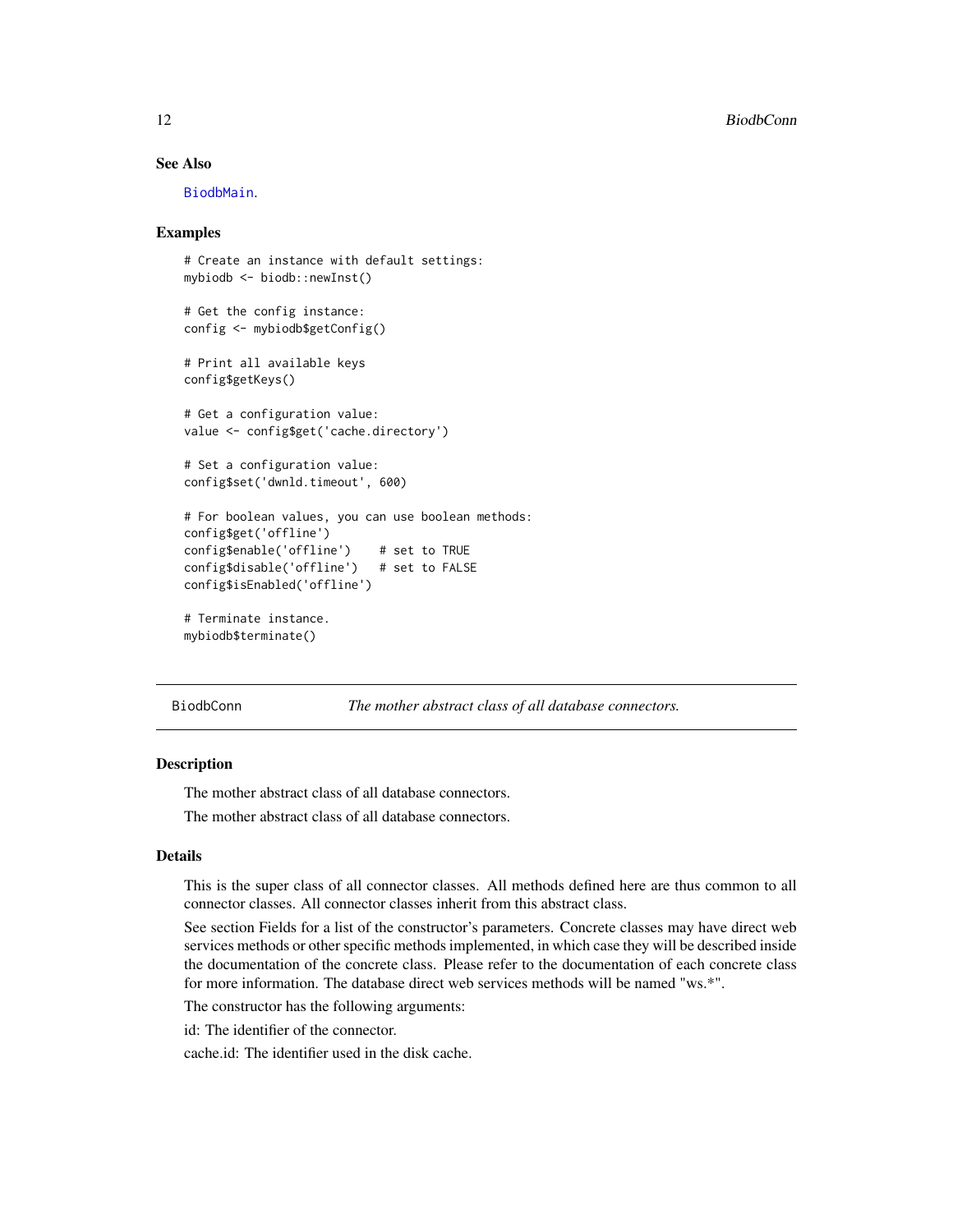#### BiodbConn 13

#### Super class

[biodb::BiodbConnBase](#page-0-0) -> BiodbConn

# **Methods**

### Public methods:

- [BiodbConn\\$new\(\)](#page-6-2)
- [BiodbConn\\$getBiodb\(\)](#page-13-0)
- [BiodbConn\\$getId\(\)](#page-14-0)
- [BiodbConn\\$print\(\)](#page-9-4)
- [BiodbConn\\$correctIds\(\)](#page-14-1)
- [BiodbConn\\$getEntry\(\)](#page-14-2)
- [BiodbConn\\$getCacheFile\(\)](#page-14-3)
- [BiodbConn\\$getEntryContent\(\)](#page-14-4)
- [BiodbConn\\$getEntryContentFromDb\(\)](#page-15-0)
- [BiodbConn\\$getEntryContentRequest\(\)](#page-15-1)
- [BiodbConn\\$getEntryIds\(\)](#page-15-2)
- [BiodbConn\\$getNbEntries\(\)](#page-15-3)
- [BiodbConn\\$isEditable\(\)](#page-16-0)
- [BiodbConn\\$editingIsAllowed\(\)](#page-16-1)
- [BiodbConn\\$allowEditing\(\)](#page-16-2)
- [BiodbConn\\$disallowEditing\(\)](#page-16-3)
- [BiodbConn\\$setEditingAllowed\(\)](#page-16-4)
- [BiodbConn\\$addNewEntry\(\)](#page-16-5)
- [BiodbConn\\$isWritable\(\)](#page-17-0)
- [BiodbConn\\$allowWriting\(\)](#page-17-1)
- [BiodbConn\\$disallowWriting\(\)](#page-17-2)
- [BiodbConn\\$setWritingAllowed\(\)](#page-17-3)
- [BiodbConn\\$writingIsAllowed\(\)](#page-17-4)
- [BiodbConn\\$write\(\)](#page-17-5)
- [BiodbConn\\$isSearchableByField\(\)](#page-17-6)
- [BiodbConn\\$getSearchableFields\(\)](#page-18-0)
- [BiodbConn\\$searchForEntries\(\)](#page-18-1)
- [BiodbConn\\$searchByName\(\)](#page-18-2)
- [BiodbConn\\$isDownloadable\(\)](#page-18-3)
- [BiodbConn\\$isDownloaded\(\)](#page-18-4)
- [BiodbConn\\$requiresDownload\(\)](#page-18-5)
- [BiodbConn\\$getDownloadPath\(\)](#page-19-0)
- [BiodbConn\\$setDownloadedFile\(\)](#page-19-1)
- [BiodbConn\\$isExtracted\(\)](#page-19-2)
- [BiodbConn\\$download\(\)](#page-19-3)
- [BiodbConn\\$isRemotedb\(\)](#page-19-4)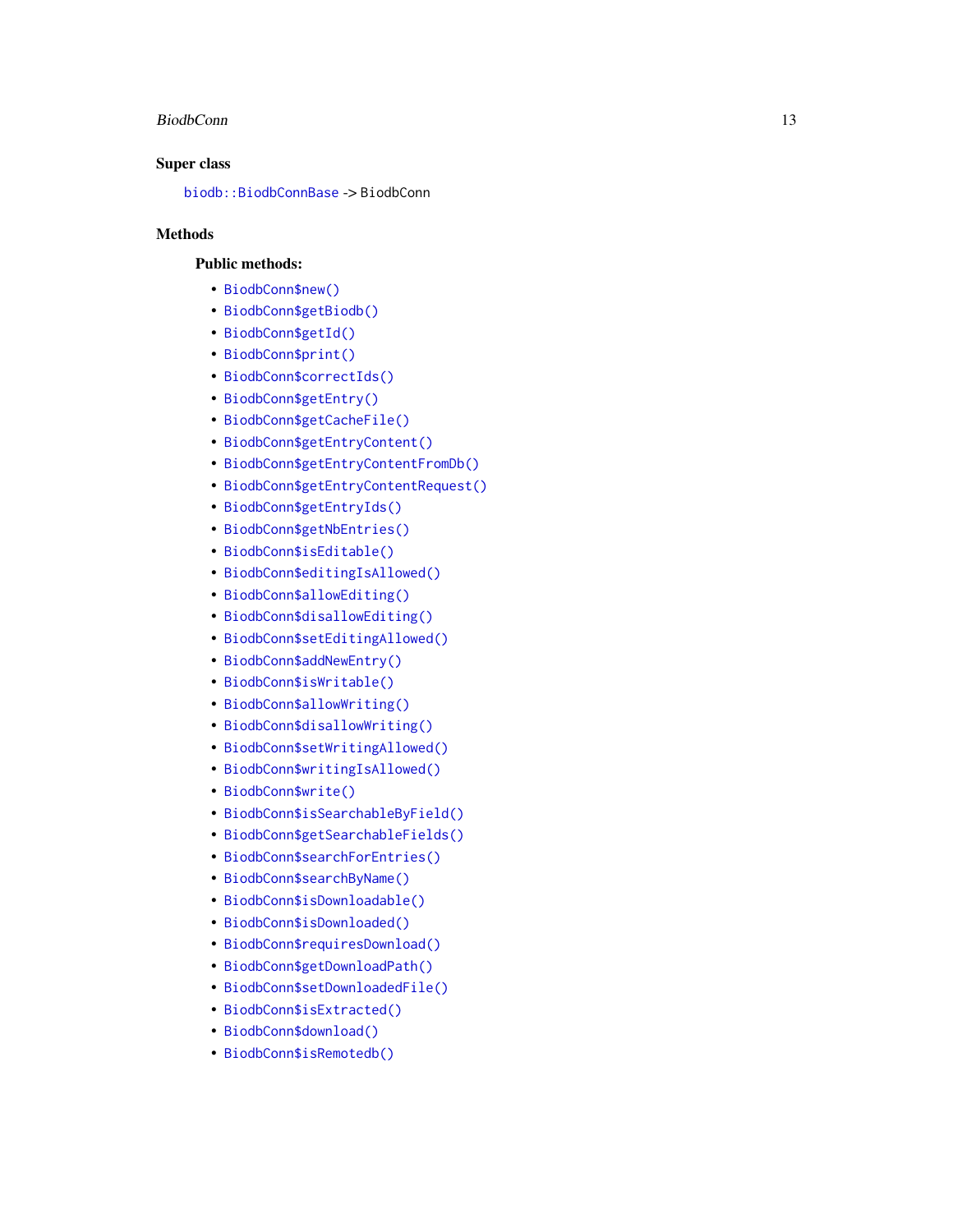- [BiodbConn\\$isCompounddb\(\)](#page-19-5)
- [BiodbConn\\$searchCompound\(\)](#page-19-6)
- [BiodbConn\\$annotateMzValues\(\)](#page-20-0)
- [BiodbConn\\$isMassdb\(\)](#page-21-0)
- [BiodbConn\\$checkDb\(\)](#page-21-1)
- [BiodbConn\\$getAllVolatileCacheEntries\(\)](#page-21-2)
- [BiodbConn\\$getAllCacheEntries\(\)](#page-21-3)
- [BiodbConn\\$deleteAllEntriesFromVolatileCache\(\)](#page-21-4)
- [BiodbConn\\$deleteAllEntriesFromPersistentCache\(\)](#page-21-5)
- [BiodbConn\\$deleteWholePersistentCache\(\)](#page-22-0)
- [BiodbConn\\$deleteAllCacheEntries\(\)](#page-22-1)
- [BiodbConn\\$getCacheId\(\)](#page-22-2)
- [BiodbConn\\$makesRefToEntry\(\)](#page-22-3)
- [BiodbConn\\$makeRequest\(\)](#page-22-4)
- [BiodbConn\\$getEntryImageUrl\(\)](#page-23-0)
- [BiodbConn\\$getEntryPageUrl\(\)](#page-23-1)
- [BiodbConn\\$getChromCol\(\)](#page-23-2)
- [BiodbConn\\$getMatchingMzField\(\)](#page-23-3)
- [BiodbConn\\$setMatchingMzField\(\)](#page-23-4)
- [BiodbConn\\$getMzValues\(\)](#page-23-5)
- [BiodbConn\\$getNbPeaks\(\)](#page-24-0)
- [BiodbConn\\$filterEntriesOnRt\(\)](#page-24-1)
- [BiodbConn\\$searchForMassSpectra\(\)](#page-25-0)
- [BiodbConn\\$searchMsEntries\(\)](#page-26-0)
- [BiodbConn\\$searchMsPeaks\(\)](#page-27-0)
- [BiodbConn\\$msmsSearch\(\)](#page-28-0)
- [BiodbConn\\$collapseResultsDataFrame\(\)](#page-29-0)
- [BiodbConn\\$searchMzRange\(\)](#page-29-1)
- [BiodbConn\\$searchMzTol\(\)](#page-30-0)
- [BiodbConn\\$clone\(\)](#page-6-3)

Method new(): New instance initializer. Connector objects must not be created directly. Instead, you create new connector instances through the BiodbFactory instance.

*Usage:*

BiodbConn\$new(id = NA\_character\_, cache.id = NA\_character\_, bdb, ...)

*Arguments:*

id The ID of the connector instance.

cache.id The Cache ID of the connector instance.

- bdb The BiodbMain instance.
- ... Remaining arguments will be passed to the constructor of the super class.

*Returns:* Nothing.

<span id="page-13-0"></span>Method getBiodb(): Returns the biodb main class instance to which this object is attached.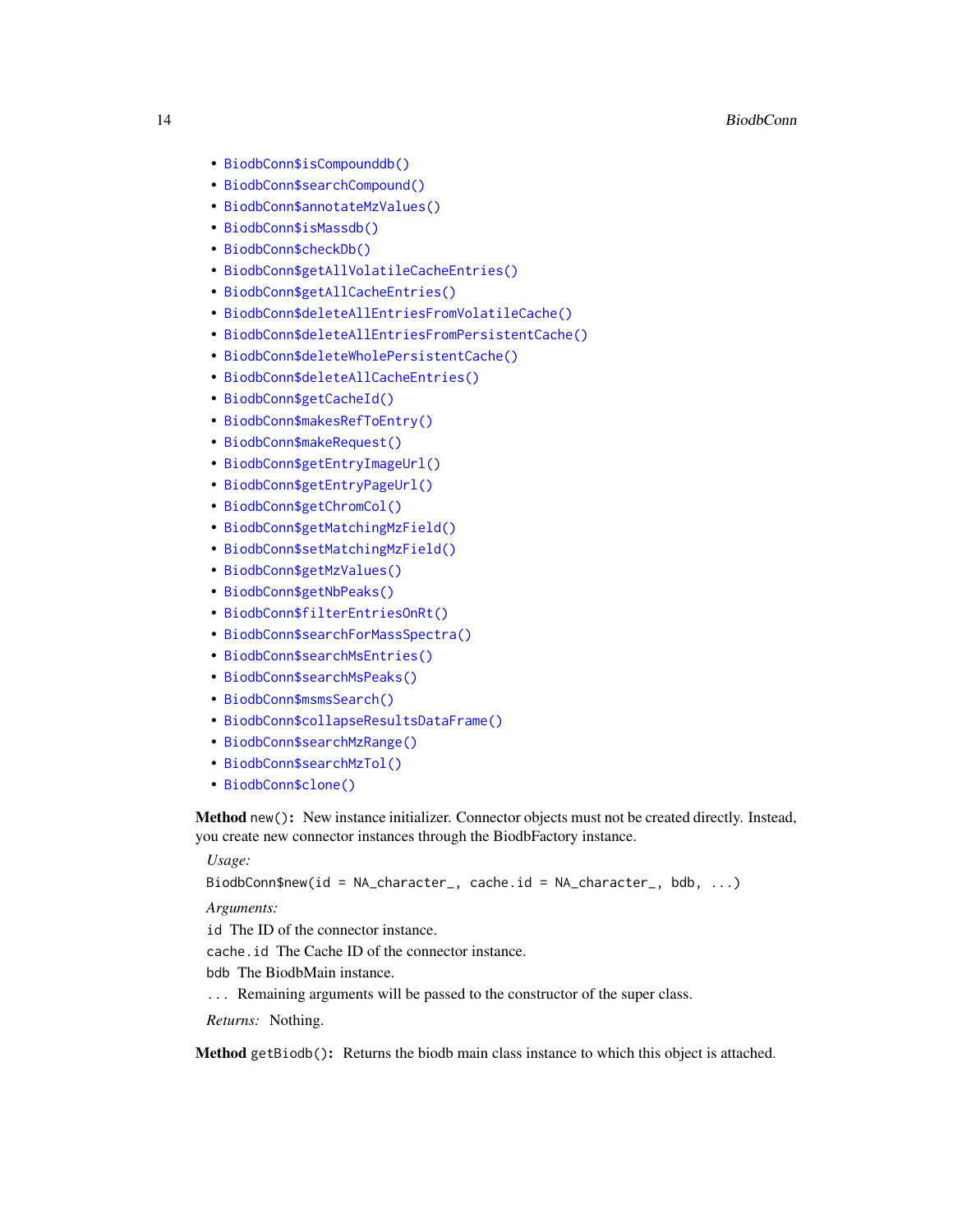#### BiodbConn 15

*Usage:* BiodbConn\$getBiodb() *Returns:* The main biodb instance.

<span id="page-14-0"></span>Method getId(): Get the identifier of this connector.

*Usage:*

BiodbConn\$getId()

*Returns:* The identifier of this connector.

Method print(): Prints a description of this connector.

*Usage:* BiodbConn\$print() *Returns:* Nothing.

<span id="page-14-1"></span>Method correctIds(): Correct a vector of IDs by formatting them to the database official format, if required and possible.

*Usage:* BiodbConn\$correctIds(ids) *Arguments:*

ids A character vector of IDs.

*Returns:* The vector of IDs corrected.

<span id="page-14-2"></span>Method getEntry(): Return the entry corresponding to this ID. You can pass a vector of IDs, and you will get a list of entries.

*Usage:*

BiodbConn\$getEntry(id, drop = TRUE, nulls = TRUE)

*Arguments:*

id A character vector containing entry identifiers.

- drop If set to TRUE and only one entry is requrested, then the returned value will be a single BiodbEntry object, otherwise it will be a list of BiodbEntry objects.
- nulls If set to TRUE, NULL entries are preserved. This ensures that the output list has the same length than the input vector id. Otherwise they are removed from the final list.

*Returns:* A list of BiodbEntry objects, the same size of the vector of IDs. The list will contain NULL values for invalid IDs. If drop is set to TRUE and only one etrny was requested then a single BiodbEntry is returned instead of a list.

<span id="page-14-3"></span>Method getCacheFile(): Get the path to the persistent cache file.

*Usage:*

BiodbConn\$getCacheFile(entry.id)

*Arguments:*

entry.id The identifiers (e.g.: accession numbers) as a character vector of the database entries.

<span id="page-14-4"></span>*Returns:* A character vector, the same length as the vector of IDs, containing the paths to the cache files corresponding to the requested entry IDs.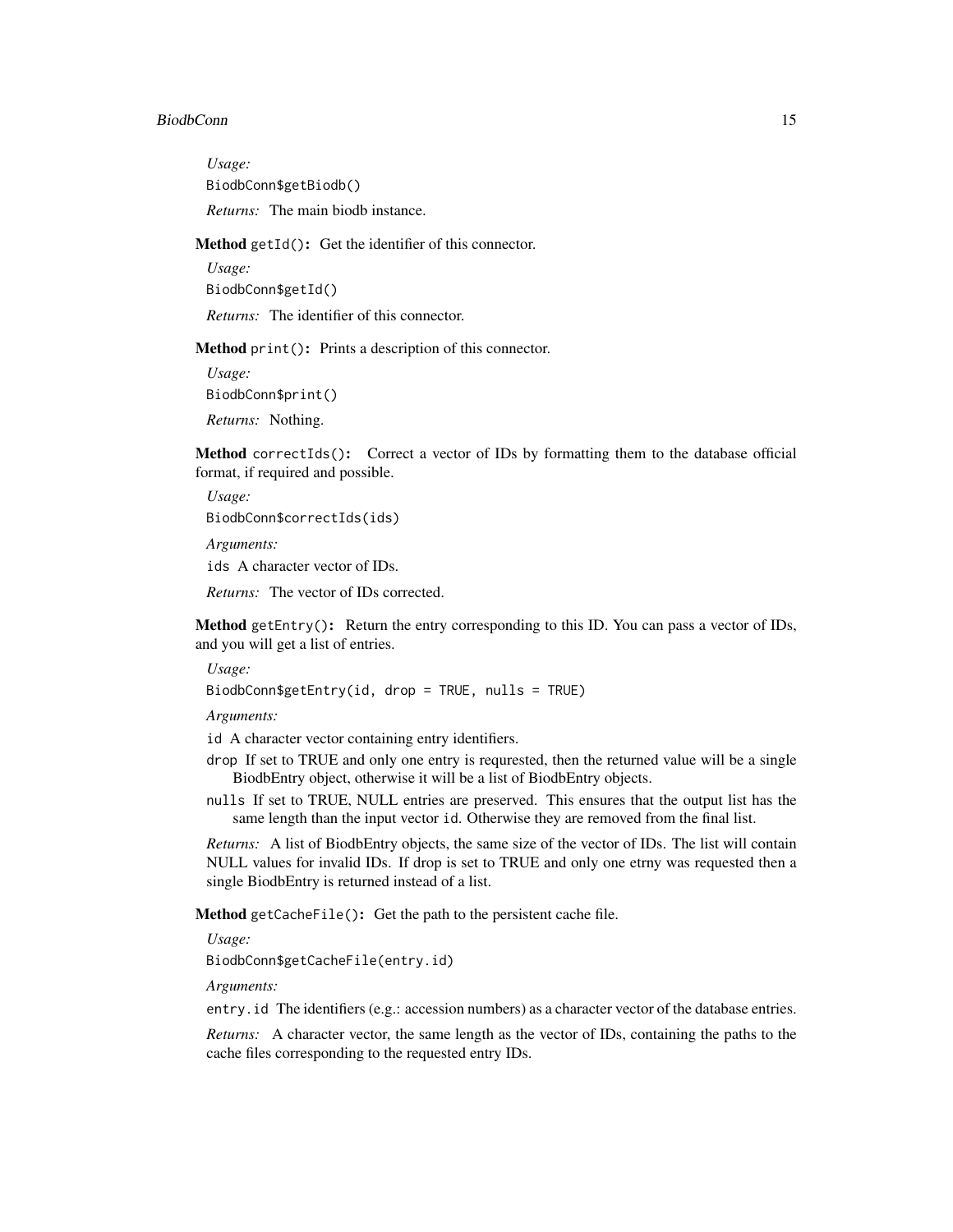Method getEntryContent(): Get the contents of database entries from IDs (accession numbers).

*Usage:*

BiodbConn\$getEntryContent(id)

*Arguments:*

id A character vector of entry IDs.

*Returns:* A character vector containing the contents of the requested IDs. If no content is available for an entry ID, then NA will be used.

<span id="page-15-0"></span>Method getEntryContentFromDb(): Get the contents of entries directly from the database. A direct request or an access to the database will be made in order to retrieve the contents. No access to the biodb cache system will be made.

*Usage:*

BiodbConn\$getEntryContentFromDb(entry.id)

*Arguments:*

entry.id A character vector with the IDs of entries to retrieve.

*Returns:* A character vector, the same size of entry.id, with contents of the requested entries. An NA value will be set for the content of each entry for which the retrieval failed.

<span id="page-15-1"></span>Method getEntryContentRequest(): Gets the URL to use in order to get the contents of the specified entries.

*Usage:*

BiodbConn\$getEntryContentRequest(entry.id, concatenate = TRUE, max.length = 0)

*Arguments:*

entry.id A character vector with the IDs of entries to retrieve.

- concatenate If set to TRUE, then try to build as few URLs as possible, sending requests with several identifiers at once.
- max.length The maximum length of the URLs to return, in number of characters.

*Returns:* A vector of URL strings.

<span id="page-15-2"></span>Method getEntryIds(): Get entry identifiers from the database. More arguments can be given, depending on implementation in specific databases. For mass databases the ms.level argument can also be set.

*Usage:*

BiodbConn\$getEntryIds(max.results =  $0, ...$ )

*Arguments:*

max.results The maximum of elements to return from the method.

... Arguments specific to connectors.

*Returns:* A character vector containing entry IDs from the database. An empty vector for a remote database may mean that the database does not support requesting for entry accessions.

<span id="page-15-3"></span>Method getNbEntries(): Get the number of entries contained in this database.

*Usage:*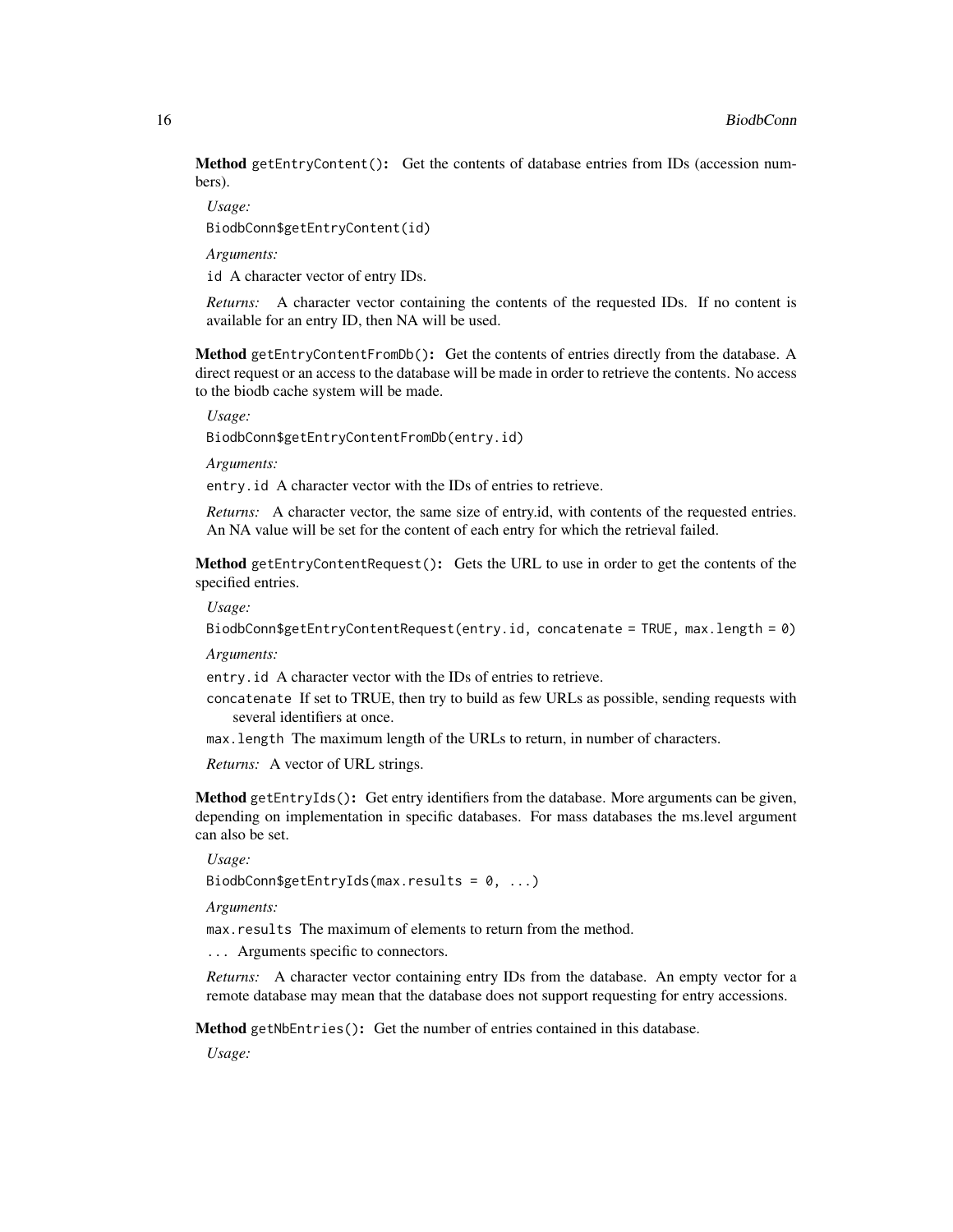BiodbConn\$getNbEntries(count = FALSE)

*Arguments:*

count If set to TRUE and no straightforward way exists to get number of entries, count the output of getEntryIds().

*Returns:* The number of entries in the database, as an integer.

<span id="page-16-0"></span>Method isEditable(): Tests if this connector is able to edit the database (i.e.: the connector class implements the interface BiodbEditable). If this connector is editable, then you can call allowEditing() to enable editing.

*Usage:* BiodbConn\$isEditable()

*Returns:* Returns TRUE if the database is editable.

<span id="page-16-1"></span>Method editingIsAllowed(): Tests if editing is allowed.

*Usage:*

BiodbConn\$editingIsAllowed()

*Returns:* TRUE if editing is allowed for this database, FALSE otherwise.

<span id="page-16-2"></span>Method allowEditing(): Allows editing for this database.

*Usage:* BiodbConn\$allowEditing()

*Returns:* Nothing.

<span id="page-16-3"></span>Method disallowEditing(): Disallows editing for this database.

*Usage:*

BiodbConn\$disallowEditing()

*Returns:* Nothing.

<span id="page-16-4"></span>Method setEditingAllowed(): Allow or disallow editing for this database.

*Usage:*

BiodbConn\$setEditingAllowed(allow)

*Arguments:*

allow A logical value.

*Returns:* Nothing.

<span id="page-16-5"></span>Method addNewEntry(): Adds a new entry to the database. The passed entry must have been previously created from scratch using BiodbFactory :createNewEntry() or cloned from an existing entry using BiodbEntry :clone().

*Usage:* BiodbConn\$addNewEntry(entry)

*Arguments:*

entry The new entry to add. It must be a valid BiodbEntry object.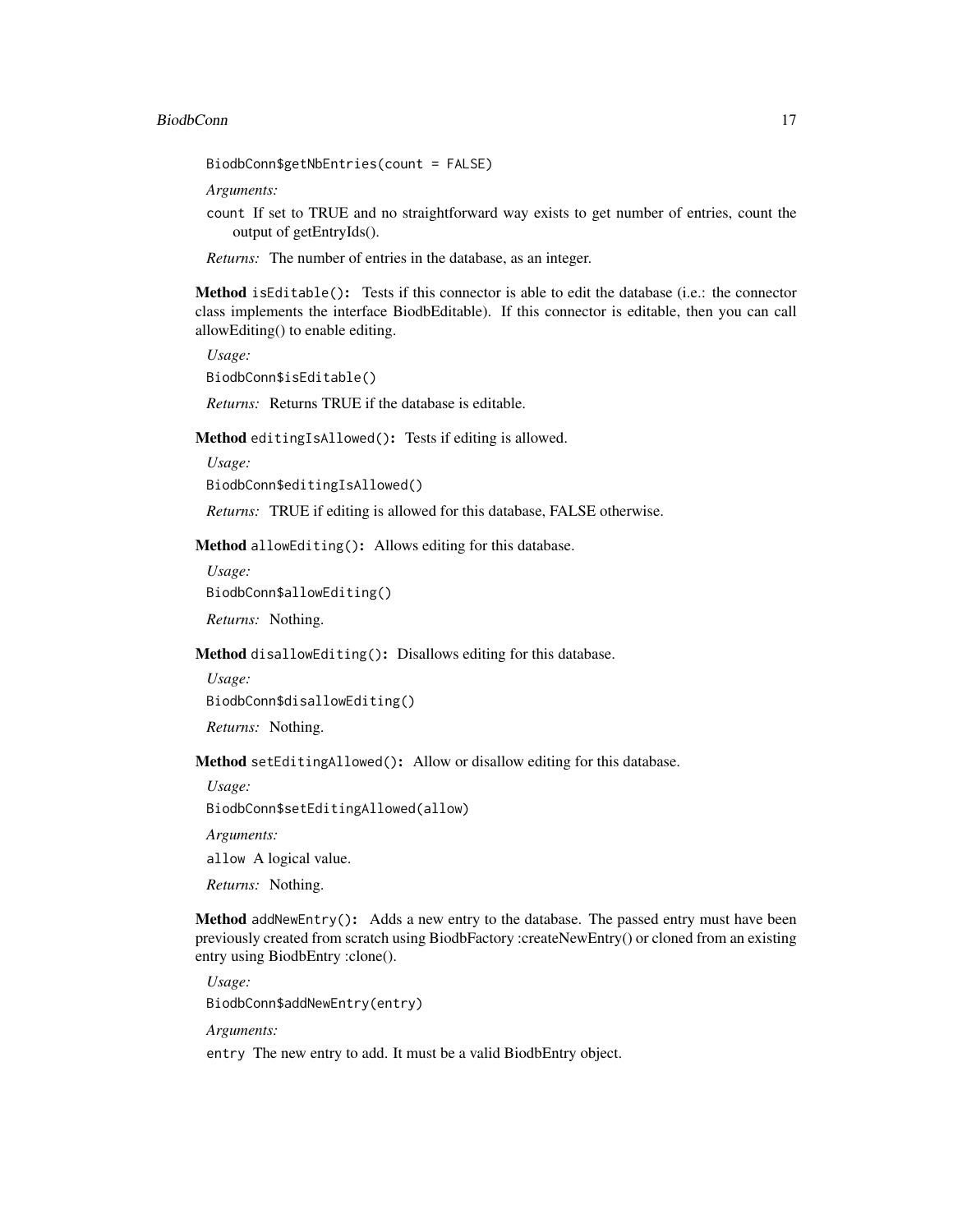*Returns:* Nothing.

<span id="page-17-0"></span>Method isWritable(): Tests if this connector is able to write into the database. If this connector is writable, then you can call allowWriting() to enable writing.

*Usage:*

BiodbConn\$isWritable()

*Returns:* Returns TRUE if the database is writable.

<span id="page-17-1"></span>Method allowWriting(): Allows the connector to write into this database.

*Usage:* BiodbConn\$allowWriting()

*Returns:* Nothing.

<span id="page-17-2"></span>Method disallowWriting(): Disallows the connector to write into this database.

*Usage:*

BiodbConn\$disallowWriting()

*Returns:* Nothing.

<span id="page-17-3"></span>Method setWritingAllowed(): Allows or disallows writing for this database.

*Usage:*

BiodbConn\$setWritingAllowed(allow)

*Arguments:*

allow If set to TRUE, allows writing.

*Returns:* Nothing.

<span id="page-17-4"></span>Method writingIsAllowed(): Tests if the connector has access right to the database.

*Usage:*

BiodbConn\$writingIsAllowed()

*Returns:* TRUE if writing is allowed for this database, FALSE otherwise.

<span id="page-17-5"></span>Method write(): Writes into the database. All modifications made to the database since the last time write() was called will be saved.

*Usage:*

BiodbConn\$write()

*Returns:* Nothing.

<span id="page-17-6"></span>Method isSearchableByField(): Tests if a field can be used to search entries when using method searchForEntries().

*Usage:*

BiodbConn\$isSearchableByField(field = NULL, field.type = NULL)

*Arguments:*

field The name of the field.

field.type The field type.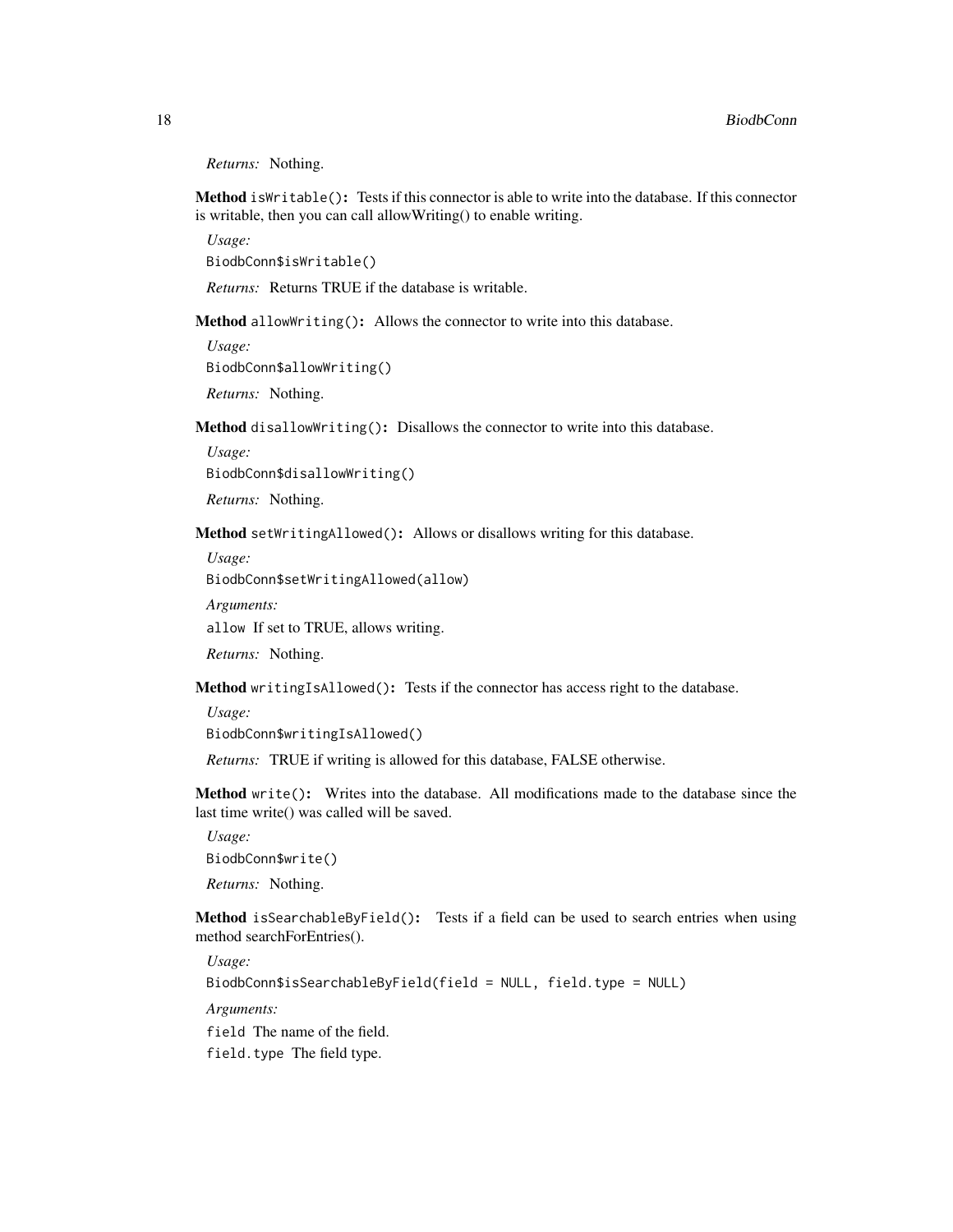#### BiodbConn and the contract of the contract of the contract of the contract of the contract of the contract of the contract of the contract of the contract of the contract of the contract of the contract of the contract of

*Returns:* Returns TRUE if the database is searchable using the specified field or searchable by any field of the specified type, FALSE otherwise.

<span id="page-18-0"></span>Method getSearchableFields(): Get the list of all searchable fields.

*Usage:*

BiodbConn\$getSearchableFields()

*Returns:* A character vector containing all searchable fields for this connector.

<span id="page-18-1"></span>Method searchForEntries(): Searches the database for entries whose name matches the specified name. Returns a character vector of entry IDs.

*Usage:*

```
BiodbConn$searchForEntries(fields = NULL, max.results = 0)
```
*Arguments:*

fields A list of fields on which to filter entries. To get a match, all fields must be matched (i.e. logical AND). The keys of the list are the entry field names on which to filter, and the values are the filtering parameters. For character fields, the filter parameter is a character vector in which all strings must be found inside the field's value. For numeric fields, the filter parameter is either a list specifying a min-max range (list(min=1.0, max=2.5)) or a value with a tolerance in delta (list(value=2.0, delta=0.1)) or ppm (list(value=2.0, ppm=1.0)).

max.results If set, the number of returned IDs is limited to this number.

*Returns:* A character vector of entry IDs whose name matches the requested name.

<span id="page-18-2"></span>Method searchByName(): DEPRECATED. Use searchForEntries() instead.

*Usage:*

BiodbConn\$searchByName(name, max.results = 0)

*Arguments:*

name A character value to search inside name fields.

max.results If set, the number of returned IDs is limited to this number.

*Returns:* A character vector of entry IDs whose name matches the requested name.

<span id="page-18-3"></span>Method isDownloadable(): Tests if the connector can download the database.

*Usage:*

BiodbConn\$isDownloadable()

*Returns:* Returns TRUE if the database is downloadable.

<span id="page-18-4"></span>Method isDownloaded(): Tests if the database has been downloaded.

*Usage:*

BiodbConn\$isDownloaded()

*Returns:* TRUE if the database content has already been downloaded.

<span id="page-18-5"></span>Method requiresDownload(): Tests if the connector requires the download of the database. *Usage:*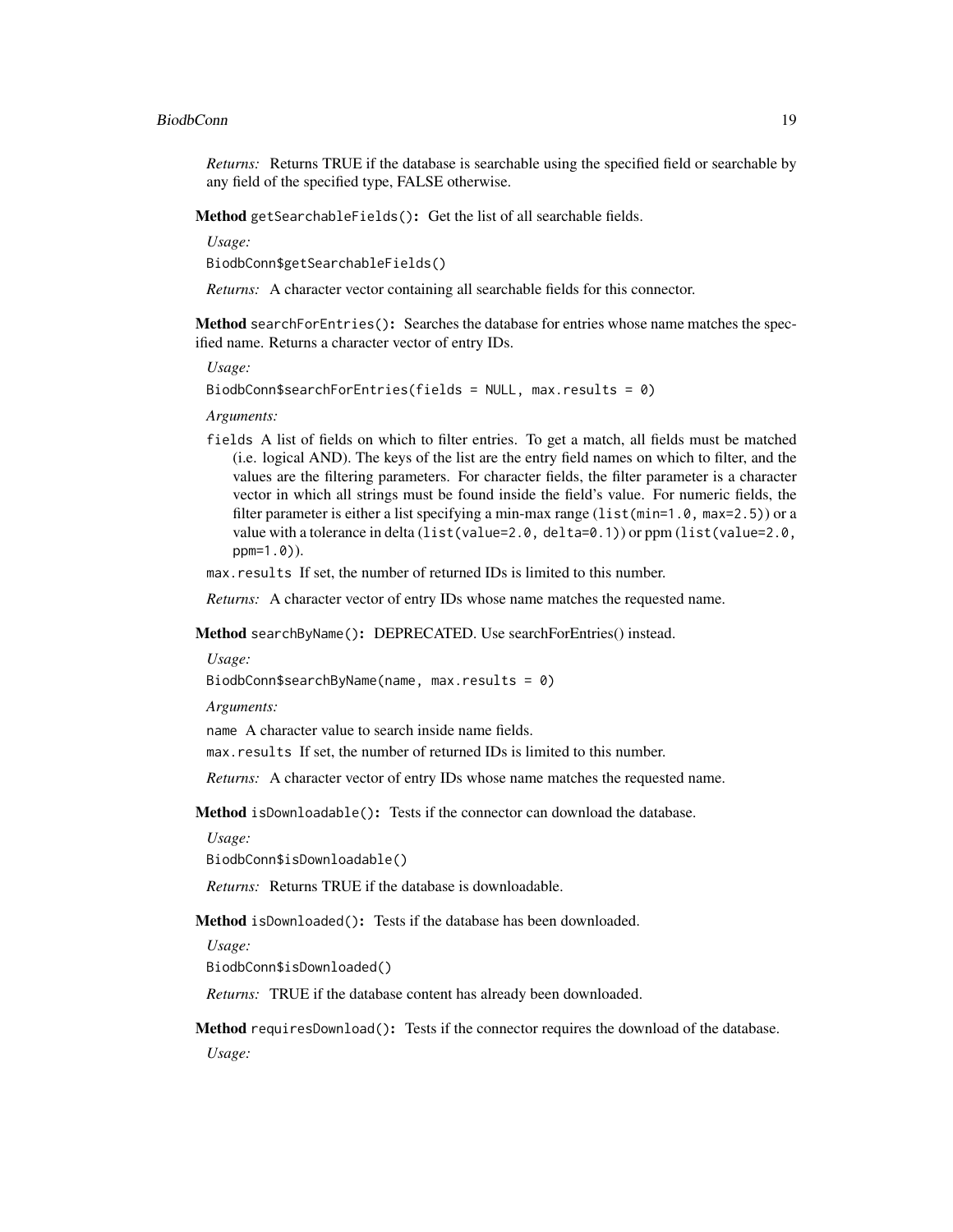BiodbConn\$requiresDownload()

*Returns:* TRUE if the connector requires download of the database.

<span id="page-19-0"></span>Method getDownloadPath(): Gets the path where the downloaded content is written.

*Usage:*

BiodbConn\$getDownloadPath()

*Returns:* The path where the downloaded database is written.

<span id="page-19-1"></span>Method setDownloadedFile(): Set the downloaded file into the cache.

*Usage:*

BiodbConn\$setDownloadedFile(src, action = c("copy", "move"))

*Arguments:*

src Path to the downloaded file.

action Specifies if files have to be moved or copied into the cache.

*Returns:* Nothing.

<span id="page-19-2"></span>Method isExtracted(): Tests if the downloaded database has been extracted (in case the database needs extraction).

*Usage:*

BiodbConn\$isExtracted()

*Returns:* TRUE if the downloaded database content has been extracted, FALSE otherwise.

<span id="page-19-3"></span>Method download(): Downloads the database content locally.

*Usage:* BiodbConn\$download()

*Returns:* Nothing.

<span id="page-19-4"></span>Method isRemotedb(): Tests if the connector is connected to a remote database.

*Usage:*

BiodbConn\$isRemotedb()

*Returns:* Returns TRUE if the database is a remote database."

<span id="page-19-5"></span>Method isCompounddb(): Tests if the connector's database is a compound database.

*Usage:*

BiodbConn\$isCompounddb()

*Returns:* Returns TRUE if the database is a compound database.

<span id="page-19-6"></span>Method searchCompound(): This method is deprecated. Use searchForEntries() instead. Searches for compounds by name and/or by mass. At least one of name or mass must be set.

*Usage:*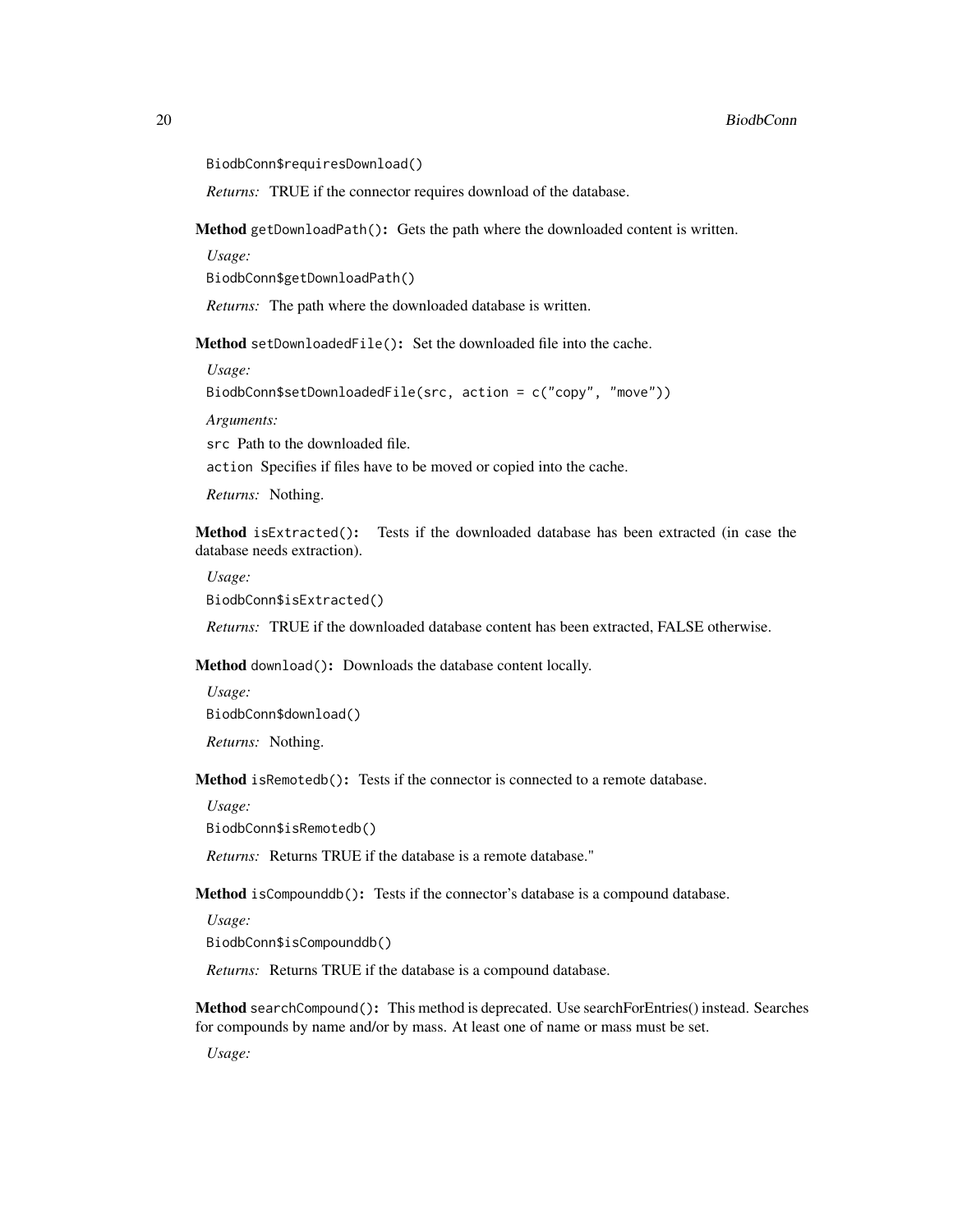#### BiodbConn 21

```
BiodbConn$searchCompound(
 name = NULL,mass = NULL,
 mass.field = NULL,
 mass.tol = 0.01,
 mass.tol.unit = "plain",
  max. results = 0)
```
*Arguments:*

name The name of a compound to search for.

mass The searched mass.

- mass.field For searching by mass, you must indicate a mass field to use ('monoisotopic.mass', 'molecular.mass', 'average.mass' or 'nominal.mass').
- mass.tol The tolerance value on the molecular mass.
- mass.tol.unit The type of mass tolerance. Either 'plain' or 'ppm'.
- max.results The maximum number of matches to return.
- description A character vector of words or expressions to search for inside description field. The words will be searched in order. A match will be made only if all words are inside the description field.

```
Returns: A character vector of entry IDs."
```
<span id="page-20-0"></span>Method annotateMzValues(): Annotates a mass spectrum with the database. For each matching entry the entry field values will be set inside columns appended to the data frame. Names of these columns will use a common prefix in order to distinguish them from other data from the input data frame.

```
Usage:
BiodbConn$annotateMzValues(
 x,
 mz.tol,
 ms.mode,
 mz.tol.unit = c("plain", "ppm"),
 mass.field = "monoisotopic.mass",
 max. results = 3,mz.col = "mz",fields = NULL,
 prefix = NULL,insert.input.values = TRUE,
  fieldsLimit = 0)
```
*Arguments:*

x Either a data frame or a numeric vector containing the M/Z values.

mz.tol The tolerance on the M/Z values.

ms.mode The MS mode. Set it to either 'neg' or 'pos'.

- mz.tol.unit The type of the M/Z tolerance. Set it to either to 'ppm' or 'plain'.
- mass.field The mass field to use for matching M/Z values. One of: 'monoisotopic.mass', 'molecular.mass', 'average.mass', 'nominal.mass'.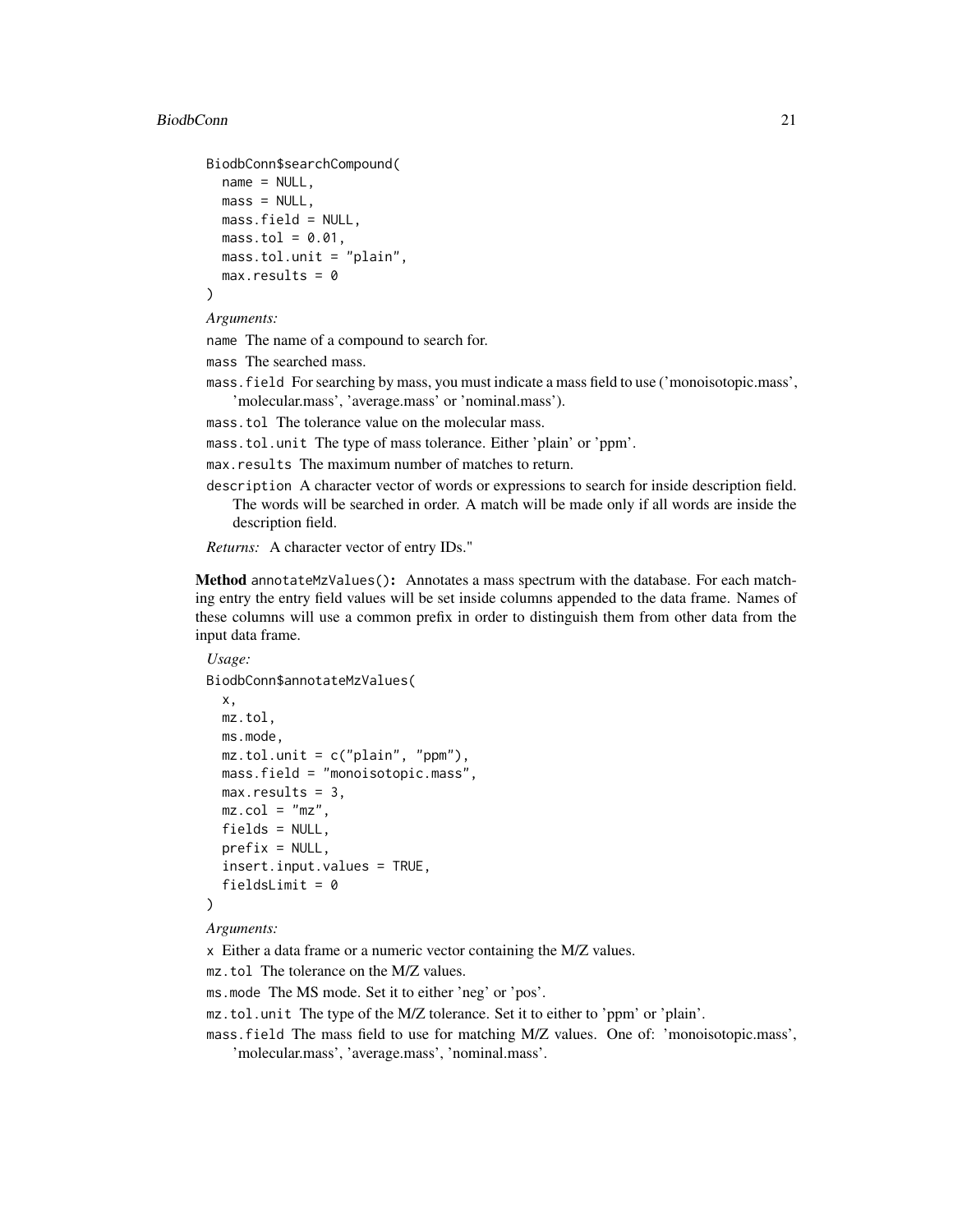- max.results If set, it is used to limit the number of matches found for each M/Z value. To get all the matches, set this parameter to NA\_integer\_. Default value is 3.
- mz.col The name of the column where to find M/Z values in case x is a data frame.
- fields A character vector containing the additional entry fields you would like to get for each matched entry. Each field will be output in a different column.
- prefix A prefix that will be inserted before the name of each added column in the output. By default it will be set to the name of the database followed by a dot.
- insert.input.values Insert input values at the beginning of the result data frame.
- fieldsLimit The maximum of values to output for fields with multiple values. Set it to 0 to get all values.

*Returns:* A data frame containing the input values, and annotation columns appended at the end. The first annotation column contains the IDs of the matched entries. The following columns contain the fields you have requested through the fields parameter.

<span id="page-21-0"></span>Method isMassdb(): Tests if the connector's database is a mass spectra database.

*Usage:*

BiodbConn\$isMassdb()

*Returns:* Returns TRUE if the database is a mass database.

<span id="page-21-1"></span>Method checkDb(): Checks that the database is correct by trying to retrieve all its entries.

*Usage:*

BiodbConn\$checkDb()

*Returns:* Nothing.

<span id="page-21-2"></span>Method getAllVolatileCacheEntries(): Get all entries stored in the memory cache (volatile cache).

*Usage:*

BiodbConn\$getAllVolatileCacheEntries()

*Returns:* A list of BiodbEntry instances.

<span id="page-21-3"></span>Method getAllCacheEntries(): This method is deprecated. Use getAllVolatileCacheEntries() instead.

*Usage:*

BiodbConn\$getAllCacheEntries()

*Returns:* All entries cached in memory.

<span id="page-21-4"></span>Method deleteAllEntriesFromVolatileCache(): Delete all entries from the volatile cache (memory cache).

*Usage:*

BiodbConn\$deleteAllEntriesFromVolatileCache()

*Returns:* Nothing.

<span id="page-21-5"></span>Method deleteAllEntriesFromPersistentCache(): Delete all entries from the persistent cache (disk cache).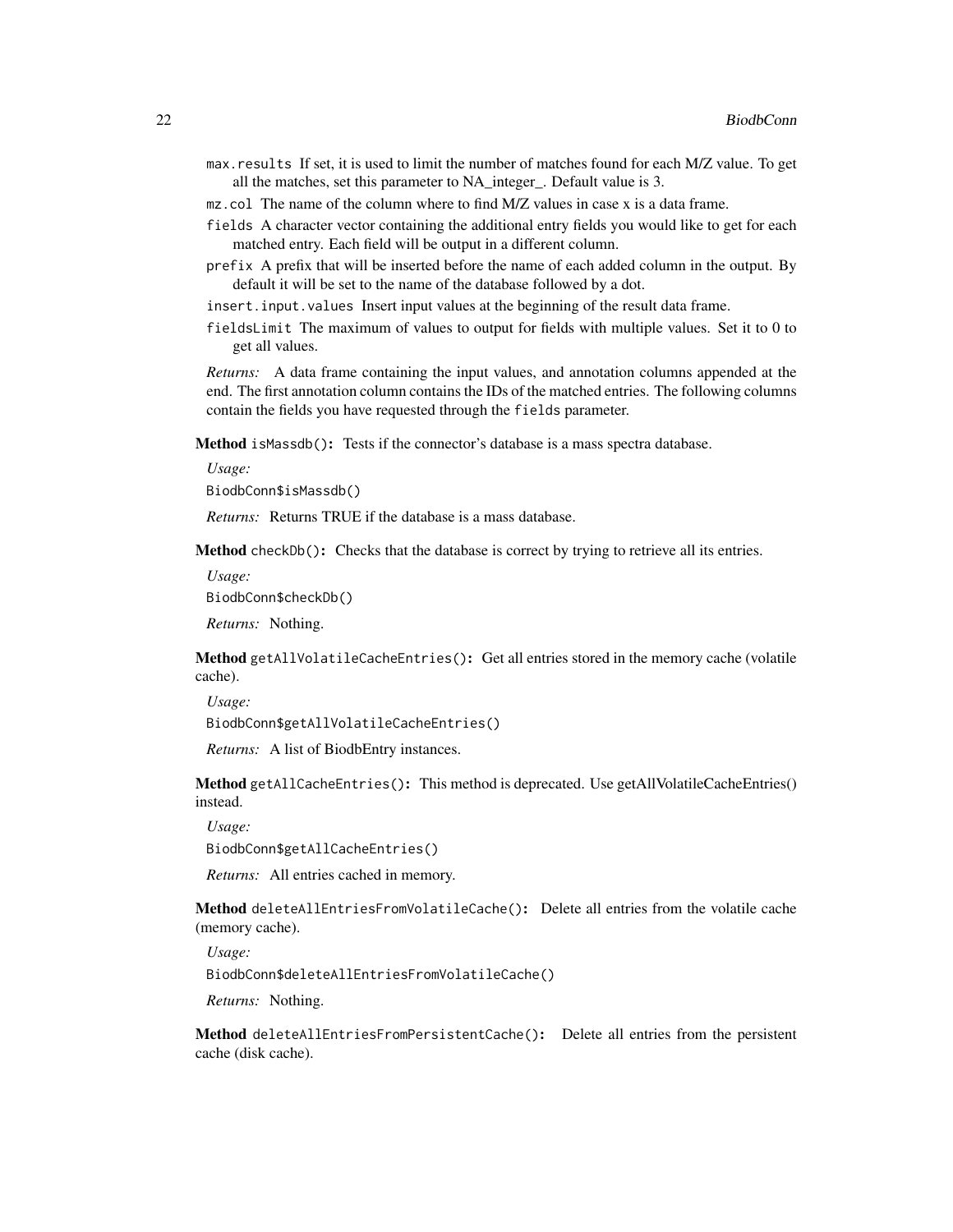*Usage:*

BiodbConn\$deleteAllEntriesFromPersistentCache(deleteVolatile = TRUE)

*Arguments:*

deleteVolatile If TRUE deletes also all entries from the volatile cache (memory cache).

*Returns:* Nothing.

<span id="page-22-0"></span>Method deleteWholePersistentCache(): Delete all files associated with this connector from the persistent cache (disk cache).

*Usage:*

BiodbConn\$deleteWholePersistentCache(deleteVolatile = TRUE)

*Arguments:*

deleteVolatile If TRUE deletes also all entries from the volatile cache (memory cache).

*Returns:* Nothing.

<span id="page-22-1"></span>Method deleteAllCacheEntries(): Delete all entries from the memory cache. This method is deprecated, please use deleteAllEntriesFromVolatileCache() instead.

*Usage:* BiodbConn\$deleteAllCacheEntries() *Returns:* Nothing.

<span id="page-22-2"></span>Method getCacheId(): Gets the ID used by this connector in the disk cache.

*Usage:* BiodbConn\$getCacheId()

*Returns:* The cache ID of this connector.

<span id="page-22-3"></span>Method makesRefToEntry(): Tests if some entry of this database makes reference to another entry of another database.

*Usage:*

BiodbConn\$makesRefToEntry(id, db, oid, any = FALSE, recurse = FALSE)

*Arguments:*

id A character vector of entry IDs from the connector's database.

db Another database connector.

- oid A entry ID from database db.
- any If set to TRUE, returns a single logical value: TRUE if any entry contains a reference to oid, FALSE otherwise.
- recurse If set to TRUE, the algorithm will follow all references to entries from other databases, to see if it can establish an indirect link to oid.

*Returns:* A logical vector, the same size as id, with TRUE for each entry making reference to oid, and FALSE otherwise.

<span id="page-22-4"></span>Method makeRequest(): Makes a BiodbRequest instance using the passed parameters, and set ifself as the associated connector.

*Usage:*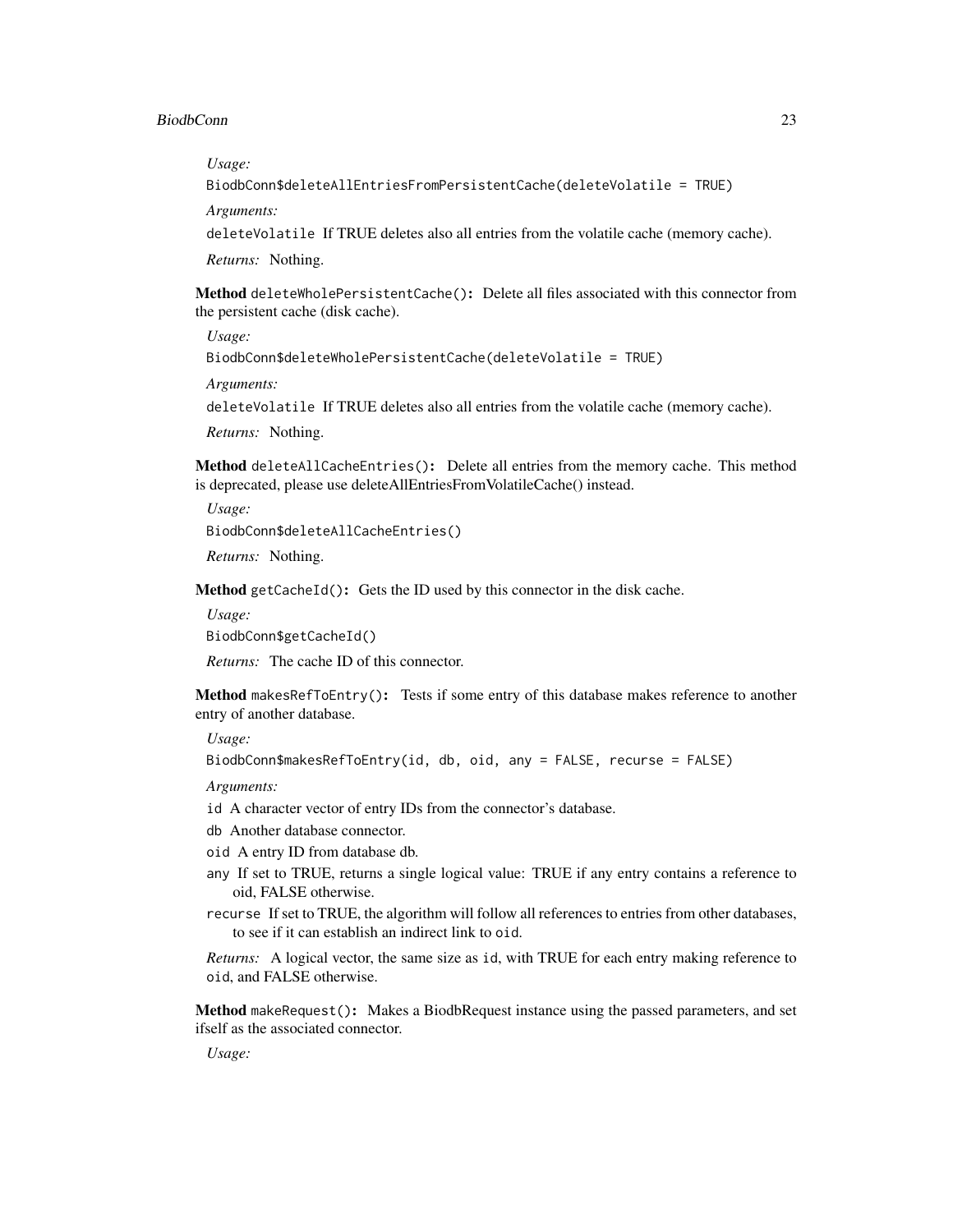```
BiodbConn$makeRequest(...)
```
*Arguments:*

... Those parameters are passed to the initializer of BiodbRequest.

*Returns:* The BiodbRequest instance.

<span id="page-23-0"></span>Method getEntryImageUrl(): Gets the URL to a picture of the entry (e.g.: a picture of the molecule in case of a compound entry).

*Usage:*

BiodbConn\$getEntryImageUrl(entry.id)

*Arguments:*

entry.id A character vector containing entry IDs.

*Returns:* A character vector, the same length as entry.id, containing for each entry ID either a URL or NA if no URL exists.

<span id="page-23-1"></span>Method getEntryPageUrl(): Gets the URL to the page of the entry on the database web site.

*Usage:*

BiodbConn\$getEntryPageUrl(entry.id)

*Arguments:*

entry.id A character vector with the IDs of entries to retrieve.

*Returns:* A list of BiodbUrl objects, the same length as entry.id.

<span id="page-23-2"></span>Method getChromCol(): Gets a list of chromatographic columns contained in this database.

*Usage:*

BiodbConn\$getChromCol(ids = NULL)

*Arguments:*

ids A character vector of entry identifiers (i.e.: accession numbers). Used to restrict the set of entries on which to run the algorithm.

*Returns:* A data.frame with two columns, one for the ID 'id' and another one for the title 'title'.

<span id="page-23-3"></span>Method getMatchingMzField(): Gets the field to use for M/Z matching.

*Usage:*

BiodbConn\$getMatchingMzField()

*Returns:* The name of the field (one of peak.mztheo or peak.mzexp).

<span id="page-23-4"></span>Method setMatchingMzField(): Sets the field to use for M/Z matching.

*Usage:*

BiodbConn\$setMatchingMzField(field = c("peak.mztheo", "peak.mzexp"))

*Arguments:*

field The field to use for matching.

*Returns:* Nothing.

<span id="page-23-5"></span>Method getMzValues(): Gets a list of M/Z values contained inside the database.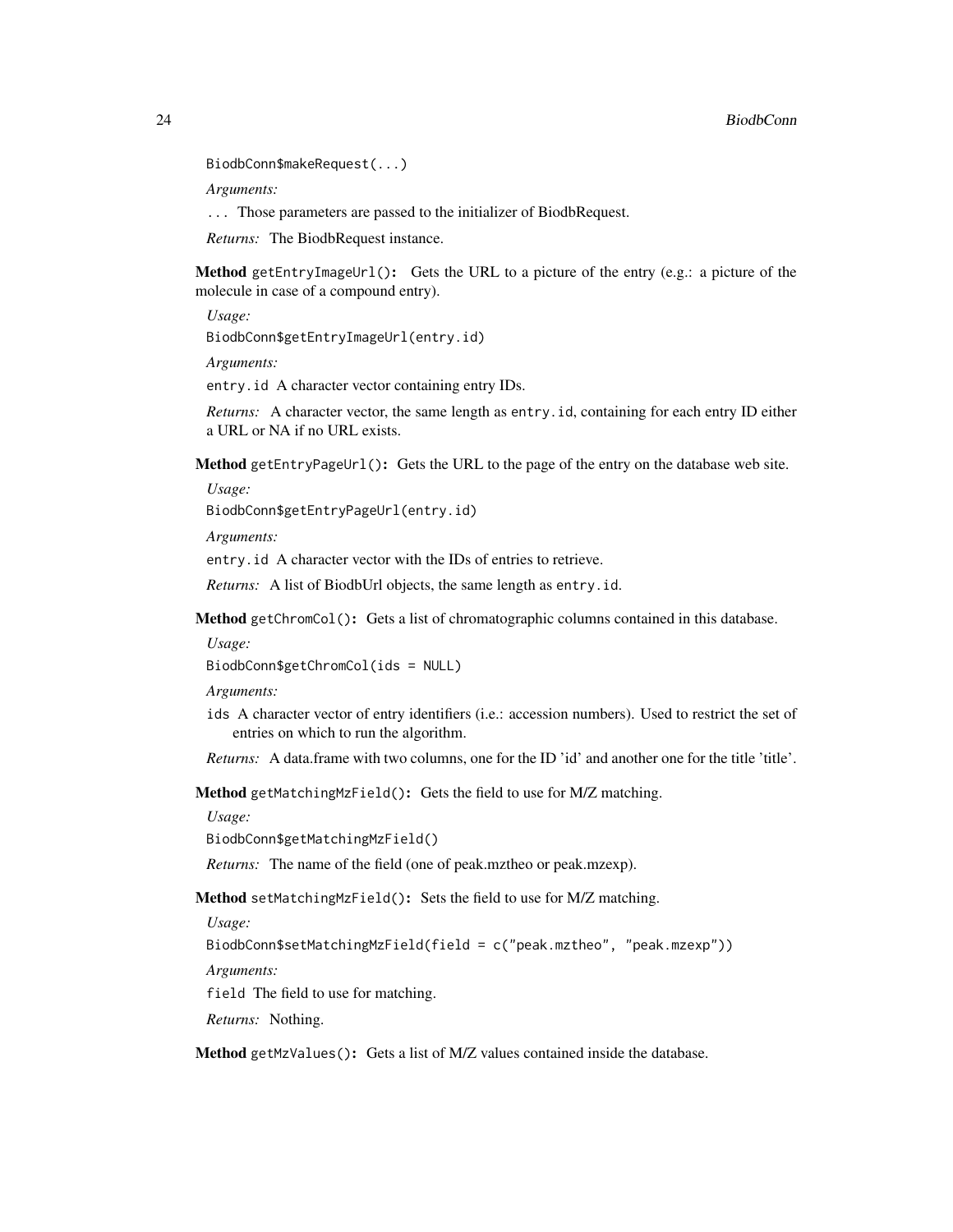#### BiodbConn 25

```
Usage:
BiodbConn$getMzValues(
 ms.mode = NULL,
 max. results = 0,precursor = FALSE,
 ms. level = 0)
```

```
Arguments:
```
ms.mode The MS mode. Set it to either 'neg' or 'pos' to limit the output to one mode.

max.results If set, it is used to limit the size of the output.

- precursor If set to TRUE, then restrict the search to precursor peaks.
- ms.level The MS level to which you want to restrict your search. 0 means that you want to search in all levels.

*Returns:* A numeric vector containing M/Z values.

<span id="page-24-0"></span>Method getNbPeaks(): Gets the number of peaks contained in the database.

*Usage:*

BiodbConn\$getNbPeaks(mode = NULL, ids = NULL)

*Arguments:*

mode The MS mode. Set it to either 'neg' or 'pos' to limit the counting to one mode.

ids A character vector of entry identifiers (i.e.: accession numbers). Used to restrict the set of entries on which to run the algorithm.

*Returns:* The number of peaks, as an integer.

<span id="page-24-1"></span>Method filterEntriesOnRt(): Filters a list of entries on retention time values.

```
Usage:
BiodbConn$filterEntriesOnRt(
```

```
entry.ids,
 rt,
 rt.unit,
 rt.tol,
 rt.tol.exp,
  chrom.col.ids,
  match.rt
)
```
*Arguments:*

entry.ids A character vector of entry IDs.

- rt A vector of retention times to match. Used if input.df is not set. Unit is specified by rt.unit parameter.
- rt.unit The unit for submitted retention times. Either 's' or 'min'.
- rt.tol The plain tolerance (in seconds) for retention times: input.rt
	- $rt.tol \leq data base.rt \leq input.rt + rt.tol.$
- rt.tol.exp A special exponent tolerance for retention times: input.rt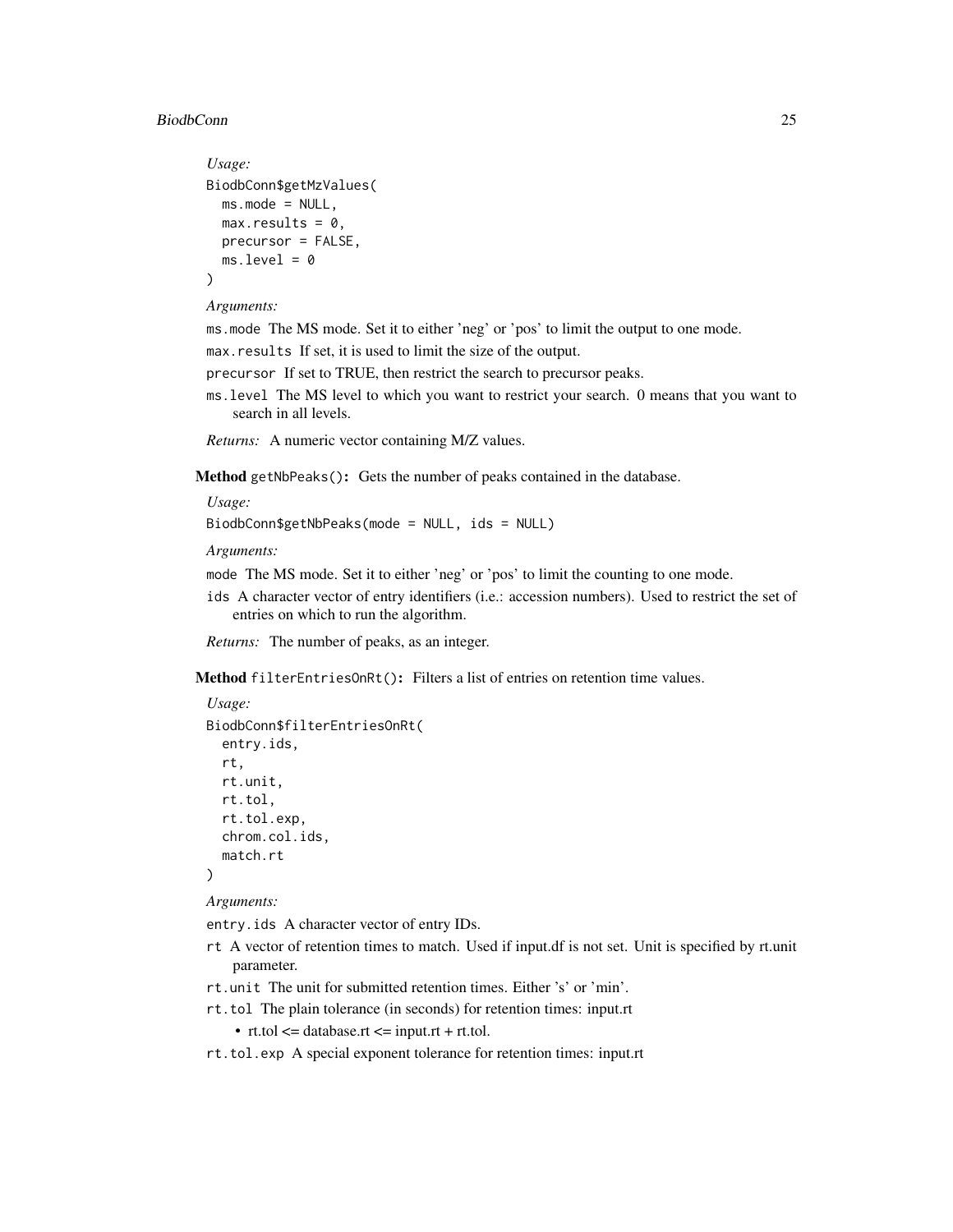• input.rt \*\* rt.tol.exp  $\leq$  database.rt  $\leq$  input.rt + input.rt \*\* rt.tol.exp. This exponent is applied on the RT value in seconds. If both rt.tol and rt.tol.exp are set, the inequality expression becomes input.rt - rt.tol - input.rt \*\* rt.tol.exp  $\leq$  database.rt  $\leq$  input.rt +  $rt.tol + input.r t$  \*\*  $rt.tol. exp.$ 

chrom.col.ids IDs of chromatographic columns on which to match the retention time.

```
match.rt If set to TRUE, filters on RT values, otherwise does not do any filtering.
```
*Returns:* A character vector containing entry IDs after filtering.

<span id="page-25-0"></span>Method searchForMassSpectra(): Searches for entries (i.e.: spectra) that contain a peak around the given M/Z value. Entries can also be filtered on RT values. You can input either a list of M/Z values through mz argument and set a tolerance with mz.tol argument, or two lists of minimum and maximum M/Z values through mz.min and mz.max arguments.

```
Usage:
BiodbConn$searchForMassSpectra(
 mz.min = NULL.
 mz.max = NULL,mz = NULL,mz.tol = NULL,mz.tol.unit = c("plain", "ppm"),
  rt = NULL,rt.unit = c("s", "min"),rt.tol = NULL,rt.tol.exp = NULL,
  chrom.col.ids = NULL,
 precursor = FALSE,
 min.rel.int = 0,
 ms.mode = NULL,max. results = 0.
 ms. level = 0,include.ids = NULL
\lambda
```
*Arguments:*

- mz.min A vector of minimum M/Z values.
- mz.max A vector of maximum M/Z values. Its length must be the same as mz.min.
- mz A vector of M/Z values.
- mz.tol The M/Z tolerance, whose unit is defined by mz.tol.unit.
- mz.tol.unit The type of the M/Z tolerance. Set it to either to 'ppm' or 'plain'.
- rt A vector of retention times to match. Used if input.df is not set. Unit is specified by rt.unit parameter.
- rt.unit The unit for submitted retention times. Either 's' or 'min'.
- rt.tol The plain tolerance (in seconds) for retention times: input.rt

•  $rt.tol \leq data base.rt \leq input.rt + rt.tol.$ 

- rt.tol.exp A special exponent tolerance for retention times: input.rt
	- input.rt \*\* rt.tol.exp  $\leq$  database.rt  $\leq$  input.rt + input.rt \*\* rt.tol.exp. This exponent is applied on the RT value in seconds. If both rt.tol and rt.tol.exp are set, the inequality expression becomes input.rt - rt.tol - input.rt \*\* rt.tol.exp <= database.rt <= input.rt + rt.tol + input.rt \*\* rt.tol.exp.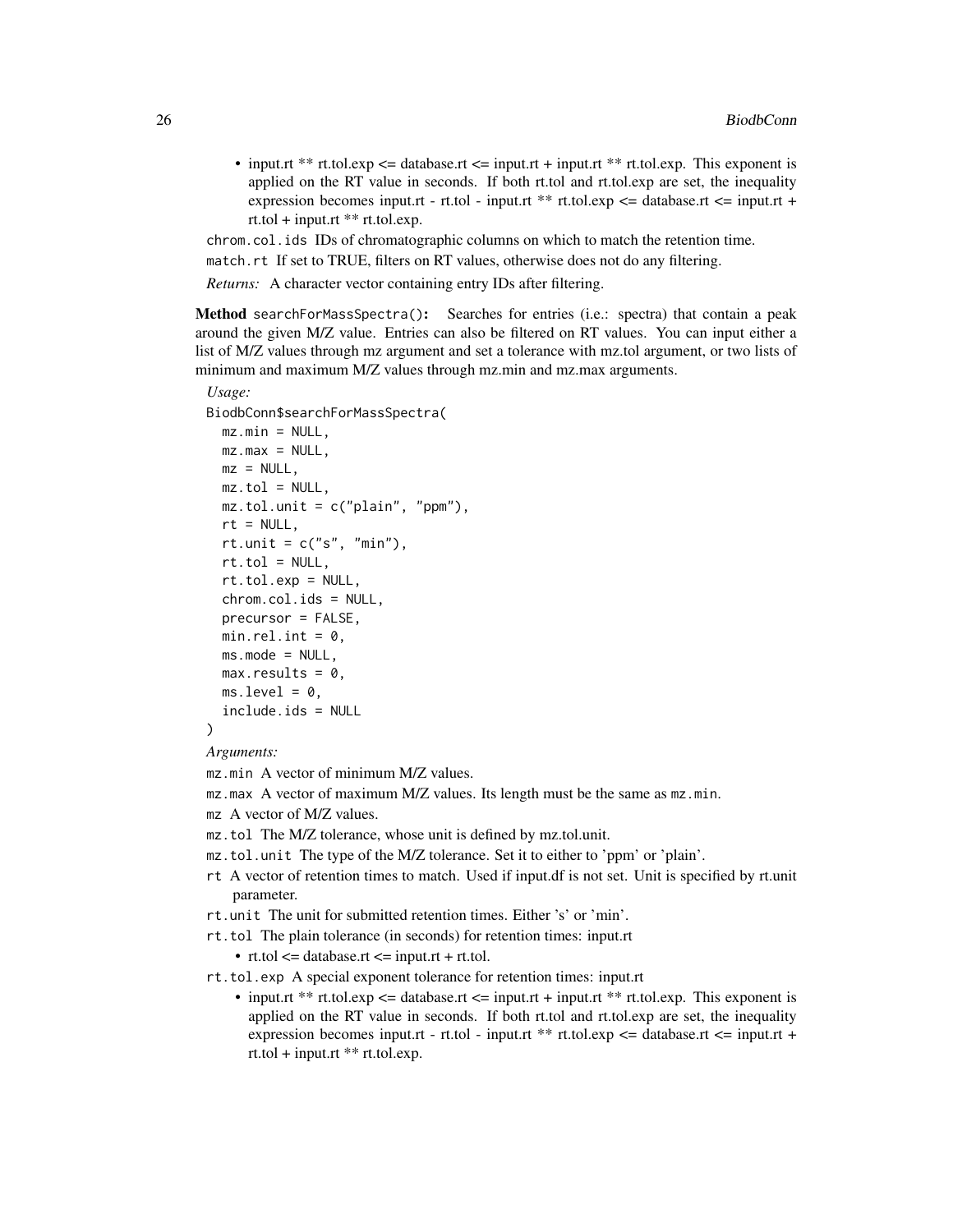chrom.col.ids IDs of chromatographic columns on which to match the retention time.

- precursor If set to TRUE, then restrict the search to precursor peaks.
- min.rel.int The minimum relative intensity, in percentage (i.e.: float number between 0 and 100).
- ms.mode The MS mode. Set it to either 'neg' or 'pos'.
- max.results If set, it is used to limit the number of matches found for each M/Z value.
- ms.level The MS level to which you want to restrict your search. 0 means that you want to search in all levels.
- include.ids A list of IDs to which to restrict the final results. All IDs that are not in this list will be excluded.
- *Returns:* A character vector of spectra IDs.

<span id="page-26-0"></span>Method searchMsEntries(): DEPRECATED. Use searchForMassSpectra() instead.

#### *Usage:*

```
BiodbConn$searchMsEntries(
 mz.min = NULL,mz.max = NULL,mz = NULL,
 mz.tol = NULL,mz.tol.unit = c("plain", "ppm"),
 rt = NULL,rt.unit = c("s", "min"),rt.tol = NULL,rt.tol.exp = NULL,
 chrom.col.ids = NULL,
 precursor = FALSE,
 min.rel.int = 0,
 ms.mode = NULL,max. results = 0,
 ms. level = 0)
```
*Arguments:*

mz.min A vector of minimum M/Z values.

mz.max A vector of maximum M/Z values. Its length must be the same as mz.min.

- mz A vector of M/Z values.
- mz.tol The M/Z tolerance, whose unit is defined by mz.tol.unit.
- mz.tol.unit The type of the M/Z tolerance. Set it to either to 'ppm' or 'plain'.
- rt A vector of retention times to match. Used if input.df is not set. Unit is specified by rt.unit parameter.
- rt.unit The unit for submitted retention times. Either 's' or 'min'.
- rt.tol The plain tolerance (in seconds) for retention times: input.rt

•  $rt.tol \leq data base.rt \leq input.rt + rt.tol.$ 

- rt.tol.exp A special exponent tolerance for retention times: input.rt
	- input.rt \*\* rt.tol.exp  $\leq$  database.rt  $\leq$  input.rt + input.rt \*\* rt.tol.exp. This exponent is applied on the RT value in seconds. If both rt.tol and rt.tol.exp are set, the inequality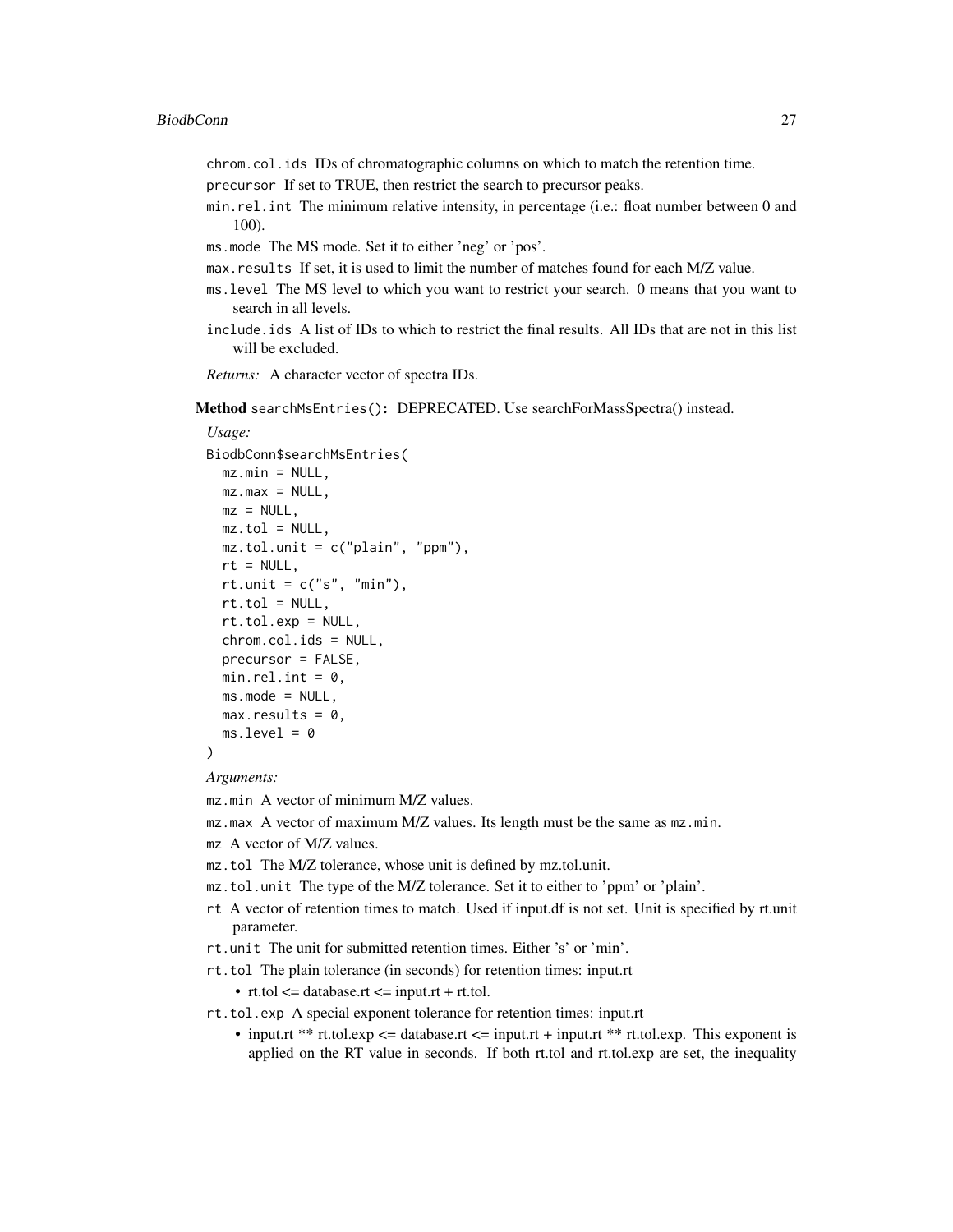expression becomes input.rt - rt.tol - input.rt \*\* rt.tol.exp  $\leq$  database.rt  $\leq$  input.rt +  $rt.tol + input.r t$  \*\*  $rt.tol. exp.$ 

chrom.col.ids IDs of chromatographic columns on which to match the retention time.

precursor If set to TRUE, then restrict the search to precursor peaks.

- min.rel.int The minimum relative intensity, in percentage (i.e.: float number between 0 and 100).
- ms.mode The MS mode. Set it to either 'neg' or 'pos'.
- max.results If set, it is used to limit the number of matches found for each M/Z value.
- ms.level The MS level to which you want to restrict your search. 0 means that you want to search in all levels.
- *Returns:* A character vector of spectra IDs.

<span id="page-27-0"></span>Method searchMsPeaks(): For each M/Z value, searches for matching MS spectra and returns the matching peaks.

```
Usage:
BiodbConn$searchMsPeaks(
  input.df = NULL,mz = NULL,mz.tol = NULL,mz.tol.unit = c("plain", "ppm"),
 min.rel.int = 0,
 ms.mode = NULL,
 ms. level = 0,
 max. results = 0,chrom.col.ids = NULL,
  rt = NULL,rt.unit = c("s", "min"),
 rt.tol = NULL,rt.tol.exp = NULL,
 precursor = FALSE,
 precursor.rt.tol = NULL,
 insert.input.values = TRUE,
 prefix = NULL,compute = TRUE,fields = NULL,
  fieldsLimit = 0,
  input.df.colnames = c(mz = "mz", rt = "rt"),
  match.rt = FALSE
)
```
*Arguments:*

- input.df A data frame taken as input for searchMsPeaks(). It must contain a columns 'mz', and optionaly an 'rt' column.
- mz A vector of M/Z values to match. Used if input.df is not set.
- mz.tol The M/Z tolerance, whose unit is defined by mz.tol.unit.
- mz.tol.unit The type of the M/Z tolerance. Set it to either to 'ppm' or 'plain'.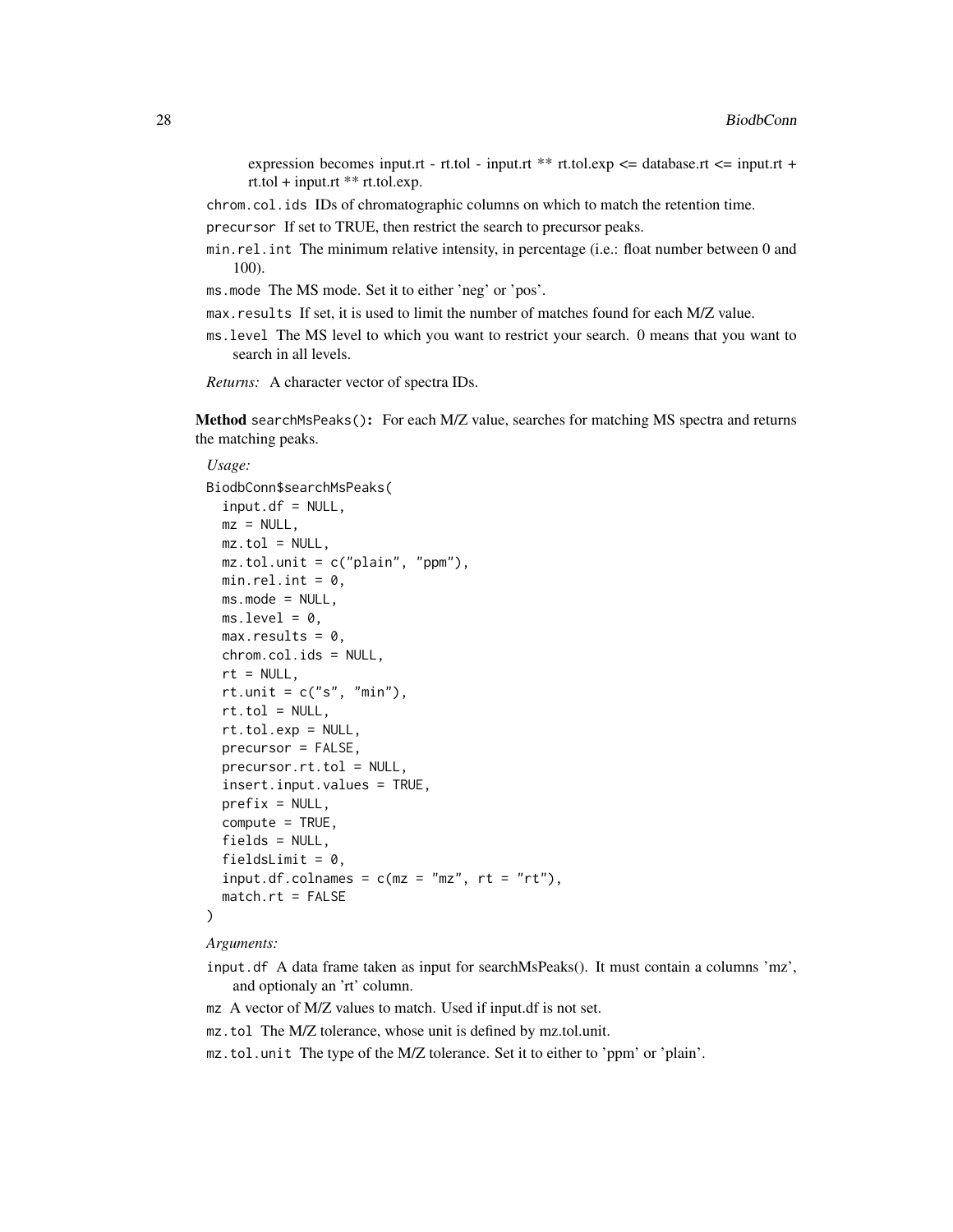- min.rel.int The minimum relative intensity, in percentage (i.e.: float number between 0 and 100).
- ms.mode The MS mode. Set it to either 'neg' or 'pos'.
- ms.level The MS level to which you want to restrict your search. 0 means that you want to search in all levels.
- max.results If set, it is used to limit the number of matches found for each M/Z value.
- chrom.col.ids IDs of chromatographic columns on which to match the retention time.
- rt A vector of retention times to match. Used if input.df is not set. Unit is specified by rt.unit parameter.
- rt.unit The unit for submitted retention times. Either 's' or 'min'.
- rt.tol The plain tolerance (in seconds) for retention times: input.rt
	- $rt.tol \leq data base.rt \leq input.rt + rt.tol.$
- rt.tol.exp A special exponent tolerance for retention times: input.rt
	- input.rt \*\* rt.tol.exp  $\leq$  database.rt  $\leq$  input.rt + input.rt \*\* rt.tol.exp. This exponent is applied on the RT value in seconds. If both rt.tol and rt.tol.exp are set, the inequality expression becomes input.rt - rt.tol - input.rt \*\* rt.tol.exp  $\leq$  database.rt  $\leq$  input.rt + rt.tol + input.rt \*\* rt.tol.exp.
- precursor If set to TRUE, then restrict the search to precursor peaks.
- precursor.rt.tol The RT tolerance used when matching the precursor.
- insert.input.values Insert input values at the beginning of the result data frame.

prefix Add prefix on column names of result data frame.

- compute If set to TRUE, use the computed values when converting found entries to data frame.
- fields A character vector of field names to output. The data frame output will be restricted to this list of fields.
- fieldsLimit The maximum of values to output for fields with multiple values. Set it to 0 to get all values.
- input.df.colnames Names of the columns in the input data frame.

match.rt If set to TRUE, match also RT values.

*Returns:* A data frame with at least input MZ and RT columns, and annotation columns prefixed with prefix if set. For each matching found a row is output. Thus if n matchings are found for M/Z value x, then there will be n rows for x, each for a different match. The number of matching found for each M/Z value is limited to max.results.

<span id="page-28-0"></span>Method msmsSearch(): Searches MSMS spectra matching a template spectrum. The mz.tol parameter is applied on the precursor search.

```
Usage:
BiodbConn$msmsSearch(
  spectrum,
 precursor.mz,
 mz.tol,
 mz.tol.unit = c("plain", "ppm"),
 ms.mode,
  npmin = 2,
  dist.fun = c("wcosine", "cosine", "pkernel", "pbachtttarya"),
  msms.mz.tol = 3,
```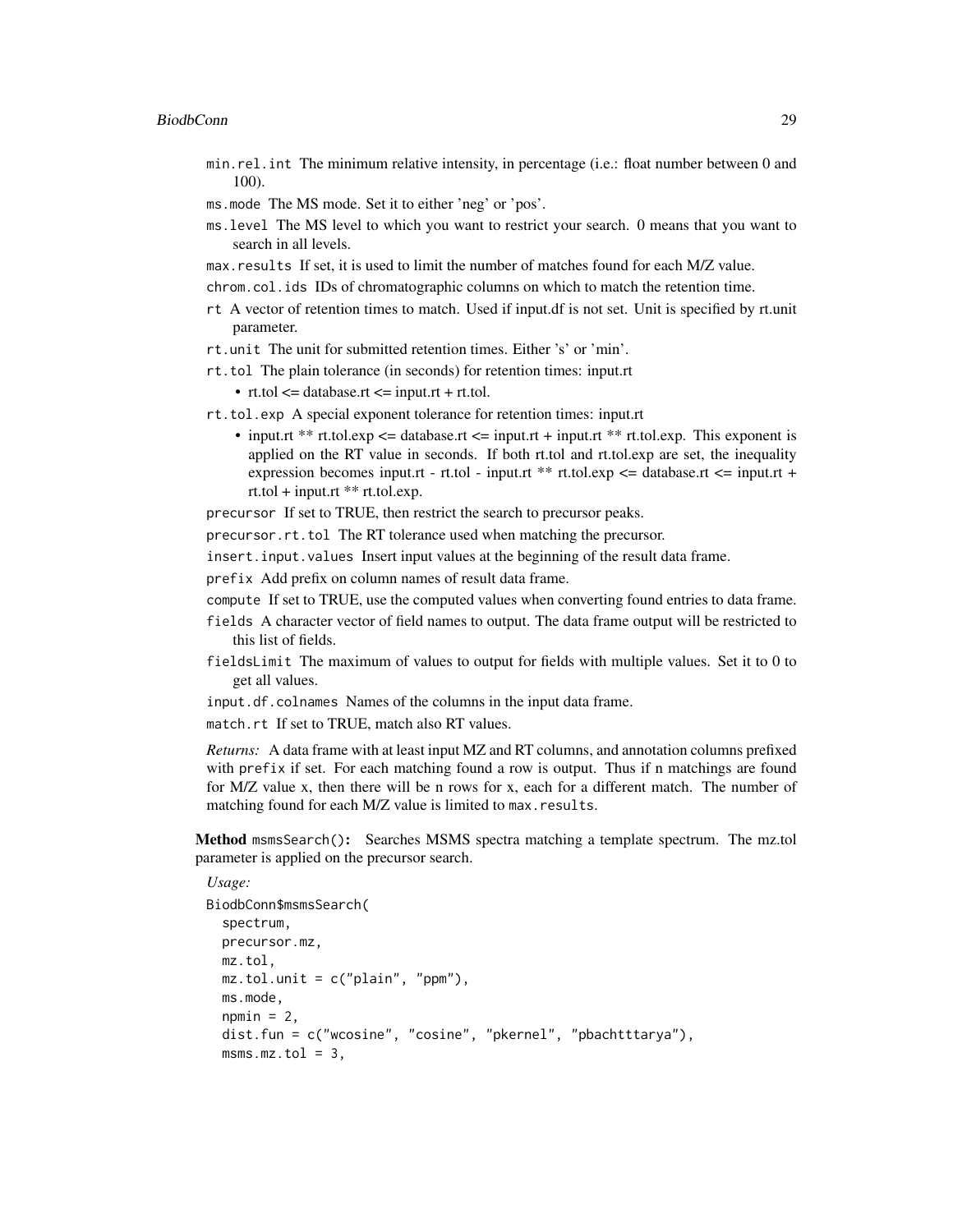```
msms.mz.tol.min = <math>0.005</math>,max. results = 0\lambda
```
*Arguments:*

spectrum A template spectrum to match inside the database. precursor.mz The M/Z value of the precursor peak of the mass spectrum. mz.tol The M/Z tolerance, whose unit is defined by mz.tol.unit. mz.tol.unit The type of the M/Z tolerance. Set it to either to 'ppm' or 'plain'. ms.mode The MS mode. Set it to either 'neg' or 'pos'. npmin The minimum number of peak to detect a match (2 is recommended). dist.fun The distance function used to compute the distance betweem two mass spectra. msms.mz.tol M/Z tolerance to apply while matching MSMS spectra. In PPM. msms.mz.tol.min Minimum of the M/Z tolerance (plain unit). If the M/Z tolerance computed with msms.mz.tol is lower than msms.mz.tol.min, then msms.mz.tol.min will be used.

max.results If set, it is used to limit the number of matches found for each M/Z value.

*Returns:* A data frame with columns id, score and peak.  $\star$ . Each peak.  $\star$  column corresponds to a peak in the input spectrum, in the same order and gives the number of the peak that was matched with it inside the matched spectrum whose ID is inside the id column.

<span id="page-29-0"></span>Method collapseResultsDataFrame(): Collapse rows of a results data frame, by outputing a data frame with only one row for each MZ/RT value.

```
Usage:
BiodbConn$collapseResultsDataFrame(
  results.df,
  mz.col = "mz"
  rt.col = "rt",sep = "|"
)
Arguments:
```
results.df Results data frame.

mz.col The name of the M/Z column in the results data frame.

rt.col The name of the RT column in the results data frame.

sep The separator used to concatenate values, when collapsing results data frame.

*Returns:* A data frame with rows collapsed."

<span id="page-29-1"></span>Method searchMzRange(): Find spectra in the given M/Z range. Returns a list of spectra IDs.

```
Usage:
BiodbConn$searchMzRange(
 mz.min,
 mz.max,
 min.rel.int = \theta,
 ms.mode = NULL,
 max. results = 0,
 precursor = FALSE,
  ms. level = 0)
```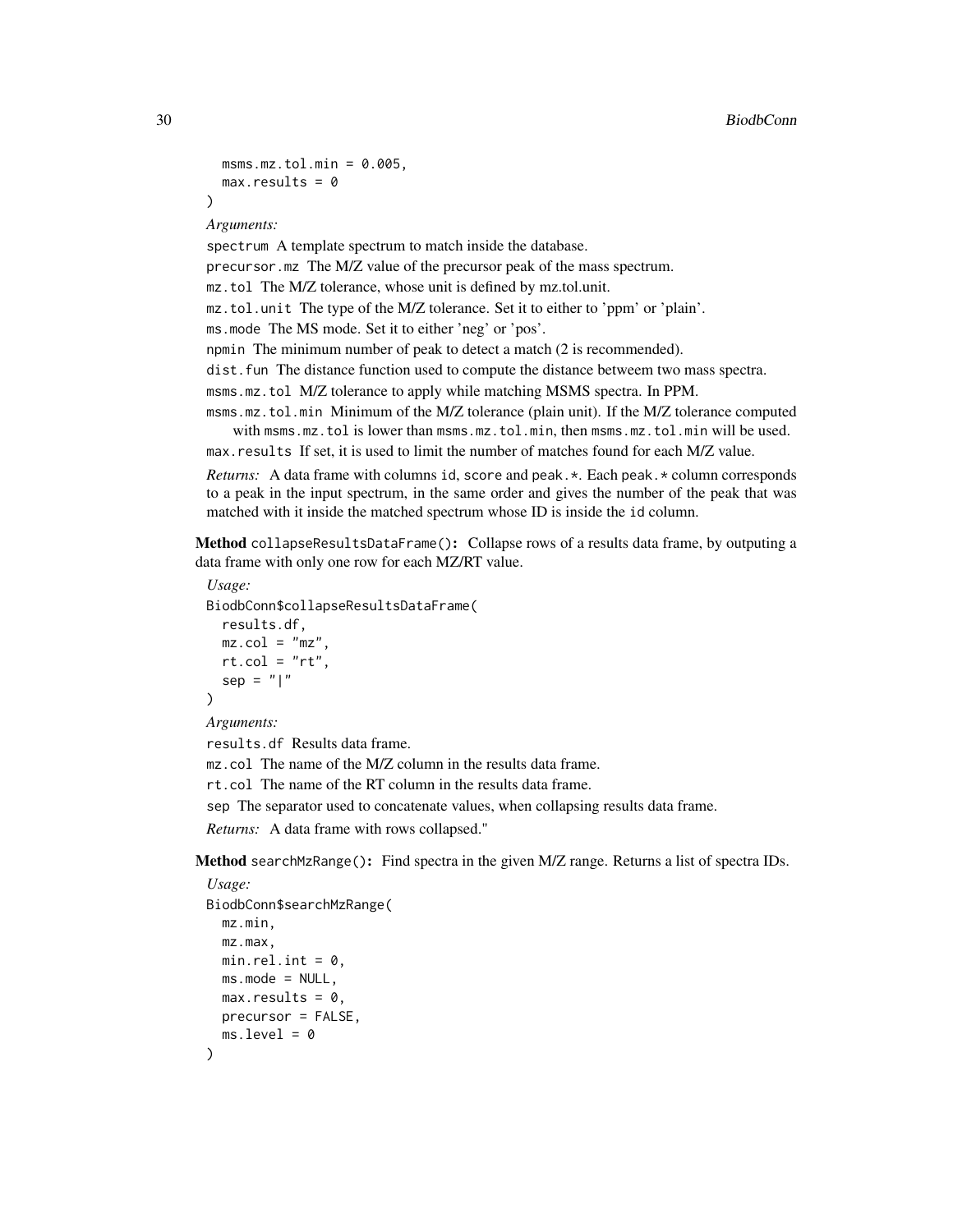#### BiodbConn 31

*Arguments:*

mz.min A vector of minimum M/Z values.

mz.max A vector of maximum M/Z values. Its length must be the same as mz.min.

- min.rel.int The minimum relative intensity, in percentage (i.e.: float number between 0 and 100).
- ms.mode The MS mode. Set it to either 'neg' or 'pos'.
- max.results If set, it is used to limit the number of matches found for each M/Z value.
- precursor If set to TRUE, then restrict the search to precursor peaks.
- ms.level The MS level to which you want to restrict your search. 0 means that you want to search in all levels.

*Returns:* A character vector of spectra IDs.

<span id="page-30-0"></span>Method searchMzTol(): Find spectra containg a peak around the given M/Z value. Returns a character vector of spectra IDs.

```
Usage:
BiodbConn$searchMzTol(
 mz,
 mz.tol,
 mz.tol.unit = "plain",
 min.rel.int = 0,
 ms.mode = NULL,max. results = 0,
 precursor = FALSE,
 ms. level = 0)
```
*Arguments:*

mz A vector of M/Z values.

mz.tol The M/Z tolerance, whose unit is defined by mz.tol.unit.

- mz.tol.unit The type of the M/Z tolerance. Set it to either to 'ppm' or 'plain'.
- min.rel.int The minimum relative intensity, in percentage (i.e.: float number between 0 and 100).

ms.mode The MS mode. Set it to either 'neg' or 'pos'.

max.results If set, it is used to limit the number of matches found for each M/Z value.

precursor If set to TRUE, then restrict the search to precursor peaks.

ms.level The MS level to which you want to restrict your search. 0 means that you want to search in all levels.

*Returns:* A character vector of spectra IDs.

Method clone(): The objects of this class are cloneable with this method.

*Usage:*

BiodbConn\$clone(deep = FALSE)

*Arguments:*

deep Whether to make a deep clone.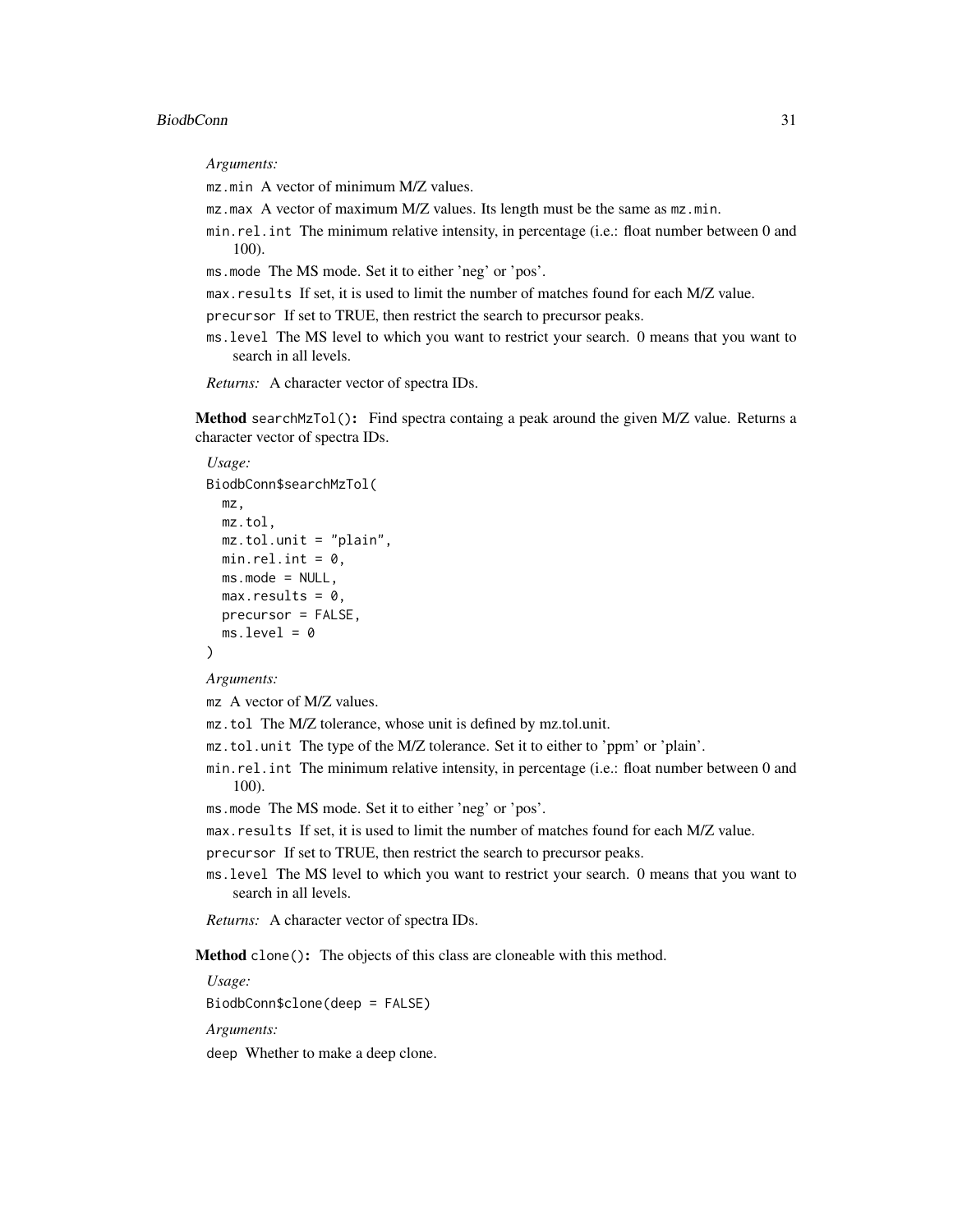## <span id="page-31-0"></span>See Also

Super class [BiodbConnBase](#page-31-1), and [BiodbFactory](#page-63-1) class.

#### Examples

```
# Create an instance with default settings:
mybiodb <- biodb::newInst()
# Get a compound CSV file database
chebi.tsv <- system.file("extdata", "chebi_extract.tsv", package='biodb')
# Create a connector
conn <- mybiodb$getFactory()$createConn('comp.csv.file', url=chebi.tsv)
# Get 10 identifiers from the database:
ids <- conn$getEntryIds(10)
# Get number of entries contained in the database:
n <- conn$getNbEntries()
# Terminate instance.
mybiodb$terminate()
```
<span id="page-31-1"></span>

| BiodbConnBase | Base class of BiodbConn for encapsulating all needed information for |
|---------------|----------------------------------------------------------------------|
|               | database access.                                                     |

#### **Description**

Base class of BiodbConn for encapsulating all needed information for database access.

Base class of BiodbConn for encapsulating all needed information for database access.

#### Details

This is the base class for BiodbConn and BiodbDbInfo. When defining a new connector class, your class must not inherit from BiodbBaseConn but at least from BiodbConn (or BiodbRemoteConn or any subclass of BiodbConn). Its main purpose is to store property values. Those values are initialized from YAML files. The default definition file is located inside the package in "inst/definitions.yml" and is loaded at Biodb startup. However you can define your own files and load them using the BiodbMain::loadDefinitions() method.

Arguments to the contructor are:

other: Another object inheriting from BiodbBaseConn, and from which property values will be copied.

db.class: The class of the database ("mass.csv.file", "comp.csv.file", ...).

properties: Some properties to set at initialization.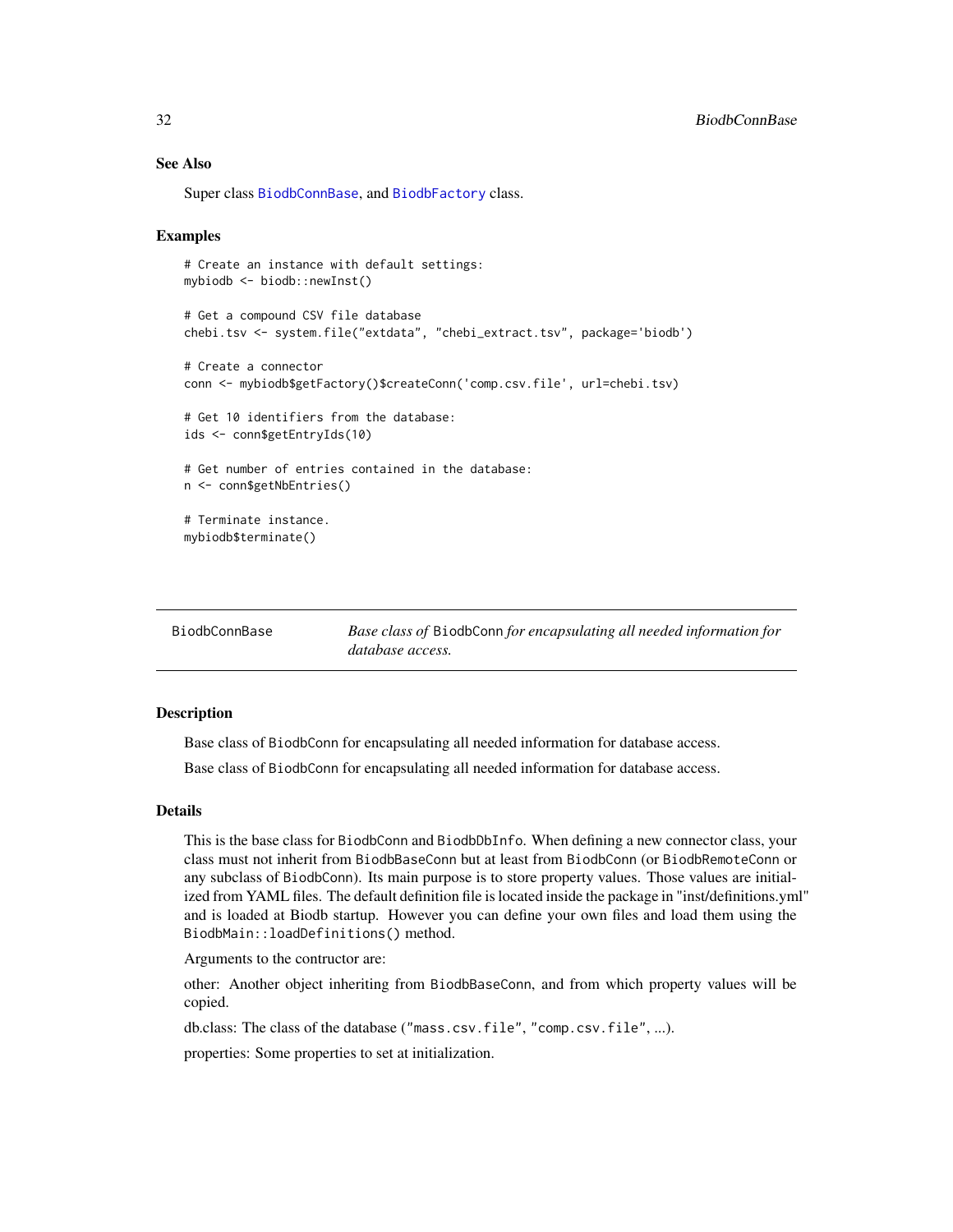#### BiodbConnBase 33

## **Methods**

#### Public methods:

- [BiodbConnBase\\$new\(\)](#page-6-2)
- [BiodbConnBase\\$print\(\)](#page-9-4)
- [BiodbConnBase\\$hasProp\(\)](#page-33-0)
- [BiodbConnBase\\$getPropSlots\(\)](#page-33-1)
- [BiodbConnBase\\$hasPropSlot\(\)](#page-33-2)
- [BiodbConnBase\\$propExists\(\)](#page-33-3)
- [BiodbConnBase\\$isSlotProp\(\)](#page-34-0)
- [BiodbConnBase\\$getPropValSlot\(\)](#page-34-1)
- [BiodbConnBase\\$updatePropertiesDefinition\(\)](#page-34-2)
- [BiodbConnBase\\$getEntryFileExt\(\)](#page-34-3)
- [BiodbConnBase\\$getDbClass\(\)](#page-34-4)
- [BiodbConnBase\\$getConnClassName\(\)](#page-34-5)
- [BiodbConnBase\\$getConnClass\(\)](#page-34-6)
- [BiodbConnBase\\$getEntryClassName\(\)](#page-35-0)
- [BiodbConnBase\\$getEntryClass\(\)](#page-35-1)
- [BiodbConnBase\\$getEntryIdField\(\)](#page-35-2)
- [BiodbConnBase\\$getPropertyValue\(\)](#page-35-3)
- [BiodbConnBase\\$setPropertyValue\(\)](#page-35-4)
- [BiodbConnBase\\$setPropValSlot\(\)](#page-35-5)
- [BiodbConnBase\\$getBaseUrl\(\)](#page-36-0)
- [BiodbConnBase\\$setBaseUrl\(\)](#page-36-1)
- [BiodbConnBase\\$getWsUrl\(\)](#page-36-2)
- [BiodbConnBase\\$setWsUrl\(\)](#page-36-3)
- [BiodbConnBase\\$getToken\(\)](#page-36-4)
- [BiodbConnBase\\$setToken\(\)](#page-36-5)
- [BiodbConnBase\\$getName\(\)](#page-36-6)
- [BiodbConnBase\\$getEntryContentType\(\)](#page-36-7)
- [BiodbConnBase\\$getSchedulerNParam\(\)](#page-37-0)
- [BiodbConnBase\\$setSchedulerNParam\(\)](#page-37-1)
- [BiodbConnBase\\$getSchedulerTParam\(\)](#page-37-2)
- [BiodbConnBase\\$setSchedulerTParam\(\)](#page-37-3)
- [BiodbConnBase\\$getUrls\(\)](#page-37-4)
- [BiodbConnBase\\$getUrl\(\)](#page-37-5)
- [BiodbConnBase\\$setUrl\(\)](#page-37-6)
- [BiodbConnBase\\$getXmlNs\(\)](#page-38-1)
- [BiodbConnBase\\$clone\(\)](#page-6-3)

Method new(): New instance initializer. Connector objects must not be created directly. Instead, you create new connector instances through the BiodbFactory instance.

*Usage:*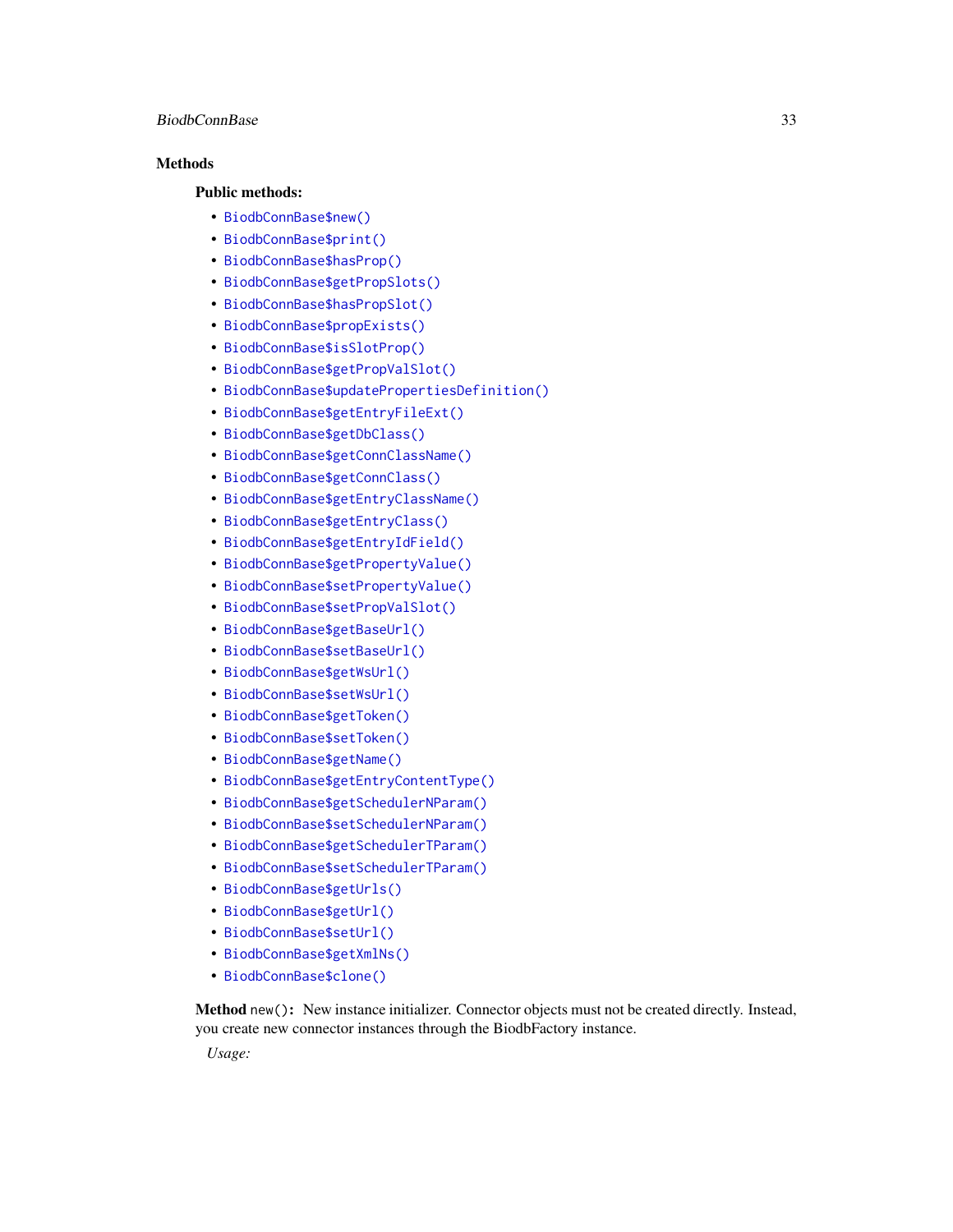BiodbConnBase\$new(other = NULL, db.class = NULL, properties = NULL, cfg = NULL) *Arguments:*

other Another BiodbConnBase instance as a model from which to copy property values. db.class The class of the connector (i.e.: "mass.csv.file"). properties Some new values for the properties. cfg The BiodbConfig instance from which will be taken some property values.

*Returns:* Nothing.

Method print(): Prints a description of this connector.

*Usage:* BiodbConnBase\$print() *Returns:* Nothing.

<span id="page-33-0"></span>Method hasProp(): Tests if this connector has a property.

*Usage:*

BiodbConnBase\$hasProp(name)

*Arguments:*

name The name of the property to check.

*Returns:* Returns true if the property name exists.

#### <span id="page-33-1"></span>Method getPropSlots(): Gets the slot fields of a property.

*Usage:*

BiodbConnBase\$getPropSlots(name)

*Arguments:*

name The name of a property.

*Returns:* Returns a character vector containing all slot names defined.

<span id="page-33-2"></span>Method hasPropSlot(): Tests if a slot property has a specific slot.

*Usage:*

BiodbConnBase\$hasPropSlot(name, slot)

*Arguments:*

name The name of a property.

slot The slot name to check.

*Returns:* Returns TRUE if the property name exists and has the slot slot defined, and FALSE otherwise."

<span id="page-33-3"></span>Method propExists(): Checks if property exists.

*Usage:*

BiodbConnBase\$propExists(name)

*Arguments:*

name The name of a property.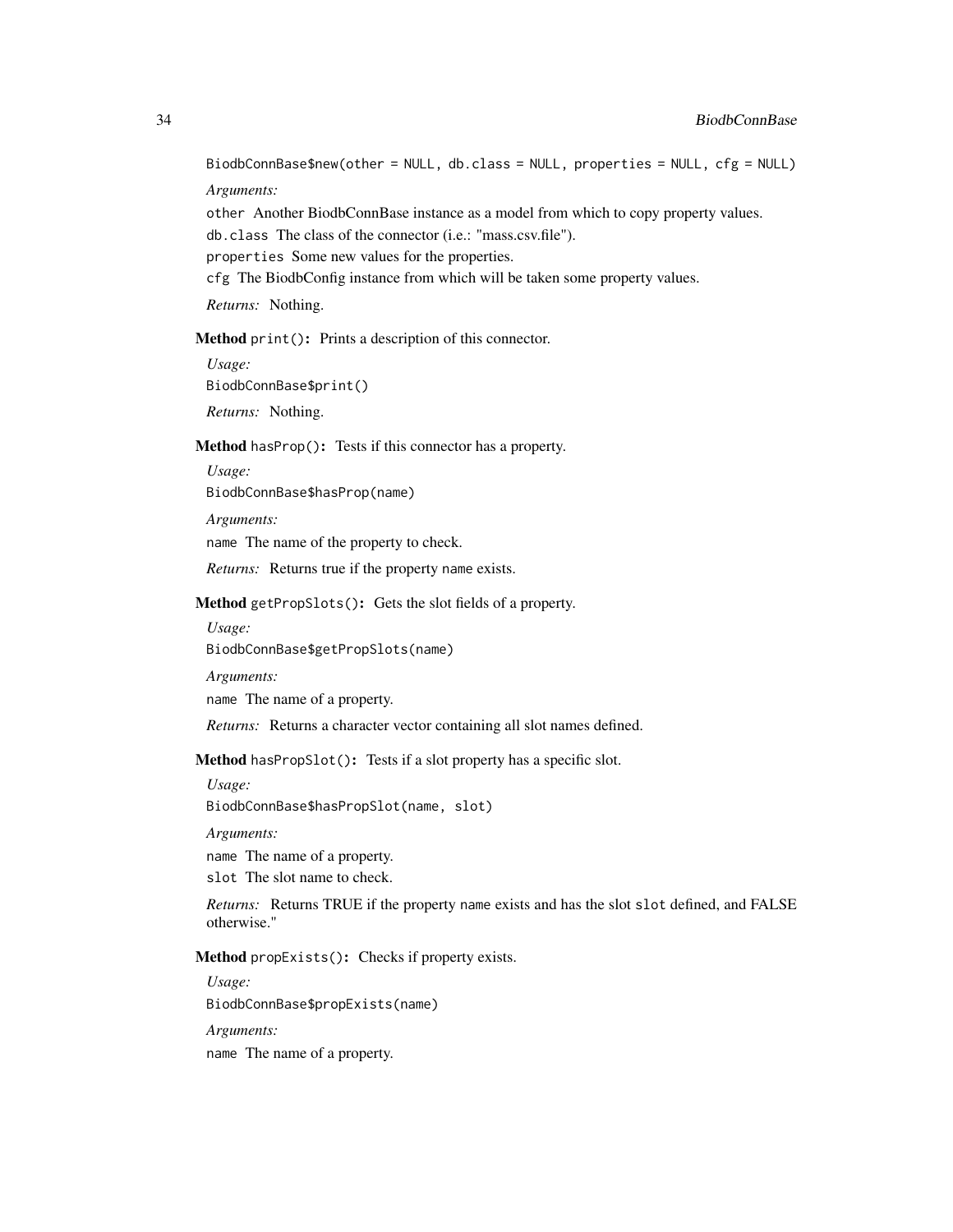*Returns:* Returns TRUE if the property name exists, and FALSE otherwise.

<span id="page-34-0"></span>Method isSlotProp(): Tests if a property is a slot property.

*Usage:*

BiodbConnBase\$isSlotProp(name)

*Arguments:*

name The name of a property.

*Returns:* Returns TRUE if the property is a slot propert, FALSE otherwise.

<span id="page-34-1"></span>Method getPropValSlot(): Retrieve the value of a slot of a property.

*Usage:*

BiodbConnBase\$getPropValSlot(name, slot, hook = TRUE)

*Arguments:*

name The name of a property.

slot The slot name inside the property.

hook If set to TRUE, enables the calls to hook methods associated with the property. Otherwise, all calls to hook methods are disabled.

*Returns:* The value of the slot slot of the property name.

<span id="page-34-2"></span>Method updatePropertiesDefinition(): Update the definition of properties.

*Usage:*

BiodbConnBase\$updatePropertiesDefinition(def)

*Arguments:*

def A named list of property definitions. The names of the list must be the property names.

*Returns:* Nothing.

<span id="page-34-3"></span>Method getEntryFileExt(): Returns the entry file extension used by this connector.

*Usage:*

BiodbConnBase\$getEntryFileExt()

*Returns:* A character value containing the file extension.

<span id="page-34-4"></span>Method getDbClass(): Gets the Biodb name of the database associated with this connector.

*Usage:*

BiodbConnBase\$getDbClass()

*Returns:* A character value containing the Biodb database name.

<span id="page-34-5"></span>Method getConnClassName(): Gets the name of the associated connector OOP class.

*Usage:*

BiodbConnBase\$getConnClassName()

*Returns:* Returns the connector OOP class name.

<span id="page-34-6"></span>Method getConnClass(): Gets the associated connector OOP class.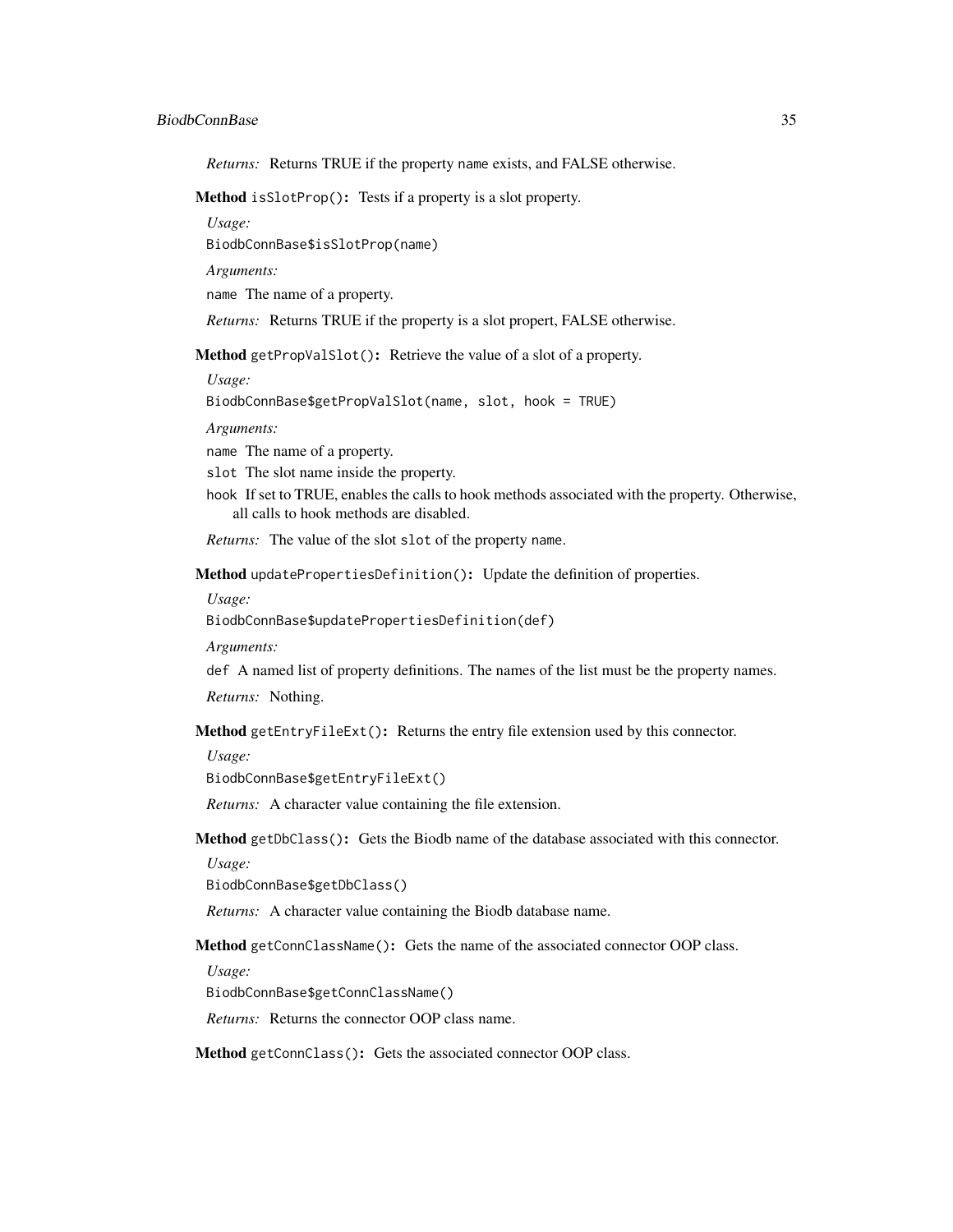*Usage:*

BiodbConnBase\$getConnClass()

*Returns:* Returns the connector OOP class.

#### <span id="page-35-0"></span>Method getEntryClassName(): Gets the name of the associated entry class.

*Usage:*

BiodbConnBase\$getEntryClassName()

*Returns:* Returns the name of the associated entry class.

<span id="page-35-1"></span>Method getEntryClass(): Gets the associated entry class.

*Usage:*

BiodbConnBase\$getEntryClass()

*Returns:* Returns the associated entry class.

<span id="page-35-2"></span>Method getEntryIdField(): Gets the name of the corresponding database ID field in entries.

*Usage:*

BiodbConnBase\$getEntryIdField()

*Returns:* Returns the name of the database ID field.

<span id="page-35-3"></span>Method getPropertyValue(): Gets a property value.

*Usage:*

BiodbConnBase\$getPropertyValue(name, hook = TRUE)

*Arguments:*

name The name of the property.

hook If set to TRUE, enables the calls to hook methods associated with the property. Otherwise, all calls to hook methods are disabled.

*Returns:* The value of the property.

<span id="page-35-4"></span>Method setPropertyValue(): Sets the value of a property.

*Usage:*

BiodbConnBase\$setPropertyValue(name, value)

*Arguments:*

name The name of the property.

value The new value to set the property to.

*Returns:* Nothing.

<span id="page-35-5"></span>Method setPropValSlot(): Set the value of the slot of a property.

*Usage:*

BiodbConnBase\$setPropValSlot(name, slot, value, hook = TRUE)

*Arguments:*

name The name of the property.

slot The name of the property's slot.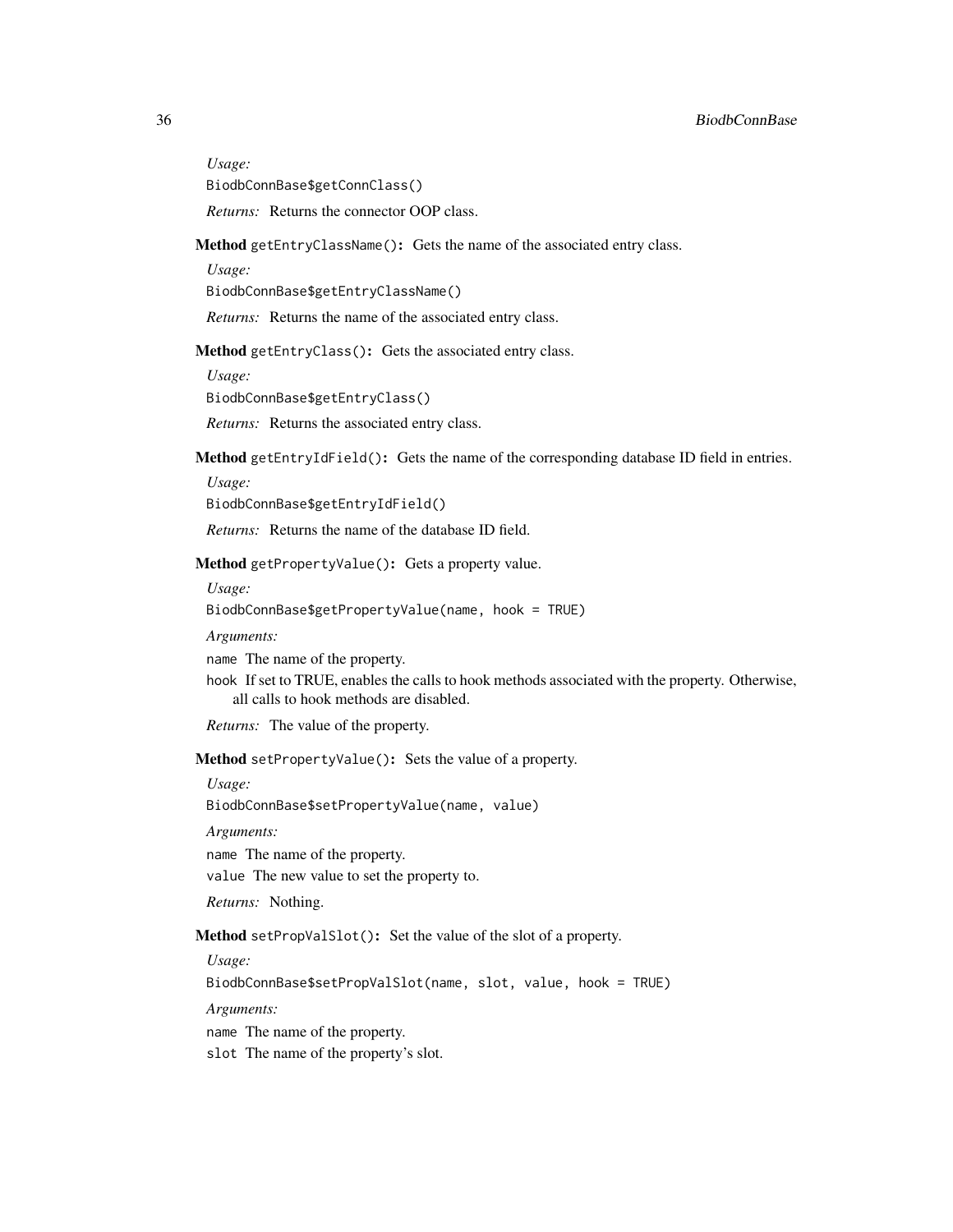## BiodbConnBase 37

value The new value to set the property's slot to.

hook If set to TRUE, enables the calls to hook methods associated with the property. Otherwise, all calls to hook methods are disabled.

*Returns:* Nothing.

Method getBaseUrl(): Returns the base URL.

*Usage:*

BiodbConnBase\$getBaseUrl()

*Returns:* THe baae URL.

Method setBaseUrl(): Sets the base URL.

*Usage:* BiodbConnBase\$setBaseUrl(url)

*Arguments:*

url A URL as a character value.

*Returns:* Nothing.

Method getWsUrl(): Returns the web sevices URL.

*Usage:* BiodbConnBase\$getWsUrl()

#### Method setWsUrl(): Sets the web sevices URL.

*Usage:* BiodbConnBase\$setWsUrl(ws.url)

*Arguments:*

ws.url A URL as a character value.

*Returns:* Nothing.

# Method getToken(): Returns the access token.

*Usage:* BiodbConnBase\$getToken()

#### Method setToken(): Sets the access token.

*Usage:* BiodbConnBase\$setToken(token)

*Arguments:*

token The token to use to access the database, as a character value.

*Returns:* Nothing.

<span id="page-36-0"></span>Method getName(): Returns the full database name.

*Usage:*

BiodbConnBase\$getName()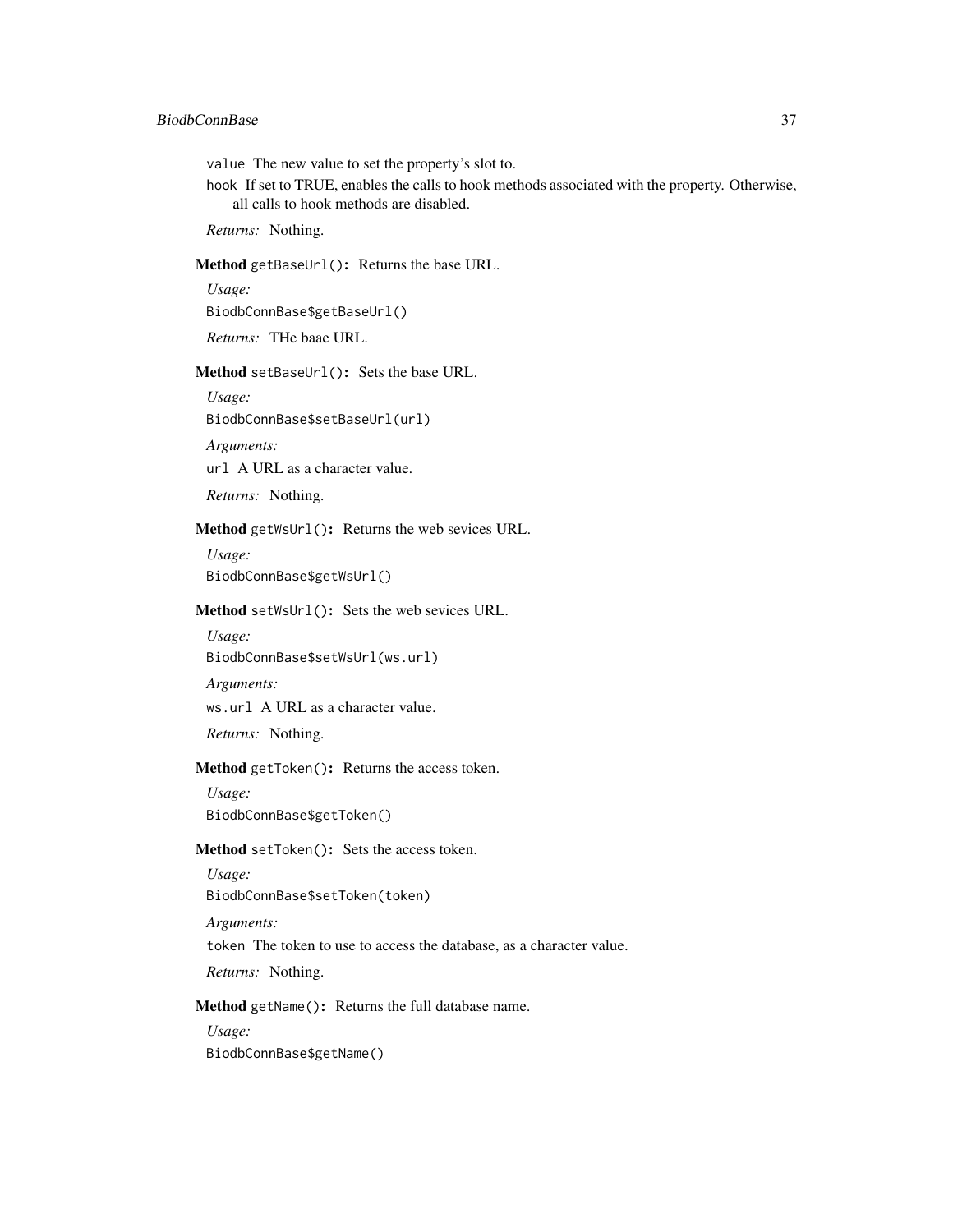Method getEntryContentType(): Returns the entry content type.

*Usage:*

BiodbConnBase\$getEntryContentType()

Method getSchedulerNParam(): Returns the N parameter for the scheduler.

*Usage:*

BiodbConnBase\$getSchedulerNParam()

Method setSchedulerNParam(): Sets the N parameter for the scheduler.

*Usage:*

BiodbConnBase\$setSchedulerNParam(n)

*Arguments:*

n The N parameter as a whole number.

*Returns:* Nothing.

Method getSchedulerTParam(): Returns the T parameter for the scheduler.

*Usage:*

BiodbConnBase\$getSchedulerTParam()

Method setSchedulerTParam(): Sets the T parameter for the scheduler.

*Usage:*

BiodbConnBase\$setSchedulerTParam(t)

*Arguments:*

t The T parameter as a whole number.

*Returns:* Nothing.

Method getUrls(): Returns the URLs.

*Usage:*

BiodbConnBase\$getUrls()

Method getUrl(): Returns a URL.

*Usage:*

BiodbConnBase\$getUrl(name)

*Arguments:*

name The name of the URL to retrieve.

*Returns:* The URL as a character value.

Method setUrl(): Sets a URL.

*Usage:*

BiodbConnBase\$setUrl(name, url)

*Arguments:*

name The name of the URL to set. url The URL value.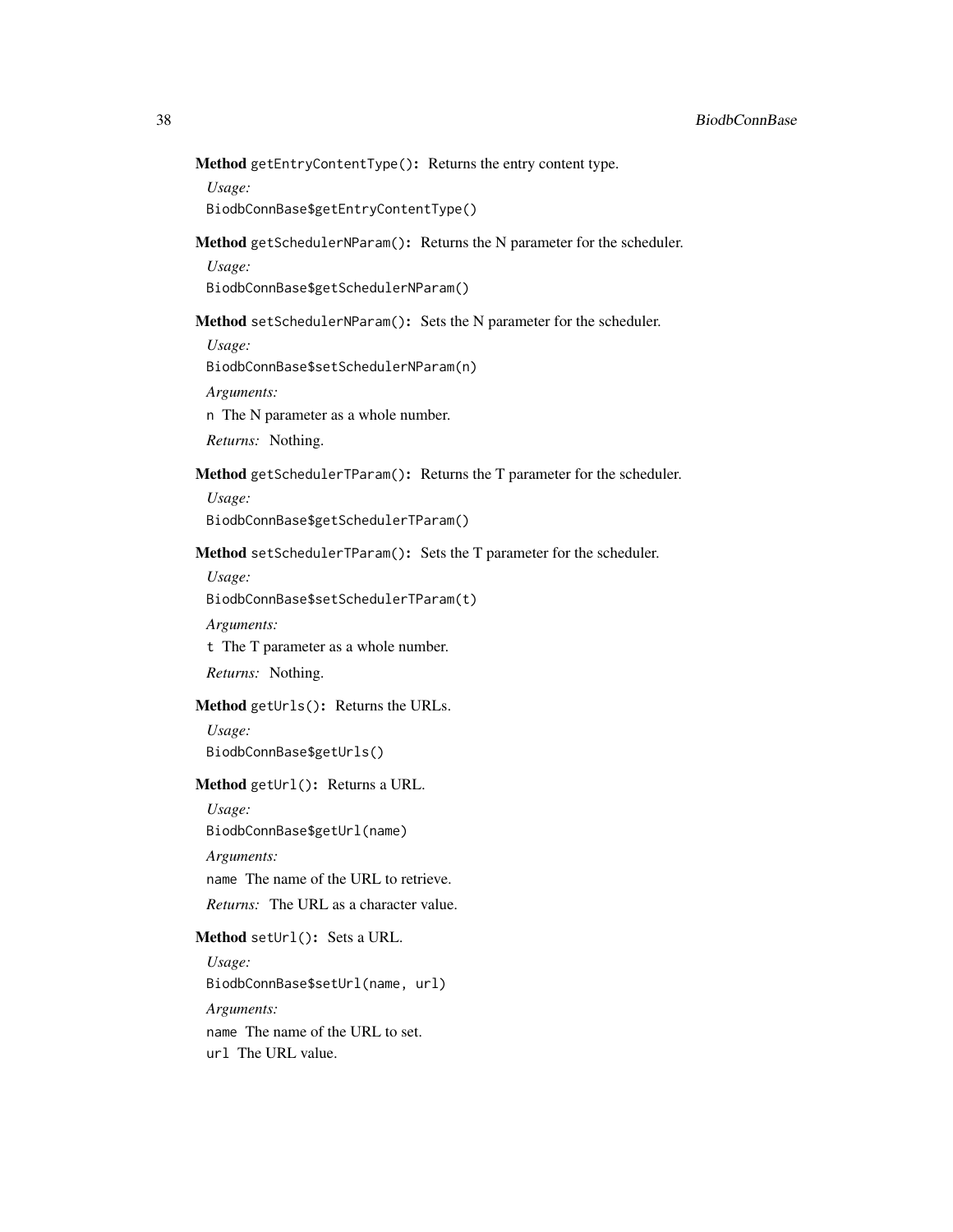# BiodbCsvEntry 39

*Returns:* Nothing.

Method getXmlNs(): Returns the XML namespace.

*Usage:*

BiodbConnBase\$getXmlNs()

Method clone(): The objects of this class are cloneable with this method.

*Usage:* BiodbConnBase\$clone(deep = FALSE) *Arguments:* deep Whether to make a deep clone.

# See Also

Sub-classes [BiodbDbInfo](#page-40-0) and [BiodbConn](#page-11-0).

### Examples

```
# Create an instance with default settings:
mybiodb <- biodb::newInst()
```
# Accessing BiodbConnBase methods when using a BiodbDbInfo object dbinf <- mybiodb\$getDbsInfo()\$get('comp.csv.file')

```
# Test if a property exists
dbinf$hasProp('name')
```
# Get a property value dbinf\$getPropertyValue('name')

```
# Get a property value slot
dbinf$getPropValSlot('urls', 'base.url')
```
# Terminate instance. mybiodb\$terminate()

BiodbCsvEntry *Entry class for content in CSV format.*

## Description

Entry class for content in CSV format. Entry class for content in CSV format.

# Details

This is an abstract class for handling database entries whose content is in CSV format.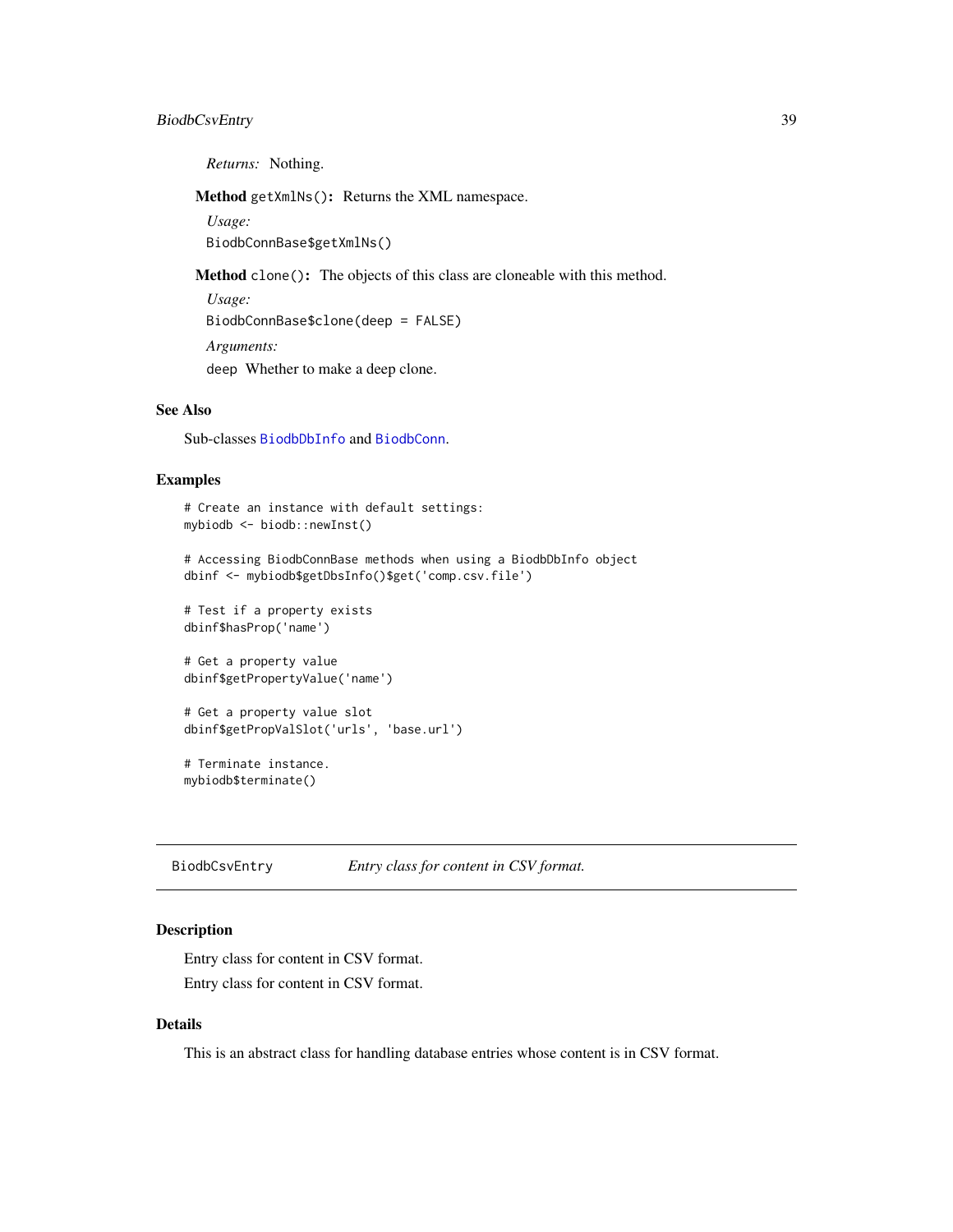## Super class

[biodb::BiodbEntry](#page-0-0) -> BiodbCsvEntry

#### Methods

#### Public methods:

- [BiodbCsvEntry\\$new\(\)](#page-6-0)
- [BiodbCsvEntry\\$clone\(\)](#page-6-1)

Method new(): New instance initializer. Entry objects must not be created directly. Instead, they are retrieved through the connector instances.

*Usage:*

```
BiodbCsvEntry$new(sep = ",", na.strings = "NA", quotes = "", ...)
```
*Arguments:*

sep The separator to use in CSV files.

na.strings The strings to recognize as NA values. This is a character vector.

quotes The characters to recognize as quotes. This is a single character value.

... The remaining arguments will be passed to the super class initializer.

*Returns:* Nothing.

Method clone(): The objects of this class are cloneable with this method.

*Usage:*

BiodbCsvEntry\$clone(deep = FALSE)

*Arguments:*

deep Whether to make a deep clone.

## See Also

Super class [BiodbEntry](#page-44-0).

# Examples

```
# Create a concrete entry class inheriting from CSV class:
MyEntry <- R6::R6Class("MyEntry", inherit=biodb::BiodbCsvEntry)
```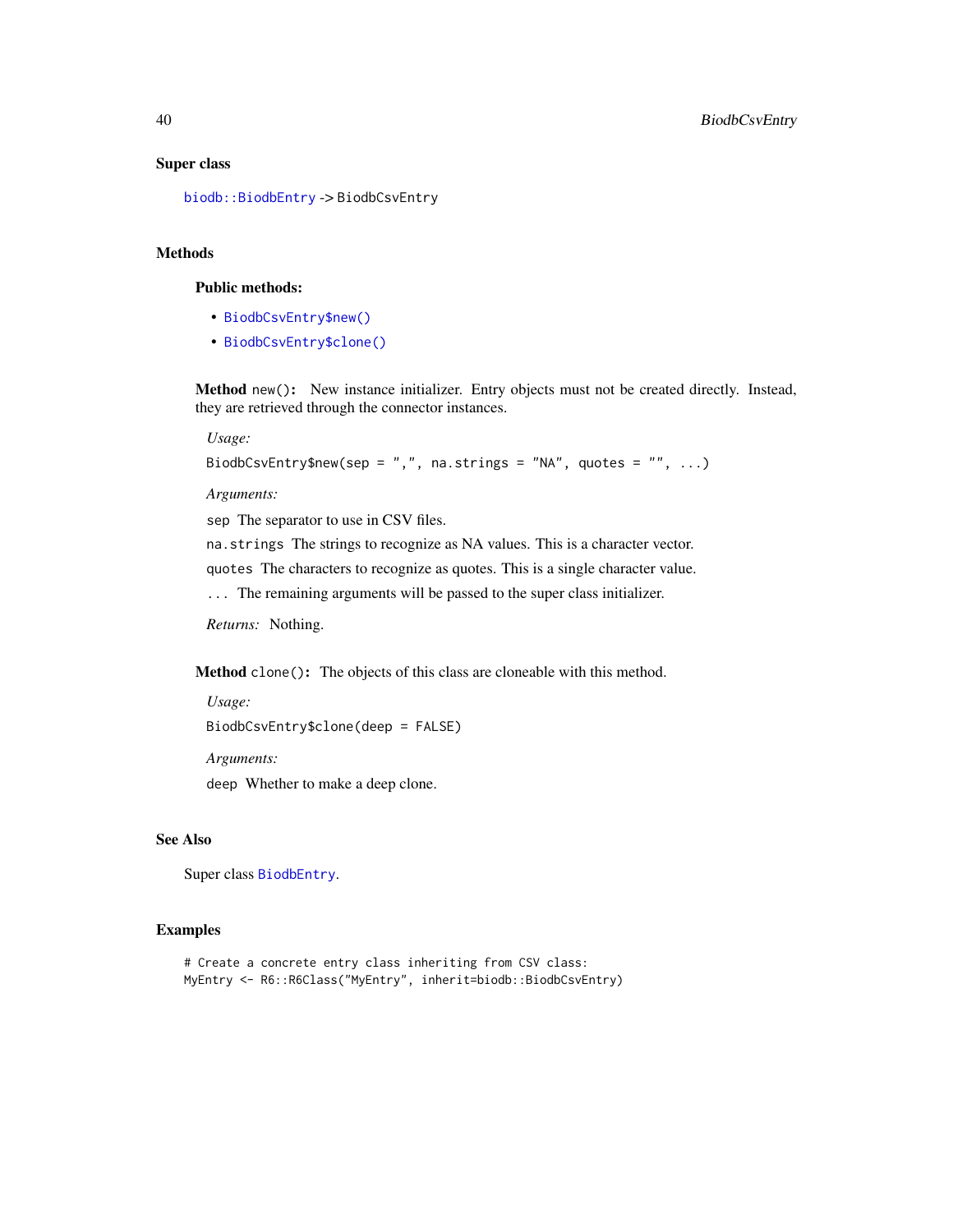BiodbCustomPersistentCache

*A biodb custom persistent cache implementation.*

# Description

Inside the cache folder, one folder is created for each cache ID (each remote database has one single cache ID, always the same ,except if you change its URL). In each of theses folders are stored the cache files for this database.

## Super class

[biodb::BiodbPersistentCache](#page-0-0) -> BiodbCustomPersistentCache

## **Methods**

#### Public methods:

• [BiodbCustomPersistentCache\\$clone\(\)](#page-6-1)

Method clone(): The objects of this class are cloneable with this method.

*Usage:*

BiodbCustomPersistentCache\$clone(deep = FALSE)

*Arguments:*

deep Whether to make a deep clone.

# See Also

[BiodbPersistentCache](#page-79-0), [BiodbBiocPersistentCache](#page-5-0).

<span id="page-40-0"></span>BiodbDbInfo *A class for describing the characteristics of a database.*

#### Description

This class is used by [BiodbDbsInfo](#page-41-0) for storing database characteristics, and returning them through the get() method. This class inherits from [BiodbConnBase](#page-31-0).

## Super class

[biodb::BiodbConnBase](#page-0-0) -> BiodbDbInfo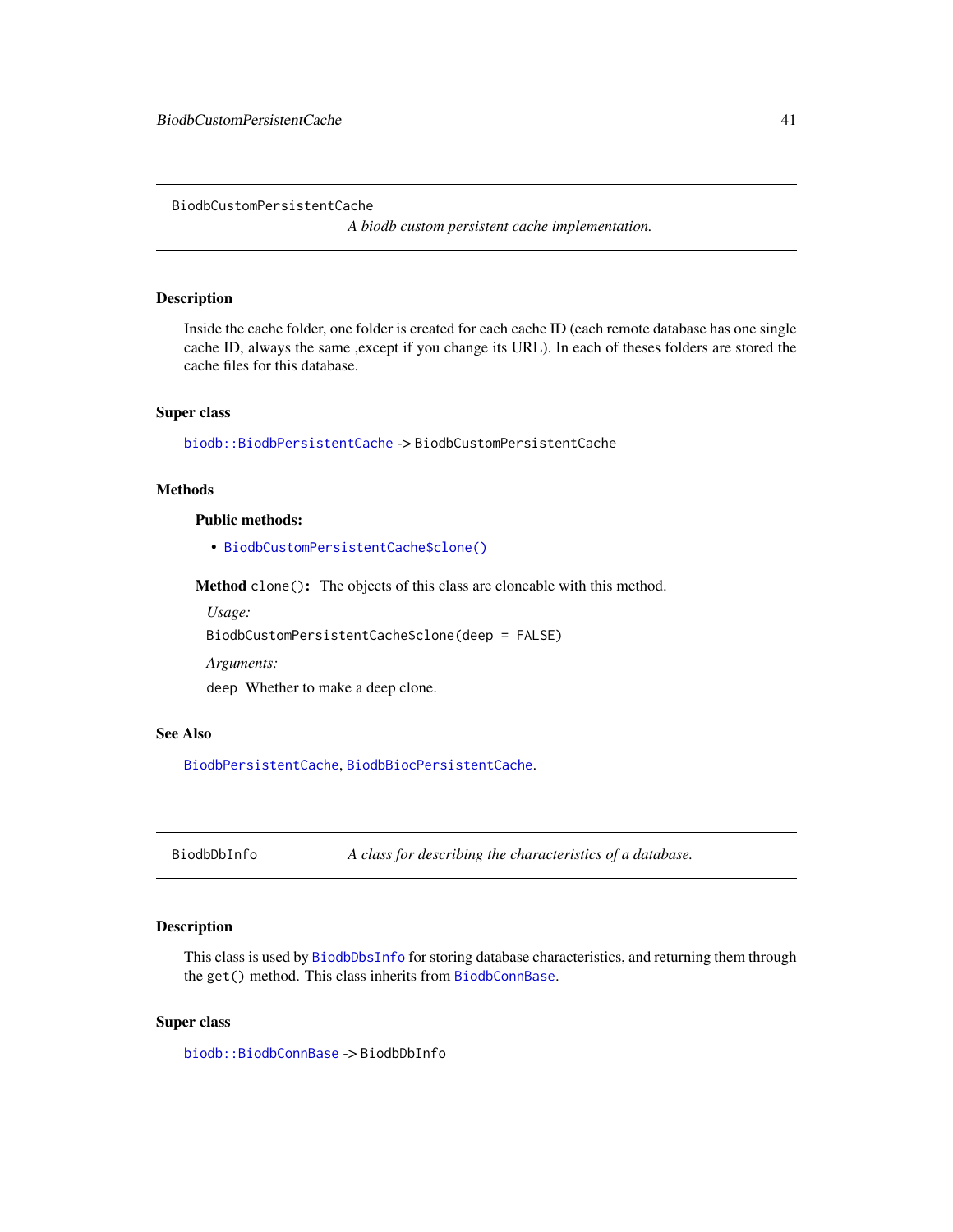# Methods

### Public methods:

• [BiodbDbInfo\\$clone\(\)](#page-6-1)

Method clone(): The objects of this class are cloneable with this method.

*Usage:* BiodbDbInfo\$clone(deep = FALSE) *Arguments:* deep Whether to make a deep clone.

## See Also

Parent class [BiodbDbsInfo](#page-41-0) and super class [BiodbConnBase](#page-31-0).

#### Examples

```
# Create an instance with default settings:
mybiodb <- biodb::newInst()
```

```
# Get a BiodbDbInfo object for a database:
mybiodb$getDbsInfo()$get('comp.csv.file')
```

```
# Terminate instance.
mybiodb$terminate()
```

```
BiodbDbsInfo A class for describing the available databases.
```
### Description

A class for describing the available databases.

A class for describing the available databases.

# Details

The unique instance of this class is handle by the [BiodbMain](#page-71-0) class and accessed through the getDbsInfo() method.

#### Methods

# Public methods:

- [BiodbDbsInfo\\$new\(\)](#page-6-0)
- [BiodbDbsInfo\\$define\(\)](#page-10-0)
- [BiodbDbsInfo\\$getIds\(\)](#page-42-0)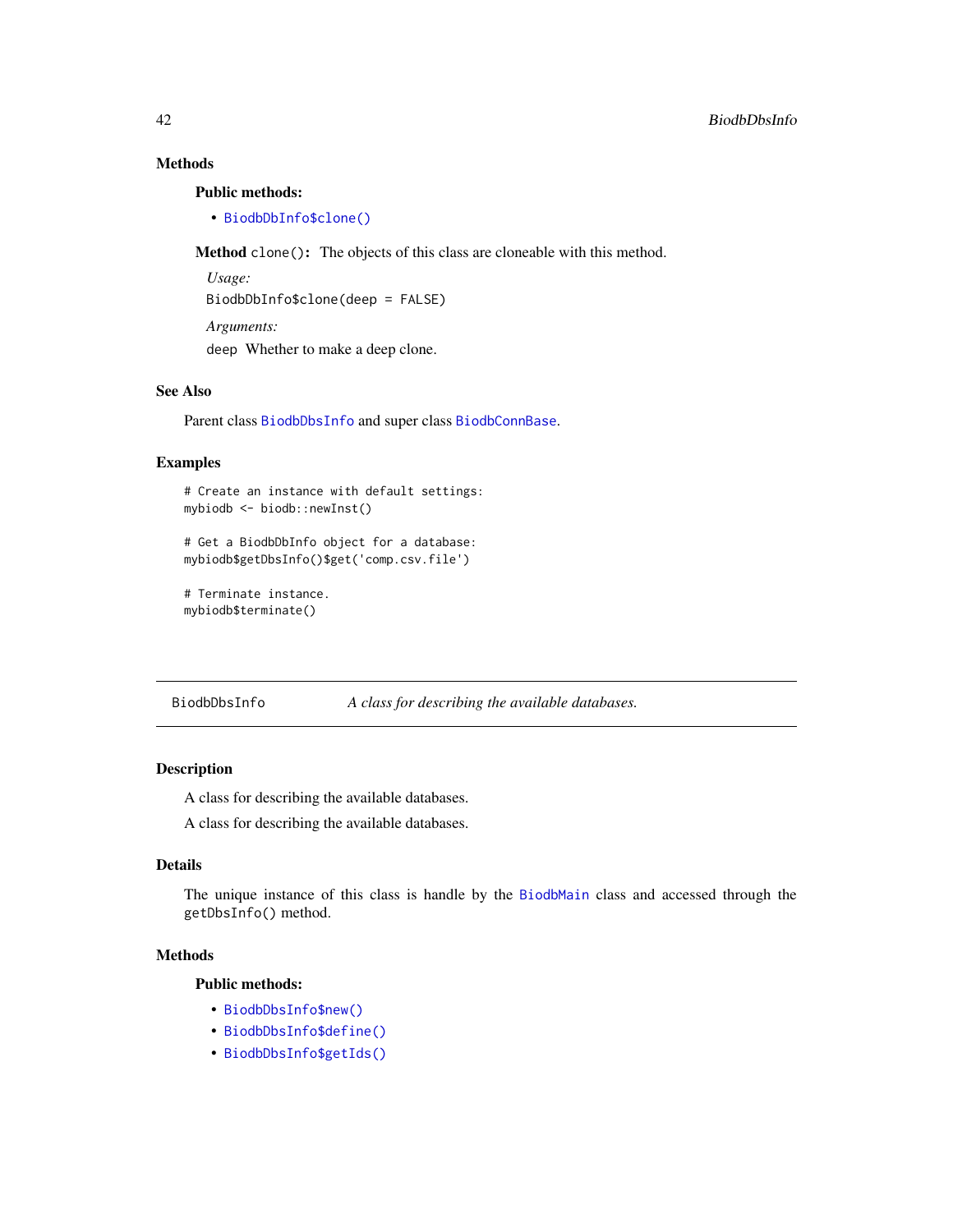### BiodbDbsInfo 43

- [BiodbDbsInfo\\$isDefined\(\)](#page-8-0)
- [BiodbDbsInfo\\$checkIsDefined\(\)](#page-42-1)
- [BiodbDbsInfo\\$get\(\)](#page-8-1)
- [BiodbDbsInfo\\$getAll\(\)](#page-43-0)
- [BiodbDbsInfo\\$print\(\)](#page-9-0)
- [BiodbDbsInfo\\$clone\(\)](#page-6-1)

Method new(): New instance initializer. The class must not be instantiated directly. Instead, access the BiodbDbsInfo instance through the BiodbMain instance using the getDbsInfo() method.

*Usage:*

```
BiodbDbsInfo$new(cfg)
```
*Arguments:*

cfg The BiodbConfig instance.

*Returns:* Nothing.

Method define(): Define databases from a structured object, normally loaded from a YAML file.

*Usage:*

BiodbDbsInfo\$define(def, package = "biodb")

*Arguments:*

def A named list of database definitions. The names of the list will be the IDs of the databases. package The package to which belong the new definitions.

*Returns:* Nothing.

<span id="page-42-0"></span>Method getIds(): Gets the database IDs.

*Usage:*

```
BiodbDbsInfo$getIds()
```
*Returns:* A character vector containing all the IDs of the defined databases.

Method isDefined(): Tests if a database is defined.

*Usage:*

BiodbDbsInfo\$isDefined(db.id)

*Arguments:*

db.id A database ID, as a character string.

*Returns:* TRUE if the specified id corresponds to a defined database, FALSE otherwise.

<span id="page-42-1"></span>Method checkIsDefined(): Checks if a database is defined. Throws an error if the specified id does not correspond to a defined database.

*Usage:*

BiodbDbsInfo\$checkIsDefined(db.id)

*Arguments:*

db.id A character vector of database IDs.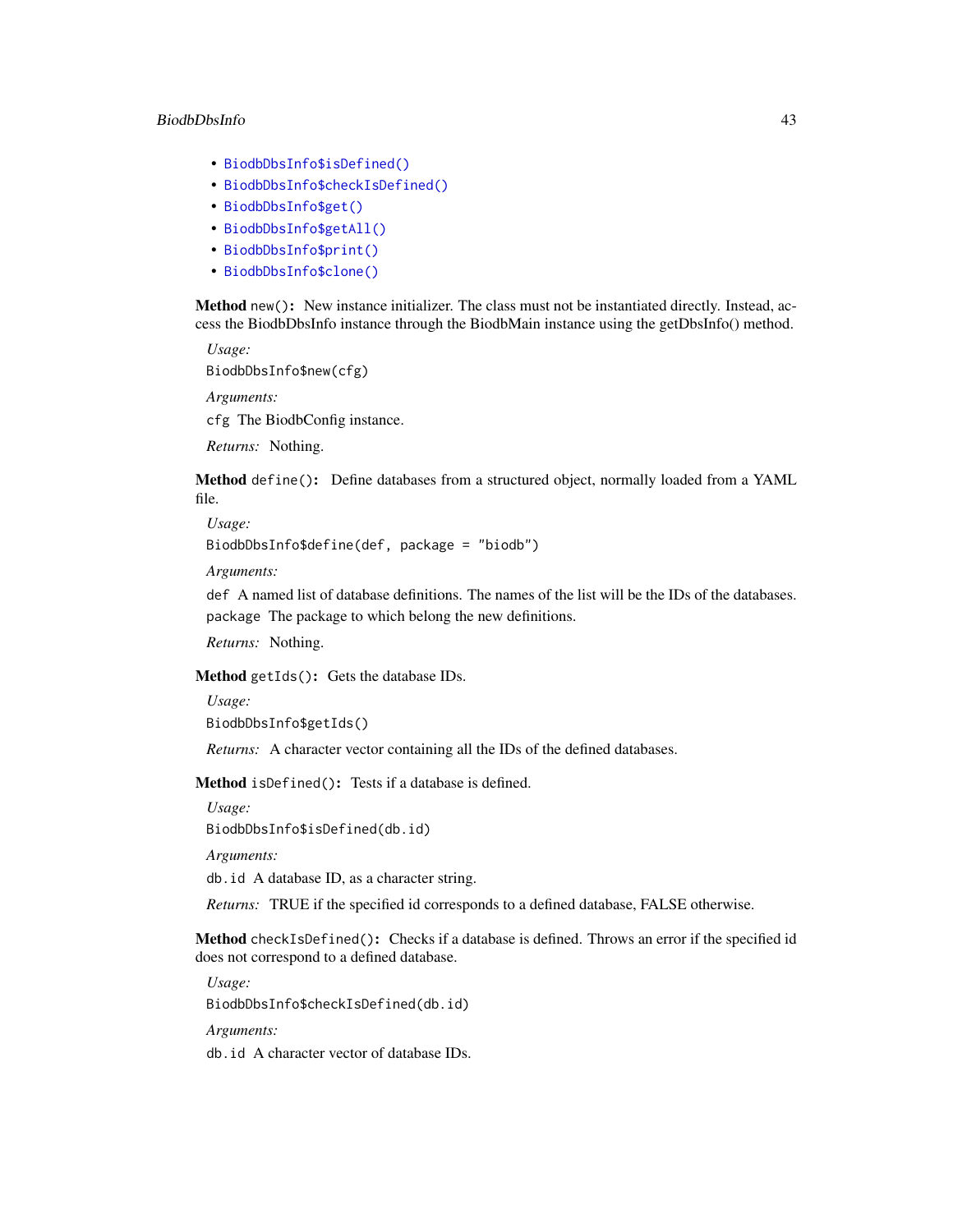*Returns:* Nothing.

Method get(): Gets information on a database.

*Usage:*

BiodbDbsInfo\$get(db.id = NULL, drop = TRUE)

*Arguments:*

- db.id Database IDs, as a character vector. If set to NULL, informations on all databases will be returned.
- drop If TRUE and only one database ID has been submitted, returns a single BiodbDbInfo instance instead of a list.

*Returns:* A list of BiodbDbInfo instances corresponding to the specified database IDs.

<span id="page-43-0"></span>Method getAll(): Gets informations on all databases.

*Usage:*

BiodbDbsInfo\$getAll()

*Returns:* A list of all BiodbDbInfo instances."

Method print(): Prints informations about this instance, listing also all databases defined.

*Usage:*

BiodbDbsInfo\$print()

*Returns:* Nothing.

Method clone(): The objects of this class are cloneable with this method.

*Usage:*

BiodbDbsInfo\$clone(deep = FALSE)

*Arguments:*

deep Whether to make a deep clone.

#### See Also

[BiodbMain](#page-71-0) and child class [BiodbDbInfo](#page-40-0).

# Examples

```
# Create an instance with default settings:
mybiodb <- biodb::newInst()
```

```
# Getting the entry content type of a database:
db.inf <- mybiodb$getDbsInfo()$get('comp.csv.file')
cont.type <- db.inf$getPropertyValue('entry.content.type')
```
# Terminate instance. mybiodb\$terminate()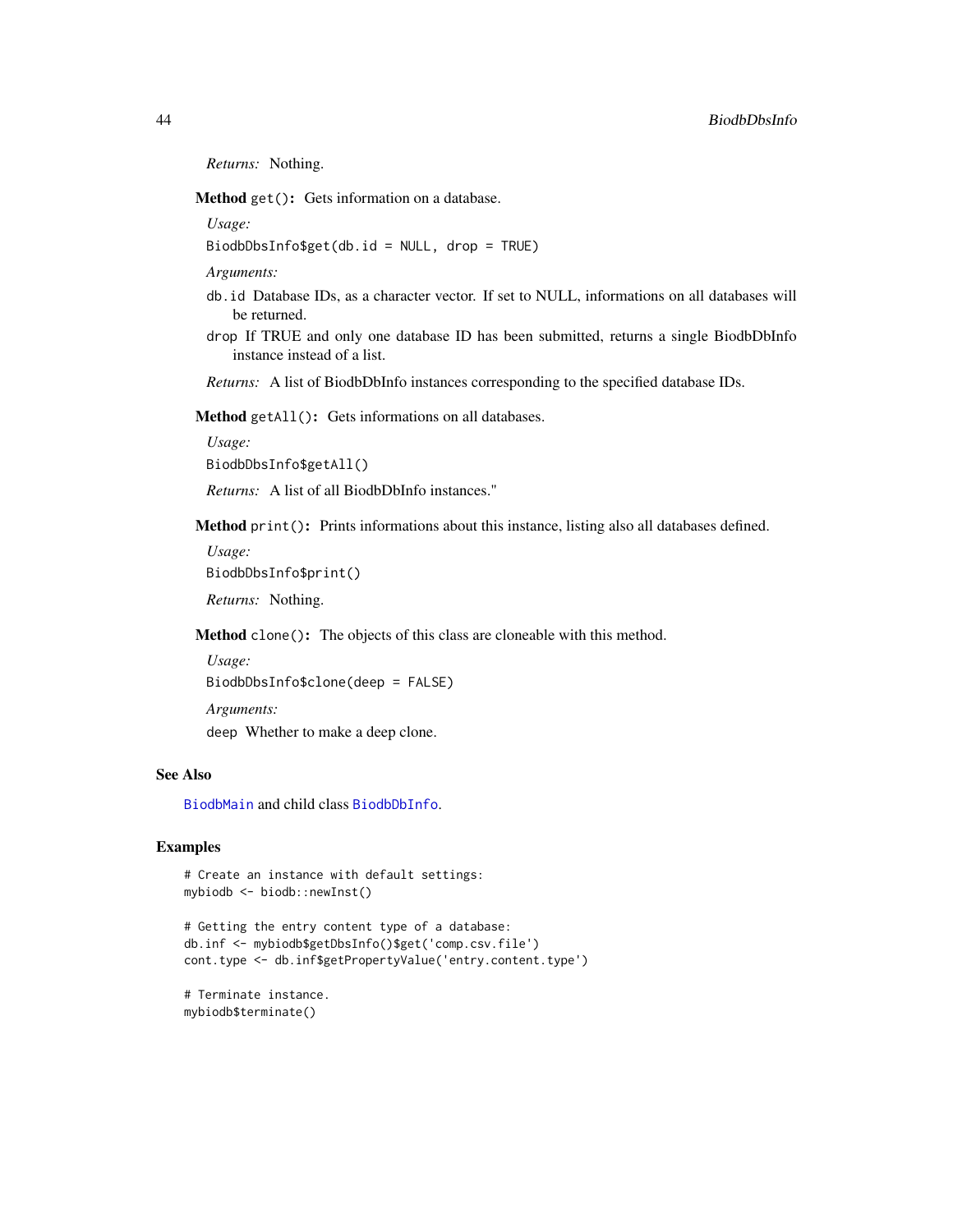<span id="page-44-0"></span>

### **Description**

The mother abstract class of all database entry classes.

The mother abstract class of all database entry classes.

#### Details

An entry is an element of a database, identifiable by its accession number. Each contains a list of fields defined by a name and a value. The details of all fields that can be set into an entry are defined inside the class BiodbEntryFields. From this class are derived other abstract classes for different types of entry contents: BiodbTxtEntry, BiodbXmlEntry, BiodbCsvEntry, BiodbJsonEntry and BiodbHtmlEntry. Then concrete classes are derived for each database: CompCsvEntry, MassCsvEntry, etc. For biodb users, there is no need to know this hierarchy; the knowledge of this class and its methods is sufficient.

#### Methods

### Public methods:

- [BiodbEntry\\$new\(\)](#page-6-0)
- [BiodbEntry\\$parentIsAConnector\(\)](#page-45-0)
- [BiodbEntry\\$getParent\(\)](#page-45-1)
- [BiodbEntry\\$getBiodb\(\)](#page-13-0)
- [BiodbEntry\\$cloneInstance\(\)](#page-45-2)
- [BiodbEntry\\$getId\(\)](#page-14-0)
- [BiodbEntry\\$isNew\(\)](#page-46-0)
- [BiodbEntry\\$getDbClass\(\)](#page-34-0)
- [BiodbEntry\\$setFieldValue\(\)](#page-46-1)
- [BiodbEntry\\$appendFieldValue\(\)](#page-46-2)
- [BiodbEntry\\$getFieldNames\(\)](#page-46-3)
- [BiodbEntry\\$hasField\(\)](#page-46-4)
- [BiodbEntry\\$removeField\(\)](#page-47-0)
- [BiodbEntry\\$getFieldValue\(\)](#page-47-1)
- [BiodbEntry\\$getFieldsByType\(\)](#page-47-2)
- [BiodbEntry\\$getFieldsAsDataframe\(\)](#page-47-3)
- [BiodbEntry\\$getFieldsAsJson\(\)](#page-48-0)
- [BiodbEntry\\$parseContent\(\)](#page-48-1)
- [BiodbEntry\\$computeFields\(\)](#page-49-0)
- [BiodbEntry\\$print\(\)](#page-9-0)
- [BiodbEntry\\$getName\(\)](#page-36-0)
- [BiodbEntry\\$makesRefToEntry\(\)](#page-22-0)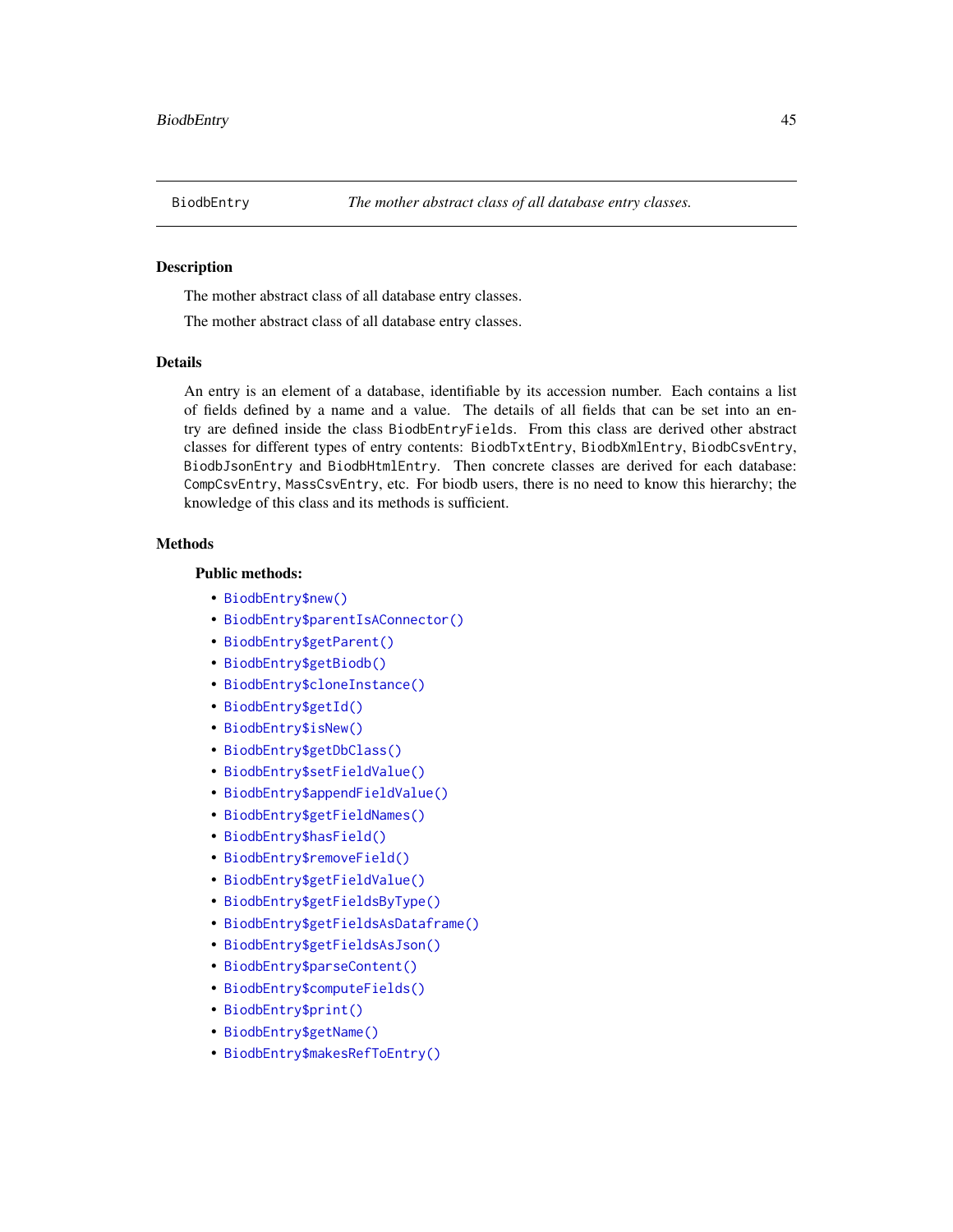- [BiodbEntry\\$getField\(\)](#page-49-1)
- [BiodbEntry\\$setField\(\)](#page-49-2)
- [BiodbEntry\\$getFieldClass\(\)](#page-50-0)
- [BiodbEntry\\$getFieldDef\(\)](#page-50-1)
- [BiodbEntry\\$getFieldCardinality\(\)](#page-50-2)
- [BiodbEntry\\$fieldHasBasicClass\(\)](#page-50-3)
- [BiodbEntry\\$clone\(\)](#page-6-1)

Method new(): New instance initializer. Entry objects must not be created directly. Instead, they are retrieved through the connector instances.

*Usage:*

BiodbEntry\$new(parent)

*Arguments:*

parent A valid BiodbConn instance.

*Returns:* Nothing.

<span id="page-45-0"></span>Method parentIsAConnector(): Tests if the parent of this entry is a connector instance.

*Usage:*

BiodbEntry\$parentIsAConnector()

*Returns:* TRUE if this entry belongs to a connector, FALSE otherwise.

<span id="page-45-1"></span>Method getParent(): Returns the parent instance (A BiodbConn or BiodbFactory object) to which this object is attached.

*Usage:*

BiodbEntry\$getParent()

*Returns:* A BiodbConn instance or a BiodbFactory object.

Method getBiodb(): Returns the biodb main class instance to which this object is attached.

*Usage:*

BiodbEntry\$getBiodb()

*Returns:* The main biodb instance.

<span id="page-45-2"></span>Method cloneInstance(): Clones this entry.

*Usage:*

BiodbEntry\$cloneInstance(db.class = NULL)

*Arguments:*

db.class The database class (the Biodb database ID) of the clone. By setting this parameter, you can specify a different database for the clone, so you may clone an entry into another database if you wish. By default the class of the clone will be the same as the original entry.

*Returns:* The clone, as a new BiodbEntry instance.

Method getId(): Gets the entry ID.

*Usage:*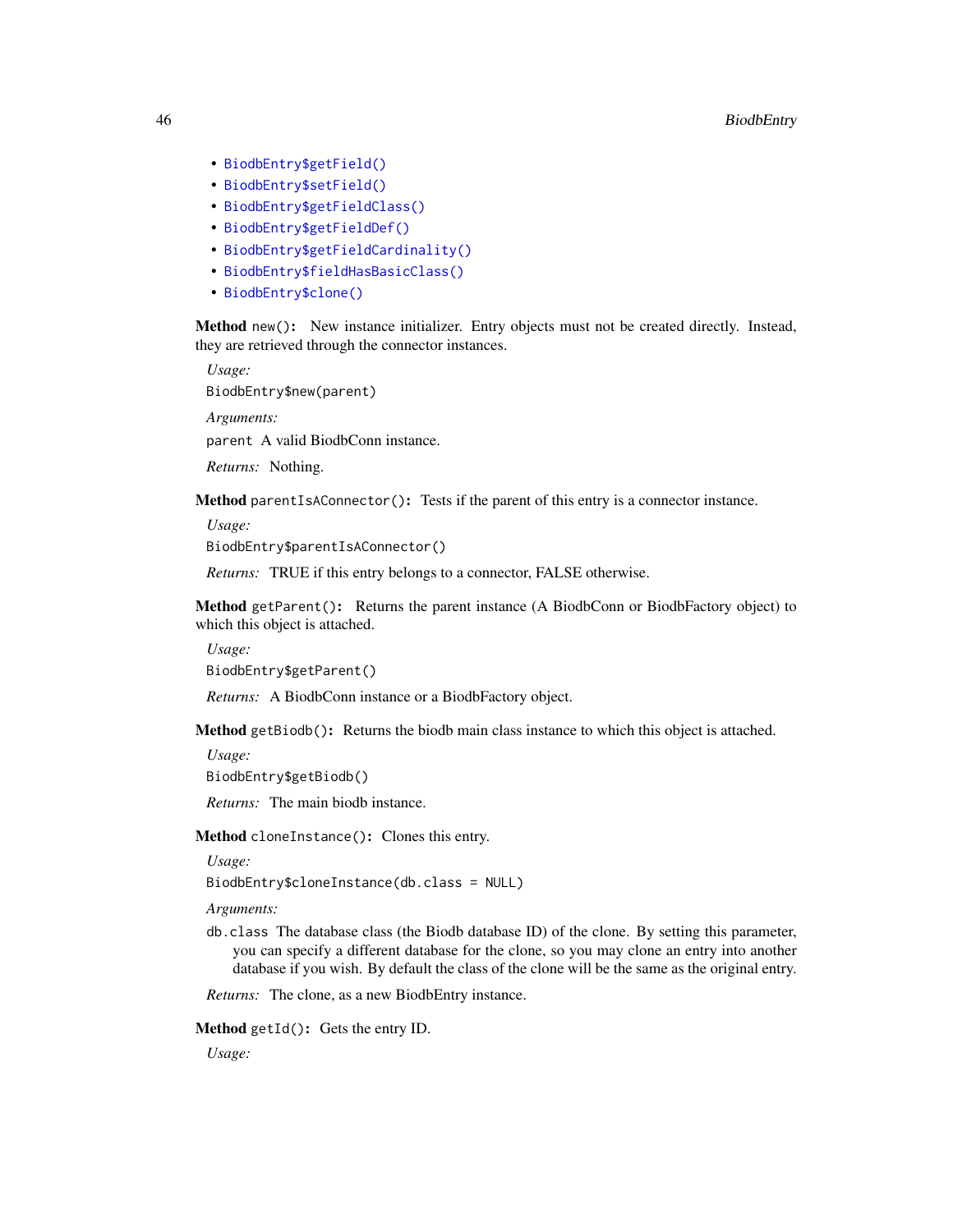# BiodbEntry 47

BiodbEntry\$getId()

*Returns:* the entry ID, which is the value if the accession field.

<span id="page-46-0"></span>Method isNew(): Tests if this entry is new.

*Usage:* BiodbEntry\$isNew()

*Returns:* TRUE if this entry was newly created, FALSE otherwise.

Method getDbClass(): Gets the ID of the database associated with this entry.

*Usage:* BiodbEntry\$getDbClass()

*Returns:* The name of the database class associated with this entry.

<span id="page-46-1"></span>Method setFieldValue(): Sets the value of a field. If the field is not already set for this entry, then the field will be created. See BiodbEntryFields for a list of possible fields in biodb.

```
Usage:
BiodbEntry$setFieldValue(field, value)
Arguments:
field The name of a field.
```
value The value to set.

*Returns:* Nothing.

<span id="page-46-2"></span>Method appendFieldValue(): Appends a value to an existing field. If the field is not defined for this entry, then the field will be created and set to this value. Only fields with a cardinality greater than one can accept multiple values.

*Usage:*

BiodbEntry\$appendFieldValue(field, value)

*Arguments:*

field The name of a field. value The value to append.

*Returns:* Nothing.

<span id="page-46-3"></span>Method getFieldNames(): Gets a list of all fields defined for this entry.

*Usage:*

BiodbEntry\$getFieldNames()

*Returns:* A character vector containing all field names defined in this entry.

<span id="page-46-4"></span>Method hasField(): Tests if a field is defined in this entry.

*Usage:* BiodbEntry\$hasField(field) *Arguments:* field The name of a field.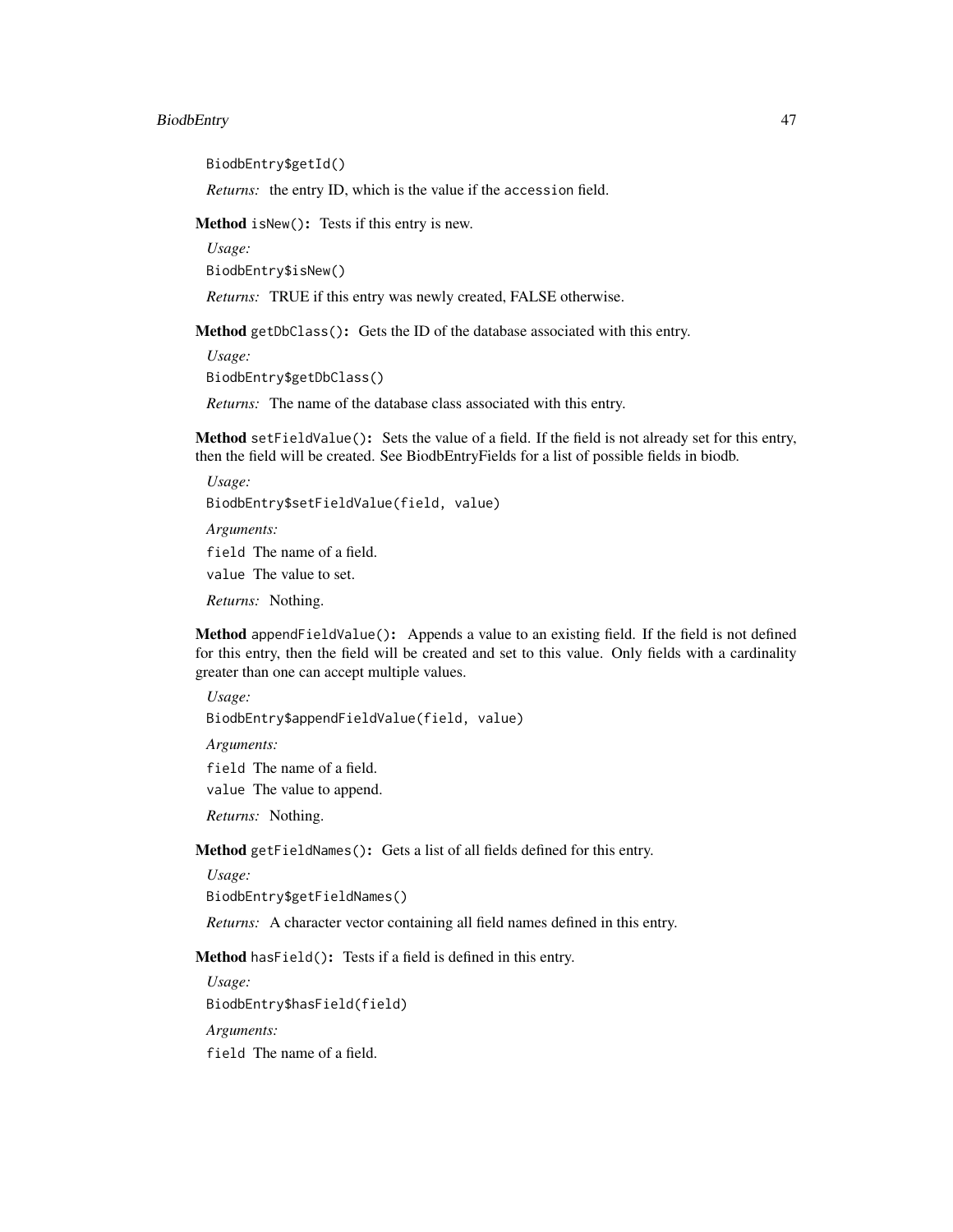*Returns:* TRUE if the specified field is defined in this entry, FALSE otherwise.

<span id="page-47-0"></span>Method removeField(): Removes the specified field from this entry.

*Usage:* BiodbEntry\$removeField(field) *Arguments:* field The name of a field. *Returns:* Nothing.

<span id="page-47-1"></span>Method getFieldValue(): Gets the value of the specified field.

```
Usage:
BiodbEntry$getFieldValue(
  field,
  compute = TRUE,
  flatten = FALSE,
  last = FALSE,limit = 0,
 widthNa = TRUE,duplicatedValues = TRUE
)
```
*Arguments:*

field The name of a field.

- compute If set to TRUE and a field is not defined, try to compute it using internal defined computing rules. If set to FALSE, let the field undefined.
- flatten If set to TRUE and a field's value is a vector of more than one element, then export the field's value as a single string composed of the field's value concatenated and separated by the character defined in the 'multival.field.sep' config key. If set to FALSE or the field contains only one value, changes nothing.
- last If set to TRUE and a field's value is a vector of more than one element, then export only the last value. If set to FALSE, changes nothing.
- limit The maximum number of values to get in case the field contains more than one value.

withNa If set to TRUE, keep NA values. Otherwise filter out NAs values in vectors.

duplicatedValues If set to TRUE, keeps duplicated values.

*Returns:* The value of the field.

<span id="page-47-2"></span>Method getFieldsByType(): Gets the fields of this entry that have the specified type.

*Usage:*

BiodbEntry\$getFieldsByType(type)

*Arguments:*

type The type of fields to retrieve.

*Returns:* A character vector containing the field names.

<span id="page-47-3"></span>Method getFieldsAsDataframe(): Converts this entry into a data frame.

*Usage:*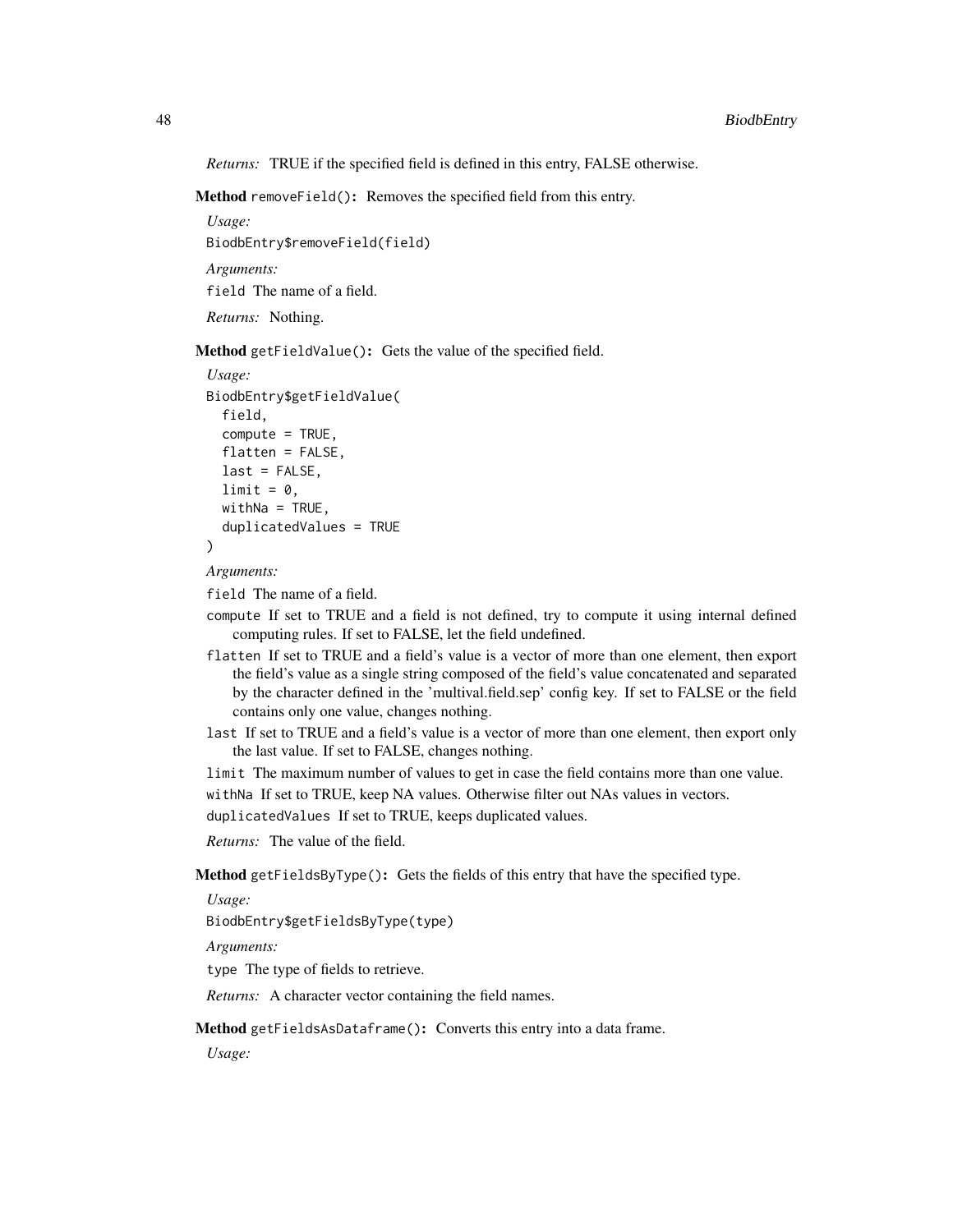# BiodbEntry 49

```
BiodbEntry$getFieldsAsDataframe(
  only.atomic = TRUE,
  compute = TRUE,
  fields = NULL,
  fields.type = NULL,
  flatten = TRUE,
  limit = 0,
  only.card.one = FALSE,
  own.id = TRUE,duplicate.rows = TRUE,
  sort = FALSE,virtualFields = FALSE
)
```
#### *Arguments:*

only.atomic If set to TRUE, only export field's values that are atomic

- compute If set to TRUE and a field is not defined, try to compute it using internal defined computing rules. If set to FALSE, let the field undefined.
- fields Set to character vector of field names in order to restrict execution to this set of fields.
- fields.type If set, output all the fields of the specified type.
- flatten If set to TRUE and a field's value is a vector of more than one element, then export the field's value as a single string composed of the field's value concatenated and separated by the character defined in the 'multival.field.sep' config key. If set to FALSE or the field contains only one value, changes nothing.
- limit The maximum number of field values to write into new columns. Used for fields that can contain more than one value.
- only.card.one If set to TRUE, only fields with a cardinality of one will be extracted.
- own.id If set to TRUE includes the database id field named <database\_name>.id whose values are the same as the accession field.
- duplicate.rows If set to TRUE and merging field values with cardinality greater than one, values will be duplicated.

sort If set to TRUE sort the order of columns alphabetically, otherwise do not sort.

virtualFields If set to TRUE includes also virtual fields, otherwise excludes them.

(i.e. of type vector).

*Returns:* A data frame containg the values of the fields.

<span id="page-48-0"></span>Method getFieldsAsJson(): Converts this entry into a JSON string.

*Usage:*

BiodbEntry\$getFieldsAsJson(compute = TRUE)

*Arguments:*

compute If set to TRUE and a field is not defined, try to compute it using internal defined computing rules. If set to FALSE, let the field undefined.

*Returns:* A JSON object from jsonlite package.

<span id="page-48-1"></span>Method parseContent(): Parses content string and set values accordingly for this entry's fields. This method is called automatically and should be run directly by users.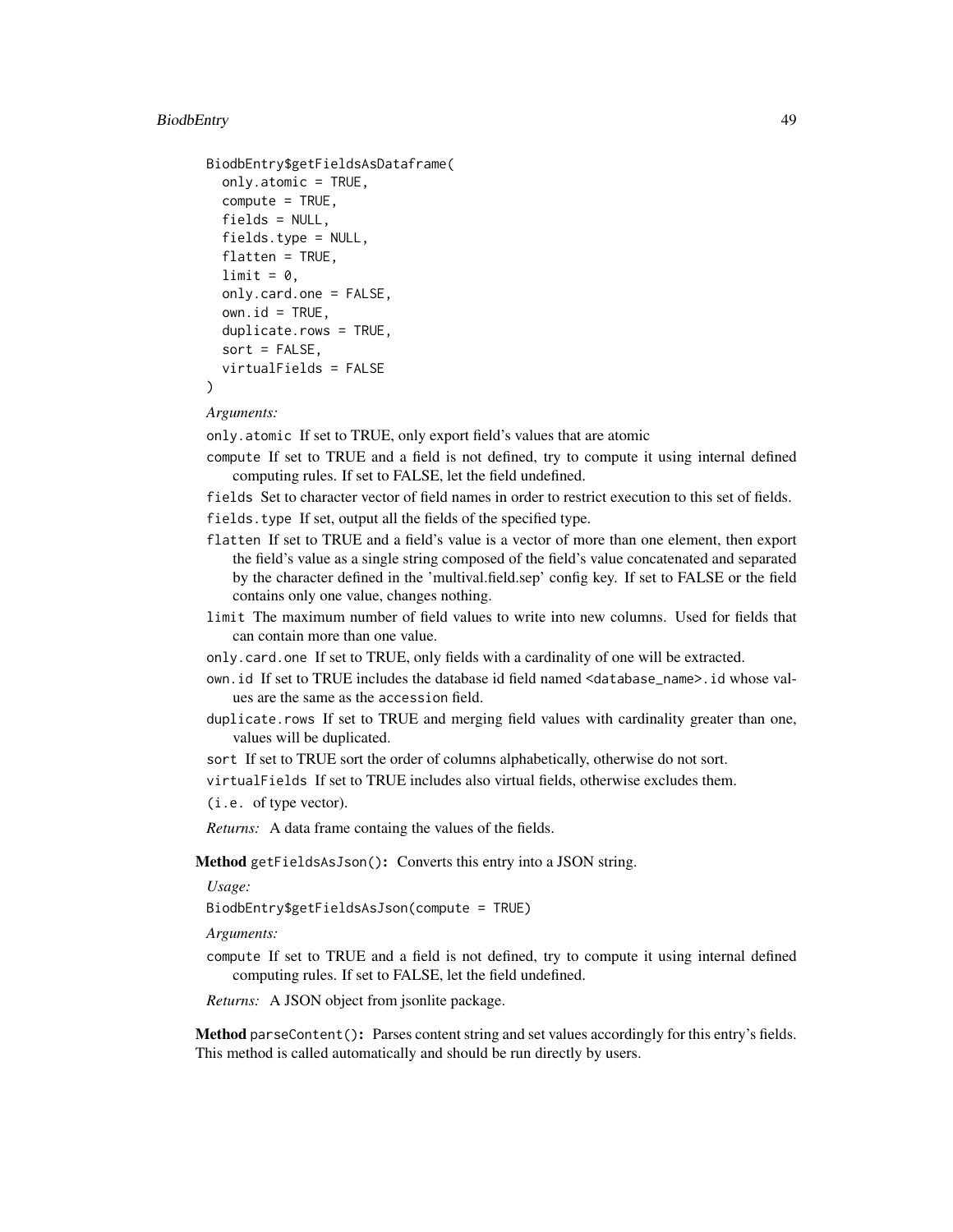*Usage:*

BiodbEntry\$parseContent(content)

*Arguments:*

content A character string containing definition for an entry and

obtained from a database. The format can be CSV, HTML, JSON, XML, or just text.

*Returns:* Nothing.

<span id="page-49-0"></span>Method computeFields(): Computes fields. Look at all missing fields, and try to compute them using references to other databases, if a rule exists.

*Usage:* BiodbEntry\$computeFields(fields = NULL)

*Arguments:*

fields A list of fields to review for computing. By default all fields will be reviewed.

*Returns:* TRUE if at least one field was computed successfully, FALSE otherwise.

Method print(): Displays short information about this instance.

*Usage:* BiodbEntry\$print() *Returns:* Nothing.

Method getName(): Gets a short text describing this entry instance.

*Usage:*

BiodbEntry\$getName()

*Returns:* A character value concatenating the connector name with the entry accession.

Method makesRefToEntry(): Tests if this entry makes reference to another entry.

*Usage:*

```
BiodbEntry$makesRefToEntry(db, oid, recurse = FALSE)
```
*Arguments:*

db Another database connector.

oid A entry ID from database db.

recurse If set to TRUE, the algorithm will follow all references to entries from other databases, to see if it can establish an indirect link to oid.

*Returns:* TRUE if this entry makes reference to the entry oid from database db, FALSE otherwise.

<span id="page-49-1"></span>Method getField(): DEPRECATED. Gets the value of a field.

<span id="page-49-2"></span>*Usage:* BiodbEntry\$getField(field) *Arguments:* field The name of the field. *Returns:* The value of the field.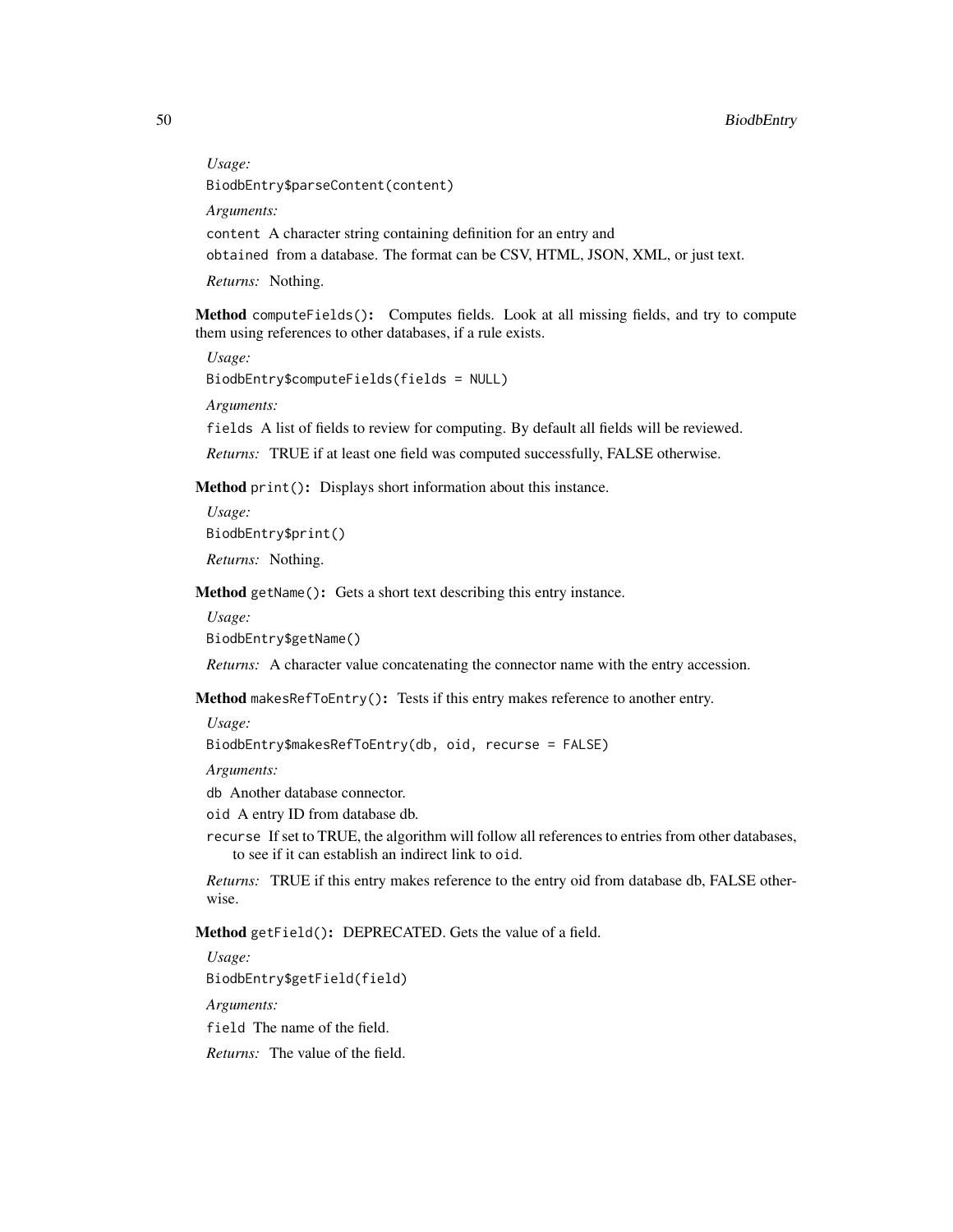# BiodbEntry 51

Method setField(): DEPRECATED. Sets the value of a field.

*Usage:*

BiodbEntry\$setField(field, value)

*Arguments:*

field The name of the field.

value The new value of the field.

*Returns:* Nothing.

<span id="page-50-0"></span>Method getFieldClass(): Gets the class of a field.

*Usage:* BiodbEntry\$getFieldClass(field) *Arguments:* field The name of the field. *Returns:* The class of the field.

<span id="page-50-1"></span>Method getFieldDef(): Gets the definition of an entry field.

*Usage:* BiodbEntry\$getFieldDef(field)

*Arguments:* field The name of the field.

*Returns:* An object BiodbEntryField which defines the field.

<span id="page-50-2"></span>Method getFieldCardinality(): Gets the cardinality of the field.

*Usage:* BiodbEntry\$getFieldCardinality(field) *Arguments:* field The name of the field. *Returns:* The cardinality of the field.

<span id="page-50-3"></span>Method fieldHasBasicClass(): DEPRECATED. Use BiodbEntryField::isVector() instead.

*Usage:*

BiodbEntry\$fieldHasBasicClass(field)

*Arguments:*

field The name of the field.

*Returns:* TRUE if the field as a basic type (logical, numeric, character, ...).

Method clone(): The objects of this class are cloneable with this method.

*Usage:* BiodbEntry\$clone(deep = FALSE) *Arguments:* deep Whether to make a deep clone.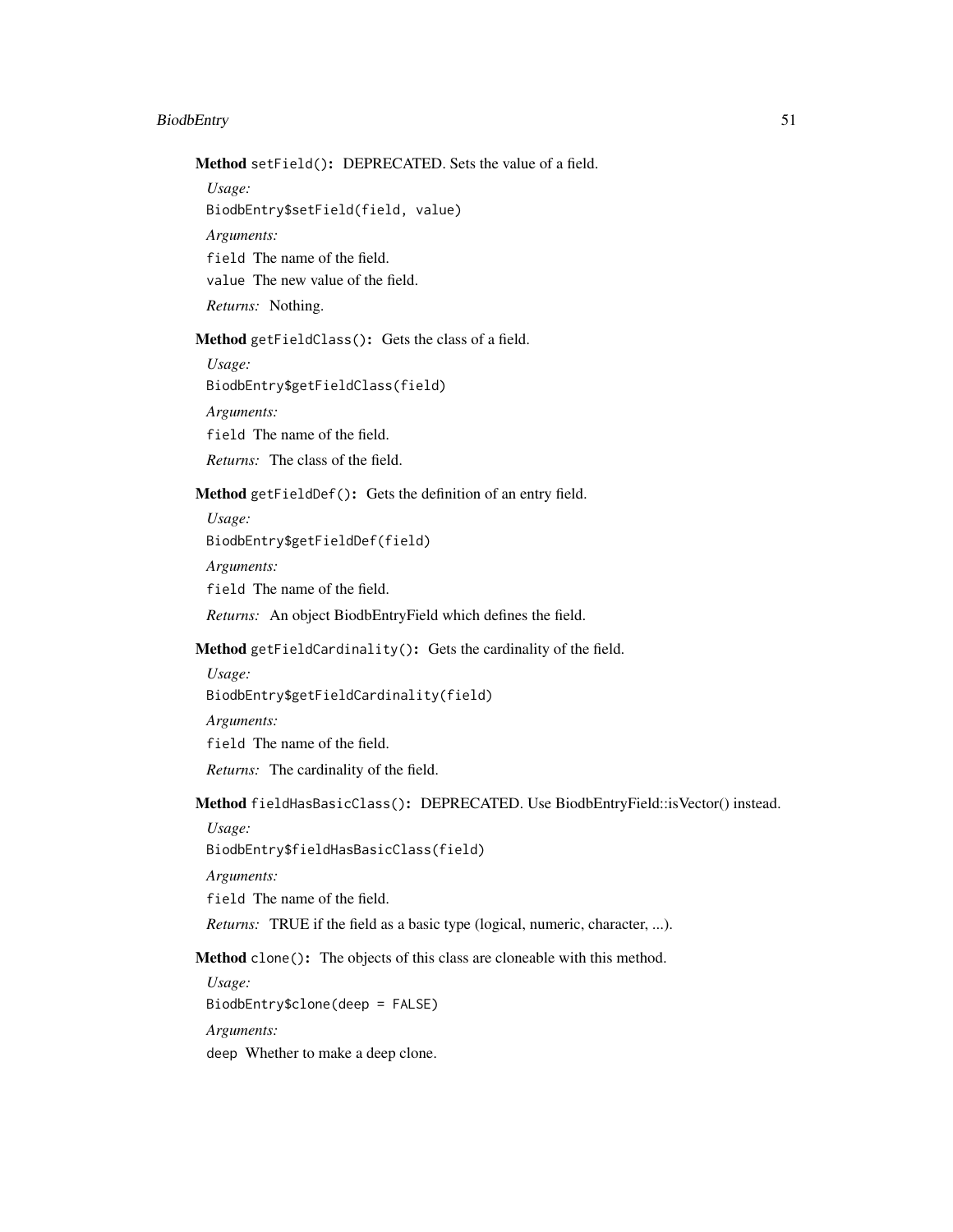# See Also

[BiodbFactory](#page-63-0), [BiodbConn](#page-11-0), [BiodbEntryFields](#page-60-0).

# Examples

```
# Create an instance with default settings:
mybiodb <- biodb::newInst()
# Get a compound CSV file database
chebi.tsv <- system.file("extdata", "chebi_extract.tsv", package='biodb')
# Get the connector of a compound database
conn <- mybiodb$getFactory()$createConn('comp.csv.file', url=chebi.tsv)
# Get an entry:
entry <- conn$getEntry(conn$getEntryIds(1))
# Get all defined fields:
entry$getFieldNames()
# Get a field value:
accession <- entry$getFieldValue('accession')
# Test if a field is defined:
if (entry$hasField('name'))
  print(paste("The entry's name is ", entry$getFieldValue('name'),
  '.', sep=''))
# Export an entry as a data frame:
df <- entry$getFieldsAsDataframe()
# You can set or reset a field's value:
entry$setFieldValue('mass', 1893.1883)
# Terminate instance.
mybiodb$terminate()
```
<span id="page-51-0"></span>BiodbEntryField *A class for describing an entry field.*

## Description

A class for describing an entry field.

A class for describing an entry field.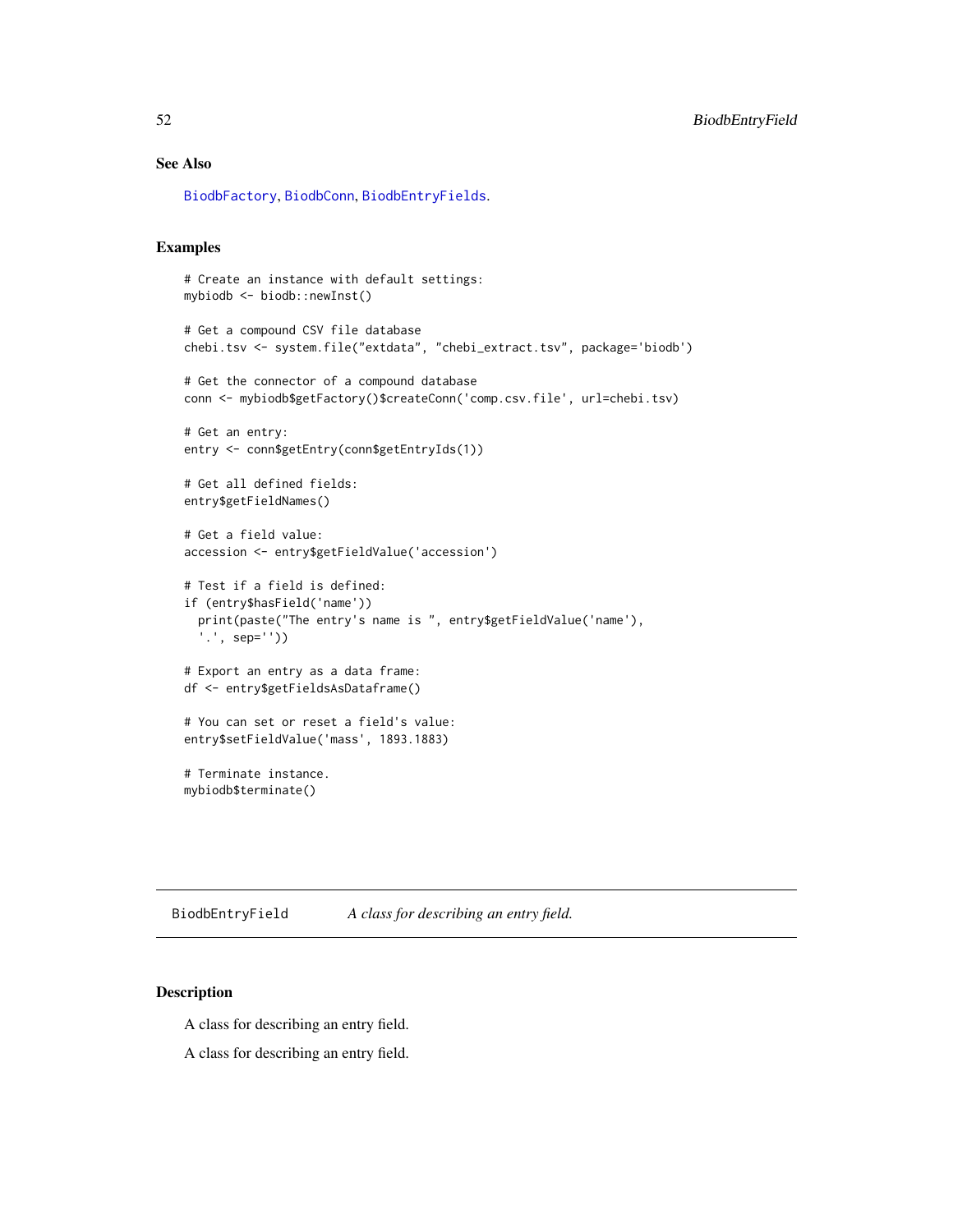#### BiodbEntryField 53

#### Details

This class is used by [BiodbEntryFields](#page-60-0) for storing field characteristics, and returning them through the get() method. The constructor is not meant to be used, but for development purposes the constructor's parameters are nevertheless described in the Fields section.

The constructor accepts the following arguments:

name: The name of the field.

alias: A character vector containing zero or more aliases for the field.

type: A type describing the field. One of: "mass", "name" or "id". Optional.

class: The class of the field. One of: "character", "integer", "double", "logical", "object", "data.frame".

card: The cardinality of the field: either "1" or "\*".

forbids.duplicates: If set to TRUE, the field forbids duplicated values.

description: A description of the field.

allowed.values: The values authorized for the field.

lower.case: Set to TRUE if you want all values set to the field to be forced to lower case.

case.insensitive: Set to TRUE of you want the field to ignore case when checking a value.

computable.from: The Biodb ID of a database, from which this field can be computed.

virtual: If set to TRUE, the field is computed from other fields, and thus cannot be modified.

virtual.group.by.type: For a virtual field of class data.frame, this indicates to gather all fields of the specified type to build a data frame.

# **Methods**

# Public methods:

- [BiodbEntryField\\$new\(\)](#page-6-0)
- [BiodbEntryField\\$getName\(\)](#page-36-0)
- [BiodbEntryField\\$getType\(\)](#page-54-0)
- [BiodbEntryField\\$isOfType\(\)](#page-54-1)
- [BiodbEntryField\\$getDescription\(\)](#page-8-2)
- [BiodbEntryField\\$hasAliases\(\)](#page-54-2)
- [BiodbEntryField\\$getAliases\(\)](#page-55-0)
- [BiodbEntryField\\$addAlias\(\)](#page-55-1)
- [BiodbEntryField\\$removeAlias\(\)](#page-55-2)
- [BiodbEntryField\\$getAllNames\(\)](#page-55-3)
- [BiodbEntryField\\$isComputable\(\)](#page-55-4)
- [BiodbEntryField\\$getComputableFrom\(\)](#page-55-5)
- [BiodbEntryField\\$getDataFrameGroup\(\)](#page-55-6)
- [BiodbEntryField\\$isComputableFrom\(\)](#page-55-7)
- [BiodbEntryField\\$addComputableFrom\(\)](#page-56-0)
- [BiodbEntryField\\$removeComputableFrom\(\)](#page-56-1)
- [BiodbEntryField\\$correctValue\(\)](#page-56-2)
- [BiodbEntryField\\$isEnumerate\(\)](#page-56-3)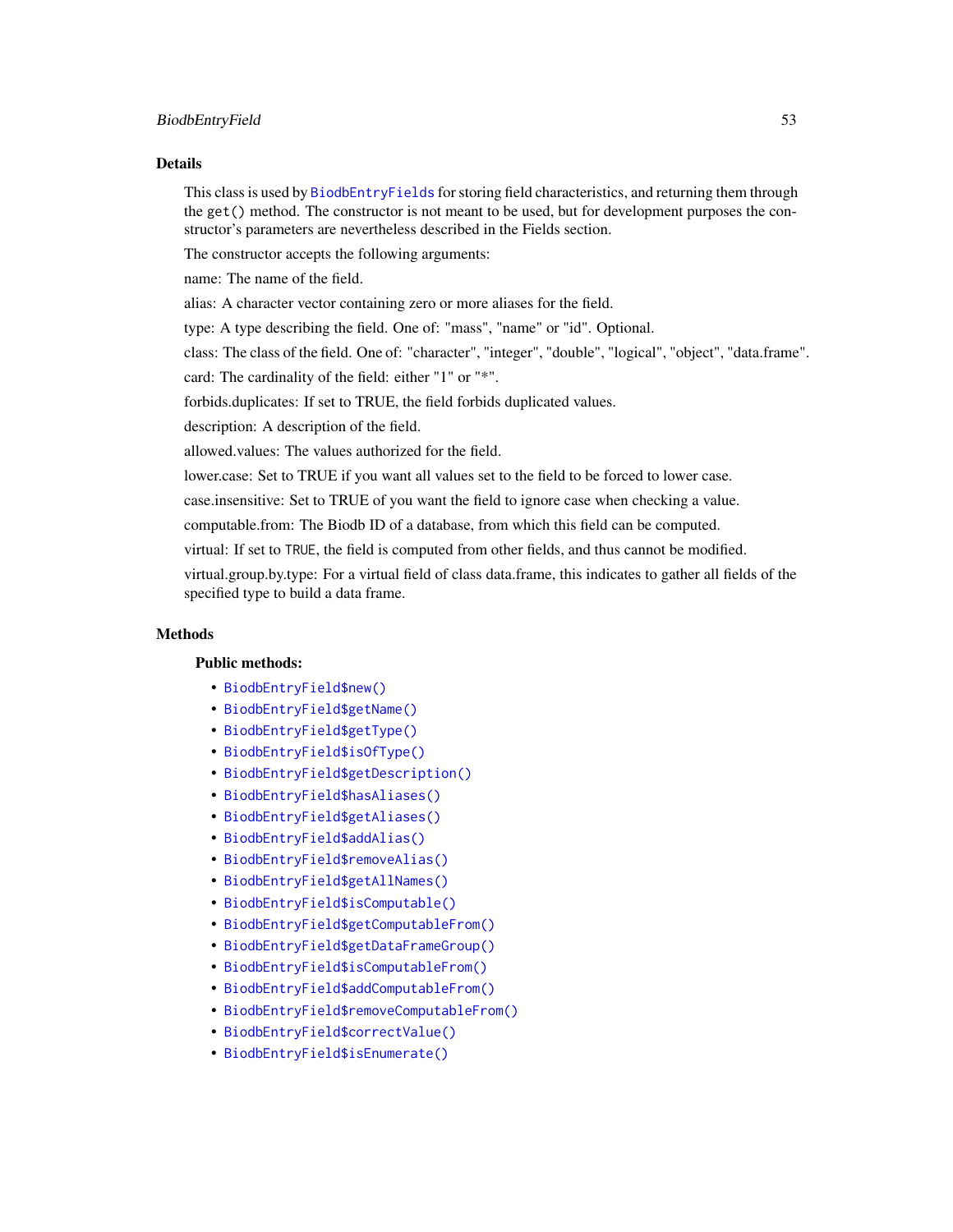- [BiodbEntryField\\$isVirtual\(\)](#page-56-4)
- [BiodbEntryField\\$getVirtualGroupByType\(\)](#page-56-5)
- [BiodbEntryField\\$getAllowedValues\(\)](#page-56-6)
- [BiodbEntryField\\$addAllowedValue\(\)](#page-57-0)
- [BiodbEntryField\\$checkValue\(\)](#page-57-1)
- [BiodbEntryField\\$hasCardOne\(\)](#page-57-2)
- [BiodbEntryField\\$hasCardMany\(\)](#page-57-3)
- [BiodbEntryField\\$forbidsDuplicates\(\)](#page-57-4)
- [BiodbEntryField\\$isCaseInsensitive\(\)](#page-57-5)
- [BiodbEntryField\\$getClass\(\)](#page-58-0)
- [BiodbEntryField\\$isObject\(\)](#page-58-1)
- [BiodbEntryField\\$isDataFrame\(\)](#page-58-2)
- [BiodbEntryField\\$isAtomic\(\)](#page-58-3)
- [BiodbEntryField\\$isVector\(\)](#page-58-4)
- [BiodbEntryField\\$equals\(\)](#page-58-5)
- [BiodbEntryField\\$updateWithValuesFrom\(\)](#page-58-6)
- [BiodbEntryField\\$print\(\)](#page-9-0)
- [BiodbEntryField\\$getCardinality\(\)](#page-59-0)
- [BiodbEntryField\\$check\(\)](#page-59-1)
- [BiodbEntryField\\$clone\(\)](#page-6-1)

Method new(): New instance initializer. This class must not be instantiated directly. Instead, you access the instances of this class through the BiodbEntryFields instance that you get from the BiodbMain instance.

```
Usage:
BiodbEntryField$new(
 parent,
 name,
 alias = NA_character_,
  type = NA_character_,
 class = c("character", "integer", "double", "logical", "object", "data.frame"),
  card = c("one", "many"),forbids.duplicates = FALSE,
 description = NA_character_,
  allowed.values = NULL,
  lower.case = FALSE,
  case.insensitive = FALSE,
  computable.from = NULL,
 virtual = FALSE,virtual.group.by.type = NULL,
  dataFrameGroup = NA_character_
\mathcal{L}
```
# *Arguments:*

parent The BiodbEntryFields parent instance. name The field name.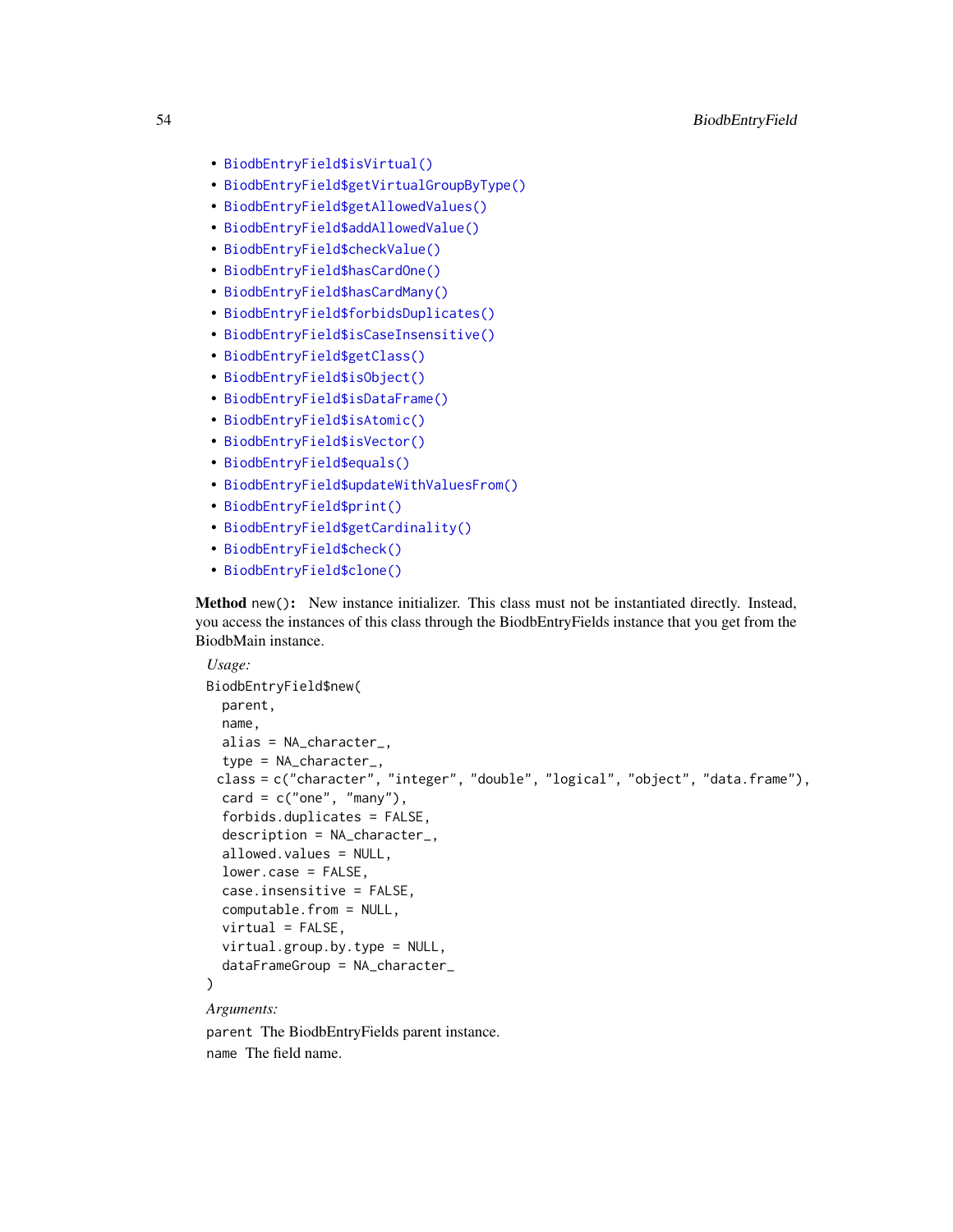alias The field aliases as a character vector.

type The field type.

class The field class.

card The field cardinality.

forbids.duplicates Set to TRUE to forbid duplicated values.

description The field description.

allowed.values Restrict possible values to a set of allowed values.

lower.case All values will be converted to lower case.

case.insensitive Comparison will be made case insensitive for this field.

computable.from A list of databases from which to compute automatically the value of this field.

virtual Set to TRUE if this field is virtual.

virtual.group.by.type In case of a virtual field, set the type of fields to group together into a data frame.

dataFrameGroup The data frame group.

*Returns:* Nothing.

Method getName(): Gets the name.

*Usage:*

BiodbEntryField\$getName()

*Returns:* The name of this field.

<span id="page-54-0"></span>Method getType(): Gets field's type.

*Usage:*

BiodbEntryField\$getType()

*Returns:* The type of this field.

<span id="page-54-1"></span>Method isOfType(): Tests if this field is of the specified type.

*Usage:*

BiodbEntryField\$isOfType(type)

*Arguments:*

type The type.

*Returns:* TRUE if this field is of the specified type, FALSE otherwise.

Method getDescription(): Get field's description.

*Usage:* BiodbEntryField\$getDescription()

*Returns:* The description of this field.

<span id="page-54-2"></span>Method hasAliases(): Tests if this field has aliases.

*Usage:* BiodbEntryField\$hasAliases()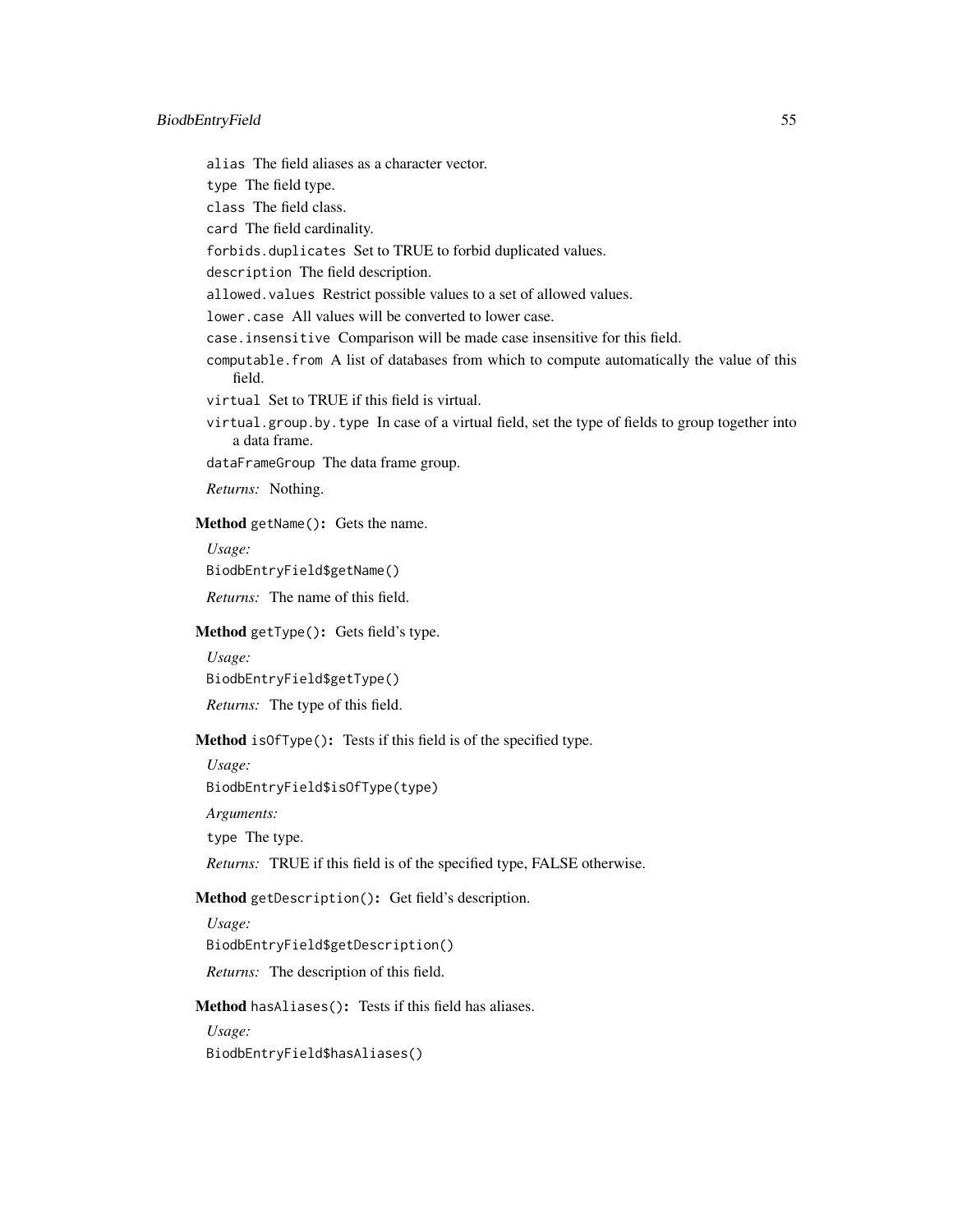*Returns:* TRUE if this entry field defines aliases, FALSE otherwise.

# <span id="page-55-0"></span>Method getAliases(): Get aliases.

*Usage:* BiodbEntryField\$getAliases()

*Returns:* The list of aliases if some are defined, otherwise returns NULL."

<span id="page-55-1"></span>Method addAlias(): Adds an alias to the list of aliases.

*Usage:* BiodbEntryField\$addAlias(alias) *Arguments:* alias The name of a valid alias. *Returns:* Nothing.

<span id="page-55-2"></span>Method removeAlias(): Removes an alias from the list of aliases.

*Usage:* BiodbEntryField\$removeAlias(alias) *Arguments:* alias The name of a valid alias.

*Returns:* Nothing.

<span id="page-55-3"></span>Method getAllNames(): Gets all names.

*Usage:*

BiodbEntryField\$getAllNames()

*Returns:* The list of all names (main name and aliases).

<span id="page-55-4"></span>Method isComputable(): Tests if this field is computable from another field or another database.

*Usage:*

BiodbEntryField\$isComputable()

*Returns:* TRUE if the field is computable, FALSE otherwise.

<span id="page-55-5"></span>Method getComputableFrom(): Get the list of connectors that can be used to compute this field.

*Usage:*

BiodbEntryField\$getComputableFrom()

*Returns:* A list of list objects. Each list object contains the name of the database from which the field is computable.

<span id="page-55-6"></span>Method getDataFrameGroup(): Gets the defined data frame group, if any.

*Usage:*

BiodbEntryField\$getDataFrameGroup()

<span id="page-55-7"></span>*Returns:* The data frame group, as a character value.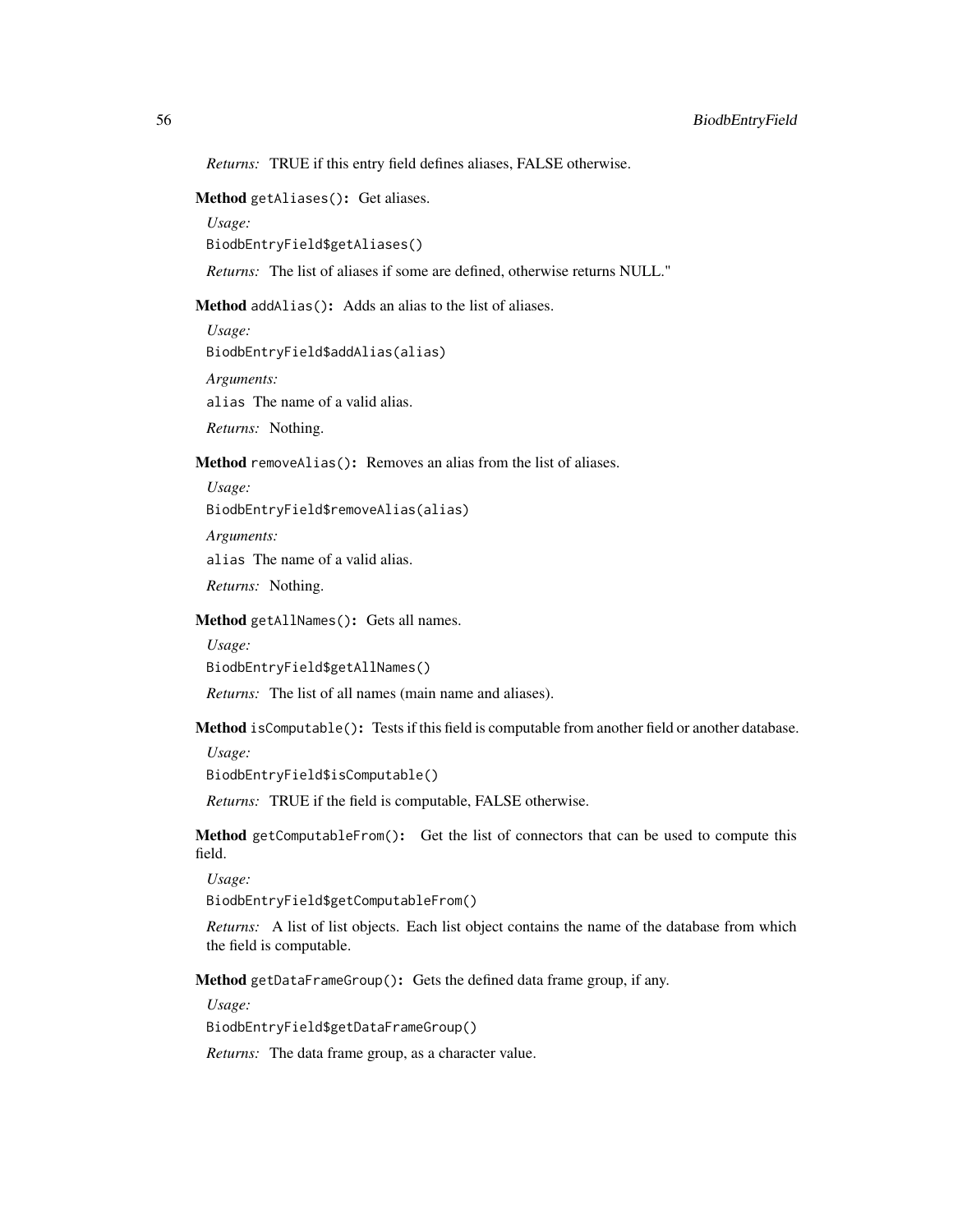Method isComputableFrom(): Gets the ID of the database from which this field can be computed.

*Usage:*

BiodbEntryField\$isComputableFrom()

*Returns:* The list of databases where to find this field's value.

<span id="page-56-0"></span>Method addComputableFrom(): Adds a directive from the list of computableFrom.

*Usage:*

BiodbEntryField\$addComputableFrom(directive)

*Arguments:*

directive A valid \"computable from\" directive.

*Returns:* Nothing.

<span id="page-56-1"></span>Method removeComputableFrom(): Removes a directive from the list of computableFrom.

*Usage:*

BiodbEntryField\$removeComputableFrom(directive)

*Arguments:*

directive A valid \"computable from\" directive.

*Returns:* Nothing.

<span id="page-56-2"></span>Method correctValue(): Corrects a value so it is compatible with this field.

*Usage:*

BiodbEntryField\$correctValue(value)

*Arguments:*

value A value.

*Returns:* The corrected value.

<span id="page-56-3"></span>Method isEnumerate(): Tests if this field is an enumerate type (i.e.: it defines allowed values).

*Usage:*

BiodbEntryField\$isEnumerate()

*Returns:* TRUE if this field defines some allowed values, FALSE otherwise.

<span id="page-56-4"></span>Method isVirtual(): Tests if this field is a virtual field.

*Usage:*

BiodbEntryField\$isVirtual()

*Returns:* TRUE if this field is virtual, FALSE otherwise.

<span id="page-56-5"></span>Method getVirtualGroupByType(): Gets type for grouping field values when building a virtual data frame.

*Usage:*

BiodbEntryField\$getVirtualGroupByType()

<span id="page-56-6"></span>*Returns:* The type, as a character value.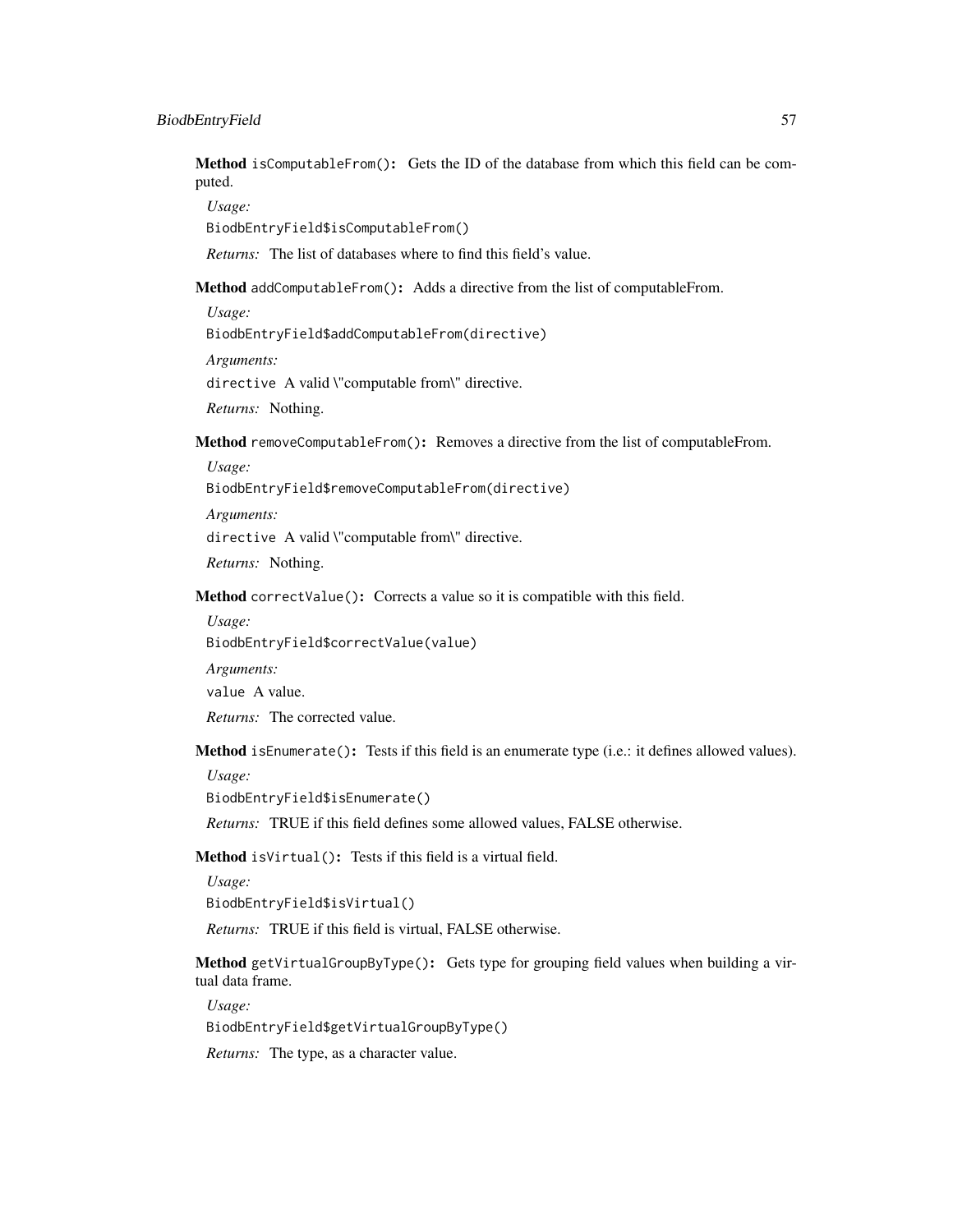Method getAllowedValues(): Gets allowed values.

*Usage:*

BiodbEntryField\$getAllowedValues(value = NULL)

*Arguments:*

value If this parameter is set to particular allowed values, then the method returns a list of synonyms for this value (if any).

*Returns:* A character vector containing all allowed values.

<span id="page-57-0"></span>Method addAllowedValue(): Adds an allowed value, as a synonym to already an existing value. Note that not all enumerate fields accept synonyms.

*Usage:*

BiodbEntryField\$addAllowedValue(key, value)

*Arguments:*

key The key associated with the value (i.e.: the key is the main name of an allowed value). value The new value to add.

*Returns:* Nothing.

<span id="page-57-1"></span>Method checkValue(): Checks if a value is correct. Fails if value is incorrect.

*Usage:*

BiodbEntryField\$checkValue(value)

*Arguments:*

value The value to check.

*Returns:* Nothing.

<span id="page-57-2"></span>Method hasCardOne(): Tests if this field has a cardinality of one.

*Usage:*

BiodbEntryField\$hasCardOne()

*Returns:* TRUE if the cardinality of this field is one, FALSE otherwise.

<span id="page-57-3"></span>Method hasCardMany(): Tests if this field has a cardinality greater than one.

*Usage:*

BiodbEntryField\$hasCardMany()

*Returns:* TRUE if the cardinality of this field is many, FALSE otherwise.

<span id="page-57-4"></span>Method forbidsDuplicates(): Tests if this field forbids duplicates.

*Usage:*

BiodbEntryField\$forbidsDuplicates()

*Returns:* TRUE if this field forbids duplicated values, FALSE otherwise.

<span id="page-57-5"></span>Method isCaseInsensitive(): Tests if this field is case sensitive.

*Usage:*

BiodbEntryField\$isCaseInsensitive()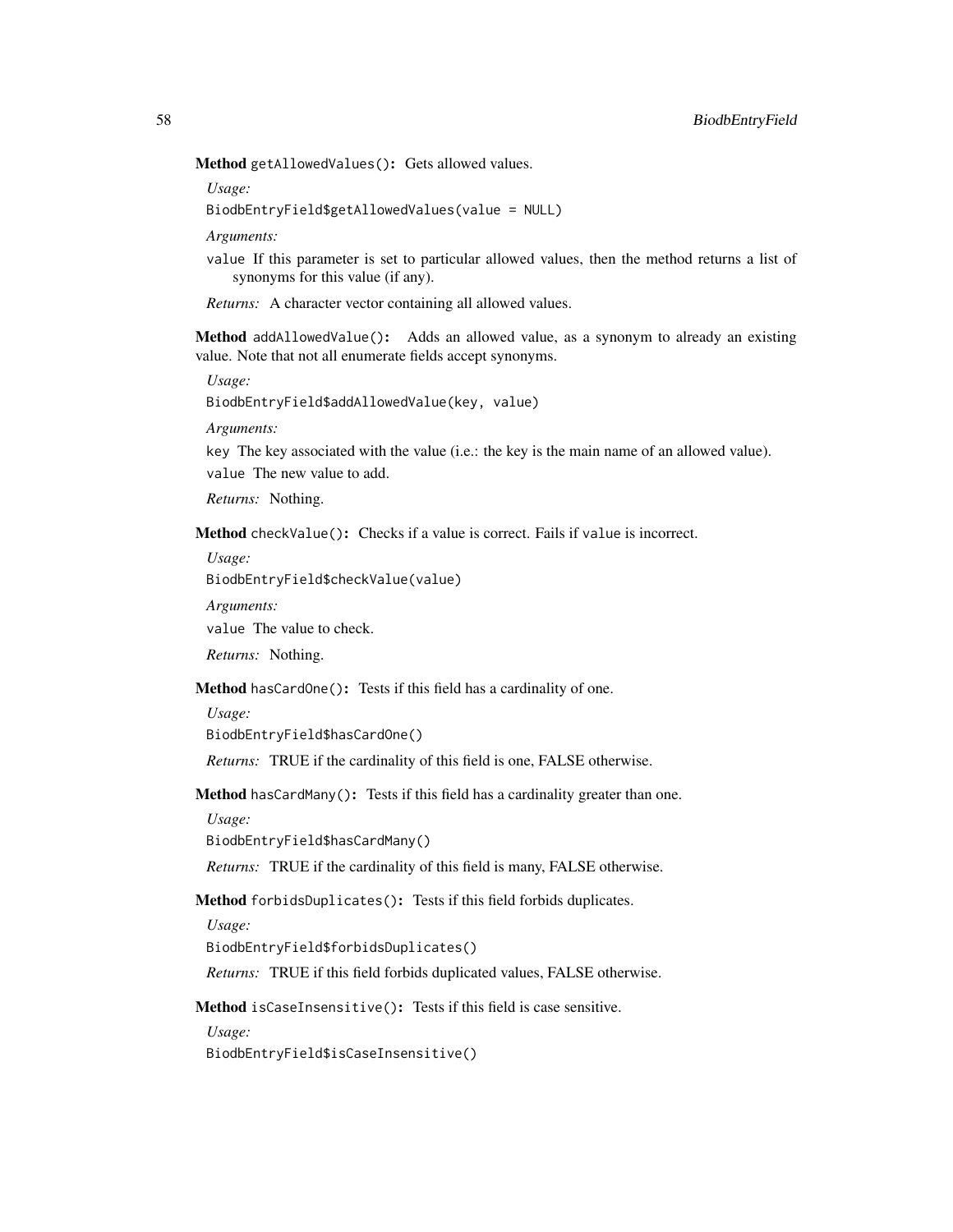## BiodbEntryField 59

*Returns:* TRUE if this field is case insensitive, FALSE otherwise.

<span id="page-58-0"></span>Method getClass(): Gets the class of this field's value.

*Usage:* BiodbEntryField\$getClass()

*Returns:* class) of this field.

<span id="page-58-1"></span>Method isObject(): Tests if this field's type is a class.

*Usage:* BiodbEntryField\$isObject()

*Returns:* TRUE if field's type is a class, FALSE otherwise.

<span id="page-58-2"></span>Method isDataFrame(): Tests if this field's type is data.frame.

*Usage:*

BiodbEntryField\$isDataFrame()

*Returns:* TRUE if field's type is data frame, FALSE otherwise."

<span id="page-58-3"></span>Method isAtomic(): Tests if this field's type is an atomic type.

*Usage:*

BiodbEntryField\$isAtomic()

*Returns:* character, integer, double or logical), FALSE otherwise.

<span id="page-58-4"></span>Method isVector(): Tests if this field's type is a basic vector type.

*Usage:* BiodbEntryField\$isVector()

*Returns:* character, integer, double or logical), FALSE otherwise.

<span id="page-58-5"></span>Method equals(): Compares this instance with another, and tests if they are equal.

*Usage:*

BiodbEntryField\$equals(other, fail = FALSE)

*Arguments:*

other Another BiodbEntryField instance.

fail If set to TRUE, then throws error instead of returning FALSE.

*Returns:* TRUE if they are equal, FALSE otherwise.

<span id="page-58-6"></span>Method updateWithValuesFrom(): Updates fields using values from other instance. The updated fields

*Usage:*

BiodbEntryField\$updateWithValuesFrom(other)

*Arguments:*

other Another BiodbEntryField instance.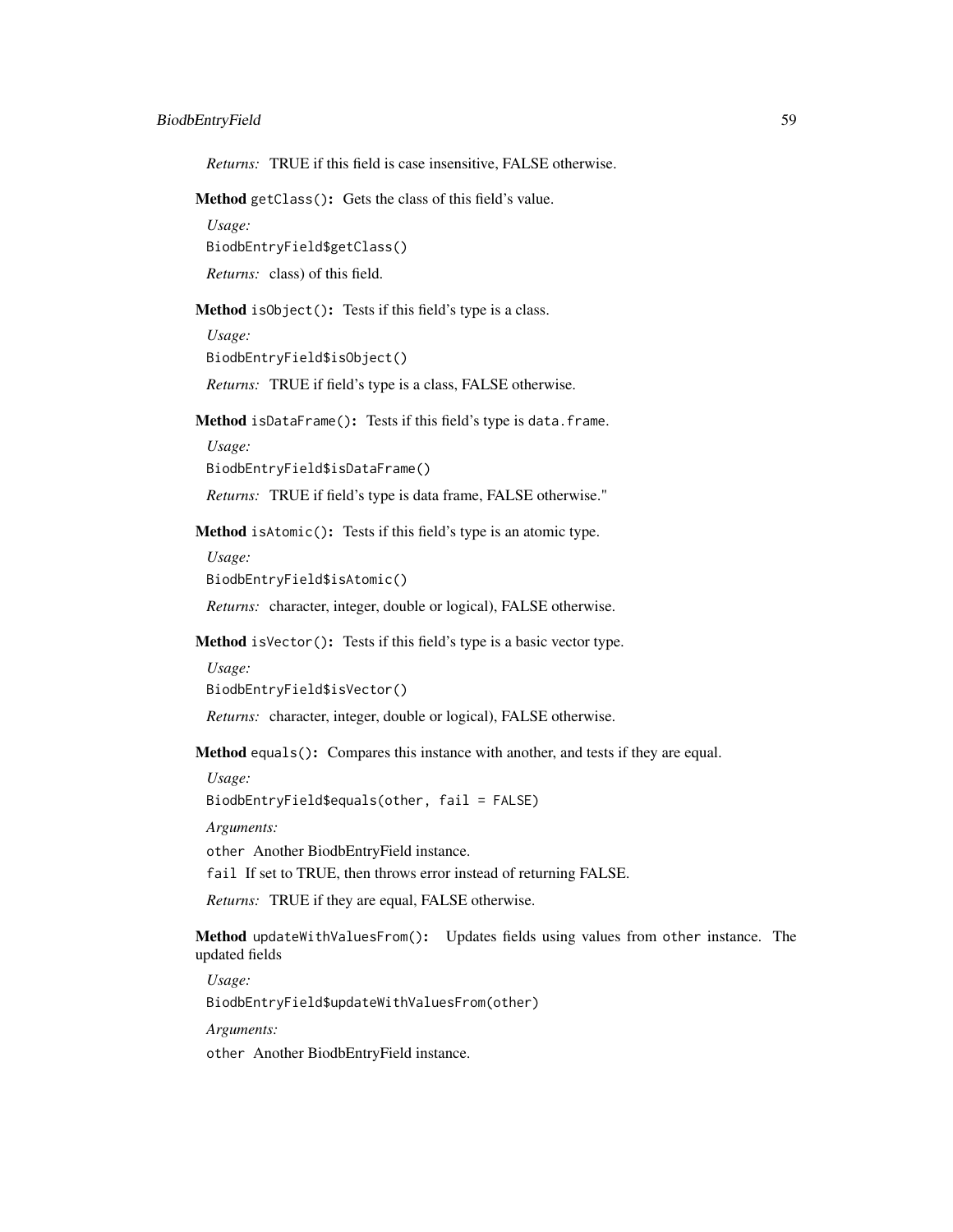are 'alias' and 'computable.from'. No values will be removed from those vectors. The new values will only be appended. This allows to extend an existing field inside a new connector definition.

*Returns:* Nothing.

Method print(): Print informations about this entry.

*Usage:* BiodbEntryField\$print()

*Returns:* Nothing.

<span id="page-59-0"></span>Method getCardinality(): Gets the field's cardinality.

*Usage:*

BiodbEntryField\$getCardinality()

*Returns:* The cardinality: "one" or "many".

<span id="page-59-1"></span>Method check(): Checks if essential values are defined.

*Usage:* BiodbEntryField\$check() *Returns:* Nothing.

Method clone(): The objects of this class are cloneable with this method.

*Usage:* BiodbEntryField\$clone(deep = FALSE)

*Arguments:*

deep Whether to make a deep clone.

# See Also

Parent class [BiodbEntryFields](#page-60-0).

### Examples

```
# Get the class of the InChI field.
mybiodb <- biodb::newInst()
inchi.field.class <- mybiodb$getEntryFields()$get('inchi')$getClass()
```

```
# Test the cardinality of a field
card.one <- mybiodb$getEntryFields()$get('name')$hasCardOne()
card.many <- mybiodb$getEntryFields()$get('name')$hasCardMany()
```

```
# Get the description of a field
desc <- mybiodb$getEntryFields()$get('inchi')$getDescription()
```

```
# Terminate instance.
mybiodb$terminate()
```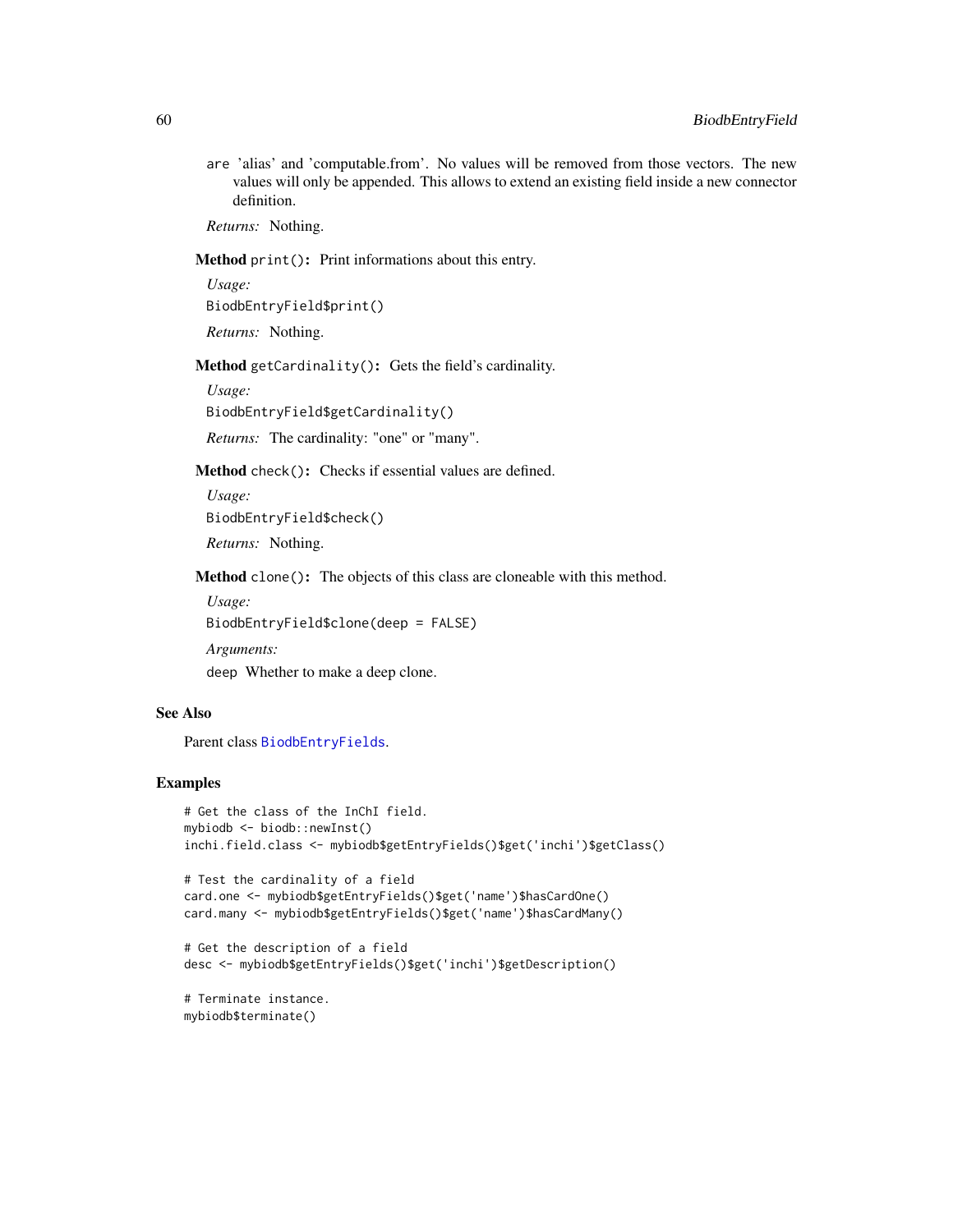<span id="page-60-0"></span>BiodbEntryFields *A class for handling description of all entry fields.*

### Description

A class for handling description of all entry fields.

A class for handling description of all entry fields.

## Details

The unique instance of this class is handle by the [BiodbMain](#page-71-0) class and accessed through the getEntryFields() method.

### Methods

# Public methods:

- [BiodbEntryFields\\$new\(\)](#page-6-0)
- [BiodbEntryFields\\$notifyCfgUpdate\(\)](#page-60-1)
- [BiodbEntryFields\\$isAlias\(\)](#page-61-0)
- [BiodbEntryFields\\$formatName\(\)](#page-61-1)
- [BiodbEntryFields\\$isDefined\(\)](#page-8-0)
- [BiodbEntryFields\\$checkIsDefined\(\)](#page-42-1)
- [BiodbEntryFields\\$getRealName\(\)](#page-61-2)
- [BiodbEntryFields\\$get\(\)](#page-8-1)
- [BiodbEntryFields\\$getFieldNames\(\)](#page-46-3)
- [BiodbEntryFields\\$getDatabaseIdField\(\)](#page-62-0)
- [BiodbEntryFields\\$print\(\)](#page-9-0)
- [BiodbEntryFields\\$define\(\)](#page-10-0)
- [BiodbEntryFields\\$terminate\(\)](#page-10-1)
- [BiodbEntryFields\\$clone\(\)](#page-6-1)

Method new(): New instance initializer. No BiodbEntryFields instance must be created directly. Instead, call the getEntryFields() method of BiodbMain.

*Usage:*

BiodbEntryFields\$new(parent)

*Arguments:*

parent The BiodbMain instance.

*Returns:* Nothing.

<span id="page-60-1"></span>Method notifyCfgUpdate(): Call back method called when a value is modified inside the configuration.

*Usage:* BiodbEntryFields\$notifyCfgUpdate(k, v)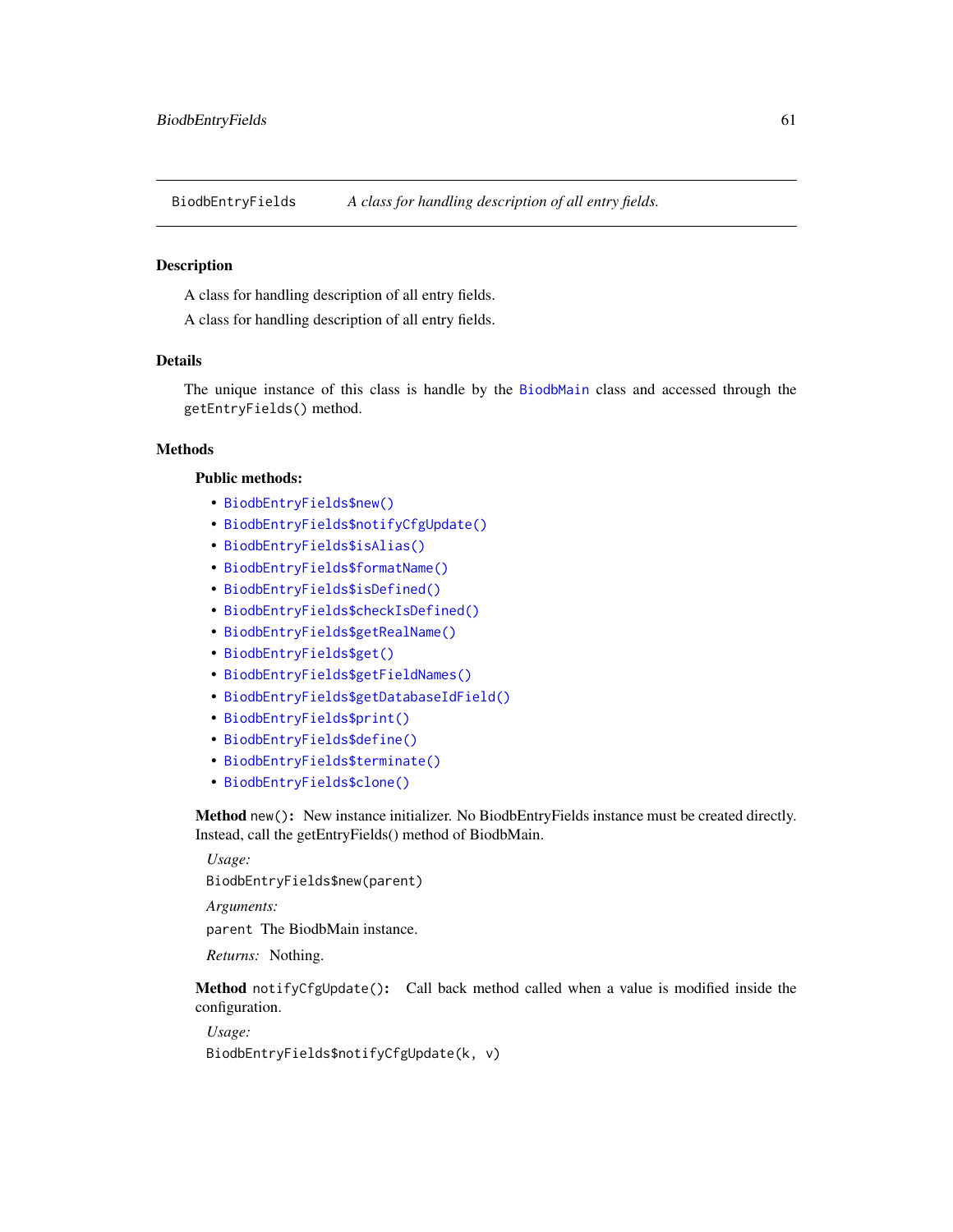*Arguments:*

k The config key name.

v The value associated with the key.

*Returns:* Nothing.

<span id="page-61-0"></span>Method isAlias(): Tests if names are aliases.

*Usage:*

BiodbEntryFields\$isAlias(name)

*Arguments:*

name A character vector of names or aliases to test.

*Returns:* A logical vector, the same length as name, with TRUE for name values that are an alias of a field, and FALSE otherwise."

<span id="page-61-1"></span>Method formatName(): Format field name(s) for biodb format: set to lower case and remove dot or underscore characters depending on configuration.

*Usage:* BiodbEntryFields\$formatName(name)

*Arguments:*

name A character vector of names or aliases to test.

*Returns:* A character vector of formatted names.

Method isDefined(): Tests if names are defined fields.

*Usage:* BiodbEntryFields\$isDefined(name)

*Arguments:*

name A character vector of names or aliases to test.

*Returns:* A logical vector, the same length as name, with TRUE for name values that corresponds to a defined field.

Method checkIsDefined(): Tests if names are valid defined fields. Throws an error if any name does not correspond to a defined field.

*Usage:*

BiodbEntryFields\$checkIsDefined(name)

*Arguments:*

name A character vector of names or aliases to test.

*Returns:* Nothing.

<span id="page-61-2"></span>Method getRealName(): Gets the real names (main names) of fields. If some name is not found neither in aliases nor in real names, an error is thrown.

*Usage:*

BiodbEntryFields\$getRealName(name, fail = TRUE)

*Arguments:*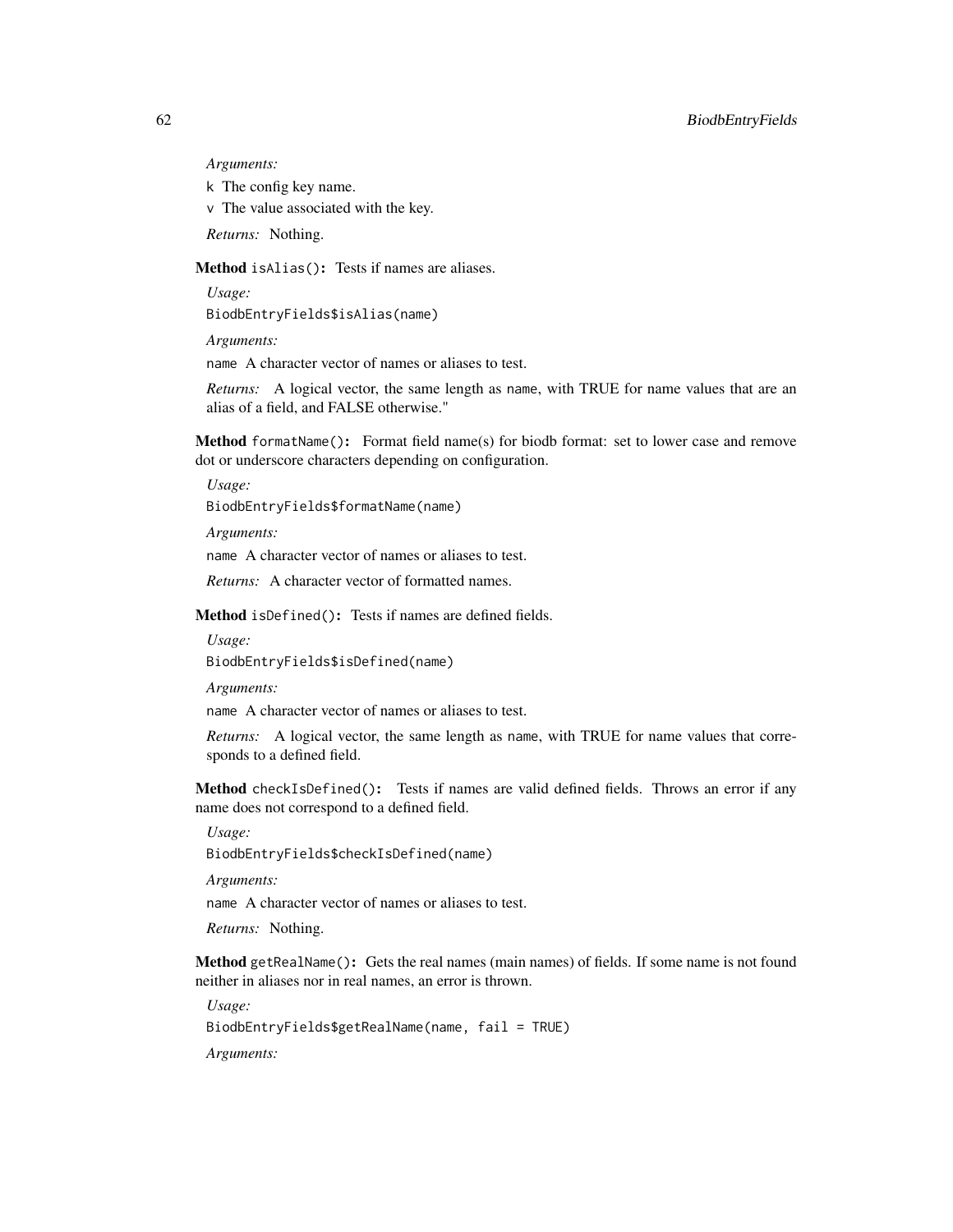name A character vector of names or aliases.

fail Fails if name is unknown.

*Returns:* A character vector, the same length as name, with the real field name for each name given (i.e. each alias is replaced with the real name).

Method get(): Gets a BiodbEntryField instance.

*Usage:*

BiodbEntryFields\$get(name, drop = TRUE)

*Arguments:*

name A character vector of names or aliases.

drop If TRUE and only one name has been submitted, returns a single BiodbEntryField instance instead of a list.

*Returns:* A named list of BiodbEntryField instances. The names of the list are the real names of the entry fields, thus they may be different from the one provided inside the name argument.

Method getFieldNames(): Gets the main names of all fields.

*Usage:*

BiodbEntryFields\$getFieldNames(type = NULL, computable = NULL)

*Arguments:*

- type Set this parameter to a character vector in order to return only the names of the fields corresponding to the types specified.
- computable If set to TRUE, returns only the names of computable fields. If set to FALSE, returns only the names of fields that are not computable.

*Returns:* A character vector containing all selected field names.

<span id="page-62-0"></span>Method getDatabaseIdField(): Gets a database ID field.

*Usage:*

BiodbEntryFields\$getDatabaseIdField(database)

*Arguments:*

database The name (i.e.: Biodb ID) of a database.

*Returns:*

accession numbers) for this database.

Method print(): Prints information about the instance.

*Usage:* BiodbEntryFields\$print() *Returns:* Nothing.

Method define(): Defines fields.

*Usage:* BiodbEntryFields\$define(def) *Arguments:*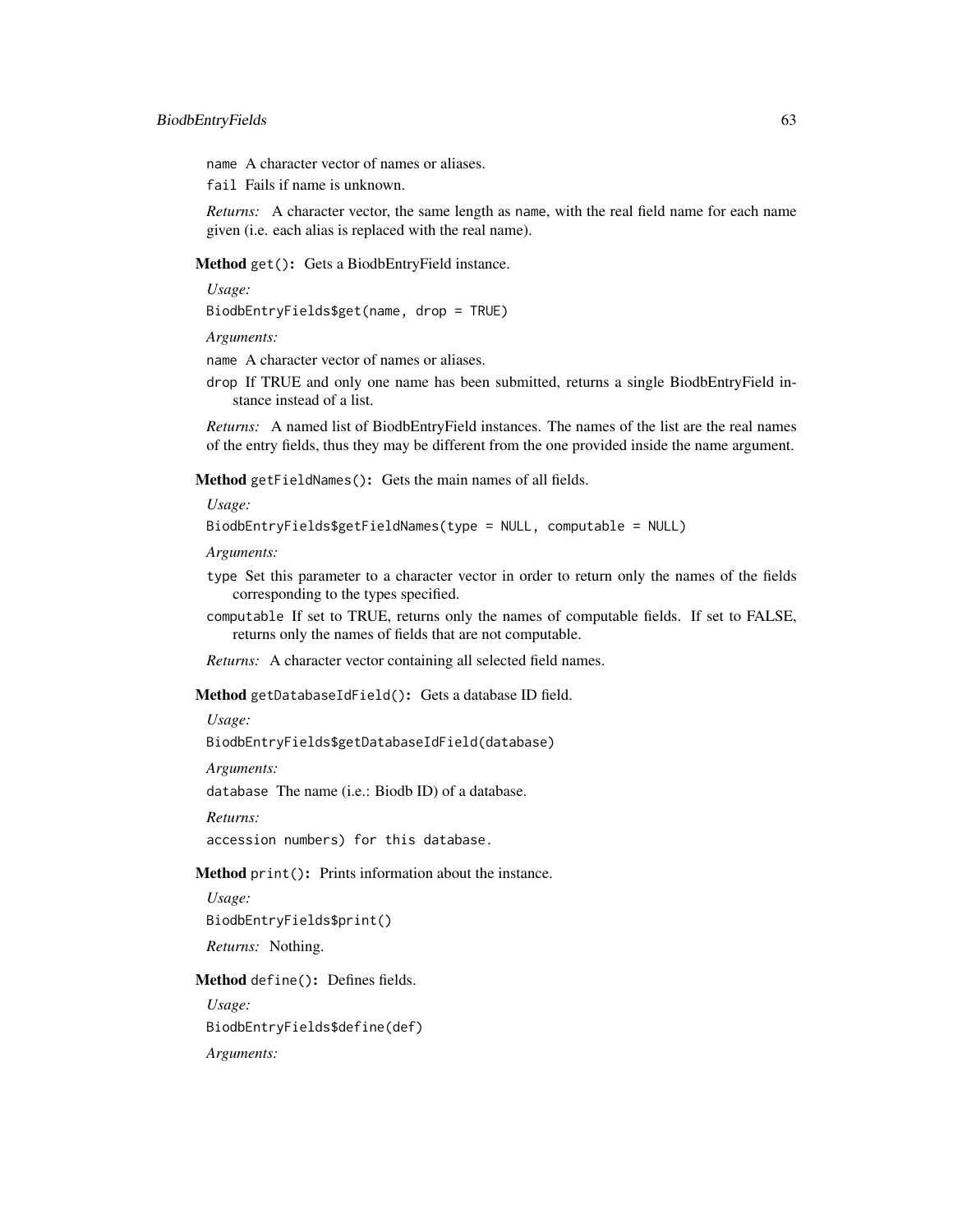def A named list of field definitions. The names of the list are the main names of the fields.

*Returns:* Nothing.

Method terminate(): Terminates the instance. This method will be called automatically by the BiodbMain instance when you call

*Usage:* BiodbEntryFields\$terminate() *Arguments:* BiodbMain :terminate(). *Returns:* Nothing.

Method clone(): The objects of this class are cloneable with this method.

*Usage:* BiodbEntryFields\$clone(deep = FALSE) *Arguments:* deep Whether to make a deep clone.

# See Also

[BiodbMain](#page-71-0) and child class [BiodbEntryField](#page-51-0).

#### Examples

```
# Getting information about the accession field:
mybiodb <- biodb::newInst()
entry.field <- mybiodb$getEntryFields()$get('accession')
```

```
# Test if a name is an alias of a field
mybiodb$getEntryFields()$isAlias('genesymbols')
```
# Test if a name is associated with a defined field mybiodb\$getEntryFields()\$isDefined('name')

```
# Terminate instance.
mybiodb$terminate()
```
<span id="page-63-0"></span>BiodbFactory *A class for constructing biodb objects.*

### Description

A class for constructing biodb objects.

A class for constructing biodb objects.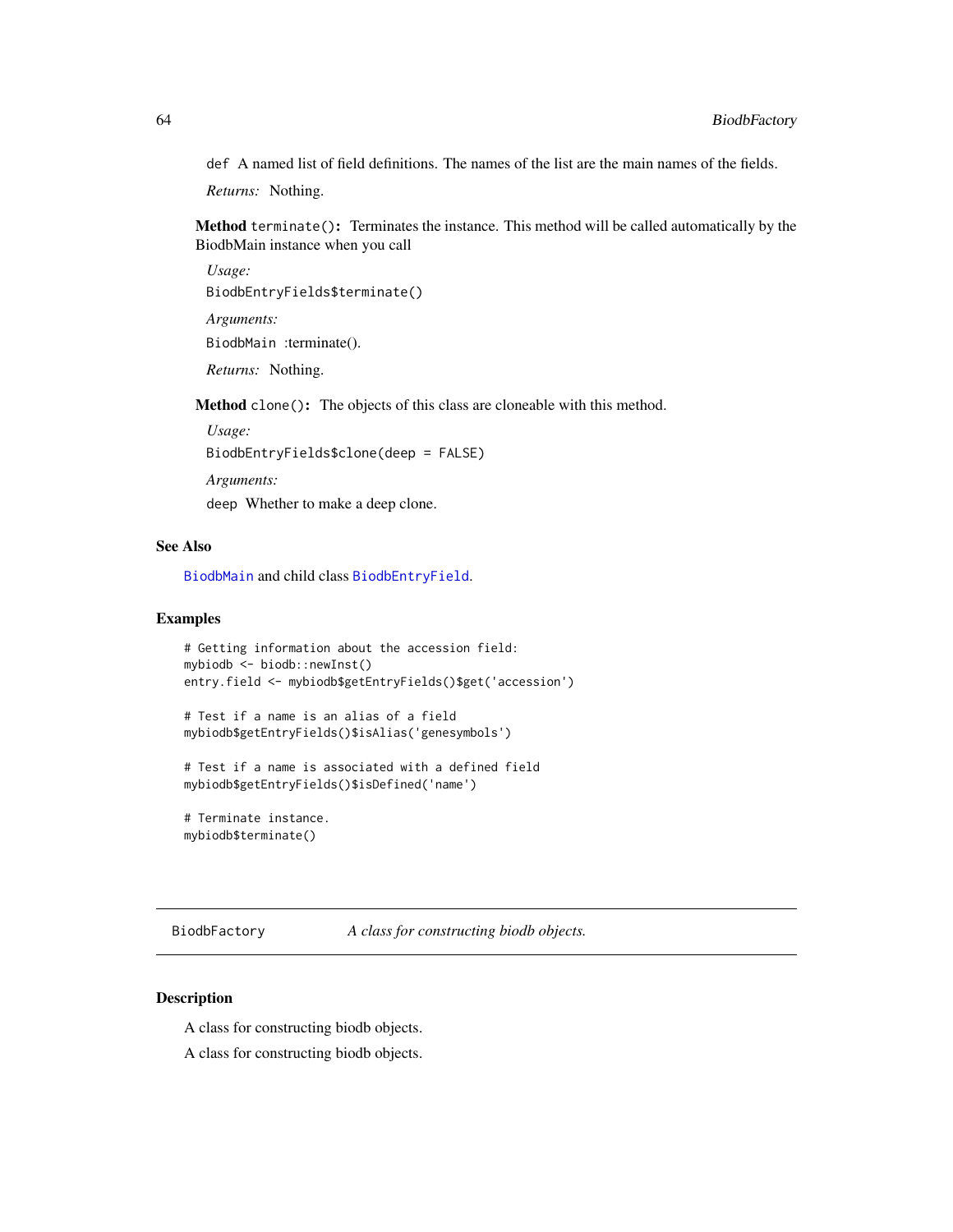#### BiodbFactory 65

## Details

This class is responsible for the creation of database connectors and database entries. You must go through the single instance of this class to create and get connectors, as well as instantiate entries. To get the single instance of this class, call the getFactory() method of class BiodbMain.

# Methods

# Public methods:

- [BiodbFactory\\$new\(\)](#page-6-0)
- [BiodbFactory\\$getBiodb\(\)](#page-13-0)
- [BiodbFactory\\$createConn\(\)](#page-64-0)
- [BiodbFactory\\$connExists\(\)](#page-65-0)
- [BiodbFactory\\$deleteConn\(\)](#page-65-1)
- [BiodbFactory\\$deleteConnByClass\(\)](#page-65-2)
- [BiodbFactory\\$getAllConnectors\(\)](#page-66-0)
- [BiodbFactory\\$deleteAllConnectors\(\)](#page-66-1)
- [BiodbFactory\\$getConn\(\)](#page-66-2)
- [BiodbFactory\\$getEntry\(\)](#page-14-1)
- [BiodbFactory\\$createNewEntry\(\)](#page-66-3)
- [BiodbFactory\\$createEntryFromContent\(\)](#page-67-0)
- [BiodbFactory\\$getAllCacheEntries\(\)](#page-21-0)
- [BiodbFactory\\$deleteAllEntriesFromVolatileCache\(\)](#page-21-1)
- [BiodbFactory\\$deleteAllCacheEntries\(\)](#page-22-1)
- [BiodbFactory\\$print\(\)](#page-9-0)
- [BiodbFactory\\$clone\(\)](#page-6-1)

Method new(): New instance initializer. The BiodbFactory class must not be instantiated directly. Instead, call the getFactory() method from the BiodbMain instance.

*Usage:*

BiodbFactory\$new(bdb)

*Arguments:*

bdb The BiodbMain instance.

*Returns:* Nothing.

Method getBiodb(): Returns the biodb main class instance to which this object is attached.

*Usage:*

BiodbFactory\$getBiodb()

*Returns:* The main biodb instance.

#### <span id="page-64-0"></span>Method createConn(): Creates a connector to a database.

*Usage:*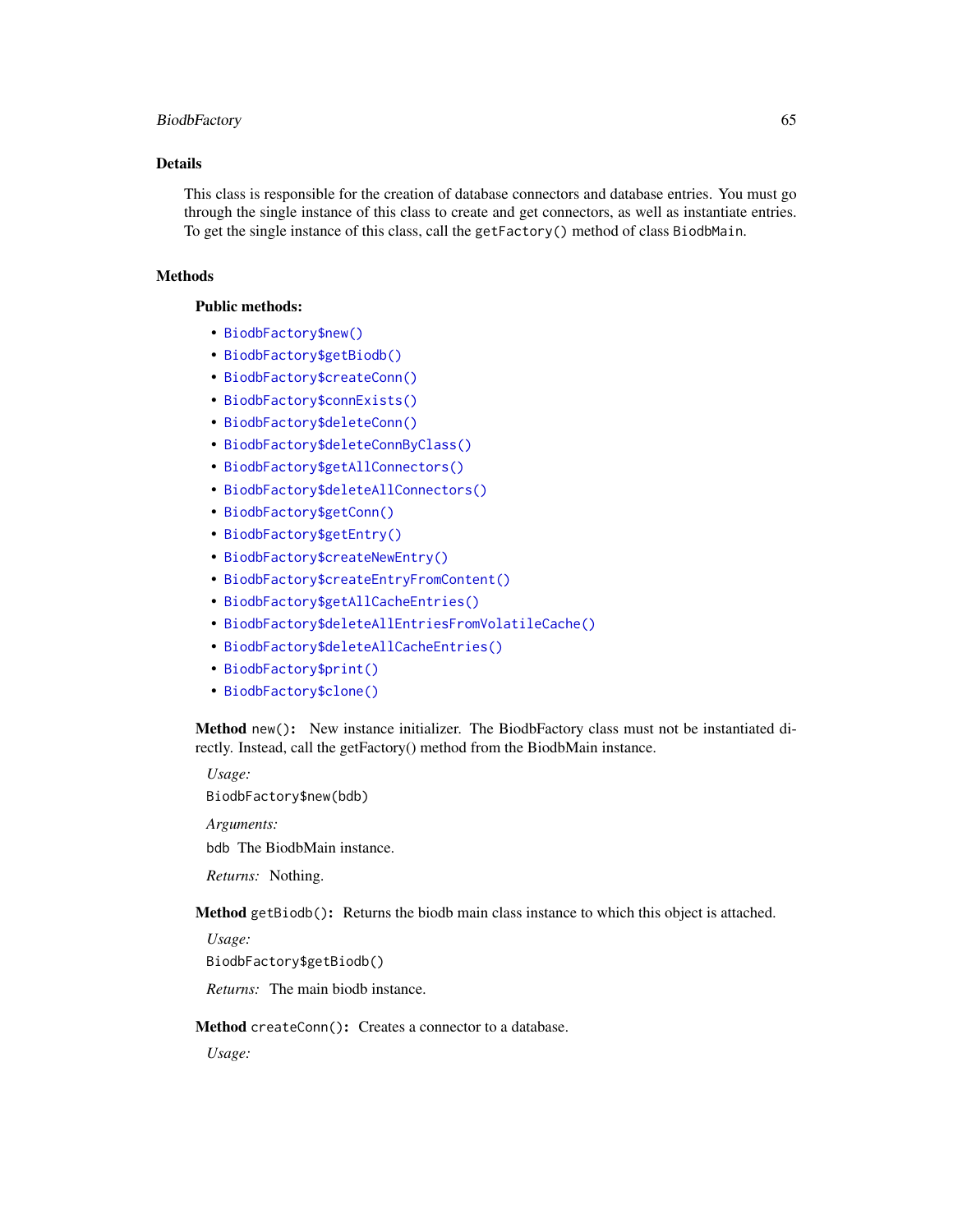```
BiodbFactory$createConn(
  db.class,
 url = NULL,token = NA_character_,
  fail.if.exists = TRUE,
  get.existing.conn = TRUE,
  conn.id = NULL,cache.id = NULL)
```
*Arguments:*

- db.class The type of a database. The list of types can be obtained from the class BiodbDbsInfo.
- url An URL to the database for which to create a connection. Each database connector is configured with a default URL, but some allow you to change it.
- token A security access token for the database. Some database require such a token for all or some of their webservices. Usually you obtain the token through your account on the database website.
- fail.if.exists If set to TRUE, the method will fail if a connector for
- get.existing.conn This argument will be used only if fail.if.exists is set to FALSE and an identical connector already exists. If it set to TRUE, the existing connector instance will be returned, otherwise NULL will be returned.
- conn.id If set, this identifier will be used for the new connector. An error will be raised in case another connector already exists with this identifier.
- cache.id If set, this ID will be used as the cache ID for the new connector. An error will be raised in case another connector already exists with this cache identifier.

*Returns:* An instance of the requested connector class.

<span id="page-65-0"></span>Method connExists(): Tests if a connector exists.

*Usage:*

BiodbFactory\$connExists(conn.id)

*Arguments:*

conn.id A connector ID.

*Returns:* TRUE if a connector with this ID exists, FALSE otherwise.

<span id="page-65-1"></span>Method deleteConn(): Deletes an existing connector.

*Usage:*

BiodbFactory\$deleteConn(conn)

*Arguments:*

conn A connector instance or a connector ID.

*Returns:* Nothing.

<span id="page-65-2"></span>Method deleteConnByClass(): Deletes all existing connectors from a same class.

*Usage:*

BiodbFactory\$deleteConnByClass(db.class)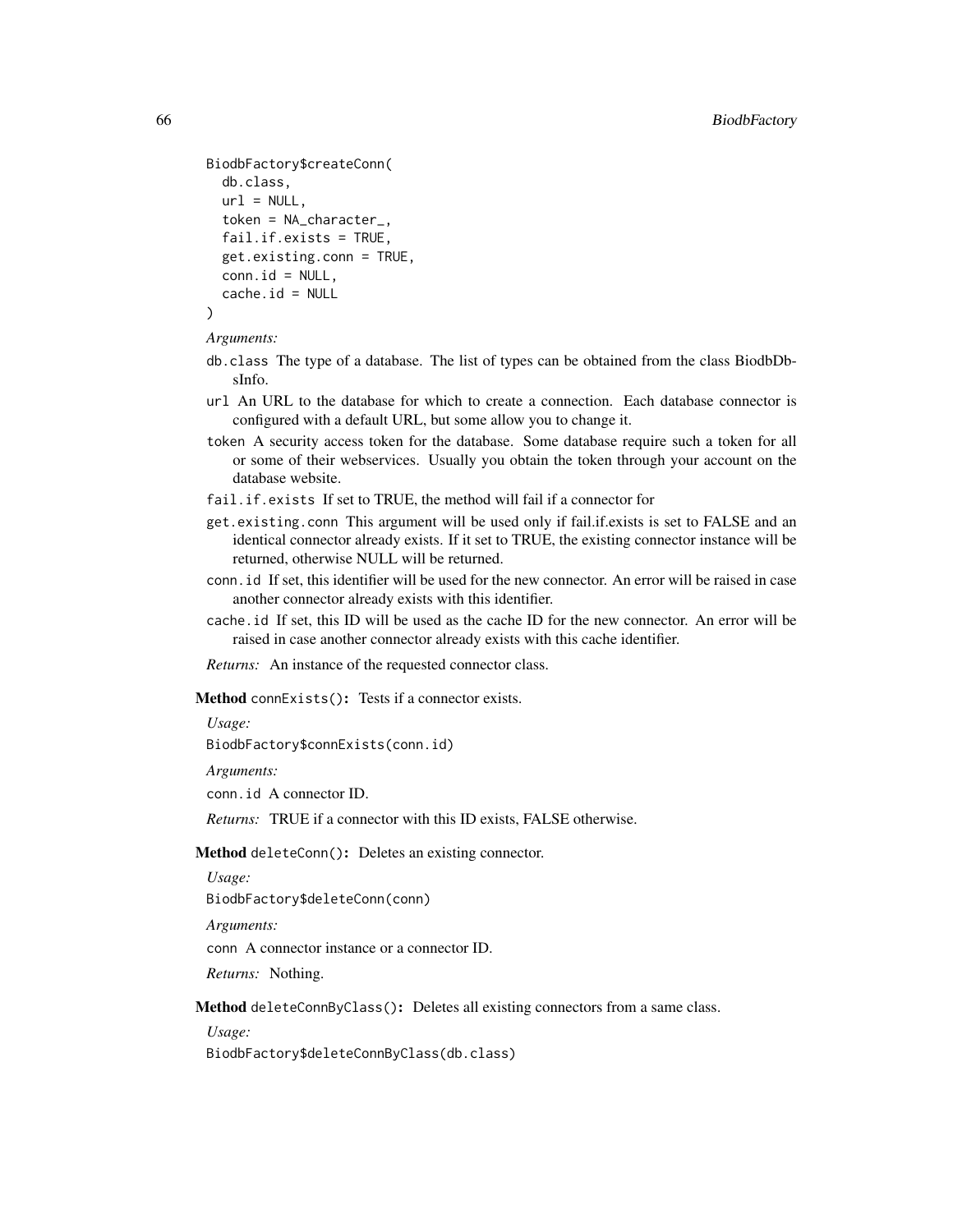#### BiodbFactory 67

*Arguments:*

db.class The type of a database. All connectors of this database type will be deleted.

*Returns:* Nothing.

<span id="page-66-0"></span>Method getAllConnectors(): Gets all connectors.

*Usage:*

BiodbFactory\$getAllConnectors()

*Returns:* A list of all created connectors.

<span id="page-66-1"></span>Method deleteAllConnectors(): Deletes all connectors.

*Usage:*

BiodbFactory\$deleteAllConnectors()

*Returns:* Nothing.

<span id="page-66-2"></span>Method getConn(): Gets an instantiated connector instance, or create a new one.

*Usage:*

BiodbFactory\$getConn(conn.id, class = TRUE, create = TRUE)

*Arguments:*

conn.id An existing connector ID.

- class If set to TRUE, and \"conn.id\" does not correspond to any instantiated connector, then interpret \"conn.id\" as a database class and looks for the first instantiated connector of that class.
- create If set to TRUE, and \"class\" is also set to TRUE, and no suitable instantiated connector was found, then creates a new connector instance of the class specified by  $\Gamma$  conn.id $\Gamma$ .

*Returns:* The connector instance corresponding to the connector ID or to the database ID submitted (if class \"parameter\" is set to TRUE).

Method getEntry(): Retrieves database entry objects from IDs (accession numbers), for the specified connector.

*Usage:*

BiodbFactory\$getEntry(conn.id, id, drop = TRUE, no.null = FALSE, limit = 0)

*Arguments:*

conn.id An existing connector ID.

id A character vector containing database entry IDs (accession numbers).

drop If set to TRUE and the list of entries contains only one element, then returns this element instead of the list. If set to FALSE, then returns always a list.

no.null Set to TRUE to remove NULL entries.

limit Set to a positive value to limit the number of entries returned.

*Returns:* A list of BiodbEntry objects, the same length as id. A NULL value is put into the list for each invalid ID of id.

<span id="page-66-3"></span>Method createNewEntry(): Creates a new empty entry object from scratch. This entry is not stored in cache, and is directly attached to the factory instance instead of a particular connector.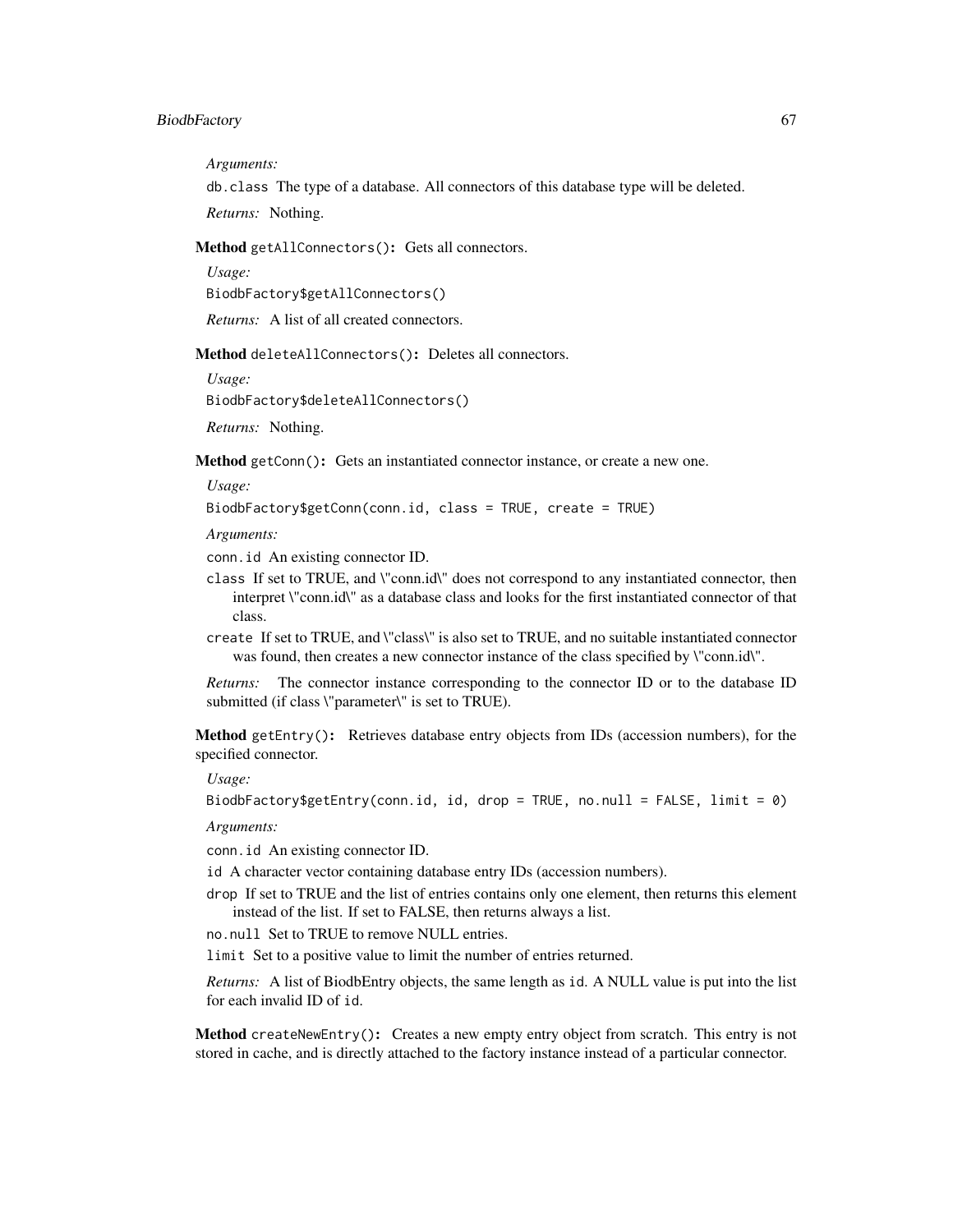*Usage:*

BiodbFactory\$createNewEntry(db.class)

*Arguments:*

db.class A database ID.

*Returns:* A new BiodbEntry object.

<span id="page-67-0"></span>Method createEntryFromContent(): Creates an entry instance from a content.

*Usage:*

BiodbFactory\$createEntryFromContent(conn.id, content, drop = TRUE)

*Arguments:*

conn.id A valid BiodbConn identifier.

content A list or character vector of contents to parse to create the entries. drop If set to TRUE

*Returns:* A list of new BiodbEntry objects.

Method getAllCacheEntries(): For a connector, gets all entries stored in the cache.

*Usage:*

BiodbFactory\$getAllCacheEntries(conn.id)

*Arguments:*

conn.id A connector ID.

*Returns:* A list of BiodbEntry objects.

Method deleteAllEntriesFromVolatileCache(): Deletes all entries stored in the cache of the given connector. This method is deprecated, please use deleteAllEntriesFromVolatileCache() instead.

*Usage:* BiodbFactory\$deleteAllEntriesFromVolatileCache(conn.id) *Arguments:* conn.id A connector ID.

*Returns:* Nothing.

Method deleteAllCacheEntries(): Deletes all entries stored in the cache of the given connector.

*Usage:* BiodbFactory\$deleteAllCacheEntries(conn.id) *Arguments:* conn.id A connector ID.

*Returns:* Nothing.

Method print(): Prints information about this instance.

*Usage:* BiodbFactory\$print()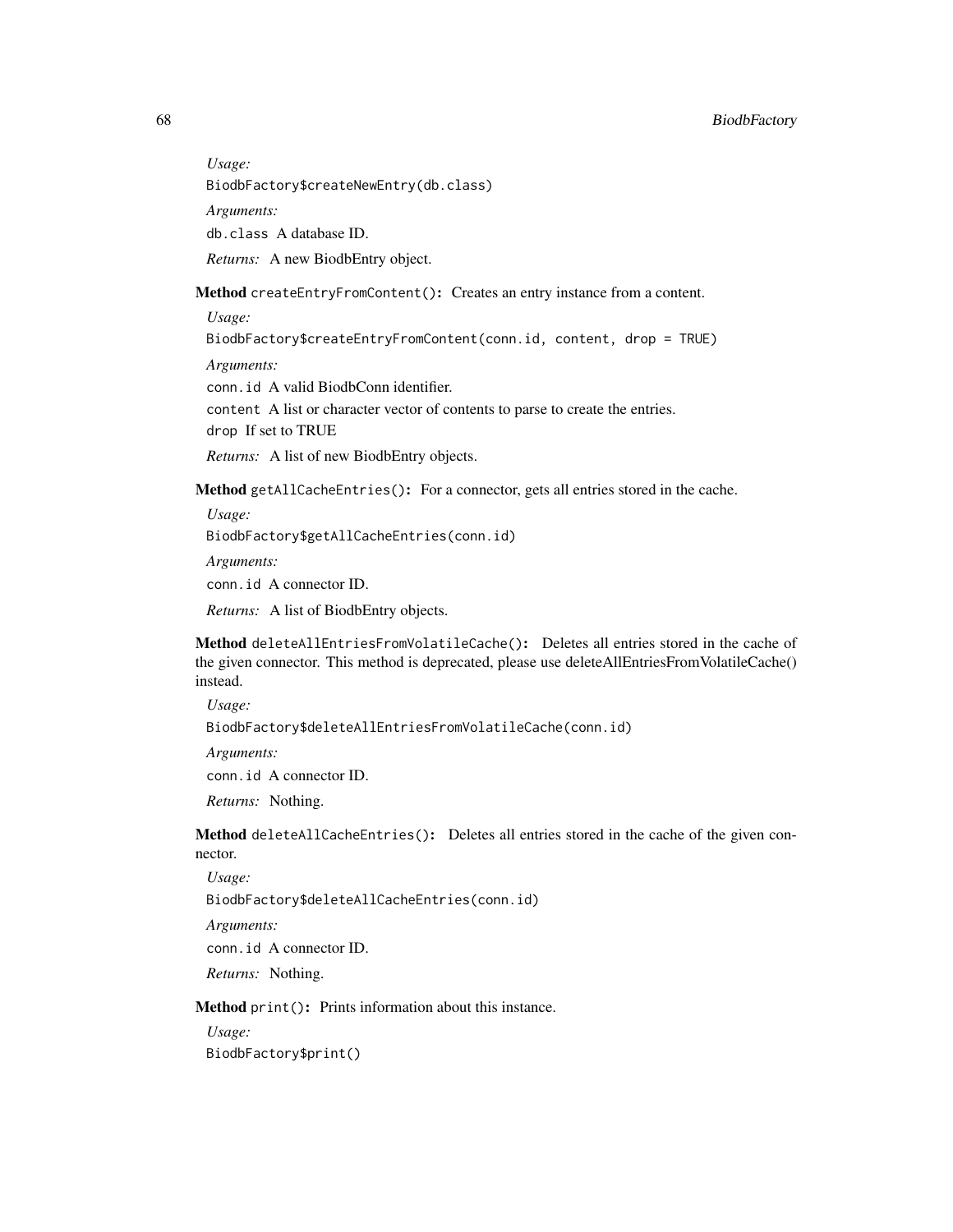# BiodbHtmlEntry 69

*Returns:* Nothing.

Method clone(): The objects of this class are cloneable with this method.

*Usage:* BiodbFactory\$clone(deep = FALSE) *Arguments:*

deep Whether to make a deep clone.

# See Also

[BiodbMain](#page-71-0), [BiodbConn](#page-11-0) and [BiodbEntry](#page-44-0).

# Examples

```
# Create a BiodbMain instance with default settings:
mybiodb <- biodb::newInst()
# Obtain the factory instance:
factory <- mybiodb$getFactory()
# Get a compound CSV file database
chebi.tsv <- system.file("extdata", "chebi_extract.tsv", package='biodb')
# Create a connector:
conn <- mybiodb$getFactory()$createConn('comp.csv.file', url=chebi.tsv)
# Get a database entry:
entry <- conn$getEntry(conn$getEntryIds(1))
# Terminate instance.
mybiodb$terminate()
```
BiodbHtmlEntry *Entry class for content in HTML format.*

#### Description

Entry class for content in HTML format.

Entry class for content in HTML format.

## Details

This is an abstract class for handling database entries whose content is in HTML format.

#### Super classes

[biodb::BiodbEntry](#page-0-0) -> [biodb::BiodbXmlEntry](#page-0-0) -> BiodbHtmlEntry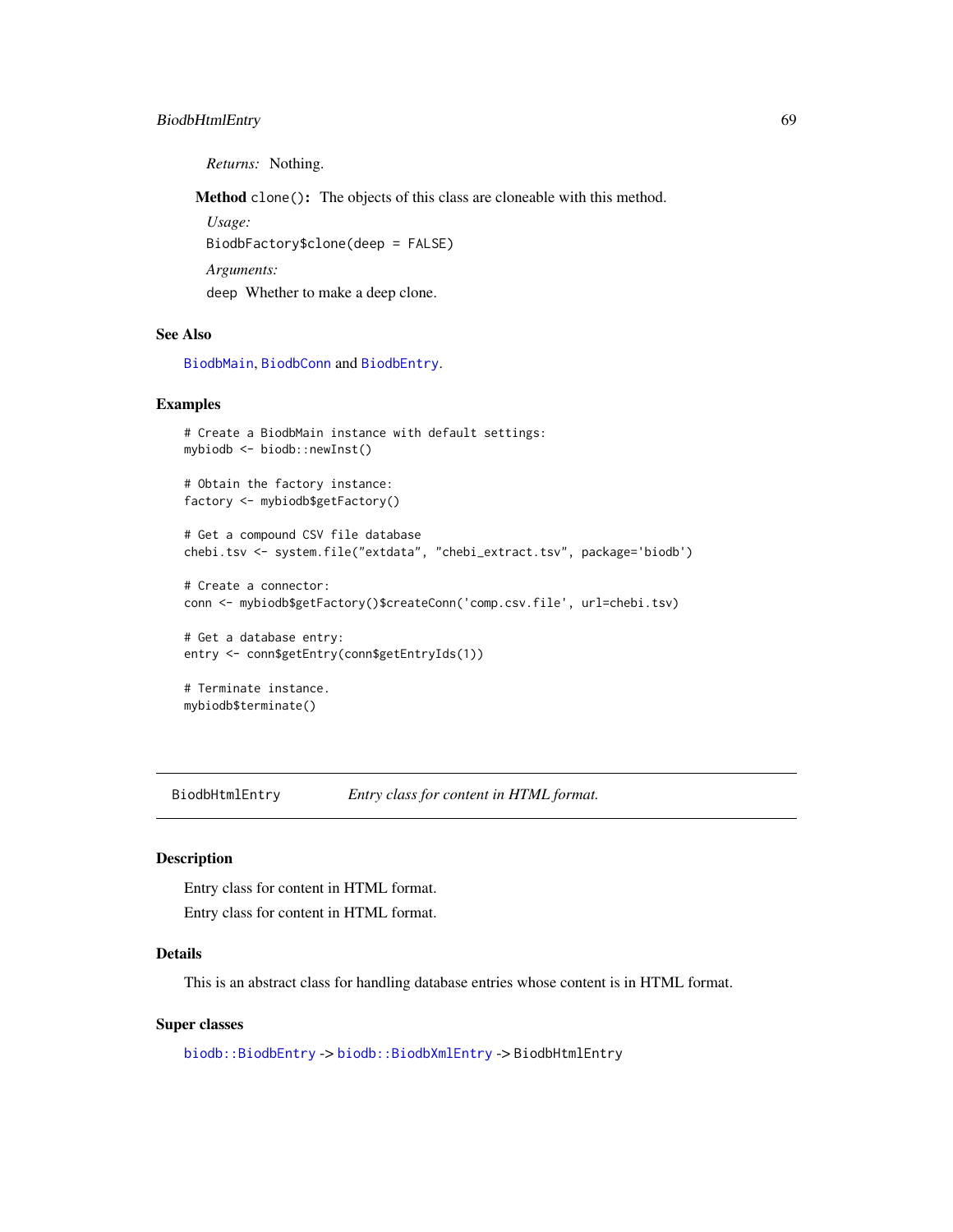# Methods

# Public methods:

- [BiodbHtmlEntry\\$new\(\)](#page-6-0)
- [BiodbHtmlEntry\\$clone\(\)](#page-6-1)

Method new(): New instance initializer. Entry objects must not be created directly. Instead, they are retrieved through the connector instances.

*Usage:* BiodbHtmlEntry\$new(...)

*Arguments:*

... All parameters are passed to the super class initializer.

*Returns:* Nothing.

Method clone(): The objects of this class are cloneable with this method.

*Usage:*

BiodbHtmlEntry\$clone(deep = FALSE)

*Arguments:*

deep Whether to make a deep clone.

#### See Also

Super class [BiodbXmlEntry](#page-111-0).

#### Examples

```
# Create a concrete entry class inheriting from this class:
MyEntry <- R6::R6Class("MyEntry", inherit=biodb::BiodbHtmlEntry)
```
BiodbJsonEntry *Entry class for content in JSON format.*

# Description

This is an abstract class for handling database entries whose content is in JSON format.

#### Super class

[biodb::BiodbEntry](#page-0-0) -> BiodbJsonEntry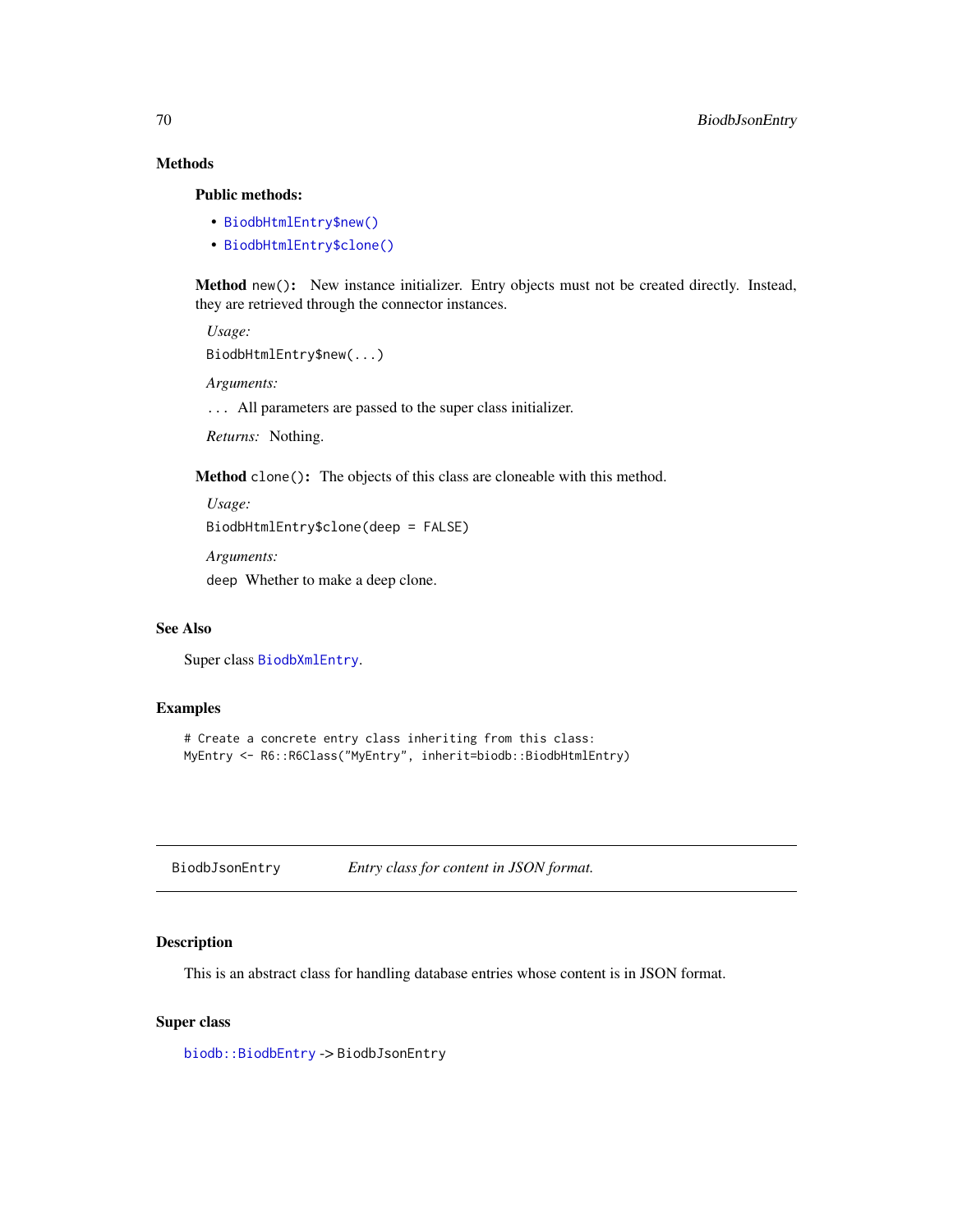# BiodbListEntry 71

# Methods

#### Public methods:

• [BiodbJsonEntry\\$clone\(\)](#page-6-1)

Method clone(): The objects of this class are cloneable with this method.

*Usage:* BiodbJsonEntry\$clone(deep = FALSE) *Arguments:* deep Whether to make a deep clone.

#### See Also

Super class [BiodbEntry](#page-44-0).

#### Examples

```
# Create a concrete entry class inheriting from CSV class:
MyEntry <- R6::R6Class("MyEntry", inherit=biodb::BiodbJsonEntry)
```
BiodbListEntry *Entry class for content in list format.*

# Description

This is an abstract class for handling database entries whose content is in list format.

# Super class

```
biodb::BiodbEntry -> BiodbListEntry
```
# Methods

#### Public methods:

• [BiodbListEntry\\$clone\(\)](#page-6-1)

Method clone(): The objects of this class are cloneable with this method.

*Usage:*

BiodbListEntry\$clone(deep = FALSE)

*Arguments:*

deep Whether to make a deep clone.

# See Also

Super class [BiodbEntry](#page-44-0).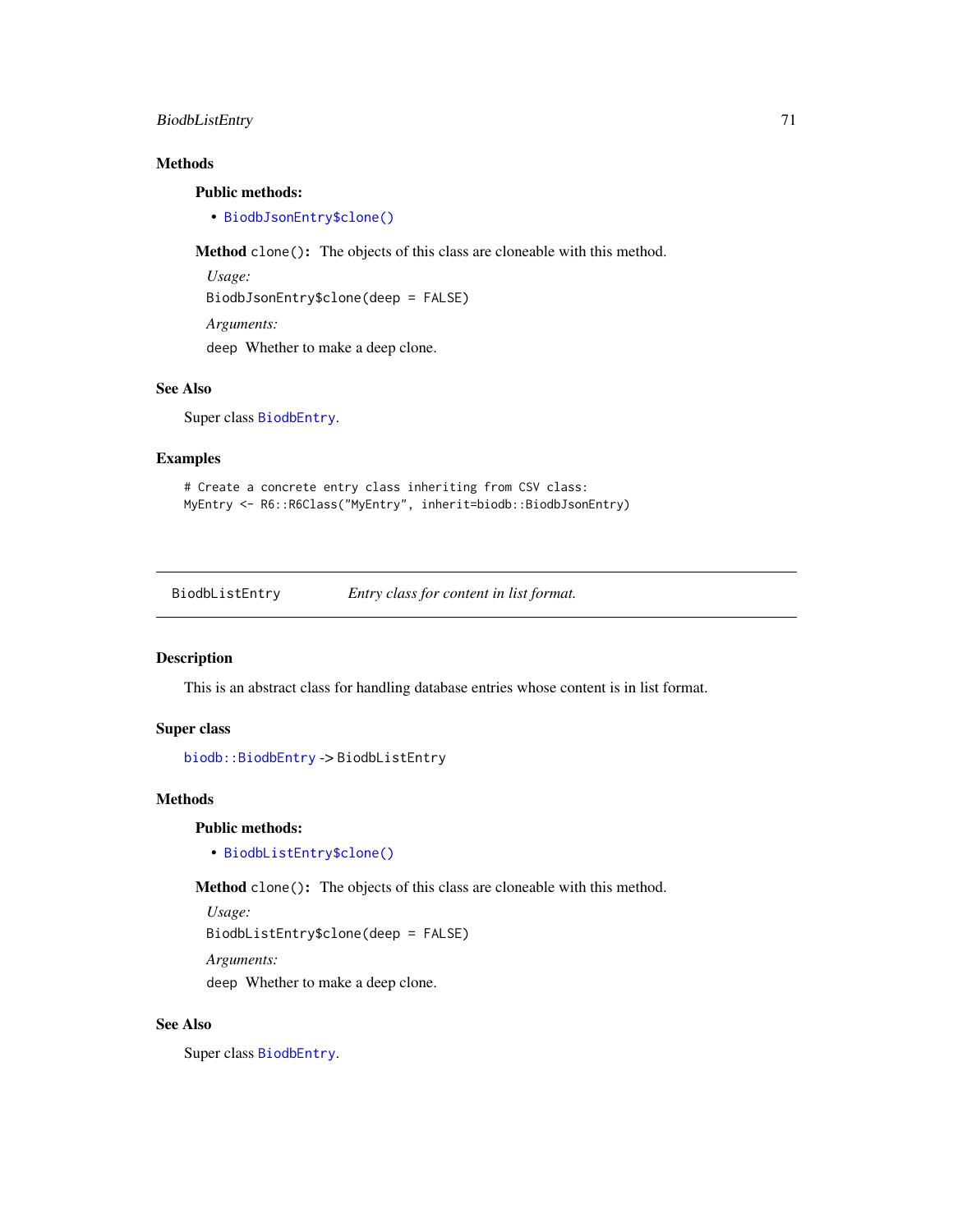### Examples

```
# Create a concrete entry class inheriting from CSV class:
MyEntry <- R6::R6Class("MyEntry", inherit=biodb::BiodbListEntry)
```
<span id="page-71-0"></span>BiodbMain *The central class of the biodb package.*

#### Description

The central class of the biodb package.

The central class of the biodb package.

#### Details

The main class of the biodb package. In order to use the biodb package, you need first to create an instance of this class.

The constructor takes a single argument, autoloadExtraPkgs, to enable (TRUE or default) or disable (FALSE) autoloading of extra biodb packages.

Once the instance is created, some other important classes (BiodbFactory, BiodbPersistentCache, BiodbConfig, ...) are instantiated (just once) and their instances are later accessible through  $get^*()$ methods.

# Methods

#### Public methods:

- [BiodbMain\\$new\(\)](#page-6-0)
- [BiodbMain\\$terminate\(\)](#page-10-1)
- [BiodbMain\\$loadDefinitions\(\)](#page-72-0)
- [BiodbMain\\$getConfig\(\)](#page-72-1)
- [BiodbMain\\$getPersistentCache\(\)](#page-72-2)
- [BiodbMain\\$getDbsInfo\(\)](#page-73-0)
- [BiodbMain\\$getEntryFields\(\)](#page-73-1)
- [BiodbMain\\$getFactory\(\)](#page-73-2)
- [BiodbMain\\$getRequestScheduler\(\)](#page-73-3)
- [BiodbMain\\$addObservers\(\)](#page-73-4)
- [BiodbMain\\$getObservers\(\)](#page-73-5)
- [BiodbMain\\$convertEntryIdFieldToDbClass\(\)](#page-73-6)
- [BiodbMain\\$entriesFieldToVctOrLst\(\)](#page-74-0)
- [BiodbMain\\$entriesToDataframe\(\)](#page-74-1)
- [BiodbMain\\$entryIdsToDataframe\(\)](#page-75-0)
- [BiodbMain\\$addColsToDataframe\(\)](#page-75-1)
- [BiodbMain\\$entriesToJson\(\)](#page-76-0)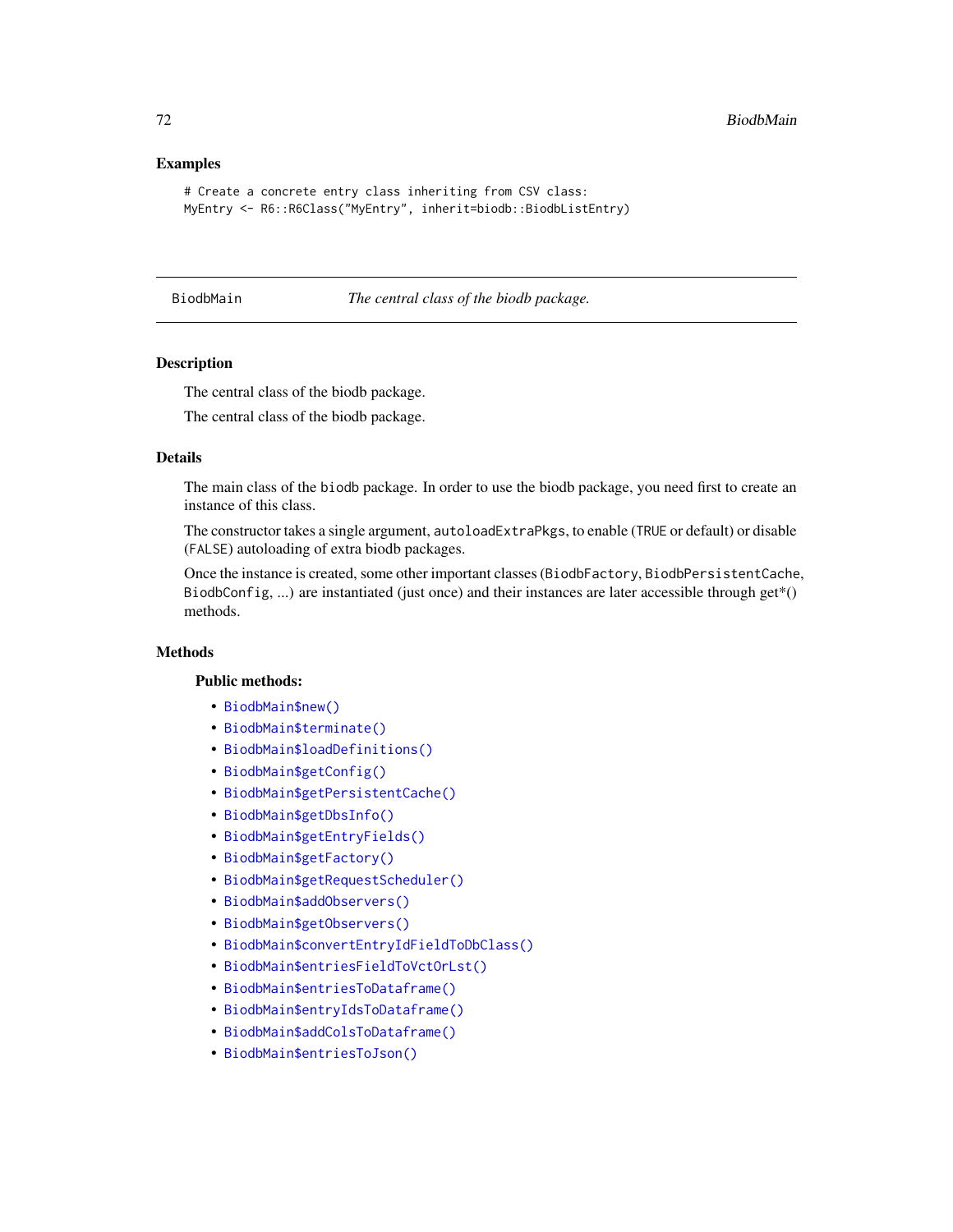#### BiodbMain 73

- [BiodbMain\\$collapseRows\(\)](#page-76-0)
- [BiodbMain\\$entriesToSingleFieldValues\(\)](#page-76-1)
- [BiodbMain\\$entryIdsToSingleFieldValues\(\)](#page-77-0)
- [BiodbMain\\$computeFields\(\)](#page-49-0)
- [BiodbMain\\$saveEntriesAsJson\(\)](#page-77-1)
- [BiodbMain\\$copyDb\(\)](#page-77-2)
- [BiodbMain\\$print\(\)](#page-9-0)
- [BiodbMain\\$fieldIsAtomic\(\)](#page-78-0)
- [BiodbMain\\$getFieldClass\(\)](#page-50-0)
- [BiodbMain\\$clone\(\)](#page-6-0)

Method new(): New instance initializer. The BiodbMain must not be instantiated directly. Instead use the newInst() global method.

*Usage:*

BiodbMain\$new(autoloadExtraPkgs = NULL)

*Arguments:*

autoloadExtraPkgs Set to TRUE to allow automatic loading of extension packages. Set to FALSE to forbid it. If left to NULL, the default, autoload.extra.pkgs configuration value will be used.

*Returns:* Nothing.

Method terminate(): Closes \codeBiodbMain instance. Call this method when you are done with your \codeBiodbMain instance.

*Usage:*

BiodbMain\$terminate()

*Returns:* Nothing.

Method loadDefinitions(): Loads databases and entry fields definitions from YAML file.

*Usage:*

```
BiodbMain$loadDefinitions(file, package = "biodb")
```
*Arguments:*

file The path to a YAML file containing definitions for \codeBiodbMain (databases, fields or configuration keys).

package The package to which belong the new definitions.

*Returns:* Nothing.

Method getConfig(): Returns the single instance of the \codeBiodbConfig class.

*Usage:*

BiodbMain\$getConfig()

*Returns:* The instance of the \codeBiodbConfig class attached to this BiodbMain instance.

Method getPersistentCache(): Returns the single instance of the BiodbPersistentCache class.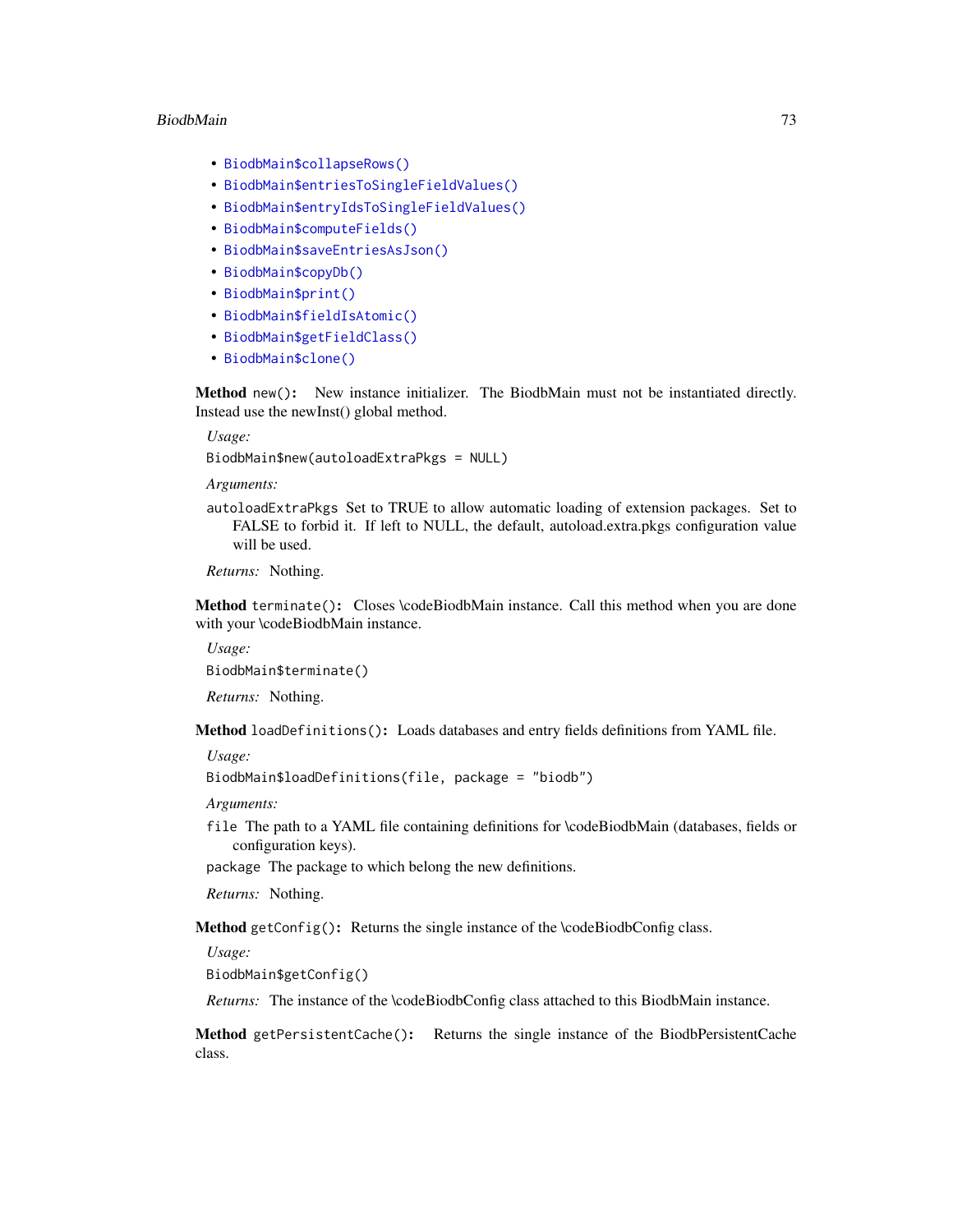#### *Usage:*

BiodbMain\$getPersistentCache()

*Returns:* The instance of the BiodbPersistentCache class attached to this BiodbMain instance.

Method getDbsInfo(): Returns the single instance of the \codeBiodbDbsInfo class.

*Usage:*

BiodbMain\$getDbsInfo()

*Returns:* The instance of the \codeBiodbDbsInfo class attached to this BiodbMain instance.

Method getEntryFields(): Returns the single instance of the \codeBiodbEntryFields class.

*Usage:*

BiodbMain\$getEntryFields()

*Returns:* The instance of the \codeBiodbEntryFields class attached to this BiodbMain instance.

Method getFactory(): Returns the single instance of the \codeBiodbFactory class.

*Usage:*

BiodbMain\$getFactory()

*Returns:* The instance of the \codeBiodbFactory class attached to this BiodbMain instance.

Method getRequestScheduler(): Returns the single instance of the \codeBiodbRequestScheduler class.

*Usage:*

BiodbMain\$getRequestScheduler()

*Returns:* The instance of the \codeBiodbRequestScheduler class attached to this BiodbMain instance.

Method addObservers(): Adds new observers. Observers will be called each time an event occurs. This is the way used in biodb to get feedback about what is going inside biodb code.

*Usage:*

BiodbMain\$addObservers(observers)

*Arguments:*

observers Either an object or a list of objects.

*Returns:* Nothing.

Method getObservers(): Gets the list of registered observers.

*Usage:*

BiodbMain\$getObservers()

*Returns:* The list or registered observers.

Method convertEntryIdFieldToDbClass(): Gets the database class name corresponding to an entry ID field.

*Usage:*

BiodbMain\$convertEntryIdFieldToDbClass(entry.id.field)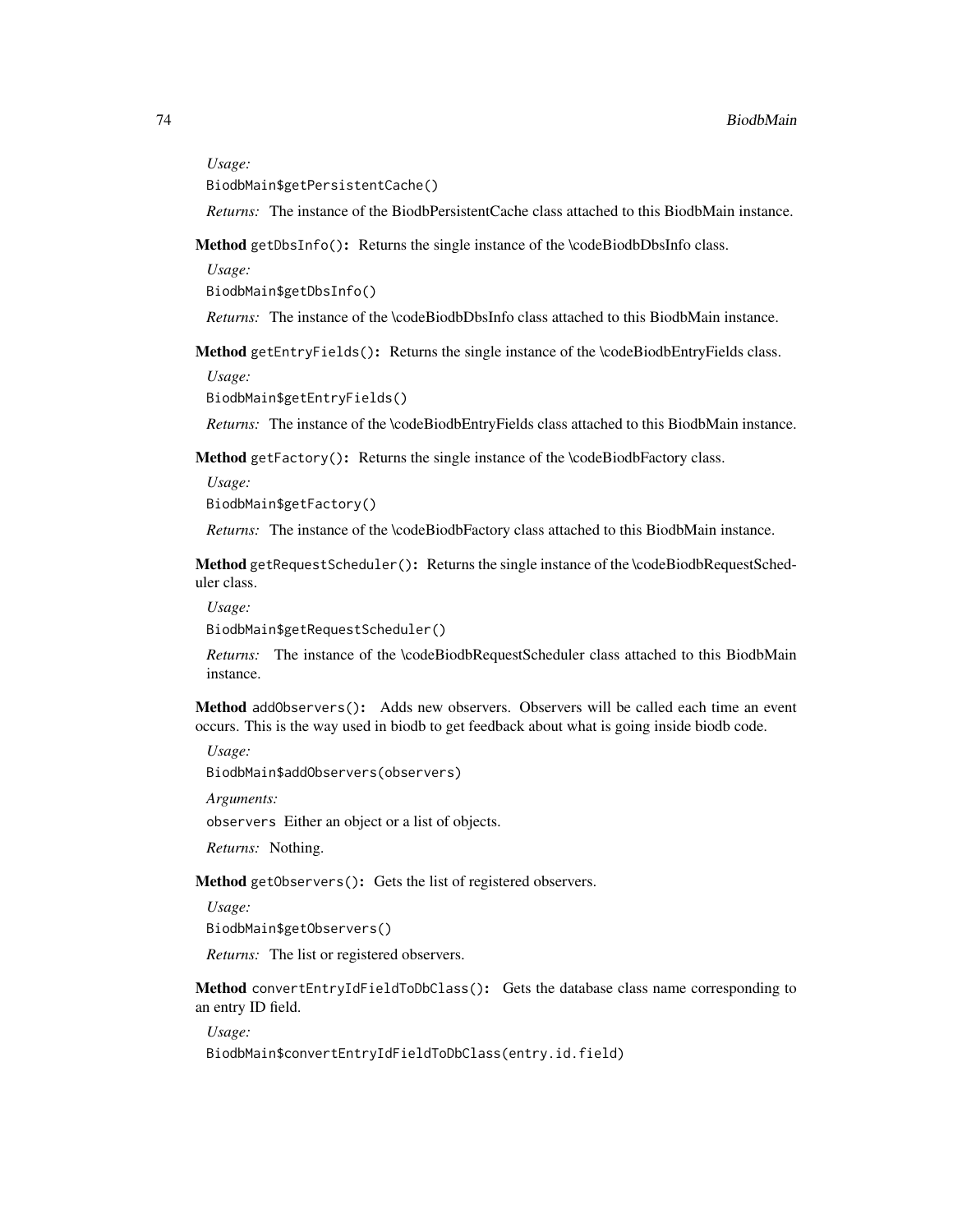#### BiodbMain 75

*Arguments:*

entry.id.field The name of an ID field. It must end with \".id\".

Method entriesFieldToVctOrLst(): Extracts the value of a field from a list of entries. Returns either a vector or a list depending on the type of the field.

```
Usage:
BiodbMain$entriesFieldToVctOrLst(
  entries,
  field,
  flatten = FALSE,
  compute = TRUE,
 limit = 0,
 widthNa = TRUE)
```
*Arguments:*

entries A list of \codeBiodbEntry instances.

field The name of a field.

flatten If set to \codeTRUE and the field has a cardinality greater than one, then values be converted into a vector of class character in which each entry values are collapsed.

compute If set to \codeTRUE, computable fields will be output.

limit The maximum number of values to retrieve for each entry. Set to 0 to get all values.

withNa If set to TRUE, keep NA values. Otherwise filter out NAs values in vectors.

*Returns:* A vector if the field is atomic or flatten is set to \codeTRUE, otherwise a list.

Method entriesToDataframe(): Converts a list of entries or a list of list of entries (\codeBiodbEntry objects) into a data frame.

```
Usage:
BiodbMain$entriesToDataframe(
  entries,
 only.atomic = TRUE,
  null.to.na = TRUE,
  compute = TRUE,
  fields = NULL,
  limit = 0,
  drop = FALSE,sort.cols = FALSE,
  flatten = TRUE,
 only.card.one = FALSE,
 own.id = TRUE,prefix = ""
)
```
#### *Arguments:*

entries A list of \codeBiodbEntry instances or a list of list of \codeBiodbEntry instances.

only.atomic If set to \codeTRUE, output only atomic fields, i.e.: the fields whose value type is one of integer, numeric, logical or character.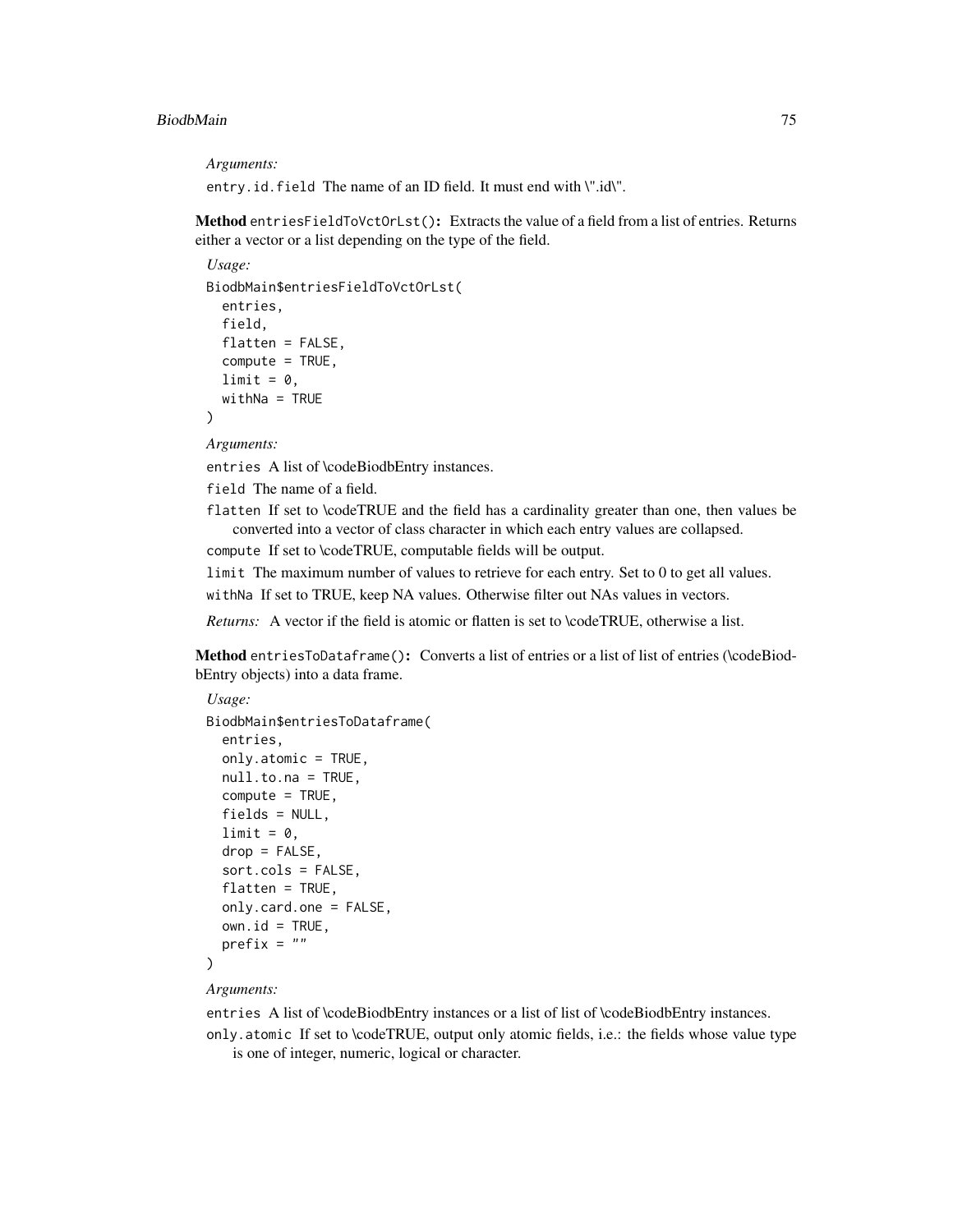- null.to.na If set to \codeTRUE, each \codeNULL entry in the list is converted into a row of NA values.
- compute If set to \codeTRUE, computable fields will be output.
- fields A character vector of field names to output. The data frame output will be restricted to this list of fields.
- limit The maximum number of field values to write into new columns. Used for fields that can contain more than one value. Set it to 0 to get all values.
- drop If set to \codeTRUE and the resulting data frame has only one column, a vector will be output instead of data frame.
- sort.cols Sort columns in alphabetical order.
- flatten If set to \codeTRUE, then each field with a cardinality greater than one, will be converted into a vector of class character whose values are collapsed.
- only.card.one Output only fields whose cardinality is one.
- own.id If set to TRUE includes the database id field named <database\_name>.id whose values are the same as the accession field.
- prefix Insert a prefix at the start of all field names.

*Returns:* A data frame containing the entries. Columns are named according to field names.

Method entryIdsToDataframe(): Construct a data frame using entry IDs and field values of the corresponding entries.

```
Usage:
BiodbMain$entryIdsToDataframe(
  ids,
  db,
  fields = NULL,
  limit = 3.
 prefix = ",
  own.id = FALSE)
```

```
Arguments:
```
ids A character vector of entry IDs or a list of character vectors of entry IDs.

db The biodb database name for the entry IDs, or a connector ID, as a sinle character value.

- fields A character vector containing entry fields to add.
- limit The maximum number of field values to write into new columns. Used for fields that can contain more than one value. Set it to 0 to get all values.
- prefix Insert a prefix at the start of all field names.
- own.id If set to TRUE includes the database id field named <database\_name>.id whose values are the same as the accession field.
- A data frame containing in columns the requested field values, with one entry per line, in the same order than in ids vector.

Method addColsToDataframe(): Add values from a database to an existing data frame using a column containing entry identifiers.

*Usage:*

```
BiodbMain$addColsToDataframe(x, id.col, db, fields, limit = 3, prefix = "")
```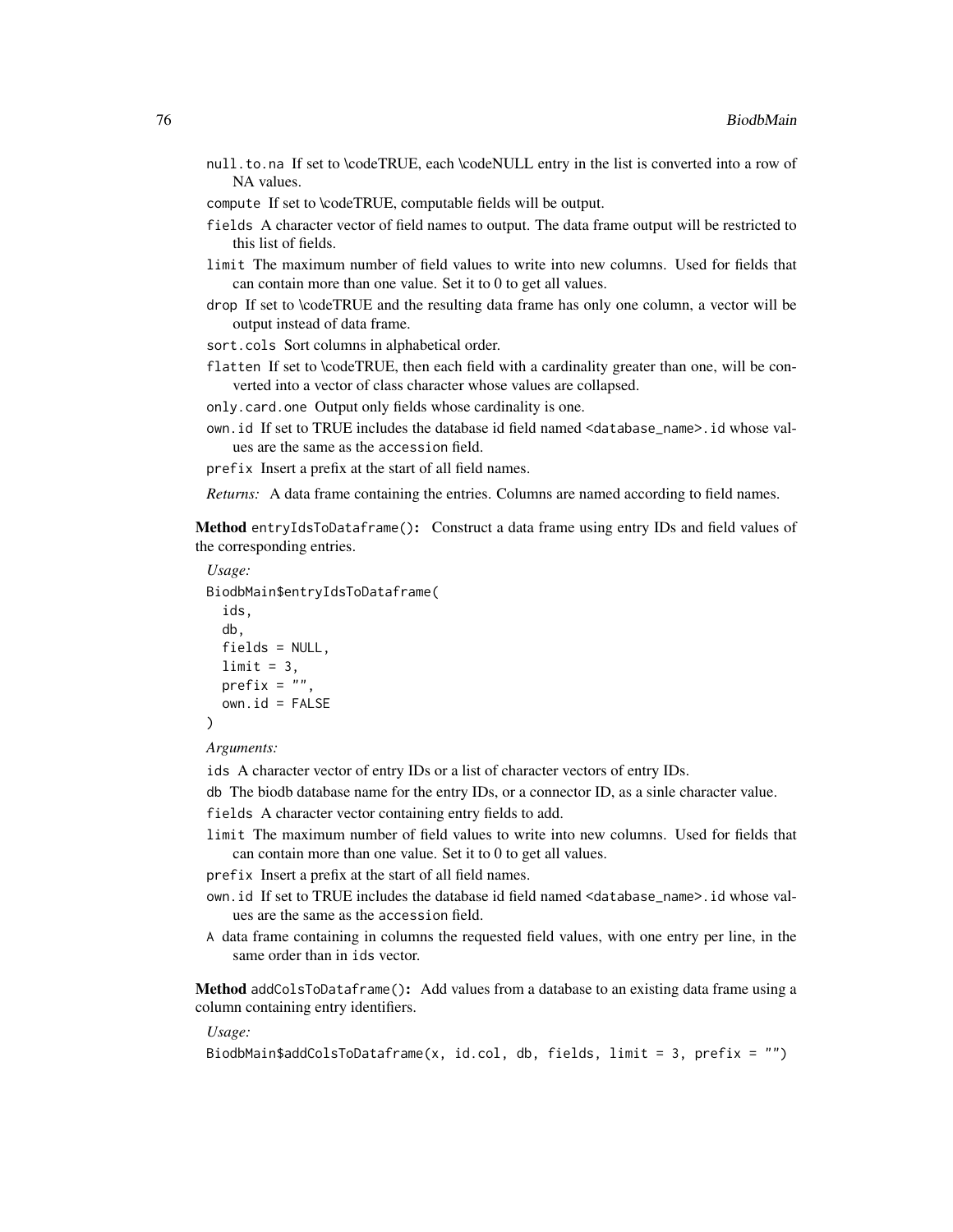*Arguments:*

- x A data frame containing at least one column with Biodb entry IDs identified by the parameter id.col.
- id.col The name of the column containing IDs inside the input data frame.
- db The biodb database name for the entry IDs, or a connector ID, as a single character value.
- fields A character vector containing entry fields to add.
- limit The maximum number of field values to write into new columns. Used for fields that can contain more than one value. Set it to 0 to get all values.

prefix Insert a prefix at the start of all field names.

*Returns:* A data frame containing x and new columns appended for the fields requested.

Method entriesToJson(): Converts a list of \codeBiodbEntry objects into JSON. Returns a vector of characters.

*Usage:*

BiodbMain\$entriesToJson(entries, compute = TRUE)

*Arguments:*

entries A list of \codeBiodbEntry instances. It may contain NULL elements.

compute If set to \codeTRUE, computable fields will added to JSON too.

*Returns:* A list of JSON strings, the same length as entries list.

<span id="page-76-0"></span>Method collapseRows(): Collapses rows of a data frame, by looking for duplicated values in the reference columns (parameter cols). The values contained in the reference columns are supposed to be ordered inside the data frame, in the sens that all duplicated values are supposed to directly follow the original values. For all rows containing duplicated values, we look at values in all other columns and concatenate values in each column containing different values.

*Usage:*

BiodbMain\$collapseRows(x, sep = "|", cols = 1L)

*Arguments:*

x A data frame.

sep The separator to use when concatenating values in collapsed rows.

cols The indices or the names of the columns used as reference.

*Returns:* A data frame, with rows collapsed."

<span id="page-76-1"></span>Method entriesToSingleFieldValues(): Extract all values of a field from a list of entries.

```
Usage:
```

```
BiodbMain$entriesToSingleFieldValues(
  entries,
  field,
  sortOutput = FALSE,
  uniq = TRUE)
Arguments:
```
entries A list of BiodbEntry objects.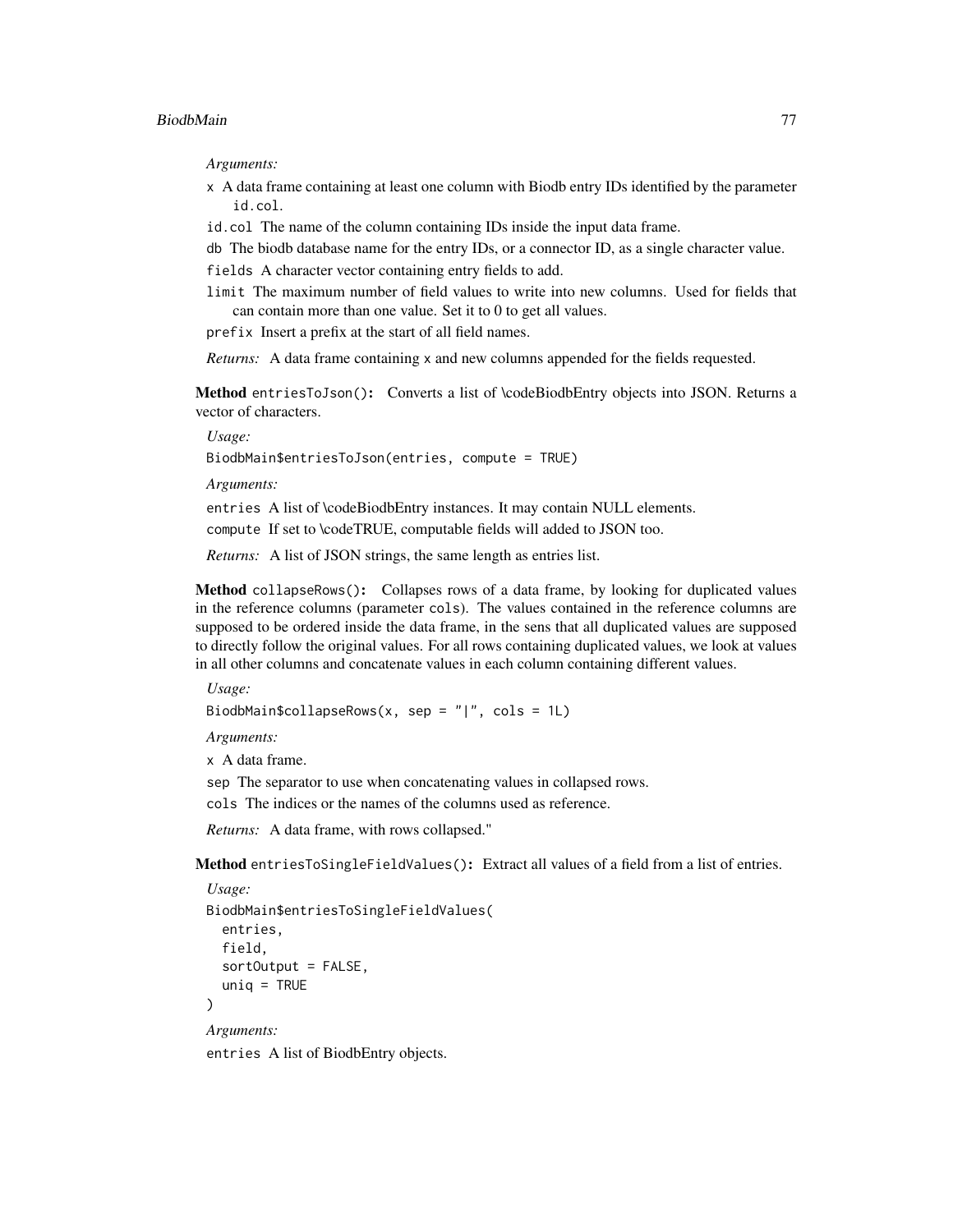field The field for which to extract values. sort Output Set to TRUE to sort the values. uniq Set to TRUE to remove duplicates.

*Returns:* The values of the field as a vector.

<span id="page-77-0"></span>Method entryIdsToSingleFieldValues(): Extract all values of a field from a list of entries.

```
Usage:
BiodbMain$entryIdsToSingleFieldValues(
  ids,
  db,
  field,
  sortOutput = FALSE,
  uniq = TRUE)
Arguments:
```
ids A list of entry identifiers.

db The database ID or connector ID where to find the entries.

field The field for which to extract values.

sortOutput Set to TRUE to sort the values.

uniq Set to TRUE to remove duplicates.

*Returns:* The values of the field as a vector.

Method computeFields(): Computes missing fields in entries, for those fields that are comptable.

*Usage:*

BiodbMain\$computeFields(entries)

*Arguments:*

entries A list of \codeBiodbEntry instances. It may contain NULL elements.

*Returns:* Nothing.

<span id="page-77-1"></span>Method saveEntriesAsJson(): Saves a list of entries in JSON format. Each entry will be saved in a separate file.

*Usage:*

BiodbMain\$saveEntriesAsJson(entries, files, compute = TRUE)

*Arguments:*

entries A list of \codeBiodbEntry instances. It may contain NULL elements.

files A character vector of file paths, the same length as entries list.

compute If set to \codeTRUE, computable fields will be saved too.

*Returns:* Nothing.

<span id="page-77-2"></span>Method copyDb(): Copies all entries of a database into another database. The connector of the destination database must be editable.

*Usage:*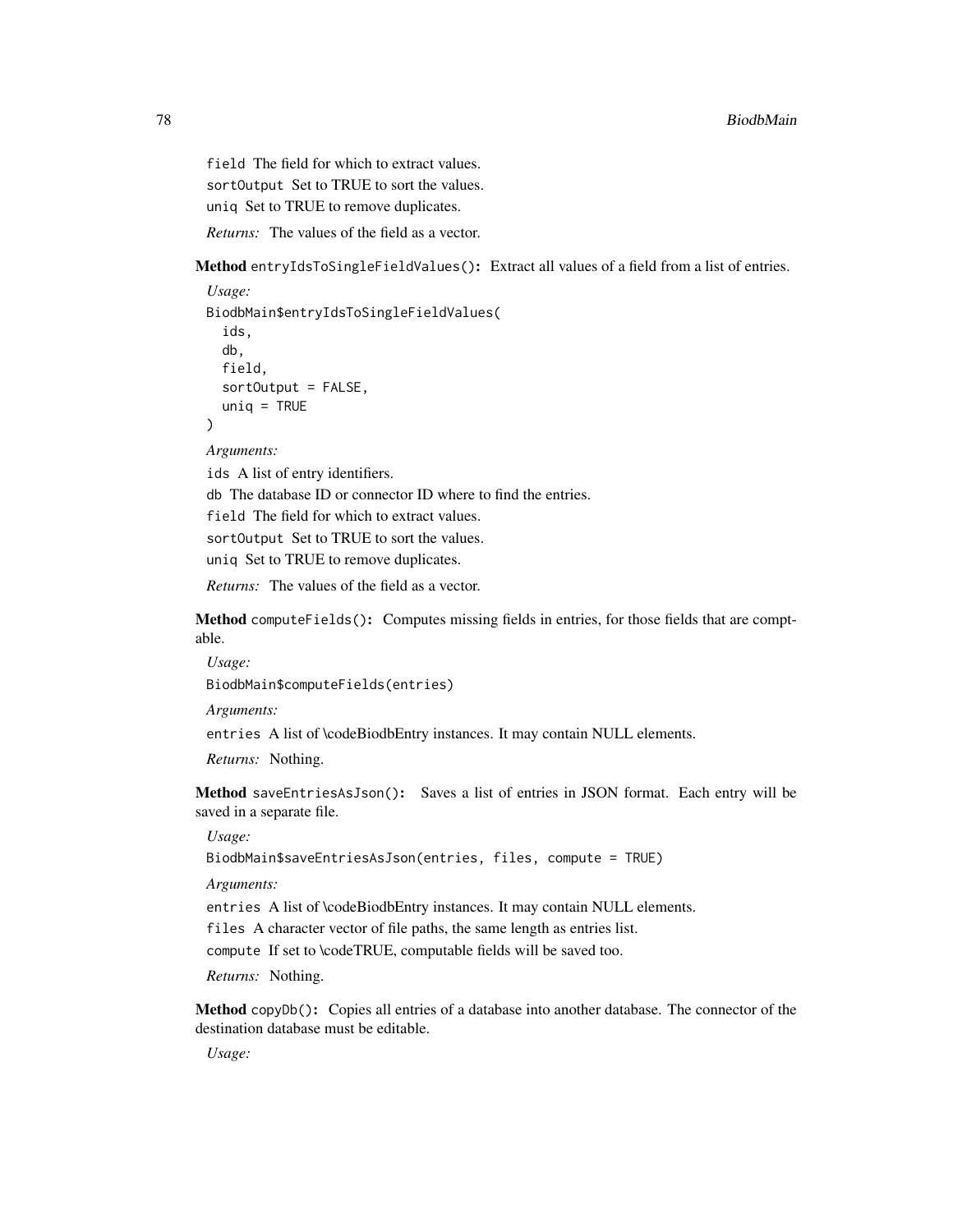#### BiodbMain 79

BiodbMain\$copyDb(conn.from, conn.to, limit = 0)

*Arguments:*

conn.from The connector of the source datababase to copy.

conn.to The connector of the destination database.

limit The number of entries of the source database to copy. If set to \codeNULL, copy the whole database.

*Returns:* Nothing.

Method print(): Prints object information.

*Usage:* BiodbMain\$print()

*Returns:* Nothing.

<span id="page-78-0"></span>Method fieldIsAtomic(): DEPRECATED method to test if a field is an atomic field. The new method is \codeBiodbEntryField :isVector()."

*Usage:* BiodbMain\$fieldIsAtomic(field)

*Arguments:*

field The name of the field.

*Returns:* TRUE if the field's value is atomic.

Method getFieldClass(): DEPRECATED method to get the class of a field. The new method is BiodbMain :getEntryFields()\$get(field)\$getClass().

*Usage:* BiodbMain\$getFieldClass(field)

*Arguments:*

field The name of the field.

*Returns:* The class of the field.

Method clone(): The objects of this class are cloneable with this method.

*Usage:* BiodbMain\$clone(deep = FALSE) *Arguments:*

deep Whether to make a deep clone.

#### See Also

[BiodbFactory](#page-63-0), [BiodbPersistentCache](#page-79-0), [BiodbConfig](#page-6-1), [BiodbEntryFields](#page-60-0), [BiodbDbsInfo](#page-41-0).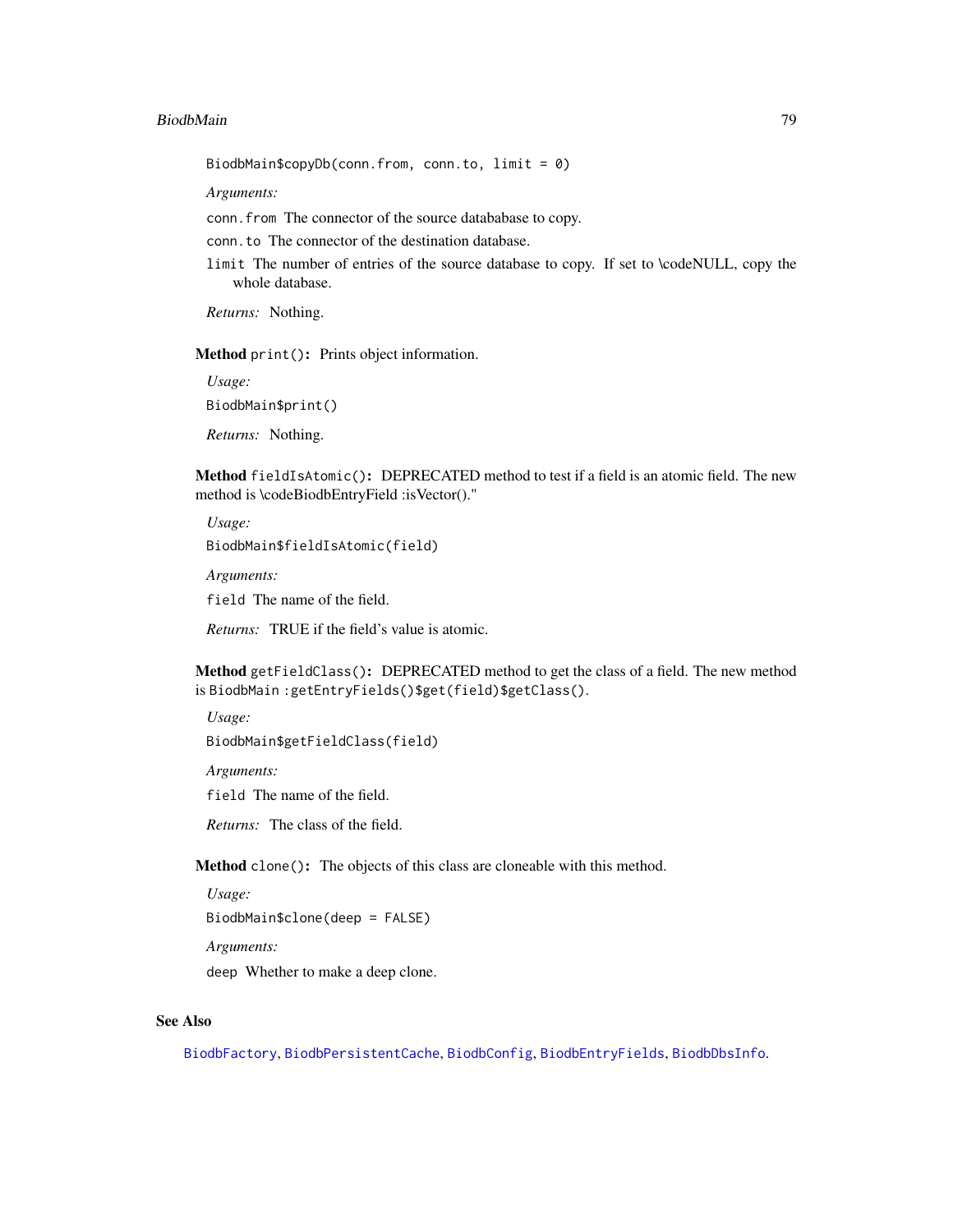### Examples

```
# Create an instance:
mybiodb <- biodb::newInst()
# Get the factory instance
fact <- mybiodb$getFactory()
# Terminate instance.
mybiodb$terminate()
mybiodb <- NULL
```
<span id="page-79-0"></span>BiodbPersistentCache *The abstract class for handling file caching.*

### Description

The abstract class for handling file caching.

The abstract class for handling file caching.

### Details

This abstract class is the mother class of concrete classes that manage cache systems for saving downloaded files and request results.

It is designed for internal use, but you can still access some of the read-only methods if you wish.

### Methods

### Public methods:

- [BiodbPersistentCache\\$new\(\)](#page-6-2)
- [BiodbPersistentCache\\$isReadable\(\)](#page-80-0)
- [BiodbPersistentCache\\$isWritable\(\)](#page-17-0)
- [BiodbPersistentCache\\$getDir\(\)](#page-80-1)
- [BiodbPersistentCache\\$getFolderPath\(\)](#page-81-0)
- [BiodbPersistentCache\\$folderExists\(\)](#page-81-1)
- [BiodbPersistentCache\\$getFilePath\(\)](#page-81-2)
- [BiodbPersistentCache\\$filesExist\(\)](#page-81-3)
- [BiodbPersistentCache\\$fileExist\(\)](#page-81-4)
- [BiodbPersistentCache\\$fileExists\(\)](#page-82-0)
- [BiodbPersistentCache\\$markerExist\(\)](#page-82-1)
- [BiodbPersistentCache\\$markerExists\(\)](#page-82-2)
- [BiodbPersistentCache\\$setMarker\(\)](#page-82-3)
- [BiodbPersistentCache\\$getTmpFolderPath\(\)](#page-82-4)
- [BiodbPersistentCache\\$getUsedCacheIds\(\)](#page-83-0)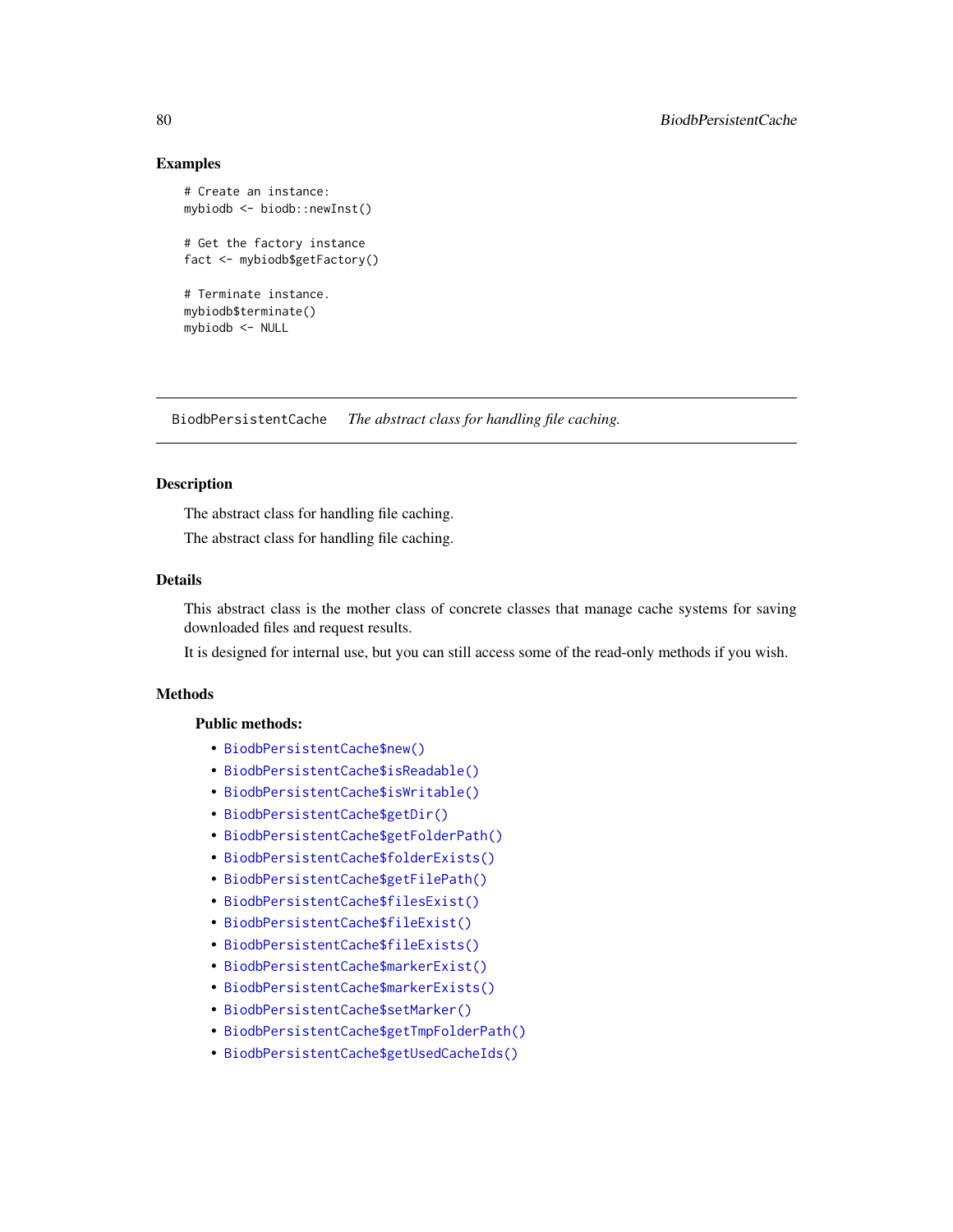### BiodbPersistentCache 81

- [BiodbPersistentCache\\$loadFileContent\(\)](#page-83-1)
- [BiodbPersistentCache\\$saveContentToFile\(\)](#page-83-2)
- [BiodbPersistentCache\\$addFilesToCache\(\)](#page-83-3)
- [BiodbPersistentCache\\$copyFilesIntoCache\(\)](#page-84-0)
- [BiodbPersistentCache\\$moveFilesIntoCache\(\)](#page-84-1)
- [BiodbPersistentCache\\$erase\(\)](#page-84-2)
- [BiodbPersistentCache\\$deleteFile\(\)](#page-84-3)
- [BiodbPersistentCache\\$deleteAllFiles\(\)](#page-85-0)
- [BiodbPersistentCache\\$deleteFiles\(\)](#page-85-1)
- [BiodbPersistentCache\\$listFiles\(\)](#page-85-2)
- [BiodbPersistentCache\\$print\(\)](#page-9-0)
- [BiodbPersistentCache\\$enabled\(\)](#page-86-0)
- [BiodbPersistentCache\\$enable\(\)](#page-9-1)
- [BiodbPersistentCache\\$disable\(\)](#page-9-2)
- [BiodbPersistentCache\\$clone\(\)](#page-6-0)

Method new(): New instance initializer. Persistent cache objects must not be created directly. Instead, access the cache instance through the BiodbMain instance using the getPersistentCache() method.

*Usage:* BiodbPersistentCache\$new(cfg, bdb = NULL)

*Arguments:*

cfg An instance of the BiodbConfig class.

bdb An instance of the BiodbMain class.

*Returns:* Nothing.

<span id="page-80-0"></span>Method isReadable(): Checks if the cache system is readable.

*Usage:*

BiodbPersistentCache\$isReadable(conn = NULL)

*Arguments:*

conn If not \codeNULL, checks if the cache system is readable for this particular connector.

*Returns:* \codeTRUE if the cache system is readable, \codeFALSE otherwise.

Method isWritable(): Checks if the cache system is writable.

*Usage:*

BiodbPersistentCache\$isWritable(conn = NULL)

*Arguments:*

conn If not \codeNULL, checks if the cache system is writable for this particular connector.

*Returns:* \codeTRUE if the cache system is writable, \codeFALSE otherwise.

<span id="page-80-1"></span>Method getDir(): Gets the path to the persistent cache folder.

*Usage:*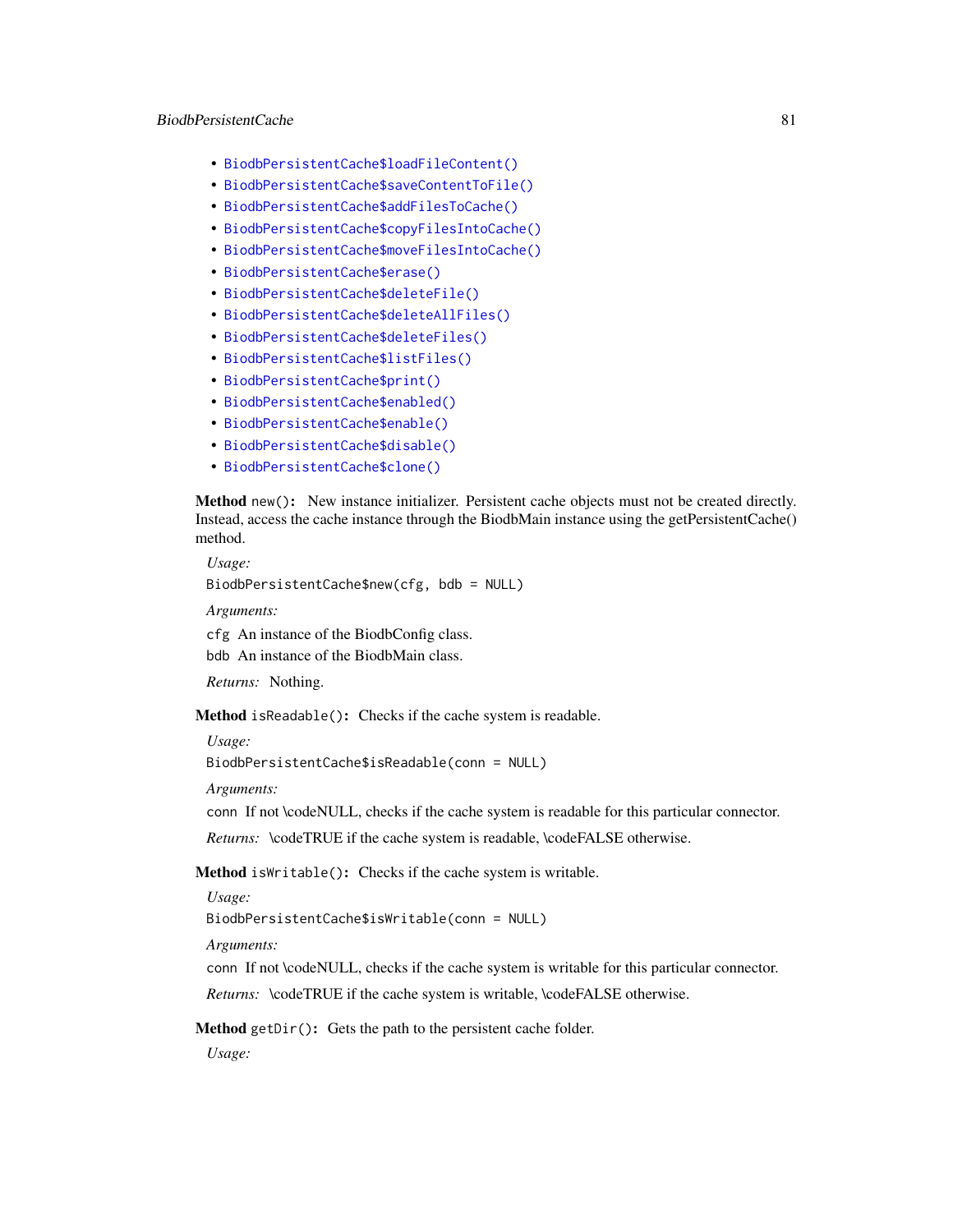BiodbPersistentCache\$getDir()

*Returns:* The path to the cache folder as a character value.

<span id="page-81-0"></span>Method getFolderPath(): Gets path to the cache system sub-folder dedicated to this cache ID. *Usage:*

BiodbPersistentCache\$getFolderPath(cache.id, create = TRUE, fail = FALSE)

*Arguments:*

cache.id The cache ID to use.

create If set to TRUE and the folder does not exist, creates it.

fail If set to TRUE, throws a warning if the folder does not exist.

*Returns:* A string containing the path to the folder.

<span id="page-81-1"></span>Method folderExists(): Tests if a cache folder exists for this cache ID.

*Usage:*

BiodbPersistentCache\$folderExists(cache.id)

*Arguments:*

cache.id The cache ID to use.

*Returns:* TRUE if a cache folder exists.

<span id="page-81-2"></span>Method getFilePath(): Gets path of file in cache system.

*Usage:*

BiodbPersistentCache\$getFilePath(cache.id, name, ext)

*Arguments:*

cache.id The cache ID to use.

name A character vector containing file names.

ext The extension of the files.

*Returns:* A character vector, the same size as \codenames, containing the paths to the files.

<span id="page-81-3"></span>Method filesExist(): Tests if at least one cache file exist for the specified cache ID.

*Usage:* BiodbPersistentCache\$filesExist(cache.id)

*Arguments:*

cache.id The cache ID to use.

*Returns:* A single boolean value.

<span id="page-81-4"></span>Method fileExist(): DEPRECATED. Use fileExists().

*Usage:* BiodbPersistentCache\$fileExist(cache.id, name, ext) *Arguments:* cache.id The cache ID to use. name A character vector containing file names.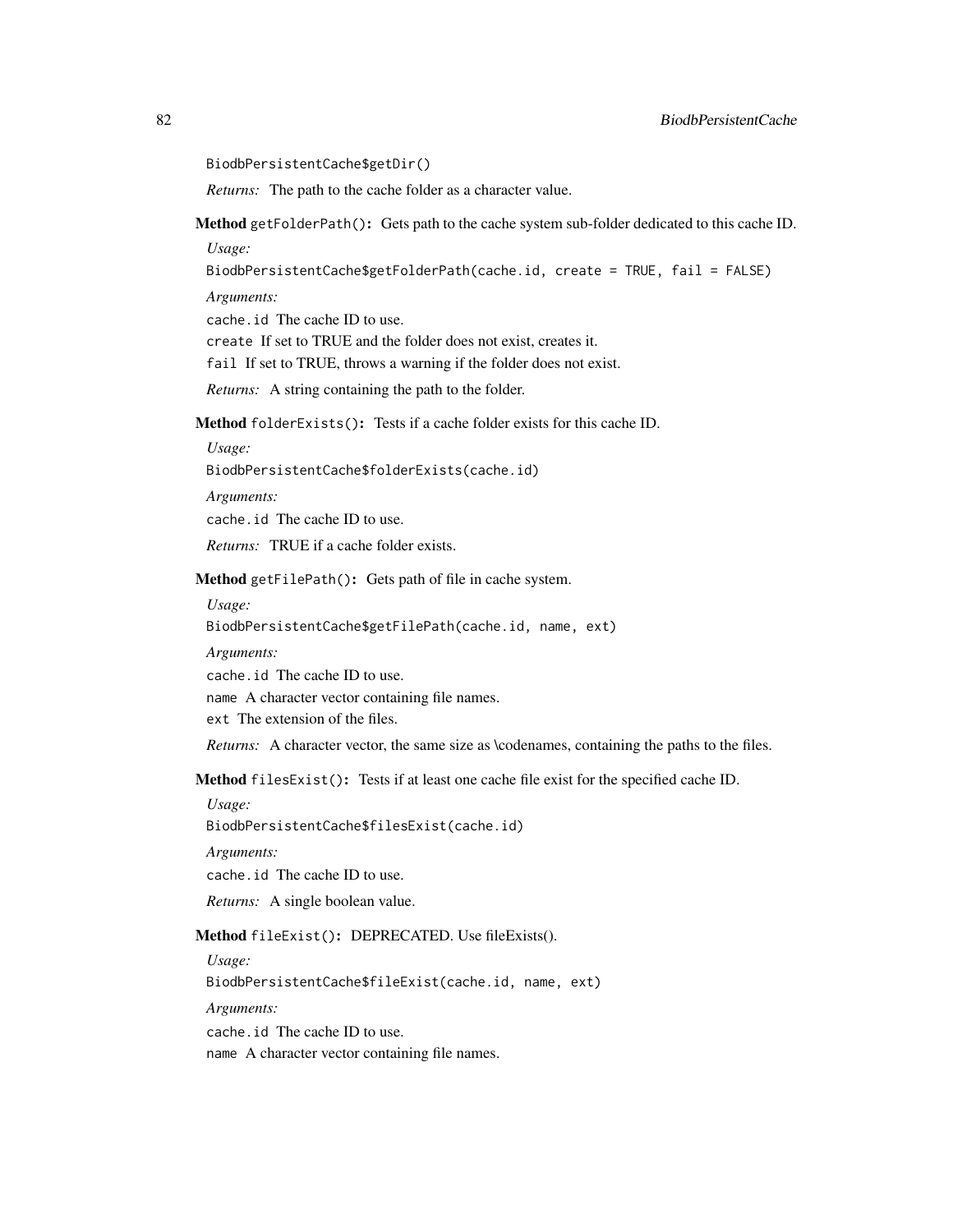ext The extension of the files, without the dot (\"html\", \"xml\", etc).

*Returns:* A logical vector, the same size as \codename, with \codeTRUE value if the file exists in the cache, or \codeFALSE otherwise.

<span id="page-82-0"></span>Method fileExists(): Tests if a particular file exist in the cache.

*Usage:*

BiodbPersistentCache\$fileExists(cache.id, name, ext)

*Arguments:*

cache.id The cache ID to use.

name A character vector containing file names.

ext The extension of the files, without the dot  $(\mathcal{N}^{\text{th}}_1, \mathcal{N}^{\text{th}}_2, \mathcal{N}^{\text{th}}_3, \mathcal{N}^{\text{th}}_4)$ .

*Returns:* A logical vector, the same size as \codename, with \codeTRUE value if the file exists in the cache, or \codeFALSE otherwise.

<span id="page-82-1"></span>Method markerExist(): DEPRECATED. Use markerExists().

*Usage:*

BiodbPersistentCache\$markerExist(cache.id, name)

*Arguments:*

cache.id The cache ID to use.

name A character vector containing marker names.

*Returns:* A logical vector, the same size as \codename, with \codeTRUE value if the marker file exists in the cache, or \codeFALSE otherwise.

<span id="page-82-2"></span>Method markerExists(): Tests if markers exist in the cache. Markers are used, for instance, by biodb to remember that a downloaded zip file from a database has been extracted correctly.

*Usage:*

BiodbPersistentCache\$markerExists(cache.id, name)

*Arguments:*

cache.id The cache ID to use.

name A character vector containing marker names.

*Returns:* A logical vector, the same size as \codename, with \codeTRUE value if the marker file exists in the cache, or \codeFALSE otherwise.

<span id="page-82-3"></span>Method setMarker(): Sets a marker.

*Usage:*

BiodbPersistentCache\$setMarker(cache.id, name)

*Arguments:*

cache.id The cache ID to use.

name A character vector containing marker names.

*Returns:* Nothing.

<span id="page-82-4"></span>Method getTmpFolderPath(): Gets path to the cache system temporary folder.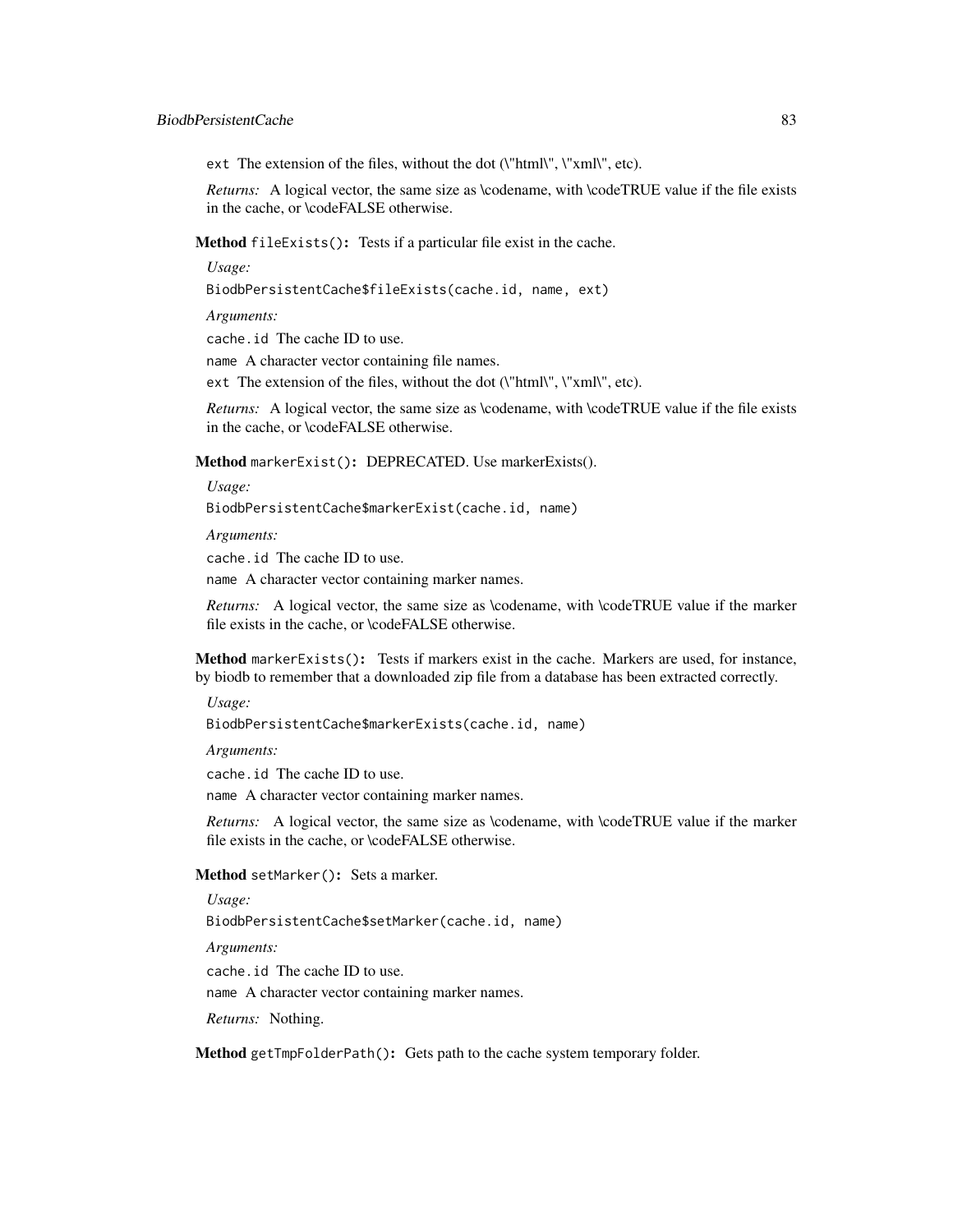*Usage:*

BiodbPersistentCache\$getTmpFolderPath()

*Returns:* A string containing the path to the folder.

<span id="page-83-0"></span>Method getUsedCacheIds(): Returns a list of cache IDs actually used to store cache files.

*Usage:*

BiodbPersistentCache\$getUsedCacheIds()

*Returns:* A character vector containing all the cache IDs actually used inside the cache system.

<span id="page-83-1"></span>Method loadFileContent(): Loads content of files from the cache.

```
Usage:
BiodbPersistentCache$loadFileContent(
 cache.id,
 name,
  ext,
  output.vector = FALSE
)
```
*Arguments:*

cache.id The cache ID to use.

name A character vector containing file names.

ext The extension of the files.

output.vector If set to \codeTRUE, force output to be a \codevector instead of a \codelist. Where the list contains a \codeNULL, the \codevector will contain an \codeNA value.

*Returns:* A list (or a vector if \codeoutput.vector is set to \codeTRUE), the same size as \codename, containing the contents of the files. If some file does not exist, a \codeNULL value is inserted inside the list.

<span id="page-83-2"></span>Method saveContentToFile(): Saves content to files into the cache.

*Usage:*

BiodbPersistentCache\$saveContentToFile(content, cache.id, name, ext)

*Arguments:*

content A list or a character vector containing the contents of the files. It must have the same length as \codename.

cache.id The cache ID to use.

name A character vector containing file names.

ext The extension of the files.

*Returns:* Nothing.

<span id="page-83-3"></span>Method addFilesToCache(): Adds exisiting files into the cache.

*Usage:*

```
BiodbPersistentCache$addFilesToCache(
  src.file.paths,
  cache.id,
  name,
```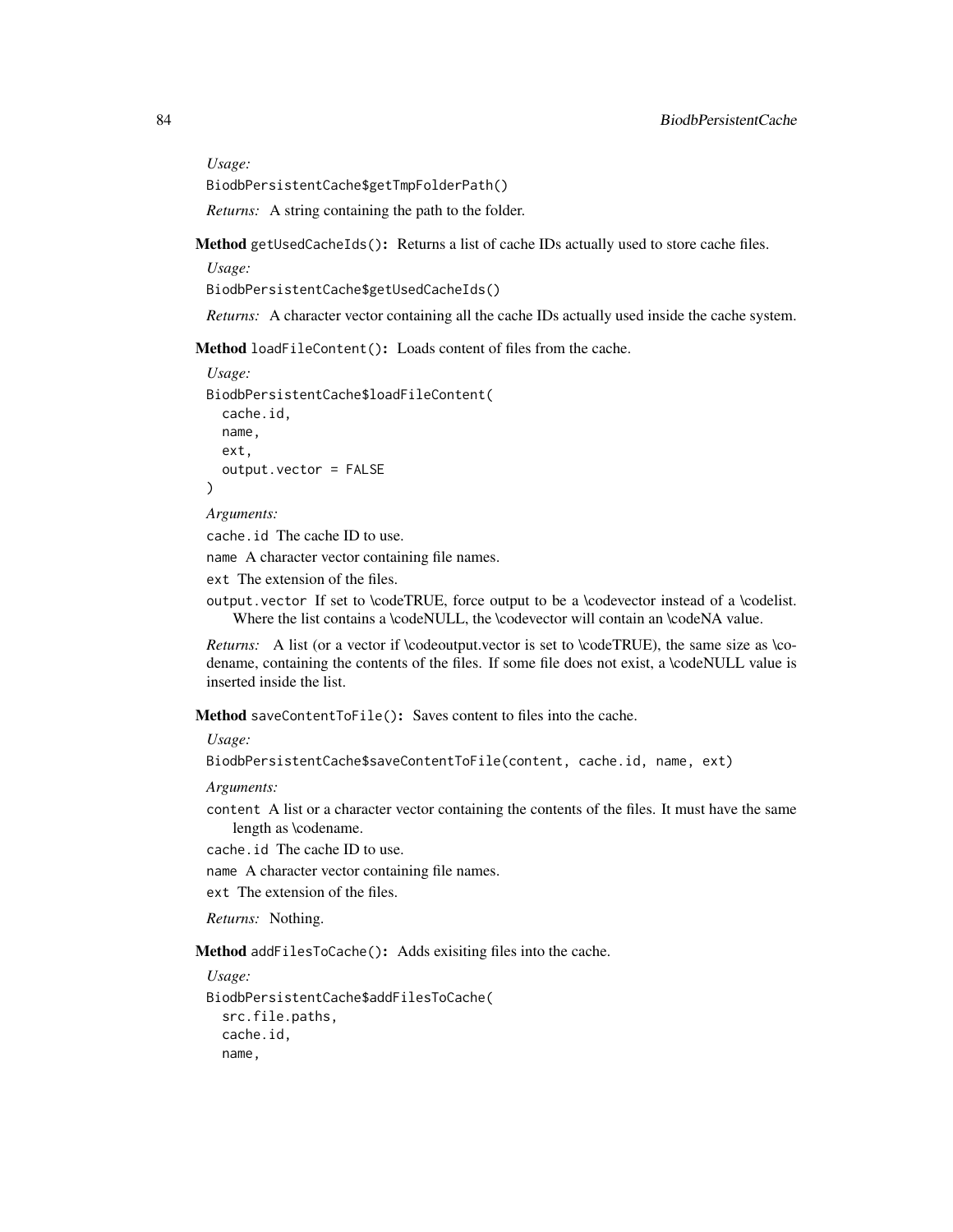```
ext,
  action = c("copy", "move")\lambda
```
*Arguments:*

src.file.paths The current paths of the source files, as a character vector. cache.id The cache ID to use. name A character vector containing file names. ext The extension of the files.

action Specifies if files have to be moved or copied into the cache.

*Returns:* Nothing.

<span id="page-84-0"></span>Method copyFilesIntoCache(): Copies exisiting files into the cache.

*Usage:*

BiodbPersistentCache\$copyFilesIntoCache(src.file.paths, cache.id, name, ext)

*Arguments:*

src.file.paths The current paths of the source files, as a character vector.

cache.id The cache ID to use.

name A character vector containing file names.

ext The extension of the files.

*Returns:* Nothing.

<span id="page-84-1"></span>Method moveFilesIntoCache(): Moves exisiting files into the cache.

*Usage:*

BiodbPersistentCache\$moveFilesIntoCache(src.file.paths, cache.id, name, ext)

*Arguments:*

src.file.paths The current paths of the source files, as a character vector.

cache.id The cache ID to use.

name A character vector containing file names.

ext The extension of the files.

*Returns:* Nothing.

<span id="page-84-2"></span>Method erase(): Erases the whole cache.

*Usage:* BiodbPersistentCache\$erase() *Returns:* Nothing.

<span id="page-84-3"></span>Method deleteFile(): Deletes a list of files inside the cache system.

*Usage:*

BiodbPersistentCache\$deleteFile(cache.id, name, ext)

*Arguments:*

cache.id The cache ID to use.

name A character vector containing file names.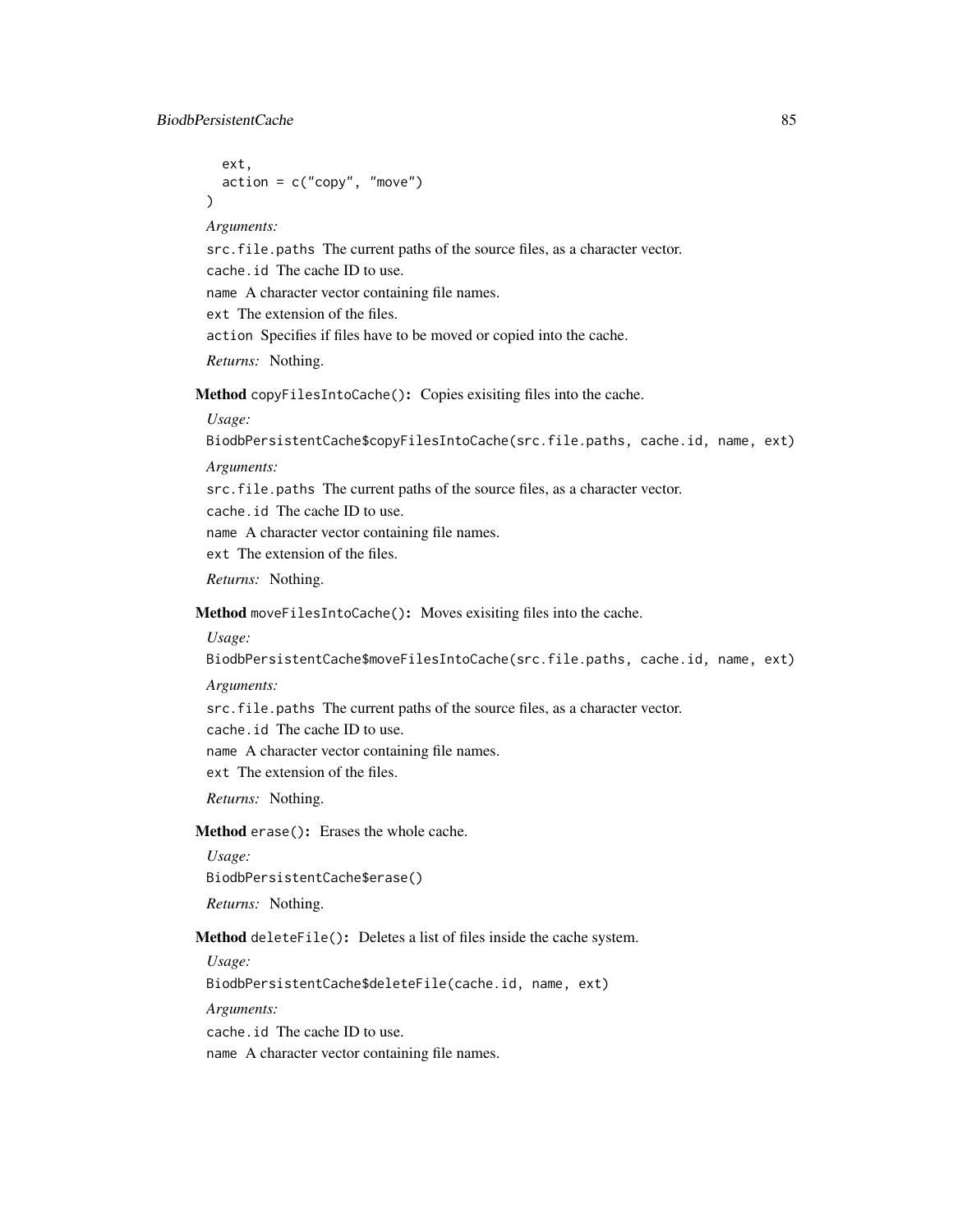ext The extension of the files, without the dot (\"html\", \"xml\", etc).

*Returns:* Nothing.

<span id="page-85-0"></span>Method deleteAllFiles(): Deletes, in the cache system, all files associated with this cache ID.

*Usage:*

BiodbPersistentCache\$deleteAllFiles(cache.id, fail = FALSE, prefix = FALSE)

*Arguments:*

cache.id The cache ID to use.

- fail If set to TRUE, a warning will be emitted if no cache files exist for this cache ID.
- prefix DEPRECATED If set to TRUE, use cache.id as a prefix, deleting all files whose cache.id starts with this prefix.

*Returns:* Nothing.

<span id="page-85-1"></span>Method deleteFiles(): Deletes all files with the specific extension of the cache ID in the cache system.

*Usage:*

BiodbPersistentCache\$deleteFiles(cache.id, ext)

*Arguments:*

cache.id The cache ID to use.

ext The extension of the files, without the dot ( $\lceil \frac{\text{html}}{\text{html}} \rceil$ ,  $\lceil \frac{\text{cm}}{\text{html}} \rceil$ , etc). Only files having this extension will be deleted.

*Returns:* Nothing.

<span id="page-85-2"></span>Method listFiles(): Lists files present in the cache system.

```
Usage:
BiodbPersistentCache$listFiles(
 cache.id,
 ext = NULL,extract.name = FALSE,
  full.path = FALSE)
```
*Arguments:*

cache.id The cache ID to use.

ext The extension of the files, without the dot (\"html\", \"xml\", etc).

extract.name If set to \codeTRUE, instead of returning the file paths, returns the list of names used to construct the file name: [cache\_folder]/[cache.id]/[name].[ext].

full.path If set to \codeTRUE, returns full path for files.

*Returns:* The files of found files, or the names of the files if \codeextract.name is set to \code-TRUE.

Method print(): Displays information about this object.

*Usage:*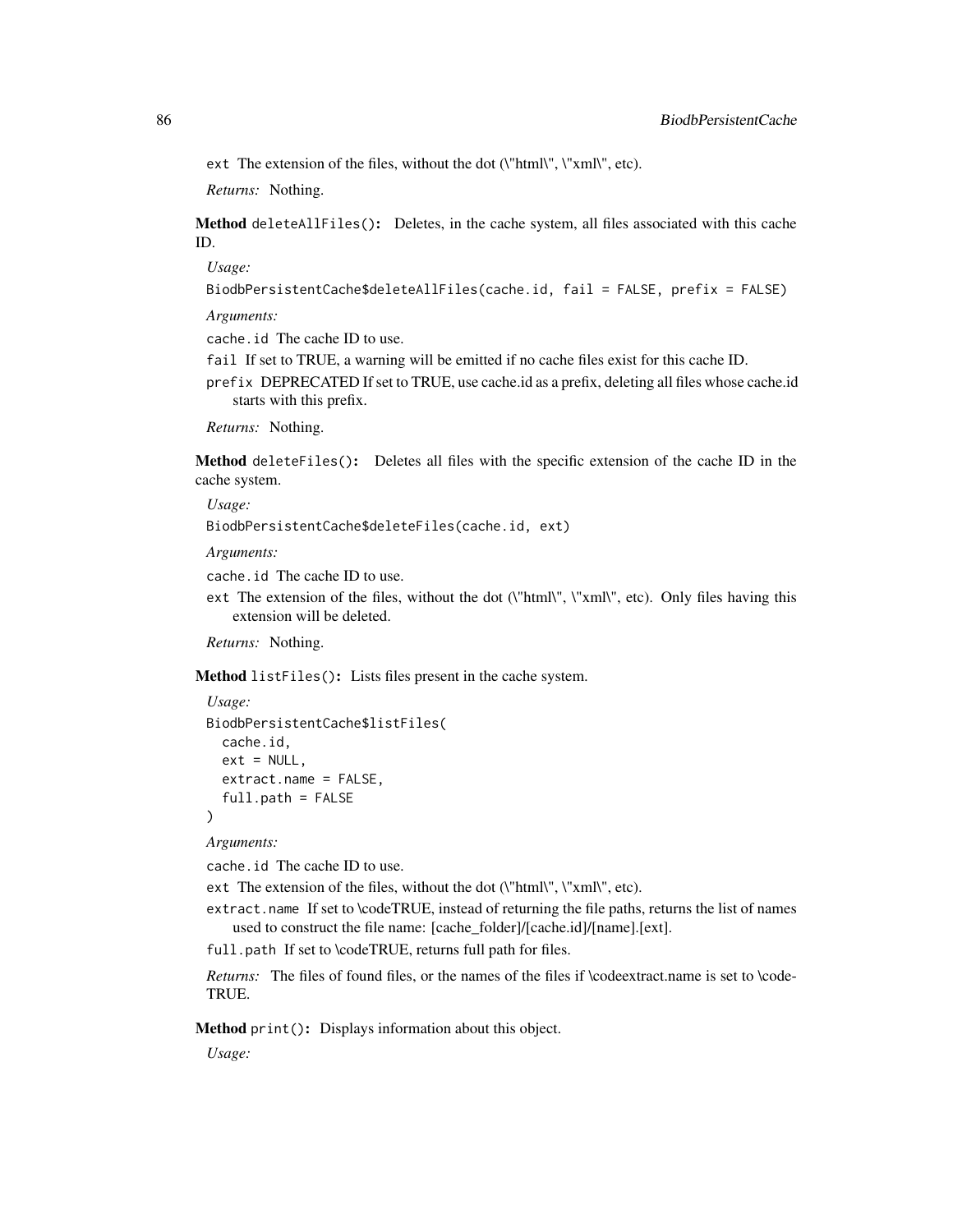```
BiodbPersistentCache$print()
```
<span id="page-86-0"></span>Method enabled(): DEPRECATED method. Use now \codeBiodbConfig :isEnabled('cache.system'). *Usage:*

BiodbPersistentCache\$enabled()

Method enable(): DEPRECATED method. Use now \codeBiodbConfig :enable('cache.system').

*Usage:*

BiodbPersistentCache\$enable()

Method disable(): DEPRECATED method. Use now \codeBiodbConfig :disable('cache.system').

*Usage:* BiodbPersistentCache\$disable()

Method clone(): The objects of this class are cloneable with this method.

*Usage:* BiodbPersistentCache\$clone(deep = FALSE) *Arguments:* deep Whether to make a deep clone.

### See Also

[BiodbMain](#page-71-0), [BiodbBiocPersistentCache](#page-5-0), [BiodbBiocPersistentCache](#page-5-0).

### Examples

```
# Create an instance with default settings:
mybiodb <- biodb::newInst()
# Get a compound CSV file database
chebi.tsv <- system.file("extdata", "chebi_extract.tsv", package='biodb')
# Get a connector instance:
conn <- mybiodb$getFactory()$createConn('comp.csv.file', url=chebi.tsv)
# Get all entries
entries <- conn$getEntry(conn$getEntryIds())
# Get the cache instance:
cache <- mybiodb$getPersistentCache()
# Get list of files inside the cache:
files <- cache$listFiles(conn$getCacheId())
# Delete files inside the cache:
cache$deleteAllFiles(conn$getCacheId())
# Terminate instance.
mybiodb$terminate()
```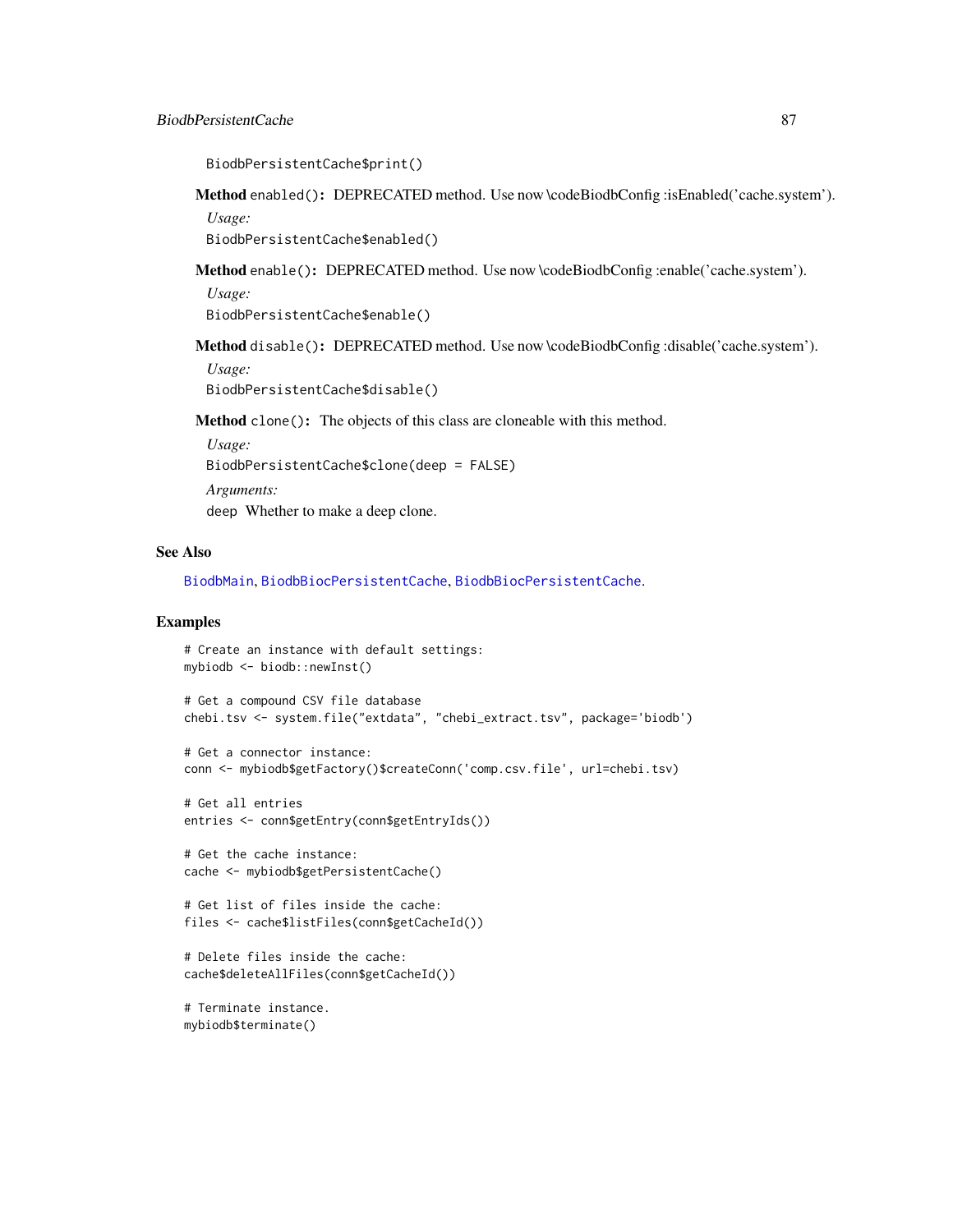<span id="page-87-0"></span>BiodbRequest *Class Request.*

#### Description

Class Request.

Class Request.

## Details

This class represents a Request object that can be used with the Request Scheduler.

## Methods

### Public methods:

- [BiodbRequest\\$new\(\)](#page-6-2)
- [BiodbRequest\\$setConn\(\)](#page-88-0)
- [BiodbRequest\\$getConn\(\)](#page-66-0)
- [BiodbRequest\\$getUrl\(\)](#page-37-0)
- [BiodbRequest\\$getMethod\(\)](#page-88-1)
- [BiodbRequest\\$getEncoding\(\)](#page-88-2)
- [BiodbRequest\\$getCurlOptions\(\)](#page-88-3)
- [BiodbRequest\\$getUniqueKey\(\)](#page-88-4)
- [BiodbRequest\\$getHeaderAsSingleString\(\)](#page-89-0)
- [BiodbRequest\\$getBody\(\)](#page-89-1)
- [BiodbRequest\\$print\(\)](#page-9-0)
- [BiodbRequest\\$toString\(\)](#page-89-2)
- [BiodbRequest\\$clone\(\)](#page-6-0)

#### Method new(): Initializer.

```
Usage:
BiodbRequest$new(
 url,
 method = c("get", "post"),header = character(),
 body = character(),
 encoding = integer(),
  conn = NULL
)
```
*Arguments:*

url A BiodbUrl object. method HTTP method. Either "get" or "post". header The header.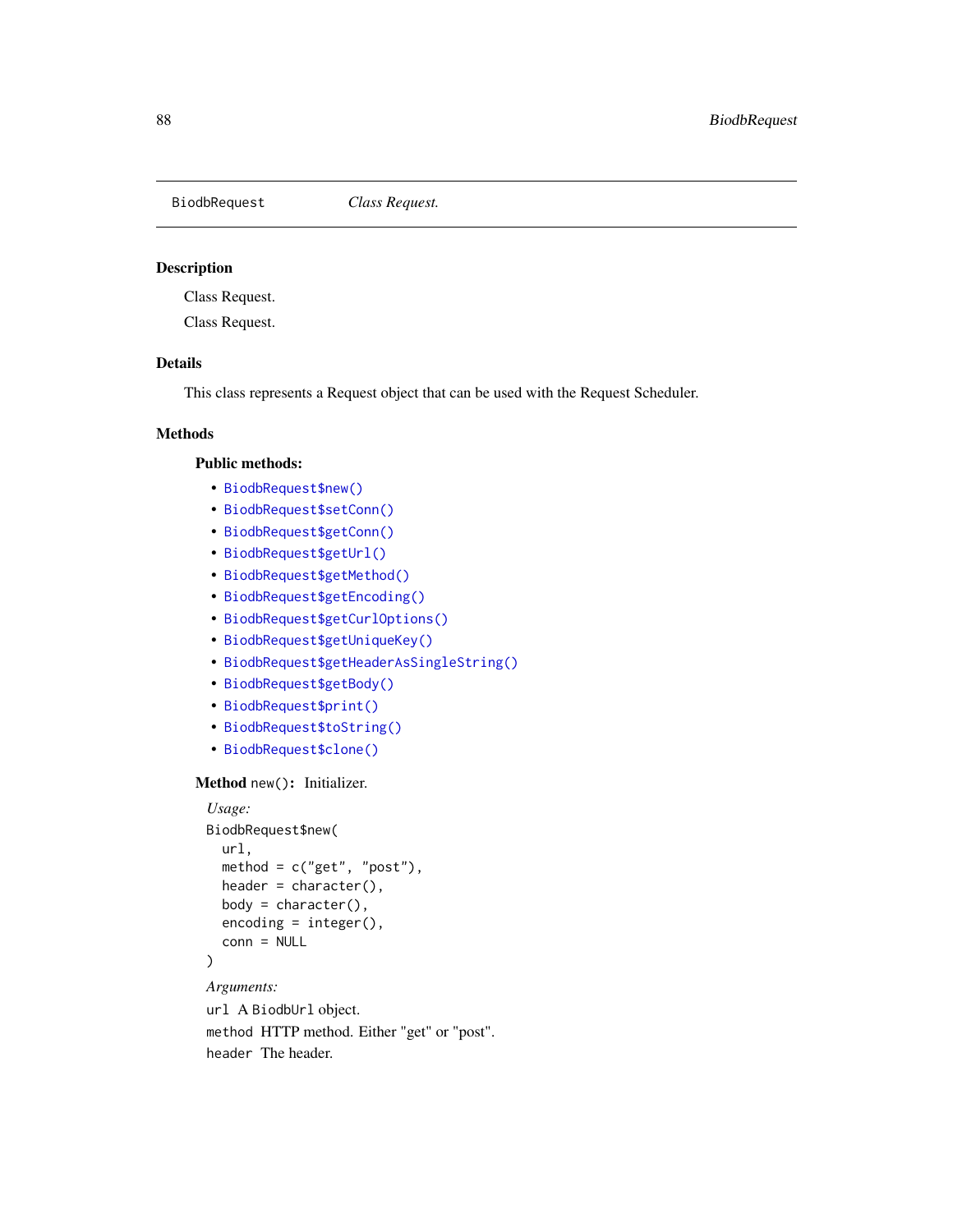### BiodbRequest 89

body The body. encoding The encoding to use. conn A valid BiodbConn instance for which this request is built.

*Returns:* Nothing.

<span id="page-88-0"></span>Method setConn(): Sets the associated connector (usually the connector that created this request).

*Usage:* BiodbRequest\$setConn(conn) *Arguments:* conn A valid BiodbConn object.

*Returns:* Nothing.

Method getConn(): gets the associated connector (usually the connector that created this request).

*Usage:* BiodbRequest\$getConn()

*Returns:* The associated connector as a BiodbConn object.

Method getUrl(): Gets the URL.

*Usage:* BiodbRequest\$getUrl()

*Returns:* The URL as a BiodbUrl object.

<span id="page-88-1"></span>Method getMethod(): Gets the method.

*Usage:* BiodbRequest\$getMethod()

*Returns:* The method as a character value.

<span id="page-88-2"></span>Method getEncoding(): Gets the encoding.

*Usage:* BiodbRequest\$getEncoding()

*Returns:* The encoding.

<span id="page-88-3"></span>Method getCurlOptions(): Gets the options object to pass to cURL library.

*Usage:*

BiodbRequest\$getCurlOptions(useragent)

*Arguments:*

useragent The user agent as a character value.

*Returns:* An RCurl options object.

<span id="page-88-4"></span>Method getUniqueKey(): Gets a unique key to identify this request. The key is an MD5 sum computed from the string representation of this request.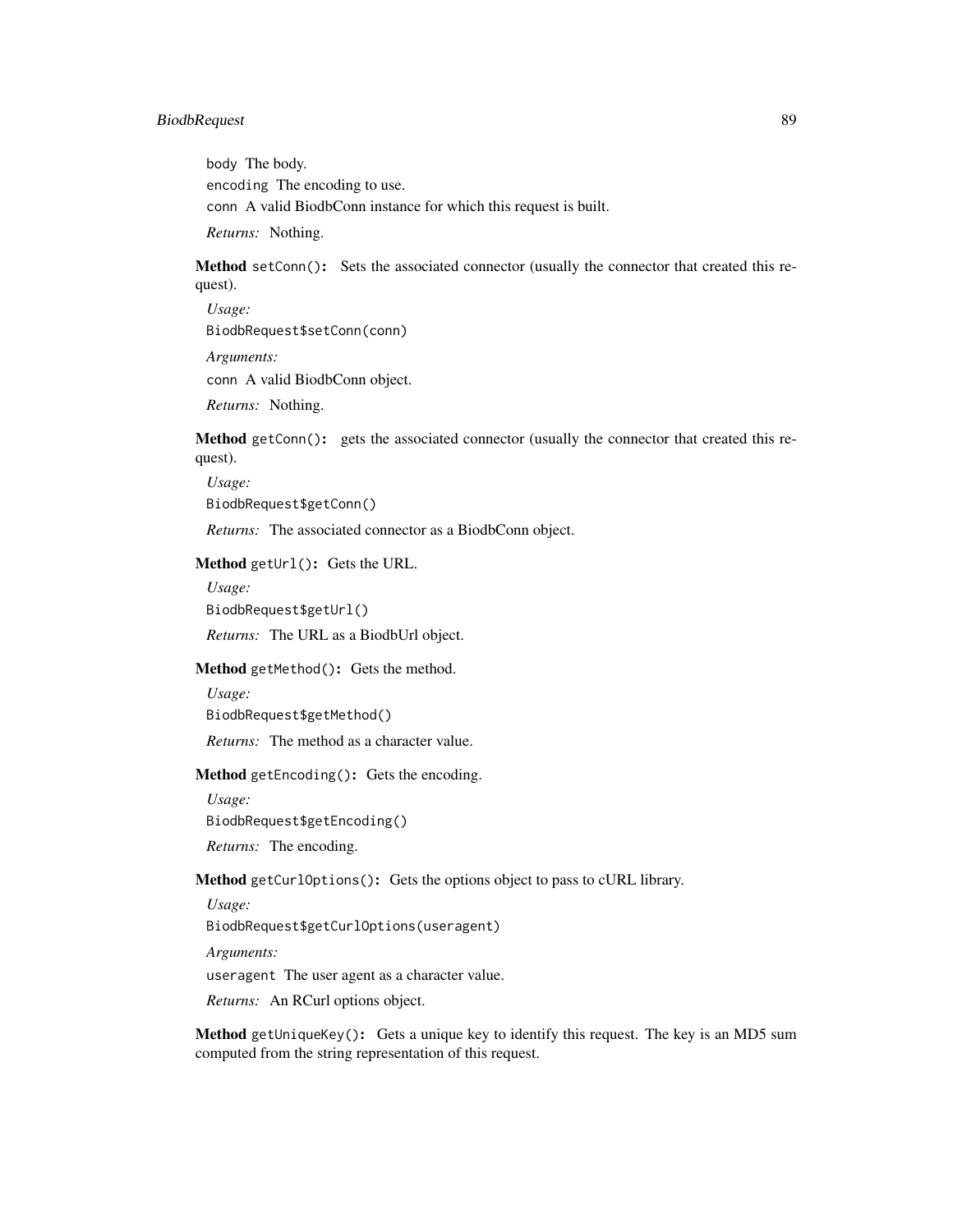*Usage:* BiodbRequest\$getUniqueKey()

*Returns:* A unique key as an MD5 sum.

<span id="page-89-0"></span>Method getHeaderAsSingleString(): Gets the HTTP header as a string, concatenating all its information into a single string.

*Usage:*

BiodbRequest\$getHeaderAsSingleString()

*Returns:* The header as a single character value.

<span id="page-89-1"></span>Method getBody(): Gets the body.

*Usage:*

BiodbRequest\$getBody()

*Returns:* The body as a character value.

Method print(): Displays information about this instance.

*Usage:*

BiodbRequest\$print()

*Returns:* self as invisible.

<span id="page-89-2"></span>Method toString(): Gets a string representation of this instance.

*Usage:*

BiodbRequest\$toString()

*Returns:* A single string giving a representation of this instance.

Method clone(): The objects of this class are cloneable with this method.

*Usage:*

BiodbRequest\$clone(deep = FALSE)

*Arguments:*

deep Whether to make a deep clone.

### See Also

[BiodbRequestScheduler](#page-90-0), [BiodbUrl](#page-109-0).

#### Examples

```
# Create an instance with default settings:
mybiodb <- biodb::newInst()
```

```
# Create a request object
u <- 'https://www.ebi.ac.uk/webservices/chebi/2.0/test/getCompleteEntity'
url <- BiodbUrl$new(url=u)
url$setParam('chebiId', 15440)
request <- BiodbRequest$new(method='get', url=url)
```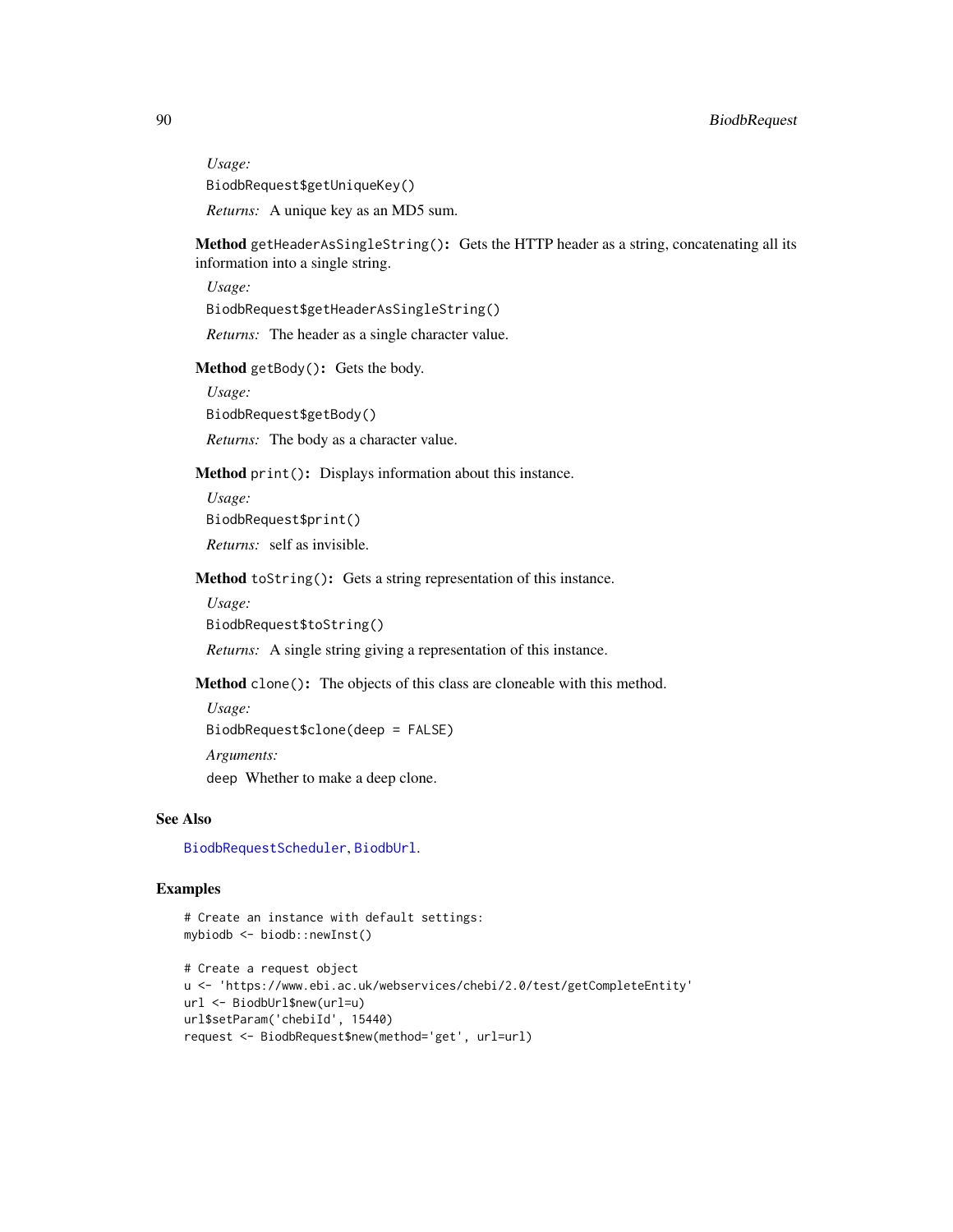### BiodbRequestScheduler 91

mybiodb\$terminate()

```
# Send request
mybiodb$getRequestScheduler()$sendRequest(request)
# Terminate instance.
```
<span id="page-90-0"></span>BiodbRequestScheduler *Class for handling requests.*

### **Description**

Class for handling requests.

Class for handling requests.

### Details

This class handles GET and POST requests, as well as file downloading. Each remote database connection instance creates an instance of BiodbRequestScheduler for handling database connection. A timer is used to schedule connections, and avoid sending too much requests to the database. This class is not meant to be used directly by the library user. See section Fields for a list of the constructor's parameters.

#### Methods

#### Public methods:

- [BiodbRequestScheduler\\$new\(\)](#page-6-2)
- [BiodbRequestScheduler\\$sendSoapRequest\(\)](#page-91-0)
- [BiodbRequestScheduler\\$sendRequest\(\)](#page-91-1)
- [BiodbRequestScheduler\\$downloadFile\(\)](#page-91-2)
- [BiodbRequestScheduler\\$notifyConnUrlsUpdated\(\)](#page-91-3)
- [BiodbRequestScheduler\\$notifyConnSchedulerFrequencyUpdated\(\)](#page-92-0)
- [BiodbRequestScheduler\\$getUrlString\(\)](#page-92-1)
- [BiodbRequestScheduler\\$getUrl\(\)](#page-37-0)
- [BiodbRequestScheduler\\$findRule\(\)](#page-92-2)
- [BiodbRequestScheduler\\$getConnectorRules\(\)](#page-93-0)
- [BiodbRequestScheduler\\$registerConnector\(\)](#page-93-1)
- [BiodbRequestScheduler\\$unregisterConnector\(\)](#page-93-2)
- [BiodbRequestScheduler\\$getAllRules\(\)](#page-93-3)
- [BiodbRequestScheduler\\$clone\(\)](#page-6-0)

Method new(): New instance initializer. BiodbRequestScheduler class must not be instantiated direrctly. Instead, use the getRequestScheduler() method from BiodbMain.

*Usage:*

BiodbRequestScheduler\$new(bdb)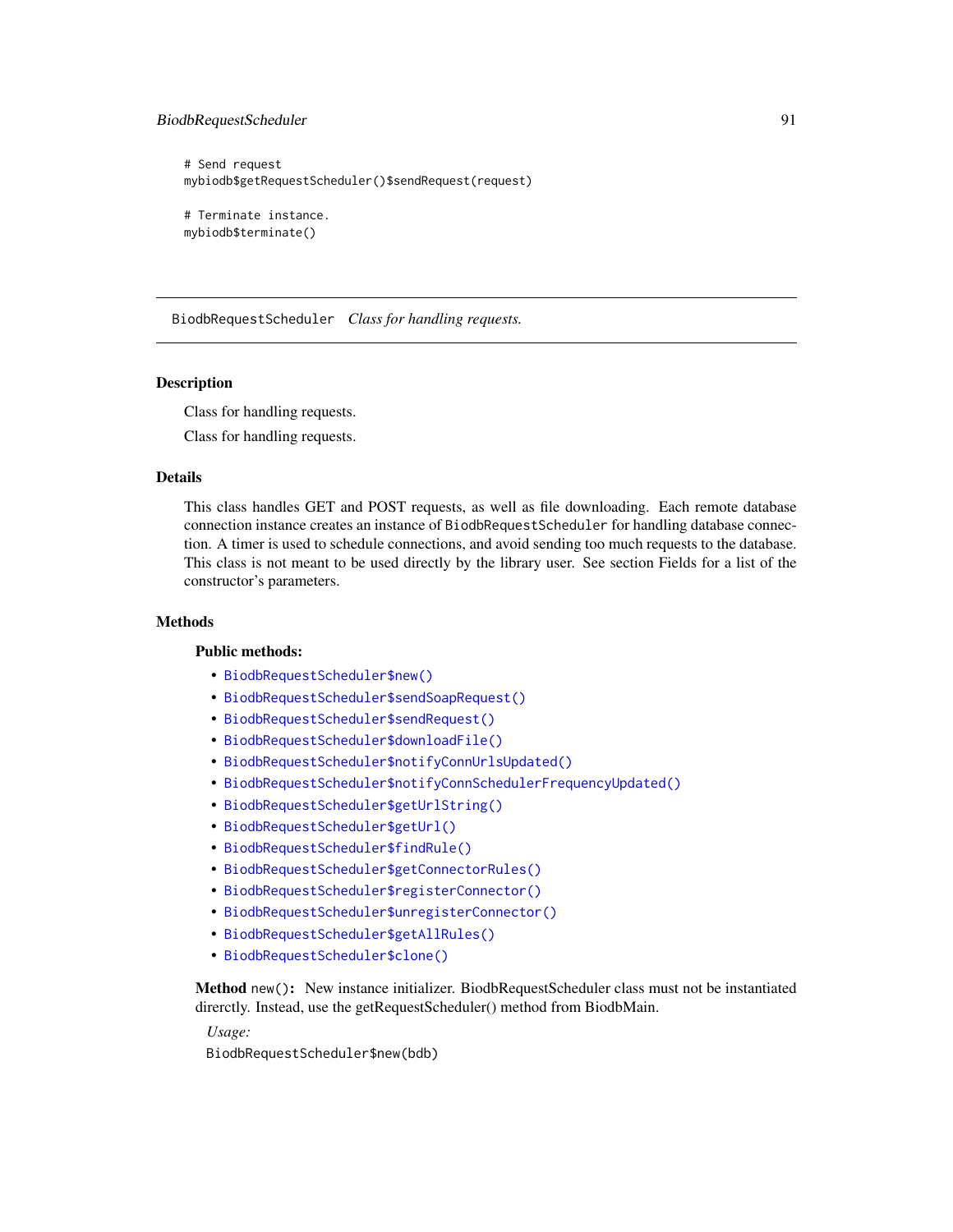*Arguments:* bdb The BiodbMain instance. *Returns:* Nothing.

<span id="page-91-0"></span>Method sendSoapRequest(): Sends a SOAP request to a URL. Returns the string result.

```
Usage:
BiodbRequestScheduler$sendSoapRequest(
  url,
  soap.request,
  soap.action = NA_character_,
  encoding = integer()
)
```
*Arguments:*

url The URL to access, as a character string. soap.request The XML SOAP request to send, as a character string. soap.action The SOAP action to contact, as a character string. encoding The encoding to use.

*Returns:* The results returned by the contacted server, as a single string value.

<span id="page-91-1"></span>Method sendRequest(): Sends a request, and returns content result.

*Usage:*

BiodbRequestScheduler\$sendRequest(request, cache.read = TRUE)

*Arguments:*

request A BiodbRequest instance.

cache.read If set to TRUE, the cache system will be used. In case the same request has already been run and its results saved into the cache, then the request is not run again, the targeted server not contacted, and the results are directly loaded from the cache system.

*Returns:* The results returned by the contacted server, as a single string value.

<span id="page-91-2"></span>Method downloadFile(): Downloads the content of a URL and save it into the specified destination file.

*Usage:*

BiodbRequestScheduler\$downloadFile(url, dest.file)

*Arguments:*

url The URL to access, as a BiodbUrl object.

dest.file A path to a destination file.

*Returns:* Nothing.

<span id="page-91-3"></span>Method notifyConnUrlsUpdated(): Call back function called when connector URLs are changed.

*Usage:*

BiodbRequestScheduler\$notifyConnUrlsUpdated(conn)

*Arguments:*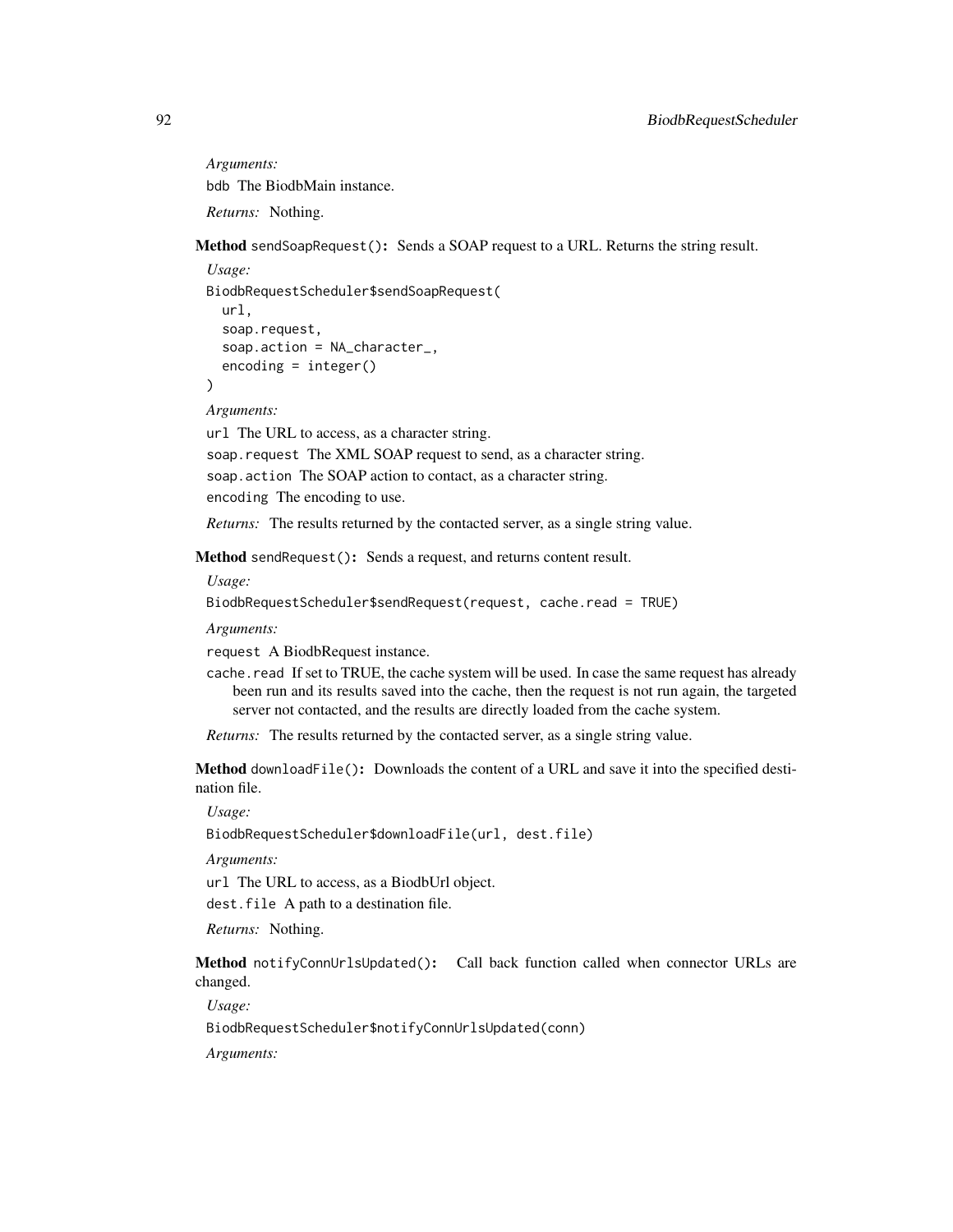conn The connector instance for which the URLs were changed.

*Returns:* Nothing.

<span id="page-92-0"></span>Method notifyConnSchedulerFrequencyUpdated(): Call back function called when connector T and N parameters (frequency) are changed.

*Usage:*

BiodbRequestScheduler\$notifyConnSchedulerFrequencyUpdated(conn)

*Arguments:*

conn The connector instance for which the frequency were changed.

*Returns:* Nothing.

<span id="page-92-1"></span>Method getUrlString(): Builds a URL object, using a base URL and parameters to be passed.

*Usage:*

```
BiodbRequestScheduler$getUrlString(url, params = list())
```
*Arguments:*

url A URL string. params A list of URL parameters.

*Returns:* A BiodUrl object.

Method getUrl(): Sends a request and get the result.

```
Usage:
BiodbRequestScheduler$getUrl(
  url,
  params = list(),
  method = c("get", "post"),header = character(),
  body = character(),
  encoding = integer()
\mathcal{L}Arguments:
url A URL string.
params A list of URL parameters.
method The method to use. Either 'get' or 'post'.
header The header to send.
body The body to send.
encoding The encoding to use.
Returns: The results of the request.
```
<span id="page-92-2"></span>Method findRule(): Searches for a rule by host name.

*Usage:* BiodbRequestScheduler\$findRule(url, create = TRUE) *Arguments:* url The host URL.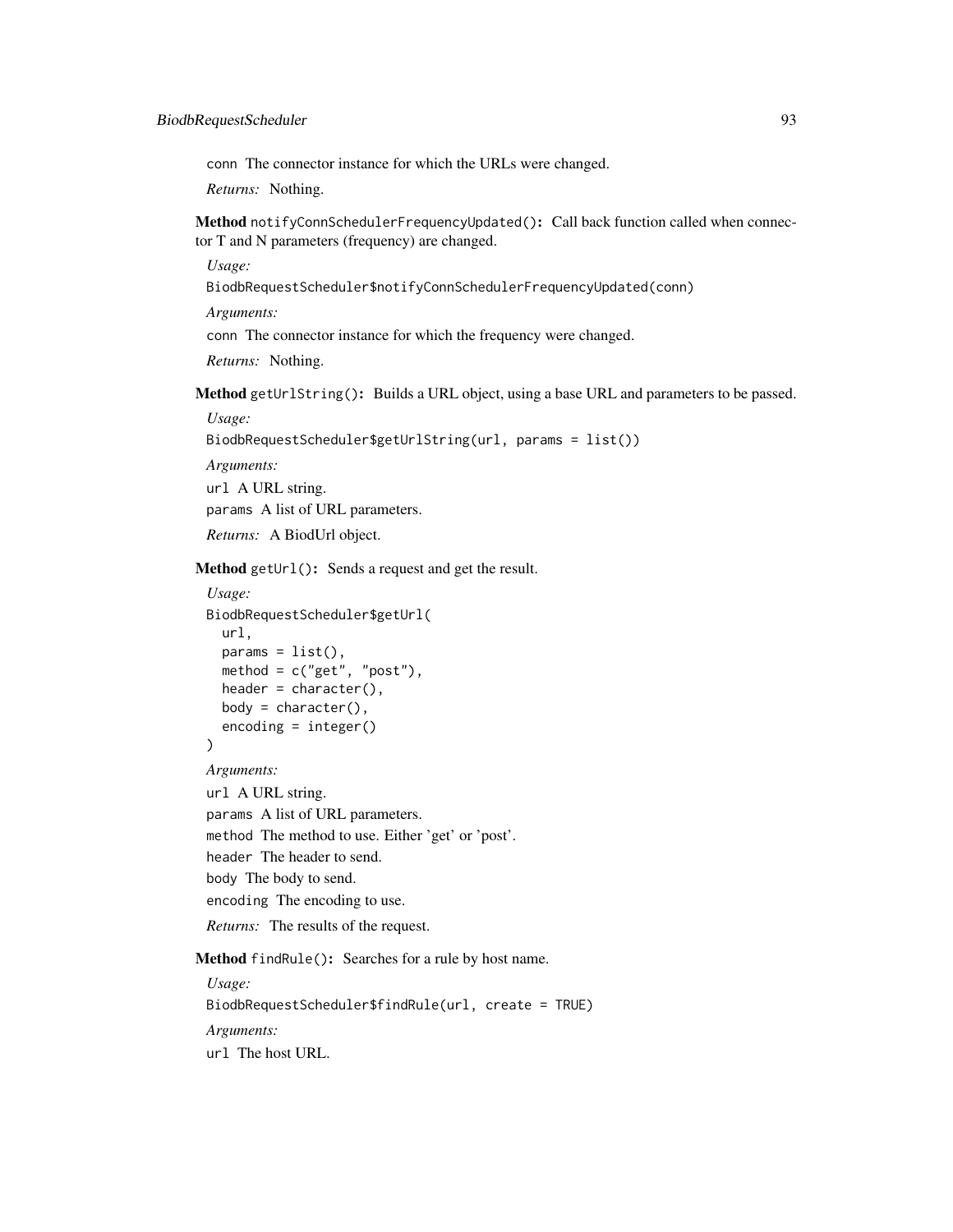create Sets to TRUE to create a rule when none exists.

*Returns:* A BiodbRequestSchedulerRule object.

<span id="page-93-0"></span>Method getConnectorRules(): Gets the rules associates with a connector.

*Usage:* BiodbRequestScheduler\$getConnectorRules(conn) *Arguments:* conn A valid connector object. *Returns:* A list of rules.

<span id="page-93-1"></span>Method registerConnector(): Registers a new connector with the scheduler.

*Usage:*

BiodbRequestScheduler\$registerConnector(conn)

*Arguments:*

conn A valid connector object.

*Returns:* Nothing.

<span id="page-93-2"></span>Method unregisterConnector(): Unregisters a connector from this scheduler.

*Usage:*

BiodbRequestScheduler\$unregisterConnector(conn)

*Arguments:*

conn A valid connector object.

*Returns:* Nothing.

## <span id="page-93-3"></span>Method getAllRules(): Gets all defined rules.

*Usage:*

BiodbRequestScheduler\$getAllRules()

*Returns:* The list of all rules.

Method clone(): The objects of this class are cloneable with this method.

*Usage:* BiodbRequestScheduler\$clone(deep = FALSE) *Arguments:* deep Whether to make a deep clone.

#### See Also

[BiodbRequestSchedulerRule](#page-94-0).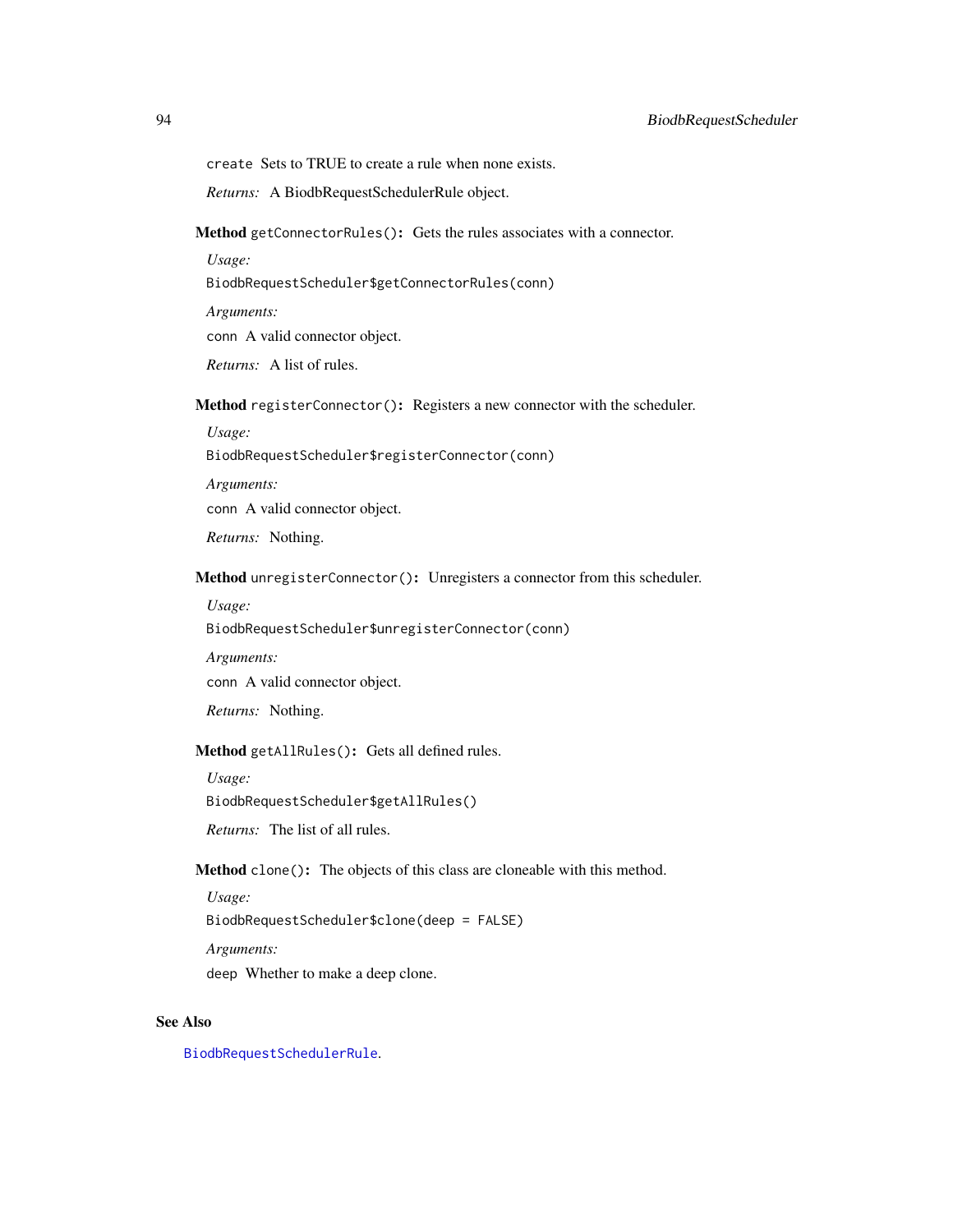## BiodbRequestSchedulerRule 95

### Examples

```
# Create an instance with default settings:
mybiodb <- biodb::newInst()
# Get the scheduler
sched <- mybiodb$getRequestScheduler()
# Create a request object
u <- 'https://www.ebi.ac.uk/webservices/chebi/2.0/test/getCompleteEntity'
url <- BiodbUrl$new(url=u)
url$setParam('chebiId', 15440)
request <- BiodbRequest$new(method='get', url=url)
# Send request
sched$sendRequest(request)
# Terminate instance.
mybiodb$terminate()
mybiodb <- NULL
```
<span id="page-94-0"></span>BiodbRequestSchedulerRule *Scheduler rule class.*

### Description

Scheduler rule class. Scheduler rule class.

## Details

This class represents a rule for the request scheduler.

#### Methods

#### Public methods:

- [BiodbRequestSchedulerRule\\$new\(\)](#page-6-2)
- [BiodbRequestSchedulerRule\\$getHost\(\)](#page-95-0)
- [BiodbRequestSchedulerRule\\$getN\(\)](#page-95-1)
- [BiodbRequestSchedulerRule\\$getT\(\)](#page-95-2)
- [BiodbRequestSchedulerRule\\$setFrequency\(\)](#page-95-3)
- [BiodbRequestSchedulerRule\\$getConnectors\(\)](#page-95-4)
- [BiodbRequestSchedulerRule\\$addConnector\(\)](#page-95-5)
- [BiodbRequestSchedulerRule\\$removeConnector\(\)](#page-96-0)
- [BiodbRequestSchedulerRule\\$print\(\)](#page-9-0)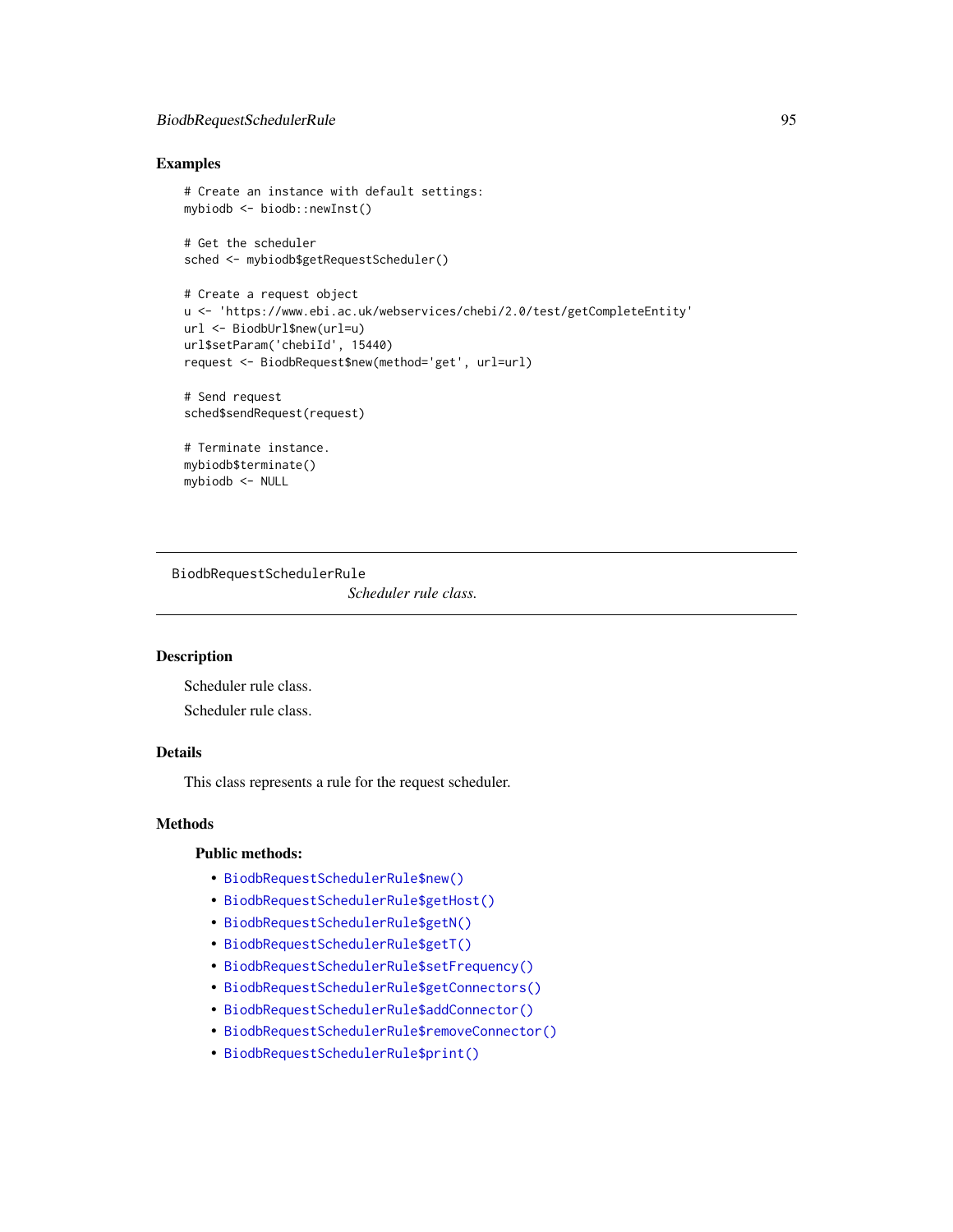- [BiodbRequestSchedulerRule\\$waitAsNeeded\(\)](#page-96-1)
- [BiodbRequestSchedulerRule\\$recomputeFrequency\(\)](#page-96-2)
- [BiodbRequestSchedulerRule\\$computeSleepTime\(\)](#page-96-3)
- [BiodbRequestSchedulerRule\\$storeCurrentTime\(\)](#page-96-4)
- [BiodbRequestSchedulerRule\\$clone\(\)](#page-6-0)

### Method new(): Initializer.

*Usage:*

BiodbRequestSchedulerRule\$new(host, conn = NULL)

*Arguments:*

host The web host for which this rules is applicable.

conn The connector instance that is concerned by this rule.

*Returns:* Nothing.

<span id="page-95-0"></span>Method getHost(): Gets host.

*Usage:* BiodbRequestSchedulerRule\$getHost() *Returns:* Returns the host.

<span id="page-95-1"></span>Method getN(): Gets N value. The number of connections allowed during a period of T seconds.

*Usage:*

BiodbRequestSchedulerRule\$getN()

*Returns:* Returns N as an integer.

<span id="page-95-2"></span>Method getT(): Gets T value. The number of seconds during which N connections are allowed.

*Usage:*

BiodbRequestSchedulerRule\$getT()

*Returns:* Returns T as a numeric.

<span id="page-95-3"></span>Method setFrequency(): Sets both N and T.

*Usage:*

BiodbRequestSchedulerRule\$setFrequency(n, t)

*Arguments:*

n The number of connections allowed during a period of t seconds, as an integer.

t The number of seconds during which n connections are allowed, as a numeric value.

*Returns:* Nothing.

<span id="page-95-4"></span>Method getConnectors(): Gets connectors associaated with this rule.

*Usage:*

BiodbRequestSchedulerRule\$getConnectors()

*Returns:* A list of BiodbConn objects.

<span id="page-95-5"></span>Method addConnector(): Associate a connector with this rule.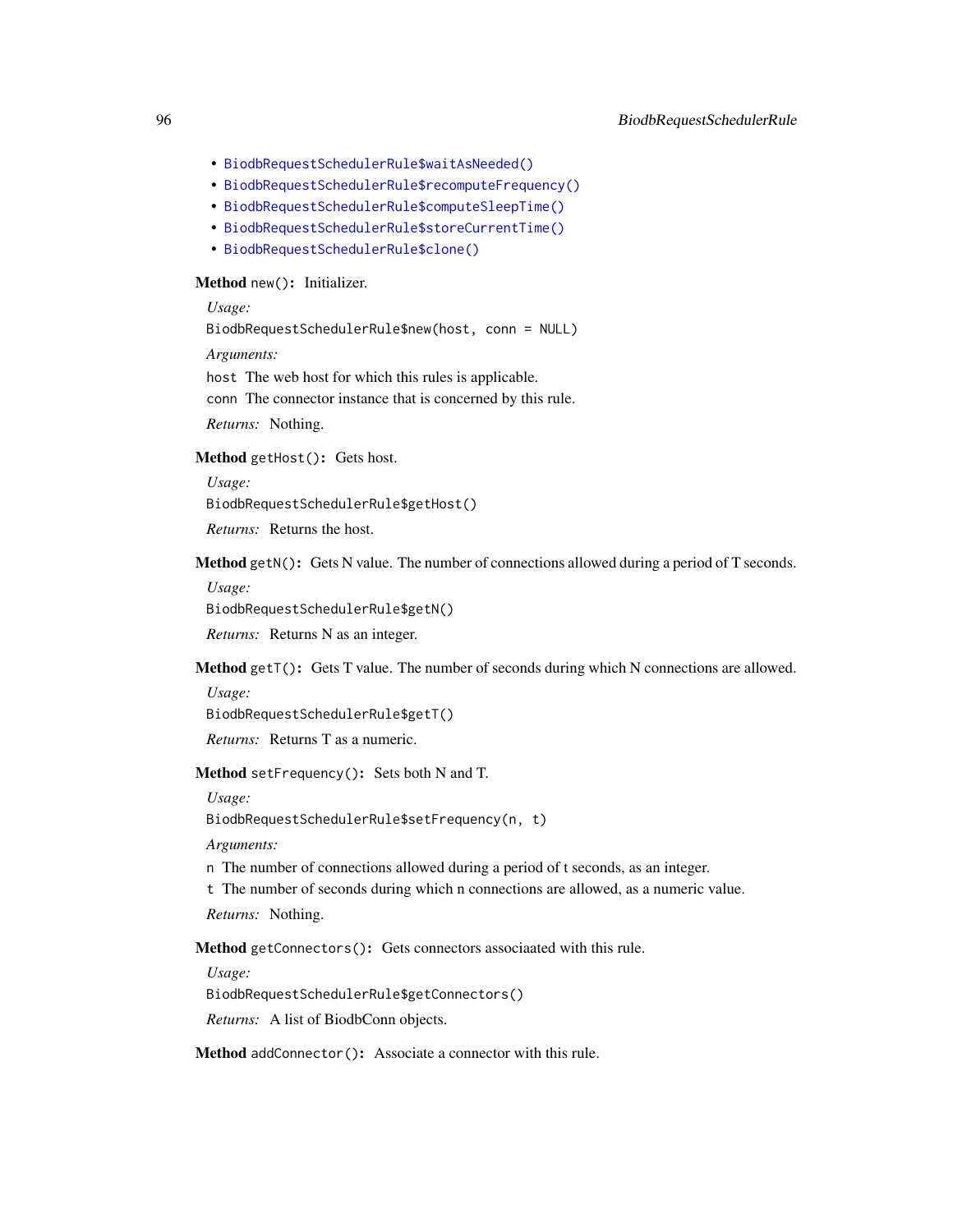*Usage:*

BiodbRequestSchedulerRule\$addConnector(conn)

*Arguments:*

conn A BiodbConn object.

*Returns:* Nothing.

## <span id="page-96-0"></span>Method removeConnector(): Disassociate a connector from this rule.

*Usage:*

BiodbRequestSchedulerRule\$removeConnector(conn)

*Arguments:*

conn A BiodbConn instance.

*Returns:* Nothing.

Method print(): Displays information about this instance.

*Usage:* BiodbRequestSchedulerRule\$print()

*Returns:* Nothing.

<span id="page-96-1"></span>Method waitAsNeeded(): Wait (sleep) until a new request is allowed.

*Usage:*

BiodbRequestSchedulerRule\$waitAsNeeded()

*Returns:* Nothing.

<span id="page-96-2"></span>Method recomputeFrequency(): Recompute frequency from submitted N and T values.

*Usage:*

BiodbRequestSchedulerRule\$recomputeFrequency()

*Returns:* Nothing.

<span id="page-96-3"></span>Method computeSleepTime(): Compute the needed sleep time to wait until a new request is allowed, starting from the submitted time.

*Usage:*

```
BiodbRequestSchedulerRule$computeSleepTime(cur.time = Sys.time())
```
*Arguments:*

cur.time Time from which to compute needed sleep time.

*Returns:* The needed sleep time in seconds.

<span id="page-96-4"></span>Method storeCurrentTime(): Stores the current time.

*Usage:*

BiodbRequestSchedulerRule\$storeCurrentTime(cur.time = Sys.time())

*Arguments:*

cur.time The current time.

*Returns:* Nothing.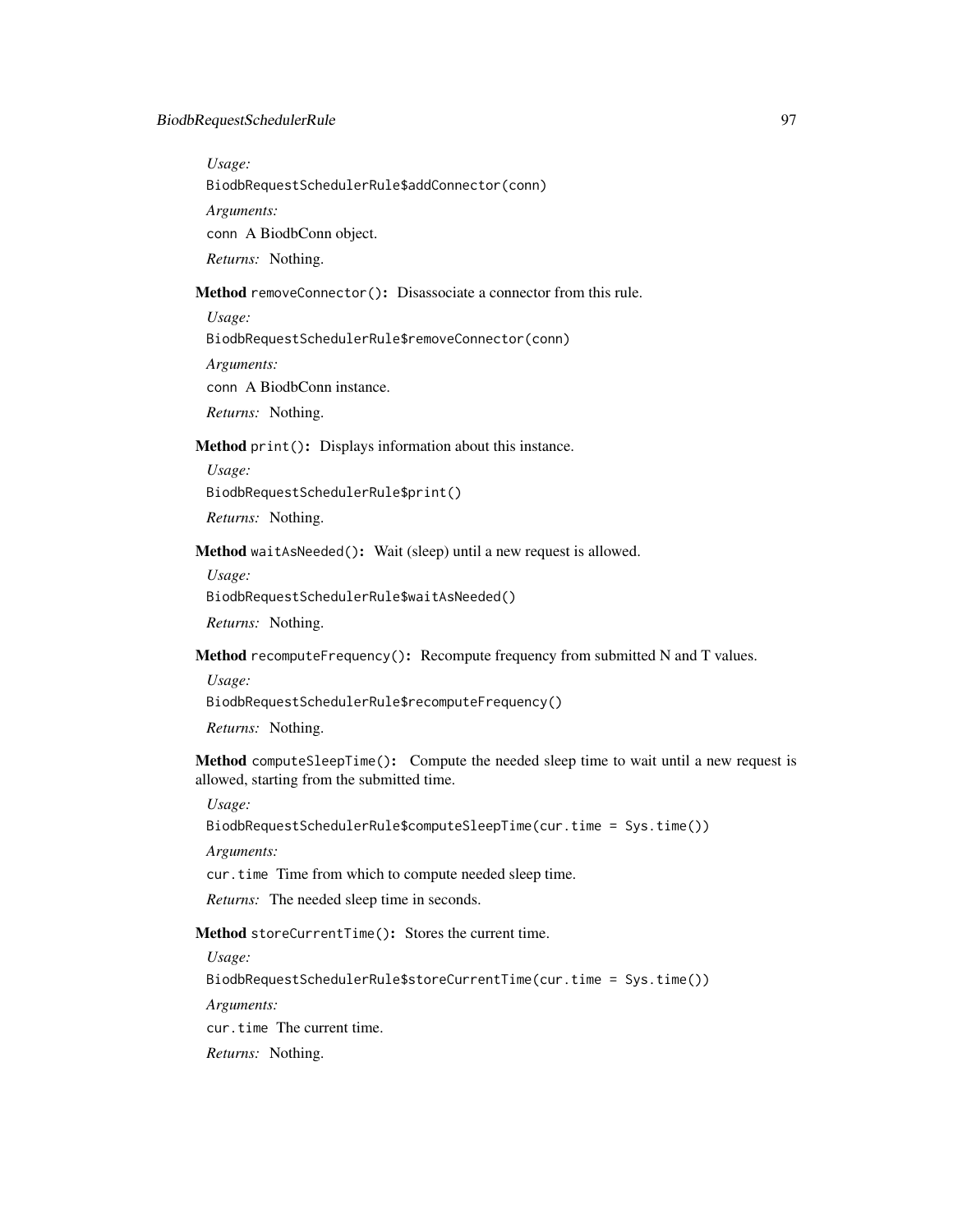Method clone(): The objects of this class are cloneable with this method.

*Usage:* BiodbRequestSchedulerRule\$clone(deep = FALSE) *Arguments:* deep Whether to make a deep clone.

#### See Also

[BiodbRequestScheduler](#page-90-0).

BiodbSdfEntry *Entry class for content in SDF format.*

## Description

Entry class for content in SDF format. Entry class for content in SDF format.

### Details

This is an abstract class for handling database entries whose content is in SDF format.

#### Super classes

[biodb::BiodbEntry](#page-0-0) -> [biodb::BiodbTxtEntry](#page-0-0) -> BiodbSdfEntry

### **Methods**

### Public methods:

- [BiodbSdfEntry\\$new\(\)](#page-6-2)
- [BiodbSdfEntry\\$clone\(\)](#page-6-0)

Method new(): New instance initializer. Entry objects must not be created directly. Instead, they are retrieved through the connector instances.

*Usage:*

BiodbSdfEntry\$new(...)

*Arguments:*

... All parameters are passed to the super class initializer.

*Returns:* Nothing.

Method clone(): The objects of this class are cloneable with this method.

*Usage:* BiodbSdfEntry\$clone(deep = FALSE) *Arguments:* deep Whether to make a deep clone.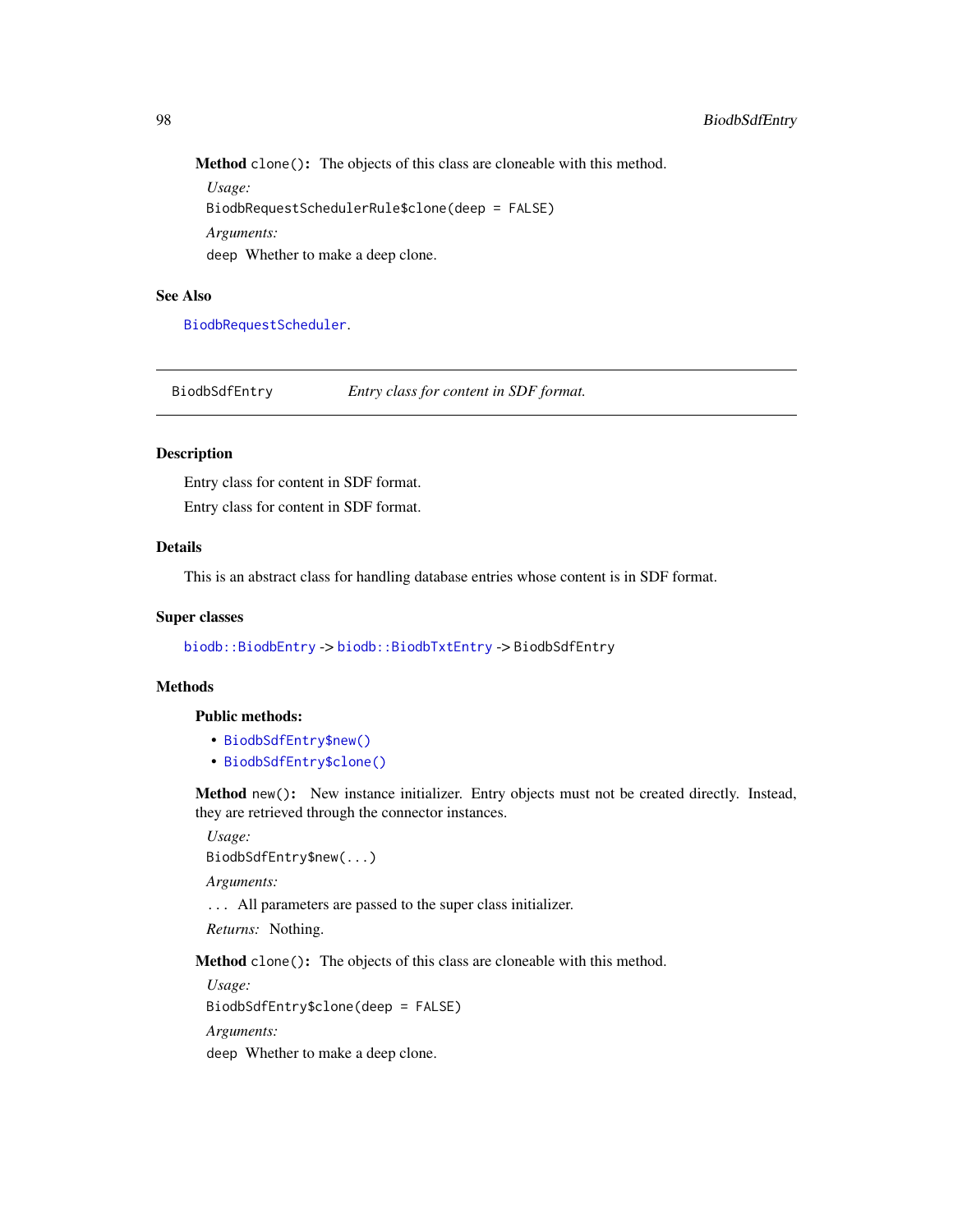## BiodbSqlBinaryOp 99

## See Also

Super class [BiodbTxtEntry](#page-108-0).

### Examples

```
# Create a concrete entry class inheriting from CSV class:
MyEntry <- R6::R6Class("MyEntry", inherit=biodb::BiodbSdfEntry)
```
BiodbSqlBinaryOp *This class represents an SQL binary operator.*

### Description

This class represents an SQL binary operator. This class represents an SQL binary operator.

### Super class

[biodb::BiodbSqlExpr](#page-0-0) -> BiodbSqlBinaryOp

## Methods

#### Public methods:

- [BiodbSqlBinaryOp\\$new\(\)](#page-6-2)
- [BiodbSqlBinaryOp\\$toString\(\)](#page-89-2)
- [BiodbSqlBinaryOp\\$clone\(\)](#page-6-0)

Method new(): Initializer.

#### *Usage:*

BiodbSqlBinaryOp\$new(lexpr, op, rexpr)

*Arguments:*

lexpr A BiodbSqlExpr instance for the left part.

op The binary operator, as a string.

rexpr A BiodbSqlExpr instance for the right part.

*Returns:* Nothing.

Method toString(): Converts into a string.

*Usage:* BiodbSqlBinaryOp\$toString() *Returns:* A string containing the SQL expression.

Method clone(): The objects of this class are cloneable with this method.

*Usage:*

BiodbSqlBinaryOp\$clone(deep = FALSE) *Arguments:* deep Whether to make a deep clone.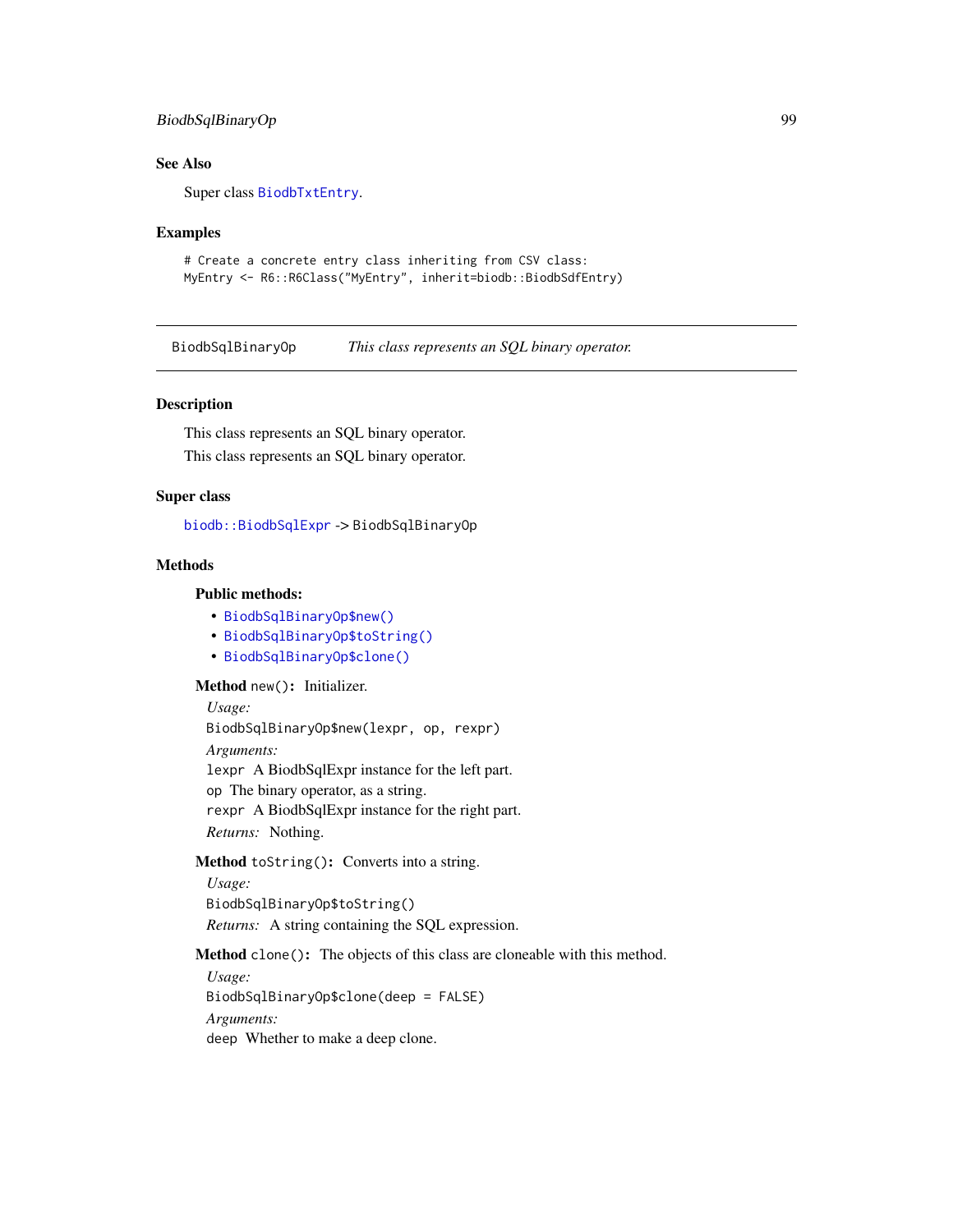## Description

The SQL Expression abstact class.

The SQL Expression abstact class.

### Details

This abstract class represents an SQL expression.

### Methods

### Public methods:

- [BiodbSqlExpr\\$toString\(\)](#page-89-2)
- [BiodbSqlExpr\\$clone\(\)](#page-6-0)

Method toString(): Converts into a string.

*Usage:*

BiodbSqlExpr\$toString()

*Returns:* A string containing the SQL expression.

Method clone(): The objects of this class are cloneable with this method.

```
Usage:
BiodbSqlExpr$clone(deep = FALSE)
Arguments:
deep Whether to make a deep clone.
```
BiodbSqlField *This class represents an SQL field.*

# Description

This class represents an SQL field. This class represents an SQL field.

#### Super class

[biodb::BiodbSqlExpr](#page-0-0) -> BiodbSqlField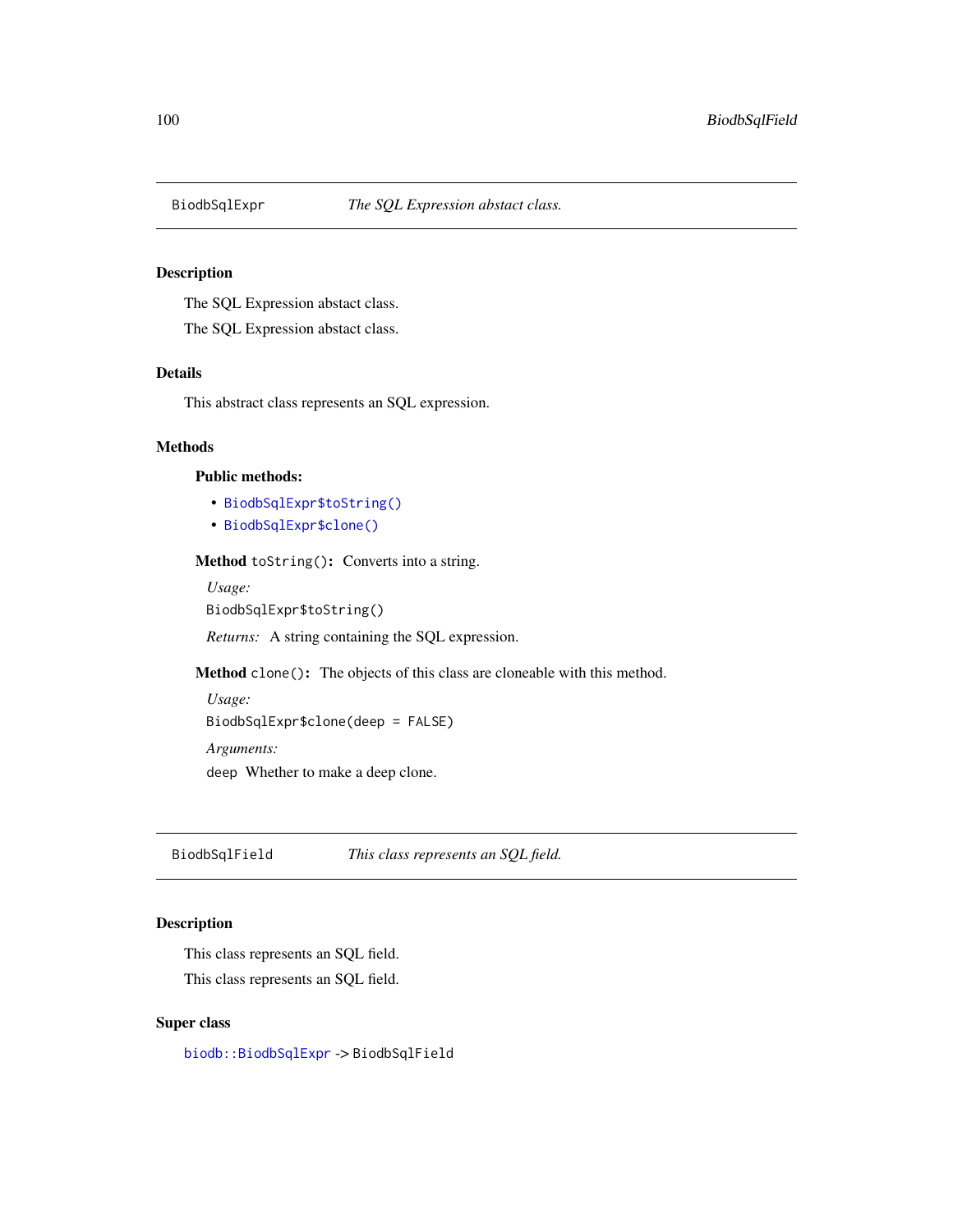## BiodbSqlList 101

# Methods

## Public methods:

- [BiodbSqlField\\$new\(\)](#page-6-2)
- [BiodbSqlField\\$toString\(\)](#page-89-2)
- [BiodbSqlField\\$clone\(\)](#page-6-0)

## Method new(): Initializer.

```
Usage:
BiodbSqlField$new(table = NA_character_, field)
Arguments:
table The table name.
field The field name.
```
*Returns:* Nothing.

# Method toString(): Converts into a string.

```
Usage:
BiodbSqlField$toString()
```
*Returns:* A string containing the SQL expression.

Method clone(): The objects of this class are cloneable with this method.

```
Usage:
BiodbSqlField$clone(deep = FALSE)
Arguments:
deep Whether to make a deep clone.
```
BiodbSqlList *This class represents an SQL list.*

# Description

This class represents an SQL list.

This class represents an SQL list.

#### Super class

[biodb::BiodbSqlExpr](#page-0-0) -> BiodbSqlList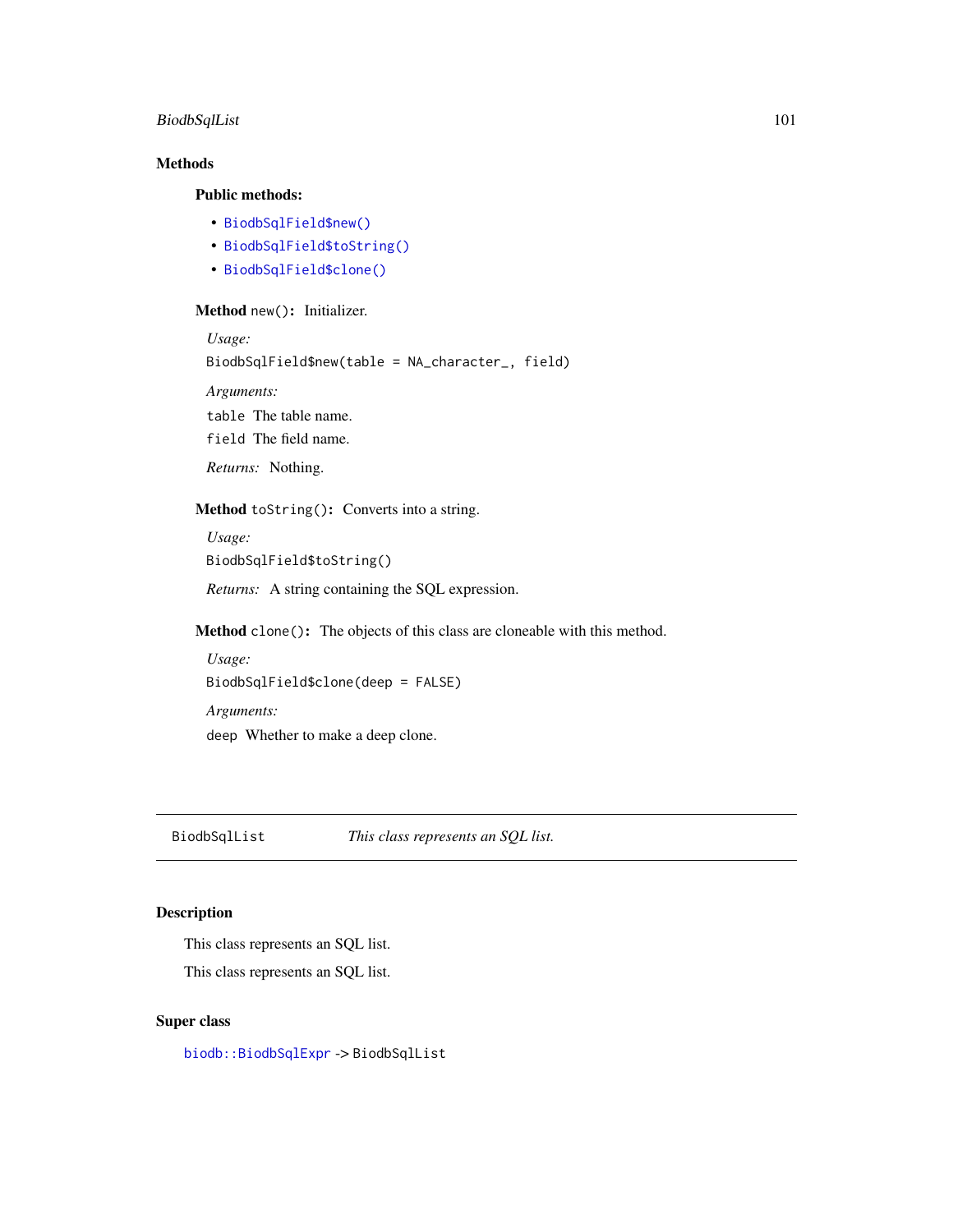# Methods

## Public methods:

- [BiodbSqlList\\$new\(\)](#page-6-2)
- [BiodbSqlList\\$toString\(\)](#page-89-2)
- [BiodbSqlList\\$clone\(\)](#page-6-0)

## Method new(): Initializer.

*Usage:* BiodbSqlList\$new(values) *Arguments:* values The values of the list. *Returns:* Nothing.

### Method toString(): Converts into a string.

*Usage:* BiodbSqlList\$toString() *Returns:* A string containing the SQL expression.

Method clone(): The objects of this class are cloneable with this method.

*Usage:* BiodbSqlList\$clone(deep = FALSE) *Arguments:* deep Whether to make a deep clone.

BiodbSqlLogicalOp *This class represents an SQL logical operator.*

## Description

This class represents an SQL logical operator.

This class represents an SQL logical operator.

### Super class

[biodb::BiodbSqlExpr](#page-0-0) -> BiodbSqlLogicalOp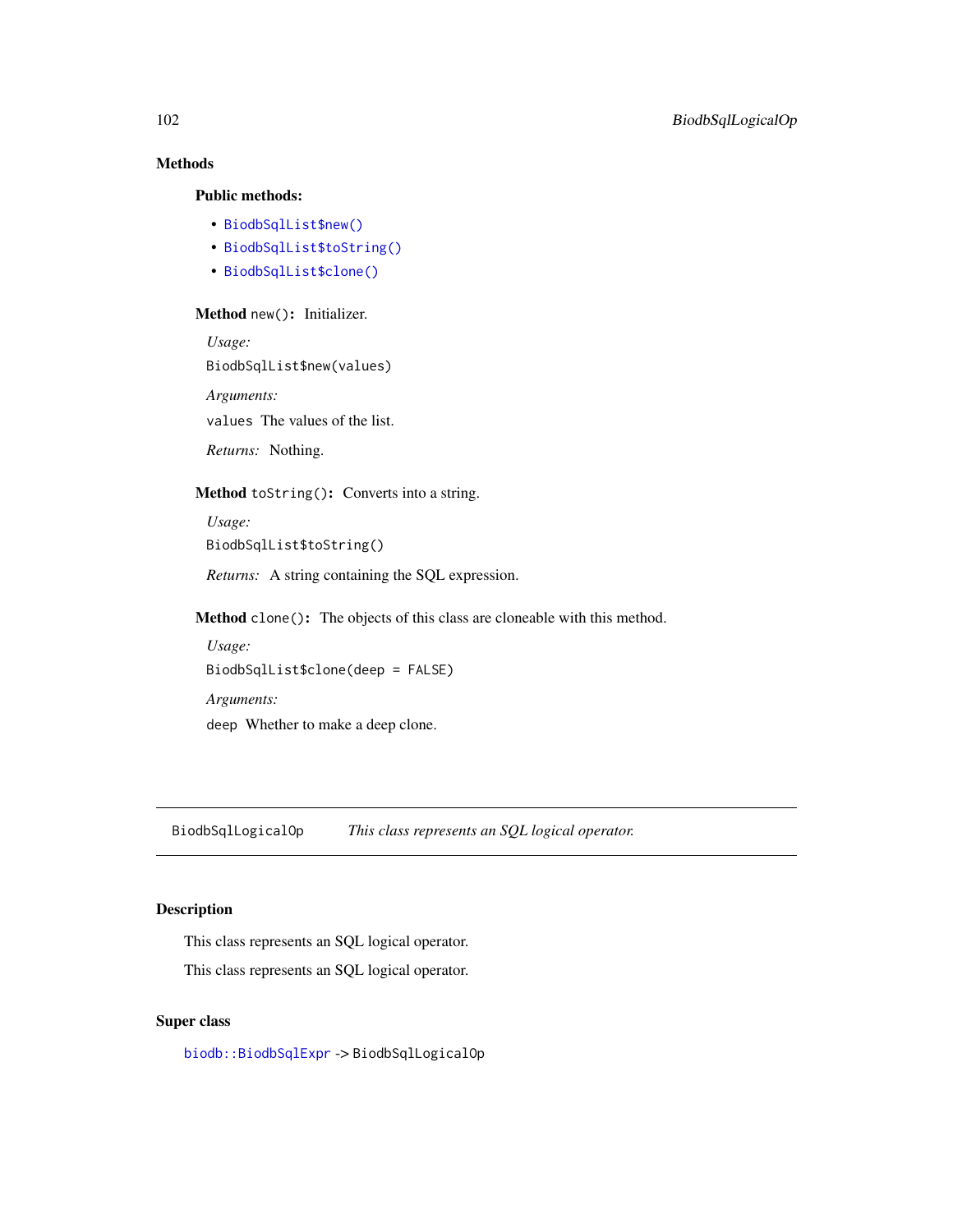# Methods

# Public methods:

- [BiodbSqlLogicalOp\\$new\(\)](#page-6-2)
- [BiodbSqlLogicalOp\\$addExpr\(\)](#page-102-0)
- [BiodbSqlLogicalOp\\$toString\(\)](#page-89-2)
- [BiodbSqlLogicalOp\\$clone\(\)](#page-6-0)

# Method new(): Initializer.

*Usage:*

BiodbSqlLogicalOp\$new(op)

*Arguments:*

op The logical operator, as a string.

*Returns:* Nothing.

<span id="page-102-0"></span>Method addExpr(): Add an SQL expression to the logical operator.

*Usage:* BiodbSqlLogicalOp\$addExpr(expr)

*Arguments:*

expr A BiodbSqlExpr instance.

*Returns:* Nothing.

## Method toString(): Converts into a string.

*Usage:* BiodbSqlLogicalOp\$toString()

*Returns:* A string containing the SQL expression.

Method clone(): The objects of this class are cloneable with this method.

*Usage:* BiodbSqlLogicalOp\$clone(deep = FALSE) *Arguments:*

deep Whether to make a deep clone.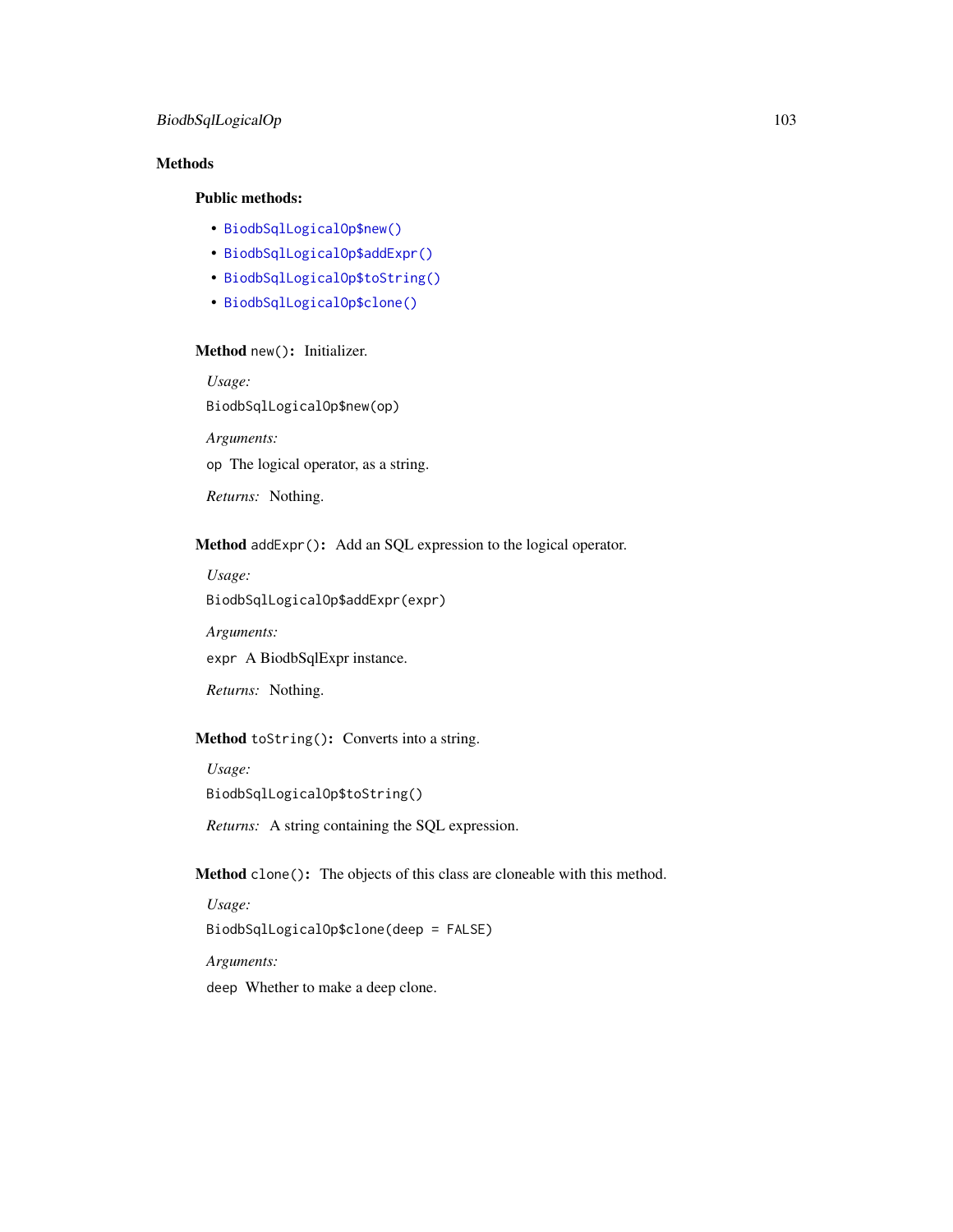## Description

This class handles an SQL Query.

This class handles an SQL Query.

### Details

This class represents an SQL query. It is used internally to generate an SQL query string.

### Methods

### Public methods:

- [BiodbSqlQuery\\$new\(\)](#page-6-2)
- [BiodbSqlQuery\\$setTable\(\)](#page-103-0)
- [BiodbSqlQuery\\$addField\(\)](#page-103-1)
- [BiodbSqlQuery\\$setDistinct\(\)](#page-104-0)
- [BiodbSqlQuery\\$setLimit\(\)](#page-104-1)
- [BiodbSqlQuery\\$addJoin\(\)](#page-104-2)
- [BiodbSqlQuery\\$setWhere\(\)](#page-104-3)
- [BiodbSqlQuery\\$getJoin\(\)](#page-104-4)
- [BiodbSqlQuery\\$getWhere\(\)](#page-104-5)
- [BiodbSqlQuery\\$getFields\(\)](#page-105-0)
- [BiodbSqlQuery\\$toString\(\)](#page-89-2)
- [BiodbSqlQuery\\$clone\(\)](#page-6-0)

#### Method new(): Initializer.

*Usage:* BiodbSqlQuery\$new() *Returns:* Nothing.

### <span id="page-103-0"></span>Method setTable(): Set the table.

*Usage:* BiodbSqlQuery\$setTable(table) *Arguments:* table The table name. *Returns:* Nothing.

# <span id="page-103-1"></span>Method addField(): Set the fields.

*Usage:*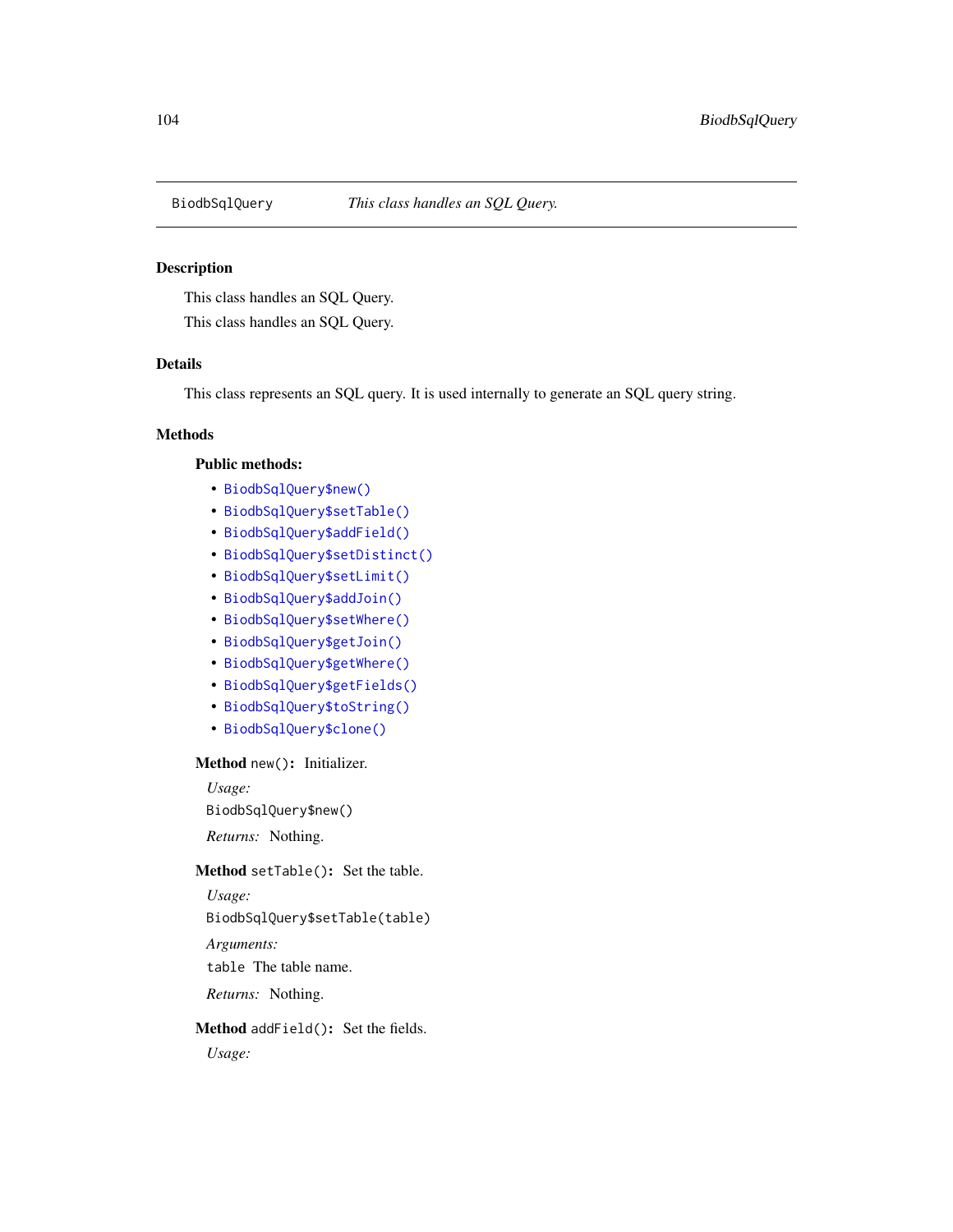## BiodbSqlQuery 105

BiodbSqlQuery\$addField(table = NULL, field)

*Arguments:*

table The table name.

field A field name.

*Returns:* Nothing.

<span id="page-104-0"></span>Method setDistinct(): Set or unset distinct modifier.

*Usage:*

BiodbSqlQuery\$setDistinct(distinct)

*Arguments:*

distinct Either TRUE or FALSE for setting or unsetting the distinct flag.

*Returns:* Nothing.

<span id="page-104-1"></span>Method setLimit(): Set results limit.

*Usage:*

BiodbSqlQuery\$setLimit(limit)

*Arguments:*

limit The limit to set, as an integer value.

*Returns:* Nothing.

<span id="page-104-2"></span>Method addJoin(): Add a join.

*Usage:*

BiodbSqlQuery\$addJoin(table1, field1, table2, field2)

*Arguments:*

table1 The first table.

field1 The field of the first table.

table2 The second table.

field2 The field of the second table.

*Returns:* Nothing.

<span id="page-104-3"></span>Method setWhere(): Set the where clause.

*Usage:* BiodbSqlQuery\$setWhere(expr) *Arguments:* expr A BiodbSqlExpr representing the "where" clause. *Returns:* Nothing.

<span id="page-104-4"></span>Method getJoin(): Builds and returns the join expression.

*Usage:*

BiodbSqlQuery\$getJoin()

<span id="page-104-5"></span>*Returns:* A character vector representing the join expression.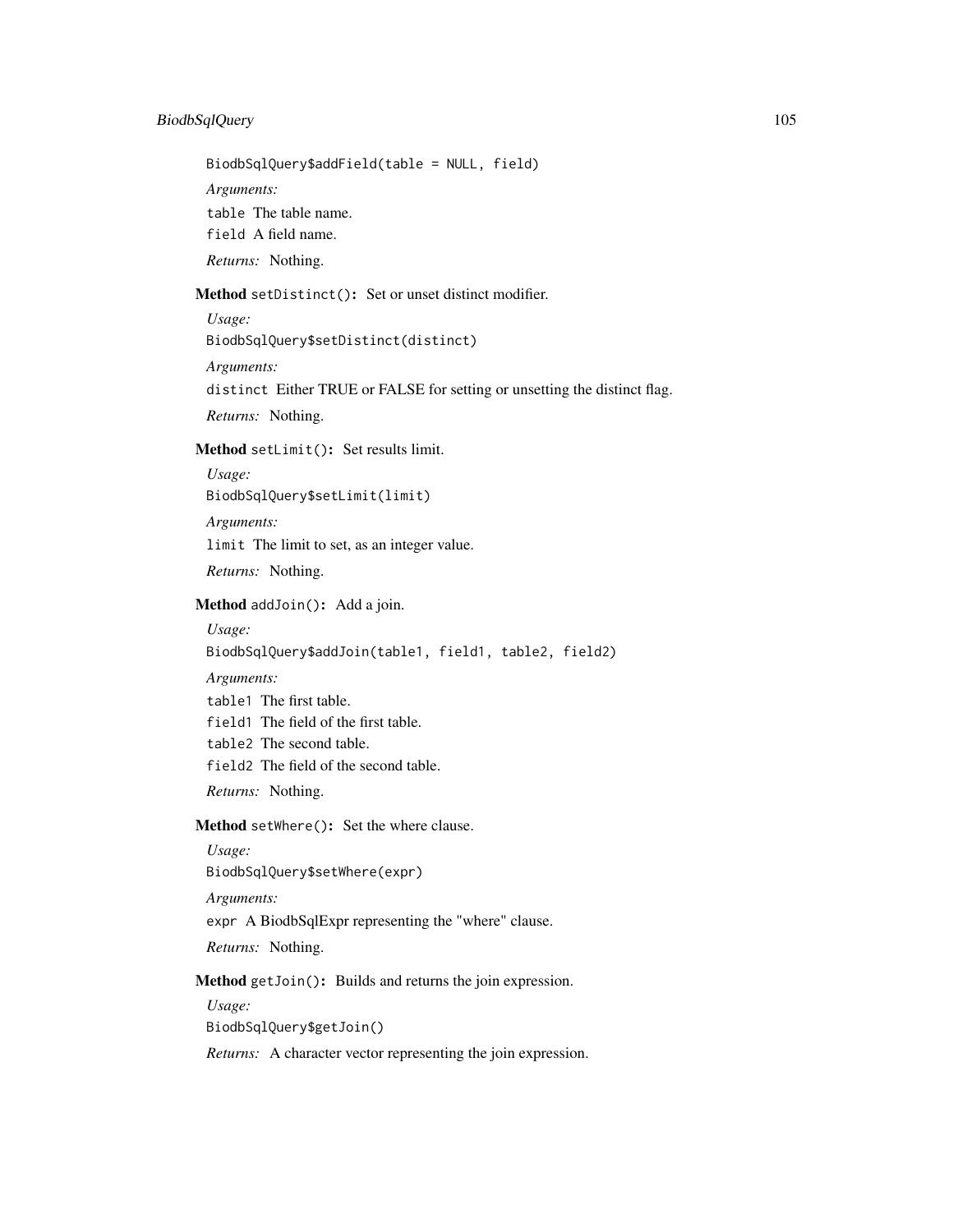Method getWhere(): Gets the where expression.

*Usage:*

BiodbSqlQuery\$getWhere()

*Returns:* The BiodbSqlExpr instance representing the "where" clause.

<span id="page-105-0"></span>Method getFields(): Gets the fields to retrieve.

*Usage:* BiodbSqlQuery\$getFields()

*Returns:* A string containing the list of fields to retrieve.

Method toString(): Generates the string representation of this query.

*Usage:* BiodbSqlQuery\$toString()

*Returns:* A string containing the full SQL query.

Method clone(): The objects of this class are cloneable with this method.

*Usage:* BiodbSqlQuery\$clone(deep = FALSE) *Arguments:*

deep Whether to make a deep clone.

### See Also

[BiodbRequestScheduler](#page-90-0), [BiodbRequest](#page-87-0).

BiodbSqlValue *This class represents an SQL value.*

### Description

This class represents an SQL value.

This class represents an SQL value.

### Super class

[biodb::BiodbSqlExpr](#page-0-0) -> BiodbSqlValue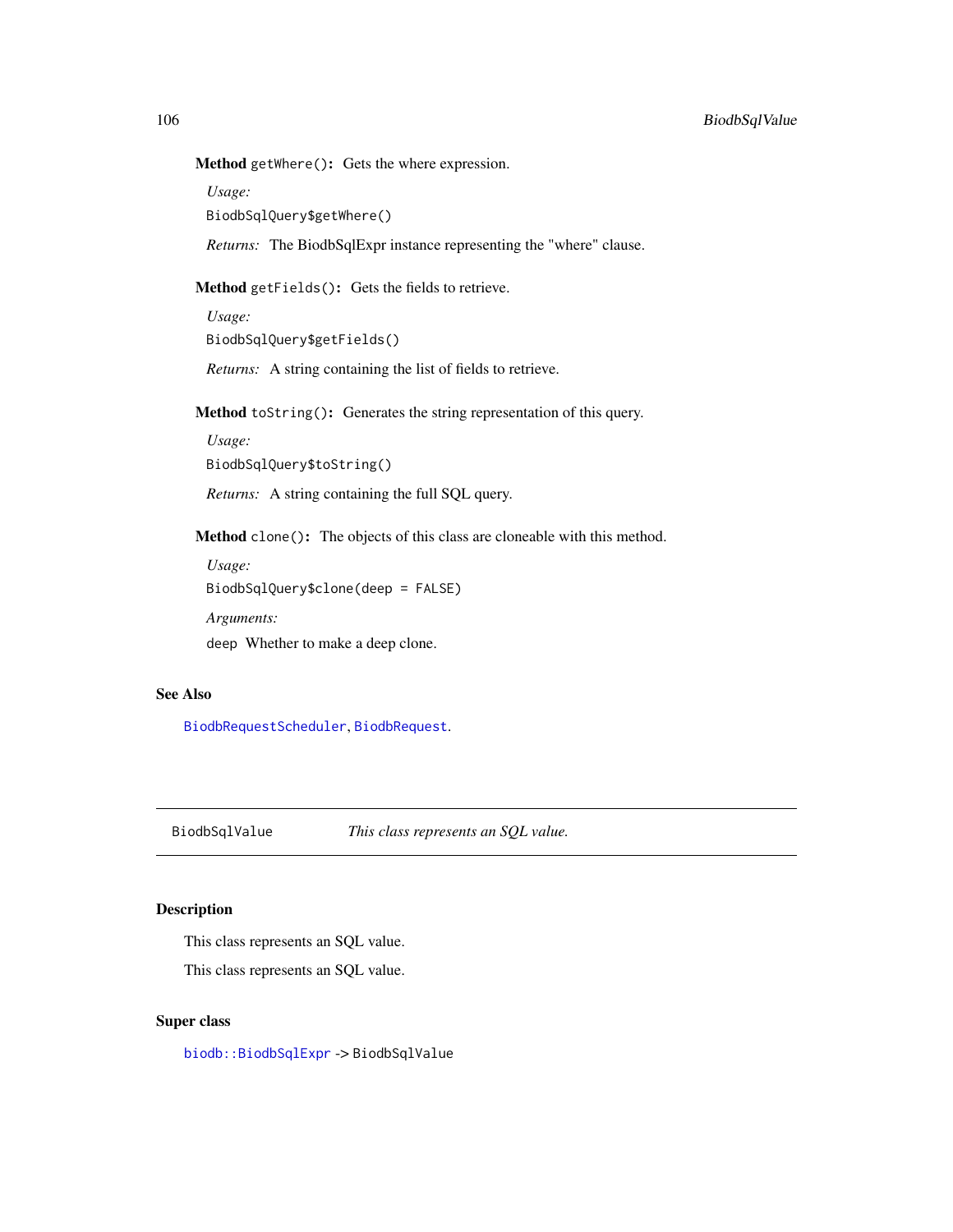## BiodbTestMsgAck 107

# Methods

### Public methods:

- [BiodbSqlValue\\$new\(\)](#page-6-2)
- [BiodbSqlValue\\$toString\(\)](#page-89-2)
- [BiodbSqlValue\\$clone\(\)](#page-6-0)

## Method new(): Initializer.

*Usage:*

BiodbSqlValue\$new(value)

*Arguments:*

value The value.

*Returns:* Nothing.

### Method toString(): Converts into a string.

*Usage:* BiodbSqlValue\$toString()

*Returns:* A string containing the SQL expression.

Method clone(): The objects of this class are cloneable with this method.

*Usage:* BiodbSqlValue\$clone(deep = FALSE) *Arguments:*

deep Whether to make a deep clone.

BiodbTestMsgAck *A class for acknowledging messages during tests.*

#### Description

A class for acknowledging messages during tests.

A class for acknowledging messages during tests.

## Details

This observer is used to call a testthat::expect\_\*() method each time a message is received. This is used when running tests on Travis-CI, so Travis does not stop tests because no change is detected in output.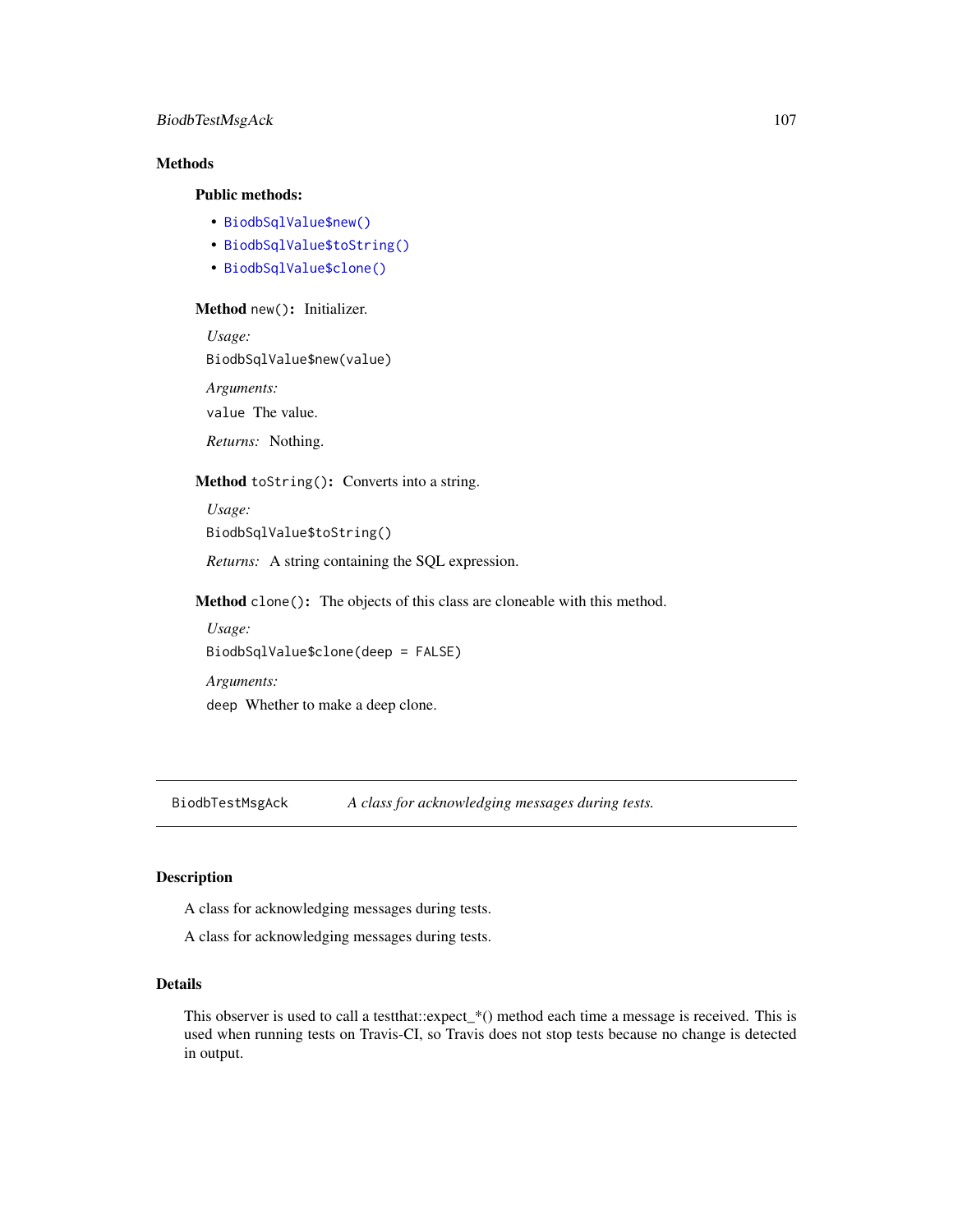# Methods

# Public methods:

- [BiodbTestMsgAck\\$new\(\)](#page-6-2)
- [BiodbTestMsgAck\\$notifyProgress\(\)](#page-107-0)
- [BiodbTestMsgAck\\$clone\(\)](#page-6-0)

#### Method new(): New instance initializer.

*Usage:*

BiodbTestMsgAck\$new()

*Returns:* Nothing.

<span id="page-107-0"></span>Method notifyProgress(): Call back method used to get progress advancement of a long process.

*Usage:*

BiodbTestMsgAck\$notifyProgress(what, index, total)

*Arguments:*

what The reason as a character value.

index The index number representing the progress.

total The total number to reach for completing the process.

*Returns:* Nothing.

Method clone(): The objects of this class are cloneable with this method.

*Usage:*

BiodbTestMsgAck\$clone(deep = FALSE)

*Arguments:*

deep Whether to make a deep clone.

### Examples

```
# To use the acknowledger, set ack=TRUE when creating the Biodb test
# instance:
biodb <- biodb::createBiodbTestInstance(ack=TRUE)
```

```
# Terminate the BiodbMain instance
biodb$terminate()
```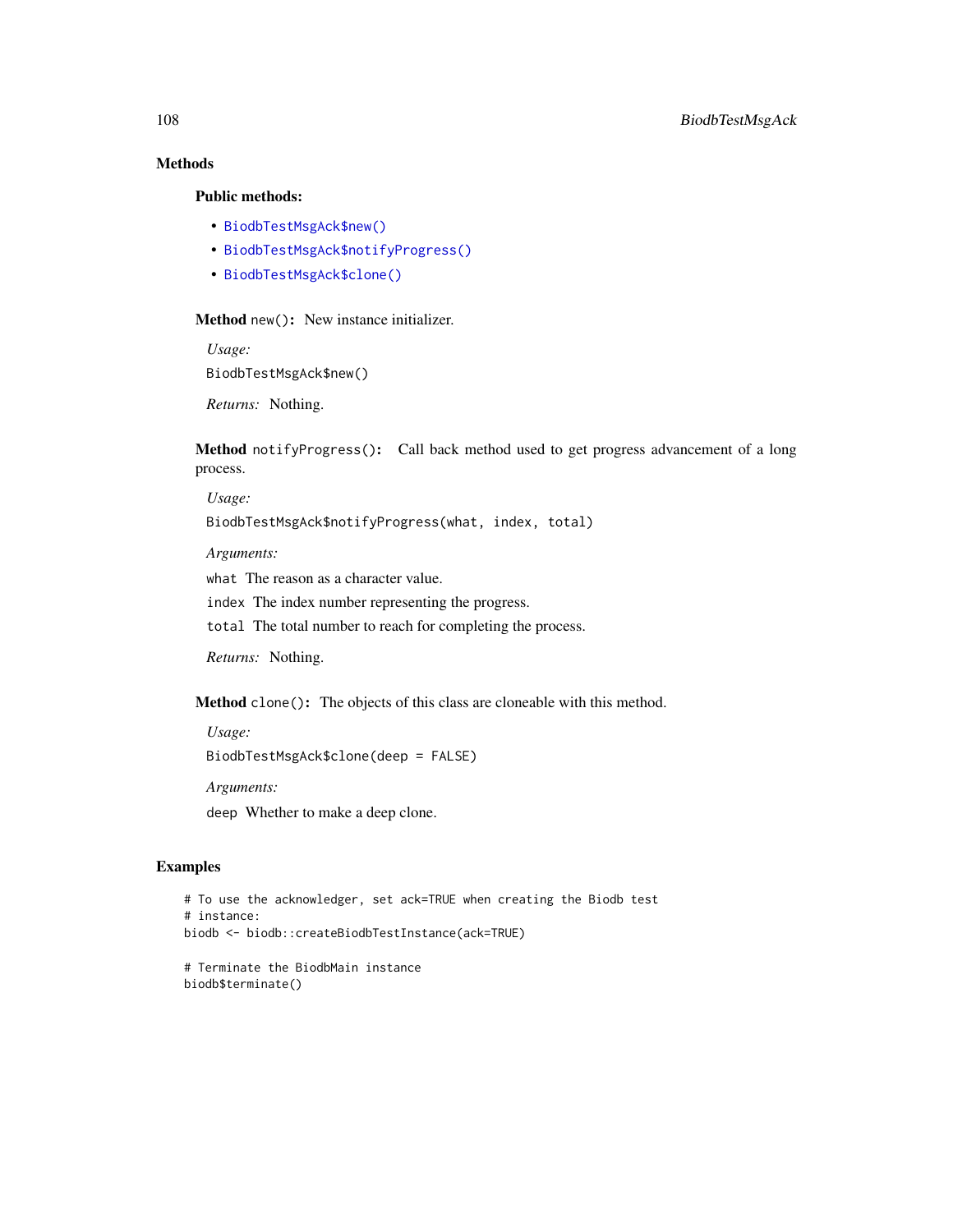#### Description

Entry class for content in text format.

Entry class for content in text format.

# Details

This is an abstract class for handling database entries whose content is in text format.

# Super class

```
biodb::BiodbEntry -> BiodbTxtEntry
```
# **Methods**

Public methods:

- [BiodbTxtEntry\\$new\(\)](#page-6-0)
- [BiodbTxtEntry\\$clone\(\)](#page-6-1)

Method new(): New instance initializer. Entry objects must not be created directly. Instead, they are retrieved through the connector instances.

*Usage:* BiodbTxtEntry\$new(...)

*Arguments:*

... All parameters are passed to the super class initializer.

*Returns:* Nothing.

Method clone(): The objects of this class are cloneable with this method.

*Usage:* BiodbTxtEntry\$clone(deep = FALSE)

*Arguments:*

deep Whether to make a deep clone.

# See Also

Super class [BiodbEntry](#page-44-0).

#### Examples

```
# Create a concrete entry class inheriting from CSV class:
MyEntry <- R6::R6Class("MyEntry", inherit=biodb::BiodbTxtEntry)
```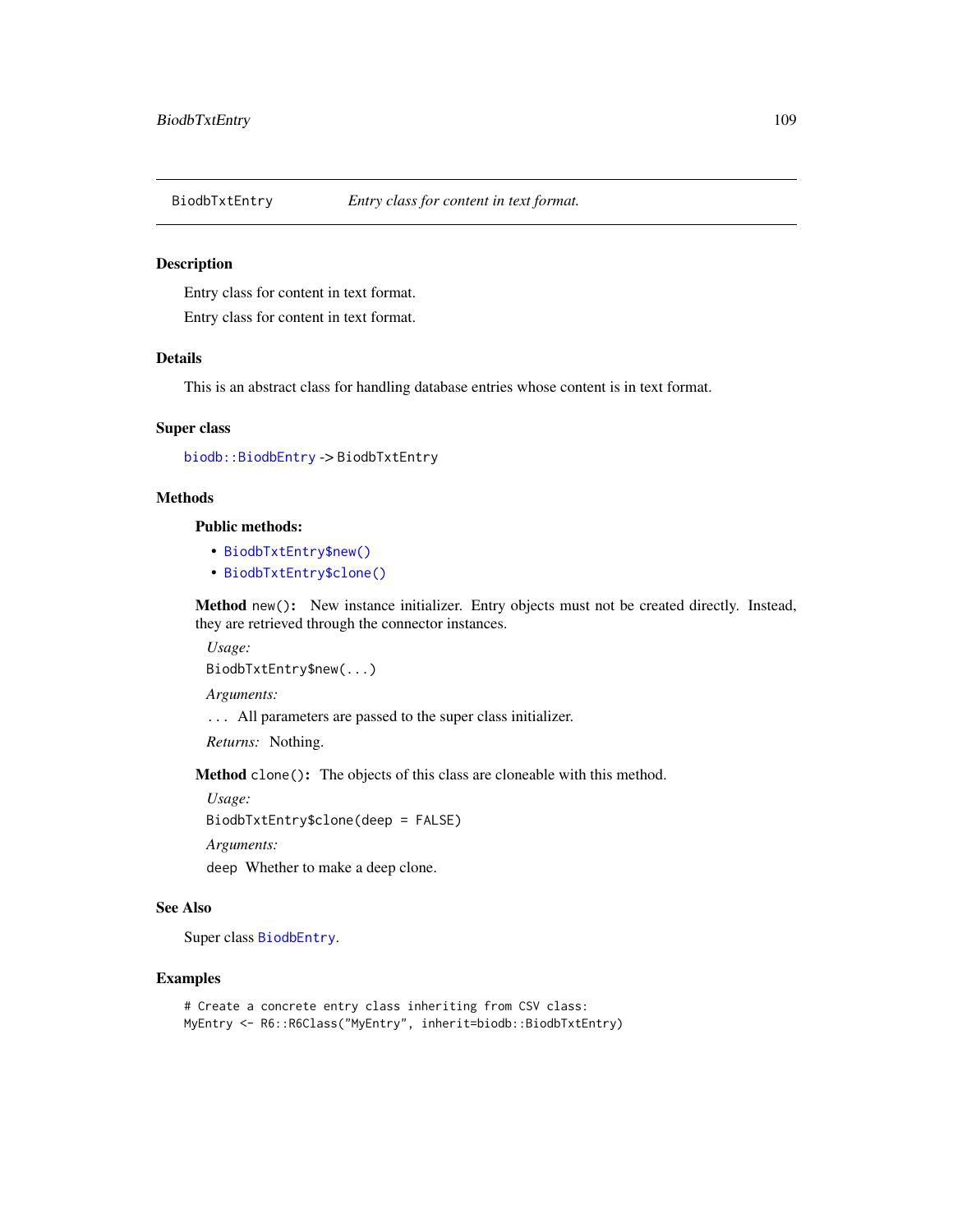BiodbUrl *Class URL.*

# Description

Class URL.

Class URL.

# Details

This class represents a URL object that can be used in requests.

# **Methods**

# Public methods:

- [BiodbUrl\\$new\(\)](#page-6-0)
- [BiodbUrl\\$getDomain\(\)](#page-109-0)
- [BiodbUrl\\$setUrl\(\)](#page-37-0)
- [BiodbUrl\\$setParam\(\)](#page-110-0)
- [BiodbUrl\\$print\(\)](#page-9-0)
- [BiodbUrl\\$toString\(\)](#page-89-0)
- [BiodbUrl\\$clone\(\)](#page-6-1)

Method new(): Initializer.

# *Usage:*

```
BiodbUrl$new(url = character(), params = character(), chompExtraSlashes = TRUE)
```
*Arguments:*

url The URL to access, as a character vector.

params The list of parameters to append to this URL.

chompExtraSlashes If set to TRUE, then slashes at the end and the beginning of each element of the url vector parameter will be removed before proper concatenation.

*Returns:* Nothing.

<span id="page-109-0"></span>Method getDomain(): Gets the domain.

*Usage:* BiodbUrl\$getDomain() *Returns:* The domain.

Method setUrl(): Sets the base URL string.

*Usage:* BiodbUrl\$setUrl(url)

*Arguments:*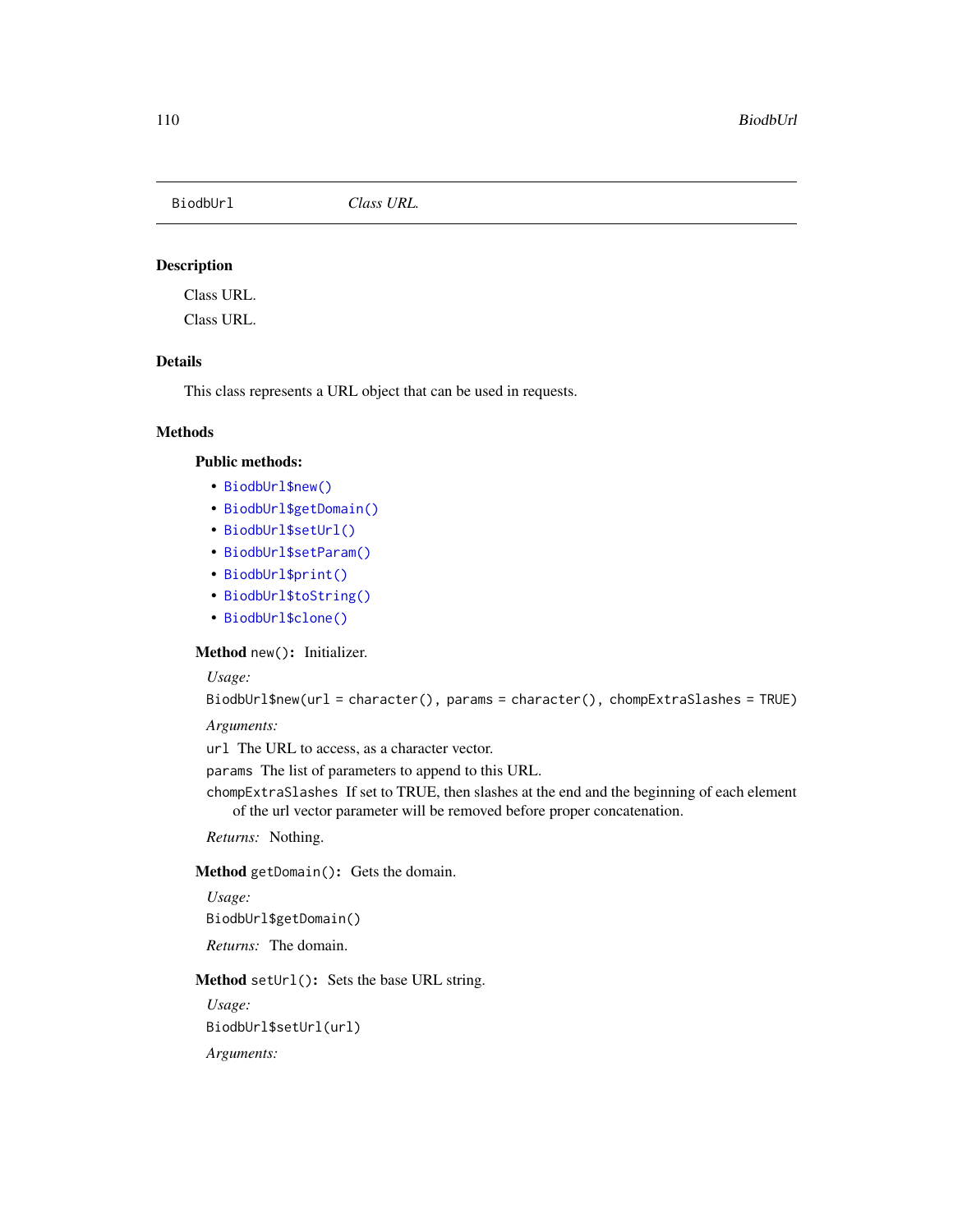#### BiodbUrl 111

url The base URL string.

*Returns:* Nothing.

<span id="page-110-0"></span>Method setParam(): Sets a parameter.

*Usage:* BiodbUrl\$setParam(key, value) *Arguments:*

key The parameter name. value The value of the parameter.

*Returns:* Nothing.

Method print(): Displays information about this instance.

*Usage:* BiodbUrl\$print() *Returns:* self as invisible.

Method toString(): Gets the URL as a string representation.

*Usage:* BiodbUrl\$toString(encode = TRUE) *Arguments:* encode If set to TRUE, then encodes the URL.

*Returns:* The URL as a string, with all parameters and values set.

Method clone(): The objects of this class are cloneable with this method.

*Usage:* BiodbUrl\$clone(deep = FALSE) *Arguments:* deep Whether to make a deep clone.

#### See Also

[BiodbRequestScheduler](#page-90-0), [BiodbRequest](#page-87-0).

# Examples

```
# Create a URL object
u <- c("https://www.uniprot.org", "uniprot")
p <- c(query="reviewed:yes+AND+organism:9606",
      columns='id,entry name,protein names',
      format="tab")
url <- BiodbUrl$new(url=u, params=p)
url$toString()
```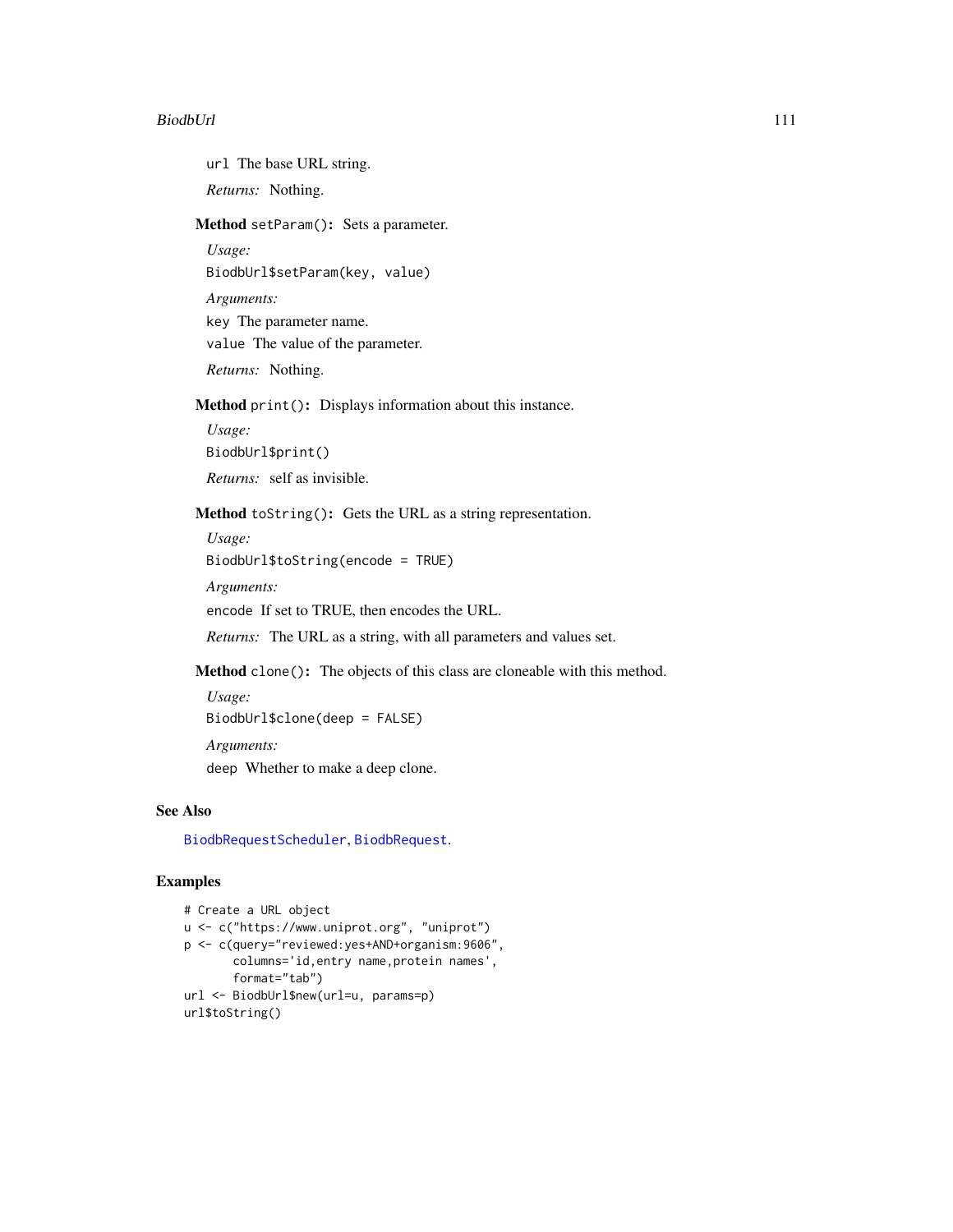#### Description

Entry class for content in XML format. Entry class for content in XML format.

#### Details

This is an abstract class for handling database entries whose content is in XML format.

# Super class

```
biodb::BiodbEntry -> BiodbXmlEntry
```
# **Methods**

Public methods:

- [BiodbXmlEntry\\$new\(\)](#page-6-0)
- [BiodbXmlEntry\\$clone\(\)](#page-6-1)

Method new(): New instance initializer. Entry objects must not be created directly. Instead, they are retrieved through the connector instances.

*Usage:* BiodbXmlEntry\$new(...)

*Arguments:*

... All parameters are passed to the super class initializer.

*Returns:* Nothing.

Method clone(): The objects of this class are cloneable with this method.

*Usage:* BiodbXmlEntry\$clone(deep = FALSE)

*Arguments:*

deep Whether to make a deep clone.

# See Also

Super class [BiodbEntry](#page-44-0).

#### Examples

```
# Create a concrete entry class inheriting from CSV class:
MyEntry <- R6::R6Class("MyEntry", inherit=biodb::BiodbXmlEntry)
```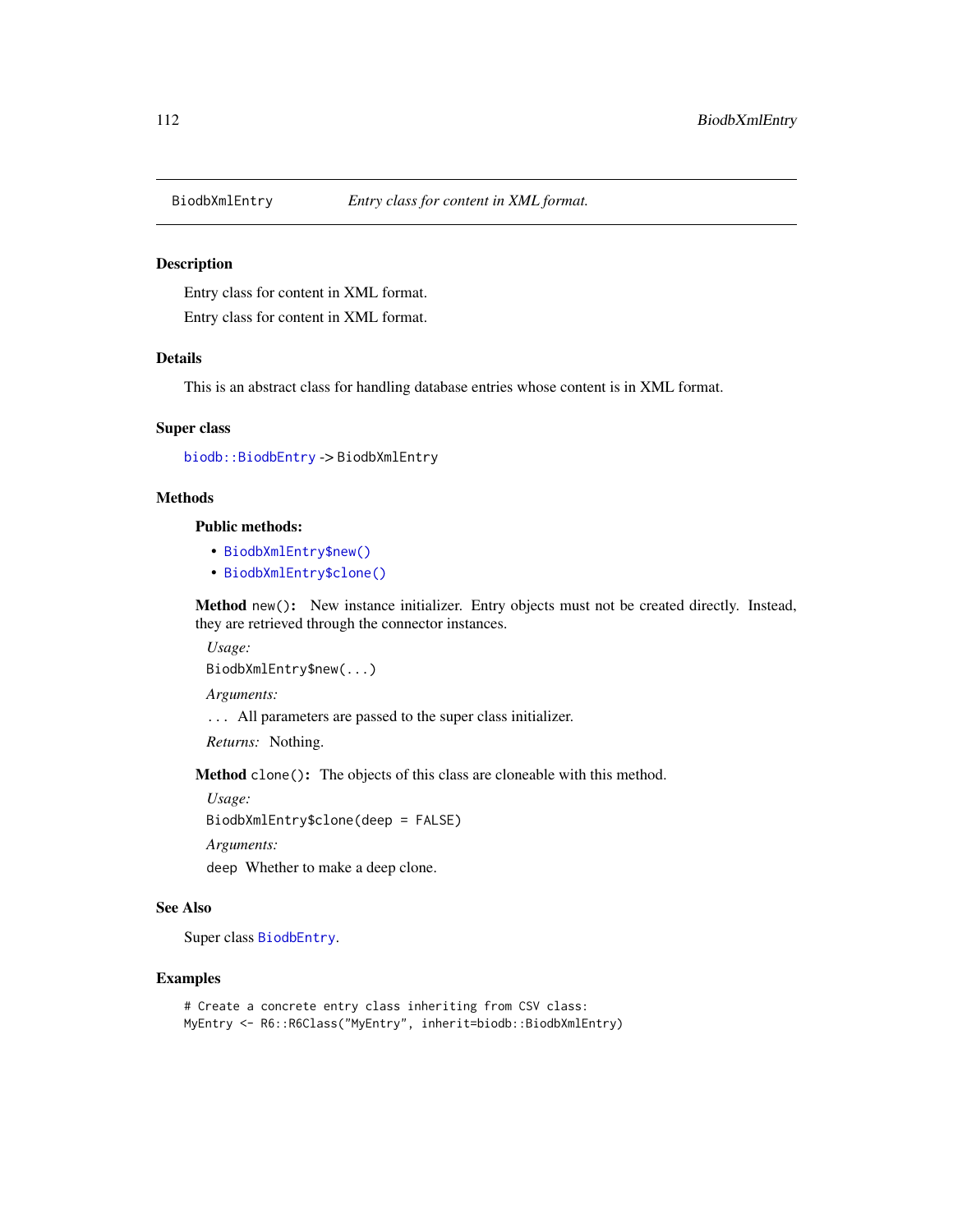checkDeprecatedCacheFolders

*Check deprecated default cache folders.*

# Description

Searches for a deprecated location of the default cache folder, and moves files to the new location if possible. Otherwise raises a warning.

# Usage

checkDeprecatedCacheFolders()

# Value

Nothing.

# Examples

biodb::checkDeprecatedCacheFolders()

closeMatchPpm *Close match PPM*

# Description

Matches peaks between two spectra.

# Usage

closeMatchPpm(x, y, xidx, yidx, xolength, dppm, dmz)

# Arguments

| $\mathsf{x}$ | sorted M/Z values (ascending order) of input spectrum (no NA).                                               |
|--------------|--------------------------------------------------------------------------------------------------------------|
| y            | sorted M/Z values (ascending order) of reference spectrum (no NA).                                           |
| xidx         | indices of the M/Z peaks of x, taken from the original spectrum ordered in de-<br>creasing intensity values. |
| yidx         | indices of the M/Z peaks of y, taken from the original spectrum ordered in de-<br>creasing intensity values. |
| xolength     | The length of the output.                                                                                    |
| dppm         | The M/Z tolerance in PPM.                                                                                    |
| dmz          | Minimum M/Z tolerance.                                                                                       |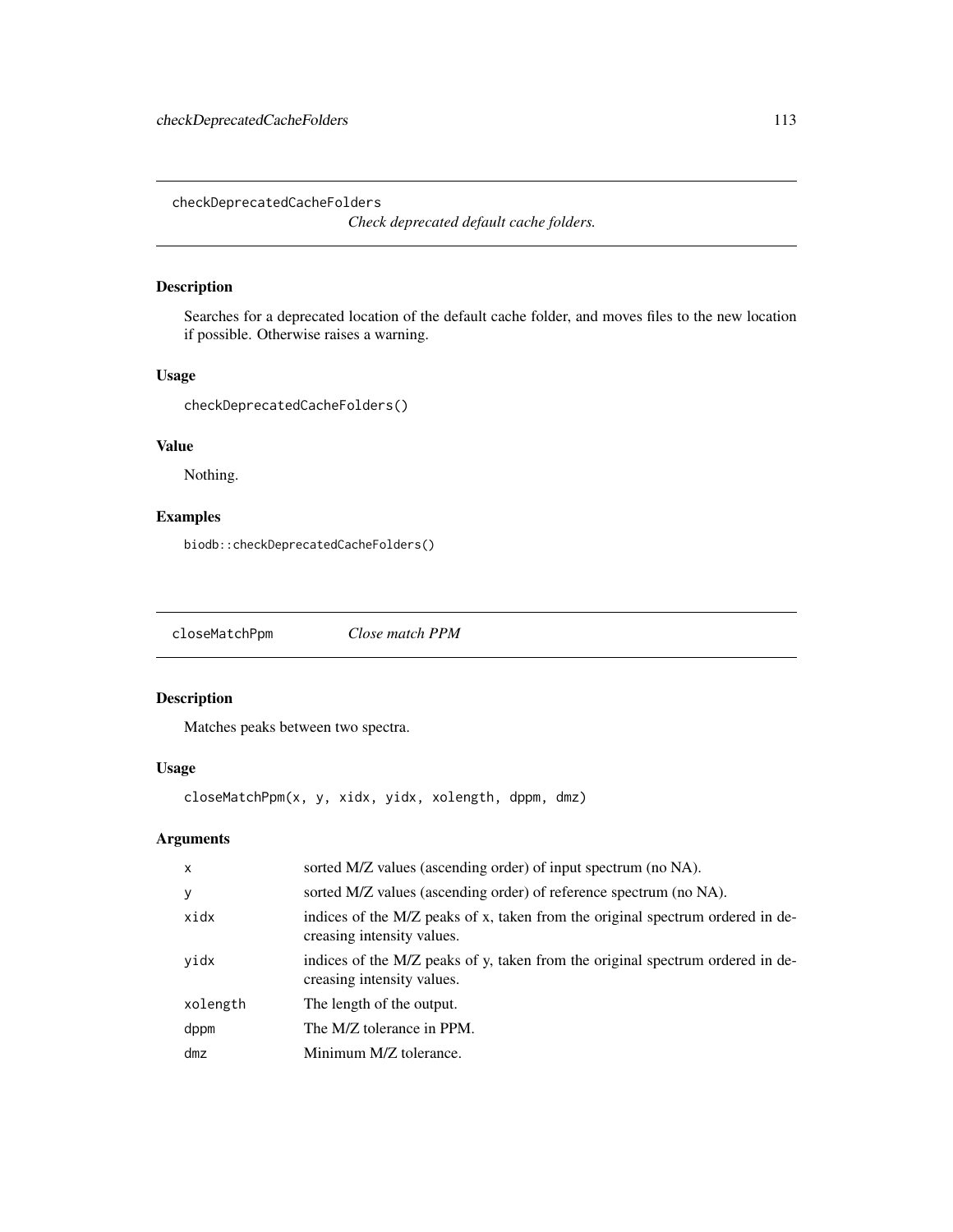# Value

A list of results.

<span id="page-113-0"></span>CompCsvFileConn *Compound CSV File connector class.*

# Description

Compound CSV File connector class.

Compound CSV File connector class.

# Details

This is the connector class for a Compound CSV file database.

# Super classes

[biodb::BiodbConnBase](#page-0-0) -> [biodb::BiodbConn](#page-0-0) -> [biodb::CsvFileConn](#page-0-0) -> CompCsvFileConn

# **Methods**

#### Public methods:

- [CompCsvFileConn\\$new\(\)](#page-6-0)
- [CompCsvFileConn\\$clone\(\)](#page-6-1)

Method new(): New instance initializer. Connector classes must not be instantiated directly. Instead, you must use the createConn() method of the factory class.

*Usage:*

```
CompCsvFileConn$new(...)
```
*Arguments:*

... All parameters are passed to the super class initializer.

*Returns:* Nothing.

Method clone(): The objects of this class are cloneable with this method.

*Usage:*

CompCsvFileConn\$clone(deep = FALSE)

*Arguments:*

deep Whether to make a deep clone.

# See Also

Super class [CsvFileConn](#page-118-0).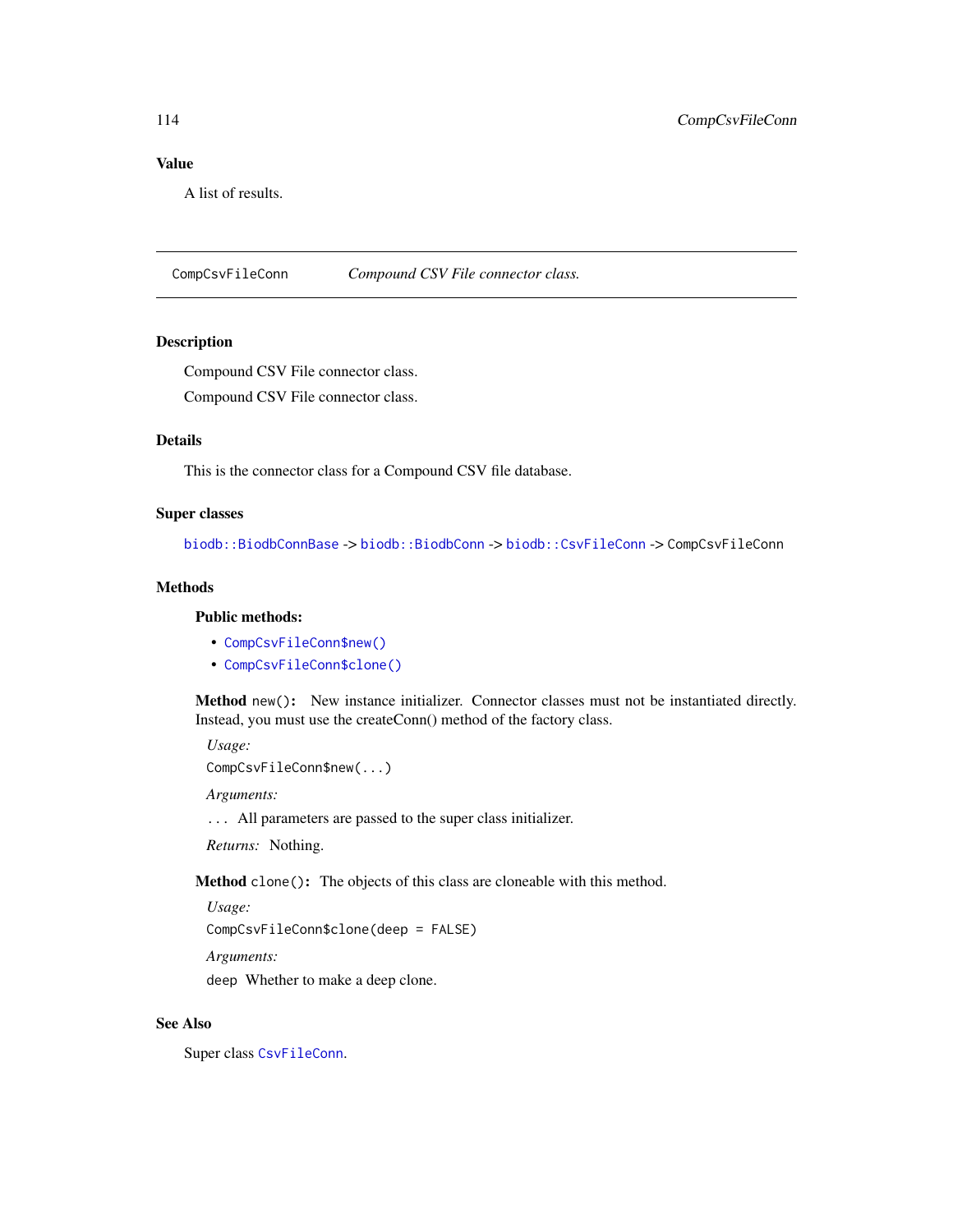# CompCsvFileEntry 115

#### Examples

```
# Create an instance with default settings:
mybiodb <- biodb::newInst()
# Get a connector:
chebi_file <- system.file("extdata", "chebi_extract.tsv", package="biodb")
conn <- mybiodb$getFactory()$createConn('comp.csv.file', url=chebi_file)
# Get an entry
e <- conn$getEntry('')
# Terminate instance.
mybiodb$terminate()
```
CompCsvFileEntry *Compound CSV File entry class.*

#### Description

Compound CSV File entry class.

Compound CSV File entry class.

#### Details

This is the entry class for Compound CSV file databases.

#### Super classes

[biodb::BiodbEntry](#page-0-0) -> [biodb::BiodbCsvEntry](#page-0-0) -> CompCsvFileEntry

#### Methods

### Public methods:

- [CompCsvFileEntry\\$new\(\)](#page-6-0)
- [CompCsvFileEntry\\$clone\(\)](#page-6-1)

Method new(): New instance initializer. Entry objects must not be created directly. Instead, they are retrieved through the connector instances.

*Usage:* CompCsvFileEntry\$new(...)

*Arguments:*

... All parameters are passed to the super class initializer.

*Returns:* Nothing.

Method clone(): The objects of this class are cloneable with this method.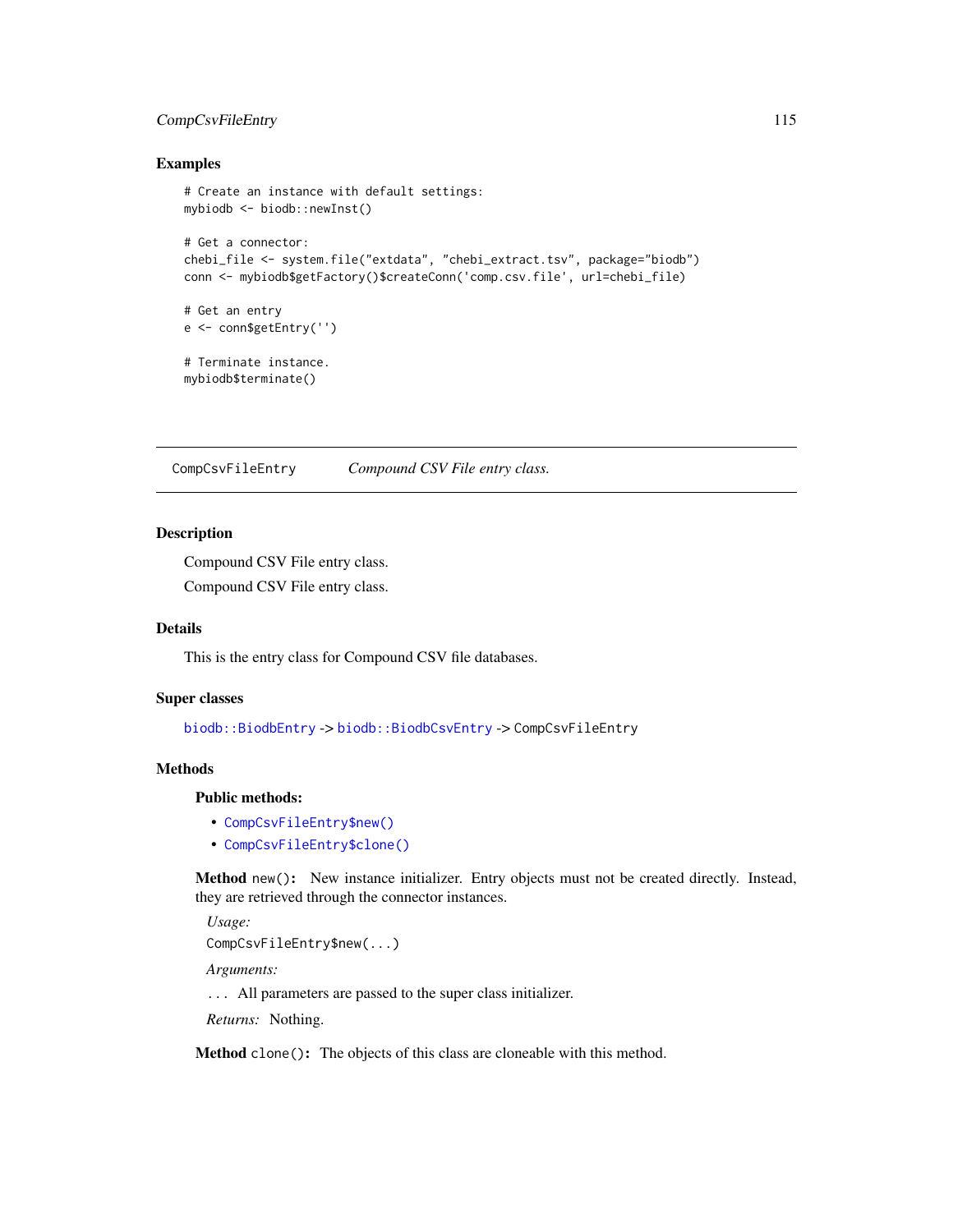*Usage:* CompCsvFileEntry\$clone(deep = FALSE) *Arguments:* deep Whether to make a deep clone.

#### See Also

Super class [BiodbCsvEntry](#page-38-0).

# Examples

```
# Create an instance with default settings:
mybiodb <- biodb::newInst()
# Get a connector that inherits from CsvFileConn:
chebi_file <- system.file("extdata", "chebi_extract.tsv", package="biodb")
conn <- mybiodb$getFactory()$createConn('comp.csv.file', url=chebi_file)
# Get an entry
e <- conn$getEntry('')
# Terminate instance.
mybiodb$terminate()
```
CompSqliteConn *Class for handling a Compound database in SQLite format.*

# Description

This is the connector class for a Compound database.

#### Super classes

[biodb::BiodbConnBase](#page-0-0) -> [biodb::BiodbConn](#page-0-0) -> [biodb::SqliteConn](#page-0-0) -> CompSqliteConn

# Methods

#### Public methods:

• [CompSqliteConn\\$clone\(\)](#page-6-1)

Method clone(): The objects of this class are cloneable with this method.

*Usage:*

CompSqliteConn\$clone(deep = FALSE)

*Arguments:*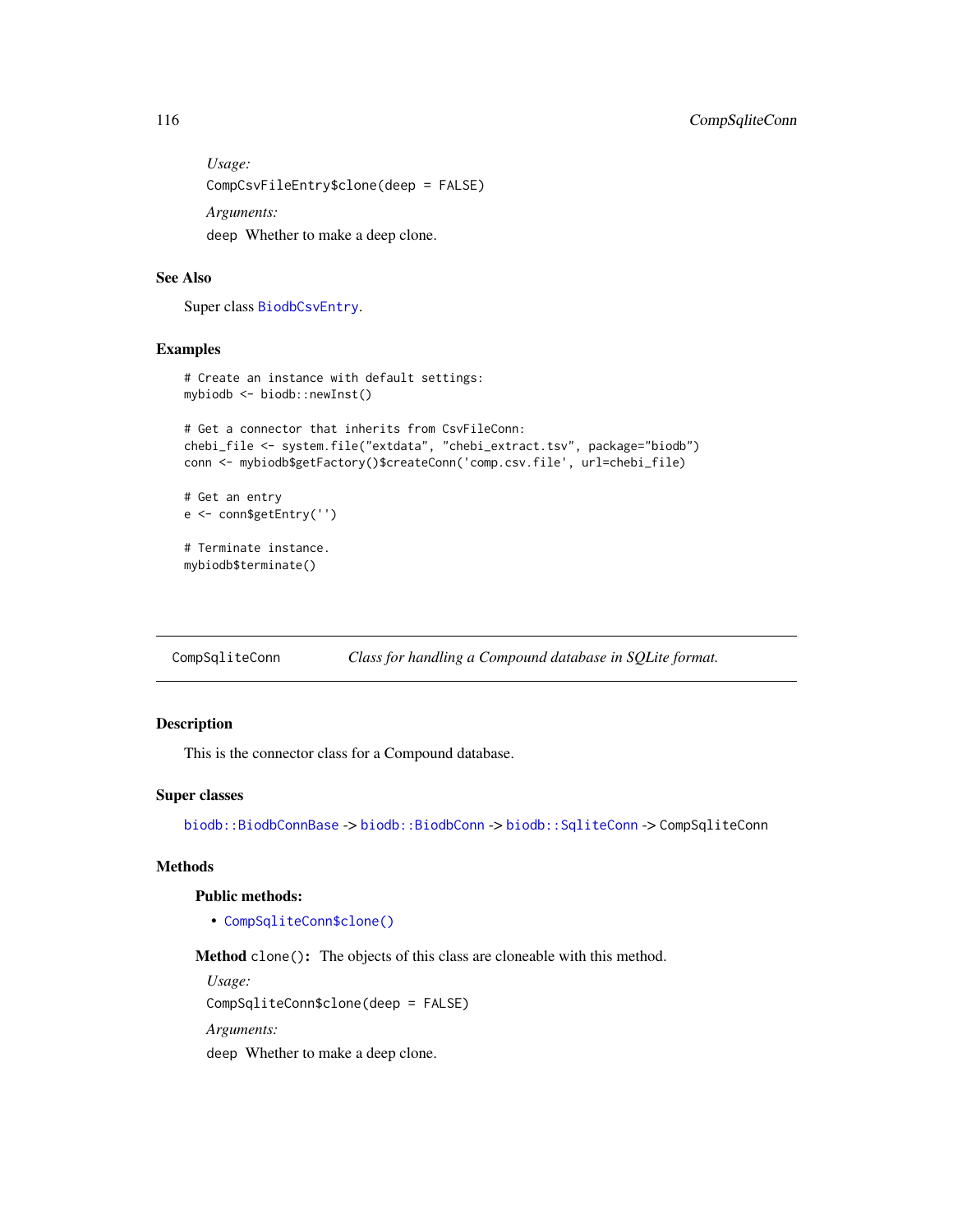# CompSqliteEntry 117

# See Also

Super class [SqliteConn](#page-173-0).

# Examples

```
# Create an instance with default settings:
mybiodb <- biodb::newInst()
```

```
# Get a connector:
chebi_file <- system.file("extdata", "chebi_extract.sqlite", package="biodb")
conn <- mybiodb$getFactory()$createConn('comp.sqlite', url=chebi_file)
```

```
# Get an entry
e <- conn$getEntry('1018')
```

```
# Terminate instance.
mybiodb$terminate()
```
CompSqliteEntry *Compound SQLite entry class.*

# Description

This is the entry class for a Compound SQLite database.

#### Super classes

[biodb::BiodbEntry](#page-0-0) -> [biodb::BiodbListEntry](#page-0-0) -> CompSqliteEntry

# **Methods**

#### Public methods:

• [CompSqliteEntry\\$clone\(\)](#page-6-1)

Method clone(): The objects of this class are cloneable with this method.

*Usage:*

CompSqliteEntry\$clone(deep = FALSE)

*Arguments:*

deep Whether to make a deep clone.

#### See Also

Super class [BiodbListEntry](#page-70-0).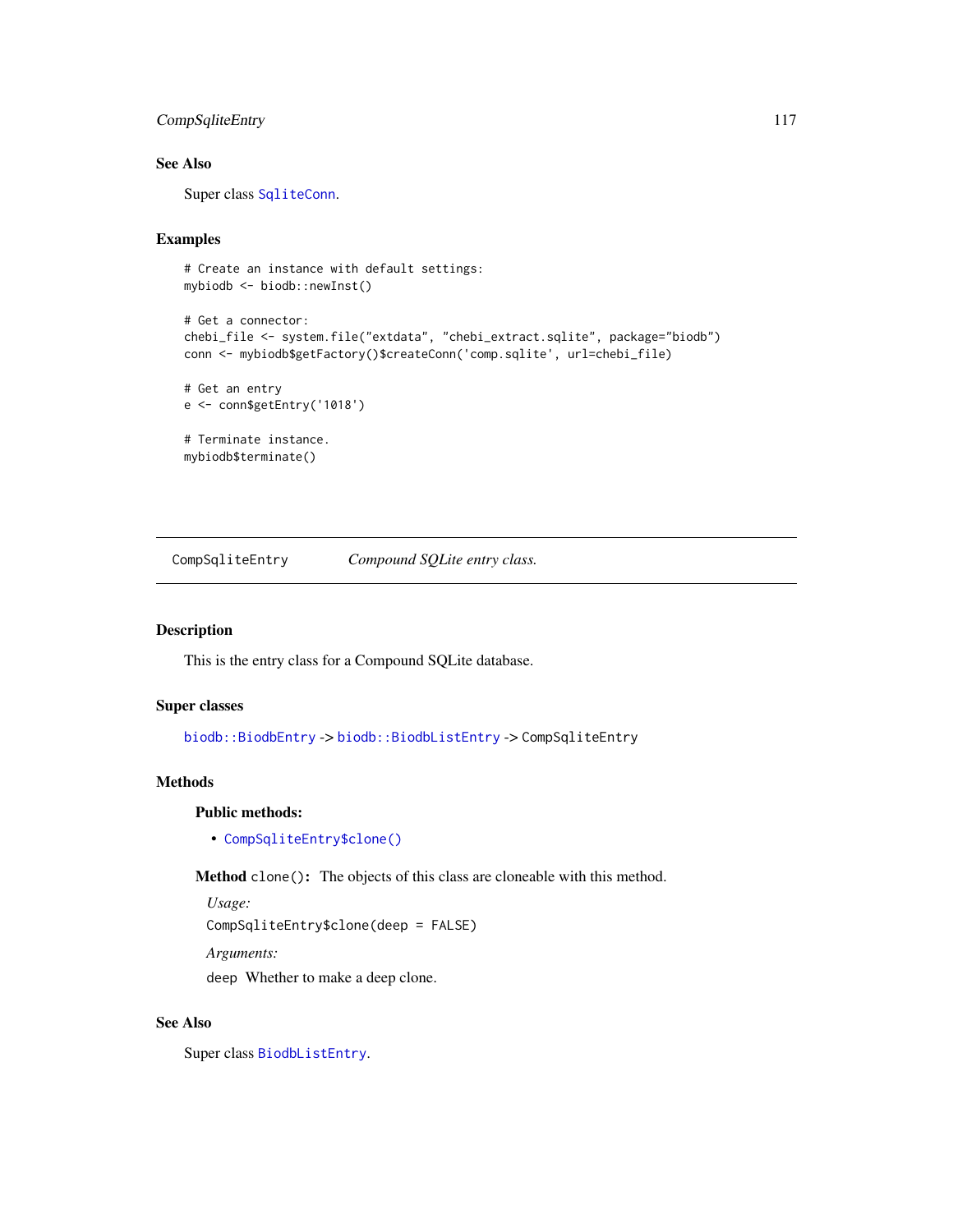#### Examples

```
# Create an instance with default settings:
mybiodb <- biodb::newInst()
# Get path to LCMS database example file
lcmsdb <- system.file("extdata", "chebi_extract.sqlite", package="biodb")
# Create a connector
conn <- mybiodb$getFactory()$createConn('comp.sqlite', url=lcmsdb)
# Get an entry
e <- conn$getEntry('34.pos.col12.0.78')
# Terminate instance.
mybiodb$terminate()
```
connNameToClassPrefix *Convert connector name into class prefix.*

#### Description

Converts the connector name into the class prefix (e.g.: "mass.csv.file" –> "MassCsvFile").

#### Usage

```
connNameToClassPrefix(connName)
```
#### Arguments

connName A connector name (e.g.: "mass.csv.file").

#### Value

The corresponding class prefix (e.g.: "MassCsvFile").

createBiodbTestInstance

*Creating a BiodbMain instance for tests.*

# **Description**

Creates a BiodbMain instance with options specially adapted for tests. You can request the logging of all messages into a log file. It is also possible to ask for the creation of a BiodbTestMsgAck observer, which will receive all messages and emit a testthat test for each message. This will allow the testthat output to not stall a long time while, for example, downloading or extracting a database. Do not forget to call terminate() on your instance at the end of your tests.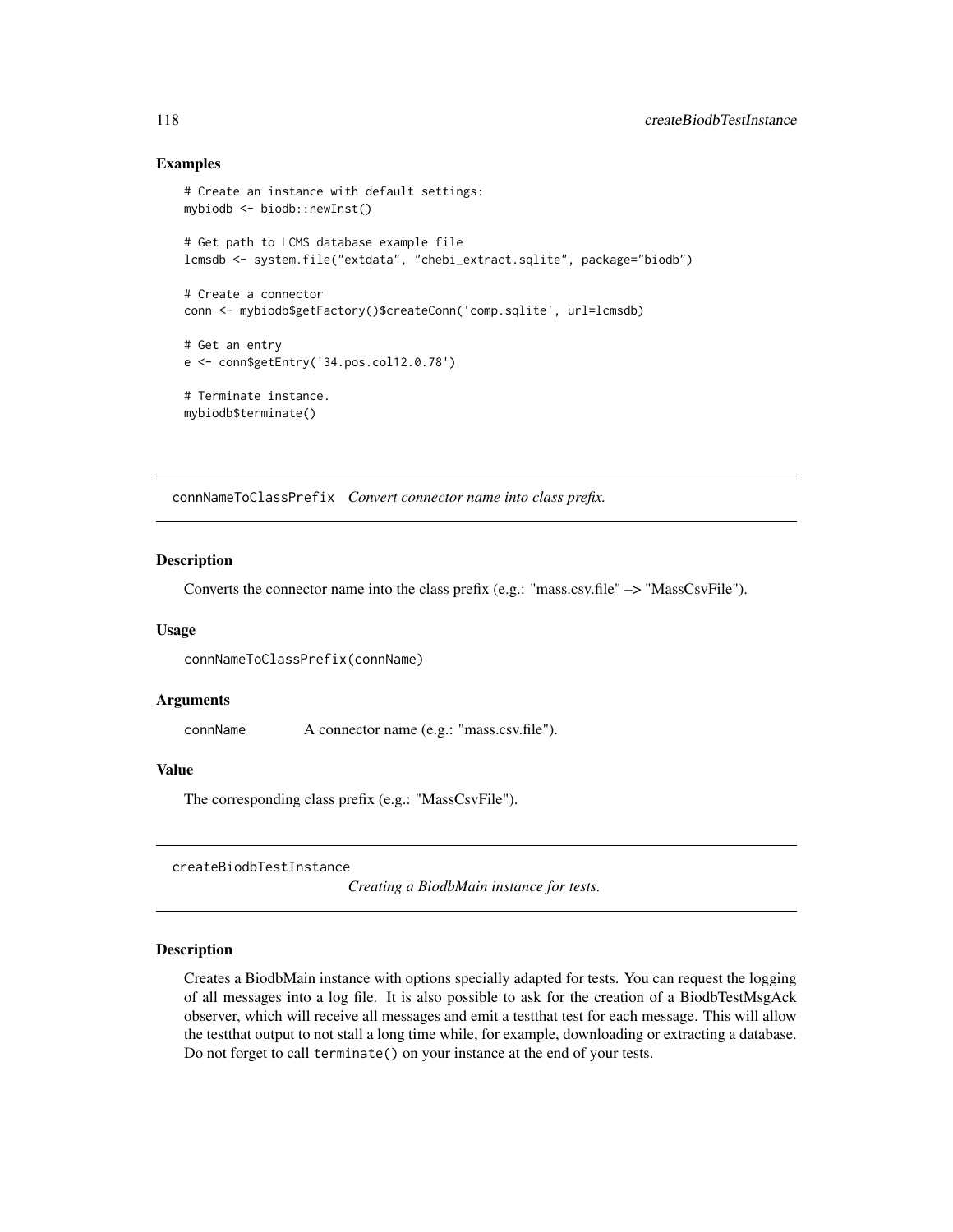#### CsvFileConn 119

# Usage

createBiodbTestInstance(ack = FALSE)

# Arguments

ack If set to TRUE, an instance of BiodbTestMsgAck will be attached to the Biodb-Main instance.

# Value

The created BiodbMain instance.

# Examples

# Instantiate a BiodbMain instance for testing biodb <- biodb::createBiodbTestInstance()

# Terminate the instance biodb\$terminate()

<span id="page-118-0"></span>CsvFileConn *CSV File connector class.*

#### Description

CSV File connector class.

CSV File connector class.

# Details

This is the abstract connector class for all CSV file databases.

#### Super classes

[biodb::BiodbConnBase](#page-0-0) -> [biodb::BiodbConn](#page-0-0) -> CsvFileConn

# Methods

# Public methods:

- [CsvFileConn\\$new\(\)](#page-6-0)
- [CsvFileConn\\$getCsvQuote\(\)](#page-119-0)
- [CsvFileConn\\$setCsvQuote\(\)](#page-119-1)
- [CsvFileConn\\$getCsvSep\(\)](#page-119-2)
- [CsvFileConn\\$setCsvSep\(\)](#page-119-3)
- [CsvFileConn\\$getFieldNames\(\)](#page-46-0)
- [CsvFileConn\\$hasField\(\)](#page-46-1)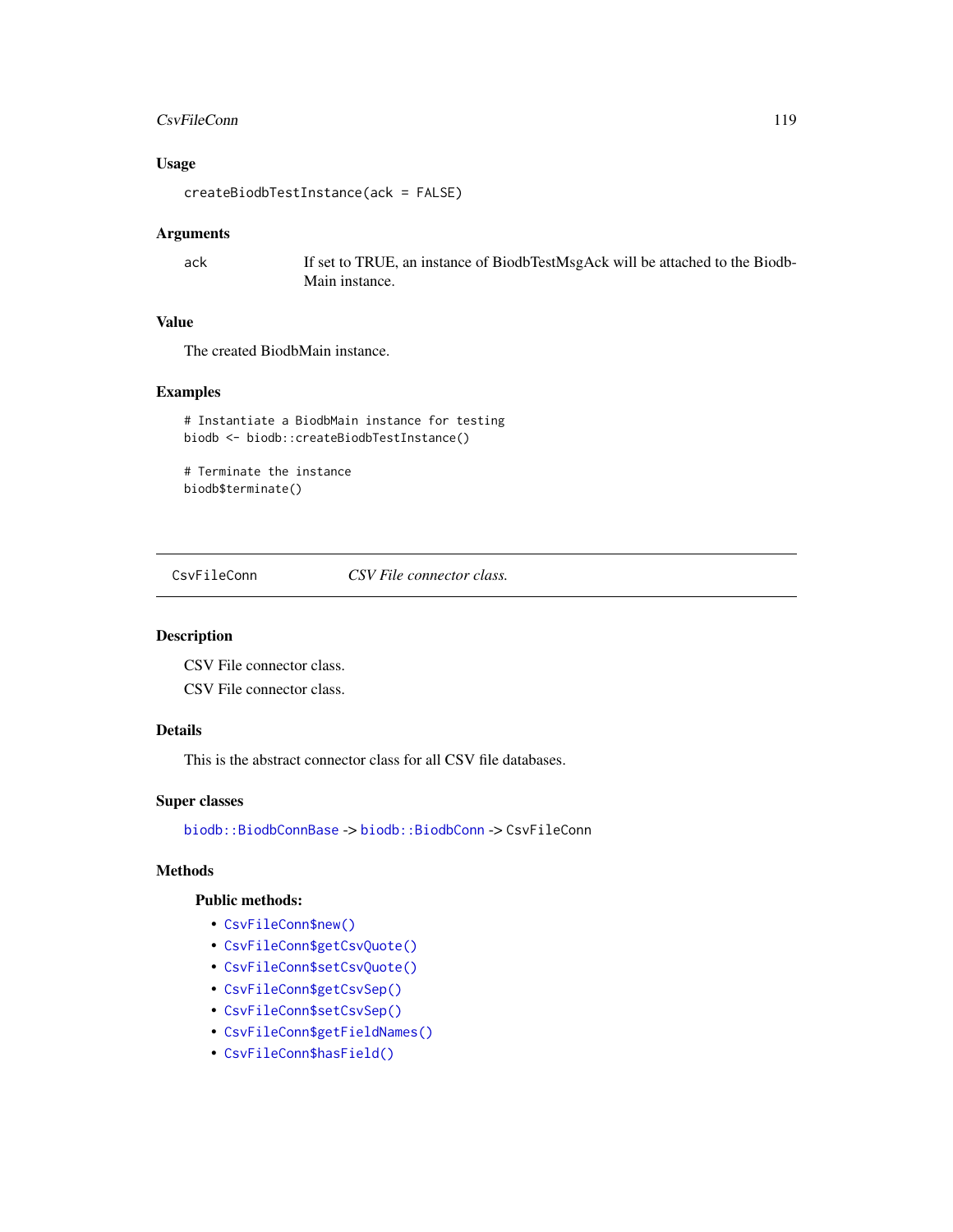- [CsvFileConn\\$addField\(\)](#page-103-0)
- [CsvFileConn\\$getFieldColName\(\)](#page-120-0)
- [CsvFileConn\\$setField\(\)](#page-49-0)
- [CsvFileConn\\$getFieldsAndColumnsAssociation\(\)](#page-120-1)
- [CsvFileConn\\$getUnassociatedColumns\(\)](#page-121-0)
- [CsvFileConn\\$print\(\)](#page-9-0)
- [CsvFileConn\\$setDb\(\)](#page-121-1)
- [CsvFileConn\\$setIgnoreUnassignedColumns\(\)](#page-121-2)
- [CsvFileConn\\$clone\(\)](#page-6-1)

Method new(): New instance initializer. Connector classes must not be instantiated directly. Instead, you must use the createConn() method of the factory class.

*Usage:* CsvFileConn\$new(...)

*Arguments:*

... All parameters are passed to the super class initializer.

*Returns:* Nothing.

<span id="page-119-0"></span>Method getCsvQuote(): Gets the characters used to delimit quotes in the CSV database file.

*Usage:*

CsvFileConn\$getCsvQuote()

*Returns:* The characters used to delimit quotes as a single character value.

<span id="page-119-1"></span>Method setCsvQuote(): Sets the characters used to delimit quotes in the CSV database file.

```
Usage:
CsvFileConn$setCsvQuote(quote)
```
*Arguments:*

quote The characters used to delimit quotes as a single character value. You may specify several characters. Example \"\\"'\".

*Returns:* Nothing.

<span id="page-119-2"></span>Method getCsvSep(): Gets the current CSV separator used for the database file.

*Usage:*

CsvFileConn\$getCsvSep()

*Returns:* The CSV separator as a character value.

<span id="page-119-3"></span>Method setCsvSep(): Sets the CSV separator to be used for the database file. If this method is called after the loading of the database, it will throw an error.

*Usage:*

CsvFileConn\$setCsvSep(sep)

*Arguments:*

sep The CSV separator as a character value.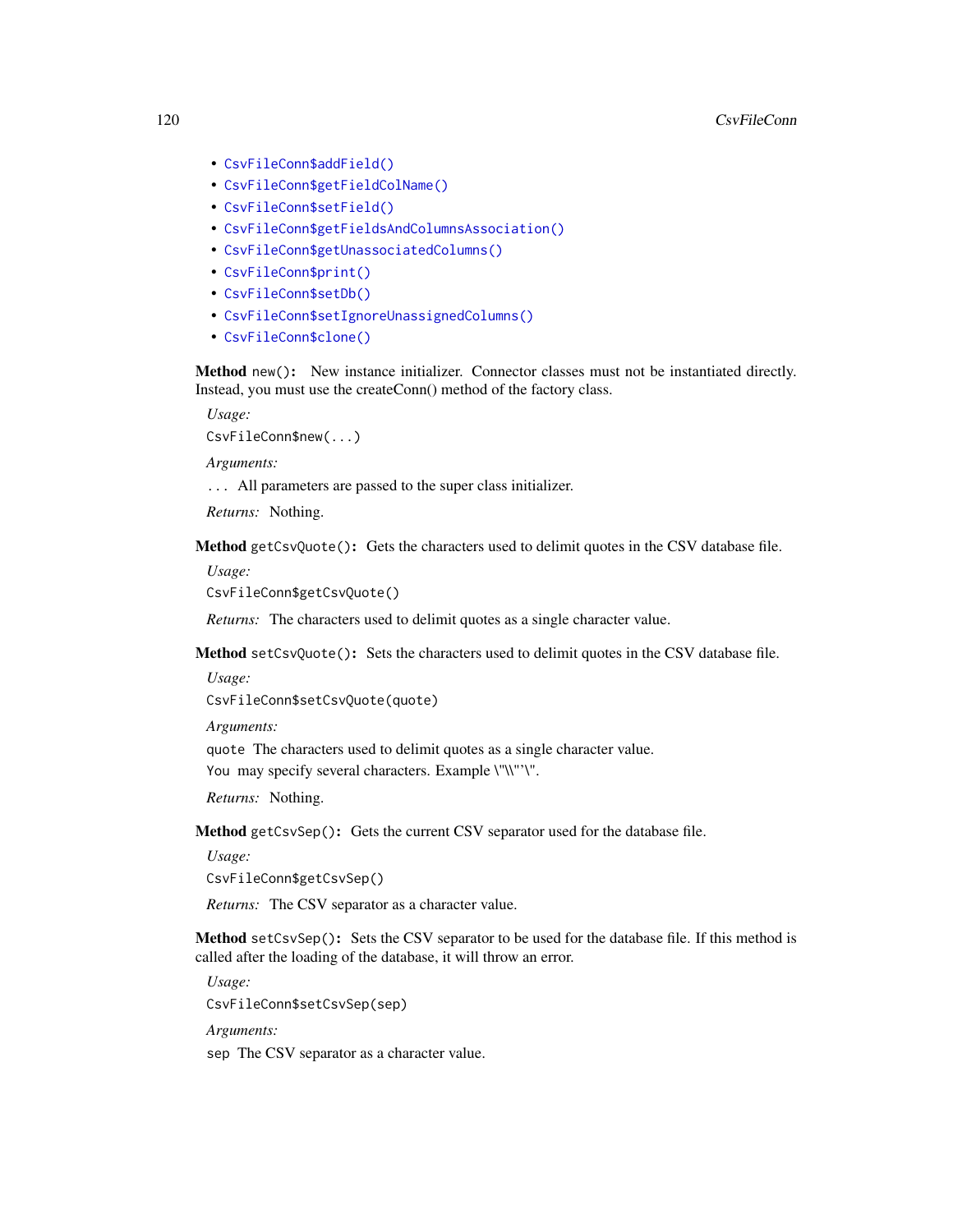#### CsvFileConn 121

*Returns:* Nothing.

Method getFieldNames(): Get the list of all biodb fields handled by this database.

*Usage:* CsvFileConn\$getFieldNames()

*Returns:* A character vector of the biodb field names.

Method hasField(): Tests if a field is defined for this database instance.

*Usage:* CsvFileConn\$hasField(field) *Arguments:*

field A valid Biodb entry field name.

*Returns:* TRUE of the field is defined, FALSE otherwise.

Method addField(): Adds a new field to the database. The field must not already exist. The same single value will be set to all entries for this field. A new column will be written in the memory data frame, containing the value given.

*Usage:*

CsvFileConn\$addField(field, value)

*Arguments:*

field A valid Biodb entry field name.

value The value to set for this field.

*Returns:* Nothing.

<span id="page-120-0"></span>Method getFieldColName(): Get the column name corresponding to a Biodb field.

*Usage:*

CsvFileConn\$getFieldColName(field)

*Arguments:*

field A valid Biodb entry field name. This field must be defined for this database instance.

*Returns:* The column name from the CSV file.

Method setField(): Sets a field by making a correspondence between a Biodb field and one or more columns of the loaded data frame.

*Usage:*

CsvFileConn\$setField(field, colname, ignore.if.missing = FALSE)

*Arguments:*

field A valid Biodb entry field name. This field must not be already defined for this database instance.

colname A character vector containing one or more column names from the CSV file.

ignore.if.missing Deprecated parameter.

<span id="page-120-1"></span>*Returns:* Nothing.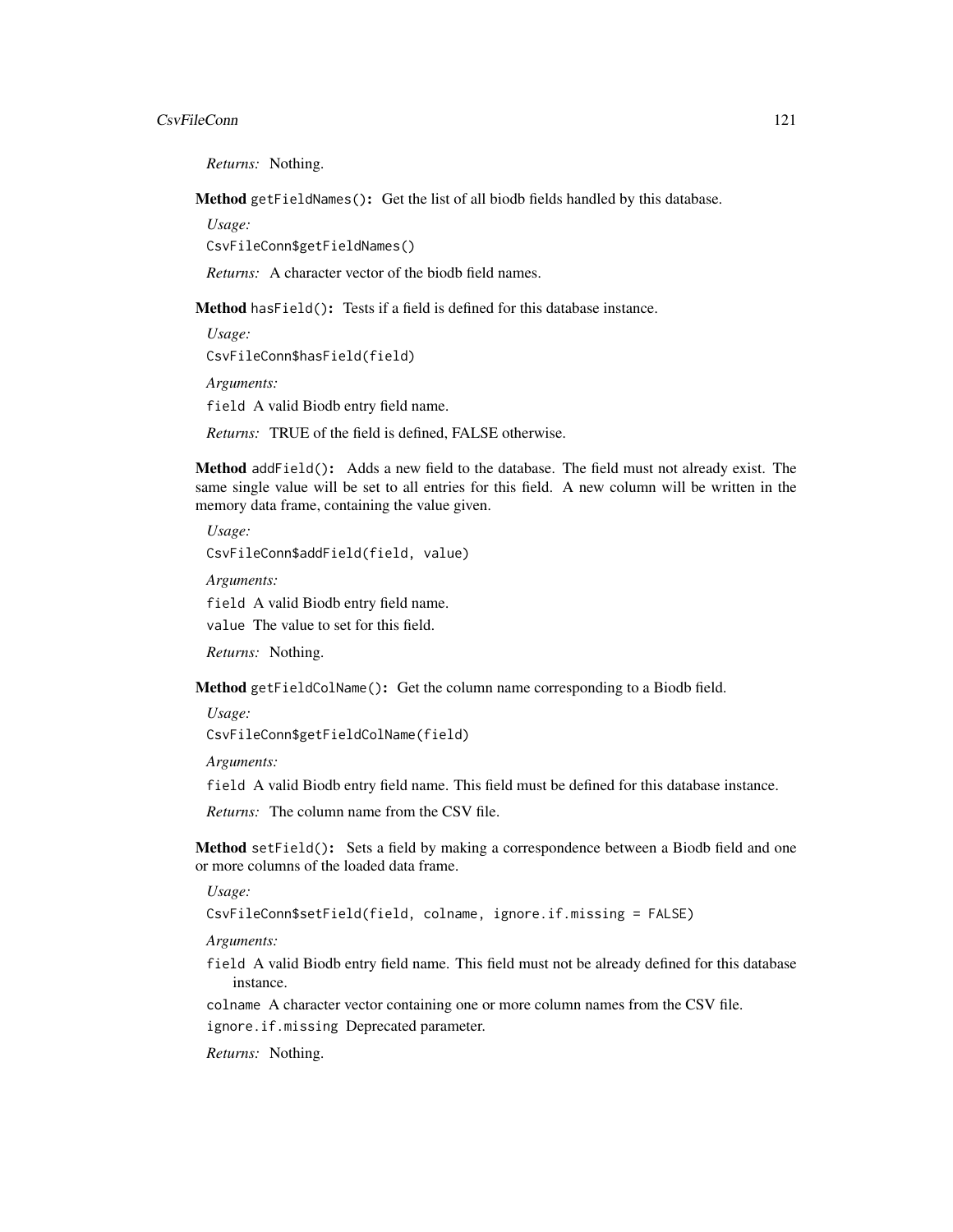Method getFieldsAndColumnsAssociation(): Gets the association between biodb field names and CSV file column names.

*Usage:*

CsvFileConn\$getFieldsAndColumnsAssociation()

*Returns:* A list with names being the biodb field names and values being a character vector of column names from the CSV file.

<span id="page-121-0"></span>Method getUnassociatedColumns(): Gets the list of unassociated column names from the CSV file.

*Usage:* CsvFileConn\$getUnassociatedColumns()

*Returns:* A character vector containing column names.

Method print(): Prints a description of this connector.

*Usage:* CsvFileConn\$print()

*Returns:* Nothing.

<span id="page-121-1"></span>Method setDb(): Sets the database directly from a data frame. You must not have set the database previously with the URL parameter.

*Usage:*

CsvFileConn\$setDb(db)

*Arguments:*

db A data frame containing your database.

*Returns:* Nothing.

<span id="page-121-2"></span>Method setIgnoreUnassignedColumns(): Tells the connector to ignore or not the columns found in the CSV file for which no assignment were found.

*Usage:*

CsvFileConn\$setIgnoreUnassignedColumns(ignore)

*Arguments:*

ignore Set to TRUE to ignore the unassigned columns, and to FALSE otherwise.

*Returns:* Nothing.

Method clone(): The objects of this class are cloneable with this method.

*Usage:*

CsvFileConn\$clone(deep = FALSE)

*Arguments:*

deep Whether to make a deep clone.

#### See Also

Super classes [BiodbConn](#page-11-0), and sub-classes [CompCsvFileConn](#page-113-0), [MassCsvFileConn](#page-160-0).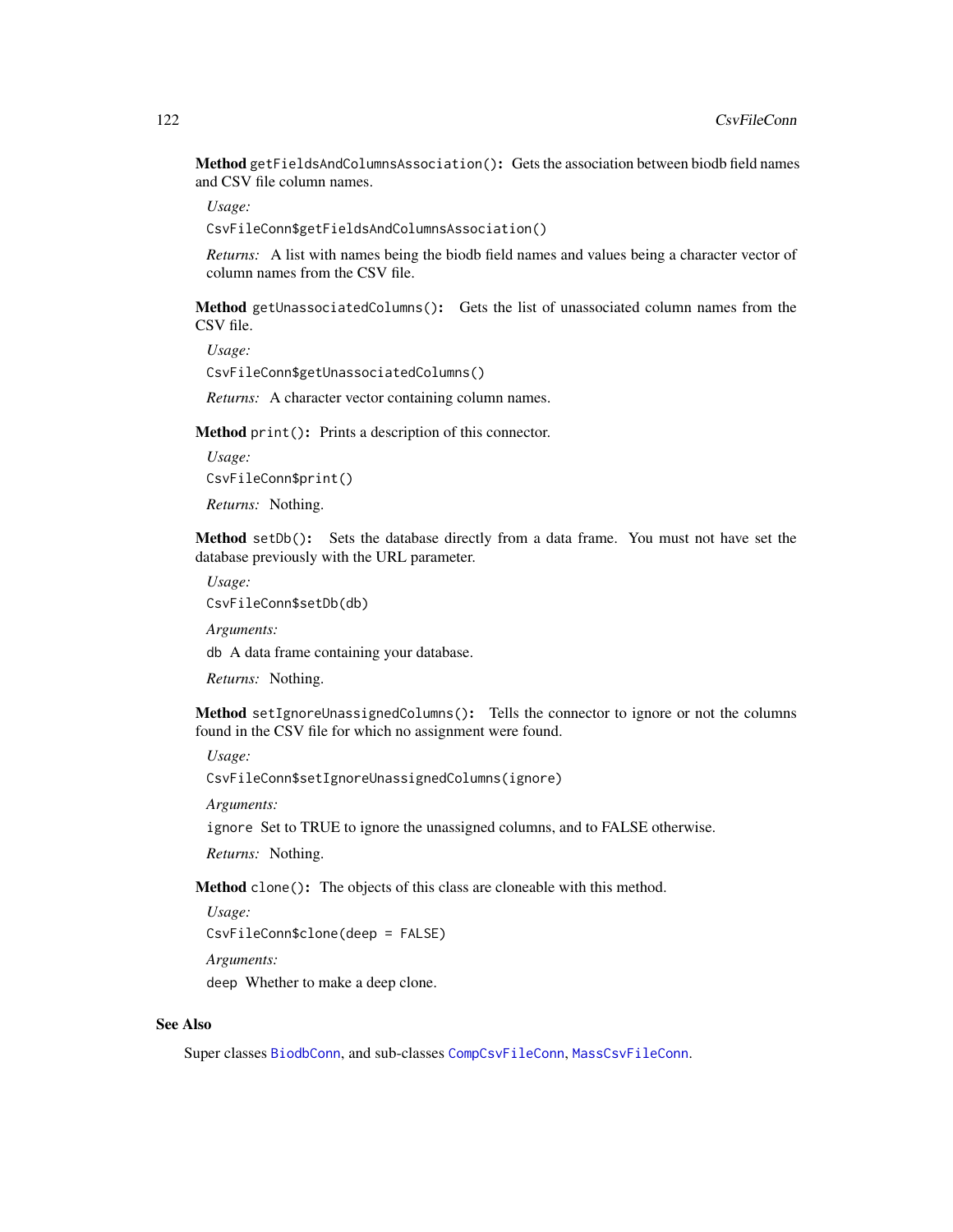#### df2str 123

# Examples

```
# Create an instance with default settings:
mybiodb <- biodb::newInst()
# Get a connector that inherits from CsvFileConn:
chebi_file <- system.file("extdata", "chebi_extract.tsv", package="biodb")
conn <- mybiodb$getFactory()$createConn('comp.csv.file', url=chebi_file)
# Get an entry
e <- conn$getEntry('1018')
# Terminate instance.
mybiodb$terminate()
```
df2str *Convert a data.frame into a string.*

#### Description

Prints a data frame (partially if too big) into a string.

#### Usage

 $df2str(x, rowCut = 5, colCut = 5)$ 

#### Arguments

| x      | The data frame object.           |
|--------|----------------------------------|
| rowCut | The maximum of rows to print.    |
| colCut | The maximum of columns to print. |

#### Value

A string containing the data frame representation (or part of it).

#### Examples

```
# Converts the first 5 rows and first 6 columns of a data frame into a
# string:
x <- data.frame(matrix(1:160, nrow=10, byrow=TRUE))
s <- df2str(x, rowCut=5, colCut=6)
```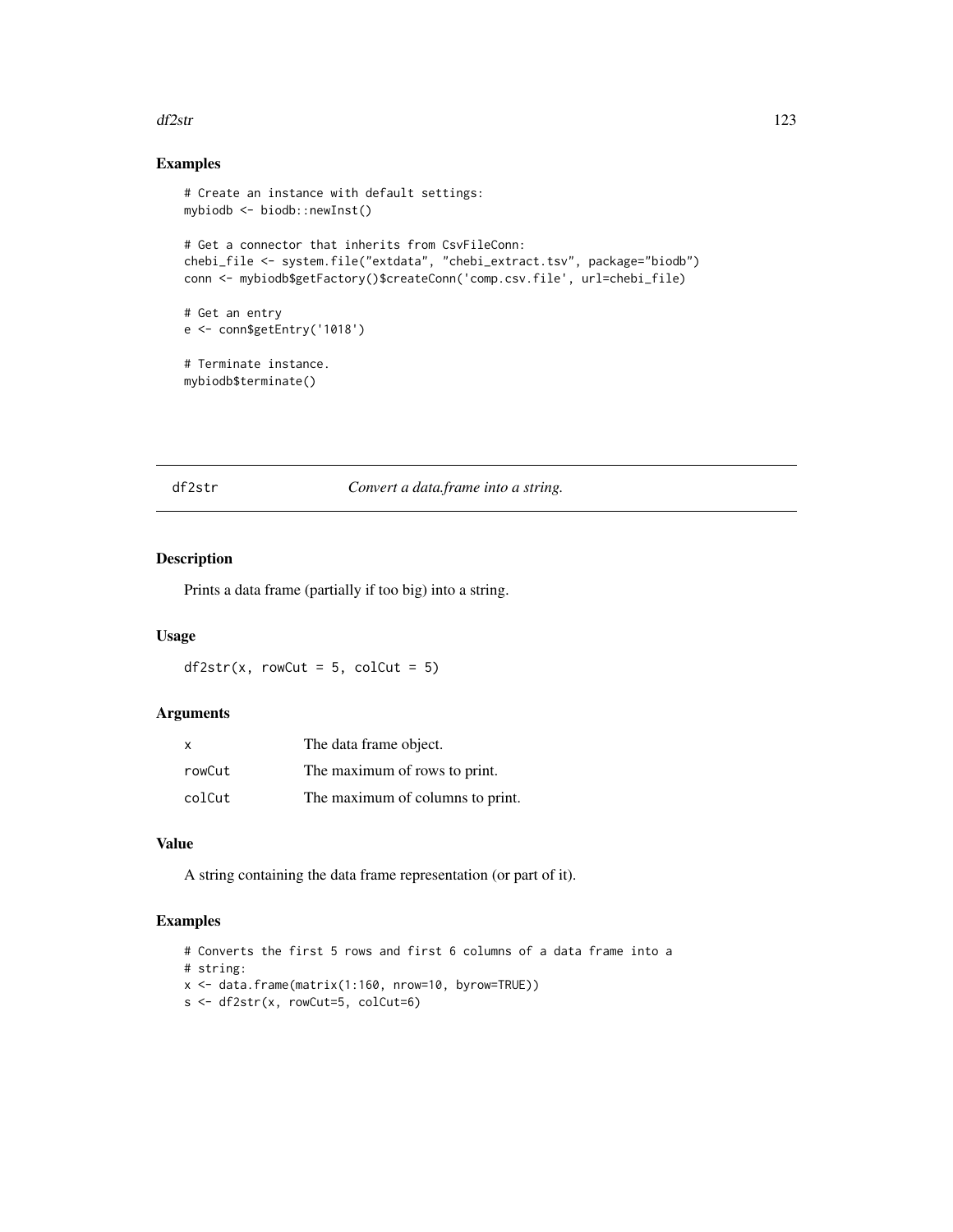doesRCurlRequestUrlExist

*Test if a URL is valid according to RCurl*

#### Description

Test if a URL is valid according to RCurl

#### Usage

doesRCurlRequestUrlExist(request, useragent = NULL)

# Arguments

| request   | A BiodbRequest object, from which the URL will be gotten. |
|-----------|-----------------------------------------------------------|
| useragent | The user agent identification.                            |

# Value

Returns TRUE if the URL

error *Throw an error and log it too.*

#### Description

Throws am error and logs it too with biodb logger.

# Usage

error(...)

# Arguments

... Values to be passed to sprintf().

#### Value

Nothing.

# Examples

```
# Throws an error:
tryCatch(biodb::error('Index is %d.', 10), error=function(e){e$message})
```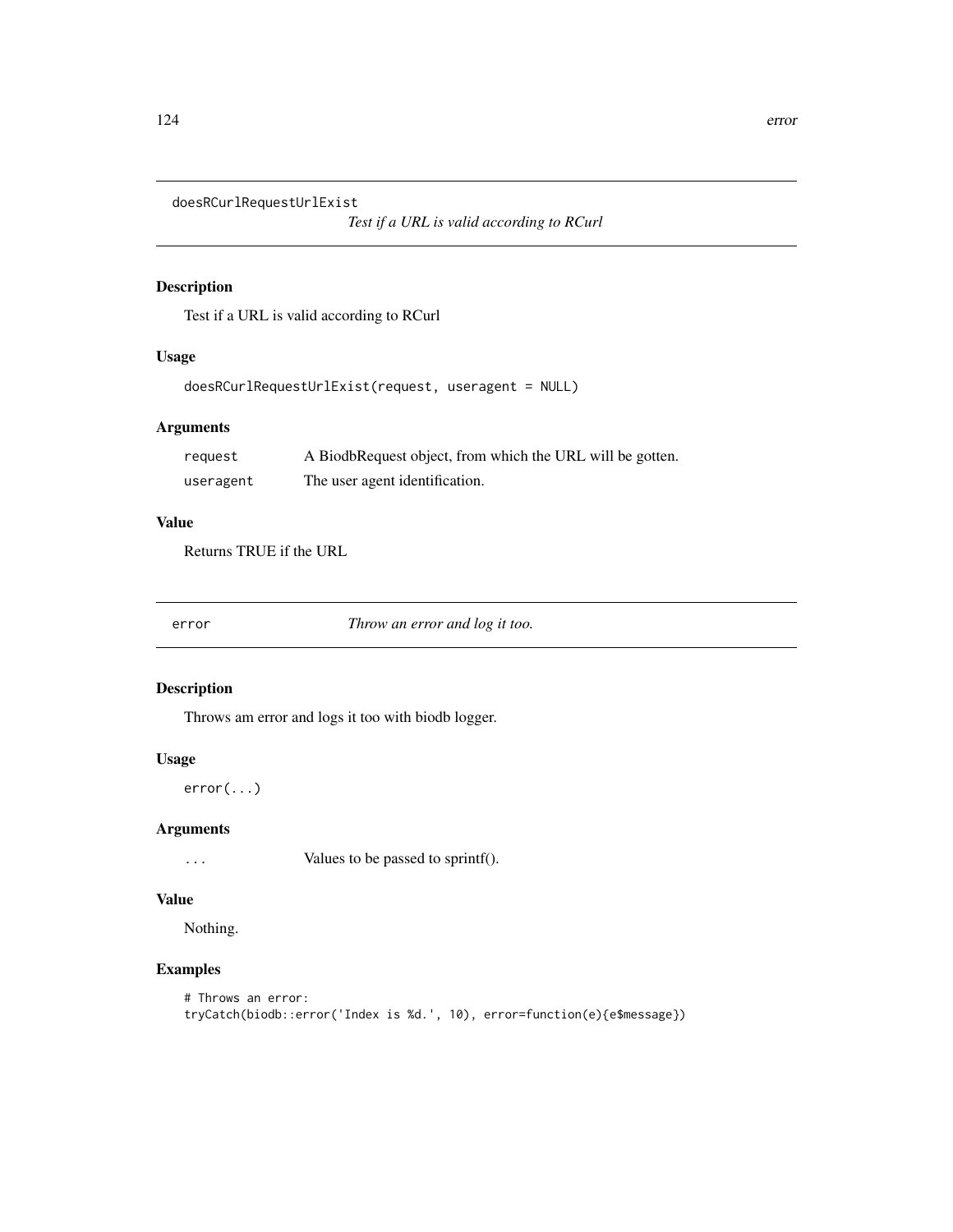# Description

Throws an error and logs it too with biodb logger, using paste0().

#### Usage

error0(...)

#### Arguments

... Values to be passed to paste0().

# Value

Nothing.

# Examples

```
# Throws an error:
tryCatch(biodb::error0('Index is ', 10, '.'), error=function(e){e$message})
```
ExtConnClass *Extension connector clas*

# Description

A class for generating a new connector class.

#### Details

This class generates a new connector class from given parameters. The new class inherits from BiodbConn. It can be defined as a compound or mass database connector, and made downloadable, editable and/or writable.

# Super classes

```
biodb::ExtGenerator -> biodb::ExtFileGenerator -> ExtConnClass
```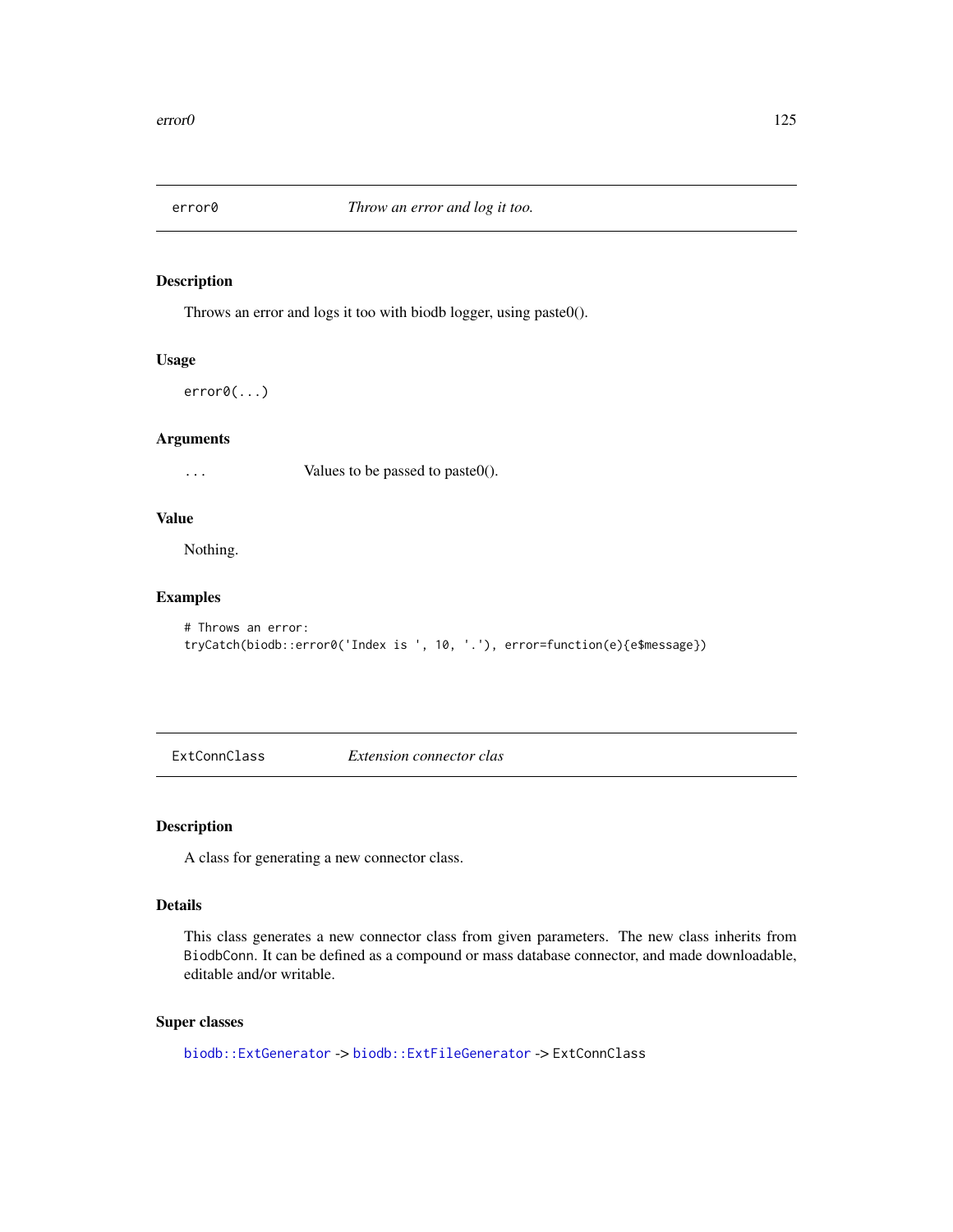# Methods

#### Public methods:

- [ExtConnClass\\$new\(\)](#page-6-0)
- [ExtConnClass\\$clone\(\)](#page-6-1)

Method new(): Initializer.

*Usage:*

ExtConnClass\$new(...)

*Arguments:*

... See the constructor of ExtFileGenerator for the parameters.

*Returns:* Nothing.

Method clone(): The objects of this class are cloneable with this method.

*Usage:* ExtConnClass\$clone(deep = FALSE) *Arguments:* deep Whether to make a deep clone.

# Examples

```
# Generate a new connector class inside R folder:
pkgFolder <- file.path(tempfile(), 'biodbFoo')
dir.create(pkgFolder, recursive=TRUE)
biodb::ExtConnClass$new(path=pkgFolder, dbName='foo.db',
                       dbTitle='Foo database',
                        connType='mass', remote=TRUE)$generate()
```
ExtCpp *Extension C++ code class*

#### Description

A class for generating C++ example files (code & test).

# Details

This class generates examples of an R function written in C++ using Rcpp, of a pure C++ function used to speed up computing, and of C++ code for testing the pure C++ function. As for the R function written with Rcpp, it is tested inside standard testthat R code.

#### Super class

[biodb::ExtGenerator](#page-0-0) -> ExtCpp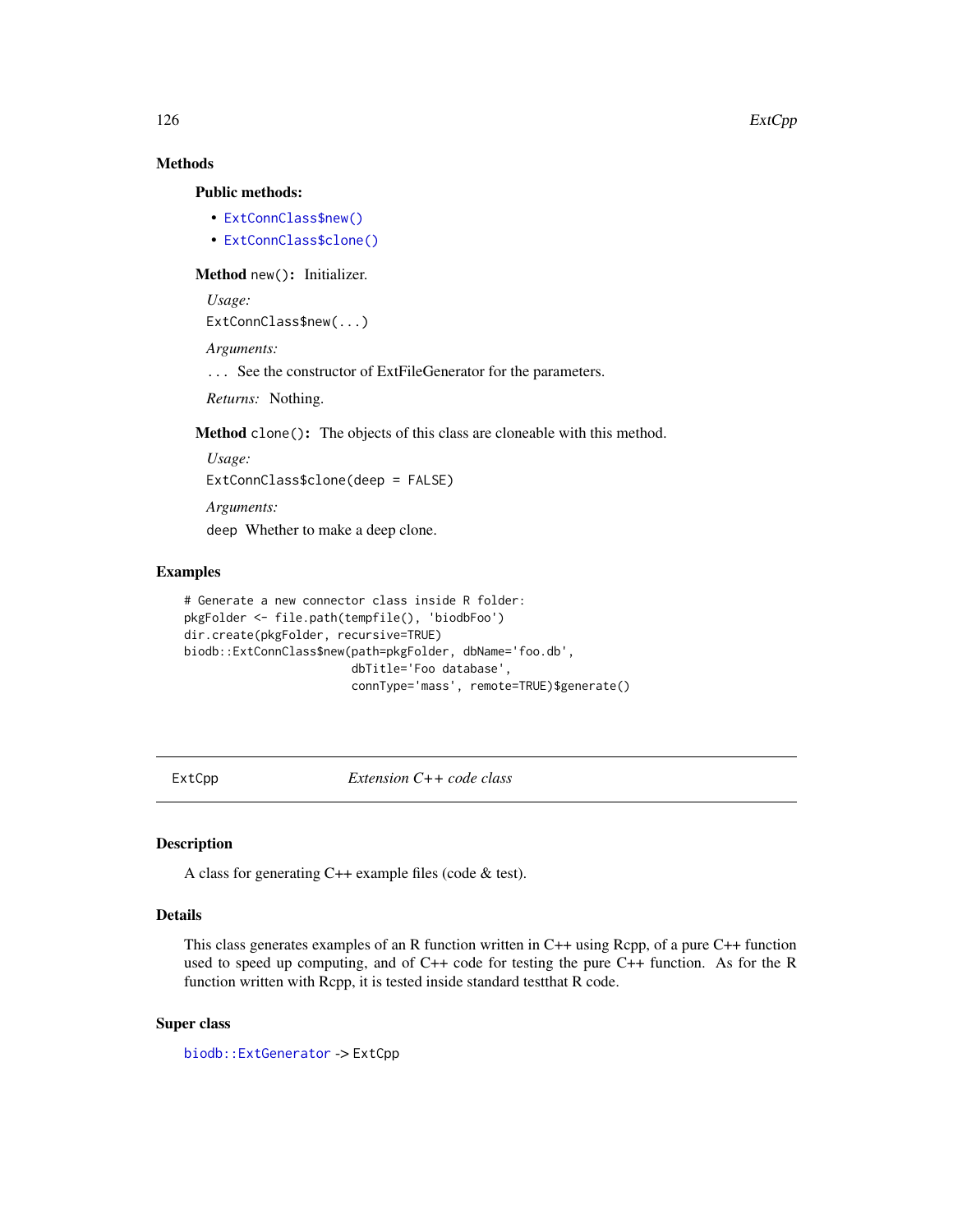#### ExtDefinitions 127

# Methods

# Public methods:

- [ExtCpp\\$new\(\)](#page-6-0)
- [ExtCpp\\$clone\(\)](#page-6-1)

# Method new(): Initializer.

*Usage:*

ExtCpp\$new(...)

*Arguments:*

... See the constructor of ExtGenerator for the parameters.

*Returns:* Nothing.

Method clone(): The objects of this class are cloneable with this method.

*Usage:* ExtCpp\$clone(deep = FALSE) *Arguments:*

deep Whether to make a deep clone.

#### Examples

```
# Generate C++ files
pkgFolder <- file.path(tempfile(), 'biodbFoo')
dir.create(pkgFolder, recursive=TRUE)
biodb::ExtCpp$new(path=pkgFolder)$generate()
```
ExtDefinitions *Extension defintions file class*

#### Description

A class for generating the definitions.yml file of a new extension package.

# Details

This class generates the definitions.yml of a new extension package, needed for definining the new connector.

#### Super classes

[biodb::ExtGenerator](#page-0-0) -> [biodb::ExtFileGenerator](#page-0-0) -> ExtDefinitions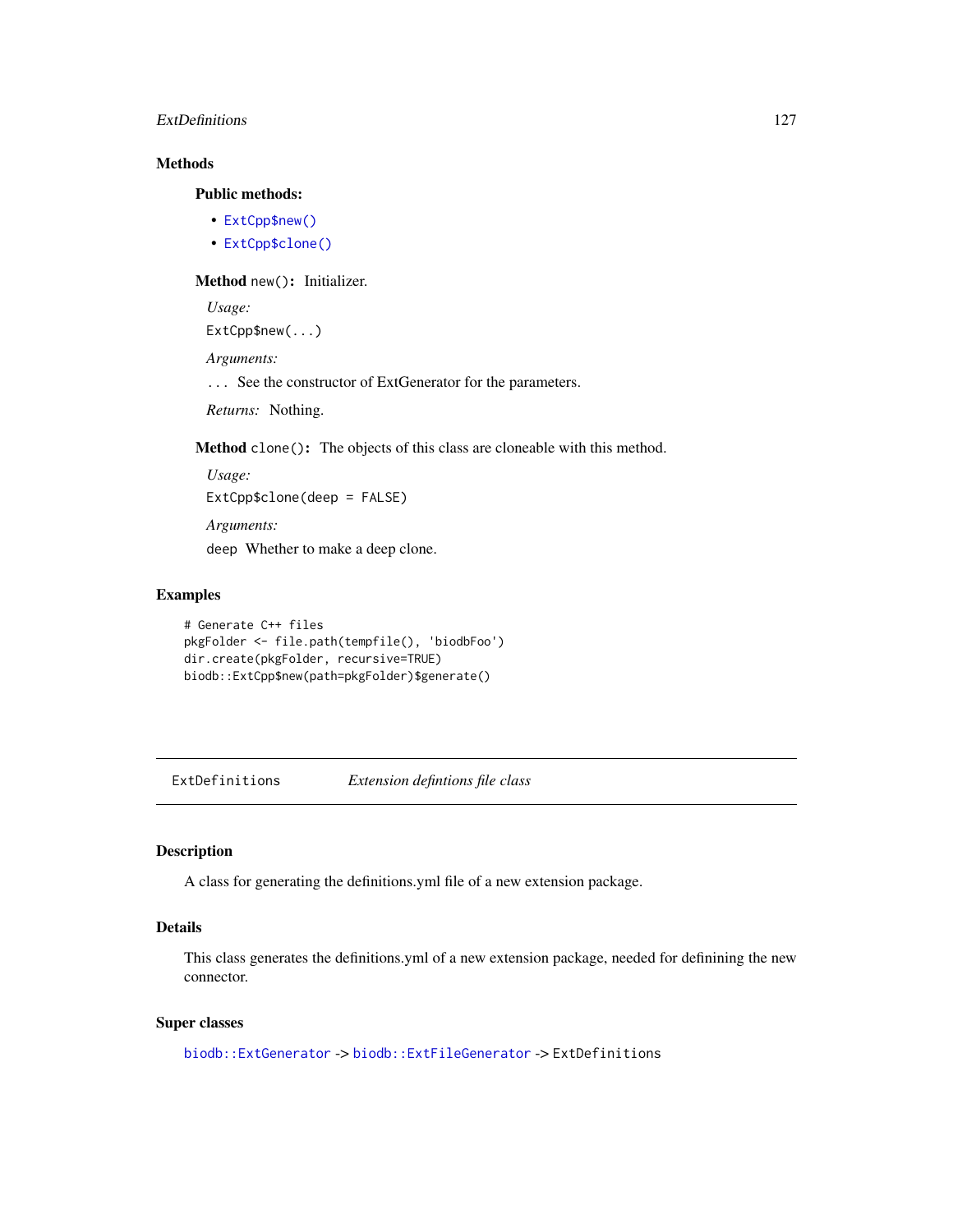# Methods

# Public methods:

- [ExtDefinitions\\$new\(\)](#page-6-0)
- [ExtDefinitions\\$clone\(\)](#page-6-1)

#### Method new(): Initializer.

*Usage:*

ExtDefinitions\$new(...)

*Arguments:*

... See the constructor of ExtFileGenerator for the parameters. offers this possiblity.

*Returns:* Nothing.

Method clone(): The objects of this class are cloneable with this method.

```
Usage:
ExtDefinitions$clone(deep = FALSE)
Arguments:
deep Whether to make a deep clone.
```
#### Examples

```
# Generate the biodb definitions.yml file inside "inst" folder:
pkgFolder <- file.path(tempfile(), 'biodbFoo')
dir.create(pkgFolder, recursive=TRUE)
biodb::ExtDefinitions$new(path=pkgFolder, dbName='foo.db',
                          dbTitle='Foo database')$generate()
```
ExtDescriptionFile *Extension DESCRIPTION file*

#### Description

A class for generating a DESCRIPTION file for an extension package.

# Details

This class generates a DESCRIPTION for a biodb extension package.

#### Super classes

[biodb::ExtGenerator](#page-0-0) -> [biodb::ExtFileGenerator](#page-0-0) -> ExtDescriptionFile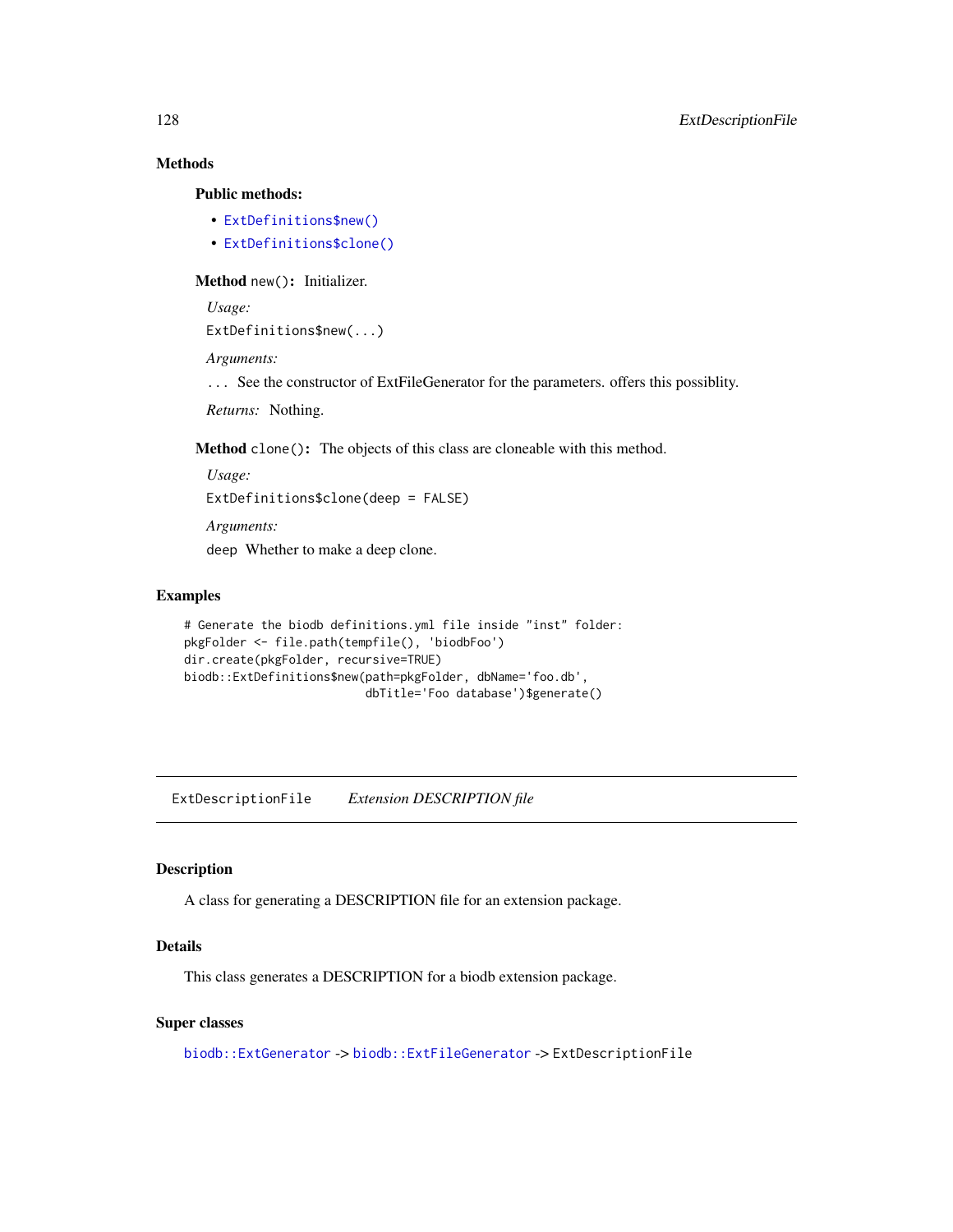# ExtEntryClass 129

# Methods

#### Public methods:

- [ExtDescriptionFile\\$new\(\)](#page-6-0)
- [ExtDescriptionFile\\$clone\(\)](#page-6-1)

Method new(): Initializer.

*Usage:*

```
ExtDescriptionFile$new(...)
```
*Arguments:*

... See the constructor of ExtFileGenerator for the parameters.

*Returns:* Nothing.

Method clone(): The objects of this class are cloneable with this method.

*Usage:* ExtDescriptionFile\$clone(deep = FALSE) *Arguments:* deep Whether to make a deep clone.

# Examples

```
# Generate the DESCRIPTION file:
pkgFolder <- file.path(tempfile(), 'biodbFoo')
dir.create(pkgFolder, recursive=TRUE)
biodb::ExtDescriptionFile$new(path=pkgFolder, dbName='foo.db',
                              dbTitle='Foo database', email='j.smith@e.mail',
                              firstname='John', lastname='Smith', rcpp=TRUE,
                              entryType='xml')$generate()
```
ExtEntryClass *Extension entry class*

# Description

A class for generating a new entry class.

# Details

This class generates a new entry class from given parameters. The new class can inherit directly from BiodbEntry or from one of its sub-classes: BiodbCsvEntry, BiodbHtmlEntry, ...

#### Super classes

[biodb::ExtGenerator](#page-0-0) -> [biodb::ExtFileGenerator](#page-0-0) -> ExtEntryClass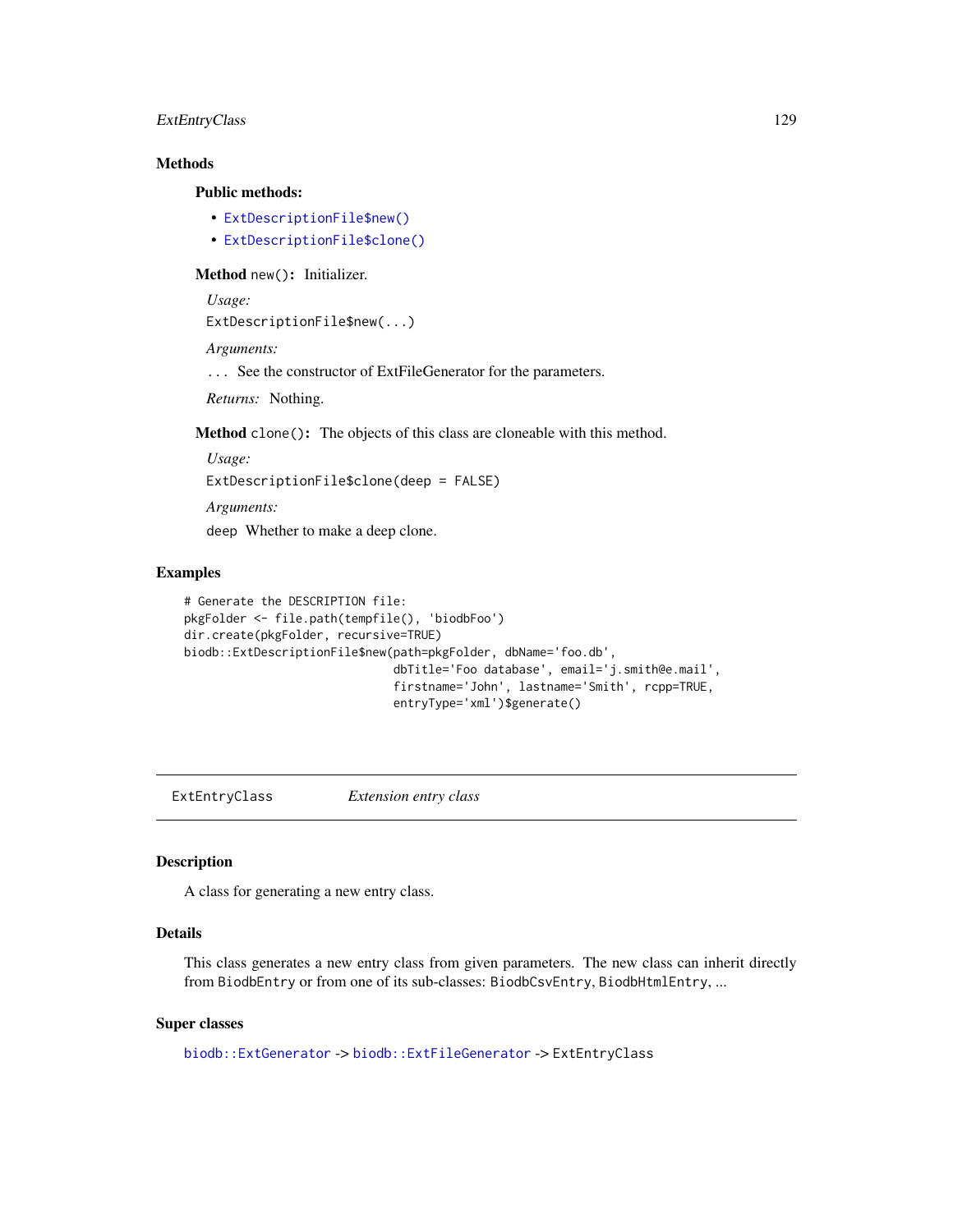# Methods

#### Public methods:

- [ExtEntryClass\\$new\(\)](#page-6-0)
- [ExtEntryClass\\$clone\(\)](#page-6-1)

#### Method new(): Initializer.

*Usage:* ExtEntryClass\$new(...)

*Arguments:*

... See the constructor of ExtFileGenerator for the parameters.

*Returns:* Nothing.

Method clone(): The objects of this class are cloneable with this method.

*Usage:* ExtEntryClass\$clone(deep = FALSE) *Arguments:*

deep Whether to make a deep clone.

# Examples

```
# Generate a new entry class inside R folder:
pkgFolder <- file.path(tempfile(), 'biodbFoo')
dir.create(pkgFolder, recursive=TRUE)
biodb::ExtEntryClass$new(path=pkgFolder, dbName='foo.db',
                         dbTitle='Foo database',
                         connType='mass', entryType='xml')$generate()
```
ExtFileGenerator *Extension file generator abstract class*

#### Description

The mother class of all file generators for biodb extension packages.

#### Details

All file generator classes for biodb extensions must inherit from this class.

#### Super class

[biodb::ExtGenerator](#page-0-0) -> ExtFileGenerator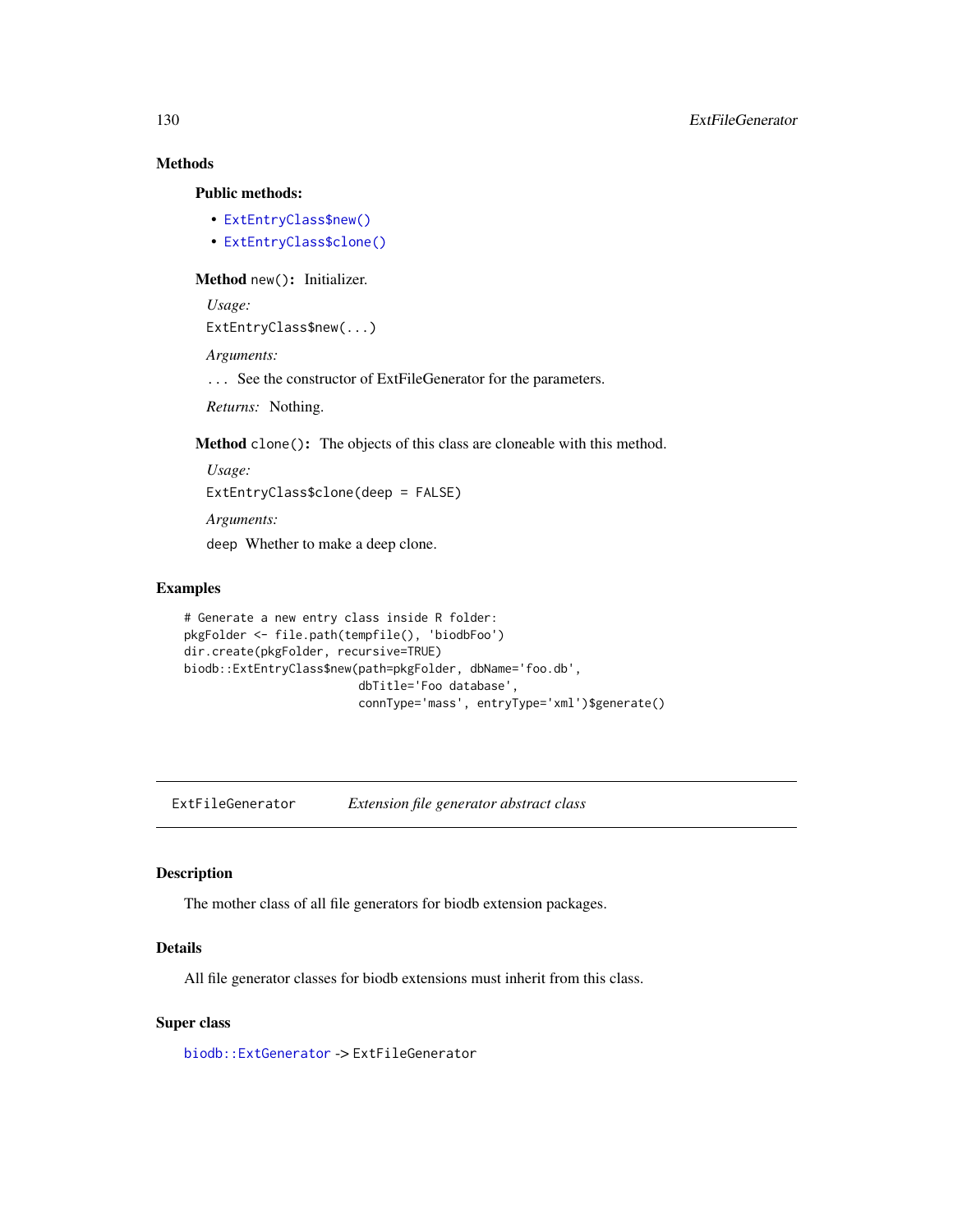# ExtFileGenerator 131

# **Methods**

#### Public methods:

- [ExtFileGenerator\\$new\(\)](#page-6-0)
- [ExtFileGenerator\\$clone\(\)](#page-6-1)

#### Method new(): Initializer.

```
Usage:
ExtFileGenerator$new(
  filename = NULL,
 overwrite = FALSE,
  folder = character(),template = NULL,
  upgrader = c("fullReplacer", "lineAdder"),
  ...
\mathcal{L}
```
*Arguments:*

filename The name of the generated file.

- overwrite If set to TRUE, then overwrite existing destination file, even whatever the version of the template file. If set to FALSE, only overwrite if the version of the template file is strictly greater than the existing destination file.
- folder The destination subfolder inside the package directory, as a character vector of subfolders hierarchy.

template The filename of the template to use.

- upgrader The type of upgrader to use. "fullReplacer" replaces the whole destination file by the template if it is newer (it compares version numbers). "lineAdder" only adds to the destination file the missing lines from the template file.
- ... See the constructor of ExtGenerator for the parameters.

*Returns:* Nothing.

Method clone(): The objects of this class are cloneable with this method.

*Usage:*

ExtFileGenerator\$clone(deep = FALSE)

*Arguments:*

deep Whether to make a deep clone.

#### Examples

```
pkgFolder <- file.path(tempfile(), 'biodbFoo')
dir.create(pkgFolder, recursive=TRUE)
biodb::ExtConnClass$new(path=pkgFolder, dbName='foo.db',
                        dbTitle='Foo database',
                        connType='mass', remote=TRUE)$generate()
```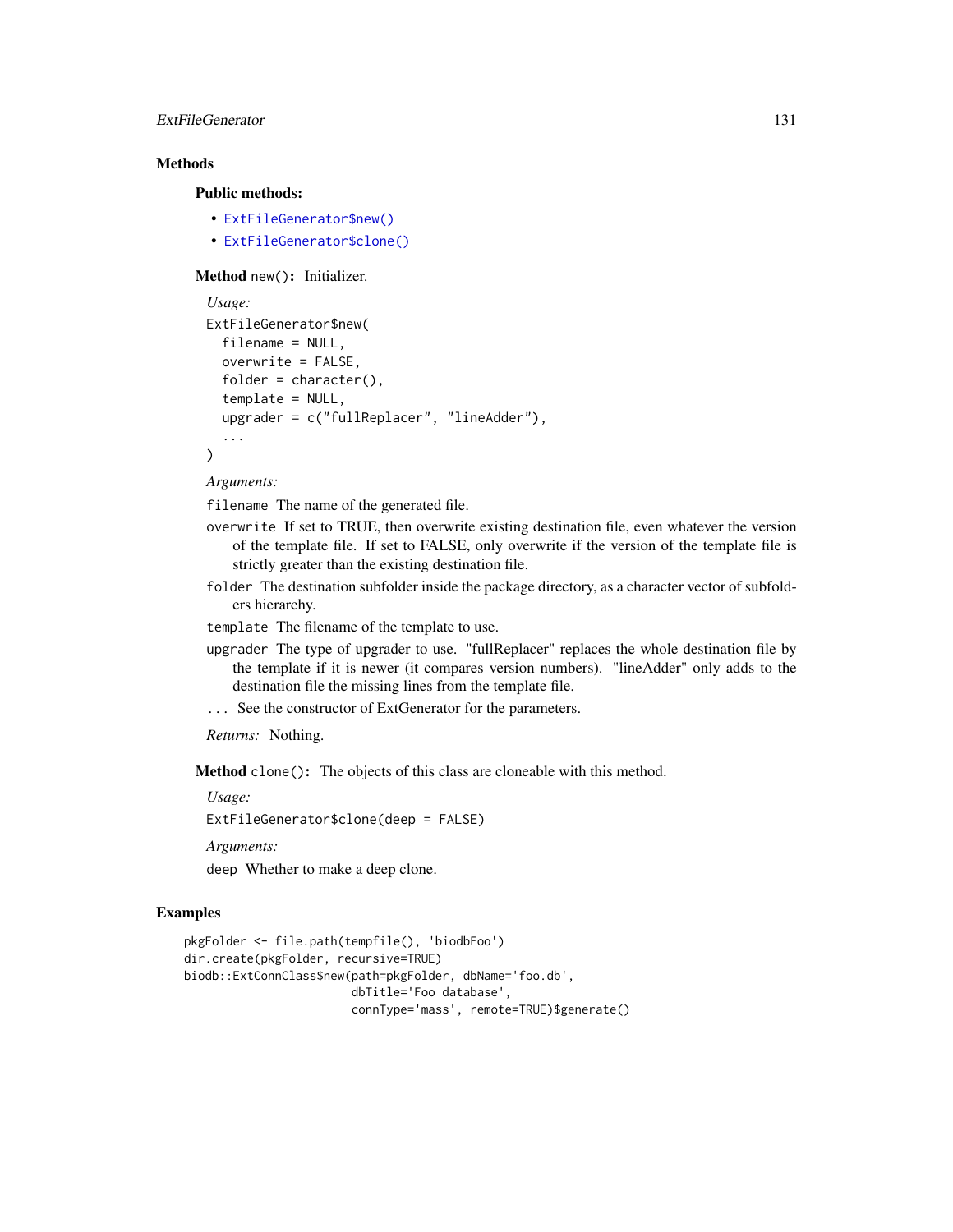# Description

The mother class of all generators for biodb extension packages.

# Details

All generator classes for biodb extensions must inherit from this class.

#### Methods

#### Public methods:

- [ExtGenerator\\$new\(\)](#page-6-0)
- [ExtGenerator\\$generate\(\)](#page-132-0)
- [ExtGenerator\\$upgrade\(\)](#page-132-1)
- [ExtGenerator\\$clone\(\)](#page-6-1)

#### Method new(): Initializer.

```
Usage:
ExtGenerator$new(
 path,
  loadCfg = TRUE,saveCfg = TRUE,
 pkgName = getPkgName(path),
  email = "author@e.mail",
  dbName = "foo db",dbTitle = "Foo database",
 pkgLicense = getLicenses(),
 firstname = "Firstname of author",
  lastname = "Lastname of author",
  newPkg = FALSE,
  connType = getConnTypes(),
 entryType = getEntryTypes(),
  editable = FALSE,
 writable = FALSE,
  remote = FALSE,
 downloadable = FALSE,
 makefile = FALSE,
  travis = FALSE,rcpp = FALSE,
  vignetteName = getPkgName(path),
  githubRepos = getReposName(path, default = "myaccount/myrepos")
)
```
*Arguments:*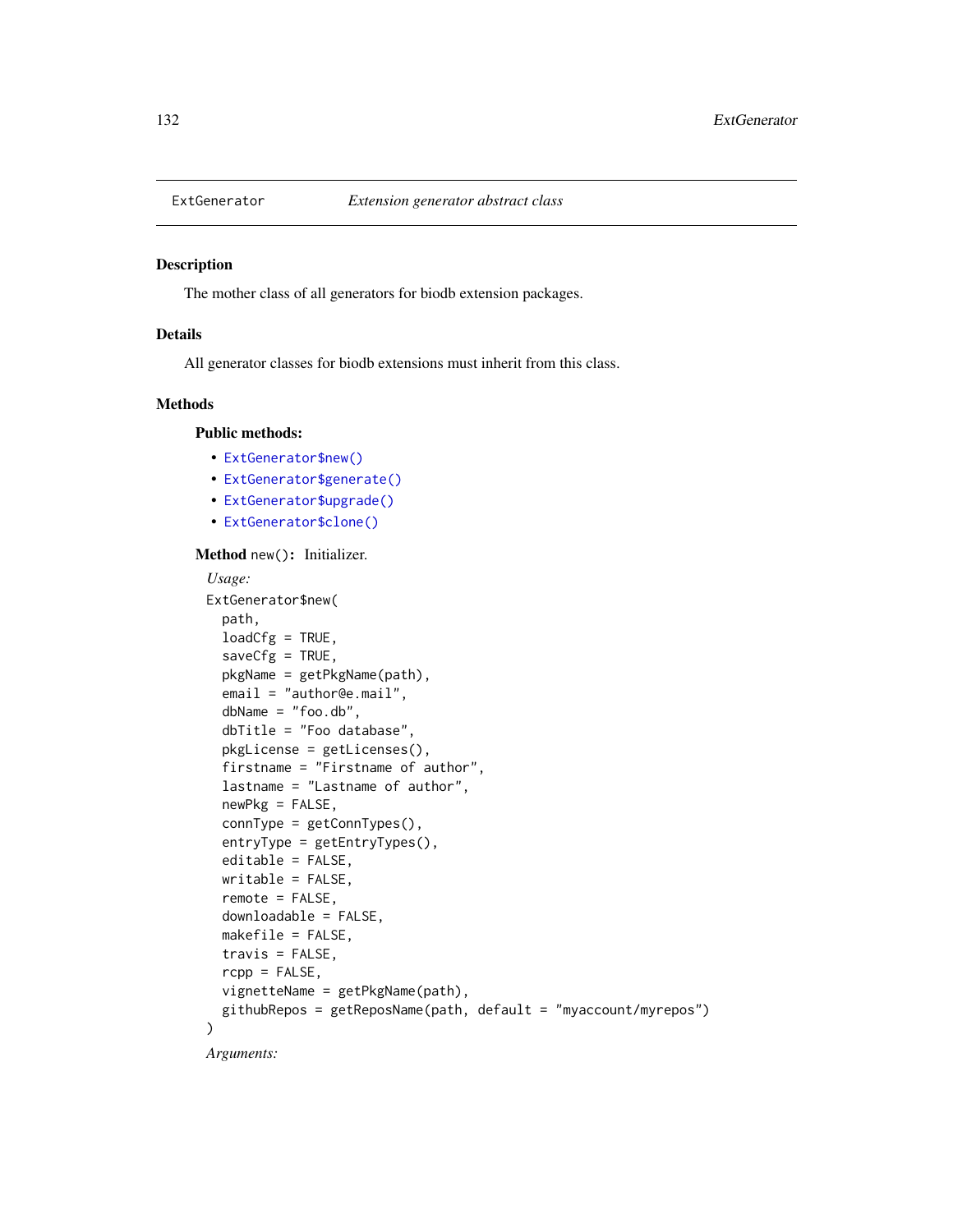#### ExtGenerator 133

path The path to the package folder.

loadCfg Set to FALSE to disable loading of tag values from config file "biodb\_ext.yml".

saveCfg Set to FALSE to disable saving of tag values into config file "biodb\_ext.yml".

pkgName The package name. If set to NULL, the folder name pointer by the "path" paramater will be used as the package name.

email The email of the author.

dbName The name of the database (in biodb format "my.db.name"), that will be used in "definitions.yml" file and for connector and entry classes.

dbTitle The official name of the database (e.g.: HMDB, UniProtKB, KEGG).

pkgLicense The license of the package.

firstname The firstname of the author.

lastname The lastname of the author.

newPkg Set to TRUE if the package is not yet published on Bioconductor.

connType The type of connector class to implement.

entryType The type of entry class to implement.

editable Set to TRUE to allow the generated connector to create new entries in memory.

writable Set to TRUE to enable the generated connector to write into the database.

remote Set to TRUE if the database to connect to is not local.

downloadable Set to TRUE if the database needs to be downloaded or offers this possiblity.

makefile Set to TRUE if you want a Makefile to be generated.

travis Set to TRUE if you want a .travis.yml file to be generated.

rcpp Set to TRUE to enable Rcpp C/C++ code inside the package.

vignetteName Set to the name of the default/main vignette.

githubRepos Set to the name of the associated GitHub repository. Example: myaccount/myrepos.

*Returns:* Nothing.

<span id="page-132-0"></span>**Method** generate(): Generates the destination file(s).

*Usage:*

ExtGenerator\$generate(overwrite = FALSE,  $fail = TRUE$ )

*Arguments:*

overwrite If set to TRUE and destination files exist, overwrite the destination files. fail If set to FALSE, do not fail if destination files exist, just do nothing and return.

*Examples:*

# Generate a new extension package: pkgFolder <- file.path(tempfile(), 'biodbFoo') biodb::ExtPackage\$new(pkgFolder)\$generate()

<span id="page-132-1"></span>**Method** upgrade(): Upgrade the destination file(s).

*Usage:* ExtGenerator\$upgrade(generate = TRUE)

*Arguments:*

generate If set to FALSE, and destination file(s) do not exist, then do not generate them.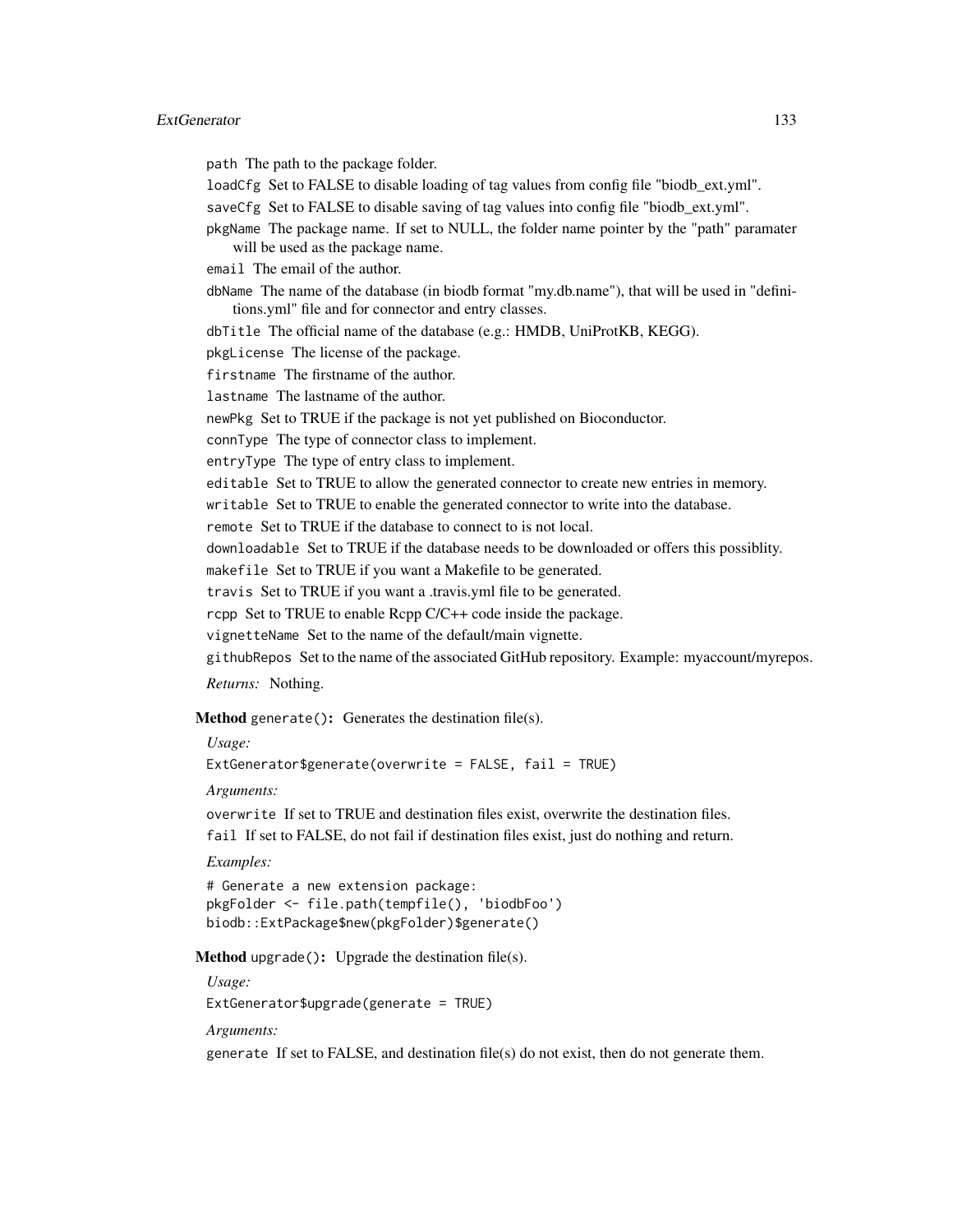Method clone(): The objects of this class are cloneable with this method.

*Usage:* ExtGenerator\$clone(deep = FALSE) *Arguments:* deep Whether to make a deep clone.

# Examples

```
# Generate a new connector class inside the R folder:
pkgFolder <- file.path(tempfile(), 'biodbFoo')
dir.create(pkgFolder, recursive=TRUE)
biodb::ExtConnClass$new(path=pkgFolder, dbName='foo.db',
                        dbTitle='Foo database',
                        connType='mass', remote=TRUE)$generate()
```

```
## ------------------------------------------------
## Method `ExtGenerator$generate`
## ------------------------------------------------
```

```
# Generate a new extension package:
pkgFolder <- file.path(tempfile(), 'biodbFoo')
biodb::ExtPackage$new(pkgFolder)$generate()
```
ExtGitignore *Extension Gitignore file class*

# Description

A class for generating the .gitignore file of an extension package.

#### Details

This class can be used to generate a new .gitignore file or to keep one up to date.

#### Super classes

[biodb::ExtGenerator](#page-0-0) -> [biodb::ExtFileGenerator](#page-0-0) -> ExtGitignore

# Methods

Public methods:

- [ExtGitignore\\$new\(\)](#page-6-0)
- [ExtGitignore\\$clone\(\)](#page-6-1)

Method new(): Initializer.

*Usage:*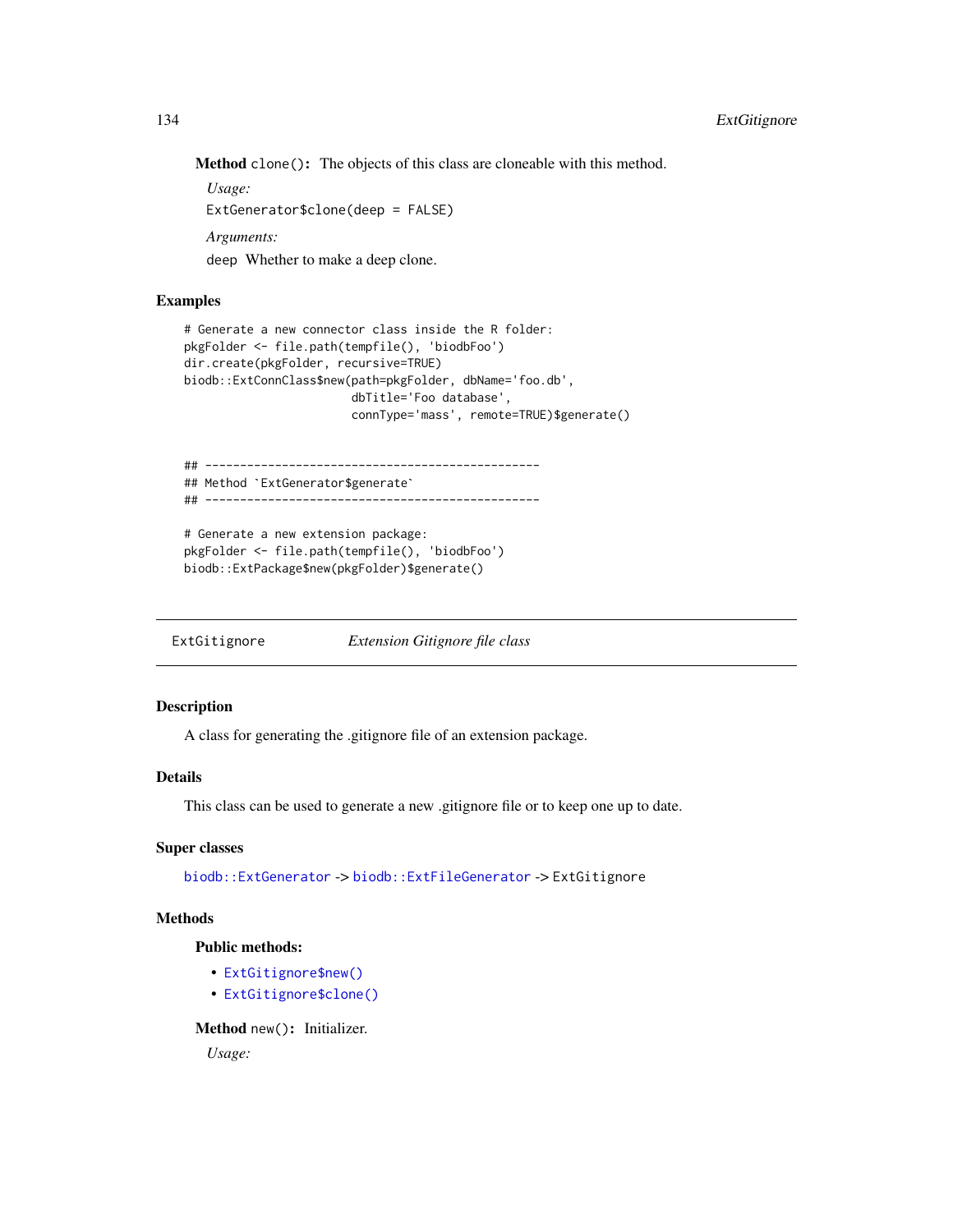#### ExtLicense 135

ExtGitignore\$new(...)

*Arguments:*

... See the constructor of ExtFileGenerator for the parameters.

*Returns:* Nothing.

Method clone(): The objects of this class are cloneable with this method.

*Usage:* ExtGitignore\$clone(deep = FALSE) *Arguments:* deep Whether to make a deep clone.

# Examples

```
# Generate a new package:
pkgFolder <- file.path(tempfile(), 'biodbFoo')
dir.create(pkgFolder, recursive=TRUE)
biodb::ExtGitignore$new(path=pkgFolder)$generate()
```
ExtLicense *Extension license*

# Description

A class for generating or upgrading the license of a biodb extension package.

# Details

This class generates the license for a new extension package, or update the license of an existing one.

#### Super classes

[biodb::ExtGenerator](#page-0-0) -> [biodb::ExtFileGenerator](#page-0-0) -> ExtLicense

#### Methods

# Public methods:

- [ExtLicense\\$new\(\)](#page-6-0)
- [ExtLicense\\$clone\(\)](#page-6-1)

Method new(): Initializer. *Usage:* ExtLicense\$new(...) *Arguments:*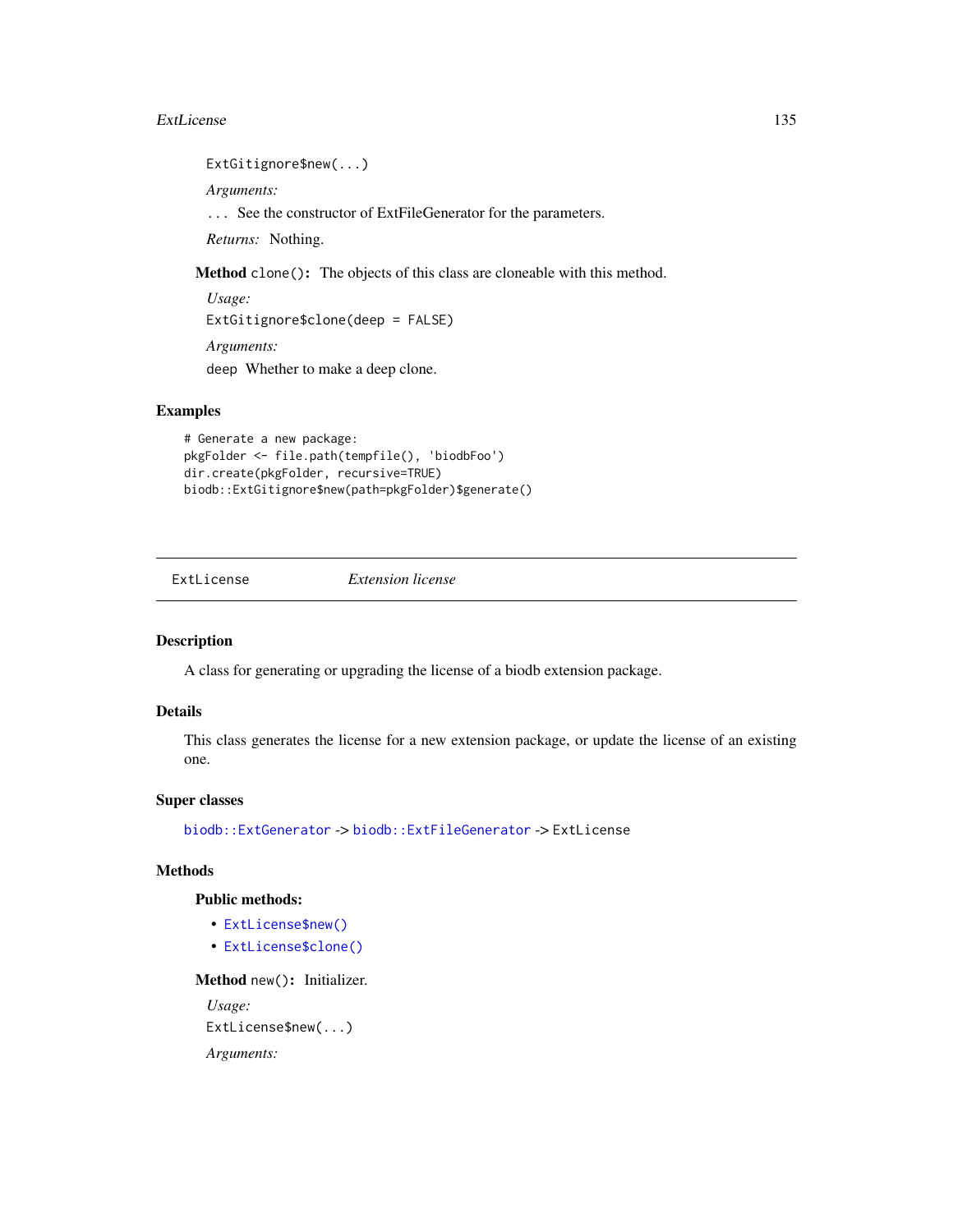... See the constructor of ExtFileGenerator for the parameters.

*Returns:* Nothing.

Method clone(): The objects of this class are cloneable with this method.

*Usage:* ExtLicense\$clone(deep = FALSE) *Arguments:*

deep Whether to make a deep clone.

# Examples

```
# Generate a new connector class inside R folder:
pkgFolder <- file.path(tempfile(), 'biodbFoo')
dir.create(pkgFolder, recursive=TRUE)
biodb::ExtLicense$new(path=pkgFolder)$generate()
```
ExtMakefile *Extension Makefile*

#### Description

A class for generating a Makefile for an extension package.

# Details

This class generates a Makefile, usable on UNIX-like platforms, for managing a biodb extension package. Targets are automatically generated for running CRAN check, Bioconductor check, testthat tests, compiling, generating documentation, cleaning, etc.

#### Super class

[biodb::ExtGenerator](#page-0-0) -> ExtMakefile

# **Methods**

#### Public methods:

- [ExtMakefile\\$new\(\)](#page-6-0)
- [ExtMakefile\\$clone\(\)](#page-6-1)

#### Method new(): Initializer.

*Usage:*

ExtMakefile\$new(...)

*Arguments:*

... See the constructor of ExtGenerator for the parameters.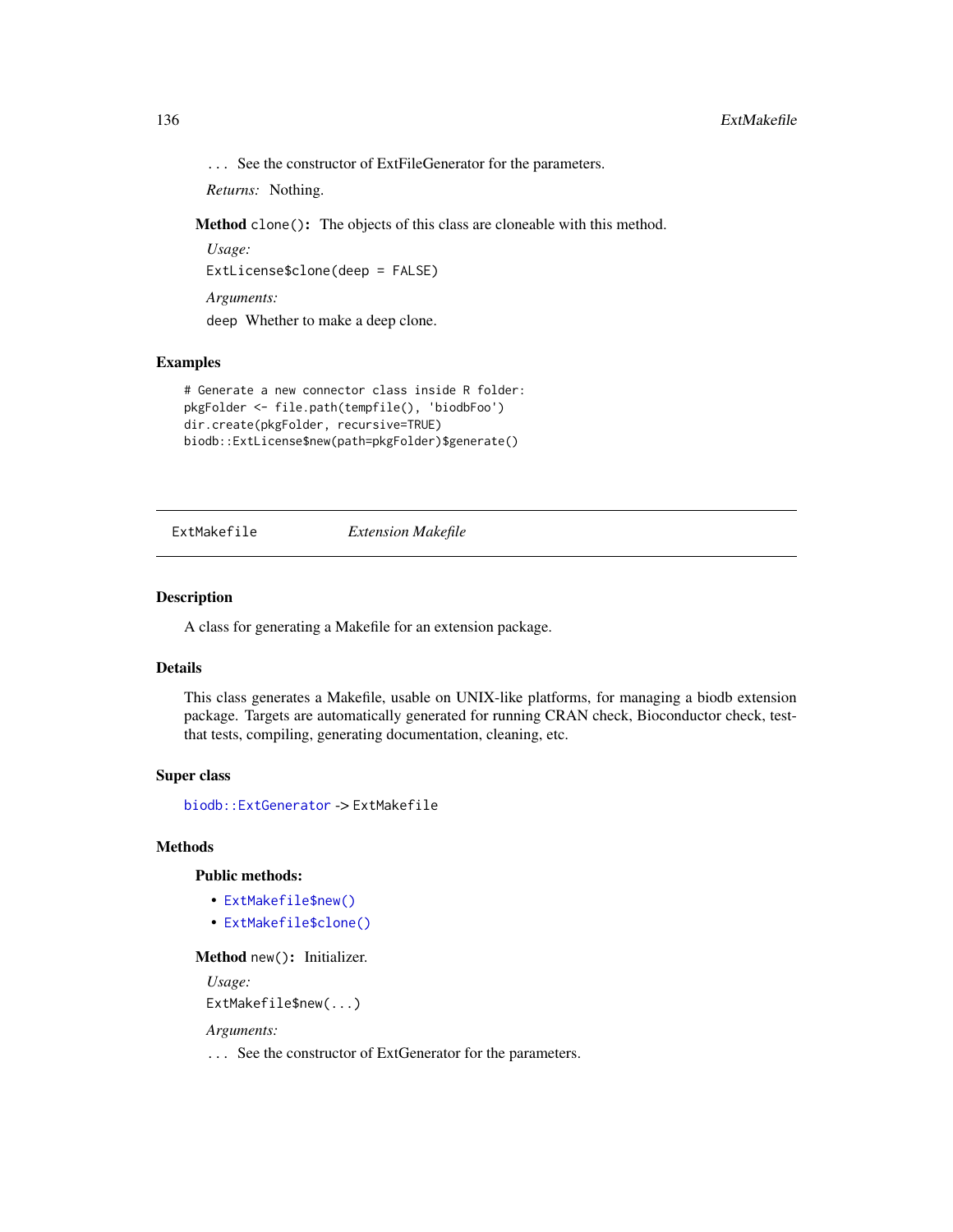# ExtPackage 137

*Returns:* Nothing.

Method clone(): The objects of this class are cloneable with this method.

*Usage:* ExtMakefile\$clone(deep = FALSE) *Arguments:* deep Whether to make a deep clone.

#### Examples

```
# Generate a new connector class inside R folder:
pkgFolder <- file.path(tempfile(), 'biodbFoo')
dir.create(pkgFolder, recursive=TRUE)
biodb::ExtMakefile$new(path=pkgFolder)$generate()
```
ExtPackage *Extension package class*

# **Description**

A class for generating the skeleton of a new extension package.

#### Details

This class manages the files of an extension package.

It can generate all the files of a new extension package: DESCRIPTION, NEWS, README.md, tests, definitons.yml, etc. Optionnaly it also generates other files like: a .travis.yml file for Travis-CI, a Makefile for easing development on UNIX-like platforms outside of Rstudio.

It can also upgrade files of an existing package like: definitions.yml, Makefile, .travis.yml, LI-CENSE, etc.

#### Super class

[biodb::ExtGenerator](#page-0-0) -> ExtPackage

#### Methods

#### Public methods:

- [ExtPackage\\$new\(\)](#page-6-0)
- [ExtPackage\\$clone\(\)](#page-6-1)

Method new(): Initializer.

*Usage:* ExtPackage\$new(...)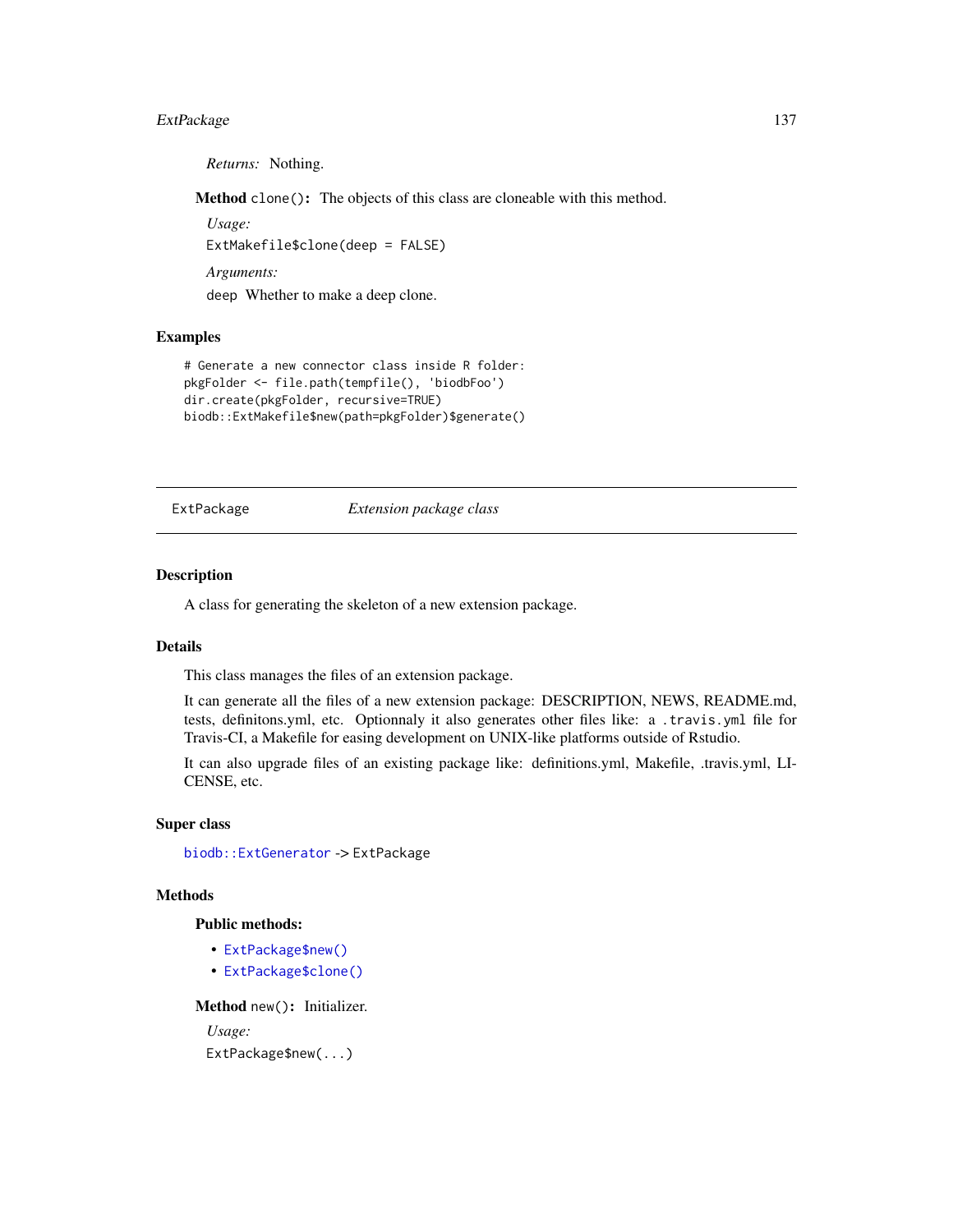*Arguments:*

... See the constructor of ExtGenerator for the parameters.

*Returns:* Nothing.

Method clone(): The objects of this class are cloneable with this method.

*Usage:*

ExtPackage\$clone(deep = FALSE)

*Arguments:*

deep Whether to make a deep clone.

# Examples

```
# Generate a new package:
pkgFolder <- file.path(tempfile(), 'biodbFoo')
dir.create(pkgFolder, recursive=TRUE)
biodb::ExtPackage$new(path=pkgFolder, dbName='foo.db',
                        dbTitle='Foo database', rcpp=TRUE,
                        connType='mass', entryType='txt', downloadable=TRUE,
                        remote=TRUE)$generate()
```
ExtPackageFile *Extension package file class.*

#### Description

A class for generating the package.R file for a biodb extension.

# Details

This class generates the package.R file, writing a reference to the generated skeleton vignette, and possibly including directives for C++ code.

#### Super classes

[biodb::ExtGenerator](#page-0-0) -> [biodb::ExtFileGenerator](#page-0-0) -> ExtPackageFile

# Methods

#### Public methods:

- [ExtPackageFile\\$new\(\)](#page-6-0)
- [ExtPackageFile\\$clone\(\)](#page-6-1)

Method new(): Initializer.

*Usage:* ExtPackageFile\$new(...)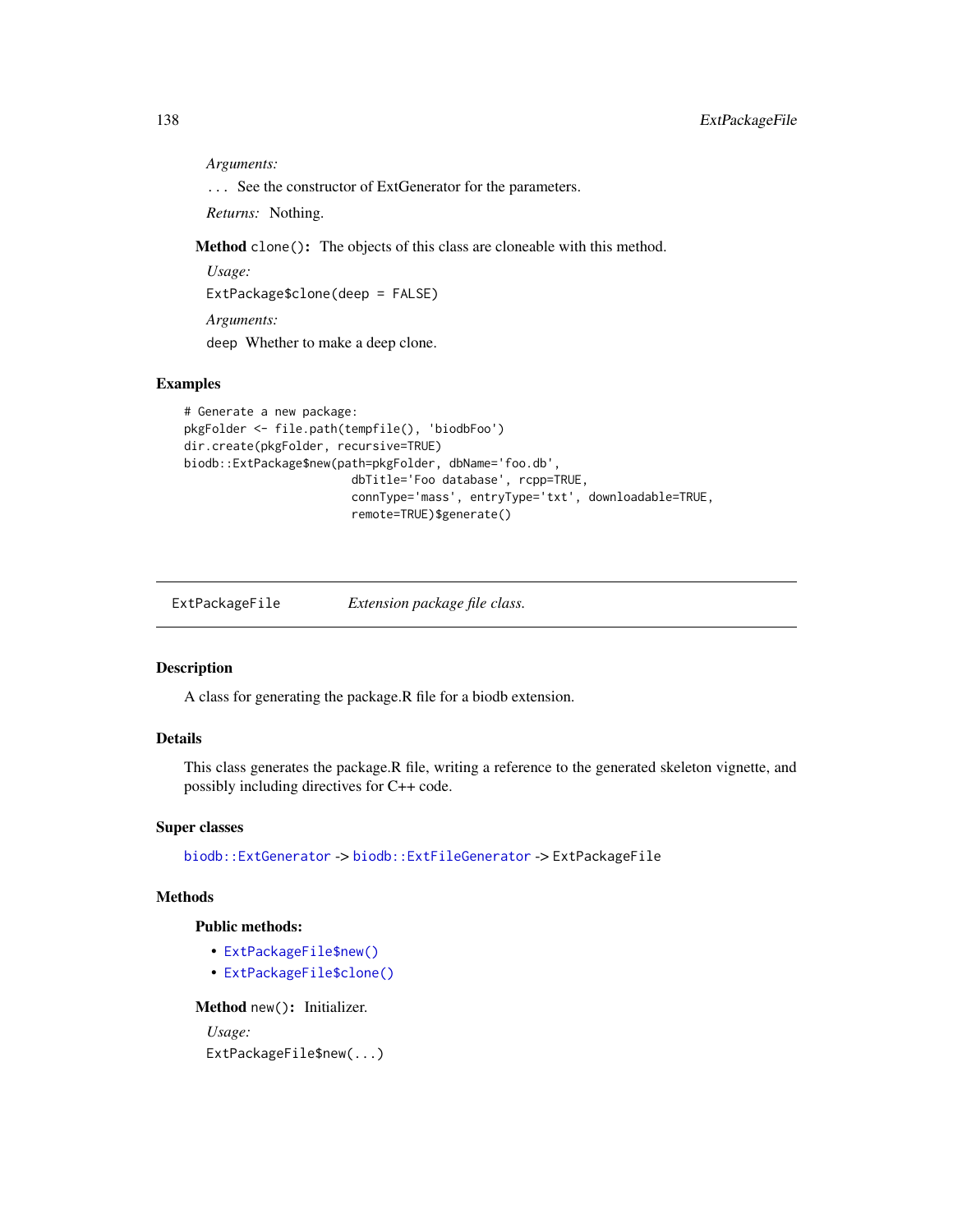# ExtRbuildignore 139

*Arguments:*

... See the constructor of ExtFileGenerator for the parameters.

*Returns:* Nothing.

Method clone(): The objects of this class are cloneable with this method.

*Usage:* ExtPackageFile\$clone(deep = FALSE) *Arguments:* deep Whether to make a deep clone.

#### Examples

```
# Generate a new package:
pkgFolder <- file.path(tempfile(), 'biodbFoo')
dir.create(pkgFolder, recursive=TRUE)
biodb::ExtPackageFile$new(path=pkgFolder, dbName='foo.db')$generate()
```
ExtRbuildignore *Extension Rbuildignore file class*

#### Description

A class for generating the .Rbuildignore file of an extension package.

#### Details

This class can be used to generate a new .Rbuildignore file or to keep one up to date.

#### Super classes

[biodb::ExtGenerator](#page-0-0) -> [biodb::ExtFileGenerator](#page-0-0) -> ExtRbuildignore

# Methods

#### Public methods:

- [ExtRbuildignore\\$new\(\)](#page-6-0)
- [ExtRbuildignore\\$clone\(\)](#page-6-1)

# Method new(): Initializer.

*Usage:*

ExtRbuildignore\$new(...)

*Arguments:*

... See the constructor of ExtFileGenerator for the parameters.

*Returns:* Nothing.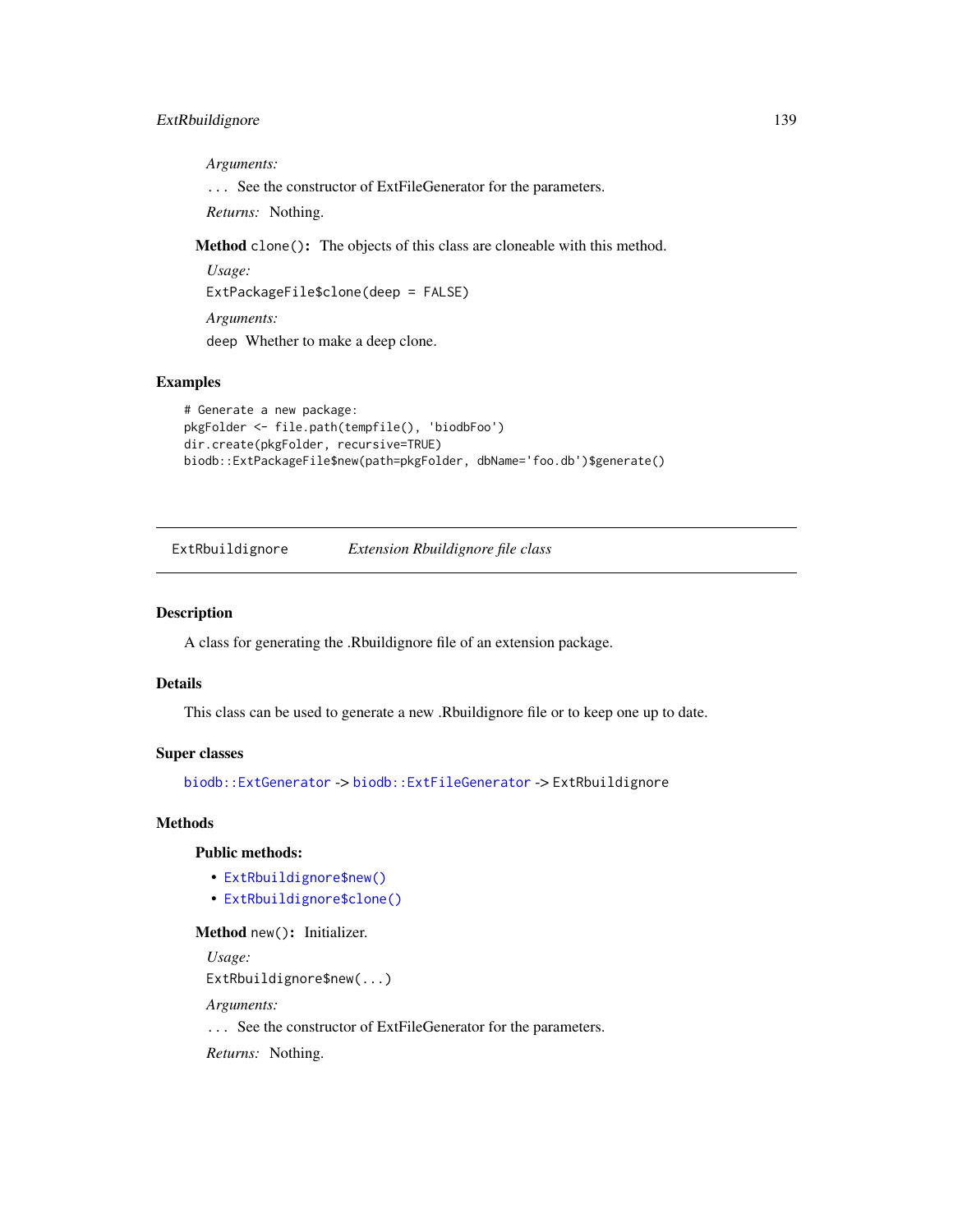Method clone(): The objects of this class are cloneable with this method.

*Usage:* ExtRbuildignore\$clone(deep = FALSE) *Arguments:* deep Whether to make a deep clone.

# Examples

```
# Generate a new package:
pkgFolder <- file.path(tempfile(), 'biodbFoo')
dir.create(pkgFolder, recursive=TRUE)
biodb::ExtRbuildignore$new(path=pkgFolder)$generate()
```
ExtReadme *Extension README file class*

#### Description

A class for generating a README file for a new extension package.

#### Details

Write a README file inside package directory, using a template file.

#### Super classes

[biodb::ExtGenerator](#page-0-0) -> [biodb::ExtFileGenerator](#page-0-0) -> ExtReadme

# Methods

Public methods:

- [ExtReadme\\$new\(\)](#page-6-0)
- [ExtReadme\\$clone\(\)](#page-6-1)

Method new(): Initializer.

*Usage:*

ExtReadme\$new(...)

*Arguments:*

... See the constructor of ExtFileGenerator for the parameters.

*Returns:* Nothing.

Method clone(): The objects of this class are cloneable with this method.

*Usage:* ExtReadme\$clone(deep = FALSE) *Arguments:*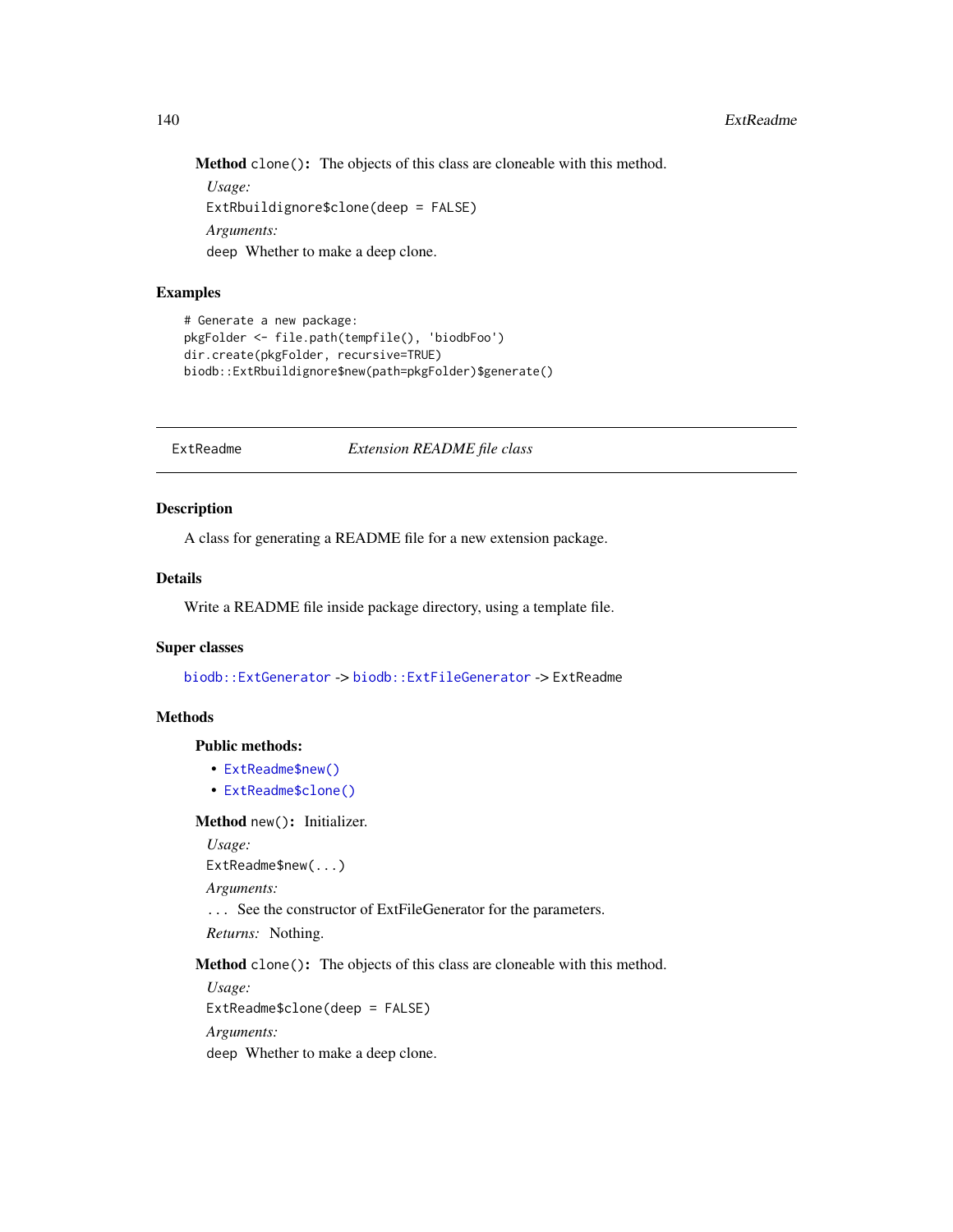#### ExtTests 141

# Examples

```
# Generate a new package:
pkgFolder <- file.path(tempfile(), 'biodbFoo')
dir.create(pkgFolder, recursive=TRUE)
biodb::ExtReadme$new(path=pkgFolder, dbName='foo.db',
                     dbTitle='Foo database')$generate()
```
ExtTests *Extension tests class*

# Description

A class for generating test files.

# Details

This class generates a test file for running biodb generic tests, and a test file containing an example of a custom test for this extension.

#### Super class

[biodb::ExtGenerator](#page-0-0) -> ExtTests

# Methods

#### Public methods:

- [ExtTests\\$new\(\)](#page-6-0)
- [ExtTests\\$clone\(\)](#page-6-1)

#### Method new(): Initializer.

*Usage:*

ExtTests\$new(...)

*Arguments:*

... See the constructor of ExtGenerator for the parameters.

*Returns:* Nothing.

Method clone(): The objects of this class are cloneable with this method.

*Usage:* ExtTests\$clone(deep = FALSE)

*Arguments:*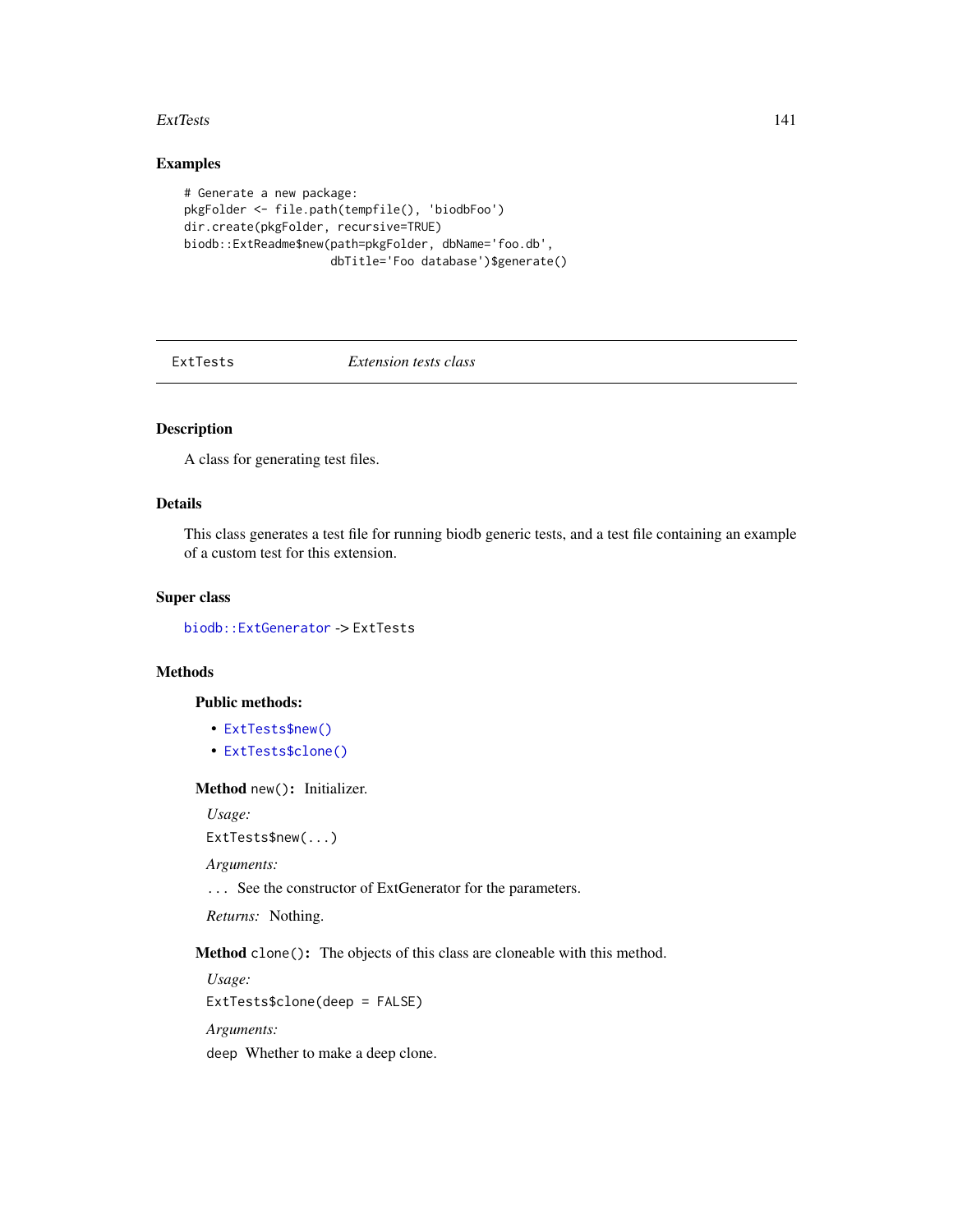# Examples

```
# Generate a new package:
pkgFolder <- file.path(tempfile(), 'biodbFoo')
dir.create(pkgFolder, recursive=TRUE)
biodb::ExtTests$new(path=pkgFolder, dbName='foo.db', rcpp=TRUE,
                    remote=TRUE)$generate()
```
ExtTravisFile *Extension Travis YAML file generator class*

# Description

A class for generating a .travis.yml file for a new extension package.

# Details

Write a .travis.yml file inside the package directory, using a template file.

#### Super classes

[biodb::ExtGenerator](#page-0-0) -> [biodb::ExtFileGenerator](#page-0-0) -> ExtTravisFile

# Methods

#### Public methods:

- [ExtTravisFile\\$new\(\)](#page-6-0)
- [ExtTravisFile\\$clone\(\)](#page-6-1)

#### Method new(): Initializer.

*Usage:*

```
ExtTravisFile$new(...)
```
*Arguments:*

... See the constructor of ExtFileGenerator for the parameters.

*Returns:* Nothing.

Method clone(): The objects of this class are cloneable with this method.

*Usage:* ExtTravisFile\$clone(deep = FALSE) *Arguments:*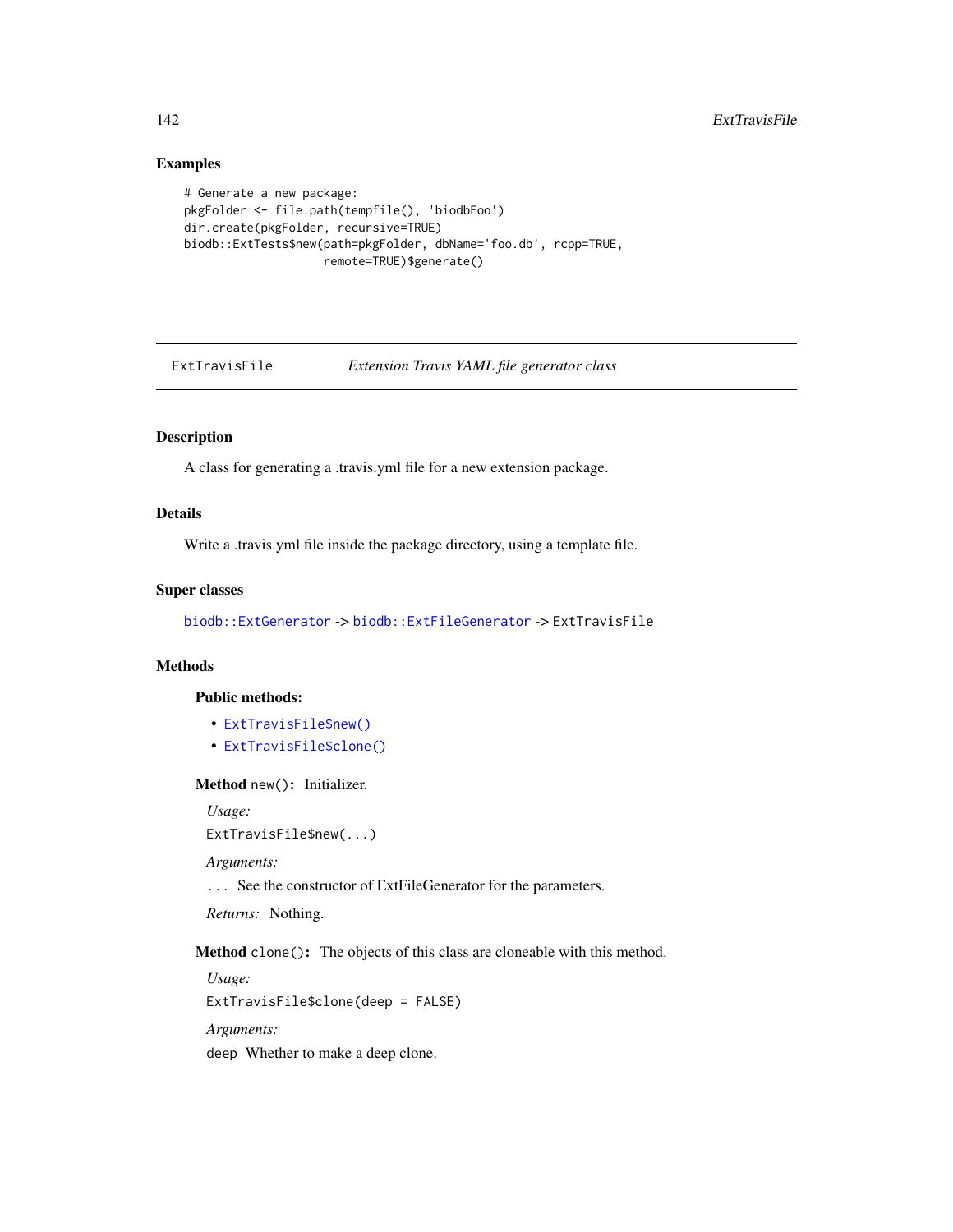# ExtVignette 143

# Examples

```
# Generate a new package:
pkgFolder <- file.path(tempfile(), 'biodbFoo')
dir.create(pkgFolder, recursive=TRUE)
biodb::ExtTravisFile$new(path=pkgFolder, email='myname@e.mail')$generate()
```
ExtVignette *Extension vignette class*

# Description

A class for generating a vignette example for an extension package.

# Details

This class generates a vignette file, serving as example to demonstrate the use of the extension package.

#### Super classes

[biodb::ExtGenerator](#page-0-0) -> [biodb::ExtFileGenerator](#page-0-0) -> ExtVignette

# Methods

#### Public methods:

- [ExtVignette\\$new\(\)](#page-6-0)
- [ExtVignette\\$clone\(\)](#page-6-1)

#### Method new(): Initializer.

*Usage:*

ExtVignette\$new(...)

*Arguments:*

... See the constructor of ExtFileGenerator for the parameters.

*Returns:* Nothing.

Method clone(): The objects of this class are cloneable with this method.

*Usage:* ExtVignette\$clone(deep = FALSE) *Arguments:*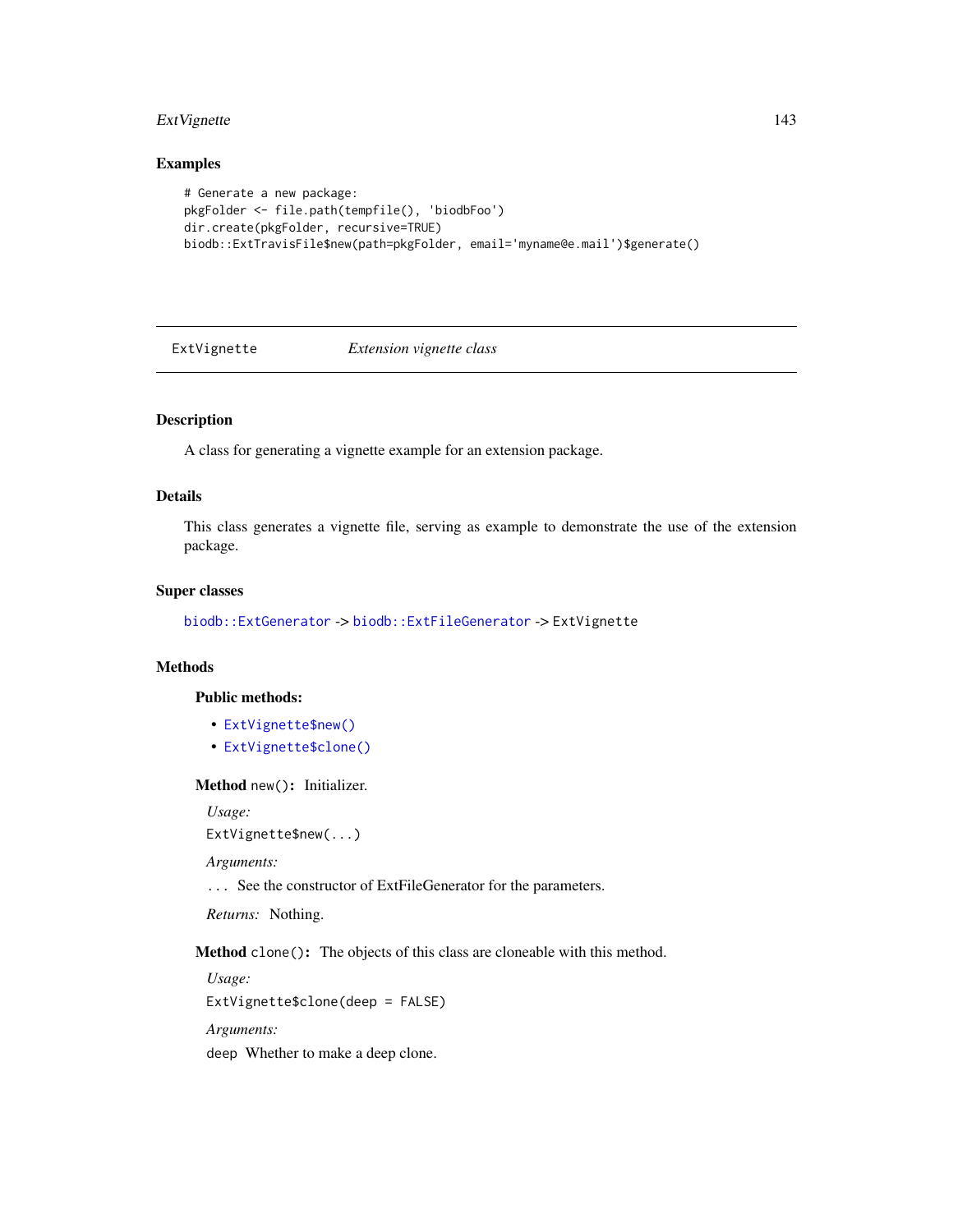# Examples

```
# Generate a new package:
pkgFolder <- file.path(tempfile(), 'biodbFoo')
dir.create(pkgFolder, recursive=TRUE)
biodb::ExtVignette$new(path=pkgFolder, dbName='foo.db',
                       dbTitle='Foo database', vignetteName='main',
                       firstname='John', lastname='Smith',
                       remote=TRUE)$generate()
```
FileTemplate *File template class.*

# Description

A class for reading a file template, replacing tags inside, and writing the results in an output file.

# Methods

# Public methods:

- [FileTemplate\\$new\(\)](#page-6-0)
- [FileTemplate\\$replace\(\)](#page-143-0)
- [FileTemplate\\$choose\(\)](#page-143-1)
- [FileTemplate\\$select\(\)](#page-144-0)
- [FileTemplate\\$write\(\)](#page-17-0)
- [FileTemplate\\$getLines\(\)](#page-144-1)
- [FileTemplate\\$clone\(\)](#page-6-1)

#### Method new(): Initializer.

*Usage:*

FileTemplate\$new(path)

*Arguments:*

path The path to the template file.

*Returns:* Nothing.

<span id="page-143-0"></span>Method replace(): Replace a tag by its value inside the template file.

*Usage:* FileTemplate\$replace(tag, value) *Arguments:*

tag The tag to replace.

value The value to replace the tag with.

<span id="page-143-1"></span>*Returns:* invisible(self) for chaining method calls.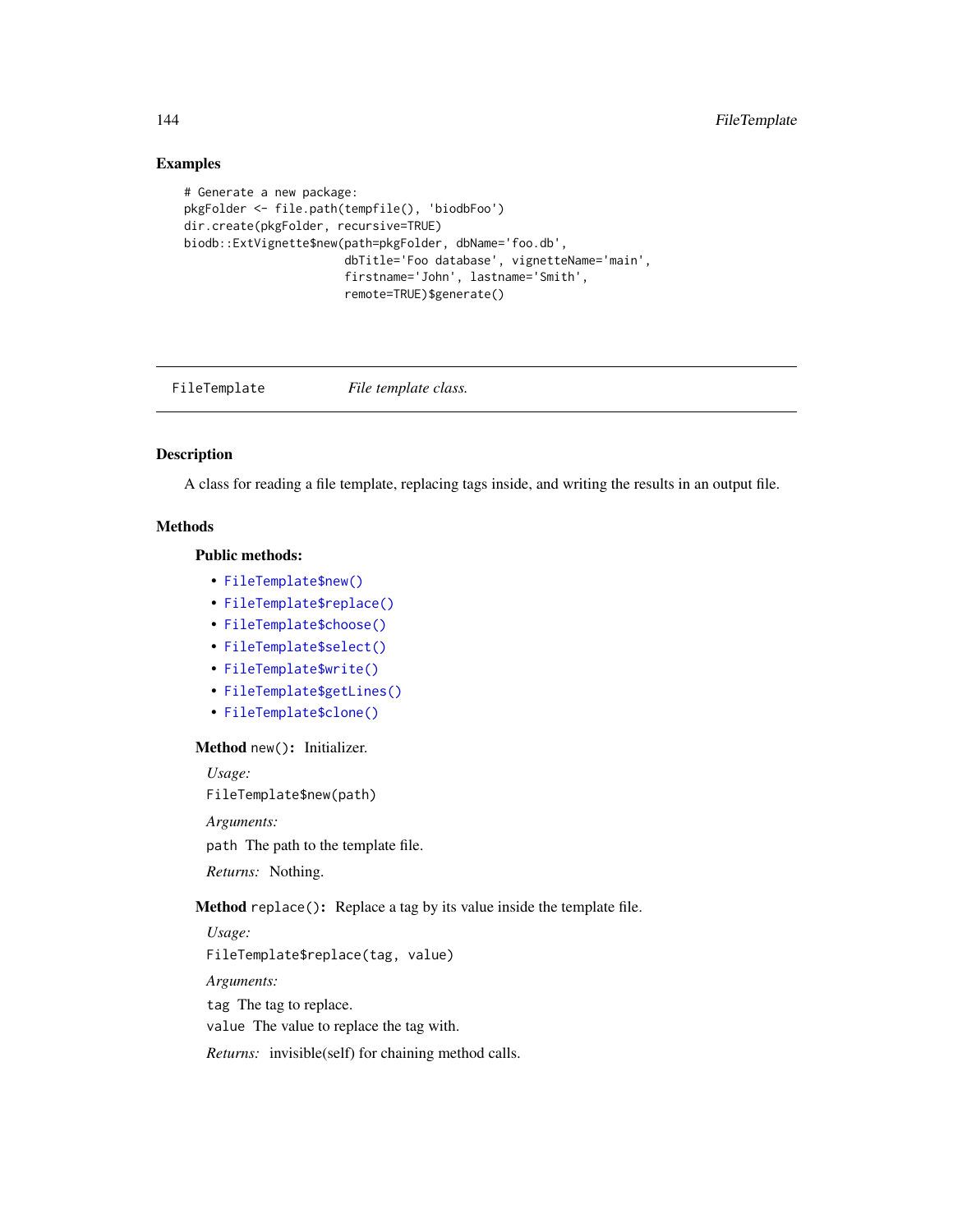#### FileTemplate 145

Method choose(): Choose one case among a set of cases.

*Usage:*

FileTemplate\$choose(set, case)

*Arguments:*

set The name of the case set.

case The name of case.

*Returns:* invisible(self) for chaining method calls.

Method select(): Select or remove sections that match a name.

*Usage:* FileTemplate\$select(section, enable)

*Arguments:*

section The name of the section.

enable Set to TRUE to select the section (and keep it), and FALSE to remove it.

*Returns:* invisible(self) for chaining method calls.

Method write(): Write template with replaced values to disk.

*Usage:*

FileTemplate\$write(path, overwrite = FALSE, checkRemainingTags = TRUE)

*Arguments:*

path Path to output file.

- overwrite If set to FALSE and the destination file already exists, a message is thrown. Otherwise writes into the destination.
- checkRemainingTags If set to TRUE, checks first, before writing, if there any remaining tags that have not been processed. A warning is thrown for each found tag.

*Returns:* Nothing.

Method getLines(): Get the lines of the templates.

*Usage:*

FileTemplate\$getLines()

*Returns:* A vector containing the lines of the templates.

Method clone(): The objects of this class are cloneable with this method.

*Usage:*

FileTemplate\$clone(deep = FALSE)

*Arguments:*

deep Whether to make a deep clone.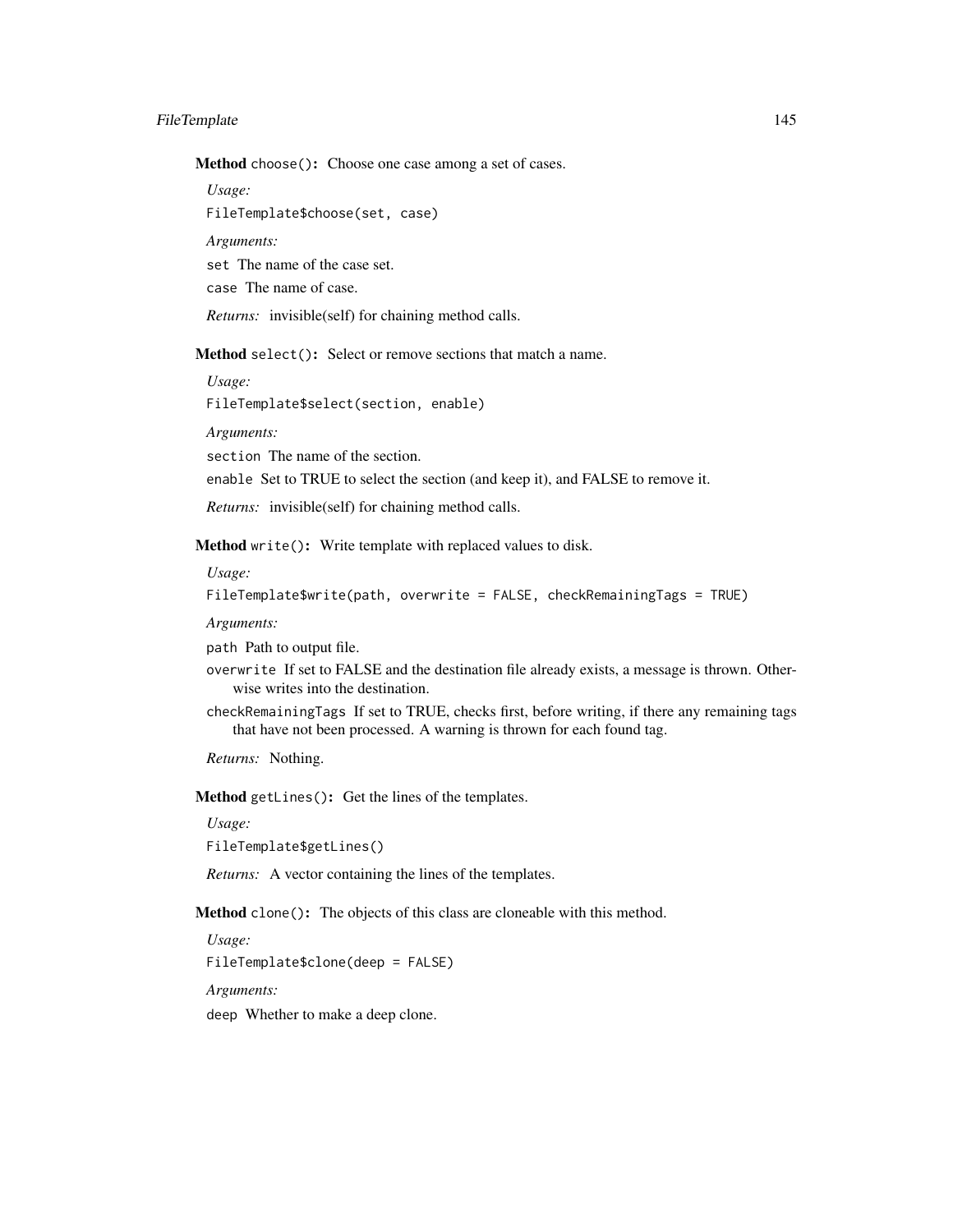Generates all the necessary files for a new extension package.

#### Usage

```
genNewExtPkg(...)
```
#### Arguments

... Parameters passed to [ExtPackage](#page-136-0) constructor.

# Value

Nothing.

## See Also

[ExtPackage](#page-136-0).

#### Examples

```
# Generate a new package:
pkgFolder <- file.path(tempfile(), 'biodbFoo')
dir.create(pkgFolder, recursive=TRUE)
biodb::genNewExtPkg(path=pkgFolder, dbName='foo.db',
                    dbTitle='Foo database', rcpp=TRUE,
                    connType='mass', entryType='txt', downloadable=TRUE,
                    remote=TRUE)
```
getBaseUrlContent *Get URL content using base::url().*

## Description

Get URL content using base::url().

#### Usage

getBaseUrlContent(u, binary = FALSE)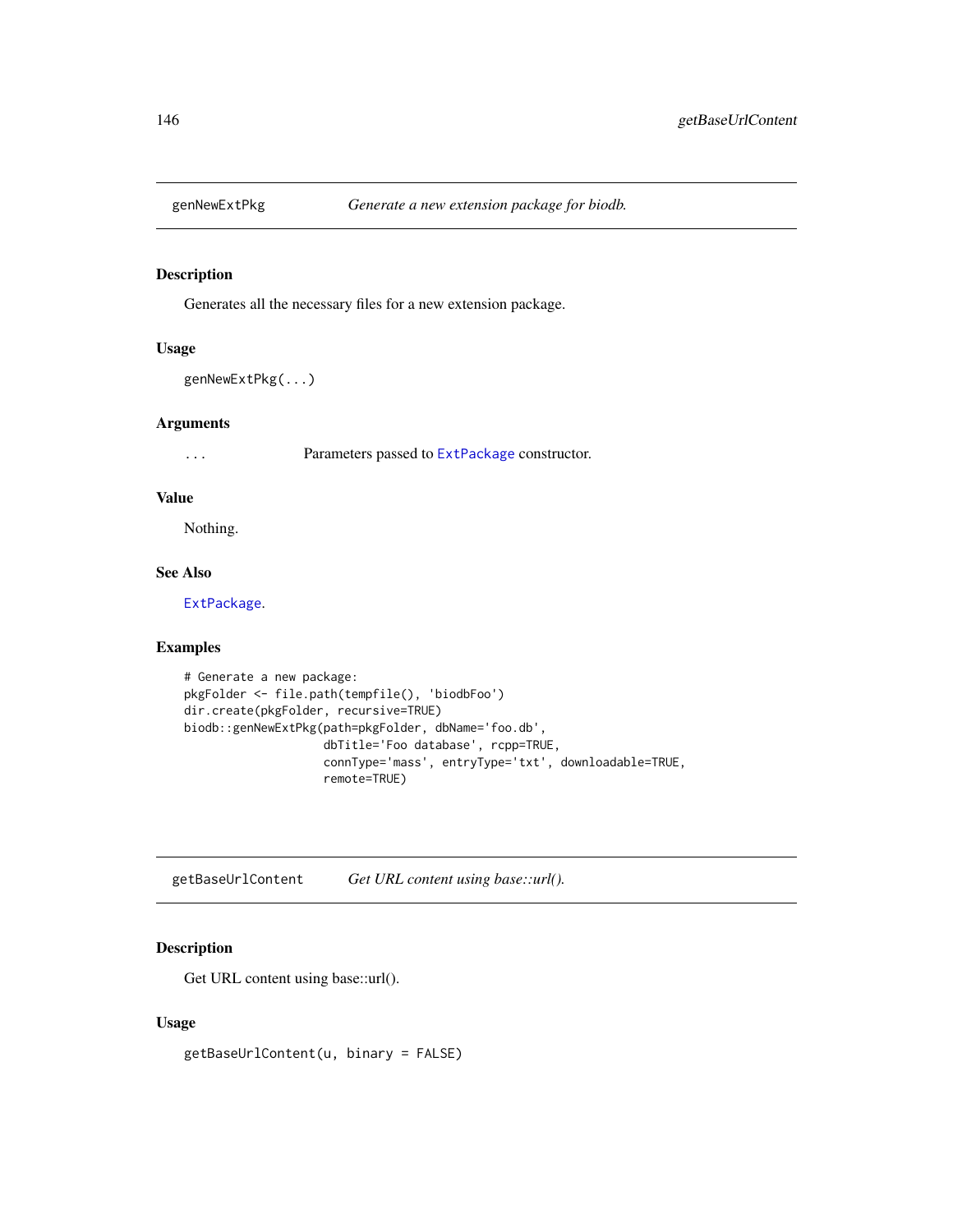#### Arguments

| - u    | The URL as a character value.                         |
|--------|-------------------------------------------------------|
| binary | Set to TRUE if the content to be retrieved is binary. |

# Value

The URL content as a character single value.

getBaseUrlRequestResult

*Get URL request result using base::url().*

# Description

Get URL request result using base::url().

# Usage

getBaseUrlRequestResult(request)

#### Arguments

request A BiodbRequest object.

# Value

A RequestResult object.

getConnClassName *Get connector class name.*

#### Description

Gets the name of the connector class corresponding to a connector.

#### Usage

```
getConnClassName(connName)
```
# Arguments

connName A connector name (e.g.: "mass.csv.file").

## Value

The name of the corresponding connector class (e.g.: "MassCsvFileConn").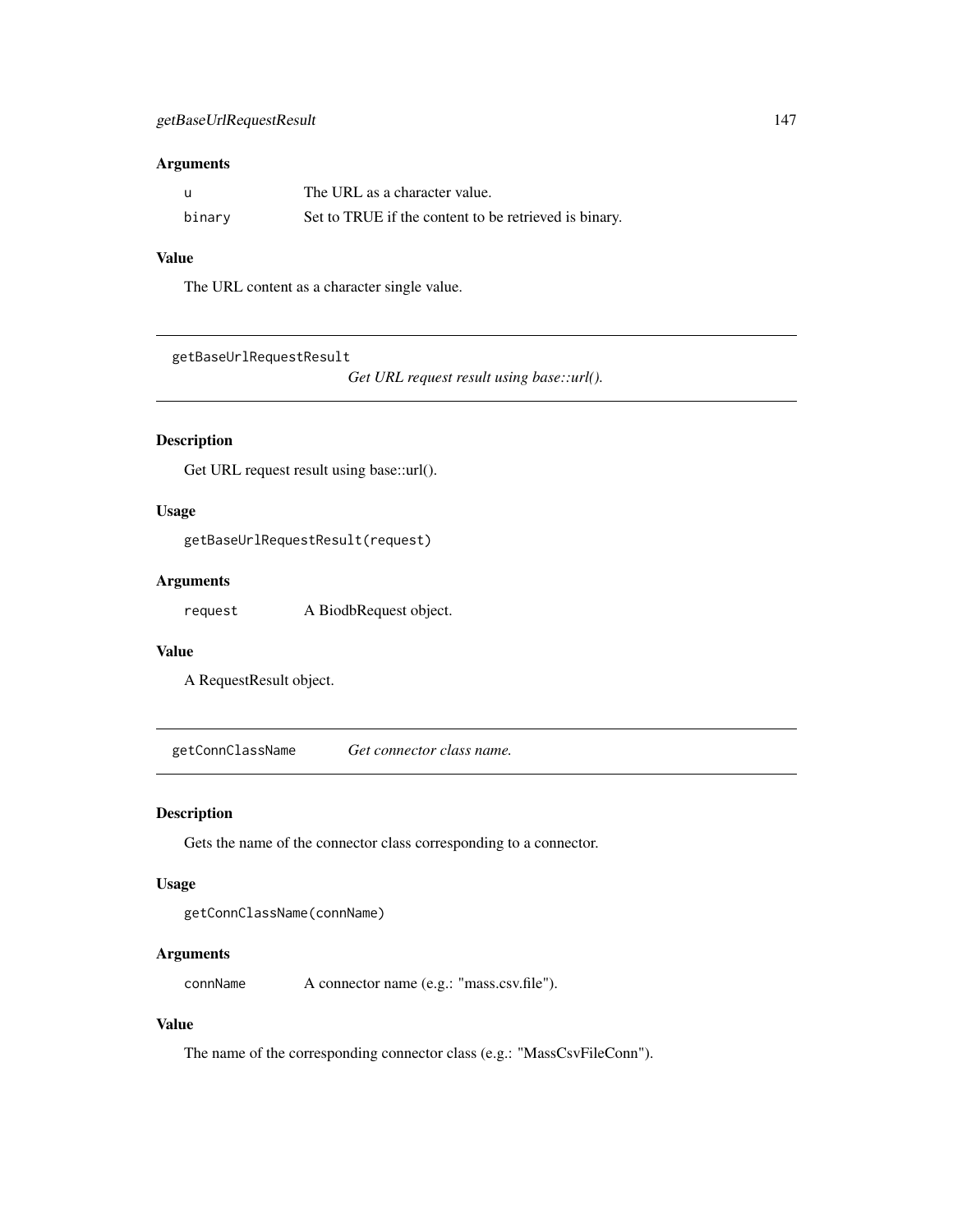## Examples

biodb::getConnClassName('foo.db')

getConnTypes *Get connector types.*

#### Description

Get the list of available connector types.

# Usage

getConnTypes()

# Value

A character vector containing the connector types.

# Examples

biodb::getConnTypes()

getDefaultCacheDir *Get default cache folder.*

# Description

Returns the path to the default cache folder.

# Usage

```
getDefaultCacheDir()
```
## Value

The path to the cache folder.

# Examples

cacheFolderPath <- biodb::getDefaultCacheDir()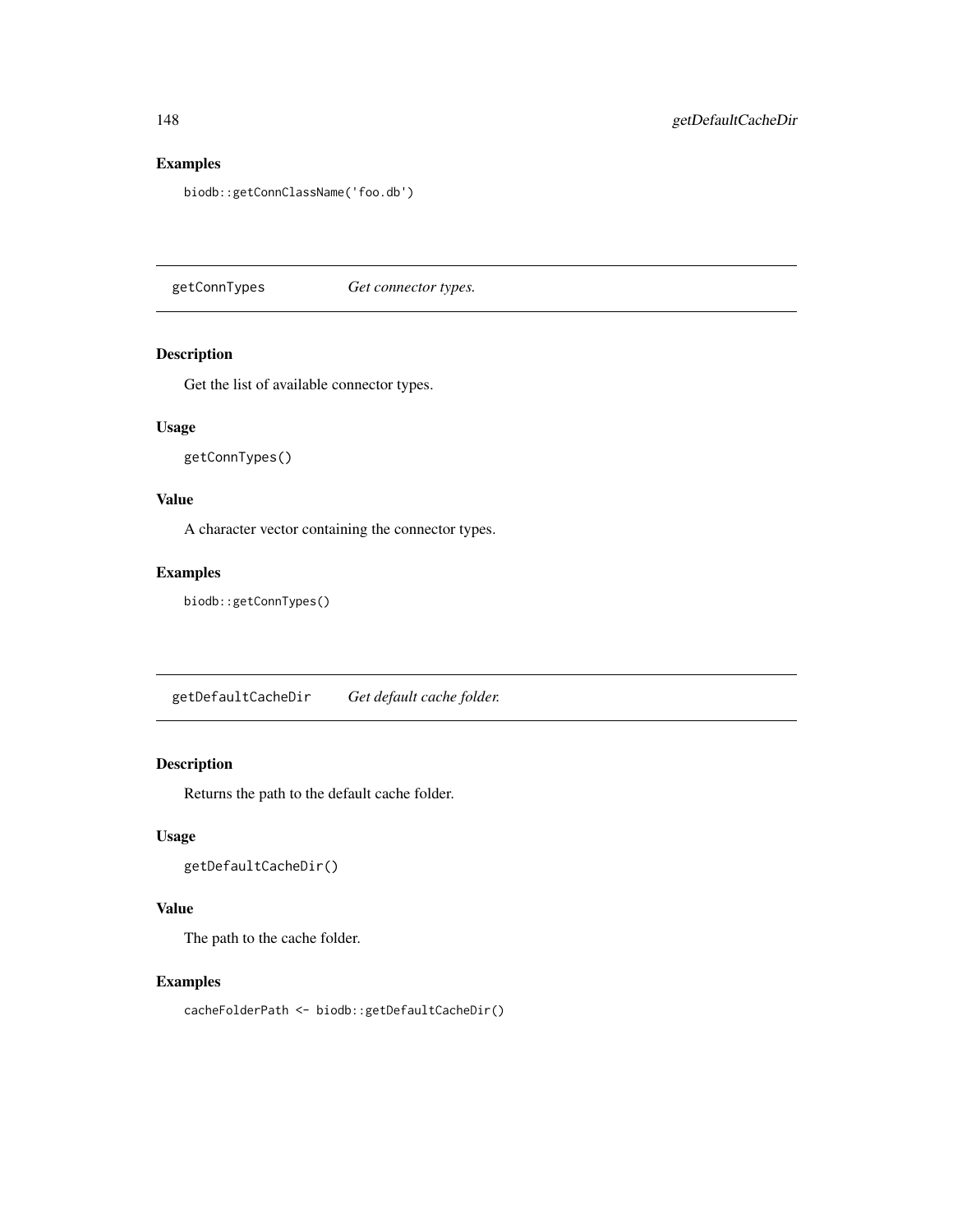getEntryClassName *Get entry class name.*

# Description

Gets the name of the entry class corresponding to a connector.

#### Usage

```
getEntryClassName(connName)
```
# Arguments

connName A connector name (e.g.: "mass.csv.file").

### Value

The name of the corresponding entry class (e.g.: "MassCsvFileEntry").

# Examples

```
biodb::getEntryClassName('foo.db')
```
getEntryTypes *Get entry types.*

# Description

Get the list of available entry types.

#### Usage

getEntryTypes()

### Value

A character vector containing the entry types.

# Examples

biodb::getEntryTypes()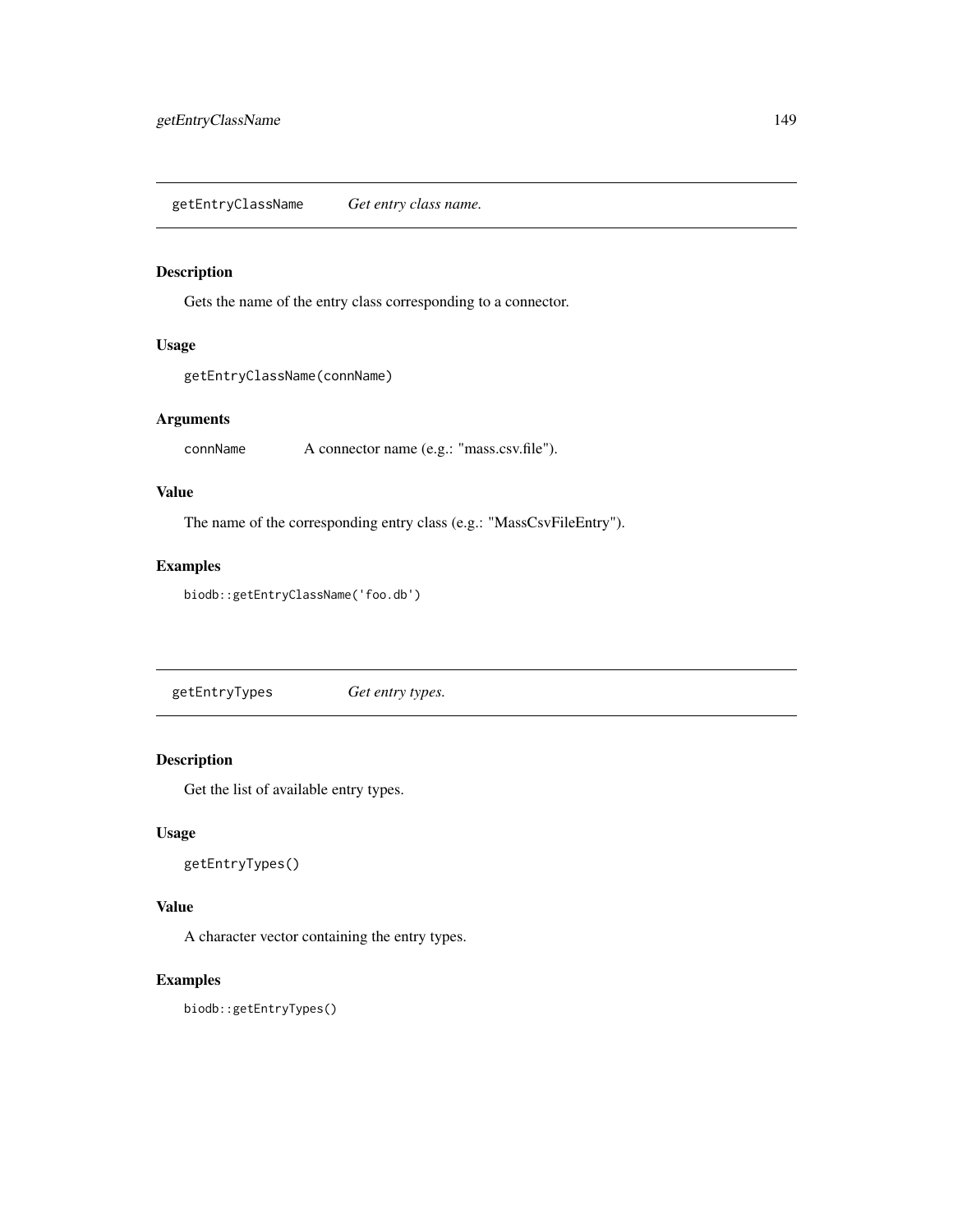Get the available licenses for extension packages.

#### Usage

```
getLicenses()
```
# Value

A character vector containing license names.

# Examples

biodb::getLicenses()

getLogger *Get the main package logger.*

# Description

Gets the main package logger, parent of all loggers of this package.

#### Usage

getLogger()

# Value

The main package logger (named "biodb") as a lgr::Logger object.

#### Examples

biodb::getLogger()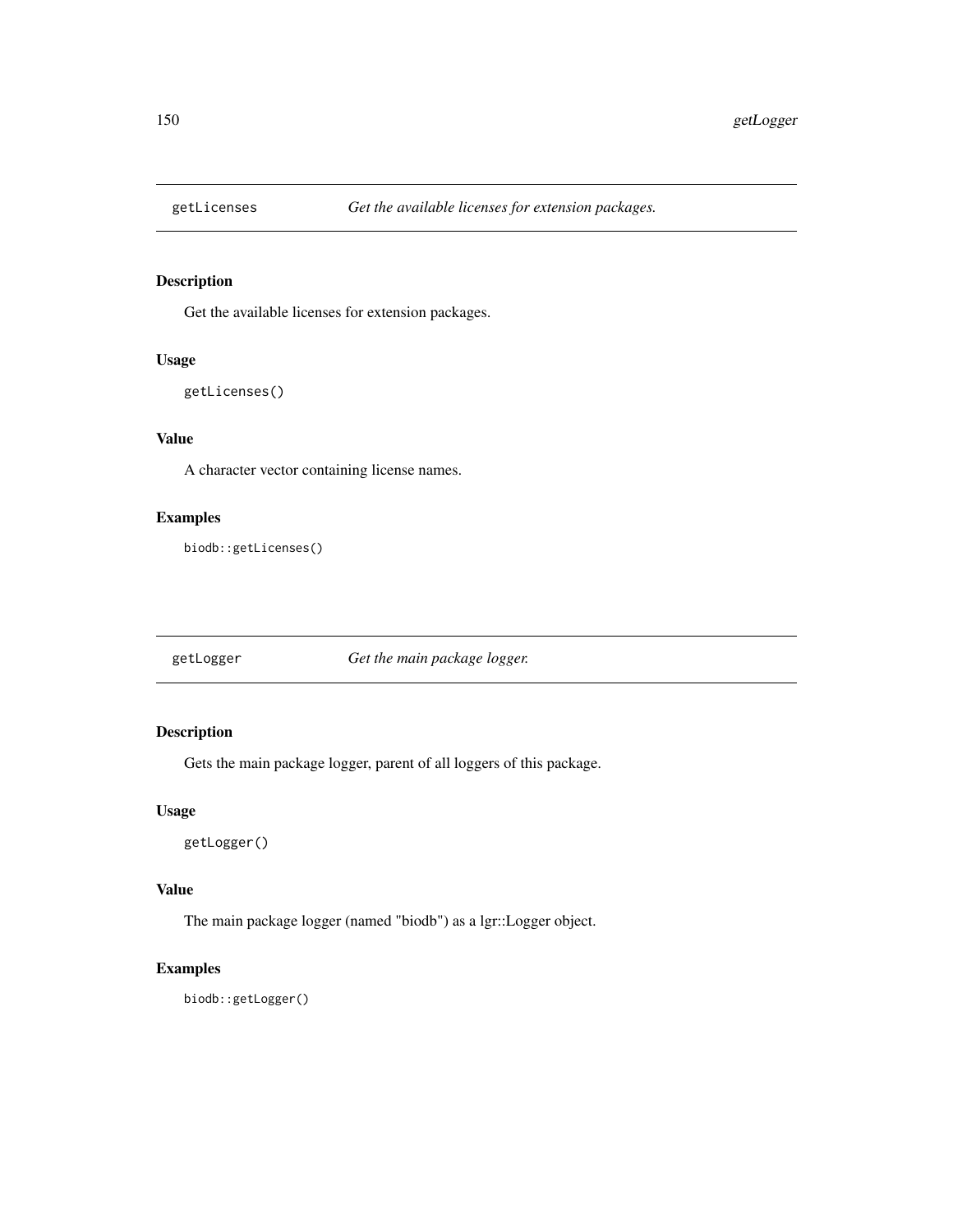The package name is extracted from the path by taking the basename.

#### Usage

```
getPkgName(pkgRoot, check = TRUE)
```
# Arguments

| pkgRoot | The path to the root folder of the package.                                     |
|---------|---------------------------------------------------------------------------------|
| check   | If set to TRUE the extracted package name is checked against regular expression |
|         | " $\Delta$ biodb[A-Z][A-Za-z0-9]+\$", to ensure the format is respected.        |

#### Value

The package name of the biodb extension.

#### Examples

biodb::getPkgName('/my/path/to/my/extension/biodbFoo')

getRCurlContent *Get URL content using RCurl::getURL().*

# Description

Get URL content using RCurl::getURL().

#### Usage

```
getRCurlContent(
  u,
 opts = NULL,enc = integer().
 header.fct = NULL,
  ssl.verifypeer = TRUE,
 method = c("get", "post"),binary = FALSE
\mathcal{E}
```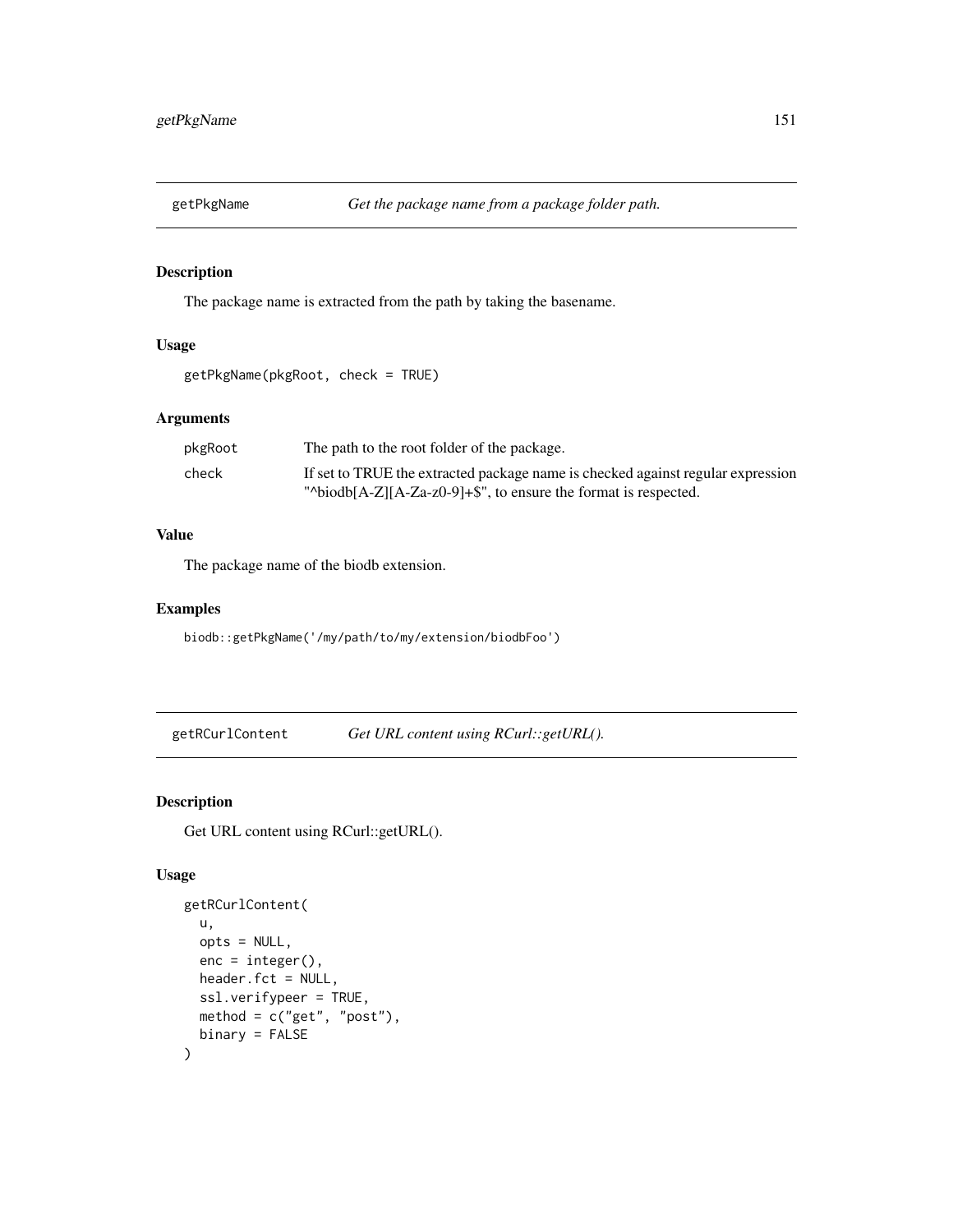# Arguments

| u          | The URL as a character value.                          |
|------------|--------------------------------------------------------|
| opts       | A valid RCurl options object.                          |
| enc        | The encoding.                                          |
| header.fct | An RCurl header gatherer function.                     |
|            | ss1. verifypeer Set to TRUE to enable SSL verify peer. |
| method     | The HTTP method to use, either 'get' or 'post'.        |
| binary     | Set to TRUE if the content to be retrieved is binary.  |

# Value

The URL content as a character single value.

getRCurlRequestResult *Get URL request result using RCurcl::getURL().*

# Description

Get URL request result using RCurcl::getURL().

# Usage

```
getRCurlRequestResult(request, useragent = NULL, ssl.verifypeer = TRUE)
```
# Arguments

| request   | A BiodbRequest object.                                 |
|-----------|--------------------------------------------------------|
| useragent | The user agent identification.                         |
|           | ss1. verifypeer Set to TRUE to enable SSL verify peer. |

# Value

A RequestResult object.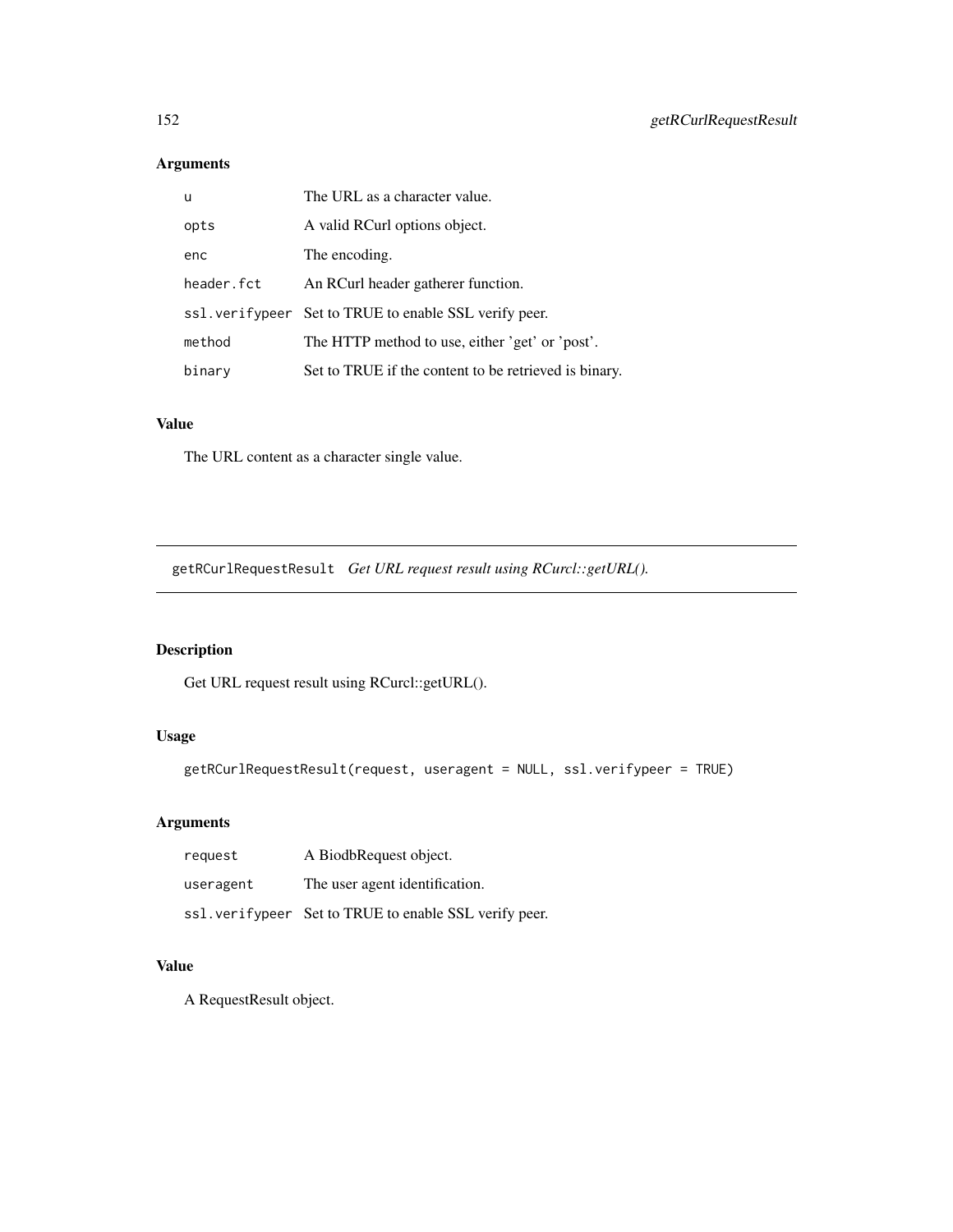Given the root path of a package, returns the GitHub repository name.

#### Usage

```
getReposName(pkgRoot, default = NULL)
```
# Arguments

| pkgRoot | The path to the root folder of the package.                                       |
|---------|-----------------------------------------------------------------------------------|
| default | A default value to return in case git4r package is not available or the folder is |
|         | not a Git repository.                                                             |

## Value

The repository name.

# Examples

biodb::getReposName('/my/path/to/my/extension/biodbFoo')

getTestOutputDir *Get the test output directory.*

# Description

Returns the path to the test output directory. The function creates this also this directory if it does not exist.

#### Usage

```
getTestOutputDir()
```
## Value

The path to the test output directory, as a character value.

```
# Get the test output directory:
biodb::getTestOutputDir()
```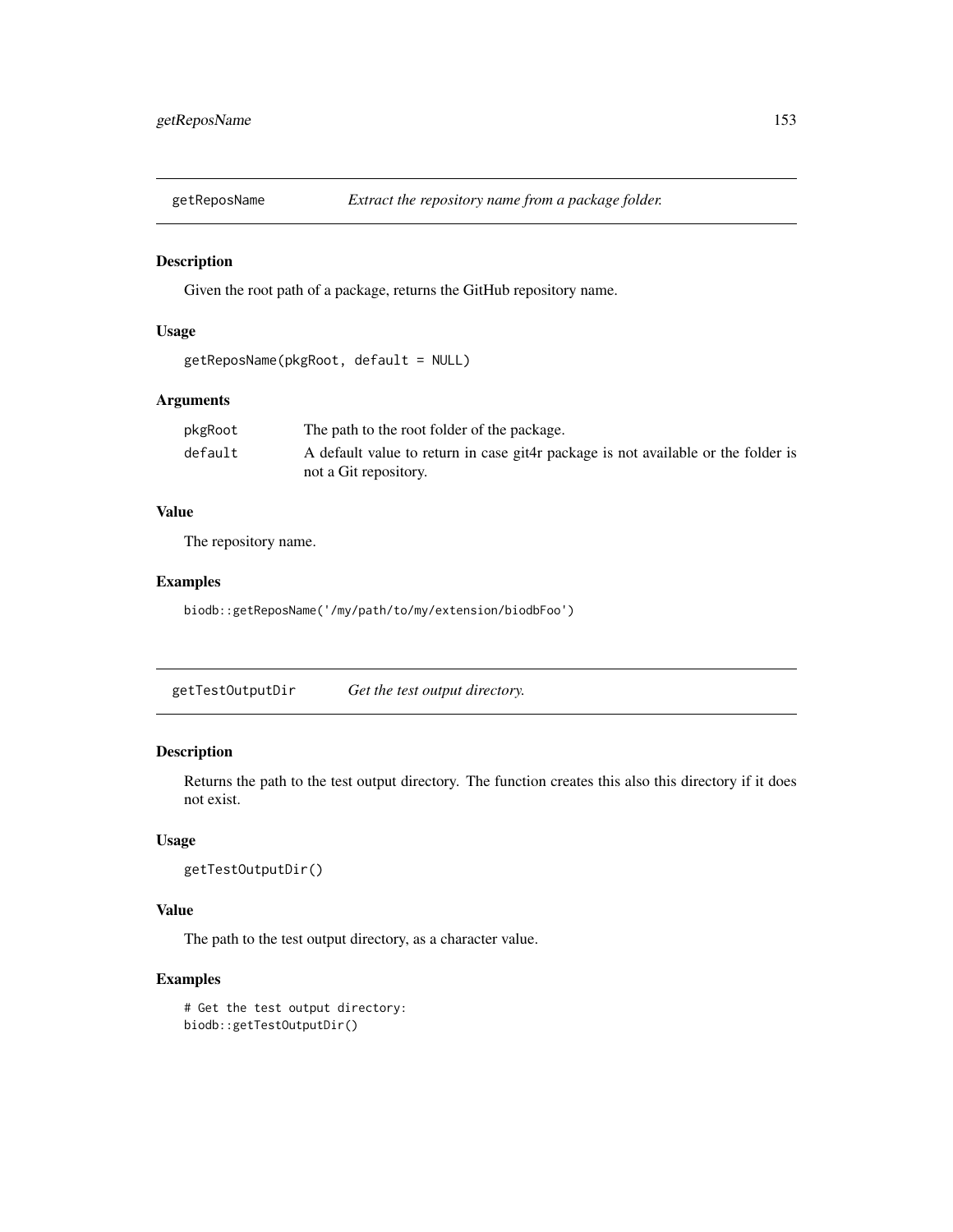getUrlContent *Get a URL content.*

# Description

Get a URL content.

# Usage

getUrlContent(u, binary = FALSE)

# Arguments

| -u     | The URL as a single character value.                  |
|--------|-------------------------------------------------------|
| binary | Set to TRUE if the content to be retrieved is binary. |

# Value

The content, as a single character value.

getUrlRequestResult *Send a request and get results.*

# Description

Send a request and get results.

# Usage

```
getUrlRequestResult(request, useragent = NULL, ssl.verifypeer = TRUE)
```
# Arguments

| request   | A BiodbRequest object.                                 |
|-----------|--------------------------------------------------------|
| useragent | The user agent identification.                         |
|           | ssl. verifypeer Set to TRUE to enable SSL verify peer. |

# Value

A RequestResult object.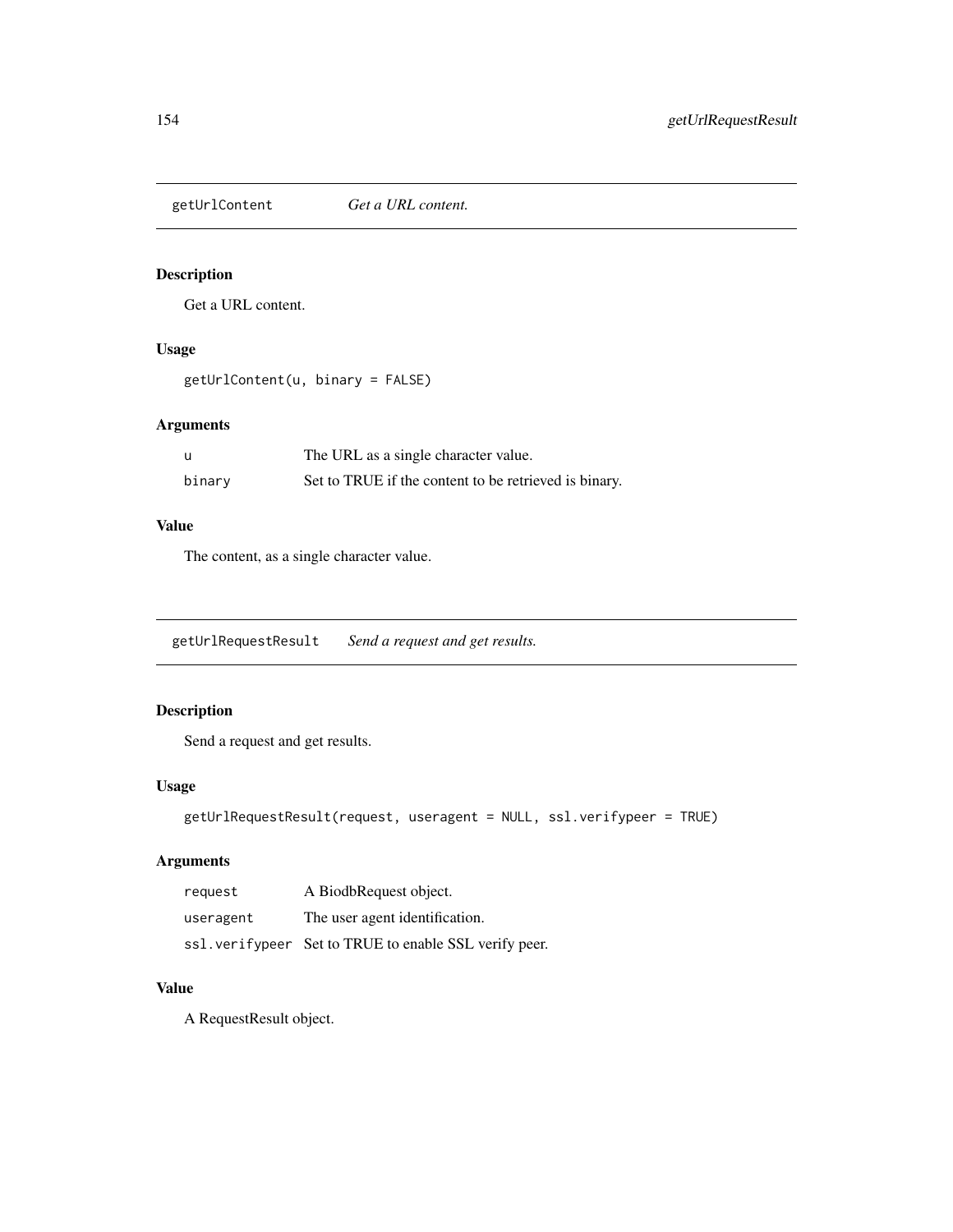listTestRefEntries *List test reference entries.*

#### Description

DEPRECATED. Use TestRefEntries class instead.

#### Usage

listTestRefEntries(conn.id, pkgName, limit = 0)

# Arguments

| conn.id | A valid Biodb connector ID.                |
|---------|--------------------------------------------|
| pkgName | The name of the                            |
| limit   | The maximum number of entries to retrieve. |

#### Details

Lists the reference entries in the test folder for a specified connector. The test reference files must be in <pkg>/inst/testref/ folder and their names must match entry-<database\_name>-<entry\_accession>.json (e.g.: entry-comp.csv.file-1018.json).

#### Value

A list of entry IDs.

#### Examples

```
# List IDs of test reference entries:
biodb::listTestRefEntries('comp.csv.file', pkgName='biodb')
```
loadFileContents *Loads the contents of files in memory.*

# Description

This function loads the contents of a list of files and returns the contents as a list, each element being the content of a single file, in the same order. If a file could not be opened, a NULL value is used as the content. NA values are interpreted by default, but this behaviour can be turned off.

#### Usage

```
loadFileContents(x, naValues = "NA", outVect = FALSE)
```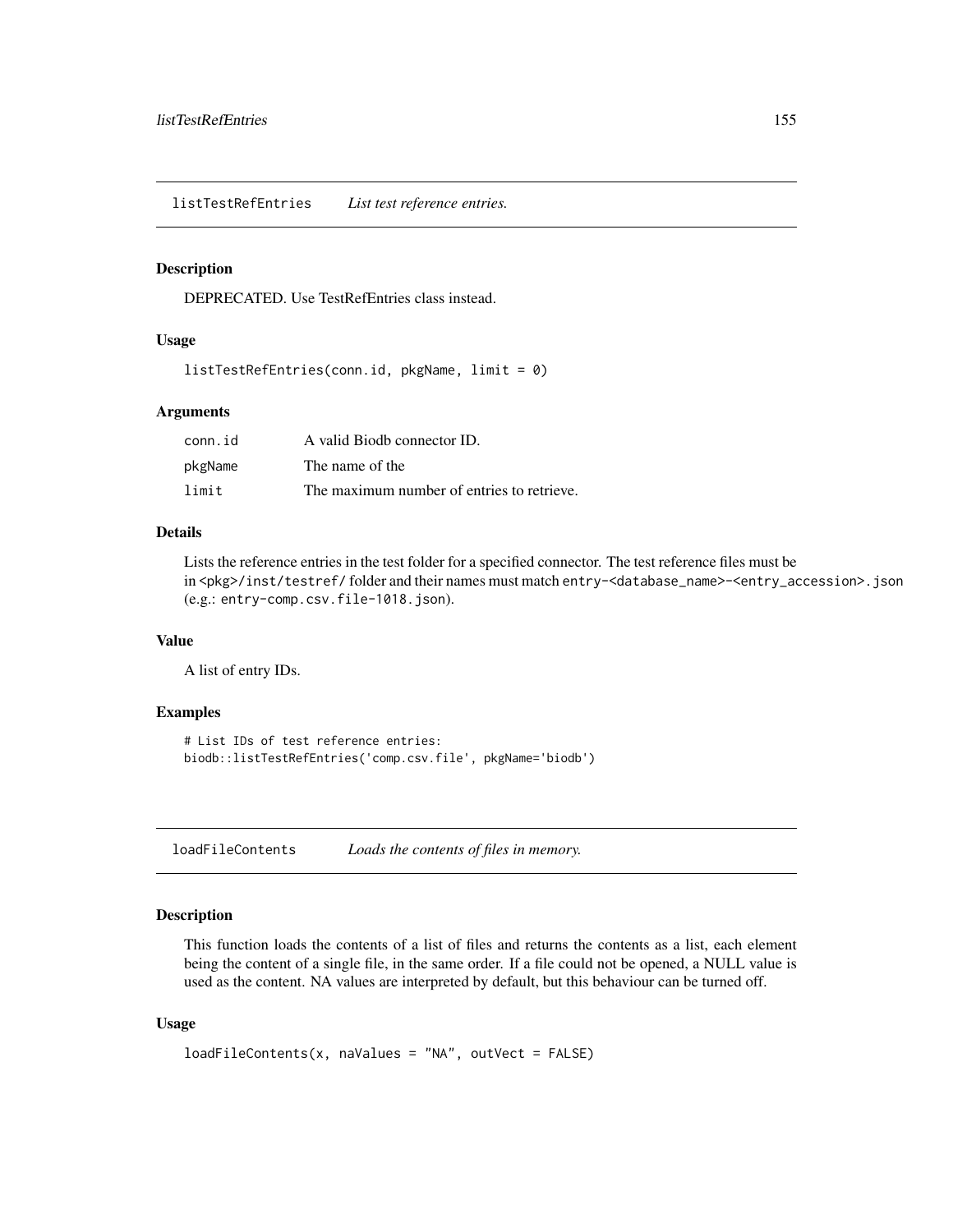# Arguments

| $\mathsf{x}$ | A character vector containing the paths of the files.                                                                                                                                     |
|--------------|-------------------------------------------------------------------------------------------------------------------------------------------------------------------------------------------|
| naValues     | A character vector listing the content values to convert into NA value. Set to<br>NULL to disable the interpretation of NA values. set to a different set of values<br>to be interpreted. |
| outVect      | If set to TRUE outputs a character vector (converting any NULL value into NA),<br>otherwise outputs a list.                                                                               |

# Value

A list with the contents of the files.

# logDebug *Log debug message.*

# Description

Logs a debug level message with biodb logger.

# Usage

logDebug(...)

# Arguments

... Values to be passed to sprintf().

# Value

Nothing.

```
# Logs a debug message:
biodb::logDebug('Index is %d.', 10)
```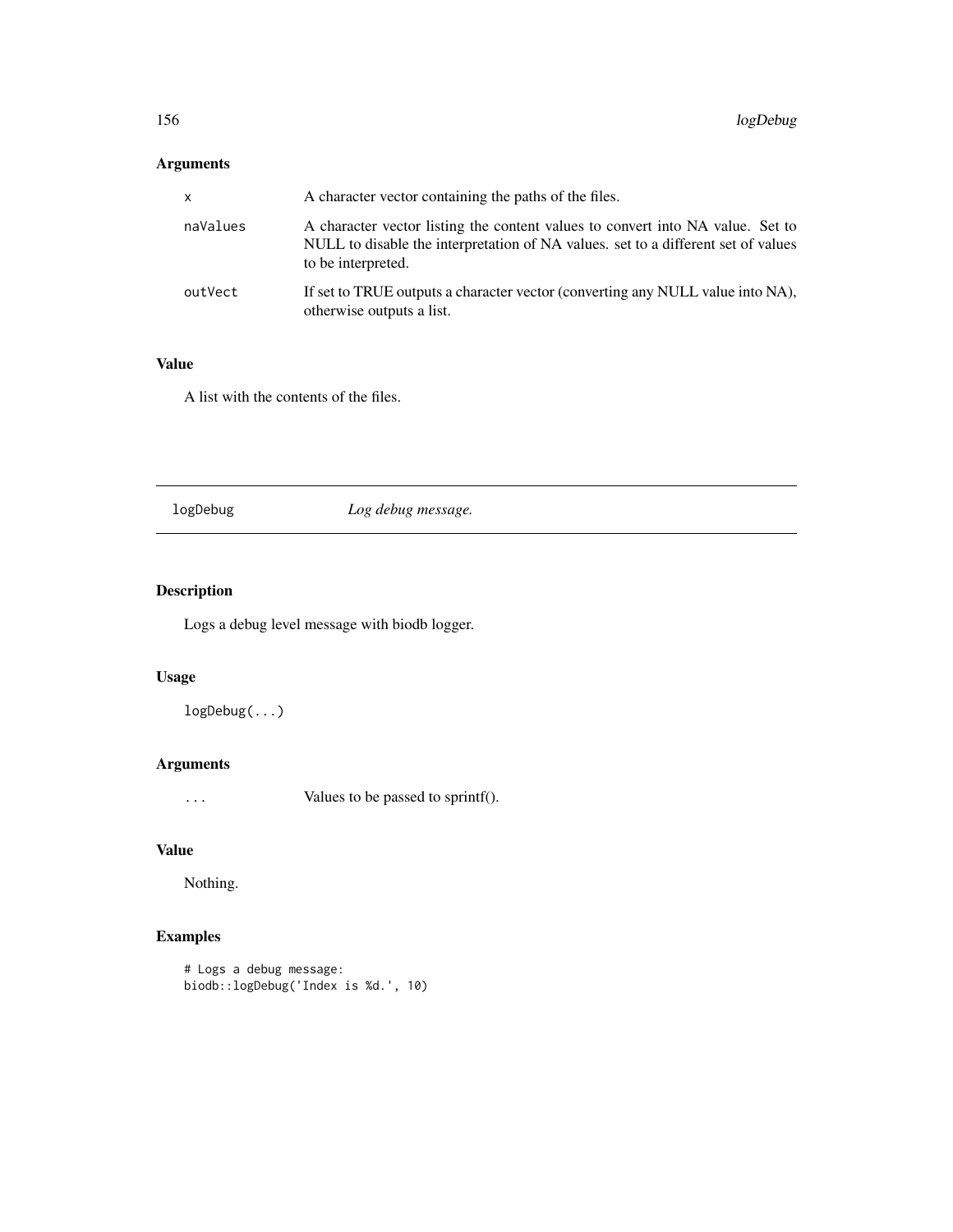Logs a debug level message with biodb logger, using paste0().

#### Usage

logDebug0(...)

#### Arguments

... Values to be passed to paste0()

# Value

Nothing.

# Examples

```
# Logs a debug message:
biodb::logDebug0('Index is ', 10, '.')
```
logInfo *Log information message.*

# Description

Logs an information level message with biodb logger.

#### Usage

logInfo(...)

# Arguments

... Values to be passed to sprintf().

# Value

Nothing.

```
# Logs an info message:
biodb::logInfo('Index is %d.', 10)
```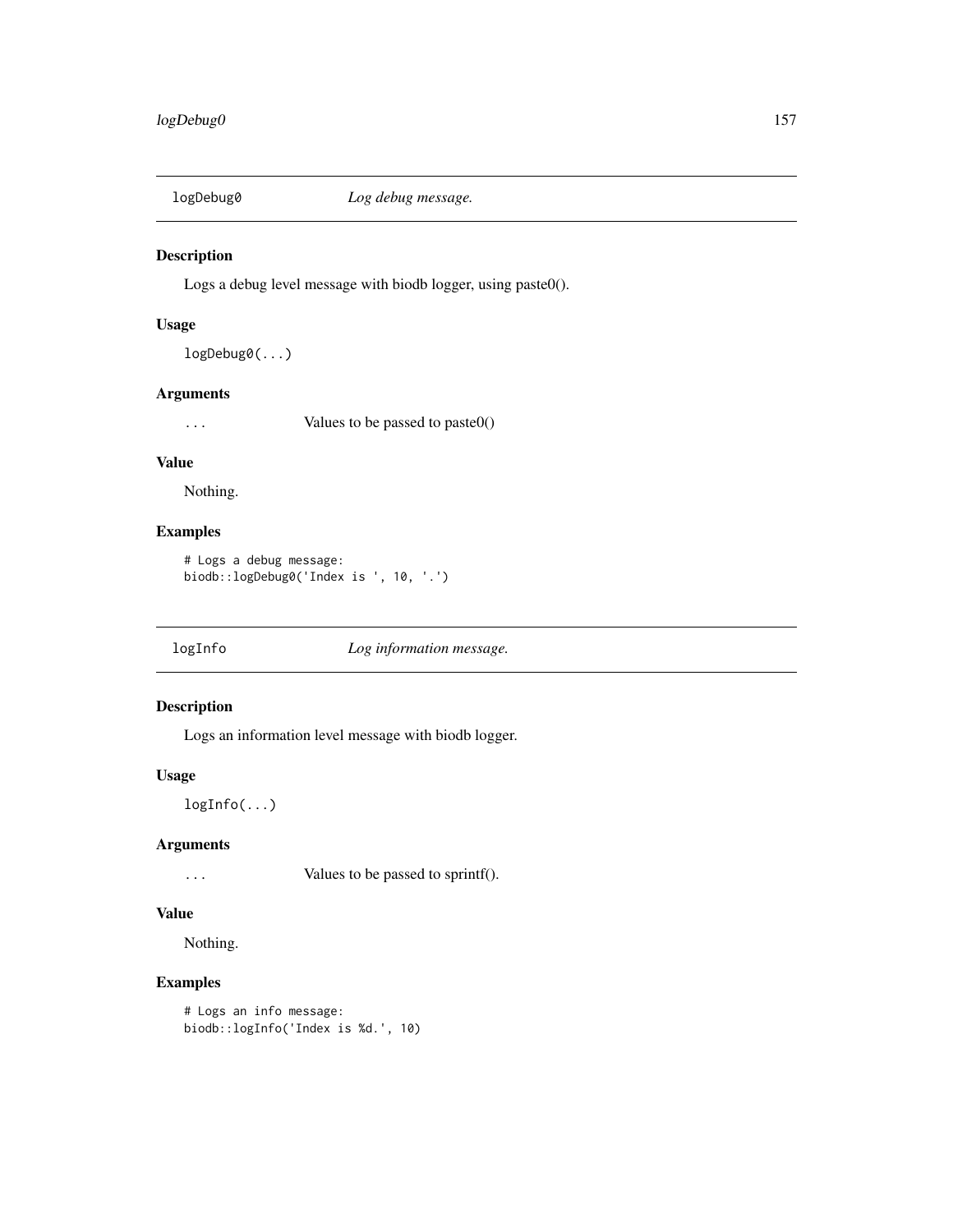Logs an information level message with biodb logger, using paste0().

# Usage

logInfo0(...)

#### Arguments

... Values to be passed to paste0().

# Value

Nothing.

# Examples

```
# Logs an info message:
biodb::logInfo0('Index is ', 10, '.')
```
logTrace *Log trace message.*

# Description

Logs a trace level message with biodb logger.

#### Usage

logTrace(...)

#### Arguments

... Values to be passed to sprintf().

#### Value

Nothing.

```
# Logs a trace message:
biodb::logTrace('Index is %d.', 10)
```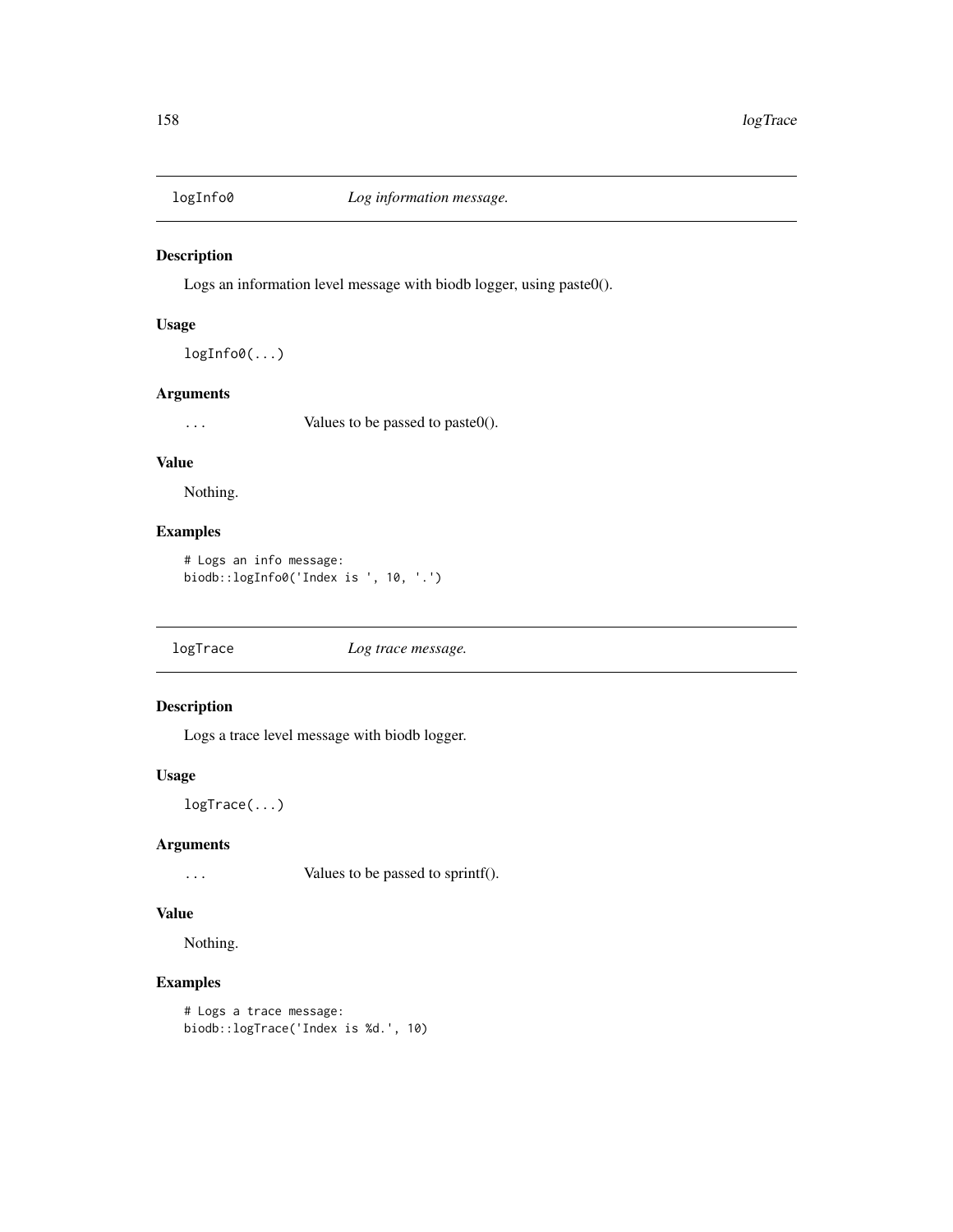Logs a trace level message with biodb logger, using paste0().

#### Usage

logTrace0(...)

# Arguments

... Values to be passed to paste0()

### Value

Nothing.

# Examples

```
# Logs a trace message:
biodb::logTrace0('Index is ', 10, '.')
```
# lst2str *Convert a list into a string.*

# Description

Prints a string (partially if too big) into a string.

# Usage

 $lst2str(x, nCut = 10)$ 

#### Arguments

|      | The list to convert into a string. |
|------|------------------------------------|
| nCut | The maximum of elements to print.  |

## Value

A string containing the list representation (or part of it).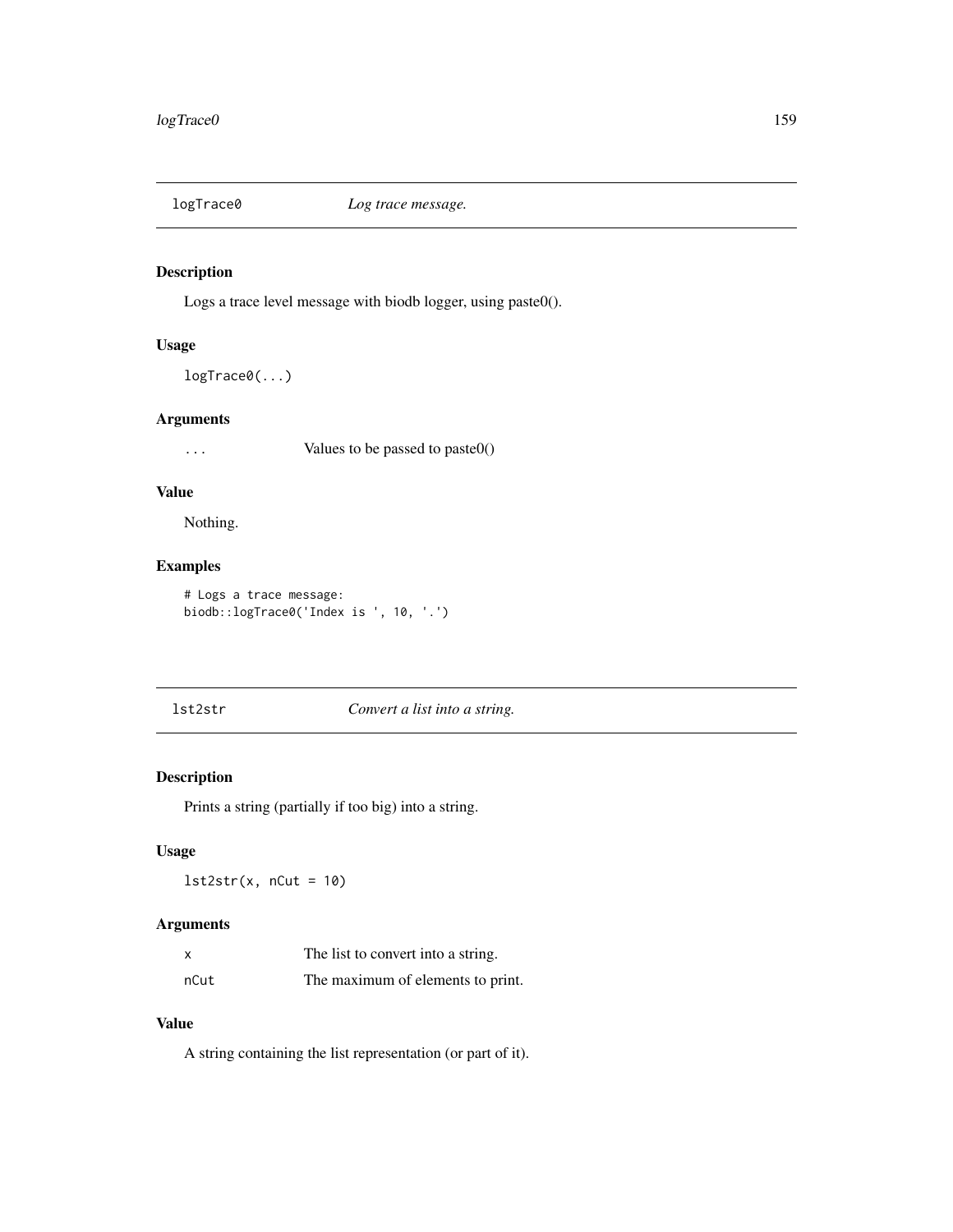# Examples

```
# Converts the first 5 elements of a list into a string:
s <- lst2str(1:10, nCut=5)
```
makeRCurlOptions *Build an RCurl::CURLOptions object.*

# Description

Build an RCurl::CURLOptions object.

# Usage

```
makeRCurlOptions(
  useragent = NULL,
  httpheader = NULL,
  postfields = NULL,
  timeout.ms = 60000,
  verbose = FALSE
)
```
# Arguments

| useragent  | The user agent identification.              |
|------------|---------------------------------------------|
| httpheader | The HTTP header to send.                    |
| postfields | POST fields, in case of a POST method.      |
| timeout.ms | The timeout in milliseconds.                |
| verbose    | Set to TRUE to get verbose output in RCurl. |

# Value

An RCurl::CURLOptions object.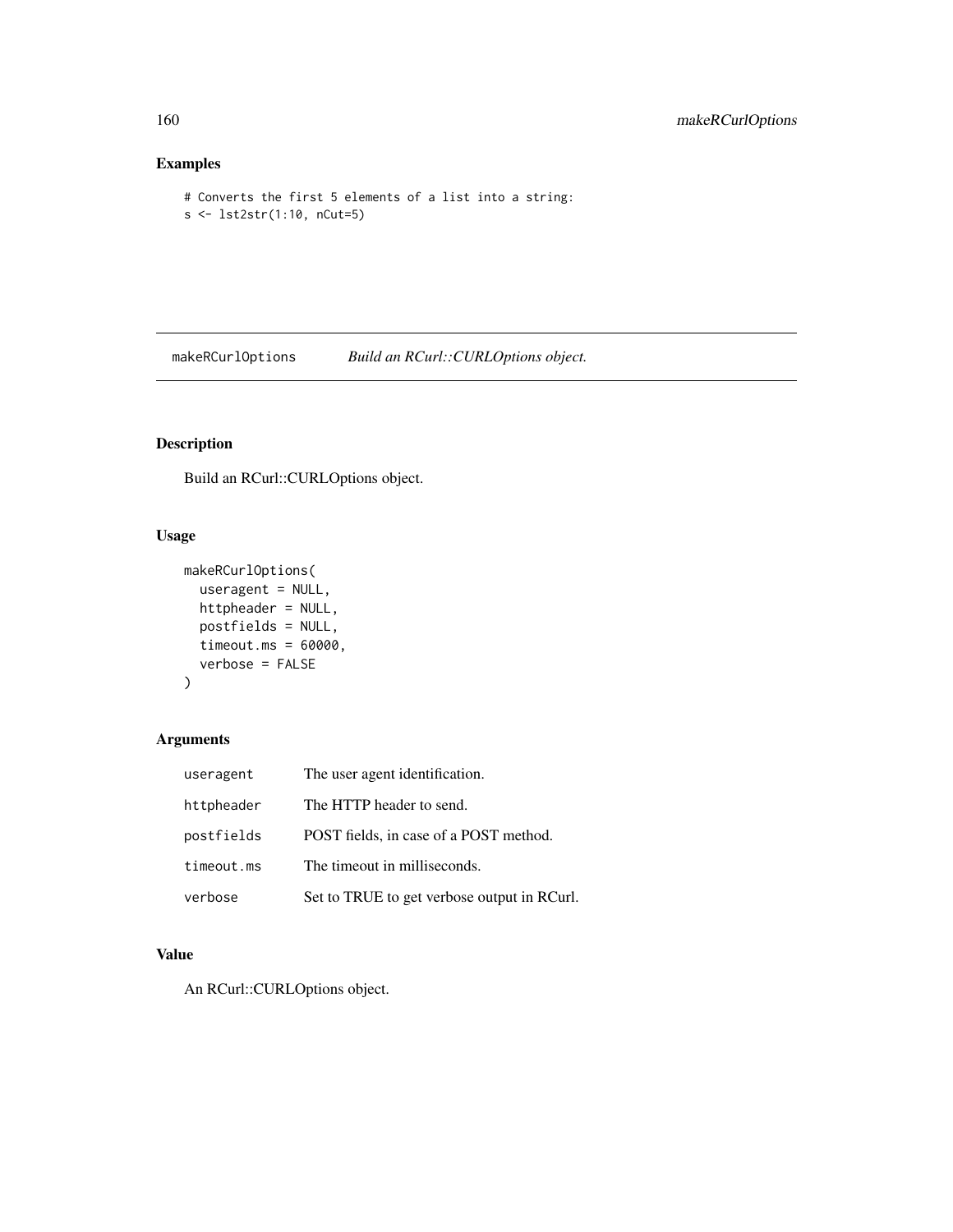MassCsvFileConn *Mass CSV File connector class.*

#### **Description**

Mass CSV File connector class.

Mass CSV File connector class.

#### Details

This is the connector class for a MASS CSV file database.

#### Super classes

[biodb::BiodbConnBase](#page-0-0) -> [biodb::BiodbConn](#page-0-0) -> [biodb::CsvFileConn](#page-0-0) -> MassCsvFileConn

#### Methods

#### Public methods:

- [MassCsvFileConn\\$new\(\)](#page-6-0)
- [MassCsvFileConn\\$getPrecursorFormulae\(\)](#page-160-0)
- [MassCsvFileConn\\$isAPrecursorFormula\(\)](#page-160-1)
- [MassCsvFileConn\\$setPrecursorFormulae\(\)](#page-161-0)
- [MassCsvFileConn\\$addPrecursorFormulae\(\)](#page-161-1)
- [MassCsvFileConn\\$clone\(\)](#page-6-1)

Method new(): New instance initializer. Connector classes must not be instantiated directly. Instead, you must use the createConn() method of the factory class.

*Usage:* MassCsvFileConn\$new(...)

*Arguments:*

... All parameters are passed to the super class initializer.

*Returns:* Nothing.

<span id="page-160-0"></span>Method getPrecursorFormulae(): Gets the list of formulae used to recognize precursors.

*Usage:*

MassCsvFileConn\$getPrecursorFormulae()

*Returns:* A character vector containing chemical formulae.

<span id="page-160-1"></span>Method isAPrecursorFormula(): Tests if a formula is a precursor formula.

*Usage:*

MassCsvFileConn\$isAPrecursorFormula(formula)

*Arguments:*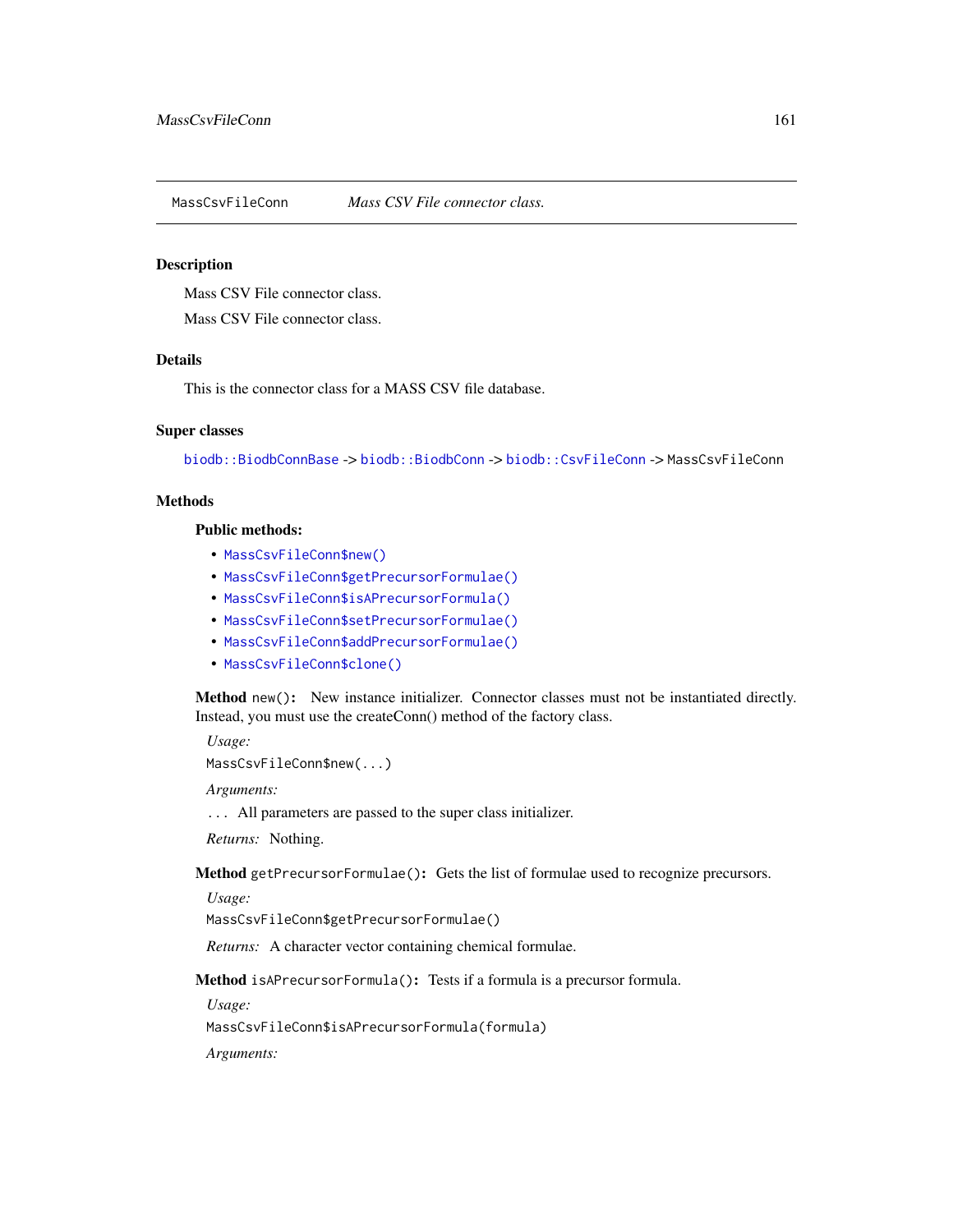formula A chemical formula, as a character value.

*Returns:* TRUE if the submitted formula is considered a precursor.

<span id="page-161-0"></span>Method setPrecursorFormulae(): Sets the list precursor formulae.

*Usage:*

MassCsvFileConn\$setPrecursorFormulae(formulae)

*Arguments:*

formulae A character vector containing formulae.

*Returns:* Nothing.

<span id="page-161-1"></span>Method addPrecursorFormulae(): Adds new formulae to the list of formulae used to recognize precursors.

*Usage:*

MassCsvFileConn\$addPrecursorFormulae(formulae)

*Arguments:*

formulae A character vector containing formulae.

*Returns:* Nothing.

Method clone(): The objects of this class are cloneable with this method.

*Usage:* MassCsvFileConn\$clone(deep = FALSE) *Arguments:* deep Whether to make a deep clone.

# See Also

Super class [CsvFileConn](#page-118-0).

#### Examples

```
# Create an instance with default settings:
mybiodb <- biodb::newInst()
```

```
# Get path to LCMS database example file
lcmsdb <- system.file("extdata",
                     "massbank_extract_lcms_2.tsv", package="biodb")
```

```
# Create a connector
conn <- mybiodb$getFactory()$createConn('mass.csv.file', url=lcmsdb)
```

```
# Get an entry
e <- conn$getEntry('PR010001')
```
# Terminate instance. mybiodb\$terminate()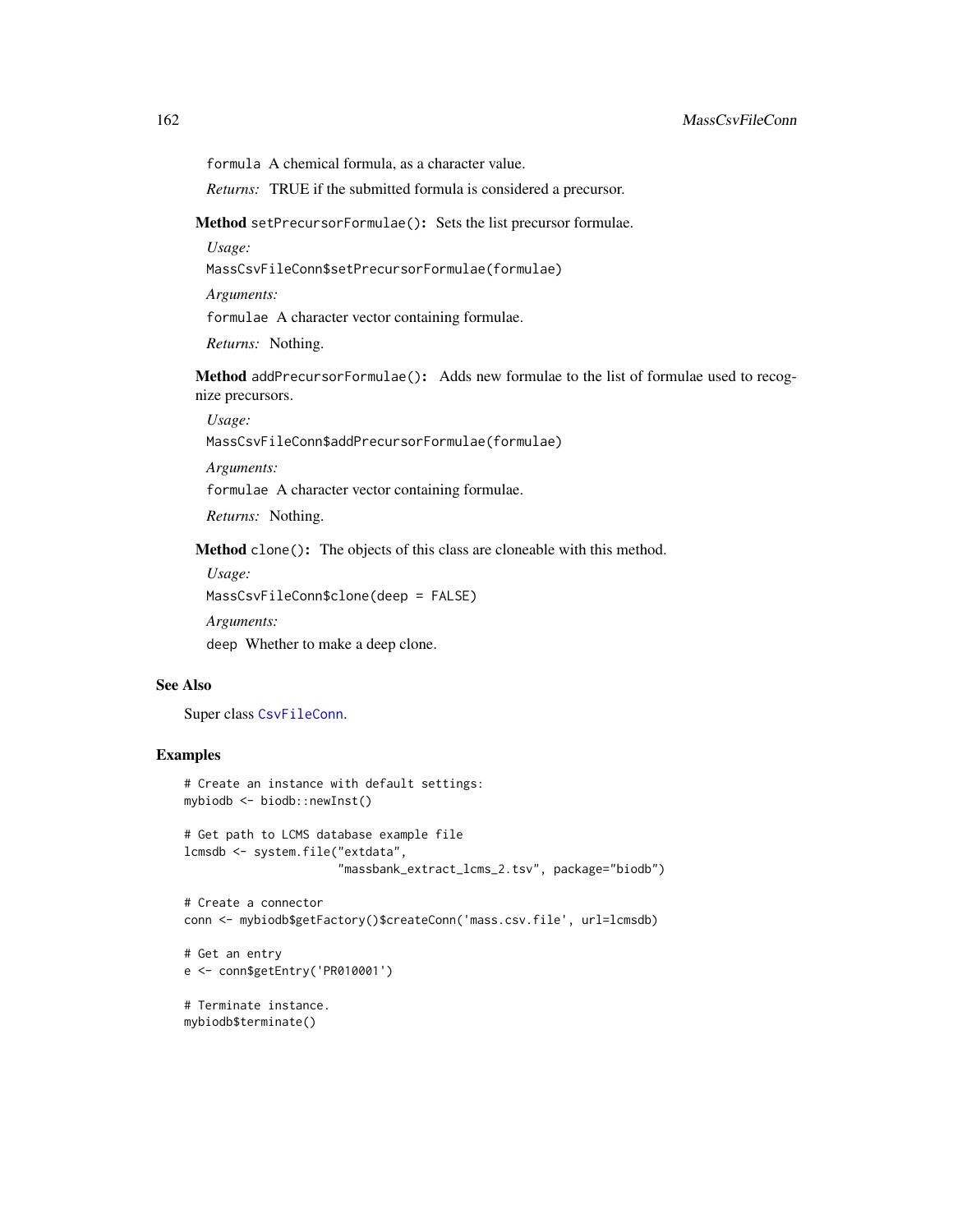MassCsvFileEntry *Mass CSV File entry class.*

#### Description

Mass CSV File entry class.

Mass CSV File entry class.

# Details

This is the entry class for Mass CSV file databases.

# Super classes

[biodb::BiodbEntry](#page-0-0) -> [biodb::BiodbCsvEntry](#page-0-0) -> MassCsvFileEntry

#### Methods

#### Public methods:

- [MassCsvFileEntry\\$new\(\)](#page-6-0)
- [MassCsvFileEntry\\$clone\(\)](#page-6-1)

Method new(): New instance initializer. Entry objects must not be created directly. Instead, they are retrieved through the connector instances.

*Usage:*

MassCsvFileEntry\$new(...)

*Arguments:*

... All parameters are passed to the super class initializer.

*Returns:* Nothing.

Method clone(): The objects of this class are cloneable with this method.

*Usage:*

MassCsvFileEntry\$clone(deep = FALSE)

*Arguments:*

deep Whether to make a deep clone.

#### See Also

Super class [BiodbCsvEntry](#page-38-0).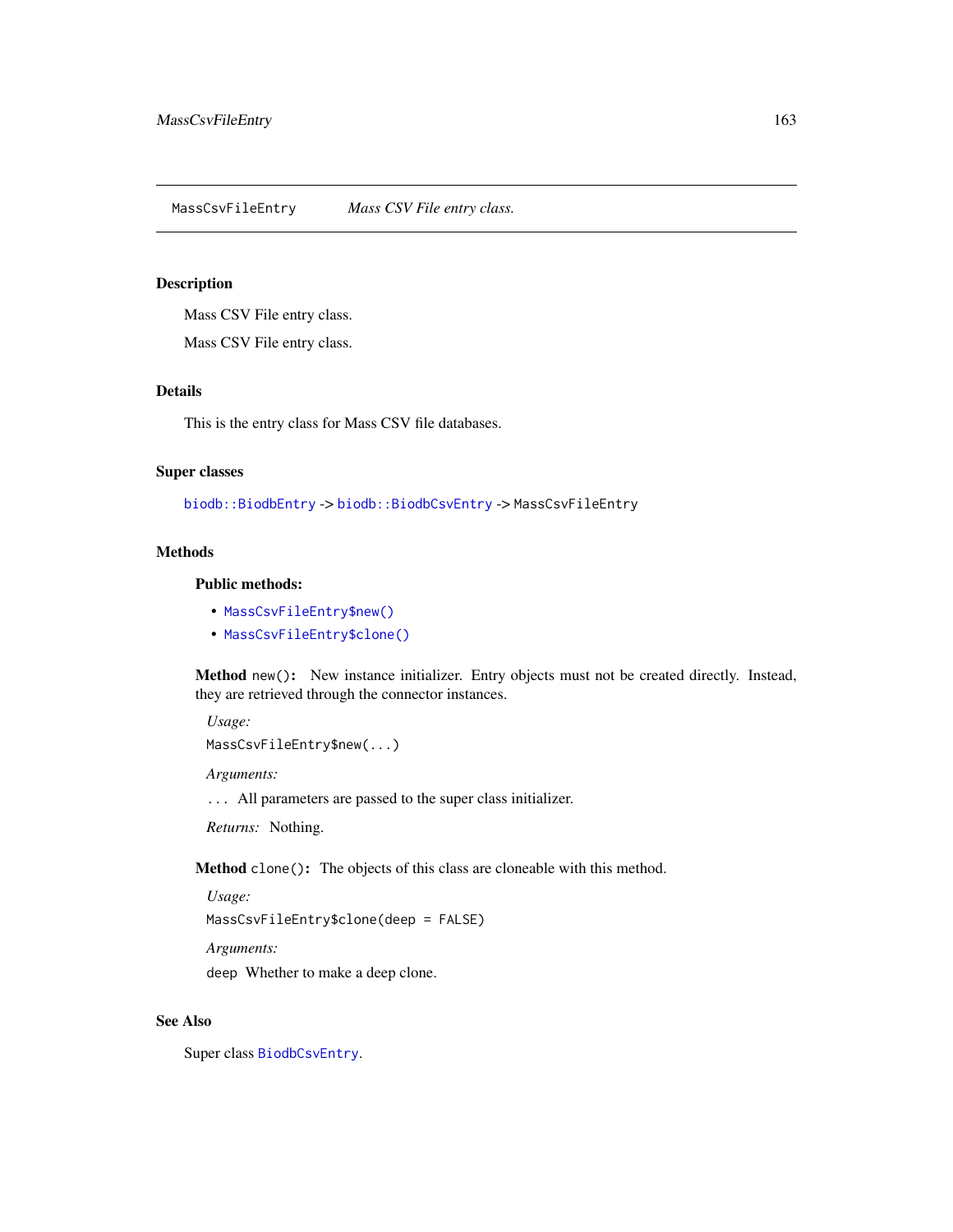# Examples

```
# Create an instance with default settings:
mybiodb <- biodb::newInst()
# Get path to LCMS database example file
lcmsdb <- system.file("extdata",
                      "massbank_extract_lcms_2.tsv", package="biodb")
# Create a connector
conn <- mybiodb$getFactory()$createConn('mass.csv.file', url=lcmsdb)
# Get an entry
e <- conn$getEntry('PR010001')
# Terminate instance.
```
mybiodb\$terminate()

<span id="page-163-0"></span>MassSqliteConn *Class for handling a Mass spectrometry database in SQLite format.*

# Description

This is the connector class for a MASS SQLite database.

#### Super classes

[biodb::BiodbConnBase](#page-0-0) -> [biodb::BiodbConn](#page-0-0) -> [biodb::SqliteConn](#page-0-0) -> MassSqliteConn

#### Methods

Public methods:

• [MassSqliteConn\\$clone\(\)](#page-6-1)

Method clone(): The objects of this class are cloneable with this method.

*Usage:*

MassSqliteConn\$clone(deep = FALSE)

*Arguments:*

deep Whether to make a deep clone.

#### See Also

Super class [SqliteConn](#page-173-0).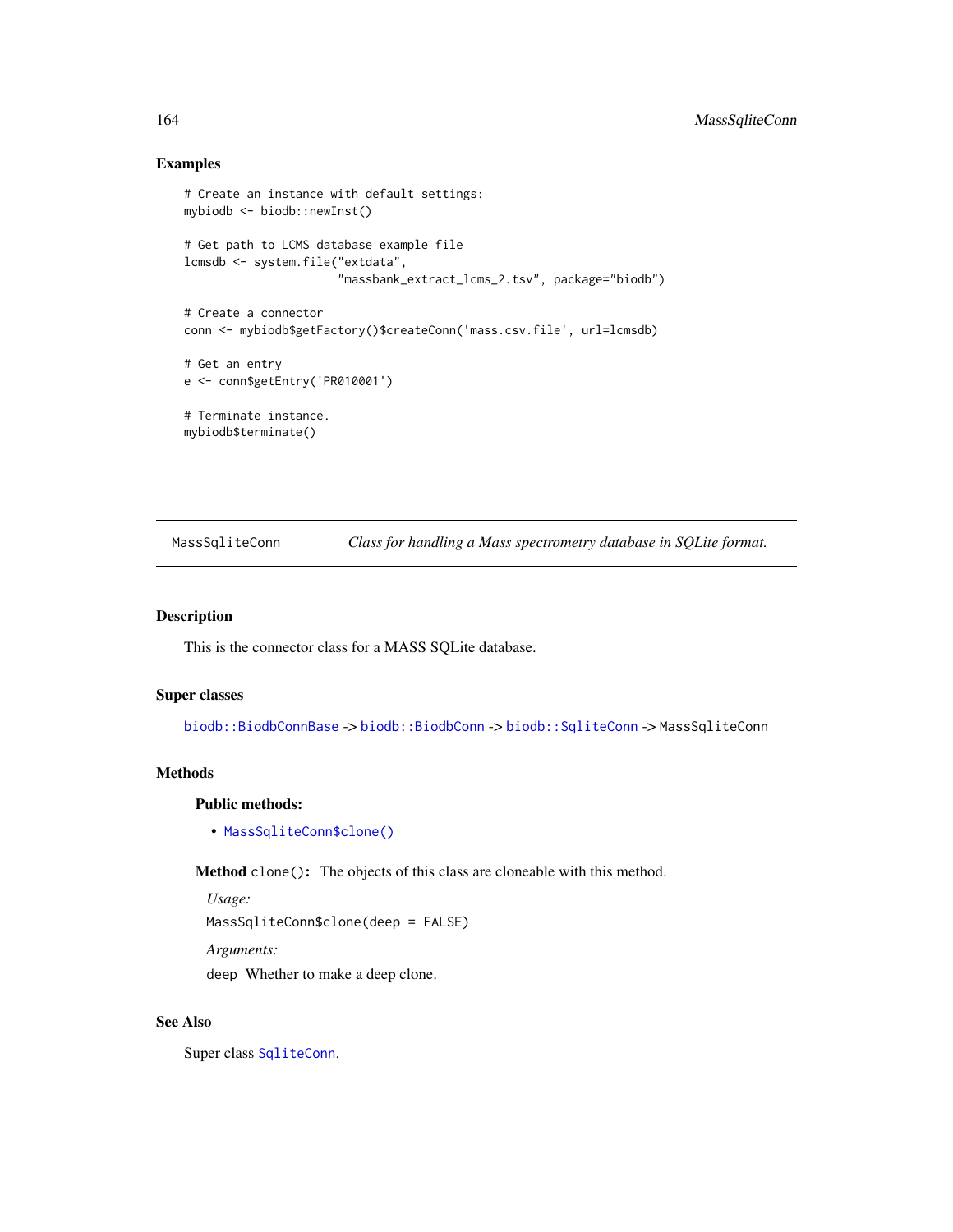# MassSqliteEntry 165

#### Examples

```
# Create an instance with default settings:
mybiodb <- biodb::newInst()
# Get path to LCMS database example file
lcmsdb <- system.file("extdata", "massbank_extract.sqlite", package="biodb")
# Create a connector
conn <- mybiodb$getFactory()$createConn('mass.sqlite', url=lcmsdb)
# Get an entry
e <- conn$getEntry('34.pos.col12.0.78')
# Terminate instance.
mybiodb$terminate()
```
MassSqliteEntry *Mass spectra SQLite entry class.*

#### Description

This is the entry class for a Mass spectra SQLite database.

#### Super classes

[biodb::BiodbEntry](#page-0-0) -> [biodb::BiodbListEntry](#page-0-0) -> MassSqliteEntry

#### Methods

Public methods:

• [MassSqliteEntry\\$clone\(\)](#page-6-1)

Method clone(): The objects of this class are cloneable with this method.

*Usage:*

MassSqliteEntry\$clone(deep = FALSE)

*Arguments:*

deep Whether to make a deep clone.

#### See Also

Super class [BiodbListEntry](#page-70-0).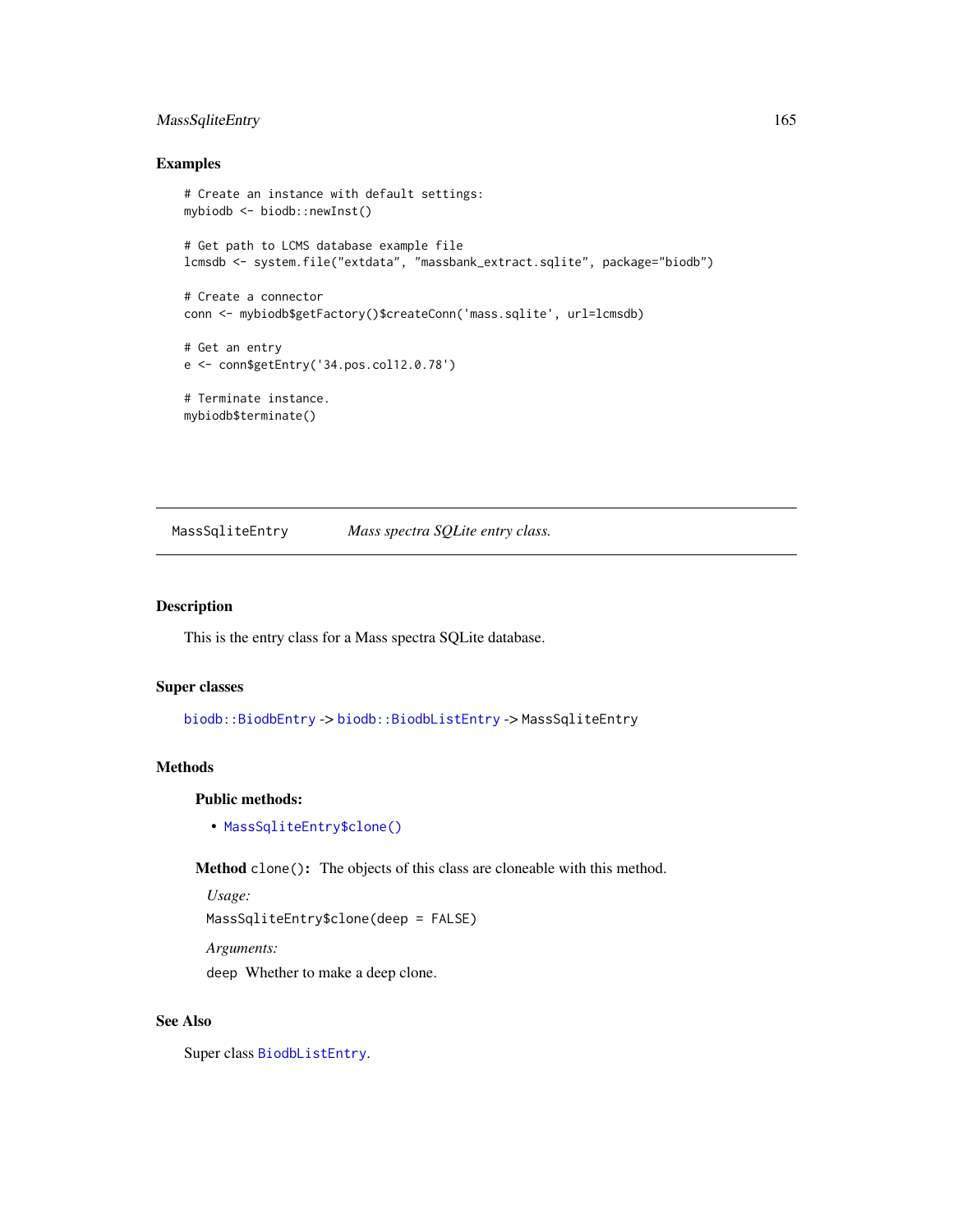#### 166 newInst

## Examples

```
# Create an instance with default settings:
mybiodb <- biodb::newInst()
# Get path to LCMS database example file
lcmsdb <- system.file("extdata", "massbank_extract.sqlite", package="biodb")
# Create a connector
conn <- mybiodb$getFactory()$createConn('mass.sqlite', url=lcmsdb)
# Get an entry
e <- conn$getEntry('34.pos.col12.0.78')
# Terminate instance.
mybiodb$terminate()
```
newInst *Create a new BiodbMain instance.*

#### Description

Instantiates a new BiodbMain object by calling the constructor.

#### Usage

newInst(...)

#### Arguments

... The parameters to pass to the BiodbMain constructor. See [BiodbMain](#page-71-0).

#### Value

A new BiodbMain instance.

#### See Also

[BiodbMain](#page-71-0).

# Examples

```
# Create a new BiodbMain instance:
mybiodb <- biodb::newInst()
```
# Terminate the instance: mybiodb\$terminate()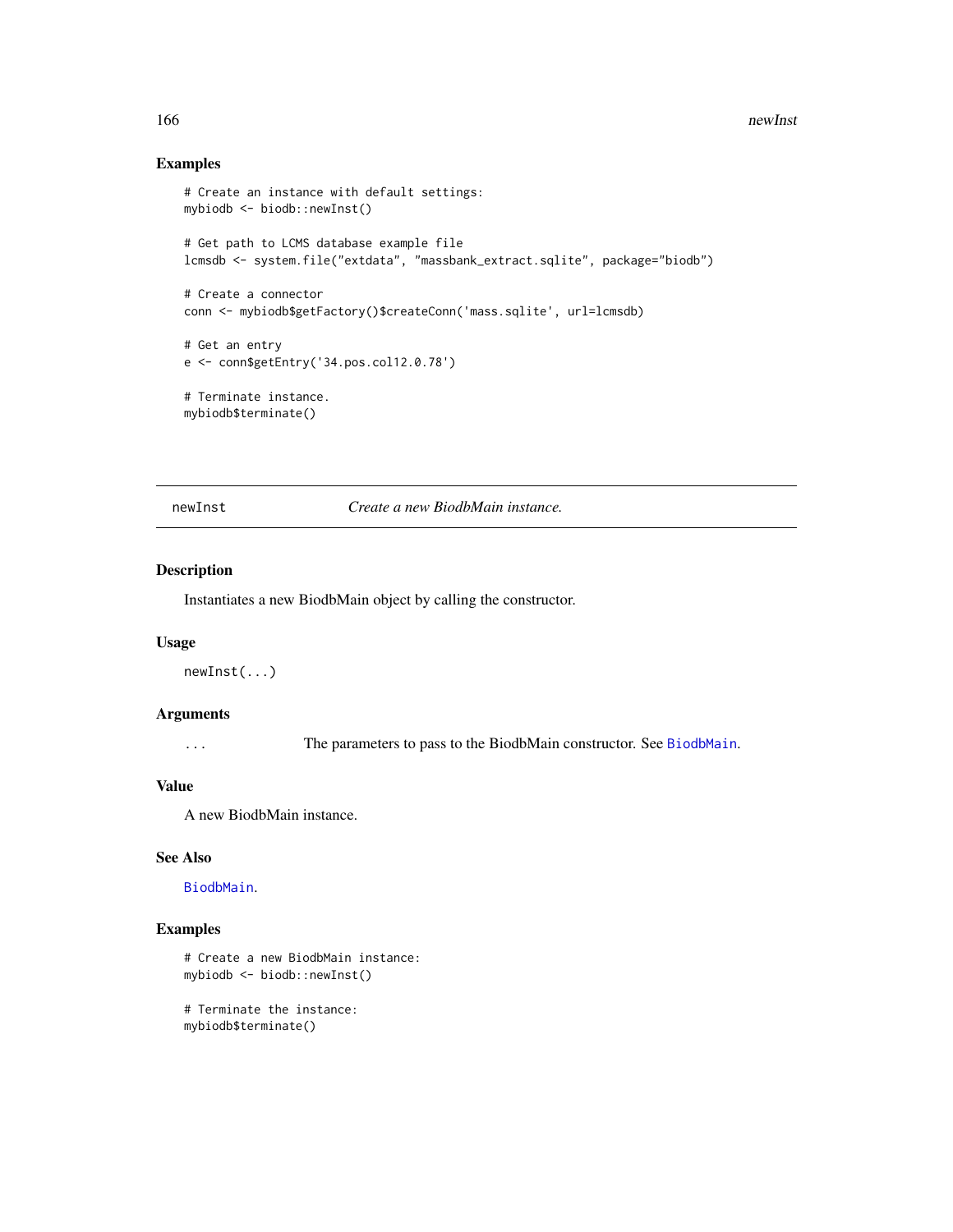prepareFileContents *Prepares file contents for saving.*

#### Description

Prepares file contents for saving.

#### Usage

```
prepareFileContents(contents)
```
# Arguments

contents File contents, as a list or a character vector.

#### Value

File contents.

Progress *Progress class.*

#### Description

A class for informing user about the progress of a process.

## Details

This class displays progress of a process to user, and sends notifications of this progress to observers too.

#### Methods

Public methods:

- [Progress\\$new\(\)](#page-6-0)
- [Progress\\$increment\(\)](#page-167-0)
- [Progress\\$clone\(\)](#page-6-1)

#### Method new(): Initializer.

*Usage:*

Progress\$new(biodb = NULL, msg, total = NA\_integer\_)

*Arguments:*

biodb A BiodbMain instance that will be used to notify observers of progress. msg The message to display to the user.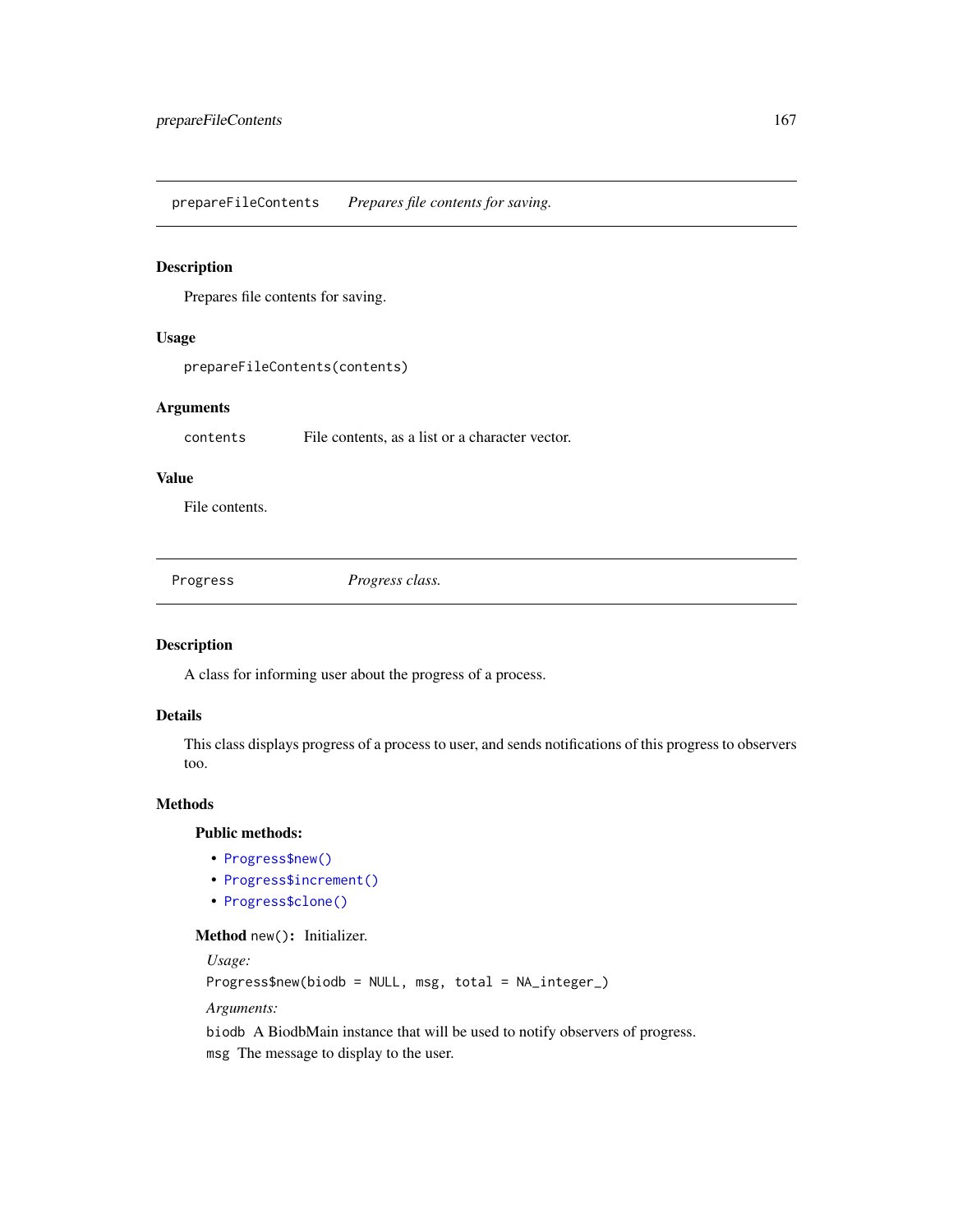total The total number of elements to process or NA if unknown.

*Returns:* Nothing.

<span id="page-167-0"></span>Method increment(): Increment progress.

*Usage:* Progress\$increment() *Returns:* Nothing.

Method clone(): The objects of this class are cloneable with this method.

*Usage:* Progress\$clone(deep = FALSE) *Arguments:* deep Whether to make a deep clone.

#### Examples

```
# Create an instance
prg <- biodb::Progress$new(msg='Processing data.', total=10L)
# Processing
for (i in seq_len(10)) {
   print("Doing something.")
   prg$increment()
}
```
Range *Range class.*

# Description

Range class.

Range class.

# Details

A class for storing min/max range or value/tolerance.

# Methods

Public methods:

- [Range\\$new\(\)](#page-6-0)
- [Range\\$getValue\(\)](#page-168-0)
- [Range\\$getMin\(\)](#page-168-1)
- [Range\\$getMax\(\)](#page-168-2)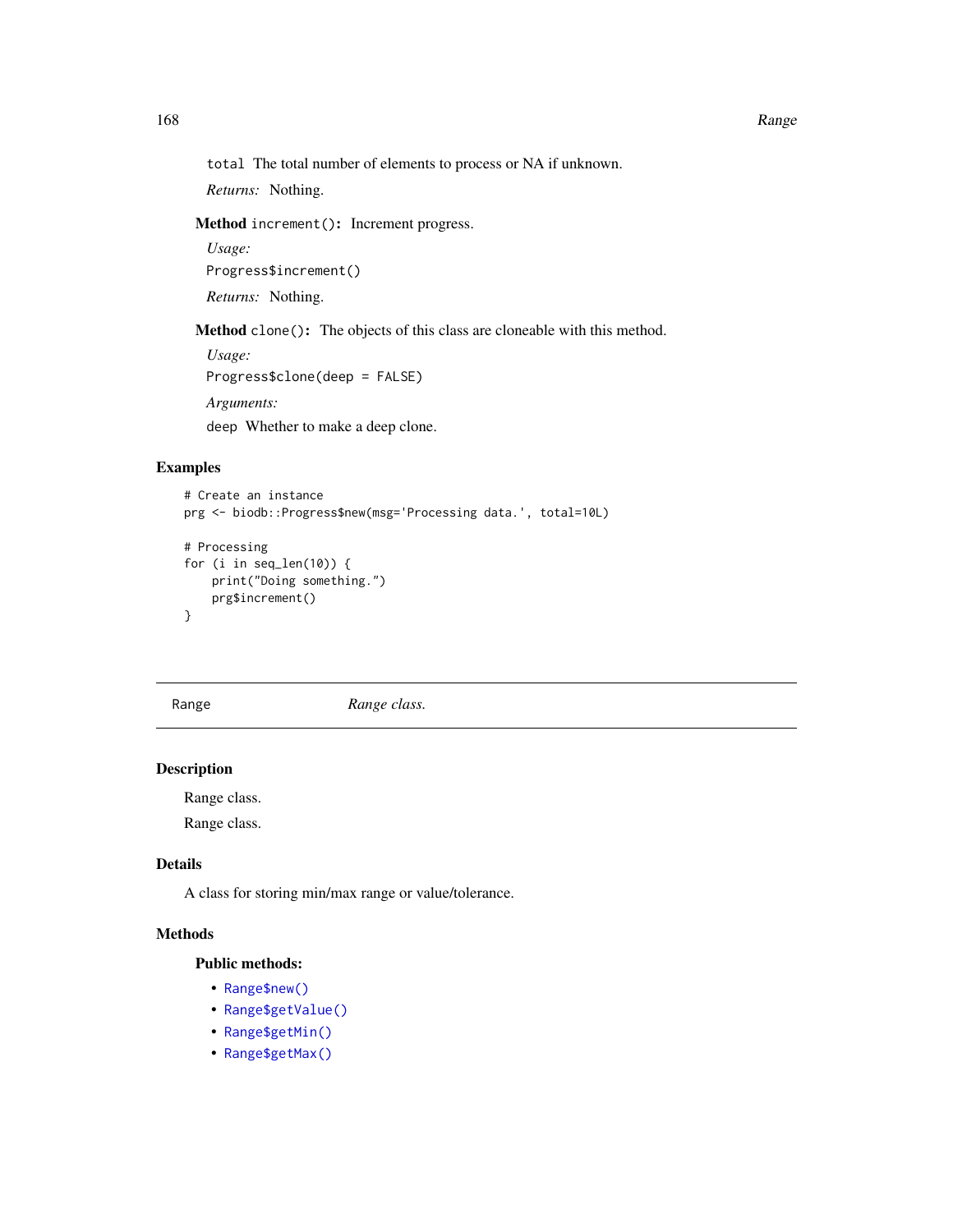#### Range and the state of the state of the state of the state of the state of the state of the state of the state of the state of the state of the state of the state of the state of the state of the state of the state of the

- [Range\\$getMinMax\(\)](#page-169-0)
- [Range\\$getDelta\(\)](#page-169-1)
- [Range\\$getPpm\(\)](#page-169-2)
- [Range\\$getTolExpr\(\)](#page-169-3)
- [Range\\$clone\(\)](#page-6-1)

# Method new(): Initializer.

```
Usage:
Range$new(
 min = NULL,max = NULL,value = NULL,
 delta = NULL,ppm = NULL,tol = NULL,tolType = c("delta", "plain", "ppm")
\lambda
```
*Arguments:*

min The minimum value of the range.

max The maximum value of the range.

value The value.

delta The delta tolerance.

ppm The PPM tolerance.

tol The tolerance value, whose type (ppm or delta) is specified by the "tolType" parameter.

tolType The type of the tolerance value specified by the "tol" parameter.

*Returns:* Nothing.

*Examples:*

# Create an instance from min and max: Range\$new(min=1.2, max=1.5)

<span id="page-168-0"></span>Method getValue(): Gets the middle value of the range.

*Usage:* Range\$getValue() *Returns:* The middle value.

<span id="page-168-1"></span>Method getMin(): Gets the minimum value of the range.

*Usage:*

Range\$getMin()

*Returns:* The minimum value.

<span id="page-168-2"></span>Method getMax(): Gets the maximum value of the range.

*Usage:*

Range\$getMax()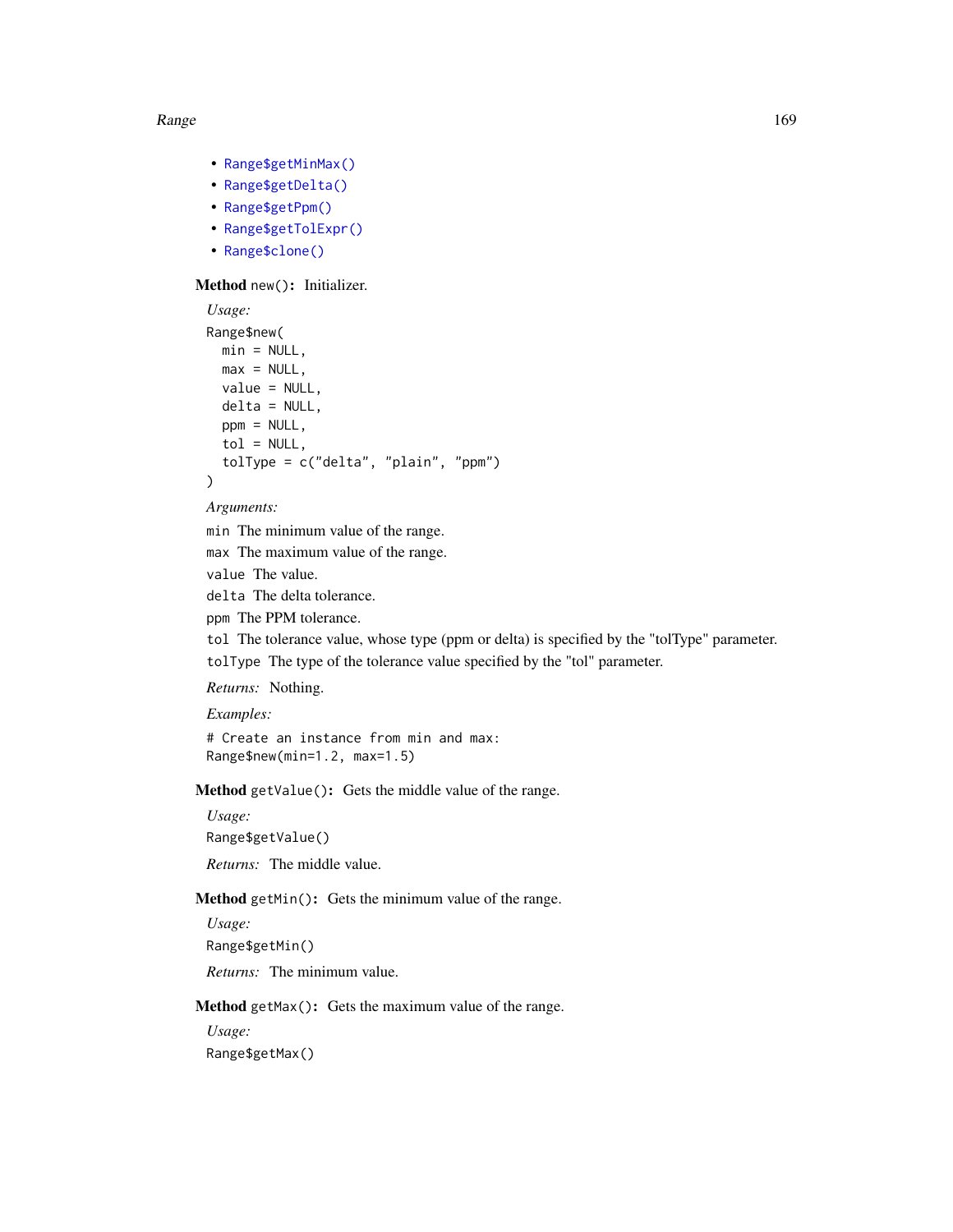*Returns:* The maximum value.

<span id="page-169-0"></span>Method getMinMax(): Get the min/max range.

*Usage:* Range\$getMinMax()

*Returns:* A list containing two fields: "min" and "max.

<span id="page-169-1"></span>Method getDelta(): Gets the delta tolerance of the range.

*Usage:* Range\$getDelta()

*Returns:* The delta tolerance.

<span id="page-169-2"></span>Method getPpm(): Gets the PPM tolerance of the range.

*Usage:* Range\$getPpm() *Returns:* The tolerance in PPM.

<span id="page-169-3"></span>Method getTolExpr(): Gets the tolerance expression as a list.

*Usage:*

Range\$getTolExpr()

*Returns:* A list containing the tolerance range expression.

Method clone(): The objects of this class are cloneable with this method.

*Usage:*

Range\$clone(deep = FALSE)

*Arguments:* deep Whether to make a deep clone.

#### Examples

```
# Convert a min/max range into a value/ppm tolerance:
rng <- Range$new(min=0.4, max=0.401)
value <- rng$getValue()
ppm <- rng$getPpm()
```

```
## ------------------------------------------------
## Method `Range$new`
## ------------------------------------------------
```
# Create an instance from min and max: Range\$new(min=1.2, max=1.5)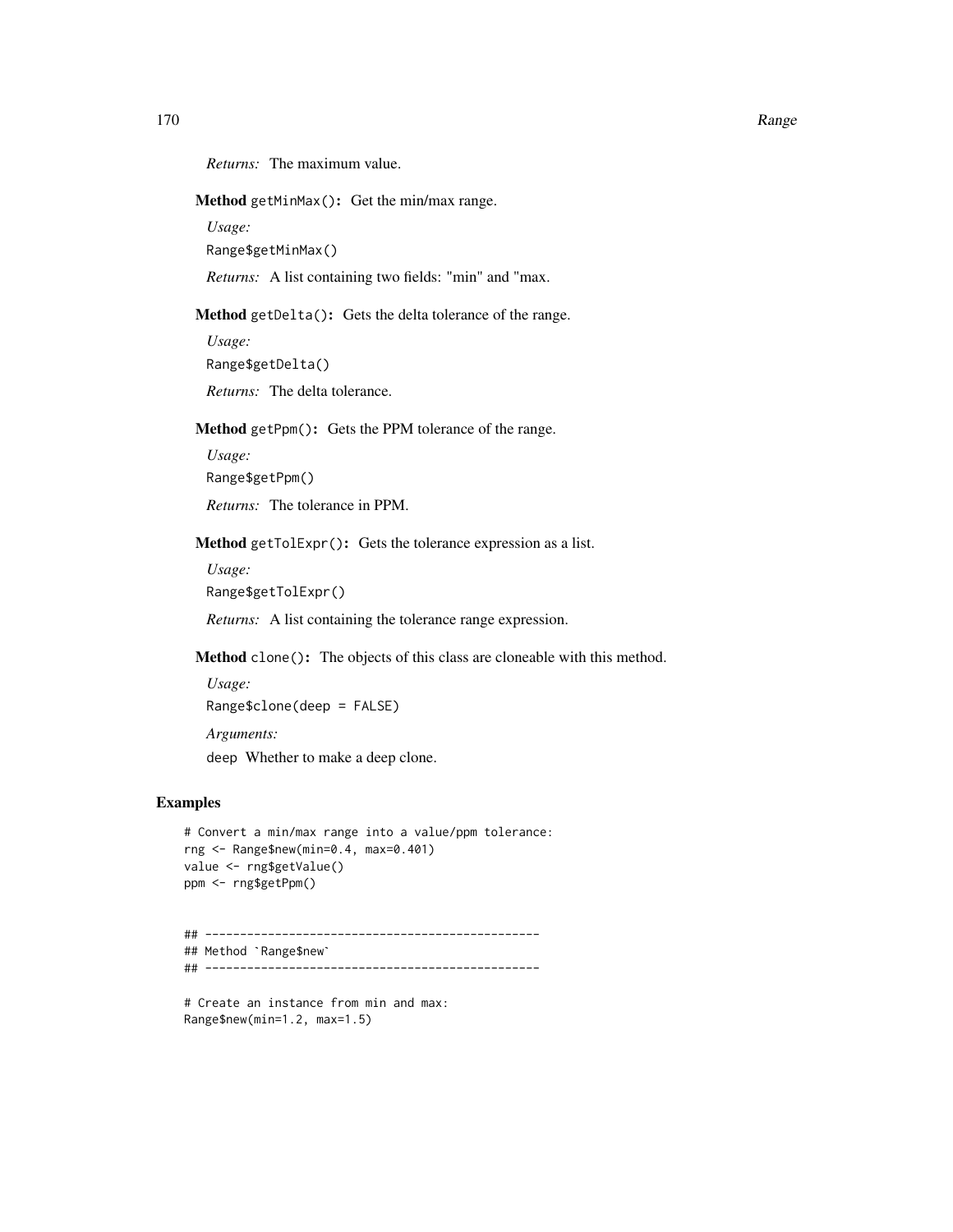Class RequestResult.

Class RequestResult.

#### Details

Represents the result of a request.

# Methods

#### Public methods:

- [RequestResult\\$new\(\)](#page-6-0)
- [RequestResult\\$getContent\(\)](#page-171-0)
- [RequestResult\\$getRetry\(\)](#page-171-1)
- [RequestResult\\$getErrMsg\(\)](#page-171-2)
- [RequestResult\\$getStatus\(\)](#page-171-3)
- [RequestResult\\$getRetryAfter\(\)](#page-171-4)
- [RequestResult\\$getLocation\(\)](#page-171-5)
- [RequestResult\\$processRequestErrors\(\)](#page-171-6)
- [RequestResult\\$clone\(\)](#page-6-1)

#### Method new(): New instance initializer.

```
Usage:
RequestResult$new(
  content = NULL,
  retry = FALSE,
 errMsg = NULL,
  status = 0,
  statusMessage = "",
  retryAfter = NULL,
  location = NULL
)
Arguments:
content The result content.
retry If request should be resent.
errMsg Error message.
status HTTP status.
```
statusMessage Status message.

retryAfter Time after which to retry.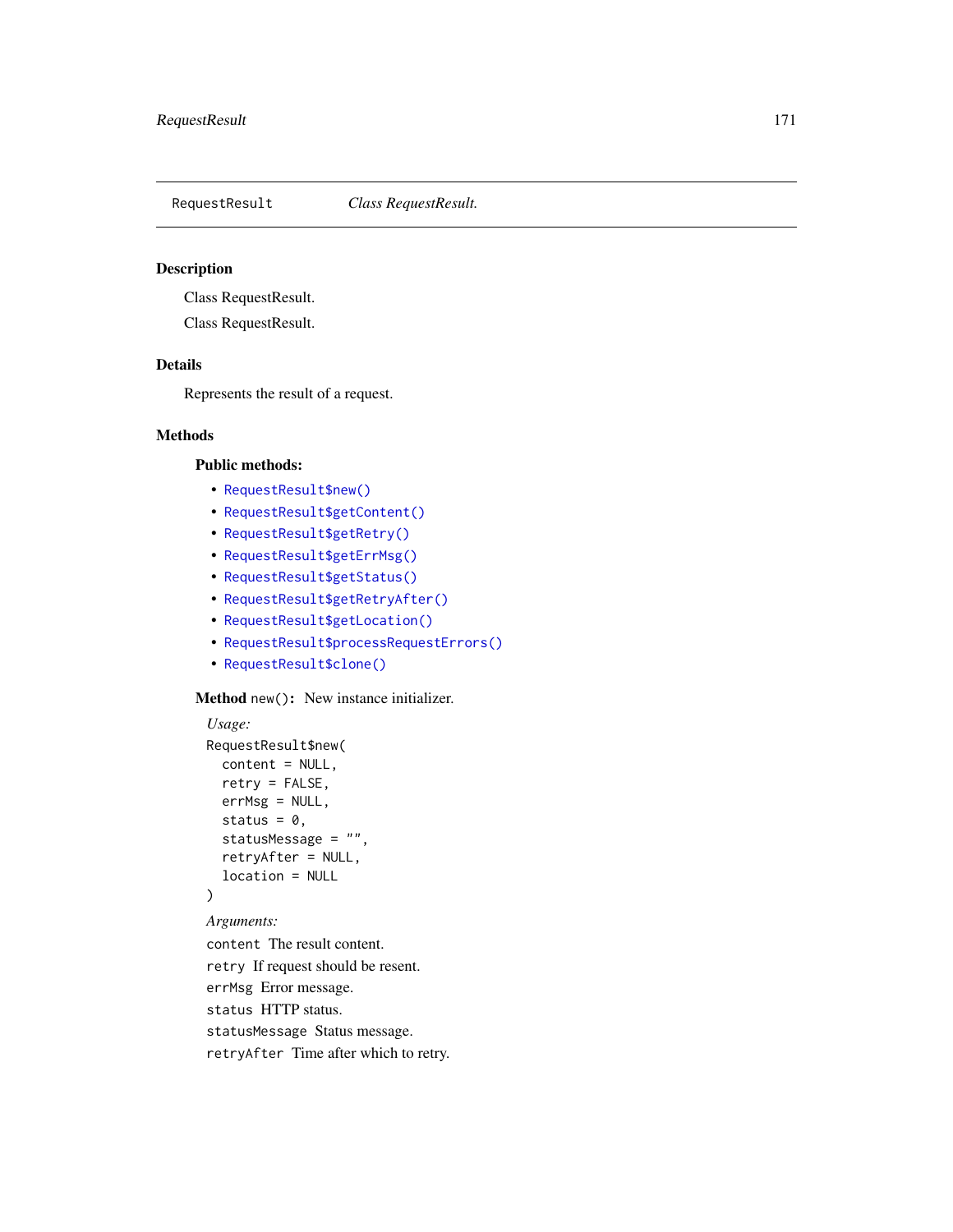location New location.

*Returns:* Nothing.

<span id="page-171-0"></span>Method getContent(): Get content.

*Usage:*

RequestResult\$getContent()

*Returns:* The content as a character value or NULL.

<span id="page-171-1"></span>Method getRetry(): Get the retry flag.

*Usage:*

RequestResult\$getRetry()

*Returns:* TRUE if the URL request should be sent again, FALSE otherwise.

<span id="page-171-2"></span>Method getErrMsg(): Get the error message.

*Usage:*

RequestResult\$getErrMsg()

*Returns:* The error message as a character value or NULL.

<span id="page-171-3"></span>Method getStatus(): Get the HTTP status of the response.

*Usage:*

RequestResult\$getStatus()

*Returns:* The status as an integer.

<span id="page-171-4"></span>Method getRetryAfter(): Get the time to wait before retrying.

*Usage:*

RequestResult\$getRetryAfter()

*Returns:* The time.

<span id="page-171-5"></span>Method getLocation(): Get the redirect location.

*Usage:*

RequestResult\$getLocation()

*Returns:* The redirect location as a character value or NULL.

<span id="page-171-6"></span>Method processRequestErrors(): Process possible HTTP error.

*Usage:* RequestResult\$processRequestErrors() *Returns:* Nothing.

Method clone(): The objects of this class are cloneable with this method.

*Usage:*

RequestResult\$clone(deep = FALSE)

*Arguments:*

deep Whether to make a deep clone.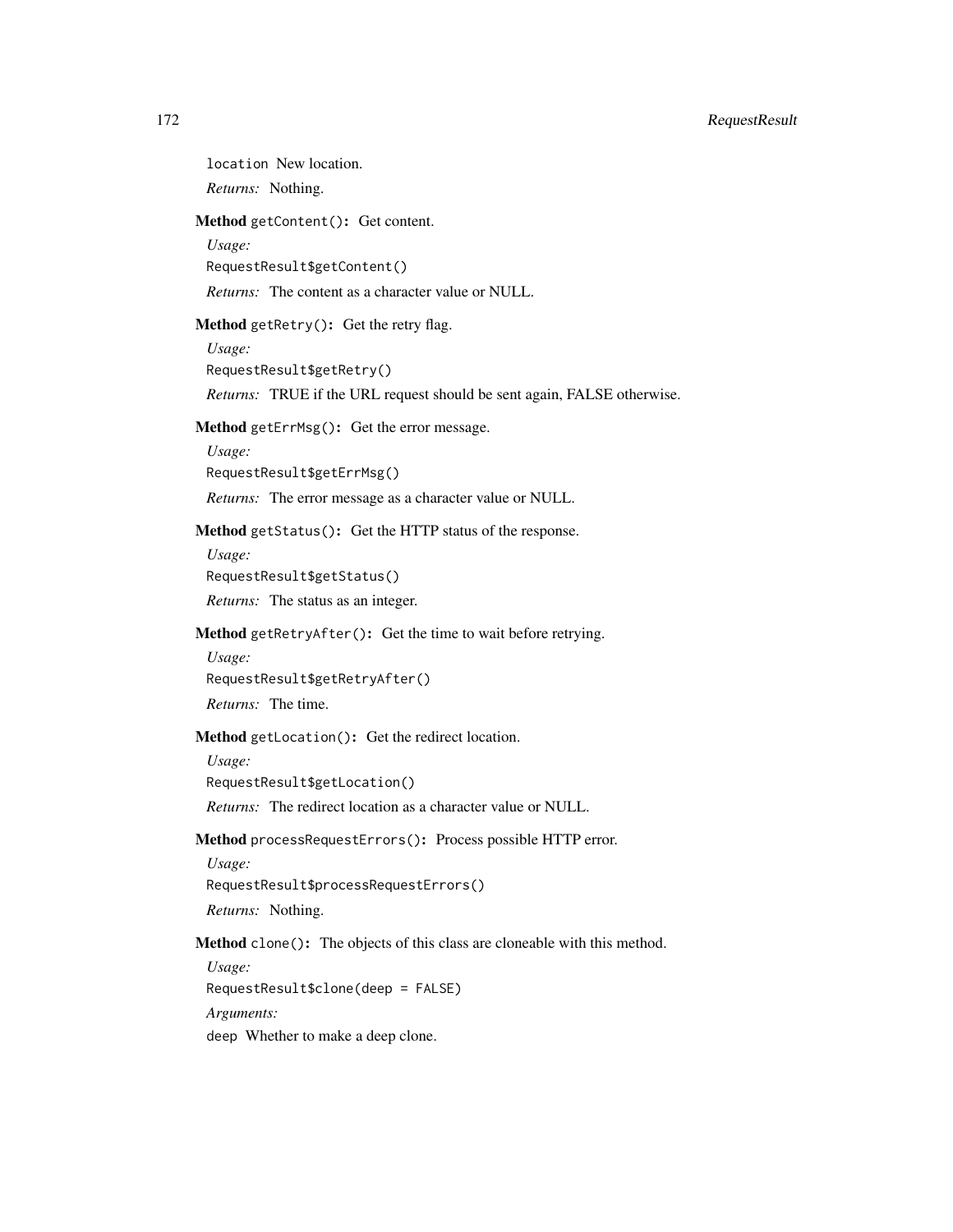This function must be used in tests on all connector classes, before any specific tests.

#### Usage

```
runGenericTests(
 conn,
 pkgName,
  testRefFolder = NULL,
 opt = NULL,short = TRUE,long = FALSE,
 maxShortTestRefEntries = 1
)
```
# Arguments

| conn                   | A valid biodb connector.                                       |
|------------------------|----------------------------------------------------------------|
| pkgName                | The name of your package.                                      |
| testRefFolder          | The folder where to find test reference files.                 |
| opt                    | A set of options to pass to the test functions.                |
| short                  | Run short tests.                                               |
| long                   | Run long tests.                                                |
| maxShortTestRefEntries |                                                                |
|                        | The maximum number of reference entries to use in short tests. |

#### Value

Nothing.

# Examples

```
# Instantiate a Biodb instance for testing
biodb <- biodb::createBiodbTestInstance()
# Create a connector instance
lcmsdb <- system.file("extdata", "massbank_extract.tsv", package="biodb")
conn <- biodb$getFactory()$createConn('mass.csv.file', lcmsdb)
# Run generic tests
```
biodb::runGenericTests(conn)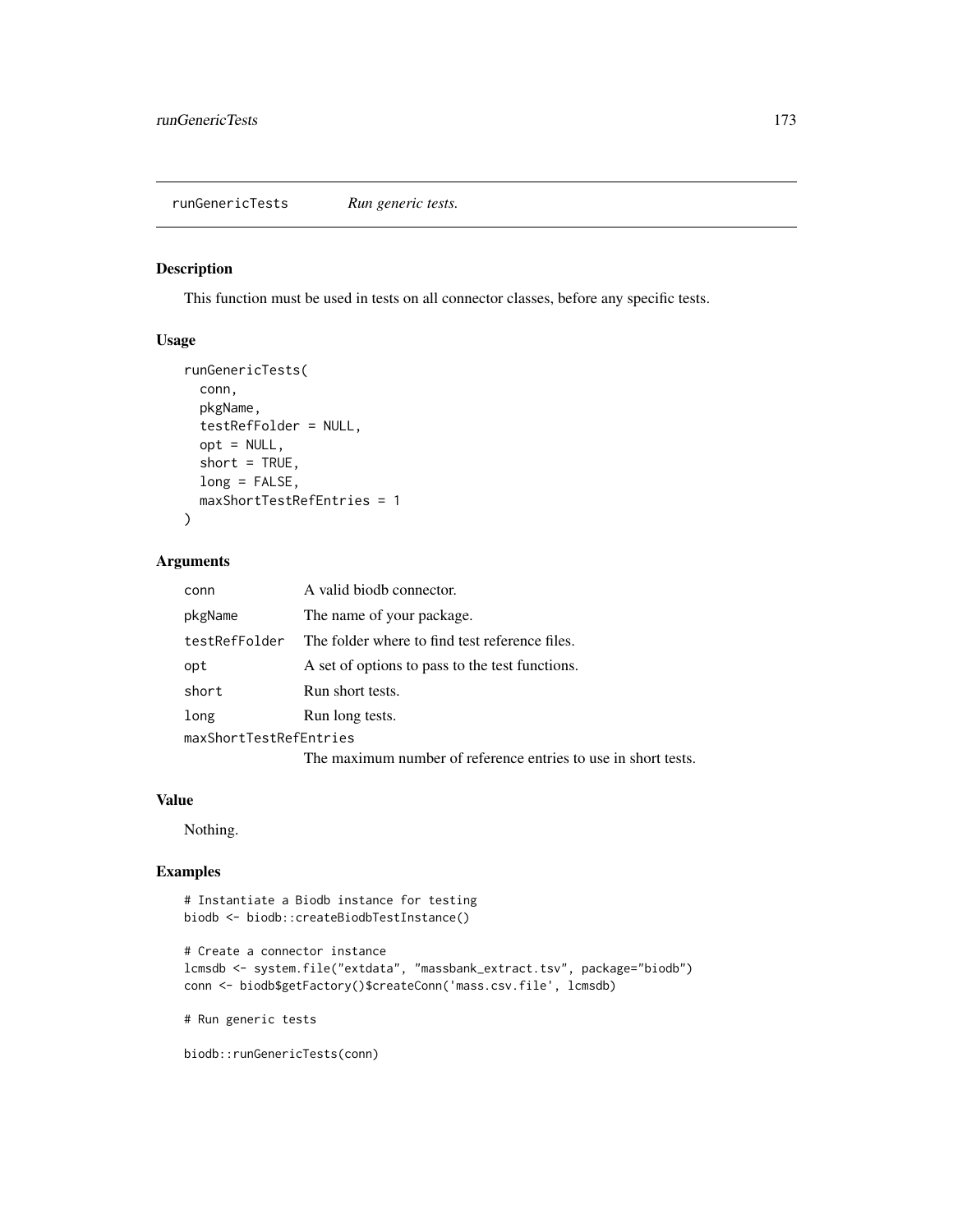```
# Terminate the instance
biodb$terminate()
```
saveContentsToFiles *Saves contents to files.*

# Description

Saves contents to files.

# Usage

```
saveContentsToFiles(files, contents, prepareContents = FALSE)
```
# Arguments

| files           | The file paths to use for saving contents.                                              |
|-----------------|-----------------------------------------------------------------------------------------|
| contents        | The contents to save, as a list or a character vector.                                  |
| prepareContents |                                                                                         |
|                 | If set to TRUE, then calls prepareFileContents() on the contents before saving<br>them. |

## Value

Nothing.

<span id="page-173-0"></span>SqliteConn *SQLite connector class.* 

# Description

SQLite connector class.

SQLite connector class.

# Details

This is the abstract connector class for all SQLite databases.

# Super classes

[biodb::BiodbConnBase](#page-0-0) -> [biodb::BiodbConn](#page-0-0) -> SqliteConn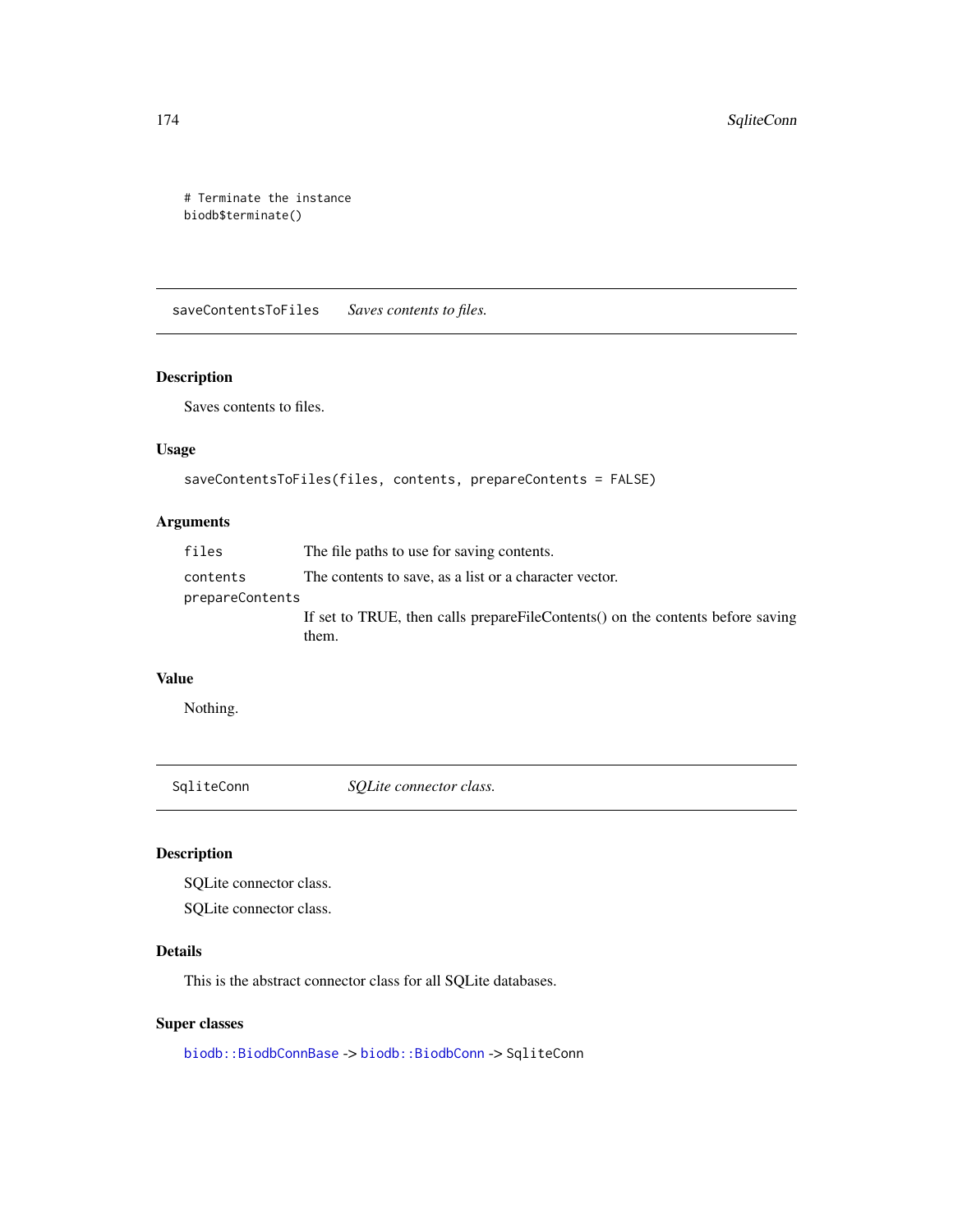#### SqliteConn 175

#### Methods

# Public methods:

- [SqliteConn\\$new\(\)](#page-6-0)
- [SqliteConn\\$hasField\(\)](#page-46-0)
- [SqliteConn\\$getQuery\(\)](#page-174-0)
- [SqliteConn\\$clone\(\)](#page-6-1)

Method new(): New instance initializer. Connector classes must not be instantiated directly. Instead, you must use the createConn() method of the factory class.

*Usage:*

SqliteConn\$new(...)

*Arguments:*

... All parameters are passed to the super class initializer.

*Returns:* Nothing.

Method hasField(): Tests if a field is defined for this database instance.

*Usage:*

SqliteConn\$hasField(field)

*Arguments:*

field A valid Biodb entry field name.

*Returns:* TRUE of the field is defined, FALSE otherwise.

<span id="page-174-0"></span>Method getQuery(): Run a query using a biodb SQL object.

*Usage:*

SqliteConn\$getQuery(query)

*Arguments:*

query A valid BiodbSqlQuery object.

*Returns:* The result returned by DBI::dbGetQuery() call.

Method clone(): The objects of this class are cloneable with this method.

*Usage:* SqliteConn\$clone(deep = FALSE) *Arguments:* deep Whether to make a deep clone.

#### See Also

Super class [BiodbConn](#page-11-0) and sub-classes [CompSqliteConn](#page-115-0), and [MassSqliteConn](#page-163-0).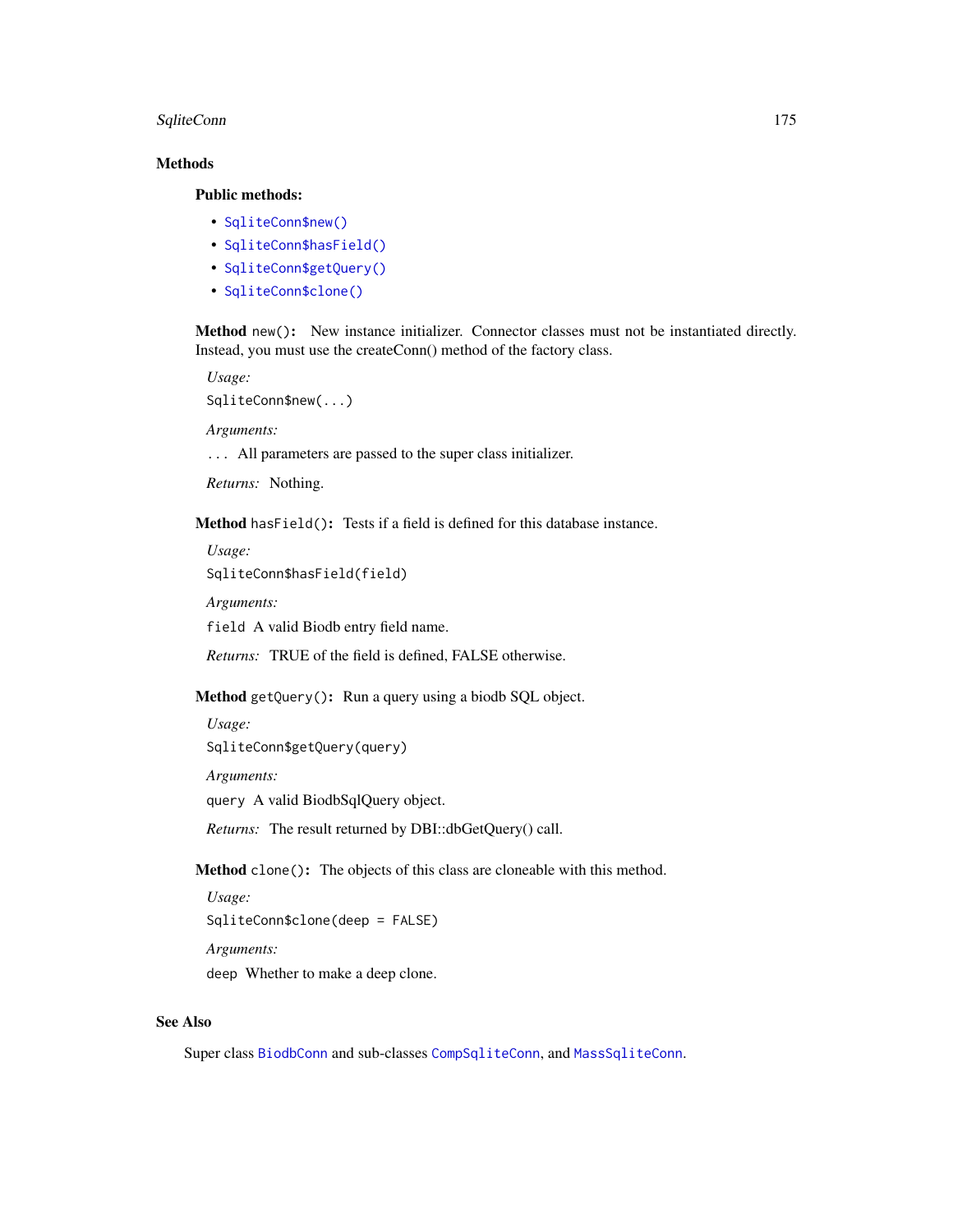# Examples

```
# Create an instance with default settings:
mybiodb <- biodb::newInst()
# Get a connector that inherits from SqliteConn:
chebi_file <- system.file("extdata", "chebi_extract.sqlite", package="biodb")
conn <- mybiodb$getFactory()$createConn('comp.sqlite', url=chebi_file)
# Get an entry
e <- conn$getEntry('1018')
# Terminate instance.
mybiodb$terminate()
```
testContext *Set a test context.*

#### Description

Define a context for tests using testthat framework. In addition to calling testthat::context().

#### Usage

```
testContext(text)
```
#### Arguments

text The text to print as test context.

#### Value

No value returned.

# Examples

# Define a context before running tests: biodb::testContext("Test my database connector.")

# Instantiate a BiodbMain instance for testing biodb <- biodb::createBiodbTestInstance()

```
# Terminate the instance
biodb$terminate()
```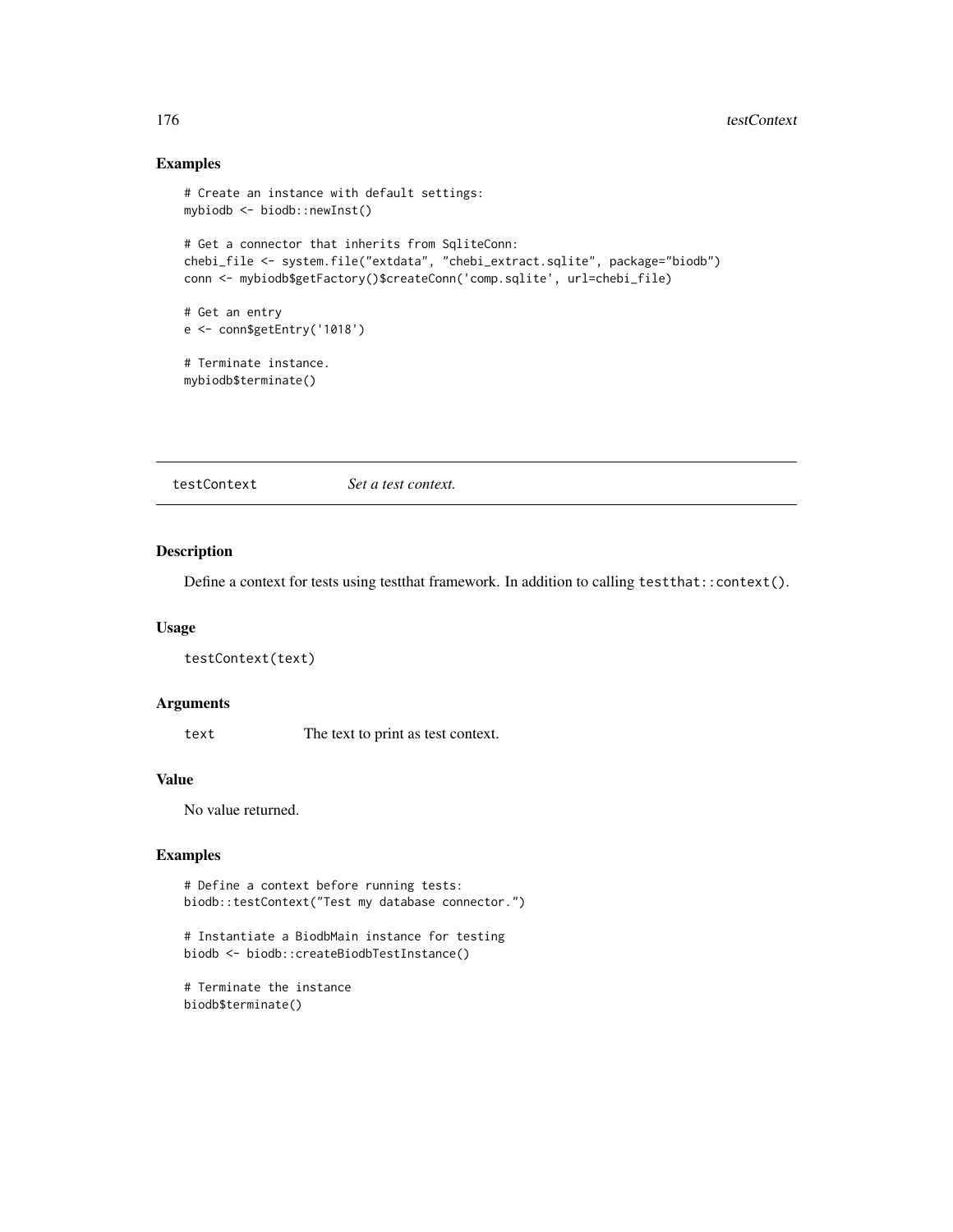A class for accessing the test reference entries.

A class for accessing the test reference entries.

#### Details

The test reference entries are stored as JSON files inside inst/testref folder of each extension package.

#### Methods

#### Public methods:

- [TestRefEntries\\$new\(\)](#page-6-0)
- [TestRefEntries\\$getAllIds\(\)](#page-176-0)
- [TestRefEntries\\$getContents\(\)](#page-176-1)
- [TestRefEntries\\$getRealEntries\(\)](#page-177-0)
- [TestRefEntries\\$saveEntriesAsJson\(\)](#page-77-0)
- [TestRefEntries\\$getRealEntry\(\)](#page-177-1)
- [TestRefEntries\\$getRefEntry\(\)](#page-177-2)
- [TestRefEntries\\$getAllRefEntriesDf\(\)](#page-177-3)
- [TestRefEntries\\$clone\(\)](#page-6-1)

#### Method new(): New instance initializer.

*Usage:*

```
TestRefEntries$new(db.class, pkgName, folder = NULL, bdb = NULL)
```
*Arguments:*

db.class Identifier of the database.

pkgName Name of the package in which are stored the reference entry files.

folder The folder where to find test reference files for the package. Usually it is "inst/testref". bdb A valid BiodbMain instance or NULL.

*Returns:* Nothing.

#### <span id="page-176-0"></span>Method getAllIds(): Retrieve all identifiers.

*Usage:*

TestRefEntries\$getAllIds(limit = 0)

*Arguments:*

limit The maximum number of identifiers to return.

<span id="page-176-1"></span>*Returns:* A character vector containing the IDs.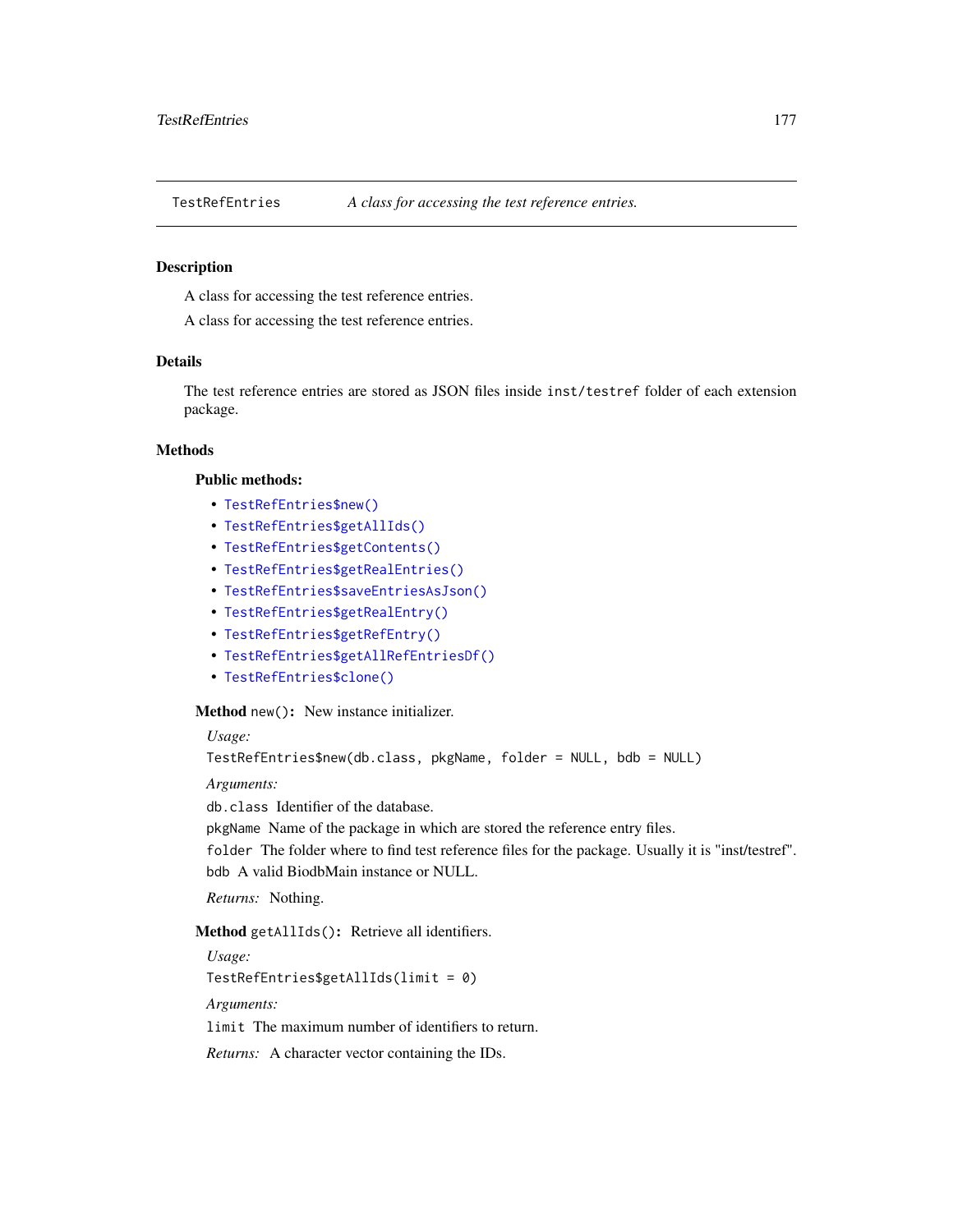Method getContents(): Get the reference contents for the specfied IDs.

*Usage:*

TestRefEntries\$getContents(ids)

*Arguments:*

ids The reference IDs for which to get the contents.

*Returns:* A character vector.

<span id="page-177-0"></span>Method getRealEntries(): Retrieve all real entries from database corresponding to the reference entris.

*Usage:* TestRefEntries\$getRealEntries(ids = NULL) *Arguments:* ids A character vector of entry identifiers.

*Returns:* A list containing BiodbEntry instances.

Method saveEntriesAsJson(): Saves a list of entries into separate JSON files, inside the test output folder.

*Usage:* TestRefEntries\$saveEntriesAsJson(ids, entries) *Arguments:*

ids The IDs of the entries.

entries A list of entries. It can contain NULL values.

*Returns:* Nothing.

<span id="page-177-1"></span>Method getRealEntry(): Retrieves one real entry from database corresponding to one reference entry.

*Usage:*

TestRefEntries\$getRealEntry(id)

*Arguments:*

id The identifier of the entry.

*Returns:* A BiodbEntry instance.

<span id="page-177-2"></span>Method getRefEntry(): Retrieves the content of a single reference entry.

*Usage:*

TestRefEntries\$getRefEntry(id)

*Arguments:*

id The identifier of the reference entry to retrieve.

*Returns:* The content of the reference entry as a list.

<span id="page-177-3"></span>Method getAllRefEntriesDf(): Load all reference entries.

*Usage:*

TestRefEntries\$getAllRefEntriesDf()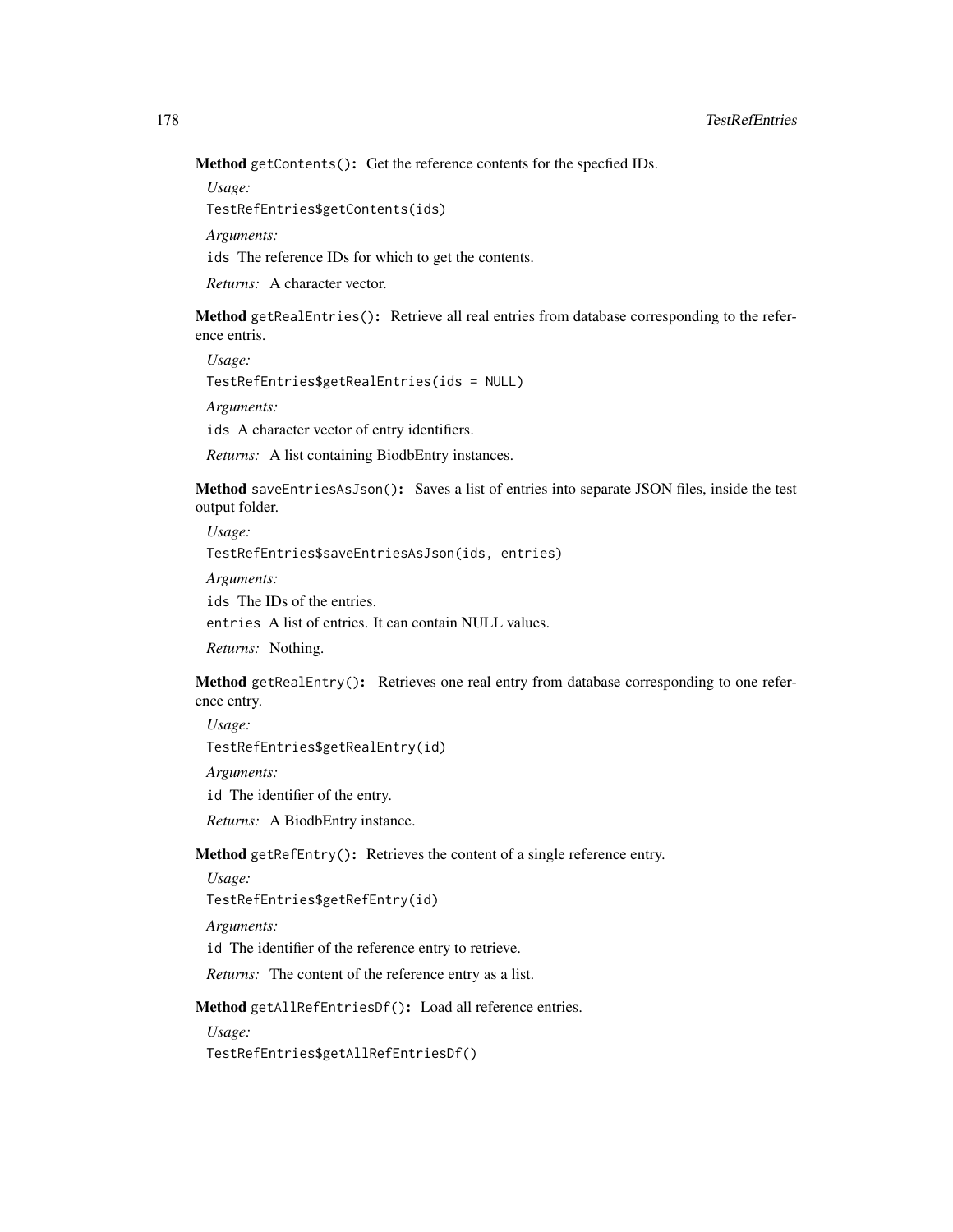#### testThat 179

*Returns:* A data frame containing all the reference entries with their values.

Method clone(): The objects of this class are cloneable with this method.

*Usage:* TestRefEntries\$clone(deep = FALSE) *Arguments:*

deep Whether to make a deep clone.

# Examples

```
# Creates an instance
refEntries <- TestRefEntries$new('comp.sqlite', pkgName='biodb')
# Gets identifiers of all reference entries
refEntries$getAllIds()
# Gets a data frame with the content of the reference entries
refEntries$getAllRefEntriesDf()
```
testThat *Run a test.*

#### Description

Run a test function, using testthat framework. In addition to calling test that::test\_that().

# Usage

testThat(msg, fct, biodb = NULL, conn = NULL, opt = NULL)

#### Arguments

| msg   | The test message.                                             |
|-------|---------------------------------------------------------------|
| fct   | The function to test.                                         |
| biodb | A valid BiodbMain instance to be passed to the test function. |
| conn  | A connector instance to be passed to the test function.       |
| opt   | A set of options to pass to the test function.                |

#### Value

No value returned.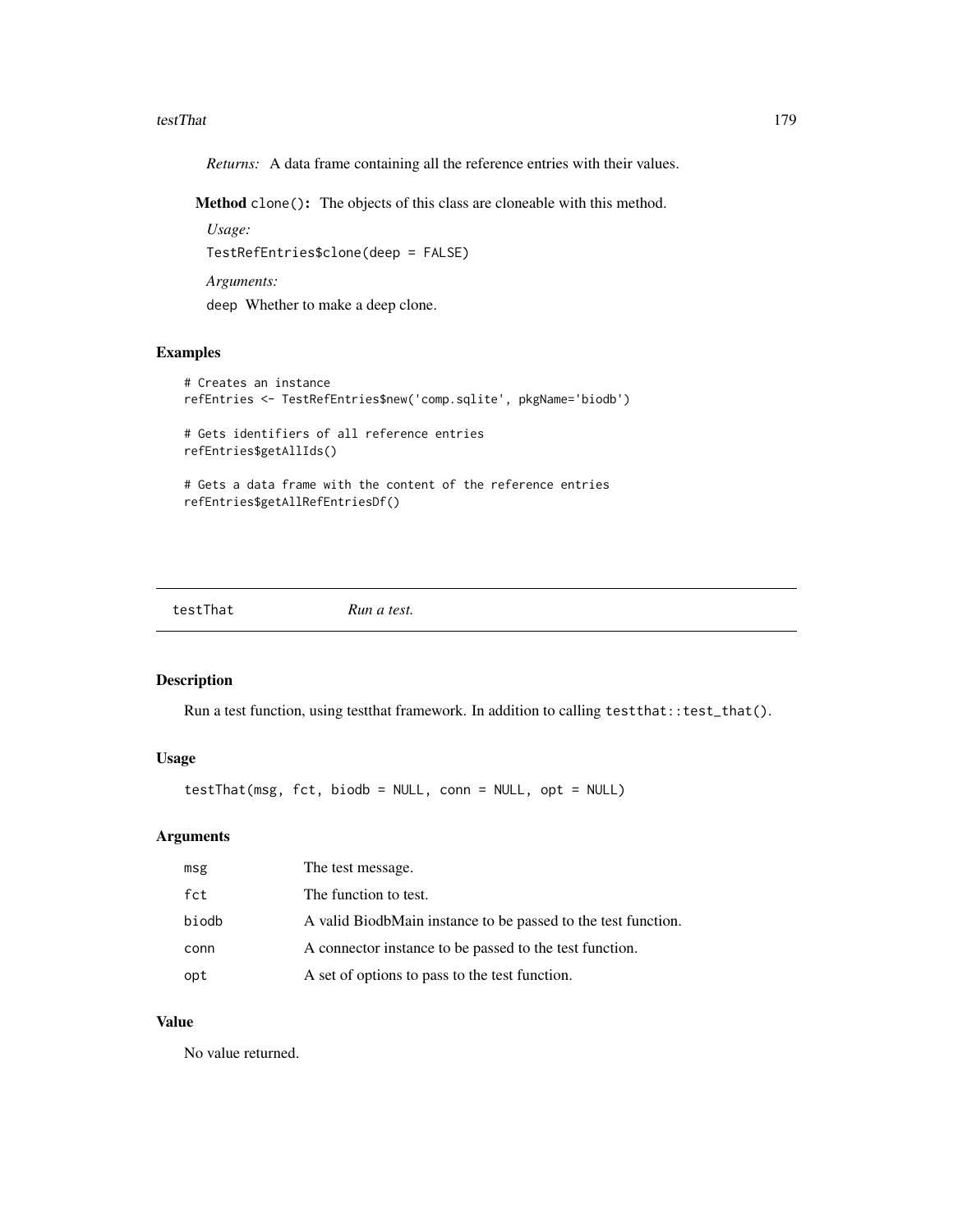#### Examples

```
# Define a context before running tests:
biodb::testContext("Test my database connector.")
# Instantiate a BiodbMain instance for testing
biodb <- biodb::createBiodbTestInstance()
# Define a test function
my_test_function <- function(biodb) {
  # Do my tests...
}
# Run test
biodb::testThat("My test works", my_test_function, biodb=biodb)
# Terminate the instance
biodb$terminate()
```
upgradeExtPkg *Upgrading an existing extension package for biodb.*

#### Description

Upgrades some of the files previously generated (.gitignore, .travis.yml, .Rbuildignore, Makefile, etc) to the latest versions.

#### Usage

upgradeExtPkg(...)

#### Arguments

... Parameters passed to [ExtPackage](#page-136-0) constructor.

#### Value

Nothing.

#### Examples

```
# Generate a new package:
pkgFolder <- file.path(tempfile(), 'biodbFoo')
dir.create(pkgFolder, recursive=TRUE)
biodb::genNewExtPkg(path=pkgFolder, dbName='foo.db',
                    dbTitle='Foo database', rcpp=TRUE,
                    connType='mass', entryType='txt', downloadable=TRUE,
                    remote=TRUE)
```
# Upgrade it later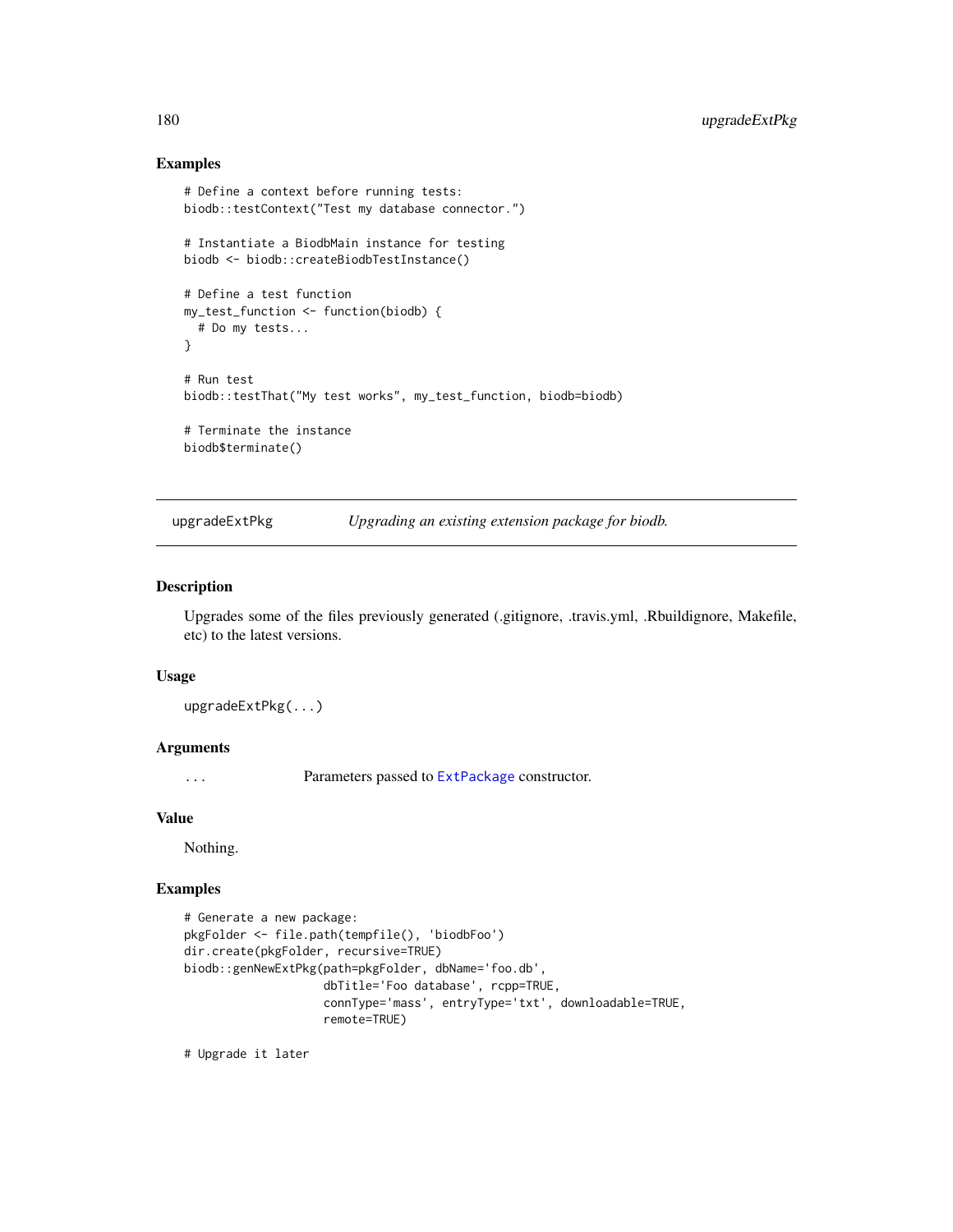#### <span id="page-180-0"></span>warn and the contract of the contract of the contract of the contract of the contract of the contract of the contract of the contract of the contract of the contract of the contract of the contract of the contract of the c

#### biodb::upgradeExtPkg(path=pkgFolder)

# warn *Throw a warning and log it too.*

## Description

Throws a warning and logs it too with biodb logger.

#### Usage

 $warn(...)$ 

## Arguments

... Values to be passed to sprintf().

#### Value

Nothing.

# Examples

```
# Throws a warning:
tryCatch(biodb::warn('Index is %d.', 10), warning=function(w){w$message})
```
warn0 *Throw a warning and log it too.*

## Description

Throws a warning and logs it too with biodb logger, using paste0().

#### Usage

warn0(...)

## Arguments

... Values to be passed to paste0().

## Value

Nothing.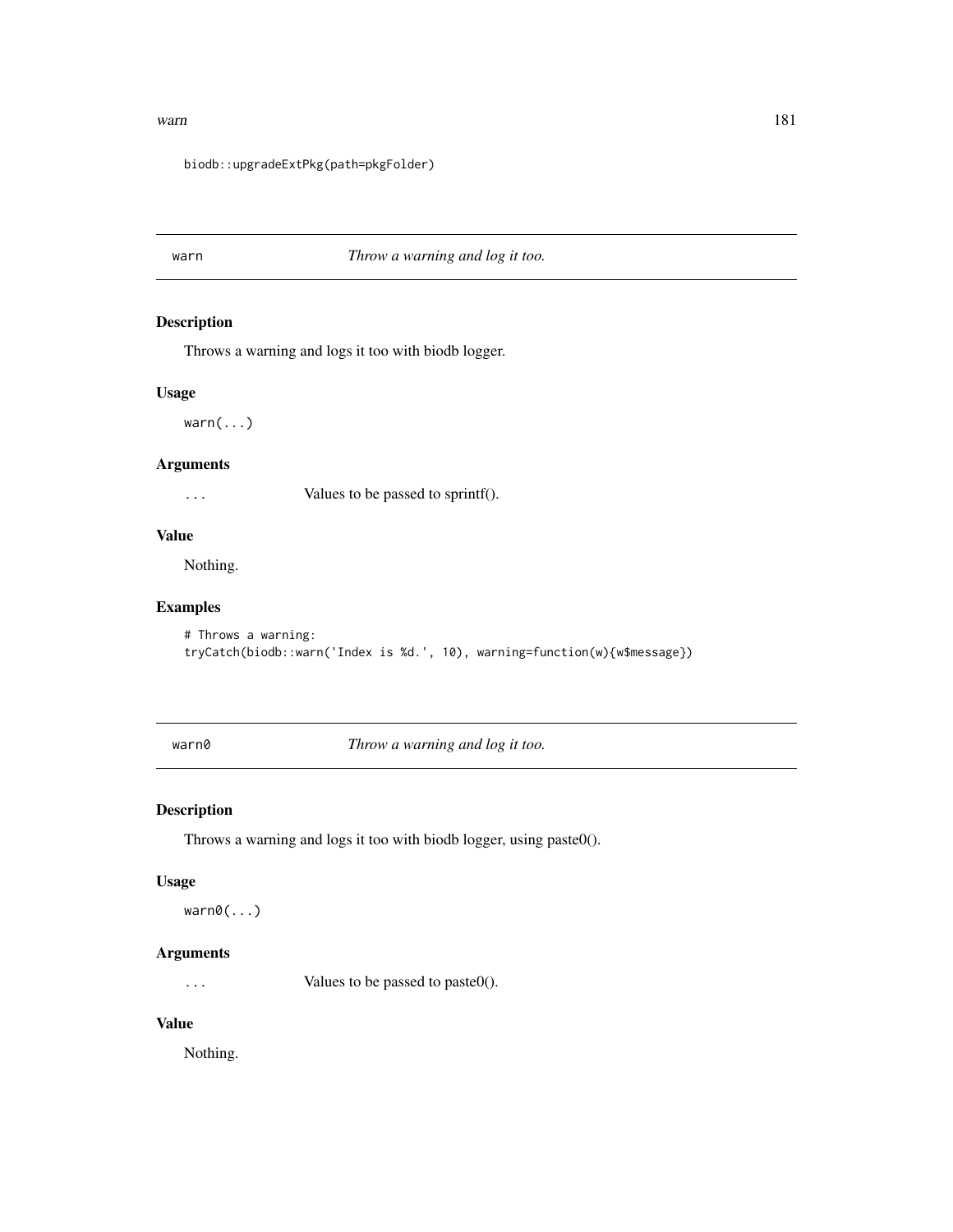182 warnow warnow was a series of the series of the series of the series of the series of the series of the series of the series of the series of the series of the series of the series of the series of the series of the se

# Examples

# Throws a warning: tryCatch(biodb::warn0('Index is ', 10, '.'), warning=function(w){w\$message})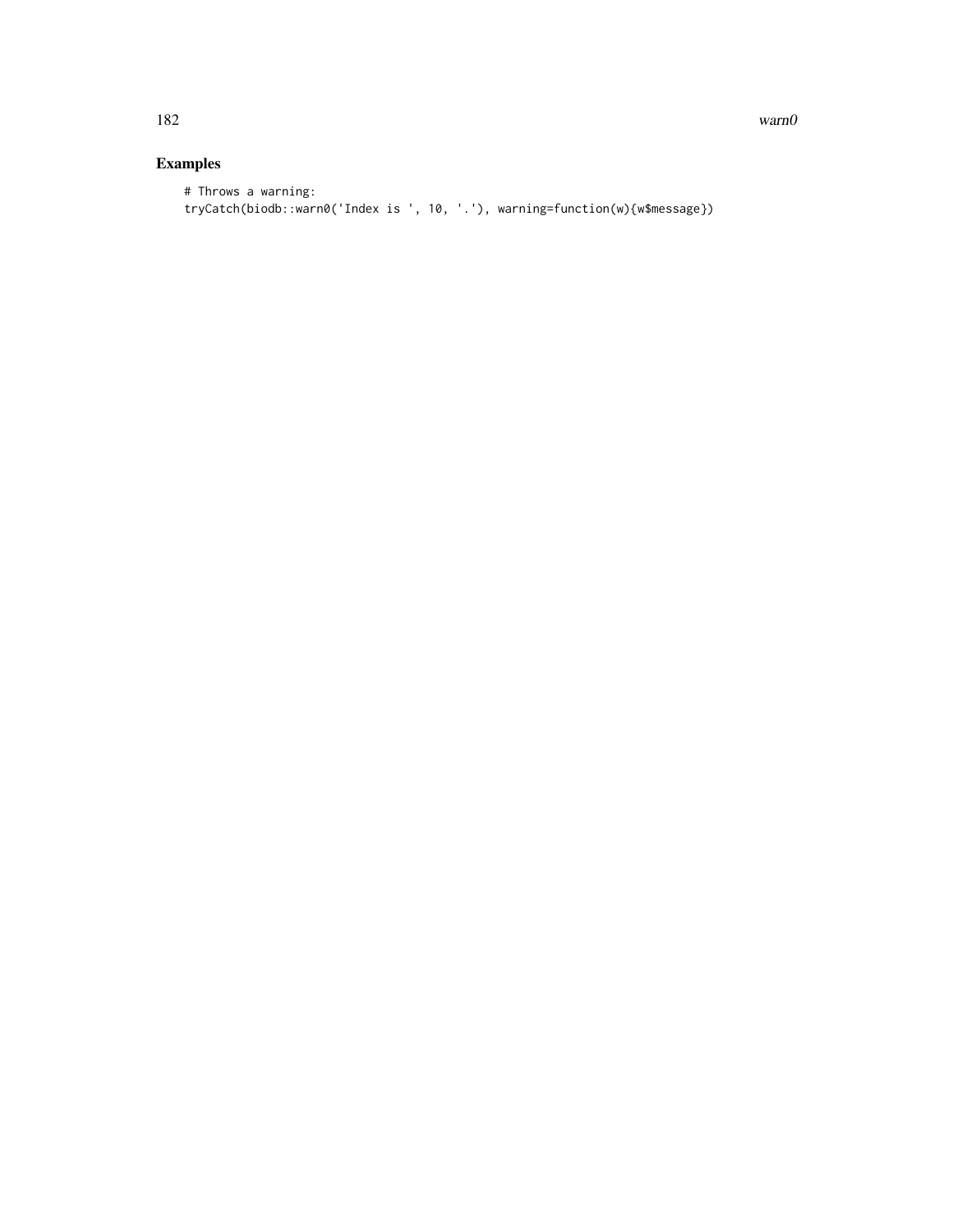# **Index**

abstractClass, [5](#page-4-0)

abstractMethod, [6](#page-5-0) biodb *(*biodb-package*)*, [5](#page-4-0) biodb-package, [5](#page-4-0) biodb::BiodbConn, *[114](#page-113-0)*, *[116](#page-115-0)*, *[119](#page-118-0)*, *[161](#page-160-0)*, *[164](#page-163-0)*, *[174](#page-173-0)* biodb::BiodbConnBase, *[13](#page-12-0)*, *[41](#page-40-0)*, *[114](#page-113-0)*, *[116](#page-115-0)*, *[119](#page-118-0)*, *[161](#page-160-0)*, *[164](#page-163-0)*, *[174](#page-173-0)* biodb::BiodbCsvEntry, *[115](#page-114-0)*, *[163](#page-162-0)* biodb::BiodbEntry, *[40](#page-39-0)*, *[69–](#page-68-0)[71](#page-70-0)*, *[98](#page-97-0)*, *[109](#page-108-0)*, *[112](#page-111-0)*, *[115](#page-114-0)*, *[117](#page-116-0)*, *[163](#page-162-0)*, *[165](#page-164-0)* biodb::BiodbListEntry, *[117](#page-116-0)*, *[165](#page-164-0)* biodb::BiodbPersistentCache, *[6](#page-5-0)*, *[41](#page-40-0)* biodb::BiodbSqlExpr, *[99–](#page-98-0)[102](#page-101-0)*, *[106](#page-105-0)* biodb::BiodbTxtEntry, *[98](#page-97-0)* biodb::BiodbXmlEntry, *[69](#page-68-0)* biodb::CsvFileConn, *[114](#page-113-0)*, *[161](#page-160-0)* biodb::ExtFileGenerator, *[125](#page-124-0)*, *[127–](#page-126-0)[129](#page-128-0)*, *[134,](#page-133-0) [135](#page-134-0)*, *[138–](#page-137-0)[140](#page-139-0)*, *[142,](#page-141-0) [143](#page-142-0)* biodb::ExtGenerator, *[125–](#page-124-0)[130](#page-129-0)*, *[134–](#page-133-0)[143](#page-142-0)* biodb::SqliteConn, *[116](#page-115-0)*, *[164](#page-163-0)* BiodbBiocPersistentCache, [6,](#page-5-0) *[7](#page-6-0)*, *[41](#page-40-0)*, *[87](#page-86-0)* BiodbConfig, *[5](#page-4-0)*, [7,](#page-6-0) *[79](#page-78-0)* BiodbConn, [12,](#page-11-0) *[39](#page-38-0)*, *[52](#page-51-0)*, *[69](#page-68-0)*, *[122](#page-121-0)*, *[175](#page-174-0)* BiodbConnBase, *[32](#page-31-0)*, [32,](#page-31-0) *[41,](#page-40-0) [42](#page-41-0)* BiodbCsvEntry, [39,](#page-38-0) *[116](#page-115-0)*, *[163](#page-162-0)* BiodbCustomPersistentCache, [41](#page-40-0) BiodbDbInfo, *[39](#page-38-0)*, [41,](#page-40-0) *[44](#page-43-0)* BiodbDbsInfo, *[5](#page-4-0)*, *[41,](#page-40-0) [42](#page-41-0)*, [42,](#page-41-0) *[79](#page-78-0)* BiodbEntry, *[40](#page-39-0)*, [45,](#page-44-0) *[69](#page-68-0)*, *[71](#page-70-0)*, *[109](#page-108-0)*, *[112](#page-111-0)* BiodbEntryField, [52,](#page-51-0) *[64](#page-63-0)* BiodbEntryFields, *[5](#page-4-0)*, *[52,](#page-51-0) [53](#page-52-0)*, *[60](#page-59-0)*, [61,](#page-60-0) *[79](#page-78-0)* BiodbFactory, *[5](#page-4-0)*, *[32](#page-31-0)*, *[52](#page-51-0)*, [64,](#page-63-0) *[79](#page-78-0)* BiodbHtmlEntry, [69](#page-68-0) BiodbJsonEntry, [70](#page-69-0) BiodbListEntry, [71,](#page-70-0) *[117](#page-116-0)*, *[165](#page-164-0)* BiodbMain, *[5](#page-4-0)*, *[12](#page-11-0)*, *[42](#page-41-0)*, *[44](#page-43-0)*, *[61](#page-60-0)*, *[64](#page-63-0)*, *[69](#page-68-0)*, [72,](#page-71-0) *[87](#page-86-0)*, *[166](#page-165-0)* BiodbPersistentCache, *[5](#page-4-0)*, *[7](#page-6-0)*, *[41](#page-40-0)*, *[79](#page-78-0)*, [80](#page-79-0)

BiodbRequest, [88,](#page-87-0) *[106](#page-105-0)*, *[111](#page-110-0)* BiodbRequestScheduler, *[90](#page-89-0)*, [91,](#page-90-0) *[98](#page-97-0)*, *[106](#page-105-0)*, *[111](#page-110-0)* BiodbRequestSchedulerRule, *[94](#page-93-0)*, [95](#page-94-0) BiodbSdfEntry, [98](#page-97-0) BiodbSqlBinaryOp, [99](#page-98-0) BiodbSqlExpr, [100](#page-99-0) BiodbSqlField, [100](#page-99-0) BiodbSqlList, [101](#page-100-0) BiodbSqlLogicalOp, [102](#page-101-0) BiodbSqlQuery, [104](#page-103-0) BiodbSqlValue, [106](#page-105-0) BiodbTestMsgAck, [107](#page-106-0) BiodbTxtEntry, *[99](#page-98-0)*, [109](#page-108-0) BiodbUrl, *[90](#page-89-0)*, [110](#page-109-0) BiodbXmlEntry, *[70](#page-69-0)*, [112](#page-111-0) checkDeprecatedCacheFolders, [113](#page-112-0)

closeMatchPpm, [113](#page-112-0) CompCsvFileConn, [114,](#page-113-0) *[122](#page-121-0)* CompCsvFileEntry, [115](#page-114-0) CompSqliteConn, [116,](#page-115-0) *[175](#page-174-0)* CompSqliteEntry, [117](#page-116-0) connNameToClassPrefix, [118](#page-117-0) createBiodbTestInstance, [118](#page-117-0) CsvFileConn, *[114](#page-113-0)*, [119,](#page-118-0) *[162](#page-161-0)*

df2str, [123](#page-122-0) doesRCurlRequestUrlExist, [124](#page-123-0)

error, [124](#page-123-0) error0, [125](#page-124-0) ExtConnClass, [125](#page-124-0) ExtCpp, [126](#page-125-0) ExtDefinitions, [127](#page-126-0) ExtDescriptionFile, [128](#page-127-0) ExtEntryClass, [129](#page-128-0) ExtFileGenerator, [130](#page-129-0) ExtGenerator, [132](#page-131-0) ExtGitignore, [134](#page-133-0)